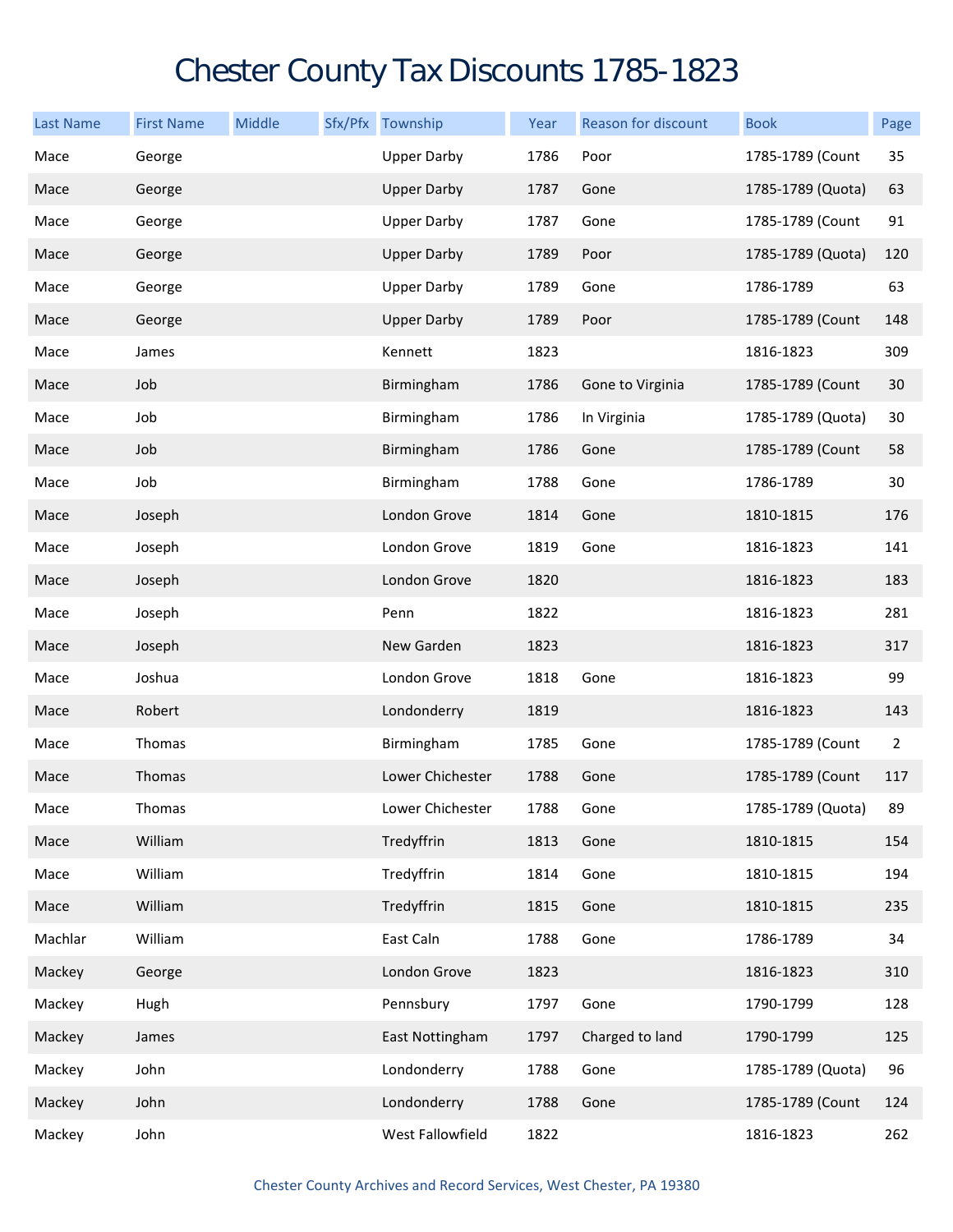| <b>Last Name</b> | <b>First Name</b> | Middle | Sfx/Pfx Township        | Year | Reason for discount | <b>Book</b>       | Page |
|------------------|-------------------|--------|-------------------------|------|---------------------|-------------------|------|
| Mackey           | William           |        | Honey Brook             | 1789 | Dead                | 1785-1789 (Count  | 151  |
| Mackey           | William           |        | East Nottingham         | 1796 | Charged to land     | 1790-1799         | 105  |
| Mackie           | John              |        | West Marlborough        | 1823 |                     | 1816-1823         | 314  |
| Macklen          | William           |        | East Caln               | 1786 | Gone                | 1785-1789 (Count  | 62   |
| Macklin          | William           |        | East Caln               | 1786 | Gone                | 1785-1789 (Count  | 34   |
| Macklin          | William           |        | East Caln               | 1788 | Gone off            | 1786-1789         | 6    |
| Macky            | (Widow)           |        | Honey Brook             | 1789 | Dead                | 1785-1789 (Quota) | 123  |
| Macky            | Jane              |        | New London              | 1823 |                     | 1816-1823         | 316  |
| Macouch          | Alexander         |        | Goshen                  | 1811 | Gone                | 1810-1815         | 53   |
| Madden           | Daniel            |        | <b>East Fallowfield</b> | 1792 | Gone                | 1790-1799         | 43   |
| Maddock          | Thomas            |        | Ridley                  | 1785 | Gone                | 1785-1789 (Count  | 22   |
| Maddock          | Thomas            |        | Concord                 | 1788 | Overrated           | 1785-1789 (Count  | 116  |
| Maddock          | Thomas            |        | Concord                 | 1788 | Overrated           | 1785-1789 (Quota) | 88   |
| Maden            | John              |        | Pennsbury               | 1816 | Gone                | 1816-1823         | 29   |
| Maffet           | James             |        | East Caln               | 1822 |                     | 1816-1823         | 256  |
| Maffett          | Archibald         |        | Vincent                 | 1820 |                     | 1816-1823         | 203  |
| Maffett          | Francis           |        | East Nottingham         | 1805 | Gone                | 1800-1809         | 111  |
| Maffett          | Robert            |        | Chester                 | 1786 |                     | 1785-1789 (Count  | 59   |
| Maffett          | Thomas            |        | Lower Chichester        | 1786 |                     | 1785-1789 (Count  | 61   |
| Maffit           | George            |        | East Nottingham         | 1804 | Gone                | 1800-1809         | 91   |
| Maffit           | James             |        | Sadsbury                | 1800 | Gone                | 1800-1809         | 16   |
| Maffit           | James             |        | Sadsbury                | 1801 | Gone                | 1800-1809         | 35   |
| Maffit           | John              |        | Uwchlan                 | 1796 | Gone                | 1790-1799         | 110  |
| Maffitt          | William           |        | East Nottingham         | 1803 | Gone                | 1800-1809         | 71   |
| Magee            | John              |        | <b>West Nantmeal</b>    | 1811 | Under age           | 1810-1815         | 62   |
| Magg             | Adam              |        | Willistown              | 1820 |                     | 1816-1823         | 204  |
| Magg             | Adam              |        | Willistown              | 1821 |                     | 1816-1823         | 247  |
| Magraw           | Thomas            |        | Oxford                  | 1787 | Gone                | 1786-1789         | 47   |
| Maguffin         | George            | W.     | West Whiteland          | 1811 | Gone                | 1810-1815         | 79   |
| Mahaffy          | Joseph            |        | East Nottingham         | 1792 | Charged to land     | 1790-1799         | 50   |
| Mahlin           | George            |        | Brandywine              | 1792 | Gone                | 1790-1799         | 40   |
| Mahoney          | James             |        | Kennett                 | 1788 | Overrated           | 1785-1789 (Quota) | 95   |
| Mahoney          | James             |        | Kennett                 | 1788 | Overrated           | 1785-1789 (Count  | 123  |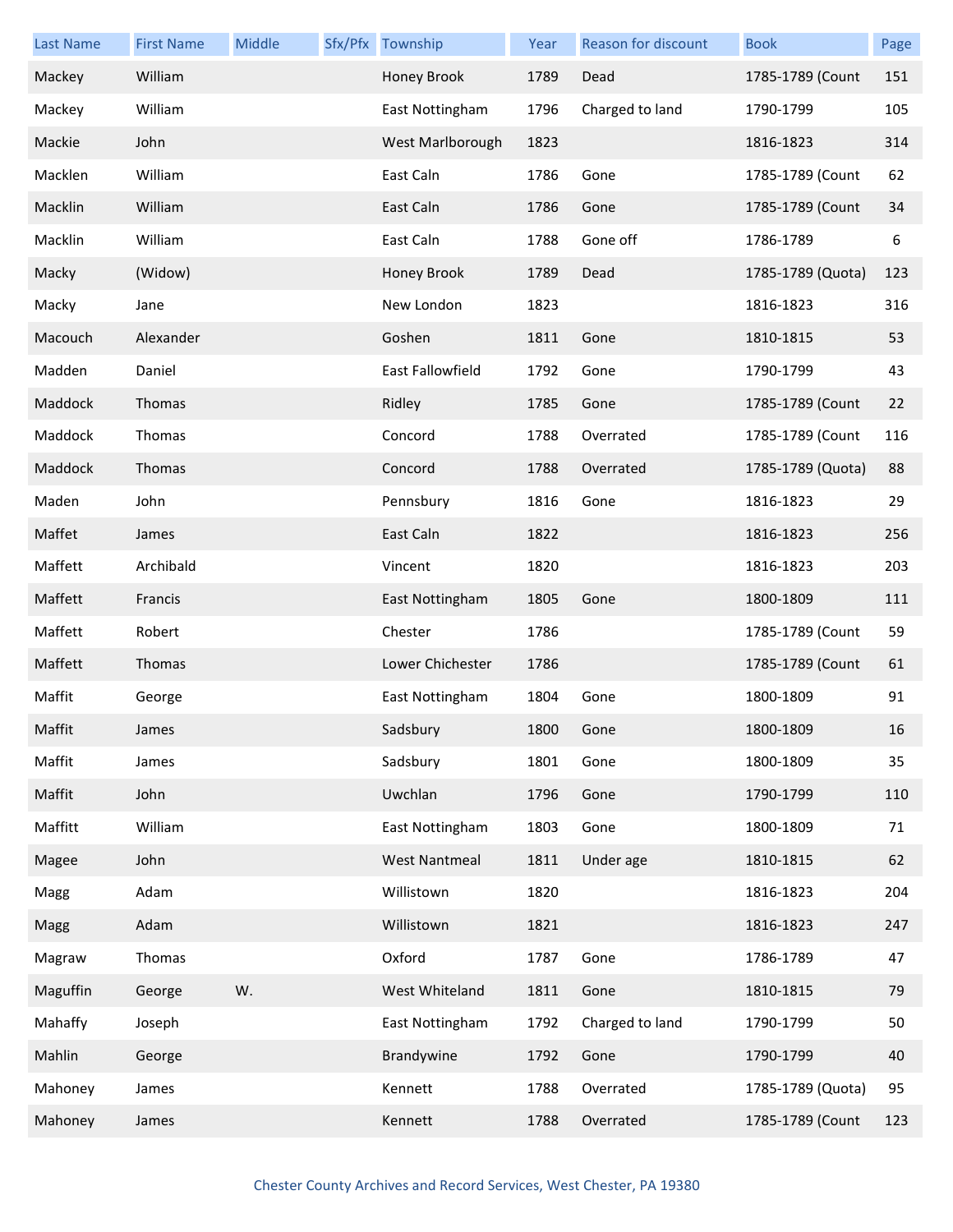| <b>Last Name</b> | <b>First Name</b> | Middle | Sfx/Pfx Township        | Year | Reason for discount | <b>Book</b>       | Page           |
|------------------|-------------------|--------|-------------------------|------|---------------------|-------------------|----------------|
| Mahoney          | James             |        | Kennett                 | 1789 | Gone                | 1785-1789 (Quota) | 124            |
| Mahoney          | James             |        | Kennett                 | 1789 | Gone                | 1785-1789 (Count  | 152            |
| Mahoney          | James             |        | Kennett                 | 1790 | Gone                | 1790-1799         | 6              |
| Mahoney          | Thomas            |        | Brandywine              | 1805 | Gone                | 1800-1809         | 101            |
| Mahonie          | James             |        | New Garden              | 1787 |                     | 1785-1789 (Quota) | 71             |
| Mahonie          | James             |        | New Garden              | 1787 |                     | 1785-1789 (Count  | 99             |
| Mahony           | Daniel            |        | Goshen                  | 1792 | Poor                | 1790-1799         | 44             |
| Mahony           | Michael           |        | Birmingham              | 1785 | Gone                | 1785-1789 (Quota) | $\overline{2}$ |
| Mairis           | John              |        | Charlestown             | 1817 |                     | 1816-1823         | 48             |
| Mairs            | John              |        | Charlestown             | 1786 | Poor                | 1785-1789 (Count  | 35             |
| Mairs            | John              |        | Charlestown             | 1786 | Poor                | 1786-1789         | 7              |
| Mairs            | John              |        | Charlestown             | 1786 | Poor                | 1785-1789 (Quota) | 34             |
| Major            | Benjamin          |        | Coventry                | 1804 | Under age           | 1800-1809         | 83             |
| Major            | Elizabeth         |        | Willistown              | 1820 |                     | 1816-1823         | 204            |
| Major            | Elizabeth         |        | Willistown              | 1821 |                     | 1816-1823         | 247            |
| Major            | James             |        | London Grove            | 1819 |                     | 1816-1823         | 141            |
| Major            | Michael           |        | Brandywine              | 1820 |                     | 1816-1823         | 171            |
| Major            | Michael           |        | <b>East Fallowfield</b> | 1821 |                     | 1816-1823         | 219            |
| Major            | William           |        | Marple                  | 1785 | Moved away          | 1785-1789 (Count  | 13             |
| Major            | William           |        | Vincent                 | 1812 | Gone                | 1810-1815         | 116            |
| Malay            | George            |        | East Nantmeal           | 1799 | Poor                | 1790-1799         | 165            |
| Malcolm          | George            |        | Vincent                 | 1822 |                     | 1816-1823         | 288            |
| Malder           | Benjamin          |        | Lower Chichester        | 1788 | Land                | 1785-1789 (Count  | 117            |
| Male             | John              |        | East Marlborough        | 1823 |                     | 1816-1823         | 313            |
| Malen            | James             |        | <b>Upper Providence</b> | 1786 | Married             | 1785-1789 (Count  | 77             |
| Malen            | James             |        | Goshen                  | 1787 | Gone                | 1785-1789 (Quota) | 66             |
| Malen            | Patrick           |        | London Grove            | 1813 | Gone                | 1810-1815         | 136            |
| Malen            | Thomas            |        | Uwchlan                 | 1788 |                     | 1785-1789 (Count  | 138            |
| Malen            | William           |        | East Caln               | 1786 | Gone                | 1785-1789 (Quota) | 34             |
| Malin            | David             |        | East Whiteland          | 1811 | No Dog              | 1810-1815         | 78             |
| Malin            | Enoch             |        | Willistown              | 1789 | Paid in Whiteland   | 1785-1789 (Quota) | 139            |
| Malin            | Enoch             |        | Willistown              | 1789 | Paid in Whiteland   | 1785-1789 (Count  | 167            |
| Malin            | Enoch             |        | Tredyffrin              | 1790 | Gone                | 1790-1799         | 15             |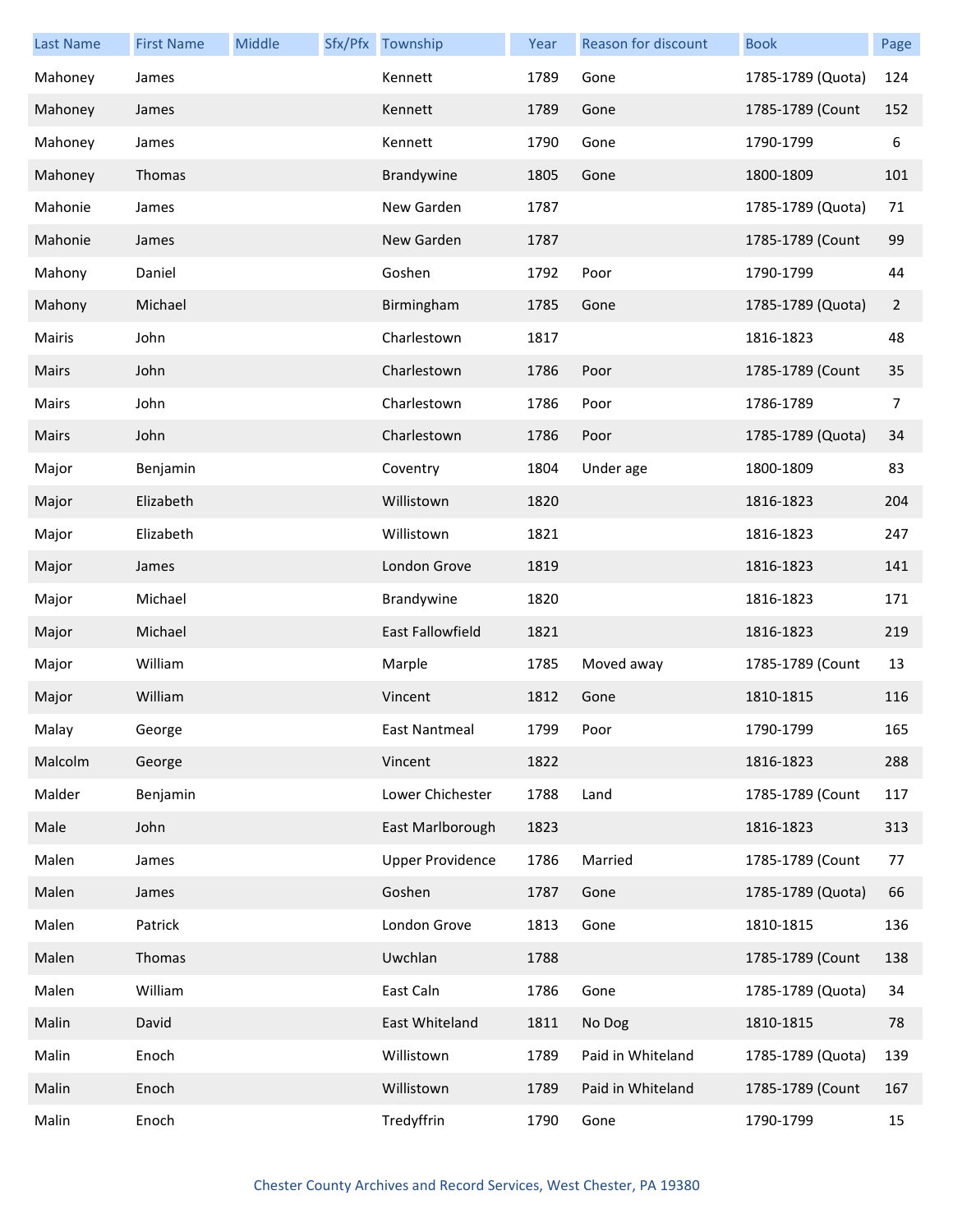| <b>Last Name</b> | <b>First Name</b> | Middle |     | Sfx/Pfx Township        | Year | Reason for discount  | <b>Book</b>       | Page |
|------------------|-------------------|--------|-----|-------------------------|------|----------------------|-------------------|------|
| Malin            | Enoch             |        |     | Willistown              | 1791 | Gone                 | 1790-1799         | 37   |
| Malin            | Francis           |        |     | Willistown              | 1785 | Poor                 | 1785-1789 (Count  | 26   |
| Malin            | Gideon            |        |     | East Whiteland          | 1823 |                      | 1816-1823         | 334  |
| Malin            | Griffith          |        |     | Vincent                 | 1797 | Gone                 | 1790-1799         | 130  |
| Malin            | James             |        |     | <b>Upper Providence</b> | 1787 | Married              | 1786-1789         | 49   |
| Malin            | James             |        |     | Goshen                  | 1787 | Gone                 | 1785-1789 (Count  | 94   |
| Malin            | James             |        |     | Goshen                  | 1787 | Gone                 | 1786-1789         | 66   |
| Malin            | Joel              |        |     | East Whiteland          | 1821 |                      | 1816-1823         | 249  |
| Malin            | Joel              |        |     | East Whiteland          | 1822 |                      | 1816-1823         | 291  |
| Malin            | John              |        |     | New London              | 1801 | Gone                 | 1800-1809         | 30   |
| Malin            | John              |        |     | West Whiteland          | 1822 |                      | 1816-1823         | 292  |
| Malin            | Joseph            |        |     | West Marlborough        | 1818 |                      | 1816-1823         | 103  |
| Malin            | Joseph            |        | Jr. | East Whiteland          | 1820 |                      | 1816-1823         | 206  |
| Malin            | Joshua            |        |     | Charlestown             | 1817 |                      | 1816-1823         | 48   |
| Malin            | Joshua            |        |     | Charlestown             | 1819 | <b>Unseated land</b> | 1816-1823         | 132  |
| Malin            | Thomas            |        |     | Willistown              | 1787 | Poor                 | 1785-1789 (Count  | 110  |
| Malin            | Thomas            |        |     | Uwchlan                 | 1789 | Poor                 | 1785-1789 (Count  | 166  |
| Malin            | Thomas            |        |     | Willistown              | 1789 | Poor                 | 1786-1789         | 82   |
| Malin            | Thomas            |        |     | Uwchlan                 | 1789 | Poor                 | 1785-1789 (Quota) | 137  |
| Malin            | Thomas            |        |     | Vincent                 | 1799 |                      | 1790-1799         | 170  |
| Malin            | Thomas            |        |     | Vincent                 | 1800 | Gone                 | 1800-1809         | 18   |
| Malin            | Thomas            |        |     | Uwchlan                 | 1801 | Poor & Old           | 1800-1809         | 37   |
| Malin            | Thomas            |        |     | East Marlborough        | 1804 | Gone                 | 1800-1809         | 89   |
| Malin            | William           |        |     | East Caln               | 1785 | Gone                 | 1785-1789 (Quota) | 6    |
| Malin            | William           |        |     | Goshen                  | 1803 | Gone                 | 1800-1809         | 66   |
| Mall             | Ebenezer          |        |     | Tredyffrin              | 1787 | Charged to land      | 1786-1789         | 25   |
| Mall             | John              |        |     | East Marlborough        | 1817 |                      | 1816-1823         | 59   |
| Mall             | Thomas            |        |     | Tredyffrin              | 1787 | Charged to land      | 1786-1789         | 25   |
| Mallick          | Thomas            |        |     | Vincent                 | 1820 |                      | 1816-1823         | 203  |
| Malon            | David             |        |     | Goshen                  | 1810 | No Dog               | 1810-1815         | 12   |
| Malon            | Thomas            |        |     | New London              | 1823 |                      | 1816-1823         | 316  |
| Malone           | James             |        |     | Goshen                  | 1814 | No Dog               | 1810-1815         | 173  |
| Maloney          | John              |        |     | Oxford                  | 1788 | Gone                 | 1785-1789 (Count  | 131  |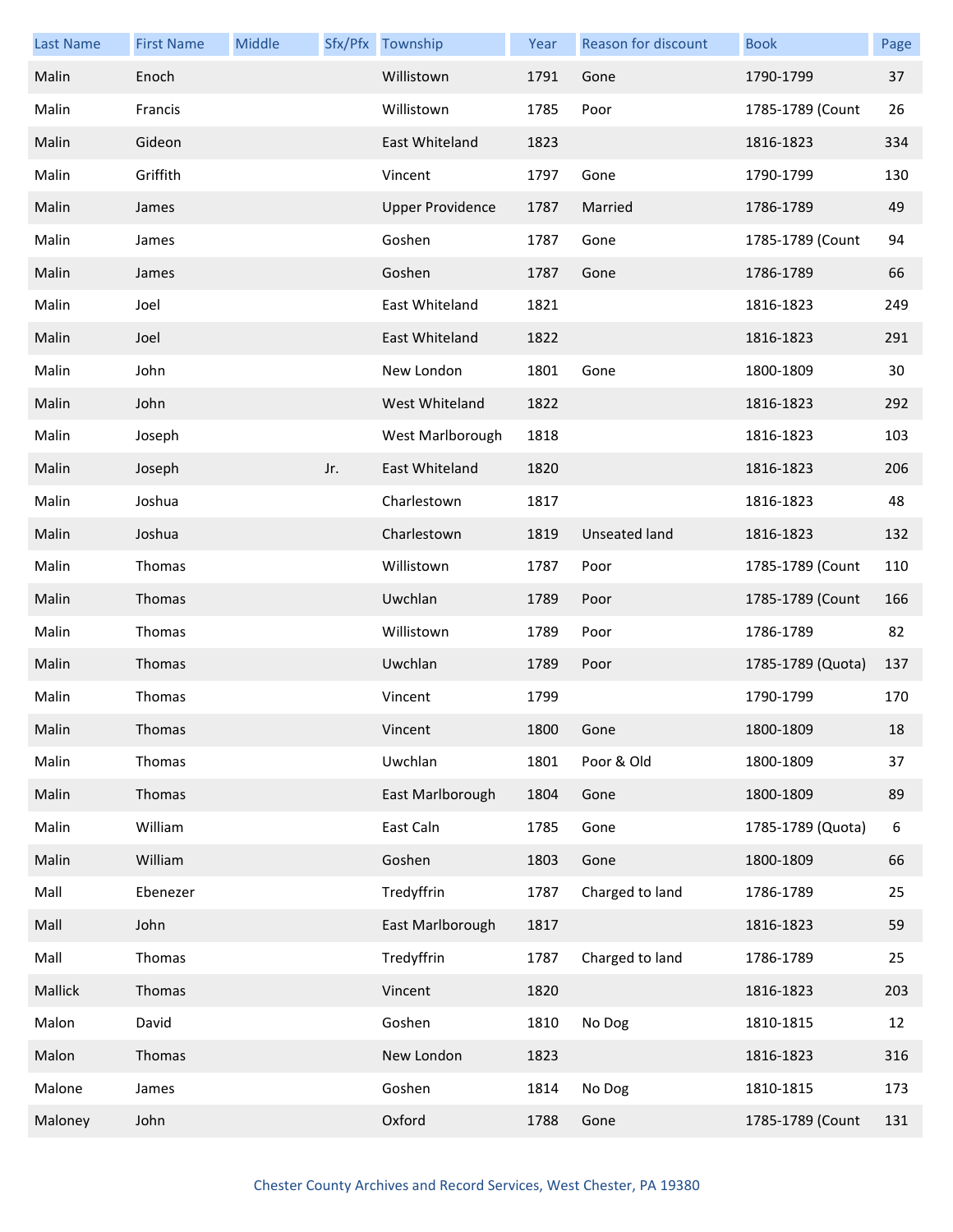| <b>Last Name</b> | <b>First Name</b> | Middle    |        | Sfx/Pfx Township | Year | Reason for discount | <b>Book</b>       | Page           |
|------------------|-------------------|-----------|--------|------------------|------|---------------------|-------------------|----------------|
| Maloney          | John              |           |        | Oxford           | 1788 | Gone                | 1785-1789 (Quota) | 103            |
| Maloney          | John              |           |        | East Nottingham  | 1788 | Gone                | 1785-1789 (Quota) | 102            |
| Maloney          | John              |           |        | Londonderry      | 1790 | Gone                | 1790-1799         | 7              |
| Maloney          | Robert            |           |        | London Grove     | 1788 | Gone                | 1785-1789 (Count  | 124            |
| Maloney          | Robert            |           |        | London Grove     | 1788 | Gone                | 1785-1789 (Quota) | 96             |
| Maloney          | Robert            |           |        | Londonderry      | 1791 | Gone                | 1790-1799         | 27             |
| Maloy            | Patrick           |           | Estate | West Nottingham  | 1785 | Charged to land     | 1785-1789 (Quota) | 19             |
| Man              | Charles           |           |        | Charlestown      | 1821 |                     | 1816-1823         | 217            |
| Man              | Eli               |           |        | Sadsbury         | 1823 |                     | 1816-1823         | 327            |
| Man              | James             |           |        | Vincent          | 1822 |                     | 1816-1823         | 288            |
| Man              | John              | <b>B.</b> |        | Vincent          | 1822 |                     | 1816-1823         | 288            |
| Man              | Jonathan          |           |        | Sadsbury         | 1821 |                     | 1816-1823         | 242            |
| Man              | Jonathan          |           |        | West Fallowfield | 1821 |                     | 1816-1823         | 220            |
| Man              | Jonathan          |           |        | West Fallowfield | 1822 |                     | 1816-1823         | 262            |
| Man              | Jonathan          |           |        | Sadsbury         | 1823 |                     | 1816-1823         | 327            |
| Man              | Noah              |           |        | Ridley           | 1789 | Poor                | 1785-1789 (Count  | 162            |
| Man              | Noah              |           |        | Ridley           | 1789 | Poor                | 1785-1789 (Quota) | 134            |
| Man              | Samuel            |           |        | West Caln        | 1808 |                     | 1800-1809         | 162            |
| Man              | Samuel            |           |        | Sadsbury         | 1817 |                     | 1816-1823         | 72             |
| Man              | Samuel            |           |        | Sadsbury         | 1823 |                     | 1816-1823         | 327            |
| Man              | William           |           |        | West Bradford    | 1789 | Poor                | 1785-1789 (Quota) | 115            |
| Manaham          | James             |           |        | East Bradford    | 1785 | Poor                | 1785-1789 (Count  | $\overline{2}$ |
| Manahan          | John              |           |        | West Caln        | 1789 | Gone                | 1785-1789 (Quota) | 118            |
| Manahan          | John              |           |        | West Caln        | 1789 | Gone                | 1785-1789 (Count  | 146            |
| Manes            | Patrick           |           |        | West Fallowfield | 1815 | Gone                | 1810-1815         | 213            |
| Manfield         | William           |           |        | Newlin           | 1791 | Gone                | 1790-1799         | 29             |
| Manley           | James             |           |        | Middletown       | 1789 | Gone                | 1785-1789 (Quota) | 126            |
| Manley           | James             |           |        | Middletown       | 1789 | Gone                | 1785-1789 (Count  | 154            |
| Manly            | Thomas            |           |        | Easttown         | 1818 | Gone                | 1816-1823         | 92             |
| Mann             | John              |           |        | West Caln        | 1809 | Gone                | 1800-1809         | 182            |
| Mann             | John              |           |        | East Fallowfield | 1812 | One Dog             | 1810-1815         | 91             |
| Mann             | Joseph            |           |        | Sadsbury         | 1807 | Gone                | 1800-1809         | 155            |
| Mann             | Joseph            |           |        | West Bradford    | 1808 | Gone                | 1800-1809         | 161            |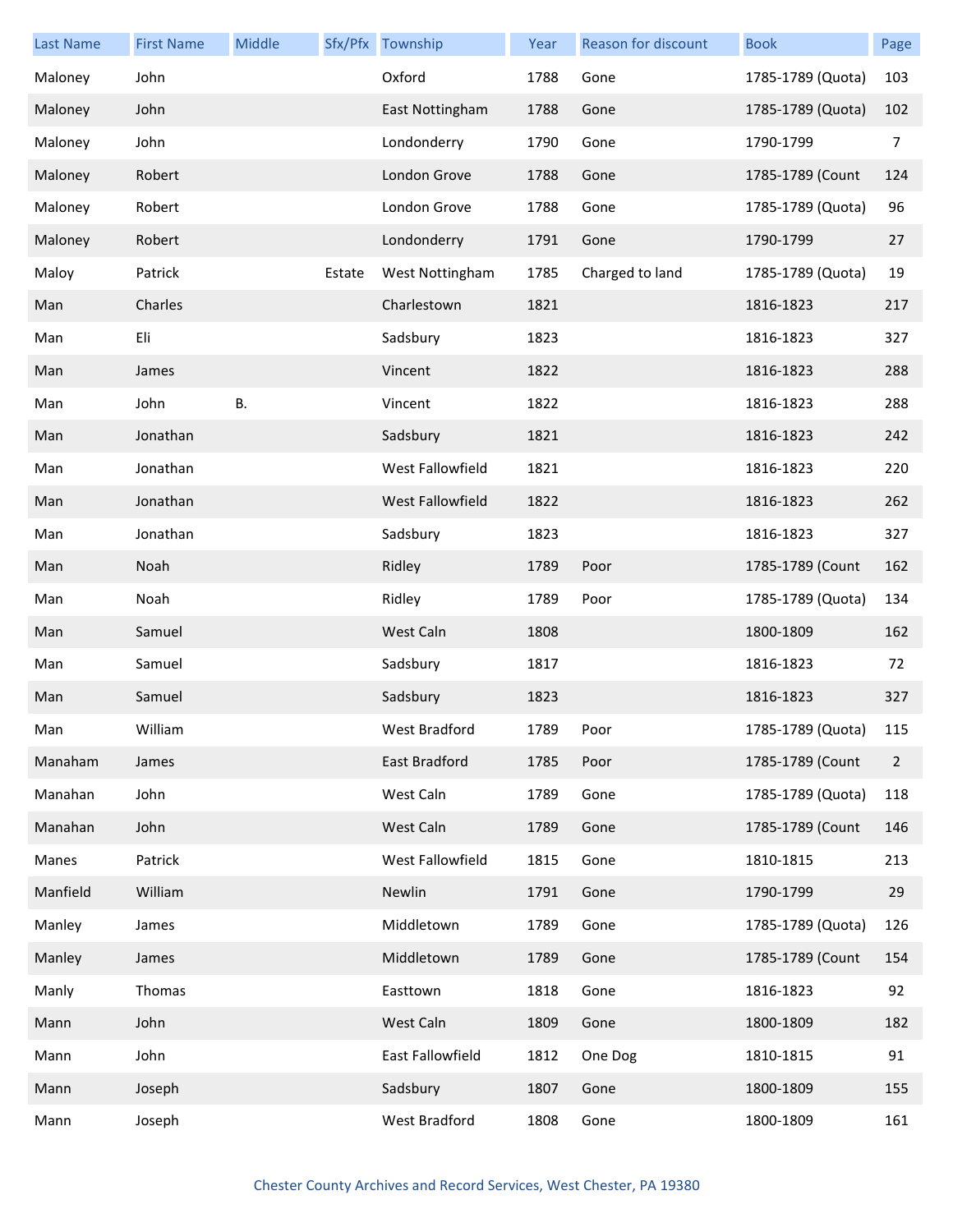| <b>Last Name</b> | <b>First Name</b> | Middle | Sfx/Pfx Township     | Year | Reason for discount  | <b>Book</b>       | Page           |
|------------------|-------------------|--------|----------------------|------|----------------------|-------------------|----------------|
| Mann             | Joseph            |        | Sadsbury             | 1815 | Gone                 | 1810-1815         | 232            |
| Mann             | Nancy             |        | Vincent              | 1822 |                      | 1816-1823         | 288            |
| Mann             | Samuel            |        | Sadsbury             | 1806 |                      | 1800-1809         | 135            |
| Mann             | Samuel            |        | Sadsbury             | 1809 | Gone                 | 1800-1809         | 195            |
| Mann             | Samuel            |        | Sadsbury             | 1815 |                      | 1810-1815         | 232            |
| Mann             | William           |        | East Caln            | 1785 | Poor                 | 1785-1789 (Count  | 6              |
| Mann             | William           |        | East Caln            | 1786 | Gone                 | 1785-1789 (Count  | 62             |
| Mann             | William           |        | East Caln            | 1788 | Gone                 | 1786-1789         | 34             |
| Mann             | William           |        | <b>West Bradford</b> | 1789 |                      | 1785-1789 (Count  | 143            |
| Mann             | William           |        | Sadsbury             | 1806 |                      | 1800-1809         | 135            |
| Mann             | William           |        | Sadsbury             | 1807 | Gone                 | 1800-1809         | 155            |
| Mans             | Andrew            |        | Birmingham           | 1789 | Poor                 | 1785-1789 (Count  | 142            |
| Mans             | Andrew            |        | Birmingham           | 1789 | Poor                 | 1785-1789 (Quota) | 114            |
| Mans             | Andrew            |        | Birmingham           | 1790 | Poor                 | 1790-1799         | $\mathbf{1}$   |
| Mansell          | George            |        | Kennett              | 1820 |                      | 1816-1823         | 182            |
| Mansell          | William           |        | Kennett              | 1822 |                      | 1816-1823         | 266            |
| Manuel           | John              |        | Honey Brook          | 1811 | Philadelphia Prison  | 1810-1815         | 54             |
| Manuel           | John              |        | Honey Brook          | 1811 | Philadelphia Prison  | 1810-1815         | 54             |
| Manuel           | Samuel            |        | Brandywine           | 1810 | Poor                 | 1810-1815         | 4              |
| Manuel           | Samuel            |        | Brandywine           | 1811 | Poor                 | 1810-1815         | 45             |
| Manuel           | Samuel            |        | Honey Brook          | 1812 | Poor                 | 1810-1815         | 94             |
| Manuel           | Samuel            |        | West Caln            | 1813 | Gone                 | 1810-1815         | 127            |
| Manuel           | Samuel            |        | Honey Brook          | 1813 | Poor                 | 1810-1815         | 134            |
| Manuel           | Samuel            |        | West Caln            | 1813 | Gone                 | 1810-1815         | 127            |
| Manuel           | Samuel            |        | West Caln            | 1814 |                      | 1810-1815         | 167            |
| Many             | James             |        | East Caln            | 1820 |                      | 1816-1823         | 172            |
| Mapes            | Richard           |        | West Fallowfield     | 1811 | Gone                 | 1810-1815         | 52             |
| Maple            | Samuel            |        | East Bradford        | 1816 | Paid in West Chester | 1816-1823         | $\overline{2}$ |
| <b>Maples</b>    | Samuel            |        | West Chester         | 1823 |                      | 1816-1823         | 336            |
| Maraga           | Patrick           |        | Honey Brook          | 1808 | Gone                 | 1800-1809         | 166            |
| March            | Frederick         |        | Coventry             | 1823 |                      | 1816-1823         | 302            |
| March            | George            |        | Willistown           | 1810 | Gone                 | 1810-1815         | 36             |
| March            | George            |        | Pikeland             | 1815 |                      | 1810-1815         | 233            |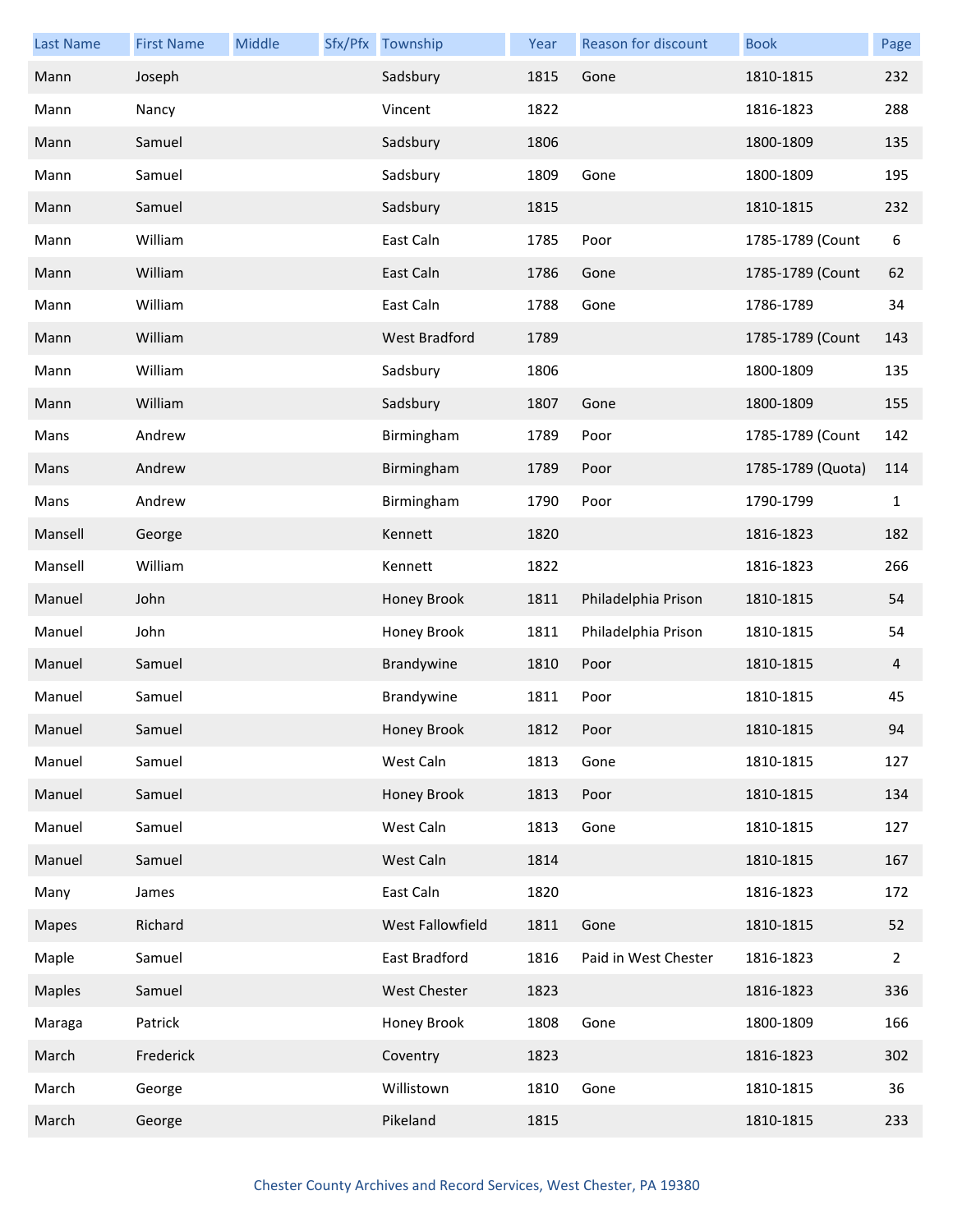| <b>Last Name</b> | <b>First Name</b> | Middle | Sfx/Pfx Township    | Year | <b>Reason for discount</b> | <b>Book</b>       | Page |
|------------------|-------------------|--------|---------------------|------|----------------------------|-------------------|------|
| March            | George            |        | Sadsbury            | 1816 |                            | 1816-1823         | 31   |
| March            | Henry             |        | Sadsbury            | 1810 | One Dog                    | 1810-1815         | 31   |
| March            | Henry             |        | Vincent             | 1817 |                            | 1816-1823         | 76   |
| March            | Henry             |        | Coventry            | 1819 |                            | 1816-1823         | 133  |
| March            | Henry             |        | Coventry            | 1821 |                            | 1816-1823         | 216  |
| March            | Isaac             |        | East Nantmeal       | 1816 |                            | 1816-1823         | 25   |
| March            | Jefferis          |        | West Caln           | 1813 | Gone                       | 1810-1815         | 127  |
| March            | Jefferis          |        | West Caln           | 1813 | Gone                       | 1810-1815         | 127  |
| March            | Jesse             |        | Coventry            | 1813 | Poor                       | 1810-1815         | 129  |
| March            | Peter             |        | East Whiteland      | 1819 | No Dog                     | 1816-1823         | 164  |
| March            | Thomas            |        | Kennett             | 1792 | Gone                       | 1790-1799         | 45   |
| Marchbank        | Jane              |        | <b>Upper Oxford</b> | 1811 | One Dog                    | 1810-1815         | 69   |
| Mares            | Susanna           |        | New London          | 1813 | Old                        | 1810-1815         | 142  |
| Margee           | John              |        | West Fallowfield    | 1805 | Gone                       | 1800-1809         | 105  |
| Margey           | John              |        | West Fallowfield    | 1806 | Gone                       | 1800-1809         | 125  |
| Maris            | David             |        | Marple              | 1787 | Poor                       | 1785-1789 (Count  | 97   |
| Maris            | David             |        | Marple              | 1787 | Poor                       | 1785-1789 (Quota) | 69   |
| Maris            | George            |        | Willistown          | 1802 | Gone                       | 1800-1809         | 58   |
| Maris            | George            |        | Pikeland            | 1803 | Overrated                  | 1800-1809         | 75   |
| Maris            | George            |        | Vincent             | 1821 |                            | 1816-1823         | 246  |
| Maris            | Isaac             |        | Marple              | 1786 | Overrated                  | 1786-1789         | 13   |
| Maris            | Isaac             |        | Marple              | 1786 | Overrated                  | 1785-1789 (Count  | 41   |
| Maris            | Isaac             |        | Marple              | 1786 | Overrated                  | 1785-1789 (Quota) | 41   |
| Maris            | John              |        | Charlestown         | 1786 | Poor                       | 1786-1789         | 7    |
| Maris            | John              |        | Charlestown         | 1818 | Gone                       | 1816-1823         | 90   |
| Maris            | Jonathan          |        | Marple              | 1786 | Gone                       | 1785-1789 (Quota) | 41   |
| Maris            | Levis             |        | Marple              | 1786 | Gone                       | 1785-1789 (Quota) | 41   |
| Maris            | Levis             |        | Marple              | 1787 | Gone                       | 1785-1789 (Count  | 97   |
| Maris            | Lewis             |        | Marple              | 1787 | Gone                       | 1786-1789         | 41   |
| Maris            | Samuel            |        | Tredyffrin          | 1809 |                            | 1800-1809         | 196  |
| Maris            | Samuel            |        | East Whiteland      | 1810 | Gone                       | 1810-1815         | 38   |
| Mark             | George            |        | Pikeland            | 1815 |                            | 1810-1815         | 233  |
| Markley          | Daniel            |        | Tredyffrin          | 1808 | Overcharged                | 1800-1809         | 176  |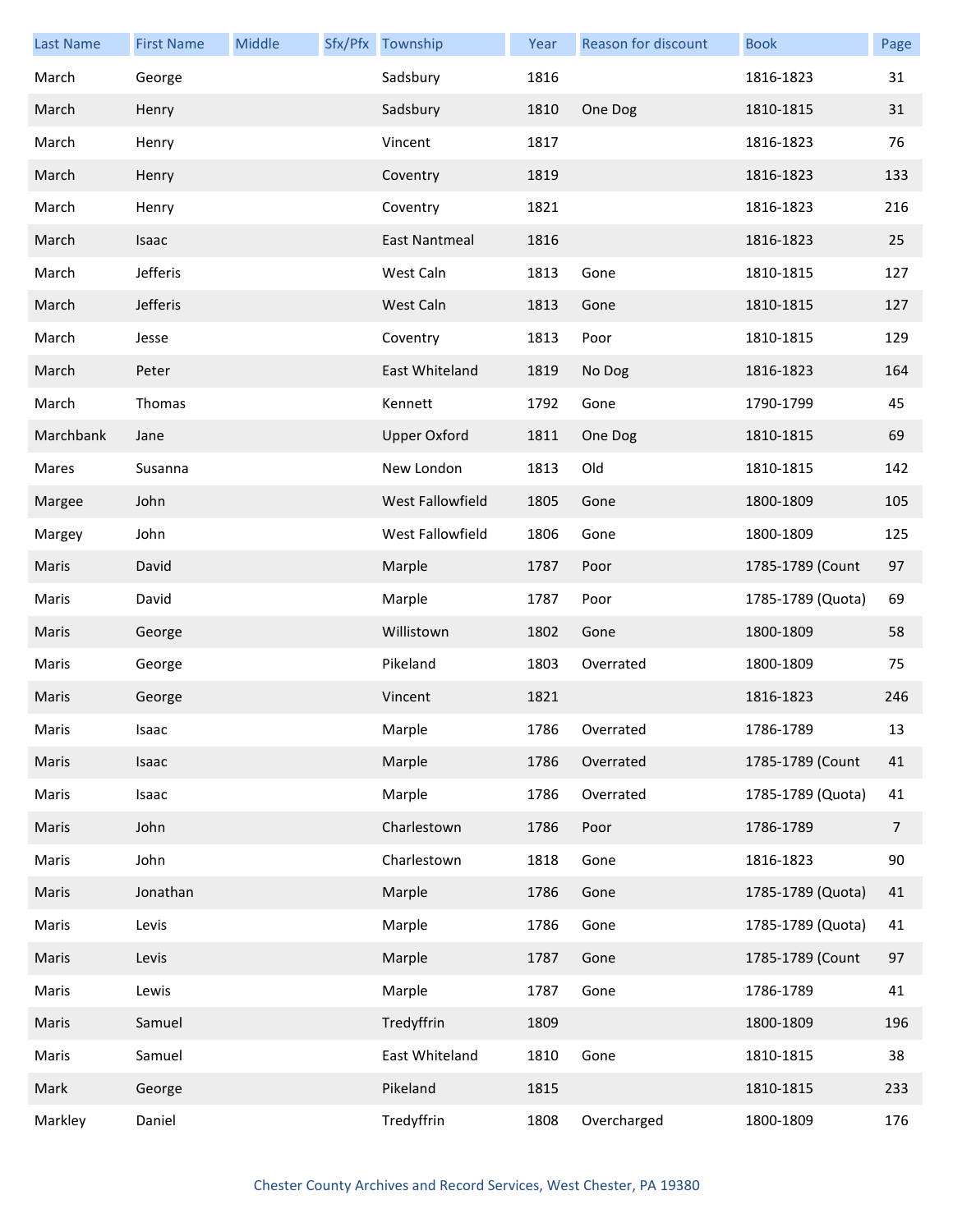| <b>Last Name</b> | <b>First Name</b> | Middle |     | Sfx/Pfx Township     | Year | Reason for discount | <b>Book</b>       | Page |
|------------------|-------------------|--------|-----|----------------------|------|---------------------|-------------------|------|
| Markley          | Nathaniel         |        |     | Tredyffrin           | 1816 |                     | 1816-1823         | 32   |
| Markley          | Philip            |        |     | Tredyffrin           | 1813 | Dead                | 1810-1815         | 154  |
| Markly           | Nathaniel         |        |     | West Caln            | 1812 | Gone                | 1810-1815         | 87   |
| Markman          | John              |        |     | Birmingham           | 1814 | Gone                | 1810-1815         | 162  |
| Marks            | John              |        |     | East Bradford        | 1789 | Gone                | 1785-1789 (Count  | 142  |
| Marks            | John              |        |     | East Bradford        | 1789 | Gone                | 1785-1789 (Quota) | 114  |
| Marlin           | George            |        |     | East Caln            | 1785 | Poor                | 1785-1789 (Count  | 6    |
| Marns            | John              |        |     | West Caln            | 1813 | Gone                | 1810-1815         | 127  |
| Marple           | Benjamin          |        |     | Honey Brook          | 1821 |                     | 1816-1823         | 223  |
| Marple           | David             |        |     | Honey Brook          | 1807 | Gone                | 1800-1809         | 146  |
| Marple           | John              |        |     | Honey Brook          | 1810 | Gone                | 1810-1815         | 13   |
| Marple           | Thomas            |        |     | Honey Brook          | 1817 |                     | 1816-1823         | 54   |
| Marpole          | Thomas            |        |     | Charlestown          | 1817 |                     | 1816-1823         | 48   |
| Marr             | Charles           |        |     | East Nottingham      | 1819 |                     | 1816-1823         | 149  |
| Marr             | Nicholas          |        |     | East Marlborough     | 1816 |                     | 1816-1823         | 18   |
| Marr             | Patrick           |        |     | Concord              | 1785 | Gone                | 1785-1789 (Quota) | 4    |
| Marr             | William           |        |     | East Nottingham      | 1819 |                     | 1816-1823         | 149  |
| Marrow           | Richard           |        |     | Aston                | 1786 | Poor                | 1785-1789 (Count  | 57   |
| Mars             | William           |        |     | <b>West Nantmeal</b> | 1805 | Gone                | 1800-1809         | 113  |
| Marsh            | Abner             |        |     | East Fallowfield     | 1811 | Gone                | 1810-1815         | 51   |
| Marsh            | Abner             |        |     | East Fallowfield     | 1812 | Gone                | 1810-1815         | 91   |
| Marsh            | Abner             |        |     | East Fallowfield     | 1812 | Gone                | 1810-1815         | 91   |
| Marsh            | Abner             |        |     | West Bradford        | 1815 |                     | 1810-1815         | 205  |
| Marsh            | Gravener          |        |     | West Bradford        | 1810 | Poor                | 1810-1815         | 3    |
| Marsh            | Gravener          |        |     | East Caln            | 1811 | Gone                | 1810-1815         | 46   |
| Marsh            | Gravener          |        |     | East Fallowfield     | 1812 | Gone                | 1810-1815         | 91   |
| Marsh            | Gravenor          |        |     | West Bradford        | 1809 | Gone                | 1800-1809         | 181  |
| Marsh            | Gravnor           |        |     | Londonderry          | 1800 | Gone                | 1800-1809         | 8    |
| Marsh            | Henry             |        |     | West Fallowfield     | 1790 | Gone                | 1790-1799         | 5    |
| Marsh            | Henry             |        | Jr. | Sadsbury             | 1801 | Gone                | 1800-1809         | 35   |
| Marsh            | Henry             |        |     | East Fallowfield     | 1808 | Gone                | 1800-1809         | 164  |
| Marsh            | James             |        |     | East Fallowfield     | 1786 | Poor                | 1785-1789 (Count  | 65   |
| Marsh            | James             |        |     | East Fallowfield     | 1788 | Gone                | 1785-1789 (Quota) | 93   |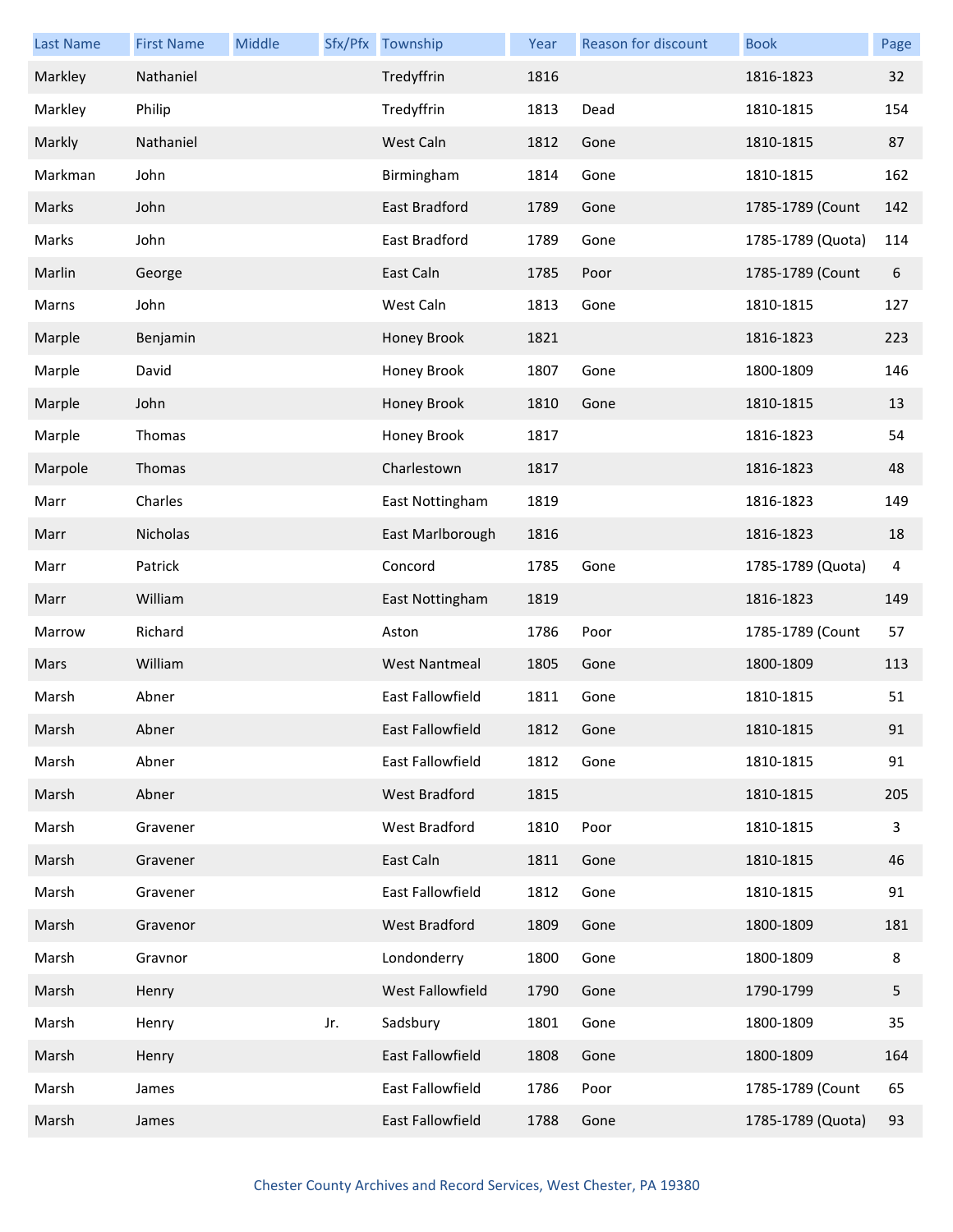| <b>Last Name</b> | <b>First Name</b> | Middle | Sfx/Pfx Township        | Year | <b>Reason for discount</b> | <b>Book</b>       | Page |
|------------------|-------------------|--------|-------------------------|------|----------------------------|-------------------|------|
| Marsh            | James             |        | East Fallowfield        | 1788 | Gone                       | 1785-1789 (Count  | 121  |
| Marsh            | James             |        | West Marlborough        | 1793 | Poor                       | 1790-1799         | 67   |
| Marsh            | Jeffrey           |        | Sadsbury                | 1823 |                            | 1816-1823         | 327  |
| Marsh            | Jesse             |        | East Fallowfield        | 1785 | Poor                       | 1785-1789 (Quota) | 9    |
| Marsh            | Jesse             |        | <b>East Fallowfield</b> | 1786 | Poor                       | 1785-1789 (Count  | 65   |
| Marsh            | Nathaniel         |        | East Marlborough        | 1802 | Gone                       | 1800-1809         | 49   |
| Marsh            | William           |        | Sadsbury                | 1801 | Paid land tax              | 1800-1809         | 35   |
| Marsh            | William           |        | <b>West Bradford</b>    | 1803 | Gone                       | 1800-1809         | 61   |
| Marsh            | William           |        | West Bradford           | 1808 | Gone                       | 1800-1809         | 161  |
| Marshall         | (Widow)           |        | <b>West Nantmeal</b>    | 1805 | Gone                       | 1800-1809         | 112  |
| Marshall         | Abram             |        | East Marlborough        | 1821 |                            | 1816-1823         | 228  |
| Marshall         | Alexander         |        | Honey Brook             | 1807 | Gone                       | 1800-1809         | 146  |
| Marshall         | David             |        | West Caln               | 1788 | Gone                       | 1785-1789 (Quota) | 90   |
| Marshall         | David             |        | West Caln               | 1788 | Gone                       | 1785-1789 (Count  | 118  |
| Marshall         | David             |        | West Bradford           | 1792 | Red fox scalps             | 1790-1799         | 40   |
| Marshall         | Elizabeth         |        | West Caln               | 1810 | Poor                       | 1810-1815         | 6    |
| Marshall         | Elizabeth         |        | West Caln               | 1810 | Old & Poor                 | 1810-1815         | 6    |
| Marshall         | Elizabeth         |        | West Caln               | 1814 | Unseated land              | 1810-1815         | 167  |
| Marshall         | Elizabeth         |        | East Marlborough        | 1817 |                            | 1816-1823         | 59   |
| Marshall         | Isaac             |        | West Bradford           | 1785 | Infirmity                  | 1785-1789 (Quota) | 3    |
| Marshall         | Jacob             |        | West Bradford           | 1785 | Overrated                  | 1785-1789 (Count  | 3    |
| Marshall         | Jacob             |        | West Bradford           | 1785 | Lame                       | 1785-1789 (Quota) | 3    |
| Marshall         | James             |        | Brandywine              | 1811 | No Dog                     | 1810-1815         | 45   |
| Marshall         | James             |        | East Marlborough        | 1817 |                            | 1816-1823         | 59   |
| Marshall         | James             |        | East Marlborough        | 1820 |                            | 1816-1823         | 186  |
| Marshall         | James             |        | East Marlborough        | 1822 |                            | 1816-1823         | 270  |
| Marshall         | James             |        | Brandywine              | 1822 |                            | 1816-1823         | 255  |
| Marshall         | James             |        | Brandywine              | 1822 |                            | 1816-1823         | 255  |
| Marshall         | John              |        | West Caln               | 1785 | Poor                       | 1785-1789 (Count  | 6    |
| Marshall         | John              |        | West Caln               | 1785 | Poor                       | 1785-1789 (Quota) | 6    |
| Marshall         | John              |        | East Nottingham         | 1788 | Gone                       | 1785-1789 (Count  | 130  |
| Marshall         | John              |        | East Nottingham         | 1788 | Gone                       | 1785-1789 (Quota) | 102  |
| Marshall         | John              |        | Kennett                 | 1789 | Hardships                  | 1785-1789 (Quota) | 124  |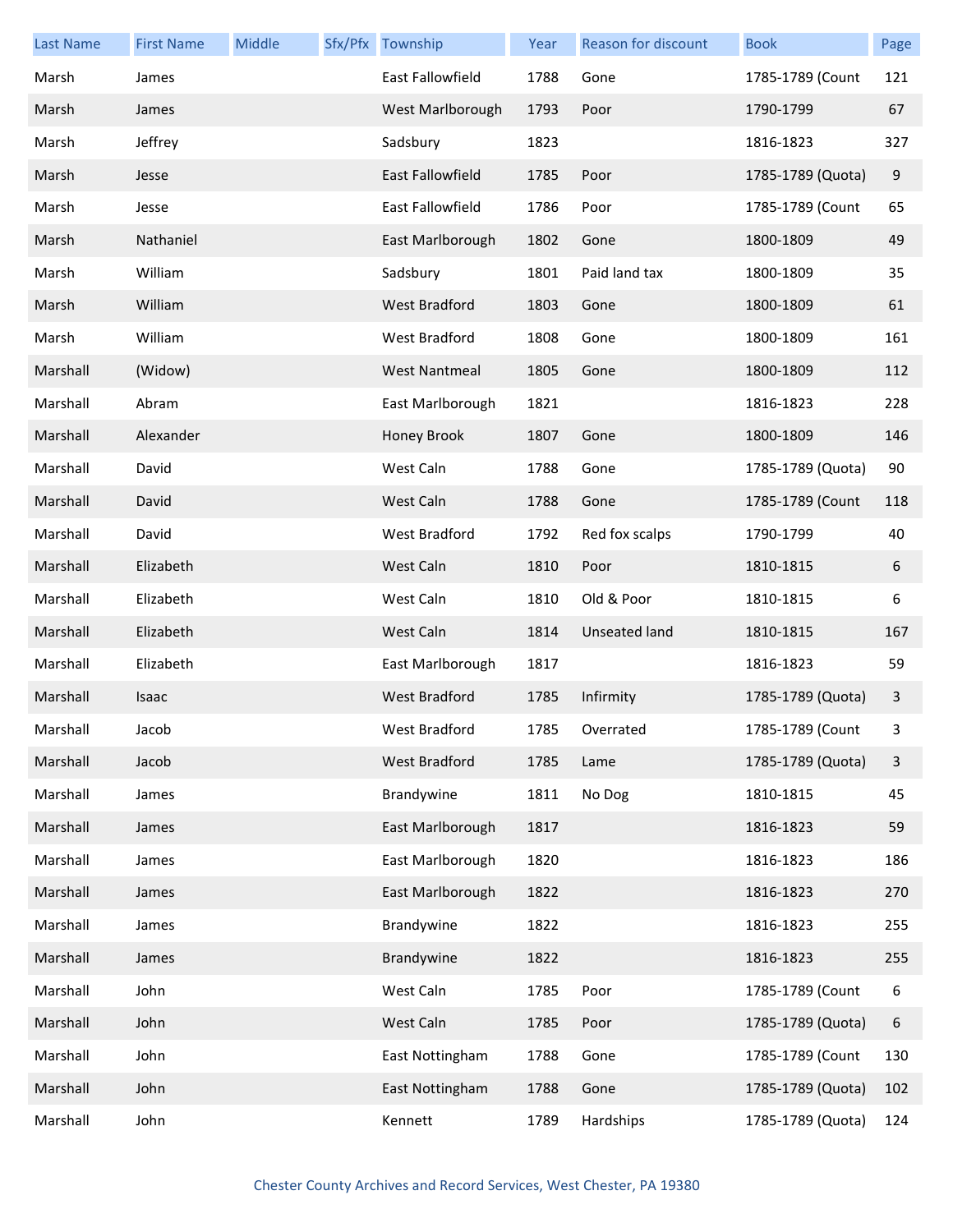| <b>Last Name</b> | <b>First Name</b> | Middle | Sfx/Pfx Township     | Year | Reason for discount | <b>Book</b>       | Page |
|------------------|-------------------|--------|----------------------|------|---------------------|-------------------|------|
| Marshall         | John              |        | West Caln            | 1789 | Poor                | 1785-1789 (Count  | 146  |
| Marshall         | John              |        | West Caln            | 1789 | Poor                | 1785-1789 (Quota) | 118  |
| Marshall         | John              |        | West Caln            | 1790 | Poor                | 1790-1799         | 3    |
| Marshall         | John              |        | West Caln            | 1791 | Poor                | 1790-1799         | 22   |
| Marshall         | John              |        | West Caln            | 1792 | Poor                | 1790-1799         | 41   |
| Marshall         | John              |        | West Caln            | 1793 | Poor                | 1790-1799         | 60   |
| Marshall         | John              |        | West Caln            | 1795 | Poor                | 1790-1799         | 79   |
| Marshall         | John              |        | West Caln            | 1796 | Poor                | 1790-1799         | 97   |
| Marshall         | John              |        | West Caln            | 1798 | Poor & Dead         | 1790-1799         | 135  |
| Marshall         | John              |        | West Bradford        | 1808 | Dead                | 1800-1809         | 161  |
| Marshall         | John              |        | East Nottingham      | 1810 |                     | 1810-1815         | 23   |
| Marshall         | John              |        | Kennett              | 1811 | Gone                | 1810-1815         | 55   |
| Marshall         | Joseph            |        | Pennsbury            | 1801 | Gone                | 1800-1809         | 34   |
| Marshall         | Joseph            |        | East Marlborough     | 1813 | Dead                | 1810-1815         | 139  |
| Marshall         | Joseph            |        | West Bradford        | 1818 |                     | 1816-1823         | 86   |
| Marshall         | Moses             |        | West Marlborough     | 1792 | Gone                | 1790-1799         | 48   |
| Marshall         | Robert            |        | Uwchlan              | 1823 |                     | 1816-1823         | 330  |
| Marshall         | Samuel            |        | <b>West Nantmeal</b> | 1787 | Dead                | 1785-1789 (Quota) | 73   |
| Marshall         | Samuel            |        | Newlin               | 1789 | Overrated           | 1785-1789 (Quota) | 129  |
| Marshall         | Samuel            |        | Newlin               | 1789 | Overrated           | 1785-1789 (Count  | 157  |
| Marshall         | Samuel            |        | Kennett              | 1801 | Gone                | 1800-1809         | 27   |
| Marshall         | Samuel            |        | Kennett              | 1813 | Gone                | 1810-1815         | 135  |
| Marshall         | Sarah             |        | West Bradford        | 1821 |                     | 1816-1823         | 212  |
| Marshall         | Stephen           |        | East Nottingham      | 1822 |                     | 1816-1823         | 275  |
| Marshall         | Thomas            |        | West Caln            | 1797 | Poor                | 1790-1799         | 116  |
| Marshall         | Thomas            |        | West Marlborough     | 1812 | Gone                | 1810-1815         | 100  |
| Marshall         | V.                |        | East Marlborough     | 1817 |                     | 1816-1823         | 59   |
| Marshall         | William           |        | Kennett              | 1808 | Error               | 1800-1809         | 166  |
| Marshall         | William           |        | Kennett              | 1811 | Gone                | 1810-1815         | 55   |
| Marshall         | William           |        | West Bradford        | 1820 |                     | 1816-1823         | 170  |
| Marshall         | William           |        | East Caln            | 1821 |                     | 1816-1823         | 214  |
| Marshall         | William           |        | West Chester         | 1822 |                     | 1816-1823         | 293  |
| Marshbank        | David             |        | <b>Upper Oxford</b>  | 1814 | Gone                | 1810-1815         | 188  |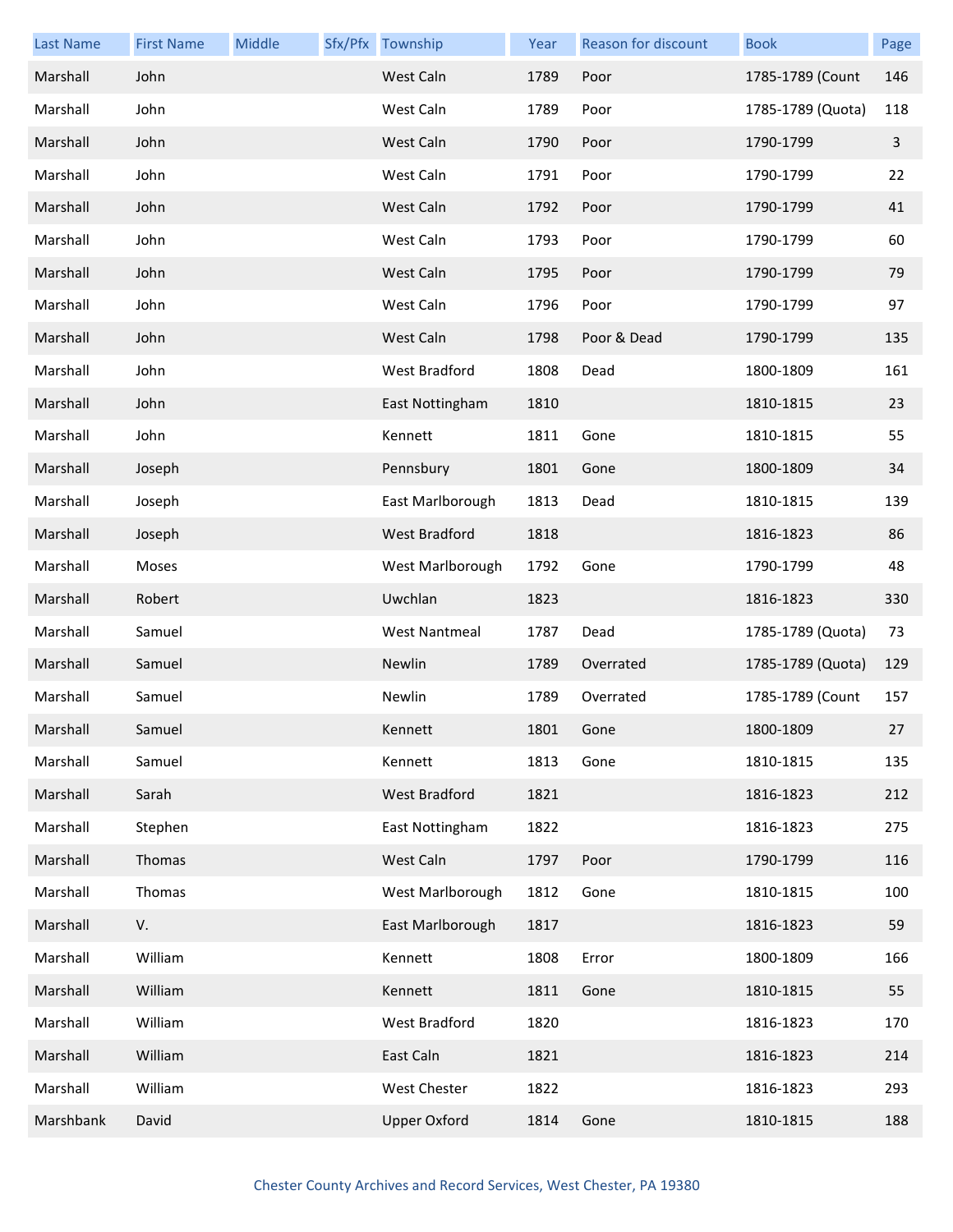| <b>Last Name</b> | <b>First Name</b> | Middle | Sfx/Pfx Township     | Year | Reason for discount | <b>Book</b>       | Page |
|------------------|-------------------|--------|----------------------|------|---------------------|-------------------|------|
| Marshbank        | Robert            |        | <b>Upper Oxford</b>  | 1808 | Gone                | 1800-1809         | 173  |
| Marshbank        | Robert            |        | East Nottingham      | 1823 |                     | 1816-1823         | 318  |
| Marshbank        | Samuel            |        | <b>Upper Oxford</b>  | 1809 |                     | 1800-1809         | 193  |
| Marshll          | John              |        | Kennett              | 1812 | Paid elsewhere      | 1810-1815         | 95   |
| Marten           | Martha            |        | East Bradford        | 1786 | Overrated           | 1785-1789 (Count  | 30   |
| Marthall         | James             |        | Brandywine           | 1812 | No Dog              | 1810-1815         | 85   |
| Martin           |                   |        | Willistown           | 1787 | Gone                | 1785-1789 (Count  | 110  |
| Martin           |                   |        | Willistown           | 1787 | Gone                | 1785-1789 (Quota) | 82   |
| Martin           |                   |        | Willistown           | 1789 | Gone                | 1786-1789         | 82   |
| Martin           | Aaron             |        | East Bradford        | 1791 | Overrated           | 1790-1799         | 20   |
| Martin           | Aaron             |        | East Bradford        | 1792 | Overrated           | 1790-1799         | 39   |
| Martin           | Abel              |        | Lower Chichester     | 1785 | Gone                | 1785-1789 (Count  | 5    |
| Martin           | Abel              |        | Chester              | 1786 | Gone                | 1785-1789 (Quota) | 31   |
| Martin           | Abel              |        | Chester              | 1786 | Gone                | 1785-1789 (Count  | 31   |
| Martin           | Abel              |        | Chester              | 1787 | Gone                | 1786-1789         | 3    |
| Martin           | Abraham           |        | <b>West Bradford</b> | 1816 |                     | 1816-1823         | 3    |
| Martin           | Alexander         |        | Easttown             | 1823 |                     | 1816-1823         | 303  |
| Martin           | Angus             |        | Nether Providence    | 1788 | Gone                | 1785-1789 (Quota) | 105  |
| Martin           | Angus             |        | Nether Providence    | 1788 | Gone                | 1785-1789 (Count  | 133  |
| Martin           | Archibald         |        | East Caln            | 1804 | Gone                | 1800-1809         | 82   |
| Martin           | Archibald         |        | East Caln            | 1805 | Gone                | 1800-1809         | 102  |
| Martin           | Benjamin          |        | New Garden           | 1813 | No Dog              | 1810-1815         | 143  |
| Martin           | Caleb             |        | West Bradford        | 1812 | Gone                | 1810-1815         | 84   |
| Martin           | Caleb             |        | Kennett              | 1817 | Gone                | 1816-1823         | 55   |
| Martin           | Caleb             |        | West Bradford        | 1823 |                     | 1816-1823         | 297  |
| Martin           | Chris             |        | West Fallowfield     | 1821 |                     | 1816-1823         | 220  |
| Martin           | David             |        | East Fallowfield     | 1785 | Gone                | 1785-1789 (Count  | 9    |
| Martin           | David             |        | West Caln            | 1814 |                     | 1810-1815         | 167  |
| Martin           | David             |        | West Caln            | 1821 |                     | 1816-1823         | 215  |
| Martin           | David             |        | West Caln            | 1822 |                     | 1816-1823         | 257  |
| Martin           | David             |        | West Caln            | 1822 |                     | 1816-1823         | 257  |
| Martin           | Edward            |        | Charlestown          | 1821 |                     | 1816-1823         | 217  |
| Martin           | Henry             |        | Goshen               | 1795 | Not found           | 1790-1799         | 81   |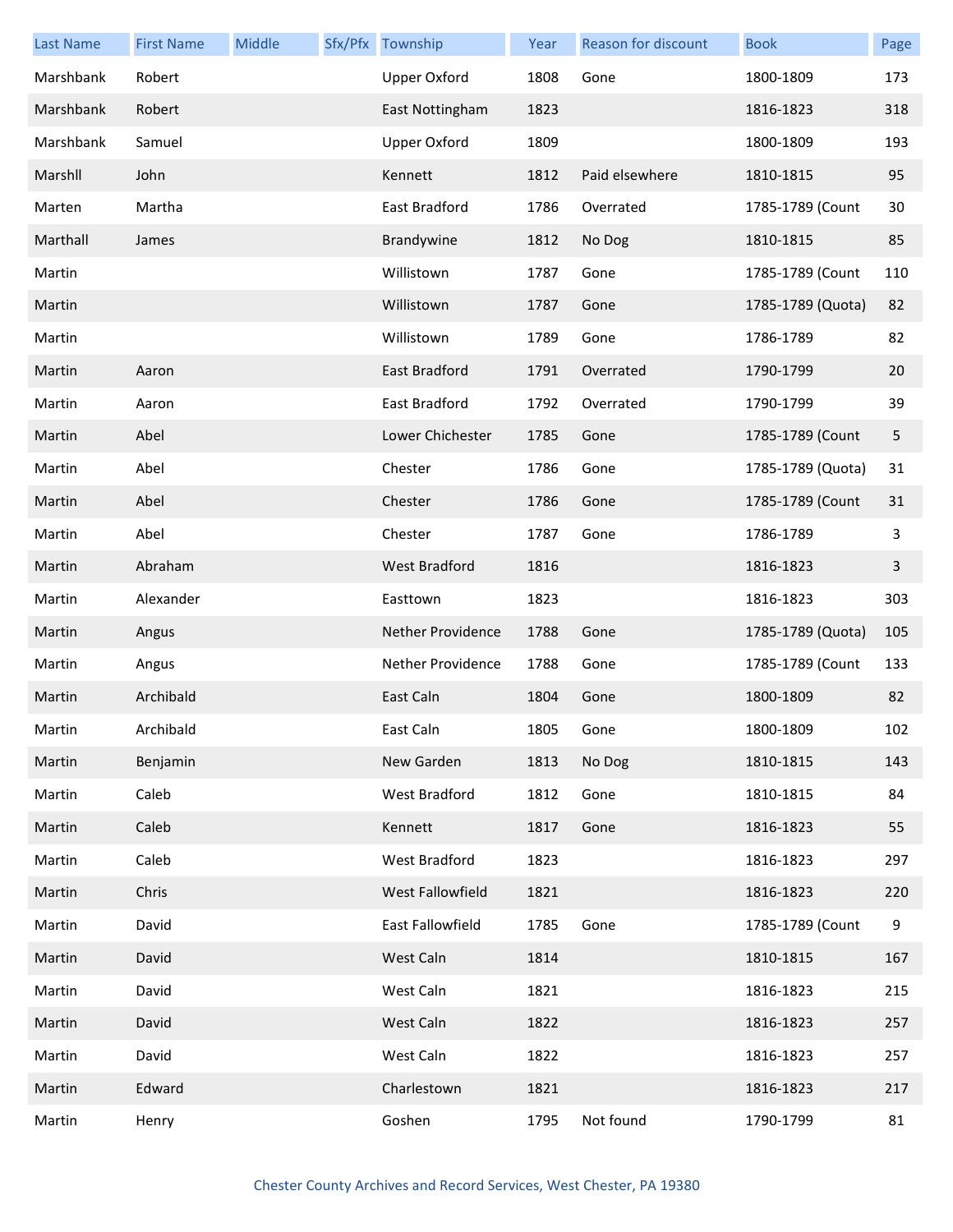| <b>Last Name</b> | <b>First Name</b> | Middle | Sfx/Pfx Township        | Year | <b>Reason for discount</b> | <b>Book</b>       | Page |
|------------------|-------------------|--------|-------------------------|------|----------------------------|-------------------|------|
| Martin           | Jacob             |        | Westtown                | 1785 | Poor                       | 1785-1789 (Quota) | 27   |
| Martin           | James             |        | <b>West Nantmeal</b>    | 1786 | Gone                       | 1785-1789 (Quota) | 45   |
| Martin           | James             |        | New London              | 1818 | Gone                       | 1816-1823         | 105  |
| Martin           | James             |        | West Chester            | 1818 | Gone                       | 1816-1823         | 124  |
| Martin           | James             |        | Charlestown             | 1821 |                            | 1816-1823         | 217  |
| Martin           | James             |        | Lower Oxford            | 1821 |                            | 1816-1823         | 237  |
| Martin           | John              |        | East Bradford           | 1796 | Gone                       | 1790-1799         | 95   |
| Martin           | John              |        | Sadsbury                | 1798 | Under age                  | 1790-1799         | 148  |
| Martin           | John              |        | Brandywine              | 1806 | Gone                       | 1800-1809         | 121  |
| Martin           | John              |        | Coventry                | 1807 | Gone                       | 1800-1809         | 143  |
| Martin           | John              |        | <b>West Bradford</b>    | 1816 |                            | 1816-1823         | 3    |
| Martin           | John              |        | East Marlborough        | 1819 |                            | 1816-1823         | 144  |
| Martin           | Joseph            |        | East Marlborough        | 1785 | Gone                       | 1785-1789 (Count  | 14   |
| Martin           | Joseph            |        | <b>Upper Providence</b> | 1789 | Under age                  | 1785-1789 (Count  | 160  |
| Martin           | Joseph            |        | <b>Upper Providence</b> | 1789 | Under age                  | 1785-1789 (Quota) | 132  |
| Martin           | Joseph            |        | West Bradford           | 1813 | Dog Dead                   | 1810-1815         | 124  |
| Martin           | Martha            |        | East Bradford           | 1786 | Error                      | 1785-1789 (Quota) | 30   |
| Martin           | Martha            |        | East Bradford           | 1788 | Overrated                  | 1786-1789         | 2    |
| Martin           | Mary              |        | Goshen                  | 1790 | Poor                       | 1790-1799         | 5    |
| Martin           | Michael           |        | West Caln               | 1814 |                            | 1810-1815         | 167  |
| Martin           | Michael           |        | West Caln               | 1821 |                            | 1816-1823         | 215  |
| Martin           | Moses             |        | Vincent                 | 1788 | Poor                       | 1785-1789 (Quota) | 109  |
| Martin           | Moses             |        | Vincent                 | 1788 | Poor                       | 1785-1789 (Count  | 137  |
| Martin           | Moses             |        | Vincent                 | 1789 | Poor                       | 1785-1789 (Count  | 166  |
| Martin           | Moses             |        | Vincent                 | 1789 | Poor                       | 1785-1789 (Quota) | 138  |
| Martin           | Moses             |        | Vincent                 | 1790 | Poor                       | 1790-1799         | 17   |
| Martin           | Patrick           |        | Darby                   | 1789 | Sick                       | 1785-1789 (Count  | 147  |
| Martin           | Rachel            |        | Charlestown             | 1792 | Gone                       | 1790-1799         | 42   |
| Martin           | Rachel            |        | Charlestown             | 1793 | Poor                       | 1790-1799         | 61   |
| Martin           | Robert            |        | London Grove            | 1789 | Gone                       | 1785-1789 (Quota) | 124  |
| Martin           | Robert            |        | London Grove            | 1789 | Gone                       | 1785-1789 (Count  | 152  |
| Martin           | Robert            |        | London Grove            | 1790 | Gone                       | 1790-1799         | 7    |
| Martin           | Robert            |        | East Nottingham         | 1791 | Poor                       | 1790-1799         | 31   |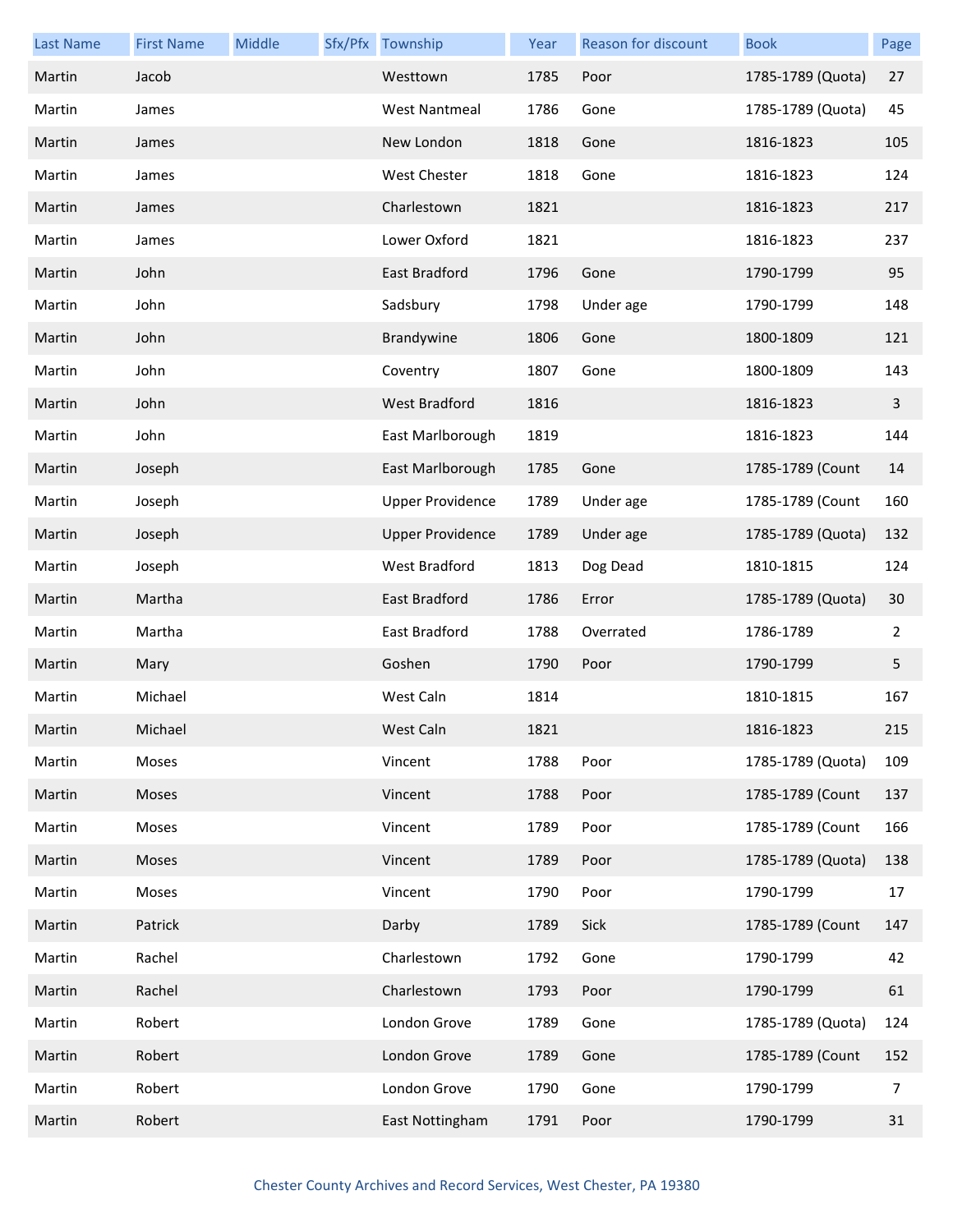| <b>Last Name</b> | <b>First Name</b> | Middle | Sfx/Pfx Township     | Year | Reason for discount | <b>Book</b>      | Page           |
|------------------|-------------------|--------|----------------------|------|---------------------|------------------|----------------|
| Martin           | Robert            |        | East Nottingham      | 1792 | Gone                | 1790-1799        | 50             |
| Martin           | Robert            |        | Westtown             | 1802 | Gone                | 1800-1809        | 58             |
| Martin           | Robert            |        | Sadsbury             | 1816 |                     | 1816-1823        | 31             |
| Martin           | Robert            |        | Honey Brook          | 1820 |                     | 1816-1823        | 181            |
| Martin           | Samuel            |        | Honey Brook          | 1795 | Gone                | 1790-1799        | 82             |
| Martin           | Samuel            |        | West Caln            | 1814 |                     | 1810-1815        | 167            |
| Martin           | Samuel            |        | Coventry             | 1814 | Gone                | 1810-1815        | 169            |
| Martin           | Samuel            |        | Coventry             | 1815 | Gone                | 1810-1815        | 210            |
| Martin           | Samuel            |        | West Caln            | 1820 |                     | 1816-1823        | 173            |
| Martin           | Samuel            |        | West Caln            | 1821 |                     | 1816-1823        | 215            |
| Martin           | Samuel            |        | West Caln            | 1823 |                     | 1816-1823        | 300            |
| Martin           | Silas             | D.     | Coventry             | 1823 |                     | 1816-1823        | 302            |
| Martin           | Solomon           |        | Charlestown          | 1819 |                     | 1816-1823        | 132            |
| Martin           | Thomas            |        | Radnor               | 1785 | Gone                | 1785-1789 (Count | 22             |
| Martin           | Thomas            |        | East Caln            | 1790 | Poor                | 1790-1799        | $\overline{2}$ |
| Martin           | Thomas            |        | East Caln            | 1792 | Gone                | 1790-1799        | 41             |
| Martin           | Thomas            |        | East Whiteland       | 1806 | Gone                | 1800-1809        | 138            |
| Martin           | Thomas            |        | East Fallowfield     | 1808 | Gone                | 1800-1809        | 164            |
| Martin           | Thomas            |        | Sadsbury             | 1821 |                     | 1816-1823        | 242            |
| Martin           | Thomas            |        | Sadsbury             | 1822 |                     | 1816-1823        | 284            |
| Martin           | Thomas            | Abram  | East Bradford        | 1790 | Overrated           | 1790-1799        | $\mathbf{1}$   |
| Martin           | William           |        | Coventry             | 1820 |                     | 1816-1823        | 174            |
| Martin & Root    |                   |        | West Caln            | 1820 |                     | 1816-1823        | 173            |
| Martion          | John              |        | <b>West Nantmeal</b> | 1821 |                     | 1816-1823        | 236            |
| Marvel           | John              |        | Pennsbury            | 1818 | Gone                | 1816-1823        | 114            |
| Mary             | John              |        | Coventry             | 1823 |                     | 1816-1823        | 302            |
| Mase             | Joseph            |        | London Grove         | 1818 | Poor                | 1816-1823        | 99             |
| Masey            | Daniel            |        | Willistown           | 1809 | Gone                | 1800-1809        | 197            |
| Mash             | Ezekiel           |        | Sadsbury             | 1805 | Poor                | 1800-1809        | 115            |
| Mash             | Ezekiel           |        | Sadsbury             | 1809 | Gone                | 1800-1809        | 195            |
| Mash             | James             |        | Sadsbury             | 1820 |                     | 1816-1823        | 199            |
| Mash             | Jefry             |        | Sadsbury             | 1819 |                     | 1816-1823        | 157            |
| Mash             | Matson            |        | East Caln            | 1818 |                     | 1816-1823        | 88             |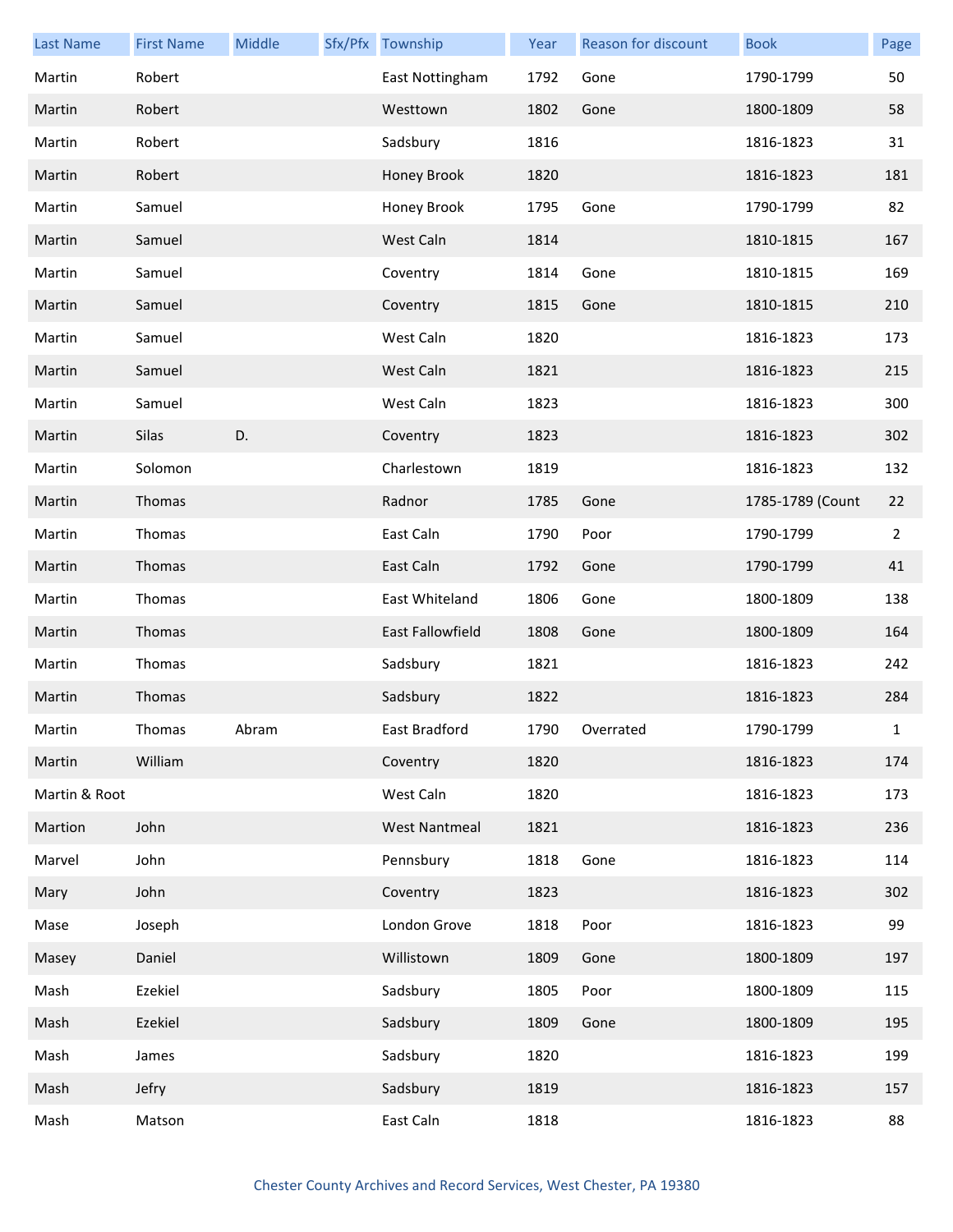| <b>Last Name</b> | <b>First Name</b> | Middle | Sfx/Pfx Township     | Year | Reason for discount | <b>Book</b>       | Page  |
|------------------|-------------------|--------|----------------------|------|---------------------|-------------------|-------|
| Mash             | Peter             |        | <b>West Nantmeal</b> | 1802 | Fled                | 1800-1809         | 53    |
| Mashman          | John              |        | Thornbury            | 1811 | Insolvent           | 1810-1815         | 73    |
| Mashman          | John              |        | East Bradford        | 1820 |                     | 1816-1823         | 169   |
| Mason            | Benjamin          |        | Uwchlan              | 1795 | Gone                | 1790-1799         | 91    |
| Mason            | John              |        | West Caln            | 1796 | Gone                | 1790-1799         | 97    |
| Mason            | John              |        | Westtown             | 1814 | Gone                | 1810-1815         | 198   |
| Mason            | John              |        | West Caln            | 1821 |                     | 1816-1823         | 215   |
| Mason            | John              |        | East Nantmeal        | 1822 |                     | 1816-1823         | 277   |
| Mason            | Samuel            |        | <b>Upper Oxford</b>  | 1817 |                     | 1816-1823         | 68    |
| Mason            | Stewart           |        | West Caln            | 1788 | Gone                | 1785-1789 (Quota) | 90    |
| Mason            | Stuart            |        | West Caln            | 1788 | Gone                | 1785-1789 (Count  | 118   |
| Mason            | Thomas            |        | East Nottingham      | 1797 | Gone                | 1790-1799         | 125   |
| Massay           | Robert            |        | West Whiteland       | 1822 |                     | 1816-1823         | 292   |
| Massey           | Caleb             |        | Goshen               | 1797 | Gone                | 1790-1799         | 119   |
| Massey           | Daniel            |        | Easttown             | 1810 | Gone                | 1810-1815         | $9\,$ |
| Massey           | Daniel            |        | Easttown             | 1810 | Gone                | 1810-1815         | 9     |
| Massey           | Daniel            |        | Goshen               | 1815 | Gone                | 1810-1815         | 214   |
| Massey           | Daniel            |        | Willistown           | 1820 |                     | 1816-1823         | 204   |
| Massey           | Daniel            |        | Willistown           | 1821 |                     | 1816-1823         | 247   |
| Massey           | Daniel            |        | Willistown           | 1822 |                     | 1816-1823         | 289   |
| Massey           | Daniel            |        | Willistown           | 1823 |                     | 1816-1823         | 332   |
| Massey           | George            |        | Willistown           | 1800 | Error               | 1800-1809         | 18    |
| Massey           | Israel            |        | Willistown           | 1801 | Inmate              | 1800-1809         | 38    |
| Massey           | John              |        | East Nottingham      | 1814 | Gone                | 1810-1815         | 184   |
| Massey           | John              |        | East Goshen          | 1822 |                     | 1816-1823         | 263   |
| Massey           | John              |        | Willistown           | 1822 |                     | 1816-1823         | 289   |
| Massey           | Joseph            |        | Thornbury            | 1813 | Gone                | 1810-1815         | 153   |
| Massey           | Samuel            |        | West Chester         | 1822 |                     | 1816-1823         | 293   |
| Masteller        | Frederick         |        | Coventry             | 1820 |                     | 1816-1823         | 174   |
| Masteller        | John              |        | Coventry             | 1806 | Gone                | 1800-1809         | 123   |
| Masteller        | John              |        | Coventry             | 1807 | Gone                | 1800-1809         | 143   |
| Masters          | Anthony           |        | Middletown           | 1789 | Poor                | 1785-1789 (Quota) | 126   |
| Masters          | Anthony           |        | Middletown           | 1789 | Poor                | 1785-1789 (Count  | 154   |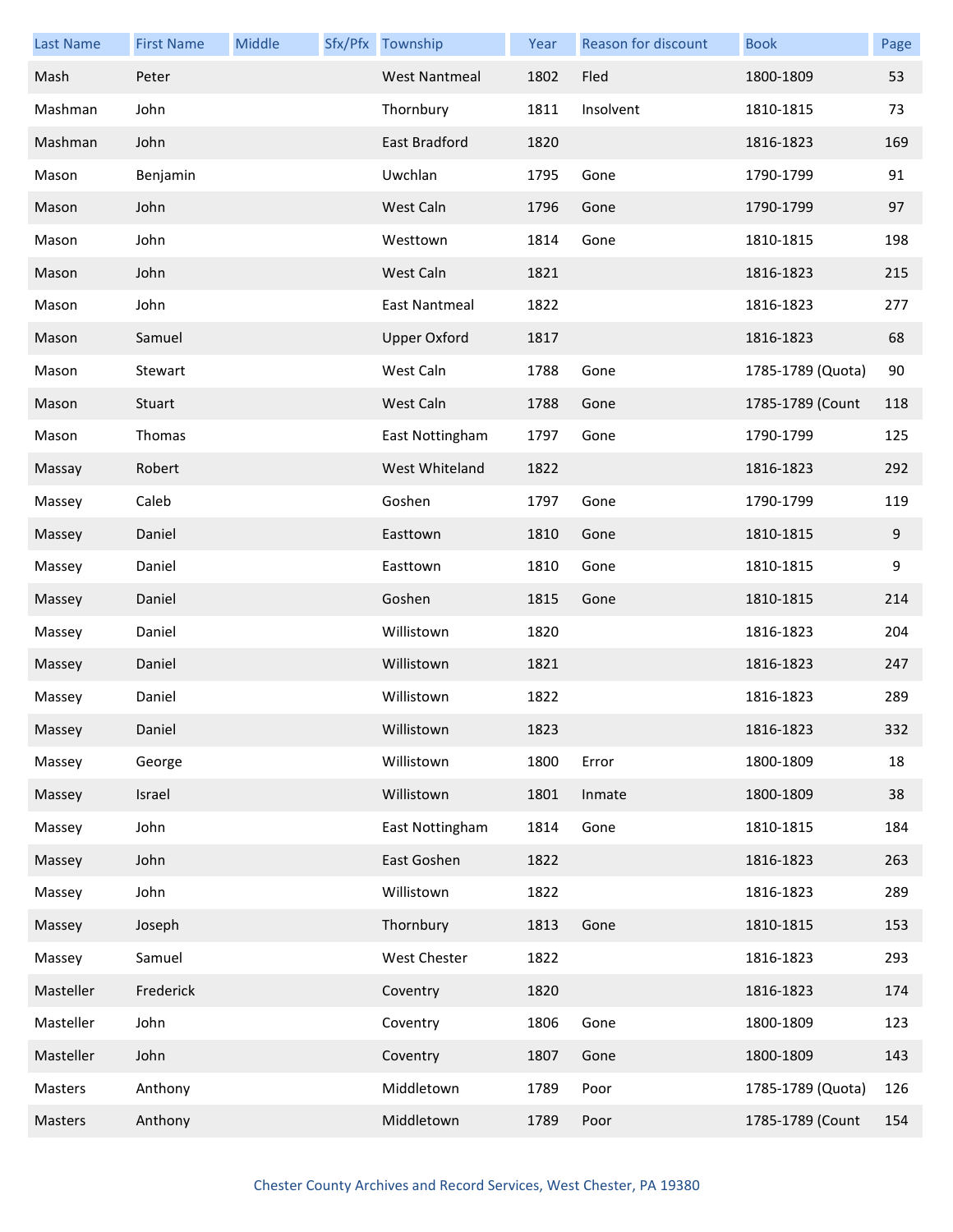| <b>Last Name</b> | <b>First Name</b> | Middle |     | Sfx/Pfx Township     | Year | Reason for discount  | <b>Book</b>       | Page |
|------------------|-------------------|--------|-----|----------------------|------|----------------------|-------------------|------|
| Masters          | Chris             |        |     | West Caln            | 1814 | Unseated land        | 1810-1815         | 167  |
| Mathers          | James             |        |     | East Nottingham      | 1785 | Gone                 | 1785-1789 (Count  | 18   |
| Mathers          | John              |        |     | East Caln            | 1799 | Overrated            | 1790-1799         | 155  |
| Mathers          | Peter             |        |     | East Whiteland       | 1786 | Gone                 | 1785-1789 (Count  | 83   |
| Mathers          | Peter             |        |     | East Whiteland       | 1788 | Gone                 | 1786-1789         | 55   |
| Mathew           | Jacob             |        |     | <b>West Nantmeal</b> | 1787 | Gone                 | 1785-1789 (Quota) | 73   |
| Mathews          | Jesse             |        |     | Brandywine           | 1804 | Married              | 1800-1809         | 82   |
| Mathias          | William           |        |     | East Whiteland       | 1810 | Gone                 | 1810-1815         | 38   |
| Mathis           | Doctor            |        |     | West Caln            | 1821 |                      | 1816-1823         | 215  |
| Matlack          | Benjamin          |        |     | <b>West Chester</b>  | 1817 |                      | 1816-1823         | 81   |
| Matlack          | George            |        |     | Goshen               | 1792 | Overrated            | 1790-1799         | 44   |
| Matlack          | George            |        |     | West Goshen          | 1822 |                      | 1816-1823         | 264  |
| Matlack          | Jesse             |        |     | Goshen               | 1785 | Under age            | 1785-1789 (Quota) | 10   |
| Matlack          | Jesse             |        |     | Goshen               | 1797 | Overrated            | 1790-1799         | 119  |
| Matlack          | Jonathan          |        |     | Goshen               | 1813 | Two Dogs             | 1810-1815         | 133  |
| Matlack          | Jonathan          |        |     | Goshen               | 1814 | Paid in West Chester | 1810-1815         | 173  |
| Matlack          | Jonathan          |        |     | West Goshen          | 1822 |                      | 1816-1823         | 264  |
| Matlack          | Jonathan          |        | Jr. | West Goshen          | 1822 |                      | 1816-1823         | 264  |
| Matlack          | Joseph            |        |     | Radnor               | 1785 | Gone                 | 1785-1789 (Count  | 22   |
| Matlack          | Joseph            |        |     | Goshen               | 1791 | Gone                 | 1790-1799         | 25   |
| Matlack          | Nathan            |        |     | Westtown             | 1789 | Gone                 | 1785-1789 (Count  | 167  |
| Matlack          | Nathan            |        |     | Westtown             | 1789 | Gone                 | 1785-1789 (Quota) | 138  |
| Matlack          | Samuel            |        |     | Tredyffrin           | 1812 | Gone                 | 1810-1815         | 114  |
| Matlack          | Thomas            |        |     | Charlestown          | 1808 | Gone                 | 1800-1809         | 163  |
| Matlin           | William           |        |     | <b>West Nantmeal</b> | 1798 | Not found            | 1790-1799         | 145  |
| Matson           | Charles           |        |     | Tredyffrin           | 1812 | Dead                 | 1810-1815         | 114  |
| Matson           | Elijah            |        |     | Tredyffrin           | 1803 | Gone                 | 1800-1809         | 76   |
| Matson           | Enoch             |        |     | Tredyffrin           | 1811 | Gone                 | 1810-1815         | 74   |
| Matson           | James             |        |     | West Marlborough     | 1788 | Gone                 | 1785-1789 (Count  | 127  |
| Matson           | James             |        |     | Charlestown          | 1813 | Gone                 | 1810-1815         | 128  |
| Matson           | James             |        |     | Vincent              | 1823 |                      | 1816-1823         | 331  |
| Matson           | John              |        |     | Pikeland             | 1814 | Wrong name           | 1810-1815         | 191  |
| Matson           | Moor              |        |     | West Whiteland       | 1818 |                      | 1816-1823         | 123  |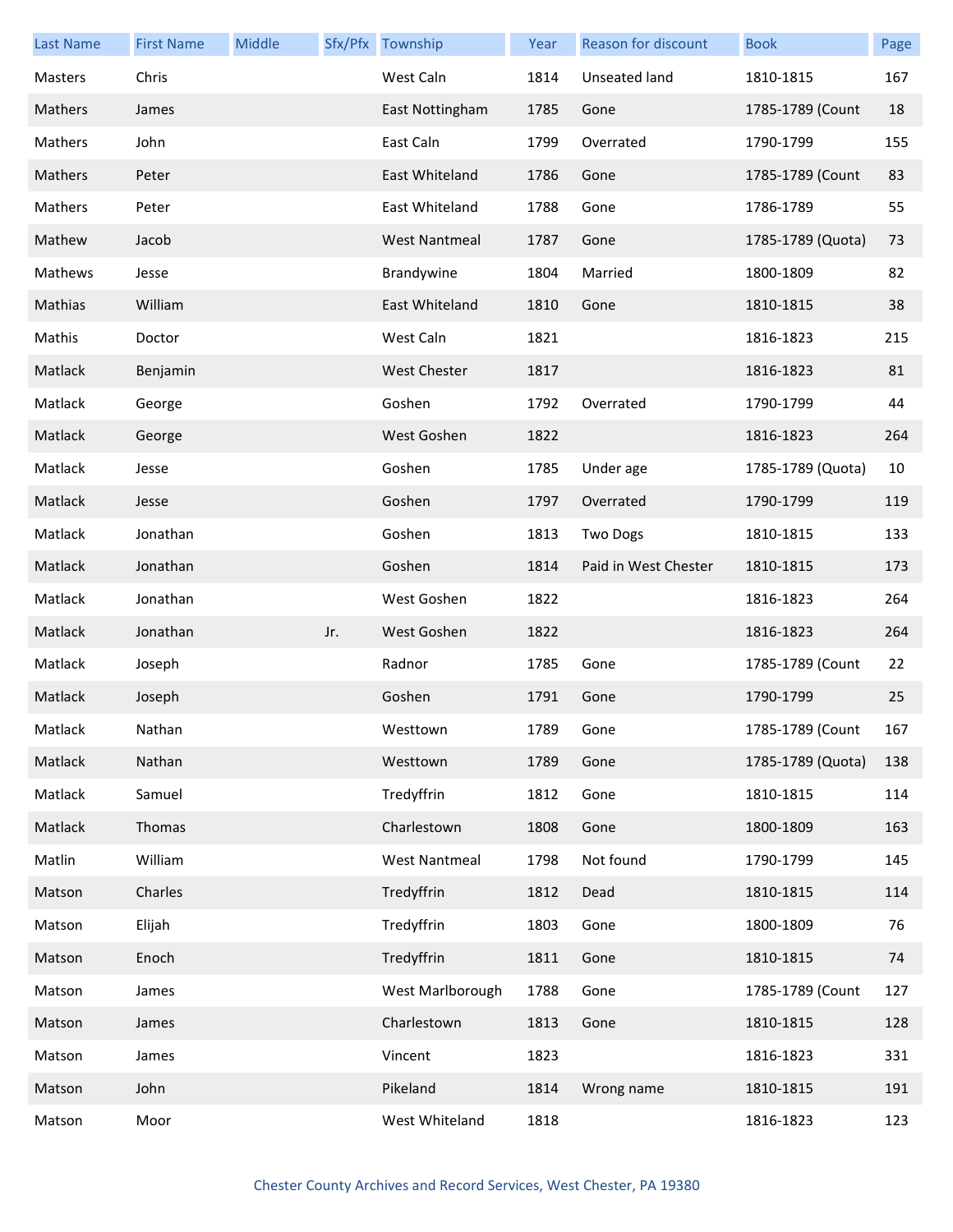| <b>Last Name</b> | <b>First Name</b> | Middle | Sfx/Pfx Township        | Year | <b>Reason for discount</b> | <b>Book</b>       | Page |
|------------------|-------------------|--------|-------------------------|------|----------------------------|-------------------|------|
| Matson           | Moses             |        | <b>Upper Chichester</b> | 1789 | Charged to land            | 1785-1789 (Quota) | 116  |
| Matson           | Moses             |        | <b>Upper Chichester</b> | 1789 | Charged to land            | 1785-1789 (Count  | 144  |
| Matson           | Moses             |        | Willistown              | 1802 | Gone                       | 1800-1809         | 58   |
| Matson           | Moses             |        | Sadsbury                | 1821 |                            | 1816-1823         | 242  |
| Matson           | Moses             |        | Sadsbury                | 1823 |                            | 1816-1823         | 327  |
| Matthers         | Richard           |        | <b>West Nantmeal</b>    | 1808 | Gone                       | 1800-1809         | 172  |
| Matthew          | Jacob             |        | <b>West Nantmeal</b>    | 1787 | Gone                       | 1785-1789 (Count  | 101  |
| Matthews         | Boas              |        | Uwchlan                 | 1785 | Dead                       | 1785-1789 (Quota) | 26   |
| Matthews         | Charles           |        | East Nottingham         | 1816 |                            | 1816-1823         | 23   |
| Matthews         | George            |        | New Garden              | 1788 | Gone                       | 1785-1789 (Count  | 127  |
| Matthews         | George            |        | New Garden              | 1788 | Gone                       | 1785-1789 (Quota) | 99   |
| Matthews         | Henry             |        | Tredyffrin              | 1806 | Gone                       | 1800-1809         | 135  |
| Matthews         | James             |        | Lower Oxford            | 1822 | Unseated land              | 1816-1823         | 280  |
| Matthews         | John              |        | West Caln               | 1802 | Paid in Brandywine         | 1800-1809         | 43   |
| Matthews         | John              |        | London Britain          | 1812 | Gone                       | 1810-1815         | 98   |
| Matthews         | John              |        | East Caln               | 1821 |                            | 1816-1823         | 214  |
| Matthews         | Joseph            |        | New Garden              | 1818 | Gone                       | 1816-1823         | 106  |
| Matthews         | Joshua            |        | <b>Upper Chichester</b> | 1788 | Gone                       | 1785-1789 (Count  | 117  |
| Matthews         | Joshua            |        | <b>Upper Chichester</b> | 1788 | Gone                       | 1785-1789 (Quota) | 89   |
| Matthias         | John              |        | Brandywine              | 1810 | Not found                  | 1810-1815         | 4    |
| Maufett          | George            |        | East Whiteland          | 1787 | Gone                       | 1785-1789 (Quota) | 83   |
| Mauffett         | George            |        | East Whiteland          | 1787 | Gone                       | 1785-1789 (Count  | 111  |
| Mauger           |                   |        | Coventry                | 1809 | <b>Unseated land</b>       | 1800-1809         | 183  |
| Maul             | Benjamin          |        | Tredyffrin              | 1820 | Unseated land              | 1816-1823         | 201  |
| Maul             | Ebenezer          |        | Tredyffrin              | 1788 | Charged to land            | 1785-1789 (Quota) | 109  |
| Maul             | Ebenezer          |        | Tredyffrin              | 1788 | Charged to land            | 1785-1789 (Count  | 137  |
| Maul             | Ebenezer          |        | Tredyffrin              | 1789 | Charged to land            | 1785-1789 (Quota) | 136  |
| Maul             | Ebenezer          |        | Tredyffrin              | 1789 | Charged to land            | 1785-1789 (Count  | 164  |
| Maul             | Jeremiah          |        | Tredyffrin              | 1814 | Gone                       | 1810-1815         | 194  |
| Maul             | Thomas            |        | Tredyffrin              | 1788 | Charged to land            | 1785-1789 (Count  | 137  |
| Maul             | Thomas            |        | Tredyffrin              | 1788 | Charged to land            | 1785-1789 (Quota) | 109  |
| Maul             | Thomas            |        | Tredyffrin              | 1789 | Charged to land            | 1785-1789 (Count  | 164  |
| Maul             | Thomas            |        | Tredyffrin              | 1789 | Charged to land            | 1785-1789 (Quota) | 136  |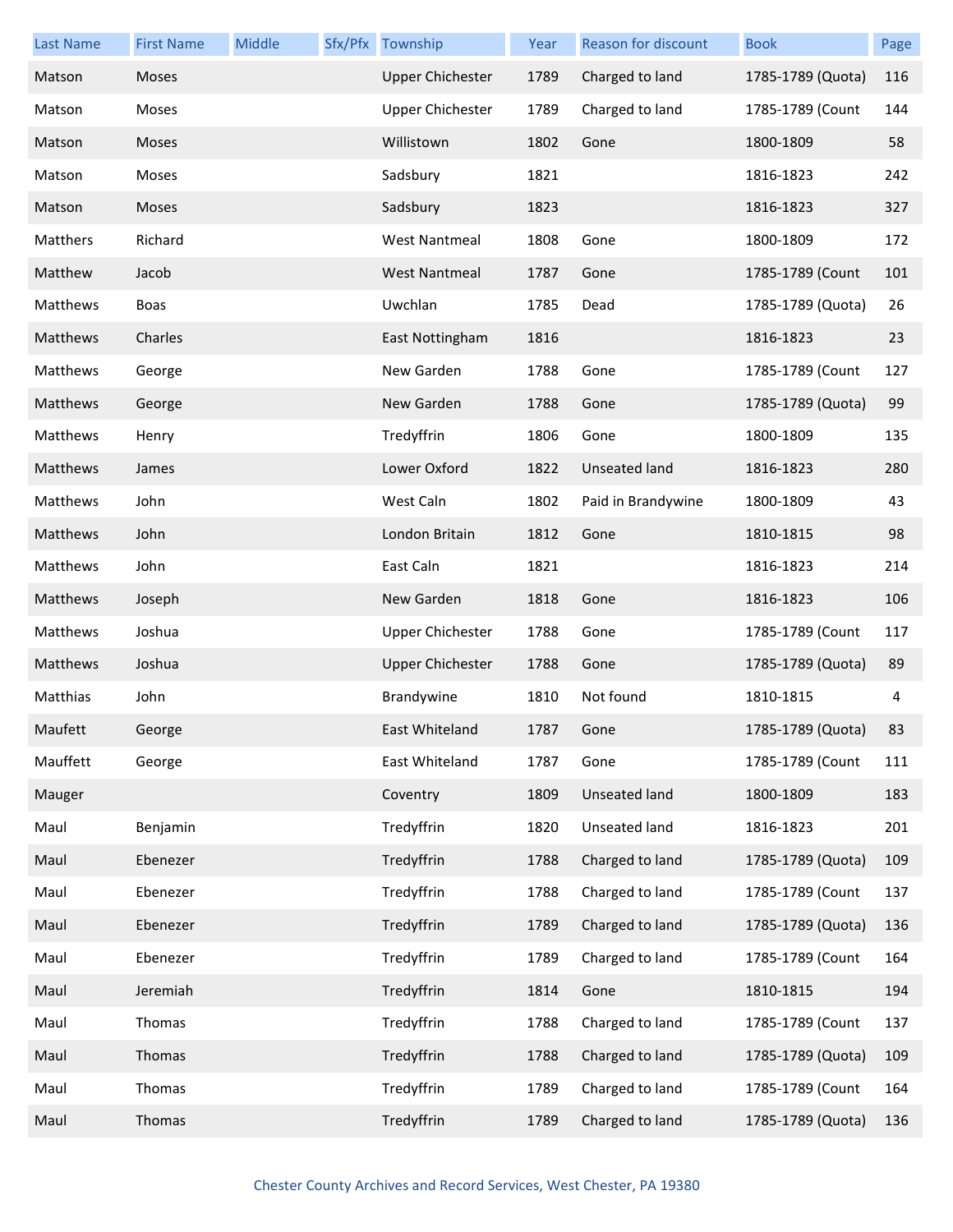| <b>Last Name</b> | <b>First Name</b> | Middle | Sfx/Pfx Township        | Year | Reason for discount | <b>Book</b>       | Page |
|------------------|-------------------|--------|-------------------------|------|---------------------|-------------------|------|
| Maull            | Ebenezer          |        | Tredyffrin              | 1785 | Charged to land     | 1785-1789 (Quota) | 25   |
| Maull            | Ebenezer          |        | Tredyffrin              | 1786 | Charged to land     | 1785-1789 (Count  | 53   |
| Maull            | Lewis             |        | Radnor                  | 1785 | Under age           | 1785-1789 (Count  | 22   |
| Maull            | Thomas            |        | Tredyffrin              | 1785 | Charged to land     | 1785-1789 (Quota) | 25   |
| Maull            | Thomas            |        | Tredyffrin              | 1786 | Charged to land     | 1785-1789 (Count  | 53   |
| Mawra            | Henry             |        | Vincent                 | 1796 | Gone                | 1790-1799         | 111  |
| Maxton           | George            |        | East Caln               | 1786 | Poor                | 1785-1789 (Count  | 62   |
| Maxton           | George            |        | East Caln               | 1788 | Poor                | 1786-1789         | 34   |
| Maxton           | George            |        | East Caln               | 1788 | Poor                | 1785-1789 (Count  | 118  |
| Maxton           | George            |        | East Caln               | 1788 | Poor                | 1785-1789 (Quota) | 90   |
| Maxton           | George            |        | West Caln               | 1800 | Gone                | 1800-1809         | 3    |
| Maxton           | George            |        | West Caln               | 1801 | Gone                | 1800-1809         | 23   |
| Maxton           | James             |        | West Caln               | 1791 | Under age           | 1790-1799         | 22   |
| Maxton           | John              |        | East Caln               | 1792 | Gone                | 1790-1799         | 41   |
| Maxton           | John              |        | <b>West Nantmeal</b>    | 1798 | Gone                | 1790-1799         | 145  |
| Maxton           | John              |        | <b>West Nantmeal</b>    | 1799 | Moved               | 1790-1799         | 165  |
| Maxton           | John              |        | West Bradford           | 1813 | Gone                | 1810-1815         | 124  |
| Maxton           | John              |        | <b>East Fallowfield</b> | 1816 |                     | 1816-1823         | 10   |
| Maxton           | John              |        | East Fallowfield        | 1818 | Gone                | 1816-1823         | 93   |
| Maxton           | Lewis             |        | Willistown              | 1819 |                     | 1816-1823         | 162  |
| Maxton           | William           |        | Brandywine              | 1819 |                     | 1816-1823         | 129  |
| Maxwell          | Alexander         |        | Londonderry             | 1785 | Gone                | 1785-1789 (Count  | 13   |
| Maxwell          | Alexander         |        | West Marlborough        | 1787 | Poor                | 1786-1789         | 43   |
| Maxwell          | Alexander         |        | East Fallowfield        | 1790 | Gone                | 1790-1799         | 24   |
| Maxwell          | Alexander         |        | West Marlborough        | 1791 | Gone                | 1790-1799         | 29   |
| Maxwell          | Alexander         |        | West Marlborough        | 1792 | Gone                | 1790-1799         | 48   |
| Maxwell          | David             |        | West Chester            | 1813 | Gone                | 1810-1815         | 161  |
| Maxwell          | Henry             |        | East Whiteland          | 1799 | Gone                | 1790-1799         | 171  |
| Maxwell          | Israel            |        | Kennett                 | 1813 | No Dog              | 1810-1815         | 135  |
| Maxwell          | James             |        | Kennett                 | 1785 | Poor                | 1785-1789 (Quota) | 11   |
| Maxwell          | James             |        | Kennett                 | 1806 | Poor                | 1800-1809         | 126  |
| Maxwell          | Jane              |        | <b>Upper Darby</b>      | 1789 | Error               | 1785-1789 (Quota) | 120  |
| Maxwell          | John              |        | East Nottingham         | 1785 | Poor                | 1785-1789 (Count  | 18   |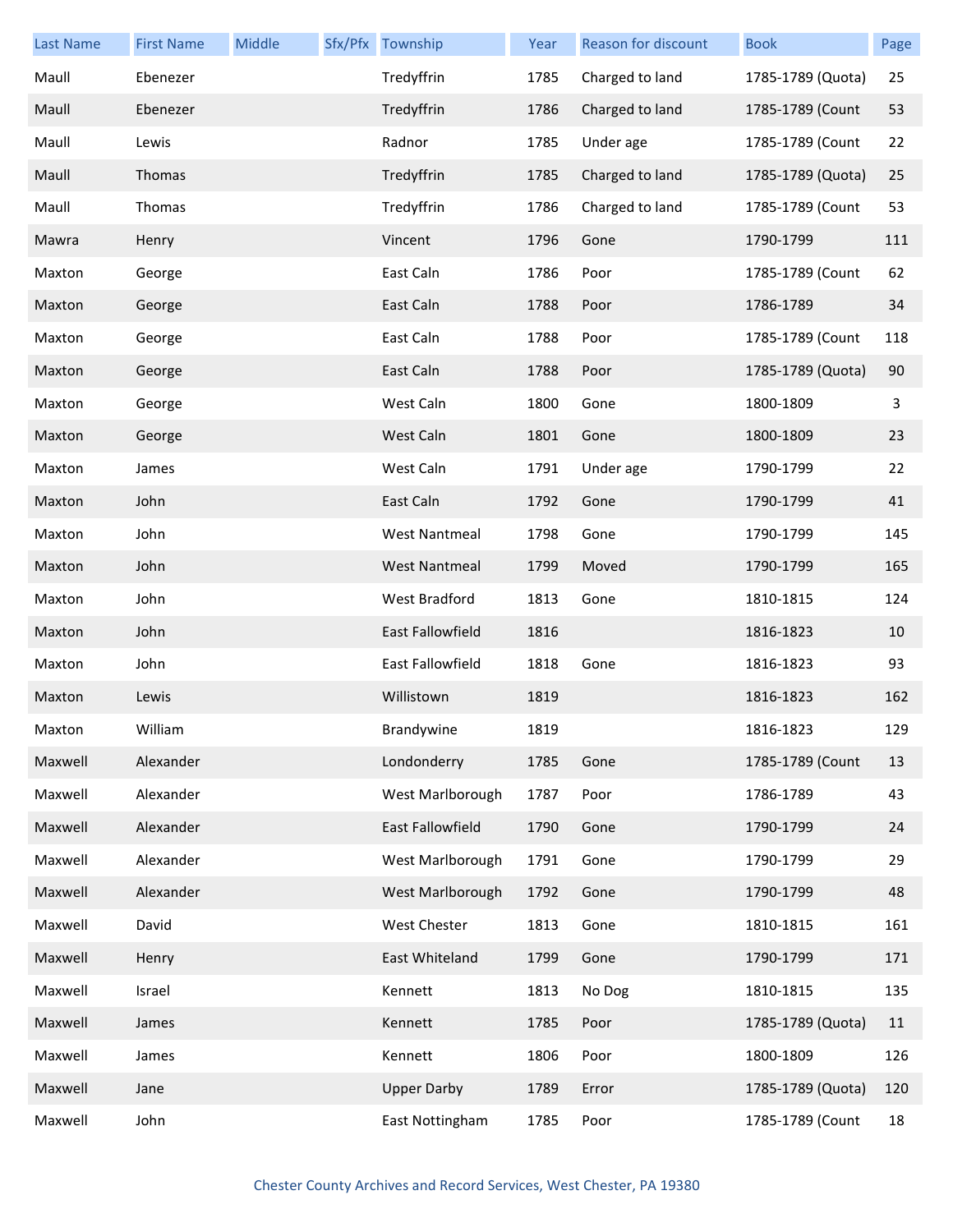| <b>Last Name</b> | <b>First Name</b> | Middle |     | Sfx/Pfx Township        | Year | Reason for discount | <b>Book</b>       | Page           |
|------------------|-------------------|--------|-----|-------------------------|------|---------------------|-------------------|----------------|
| Maxwell          | John              |        | Jr. | East Nottingham         | 1792 | Not found           | 1790-1799         | 50             |
| Maxwell          | John              |        |     | East Nottingham         | 1792 | Not found           | 1790-1799         | 50             |
| Maxwell          | John              |        |     | East Nottingham         | 1793 | Gone                | 1790-1799         | 69             |
| Maxwell          | John              |        |     | Tredyffrin              | 1807 | Dead                | 1800-1809         | 155            |
| Maxwell          | John              |        |     | East Nottingham         | 1814 | Gone                | 1810-1815         | 184            |
| Maxwell          | John              |        |     | Charlestown             | 1817 |                     | 1816-1823         | 48             |
| Maxwell          | John              |        |     | West Fallowfield        | 1820 | Unseated land       | 1816-1823         | 178            |
| Maxwell          | John              |        |     | West Fallowfield        | 1821 |                     | 1816-1823         | 220            |
| Maxwell          | John              |        |     | West Fallowfield        | 1822 |                     | 1816-1823         | 262            |
| Maxwell          | William           |        |     | <b>East Fallowfield</b> | 1786 | Poor                | 1785-1789 (Count  | 65             |
| Maxwell          | William           |        |     | East Fallowfield        | 1787 | Poor                | 1785-1789 (Count  | 93             |
| Maxwell          | William           |        |     | East Fallowfield        | 1787 | Poor                | 1785-1789 (Quota) | 65             |
| May              | David             |        |     | Birmingham              | 1785 | Poor                | 1785-1789 (Count  | $\overline{2}$ |
| May              | David             |        |     | Birmingham              | 1788 | Dead                | 1785-1789 (Count  | 114            |
| May              | David             |        |     | Birmingham              | 1788 | Dead                | 1785-1789 (Quota) | 86             |
| May              | David             |        |     | Birmingham              | 1789 | Dead                | 1785-1789 (Quota) | 114            |
| May              | David             |        |     | Birmingham              | 1789 | Dead                | 1785-1789 (Count  | 142            |
| May              | George            |        |     | Charlestown             | 1807 | Gone                | 1800-1809         | 143            |
| May              | John              |        |     | West Caln               | 1811 | Gone                | 1810-1815         | 47             |
| May              | Robert            |        |     | Coventry                | 1792 |                     | 1790-1799         | 42             |
| May              | Robert            |        |     | Coventry                | 1821 |                     | 1816-1823         | 216            |
| May              | Thomas            |        |     | East Marlborough        | 1823 |                     | 1816-1823         | 313            |
| May              | William           |        |     | East Marlborough        | 1799 | Gone                | 1790-1799         | 161            |
| Mayberry         | Jonathan          |        |     | Coventry                | 1797 | Gone                | 1790-1799         | 117            |
| Mayberry         | Richard           |        |     | East Marlborough        | 1816 |                     | 1816-1823         | 18             |
| Mayberry         | Richard           |        |     | New Garden              | 1821 |                     | 1816-1823         | 232            |
| Maybury          | John              |        |     | Aston                   | 1788 | Overrated           | 1785-1789 (Quota) | 85             |
| Maybury          | John              |        |     | Aston                   | 1788 |                     | 1785-1789 (Count  | 113            |
| Maybury          | William           |        |     | Charlestown             | 1785 | Gone                | 1785-1789 (Quota) | $\overline{7}$ |
| Mayers           | Samuel            |        |     | Goshen                  | 1816 |                     | 1816-1823         | 12             |
| Mayle            | John              |        |     | Pennsbury               | 1820 |                     | 1816-1823         | 198            |
| Maze             | John              |        |     | New Garden              | 1791 | Dead                | 1790-1799         | 30             |
| McAdams          | Robert            |        |     | <b>Upper Oxford</b>     | 1799 | Poor                | 1790-1799         | 166            |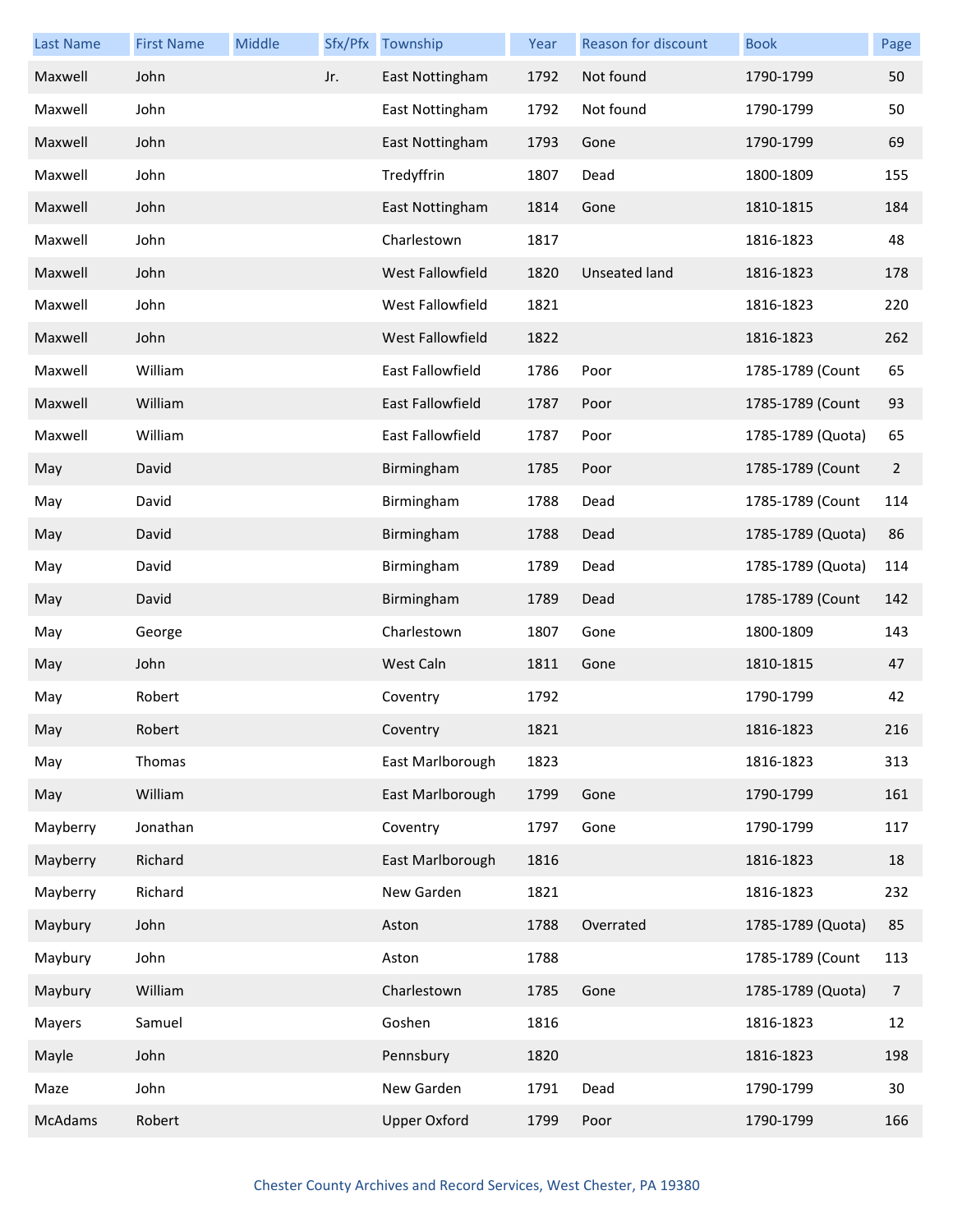| <b>Last Name</b> | <b>First Name</b> | Middle | Sfx/Pfx Township        | Year | Reason for discount | <b>Book</b>       | Page |
|------------------|-------------------|--------|-------------------------|------|---------------------|-------------------|------|
| McAden           | Robert            |        | Londonderry             | 1813 | Gone                | 1810-1815         | 137  |
| McAfee           | Archibald         |        | <b>West Fallowfield</b> | 1798 | Married             | 1790-1799         | 138  |
| McAfee           | John              |        | <b>East Nantmeal</b>    | 1785 | Gone                | 1785-1789 (Count  | 17   |
| McAfee           | John              |        | Tredyffrin              | 1815 | No Dog              | 1810-1815         | 235  |
| McAffee          | Daniel            |        | Oxford                  | 1786 | Gone                | 1785-1789 (Count  | 75   |
| McAffee          | Daniel            |        | Oxford                  | 1787 | Gone                | 1786-1789         | 47   |
| McAffee          | John              |        | Tredyffrin              | 1787 | Gone                | 1785-1789 (Count  | 109  |
| McAffee          | John              |        | Tredyffrin              | 1788 | Gone                | 1786-1789         | 81   |
| McAffee          | John              |        | Charlestown             | 1822 |                     | 1816-1823         | 258  |
| McAffee          | Joseph            |        | East Nottingham         | 1787 |                     | 1785-1789 (Count  | 102  |
| McAffey          | Joseph            |        | East Nottingham         | 1786 |                     | 1785-1789 (Count  | 46   |
| McAffey          | Joseph            |        | East Nottingham         | 1788 | In Maryland         | 1785-1789 (Count  | 130  |
| McAllen          | Michael           |        | Brandywine              | 1795 | Not found           | 1790-1799         | 78   |
| McAnenrow        | John              |        | West Whiteland          | 1821 |                     | 1816-1823         | 250  |
| McAnnah          | Michael           |        | <b>West Nantmeal</b>    | 1785 | Gone                | 1785-1789 (Quota) | 17   |
| McAnnall         | Robert            |        | Tredyffrin              | 1823 |                     | 1816-1823         | 334  |
| McArthur         | John              |        | West Bradford           | 1806 | Gone                | 1800-1809         | 121  |
| McBrian          | James             |        | East Nottingham         | 1808 | Gone                | 1800-1809         | 171  |
| McBride          | Alexander         |        | East Whiteland          | 1803 | Gone                | 1800-1809         | 79   |
| McBride          | Alexander         |        | West Caln               | 1808 |                     | 1800-1809         | 162  |
| McBride          | Alexander         |        | West Caln               | 1809 | Poor                | 1800-1809         | 182  |
| McBride          | Alexander         |        | West Caln               | 1811 | Poor                | 1810-1815         | 47   |
| McBride          | Archibald         |        | Londonderry             | 1785 | Error               | 1785-1789 (Quota) | 13   |
| McBride          | Archibald         |        | London Grove            | 1787 | Gone                | 1785-1789 (Count  | 96   |
| McBride          | Archibald         |        | London Grove            | 1787 | Gone                | 1785-1789 (Quota) | 68   |
| McBride          | Archibald         |        | London Grove            | 1788 | Gone                | 1786-1789         | 68   |
| McBride          | Daniel            |        | Willistown              | 1800 | Gone                | 1800-1809         | 18   |
| McBride          | Daniel            |        | Willistown              | 1801 | Gone                | 1800-1809         | 38   |
| McBride          | Daniel            |        | Sadsbury                | 1807 | Gone                | 1800-1809         | 155  |
| McBride          | Daniel            |        | <b>West Nantmeal</b>    | 1813 | Dead                | 1810-1815         | 147  |
| McBride          | Hugh              |        | East Marlborough        | 1806 | Gone                | 1800-1809         | 128  |
| McBride          | James             |        | New Garden              | 1809 | Gone                | 1800-1809         | 190  |
| McBride          | Jane              |        | Sadsbury                | 1813 | No Dog              | 1810-1815         | 152  |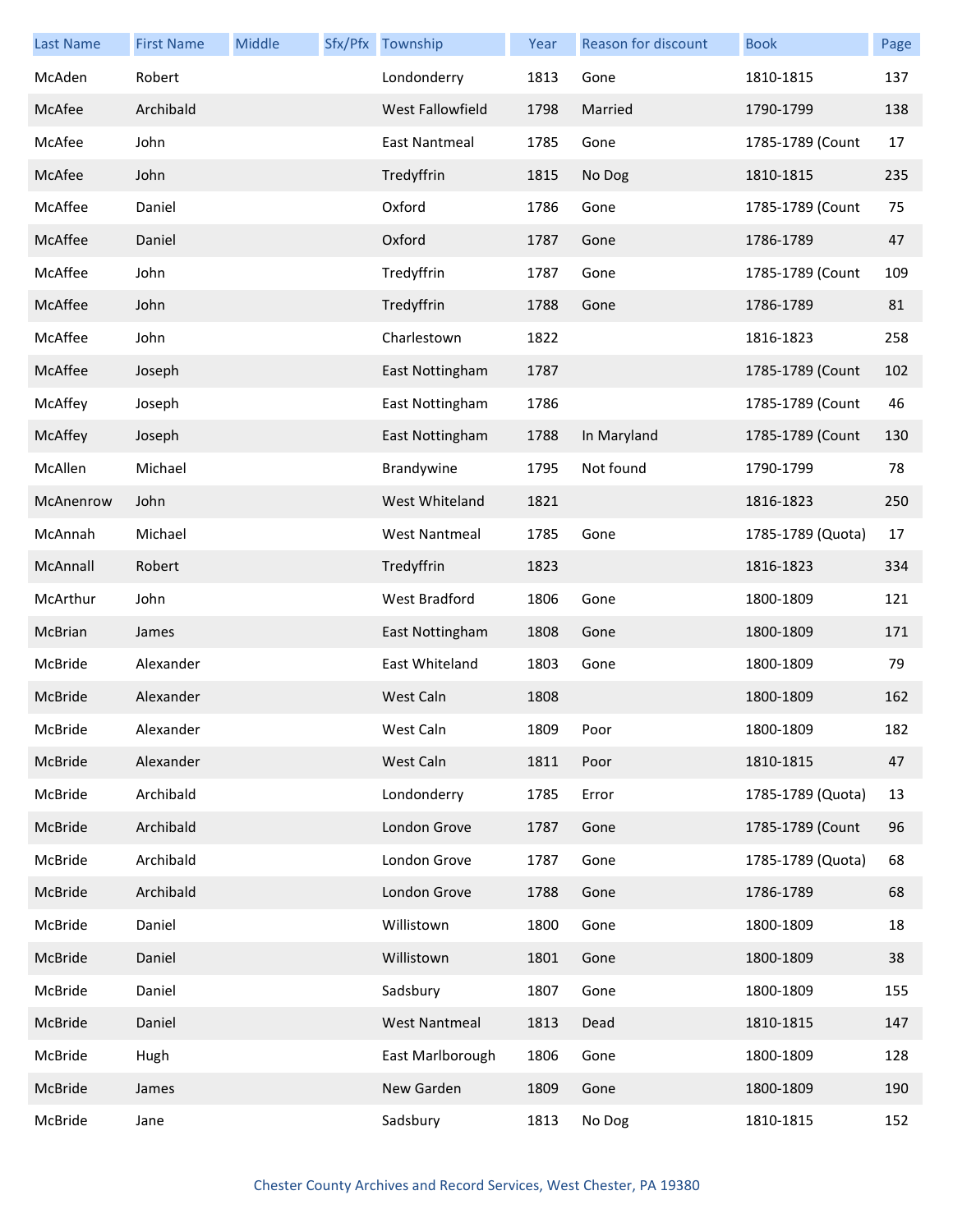| <b>Last Name</b> | <b>First Name</b> | Middle |     | Sfx/Pfx Township     | Year | Reason for discount | <b>Book</b>       | Page |
|------------------|-------------------|--------|-----|----------------------|------|---------------------|-------------------|------|
| McBride          | John              |        |     | East Caln            | 1786 | Gone                | 1785-1789 (Quota) | 34   |
| McBride          | John              |        |     | East Caln            | 1786 | Gone                | 1785-1789 (Count  | 62   |
| McBride          | John              |        |     | East Caln            | 1786 | Gone                | 1785-1789 (Count  | 34   |
| McBride          | John              |        |     | East Caln            | 1788 | Gone off            | 1786-1789         | 6    |
| McBride          | John              |        |     | East Caln            | 1788 | Gone                | 1786-1789         | 34   |
| McBride          | John              |        |     | Goshen               | 1802 | Paid in Pennsbury   | 1800-1809         | 46   |
| McBride          | John              |        |     | Sadsbury             | 1807 | Gone                | 1800-1809         | 155  |
| McBride          | John              |        |     | West Caln            | 1810 | Gone                | 1810-1815         | 6    |
| McBride          | John              |        |     | West Caln            | 1810 | Not found           | 1810-1815         | 6    |
| McBride          | John              |        | Sr. | Honey Brook          | 1811 | Poor                | 1810-1815         | 54   |
| McBride          | John              |        |     | Brandywine           | 1812 | Gone                | 1810-1815         | 85   |
| McBride          | John              |        |     | Brandywine           | 1813 | Gone                | 1810-1815         | 125  |
| McBride          | John              |        |     | <b>West Nantmeal</b> | 1817 |                     | 1816-1823         | 67   |
| McBride          | John              |        |     | West Caln            | 1818 |                     | 1816-1823         | 89   |
| McBride          | John              |        |     | <b>West Nantmeal</b> | 1818 |                     | 1816-1823         | 110  |
| McBride          | Jonathan          |        |     | Willistown           | 1812 | Paid in Goshen      | 1810-1815         | 117  |
| McBride          | Mary              |        |     | East Nottingham      | 1819 | No Dog              | 1816-1823         | 149  |
| McBride          | Patrick           |        |     | Charlestown          | 1818 |                     | 1816-1823         | 90   |
| McBride          | Samuel            |        |     | West Caln            | 1805 | Gone                | 1800-1809         | 102  |
| McBride          | William           |        |     | New Garden           | 1804 | Gone                | 1800-1809         | 91   |
| McBride          | William           |        |     | East Nottingham      | 1807 | Gone                | 1800-1809         | 151  |
| McBride          | William           |        |     | New Garden           | 1809 |                     | 1800-1809         | 190  |
| McBride          | William           |        |     | East Bradford        | 1818 |                     | 1816-1823         | 85   |
| McBride          | William           |        |     | East Bradford        | 1819 | Gone                | 1816-1823         | 127  |
| McBrierty        | James             |        |     | West Fallowfield     | 1801 | Gone                | 1800-1809         | 25   |
| McCachran        | James             |        |     | <b>West Nantmeal</b> | 1805 | Gone                | 1800-1809         | 112  |
| McCachron        | James             |        |     | <b>West Nantmeal</b> | 1808 | Paid elsewhere      | 1800-1809         | 172  |
| McCachron        | James             |        |     | Honey Brook          | 1816 |                     | 1816-1823         | 13   |
| McCachron        | James             |        |     | Honey Brook          | 1817 |                     | 1816-1823         | 54   |
| McCachron        | James             |        |     | Honey Brook          | 1819 |                     | 1816-1823         | 139  |
| McCadden         | George            |        |     | Brandywine           | 1808 |                     | 1800-1809         | 161  |
| McCadden         | Robert            |        |     | Londonderry          | 1792 | House burned        | 1790-1799         | 46   |
| McCaddon         | Robert            |        |     | Londonderry          | 1800 | Poor                | 1800-1809         | 8    |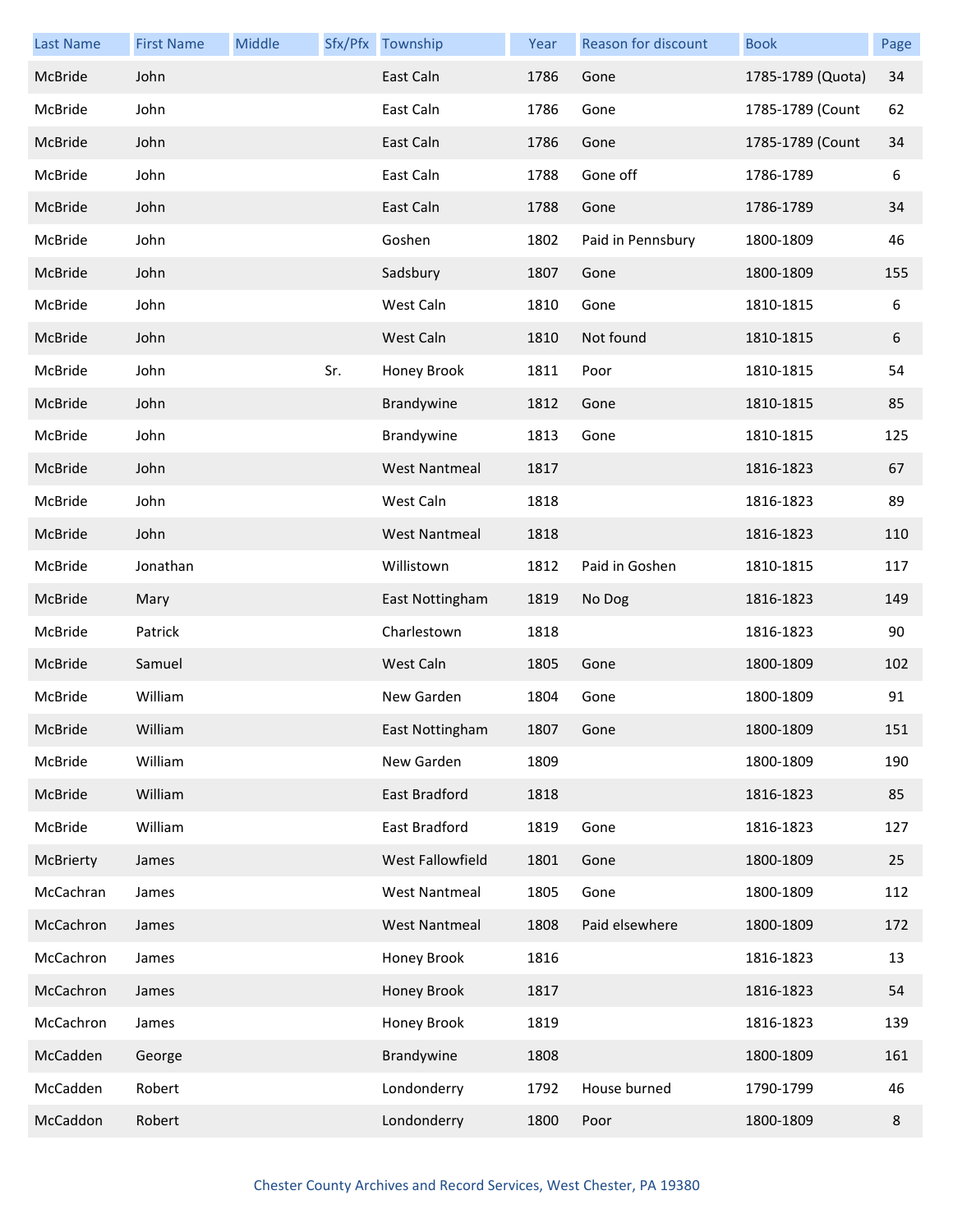| <b>Last Name</b> | <b>First Name</b> | Middle | Sfx/Pfx Township        | Year | Reason for discount | <b>Book</b>       | Page |
|------------------|-------------------|--------|-------------------------|------|---------------------|-------------------|------|
| McCafferty       |                   |        | Lower Chichester        | 1786 | Poor                | 1785-1789 (Count  | 61   |
| McCafferty       | Arthur            |        | Lower Chichester        | 1786 | Poor                | 1785-1789 (Quota) | 33   |
| McCafferty       | Arthur            |        | Lower Chichester        | 1786 | Poor                | 1785-1789 (Count  | 33   |
| McCafferty       | Arthur            |        | Lower Chichester        | 1787 | Ran away            | 1785-1789 (Quota) | 61   |
| McCafferty       | Arthur            |        | Lower Chichester        | 1787 | Gone                | 1785-1789 (Count  | 89   |
| McCafferty       | Arthur            |        | Lower Chichester        | 1787 | Poor                | 1786-1789         | 5    |
| McCafferty       | Conly             |        | Brandywine              | 1821 |                     | 1816-1823         | 213  |
| McCafferty       | Cornelius         |        | West Fallowfield        | 1822 |                     | 1816-1823         | 262  |
| McCafferty       | Dennis            |        | Uwchlan                 | 1792 | Gone                | 1790-1799         | 55   |
| McCafferty       | Dennis            |        | Uwchlan                 | 1793 | Gone                | 1790-1799         | 74   |
| McCafferty       | Dennis            |        | Uwchlan                 | 1795 | Gone                | 1790-1799         | 91   |
| McCafferty       | Edward            |        | Tinicum                 | 1789 | Gone                | 1785-1789 (Quota) | 137  |
| McCafferty       | Edward            |        | Tinicum                 | 1789 | Gone                | 1785-1789 (Count  | 165  |
| McCafferty       | Patrick           |        | <b>West Fallowfield</b> | 1785 | Gone                | 1785-1789 (Quota) | 10   |
| McCafferty       | Patrick           |        | Londonderry             | 1785 | Gone                | 1785-1789 (Count  | 13   |
| McCafferty       | Patrick           |        | London Grove            | 1805 | Gone                | 1800-1809         | 107  |
| McCafferty       | Richard           |        | West Fallowfield        | 1786 | Gone                | 1785-1789 (Quota) | 38   |
| McCafferty       | Richard           |        | <b>West Fallowfield</b> | 1786 | Gone                | 1785-1789 (Count  | 66   |
| McCafferty       | Richard           |        | West Fallowfield        | 1787 | Gone                | 1786-1789         | 38   |
| McCaffety        |                   |        | Lower Chichester        | 1787 | Poor                | 1786-1789         | 33   |
| McCaffrey        | Philip            |        | London Grove            | 1801 | Head tax            | 1800-1809         | 27   |
| McCaghey         | Robert            |        | <b>Upper Oxford</b>     | 1805 | Gone                | 1800-1809         | 113  |
| McCahan          | Archibald         |        | New London              | 1790 | Gone                | 1790-1799         | 10   |
| McCahey          | William           |        | East Bradford           | 1801 | Gone                | 1800-1809         | 21   |
| McCahron         | Robert            |        | Honey Brook             | 1823 |                     | 1816-1823         | 308  |
| McCahy           | Nathaniel         |        | <b>Upper Oxford</b>     | 1800 | Gone                | 1800-1809         | 14   |
| McCain           | Robert            |        | Uwchlan                 | 1807 | Gone                | 1800-1809         | 156  |
| McCain           | William           |        | East Whiteland          | 1812 | Gone                | 1810-1815         | 119  |
| McCala           | Alexander         |        | Charlestown             | 1792 | Dead                | 1790-1799         | 42   |
| McCala           | John              |        | Kennett                 | 1787 | Gone                | 1786-1789         | 11   |
| McCalaher        | William           |        | East Caln               | 1790 | Gone                | 1790-1799         | 2    |
| McCaley          | Hugh              |        | London Grove            | 1808 | Gone                | 1800-1809         | 167  |
| McCalister       | James             |        | New London              | 1820 |                     | 1816-1823         | 189  |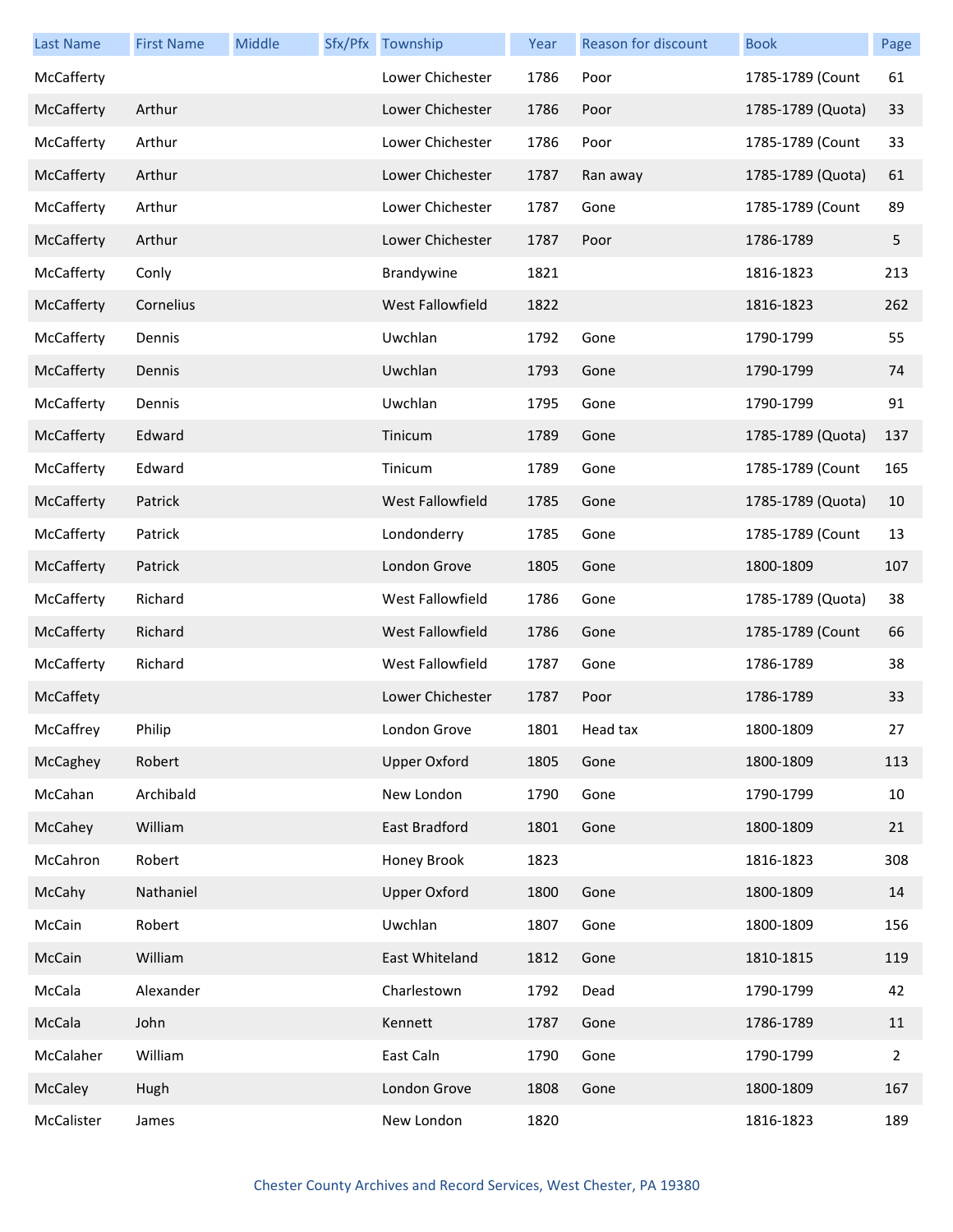| <b>Last Name</b> | <b>First Name</b> | Middle | Sfx/Pfx Township     | Year | Reason for discount    | <b>Book</b>       | Page |
|------------------|-------------------|--------|----------------------|------|------------------------|-------------------|------|
| McCalistor       | James             |        | East Caln            | 1804 | Gone                   | 1800-1809         | 82   |
| McCall           | George            |        | Concord              | 1785 |                        | 1785-1789 (Count  | 4    |
| McCall           | George            |        | Concord              | 1785 | Under age              | 1785-1789 (Quota) | 4    |
| McCall           | Isaac             |        | London Britain       | 1796 | Gone                   | 1790-1799         | 102  |
| McCall           | Jesse             |        | West Goshen          | 1819 |                        | 1816-1823         | 138  |
| McCall           | Joseph            |        | Birmingham           | 1785 | Overrated              | 1785-1789 (Count  | 2    |
| McCall           | Joseph            |        | Birmingham           | 1788 | Peculiar circumstance  | 1785-1789 (Count  | 114  |
| McCall           | Joseph            |        | Birmingham           | 1788 | Peculiar circumstances | 1785-1789 (Quota) | 86   |
| McCall           | Joseph            |        | Goshen               | 1789 | Gone                   | 1785-1789 (Quota) | 122  |
| McCall           | Joseph            |        | Goshen               | 1789 | Poor                   | 1785-1789 (Count  | 150  |
| McCall           | Michael           |        | Radnor               | 1788 | Gone                   | 1785-1789 (Quota) | 106  |
| McCall           | Michael           |        | Radnor               | 1788 | Gone                   | 1785-1789 (Count  | 134  |
| McCall           | William           |        | Kennett              | 1797 | Gone                   | 1790-1799         | 120  |
| McCalla          | Isaac             |        | London Britain       | 1797 | Not found              | 1790-1799         | 122  |
| McCalla          | John              |        | Kennett              | 1786 | Gone                   | 1785-1789 (Count  | 39   |
| McCalla          | John              |        | Kennett              | 1786 | Gone                   | 1785-1789 (Count  | 67   |
| McCalla          | Patrick           |        | Oxford               | 1791 | Gone                   | 1790-1799         | 33   |
| McCalla          | Patrick           |        | Oxford               | 1792 |                        | 1790-1799         | 52   |
| McCalla          | Robert            |        | Honey Brook          | 1789 | Gone                   | 1785-1789 (Count  | 151  |
| McCallahan       | Robert            |        | East Caln            | 1801 | Gone                   | 1800-1809         | 22   |
| McCallan         | Edward            |        | West Marlborough     | 1786 | Gone                   | 1785-1789 (Count  | 71   |
| McCallan         | Edward            |        | West Marlborough     | 1787 | Gone                   | 1786-1789         | 43   |
| McCallion        | Edward            |        | West Marlborough     | 1786 | Paid elsewhere         | 1785-1789 (Count  | 43   |
| McCallion        | Edward            |        | West Marlborough     | 1786 | Paid in another place  | 1785-1789 (Quota) | 43   |
| McCallister      | James             |        | <b>West Nantmeal</b> | 1799 | Gone                   | 1790-1799         | 165  |
| McCallister      | James             |        | <b>West Nantmeal</b> | 1800 | Gone                   | 1800-1809         | 13   |
| McCallister      | James             |        | East Caln            | 1812 |                        | 1810-1815         | 86   |
| McCallister      | James             |        | East Caln            | 1812 |                        | 1810-1815         | 86   |
| McCallister      | John              |        | Uwchlan              | 1785 | Gone                   | 1785-1789 (Count  | 25   |
| McCallister      | John              |        | Oxford               | 1785 | Dead                   | 1785-1789 (Quota) | 19   |
| McCallister      | Joseph            |        | Oxford               | 1791 | Gone                   | 1790-1799         | 33   |
| McCallister      | Tarrence          |        | Uwchlan              | 1797 | Gone                   | 1790-1799         | 130  |
| McCallow         | James             |        | <b>West Nantmeal</b> | 1803 | Gone                   | 1800-1809         | 73   |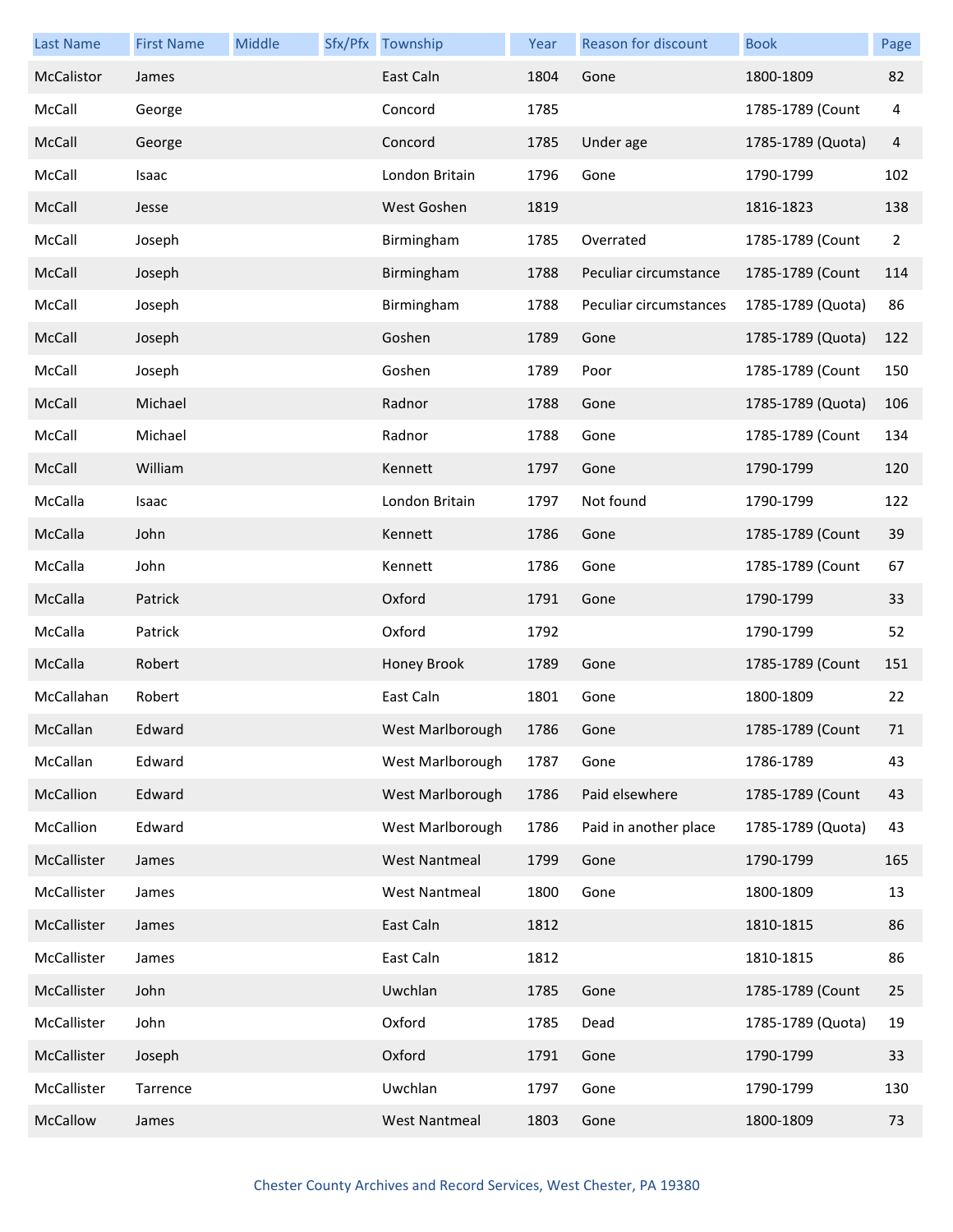| <b>Last Name</b> | <b>First Name</b> | Middle | Sfx/Pfx Township     | Year | Reason for discount | <b>Book</b>       | Page |
|------------------|-------------------|--------|----------------------|------|---------------------|-------------------|------|
| McCally          | James             |        | New Garden           | 1806 |                     | 1800-1809         | 130  |
| McCally          | John              |        | Sadsbury             | 1823 |                     | 1816-1823         | 327  |
| McCalmont        | Charles           |        | <b>West Nantmeal</b> | 1801 | Gone                | 1800-1809         | 33   |
| McCalmont        | Charles           |        | Honey Brook          | 1803 | Gone                | 1800-1809         | 66   |
| McCalmont        | Elihu             |        | West Caln            | 1821 |                     | 1816-1823         | 215  |
| McCalmont        | Isaac             |        | West Caln            | 1786 | Charged to land     | 1785-1789 (Count  | 34   |
| McCalmont        | Isaac             |        | West Caln            | 1786 | Charged to land     | 1785-1789 (Count  | 62   |
| McCalmont        | Isaac             |        | West Caln            | 1787 | Charged to land     | 1786-1789         | 62   |
| McCalmont        | Isaac             |        | West Caln            | 1787 | Charged to land     | 1785-1789 (Count  | 90   |
| McCalmont        | Isaac             |        | West Caln            | 1788 | Lancaster County    | 1786-1789         | 34   |
| McCalmont        | Isaac             |        | West Caln            | 1788 | Charged to land     | 1786-1789         | 6    |
| McCalmont        | Isaac             |        | West Caln            | 1789 | Charged to land     | 1785-1789 (Quota) | 118  |
| McCalmont        | Isaac             |        | West Caln            | 1789 | Charged to land     | 1785-1789 (Count  | 146  |
| McCalmont        | Isaac             |        | West Caln            | 1790 | Gone                | 1790-1799         | 3    |
| McCalmont        | Isaac             |        | West Caln            | 1791 | Charged to land     | 1790-1799         | 22   |
| McCalmont        | Isaac             |        | West Caln            | 1792 | Charged to land     | 1790-1799         | 41   |
| McCalmont        | Isaac             |        | West Caln            | 1799 | Charged to land     | 1790-1799         | 155  |
| McCalmont        | Isaac             |        | West Caln            | 1800 | Charged to land     | 1800-1809         | 3    |
| McCalmont        | Isaac             |        | West Caln            | 1801 | Charged to land     | 1800-1809         | 23   |
| McCalmont        | Isaac             |        | West Caln            | 1802 | Charged to land     | 1800-1809         | 43   |
| McCalmont        | Isaac             |        | West Caln            | 1809 | Unseated land       | 1800-1809         | 182  |
| McCalmont        | Isaac             |        | West Caln            | 1814 |                     | 1810-1815         | 167  |
| McCalmont        | James             |        | West Caln            | 1786 | Charged to land     | 1785-1789 (Count  | 34   |
| McCalmont        | James             |        | West Caln            | 1788 | Charged to land     | 1786-1789         | 6    |
| McCalmont        | John              |        | Oxford               | 1785 | Poor                | 1785-1789 (Quota) | 19   |
| McCalmont        | John              |        | West Caln            | 1787 | Charged to land     | 1785-1789 (Quota) | 62   |
| McCalmont        | Samuel            |        | Lower Oxford         | 1797 | Gone                | 1790-1799         | 132  |
| McCam            | Thomas            |        | East Bradford        | 1815 | Gone                | 1810-1815         | 204  |
| McCamant         | Elisha            |        | West Caln            | 1822 |                     | 1816-1823         | 257  |
| McCamant         | Isaac             |        | West Caln            | 1822 |                     | 1816-1823         | 257  |
| McCamman         | Isaac             |        | West Caln            | 1788 | Charged to land     | 1786-1789         | 6    |
| McCamman         | James             |        | West Caln            | 1788 | Charged to land     | 1786-1789         | 6    |
| McCammon         | Charles           |        | Brandywine           | 1795 | Gone                | 1790-1799         | 78   |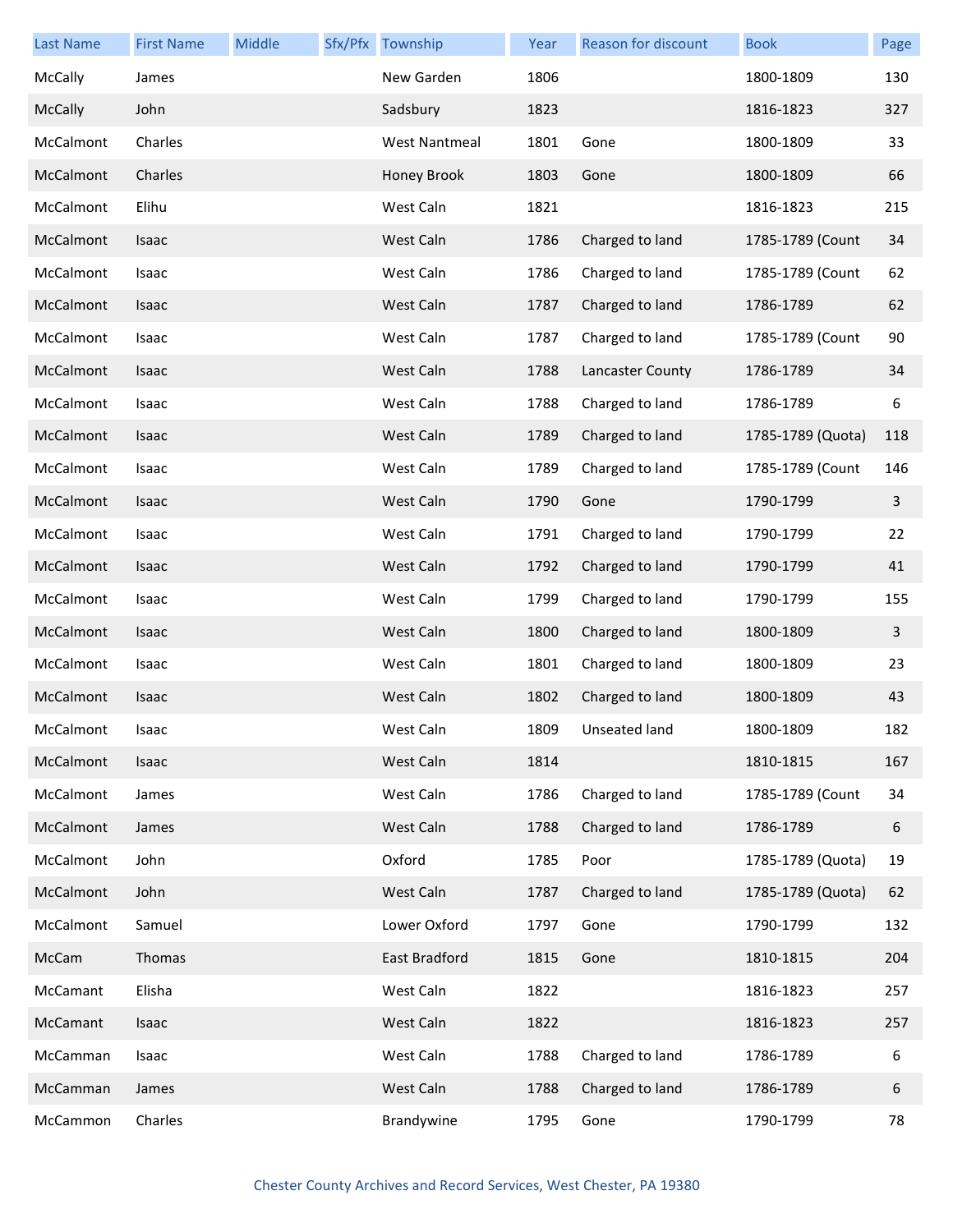| <b>Last Name</b> | <b>First Name</b> | Middle | Sfx/Pfx Township     | Year | Reason for discount | <b>Book</b>       | Page |
|------------------|-------------------|--------|----------------------|------|---------------------|-------------------|------|
| McCammon         | Isaac             |        | West Caln            | 1786 | Charged to land     | 1785-1789 (Quota) | 35   |
| McCammon         | James             |        | West Caln            | 1786 | Charged to land     | 1785-1789 (Quota) | 35   |
| McCammont        | Isaac             |        | West Caln            | 1812 | Unseated land       | 1810-1815         | 87   |
| McCammont        | Richard           |        | Goshen               | 1813 | Gone                | 1810-1815         | 133  |
| McCamon          | Richard           |        | Goshen               | 1816 |                     | 1816-1823         | 12   |
| McCamont         | Isaac             |        | West Caln            | 1821 |                     | 1816-1823         | 215  |
| McCan            | John              |        | East Caln            | 1788 | Poor                | 1785-1789 (Count  | 118  |
| McCan            | John              |        | East Caln            | 1788 | Poor                | 1785-1789 (Quota) | 90   |
| McCan            | John              |        | East Caln            | 1814 | Gone                | 1810-1815         | 166  |
| McCan            | Thomas            |        | Kennett              | 1808 | Gone                | 1800-1809         | 166  |
| McCan            | Thomas            |        | East Bradford        | 1812 | Gone to Canada      | 1810-1815         | 83   |
| McCanan          | Matthew           |        | East Marlborough     | 1822 |                     | 1816-1823         | 270  |
| McCann           | Barny             |        | <b>West Chester</b>  | 1808 | Gone                | 1800-1809         | 179  |
| McCann           | Charles           |        | East Nantmeal        | 1791 | Poor                | 1790-1799         | 32   |
| McCann           | Francis           |        | Sadsbury             | 1805 | Gone                | 1800-1809         | 115  |
| McCann           | Francis           |        | Sadsbury             | 1806 |                     | 1800-1809         | 135  |
| McCann           | Michael           |        | East Nantmeal        | 1789 |                     | 1785-1789 (Quota) | 129  |
| McCann           | Thomas            |        | East Caln            | 1802 | Gone                | 1800-1809         | 42   |
| McCann           | Thomas            |        | Kennett              | 1809 | Gone                | 1800-1809         | 186  |
| McCanna          | Michael           |        | Coventry             | 1787 | Gone                | 1785-1789 (Count  | 88   |
| McCanna          | Michael           |        | Coventry             | 1787 | Gone                | 1785-1789 (Quota) | 60   |
| McCanna          | Michael           |        | Coventry             | 1788 | Gone                | 1786-1789         | 60   |
| McCannaher       | John              |        | Sadsbury             | 1820 |                     | 1816-1823         | 199  |
| McCanneah        | <b>Barnabas</b>   |        | East Bradford        | 1798 | Gone                | 1790-1799         | 133  |
| McCannon         | John              |        | East Marlborough     | 1812 | Gone                | 1810-1815         | 99   |
| McCaphan         | John              |        | Pennsbury            | 1785 | Poor                | 1785-1789 (Count  | 20   |
| McCaraher        | Alexander         |        | East Nantmeal        | 1818 |                     | 1816-1823         | 109  |
| McCaraher        | Alexander         |        | East Nantmeal        | 1820 |                     | 1816-1823         | 193  |
| McCaraher        | Alexander         |        | East Nantmeal        | 1821 |                     | 1816-1823         | 235  |
| McCaraher        | Alexander         |        | <b>West Nantmeal</b> | 1822 |                     | 1816-1823         | 278  |
| McCaraher        | Alexander         |        | East Nantmeal        | 1823 |                     | 1816-1823         | 320  |
| McCaraher        | Charles           |        | Vincent              | 1788 | Poor                | 1786-1789         | 81   |
| McCaraher        | Charles           |        | Charlestown          | 1789 | Poor                | 1785-1789 (Count  | 146  |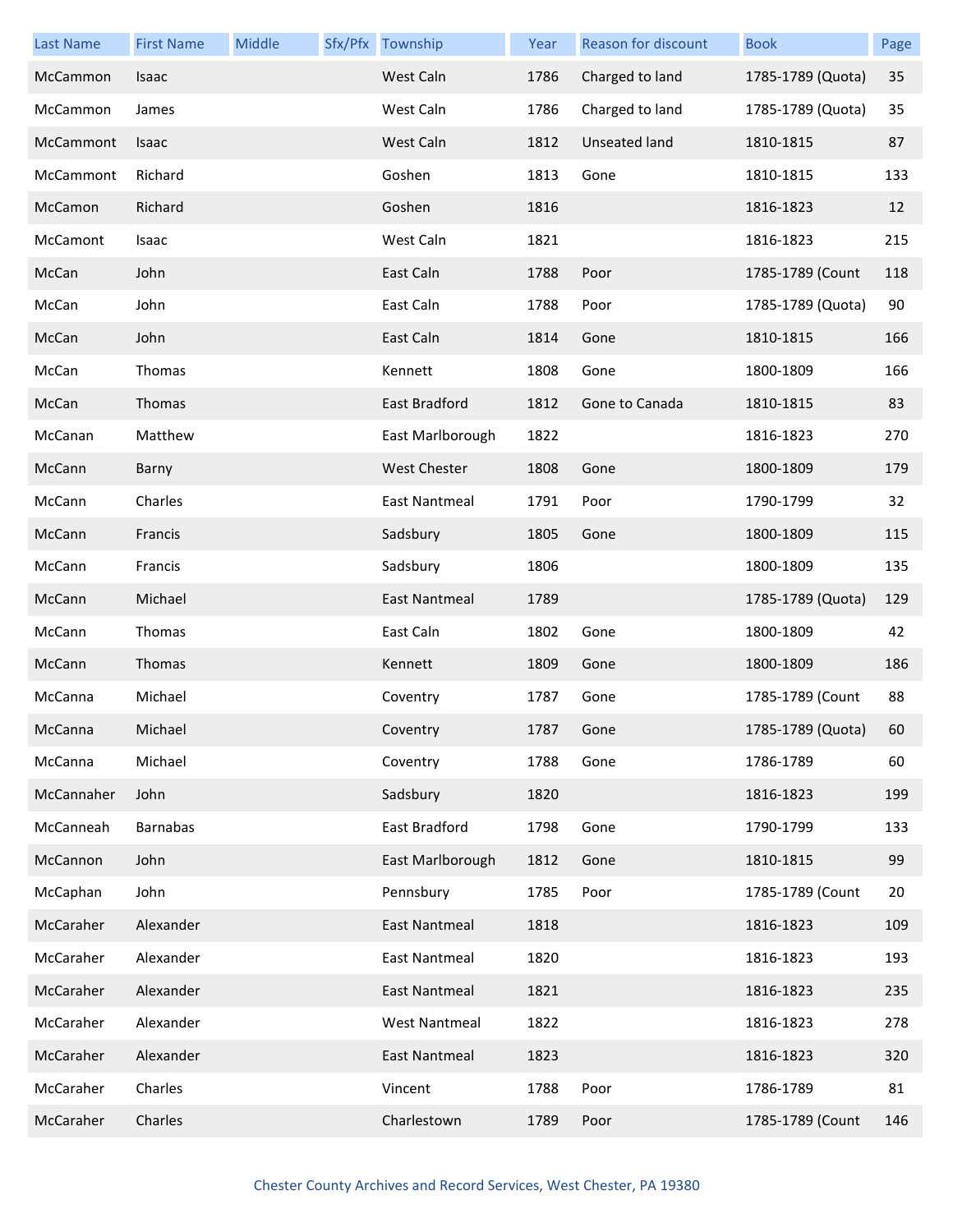| <b>Last Name</b> | <b>First Name</b> | Middle | Sfx/Pfx Township | Year | <b>Reason for discount</b> | <b>Book</b>       | Page |
|------------------|-------------------|--------|------------------|------|----------------------------|-------------------|------|
| McCaraher        | Charles           |        | Charlestown      | 1792 | Gone                       | 1790-1799         | 42   |
| McCaraher        | Charles           |        | Charlestown      | 1793 | Gone                       | 1790-1799         | 61   |
| McCaraher        | Charles           |        | East Nantmeal    | 1817 |                            | 1816-1823         | 66   |
| McCaraher        | Dennis            |        | Tredyffrin       | 1817 |                            | 1816-1823         | 74   |
| McCaraher        | James             |        | Uwchlan          | 1791 | Gone                       | 1790-1799         | 36   |
| McCaraher        | James             |        | West Caln        | 1806 | Gone                       | 1800-1809         | 122  |
| McCaraher        | James             |        | East Nantmeal    | 1808 | Gone                       | 1800-1809         | 172  |
| McCaraher        | John              |        | Uwchlan          | 1819 |                            | 1816-1823         | 160  |
| McCararell       | James             |        | Vincent          | 1802 | Gone                       | 1800-1809         | 57   |
| McCarhan         | Jarles            |        | Charlestown      | 1789 | Poor                       | 1785-1789 (Quota) | 118  |
| McCarigan        | Daniel            |        | West Fallowfield | 1821 |                            | 1816-1823         | 220  |
| McCarigan        | Daniel            |        | West Fallowfield | 1822 |                            | 1816-1823         | 262  |
| McCarle          | William           |        | Newlin           | 1812 |                            | 1810-1815         | 101  |
| McCarley         | Patrick           |        | Newtown          | 1787 | Not found                  | 1785-1789 (Count  | 101  |
| McCarnahy        | Edward            |        | West Marlborough | 1807 | Gone                       | 1800-1809         | 149  |
| McCarraher       | Charles           |        | Vincent          | 1787 | Poor                       | 1785-1789 (Quota) | 81   |
| McCarraher       | Charles           |        | Vincent          | 1787 | Poor                       | 1785-1789 (Count  | 109  |
| McCarraher       | James             |        | Vincent          | 1788 | Poor                       | 1785-1789 (Count  | 137  |
| McCarroll        | John              |        | Newlin           | 1799 | Poor                       | 1790-1799         | 162  |
| McCarroll        | John              |        | Newlin           | 1802 | Poor                       | 1800-1809         | 50   |
| McCarter         | Isaac             |        | East Marlborough | 1823 |                            | 1816-1823         | 313  |
| McCarter         | Robert            |        | Lower Oxford     | 1811 | Poor                       | 1810-1815         | 68   |
| McCarter         | Robert            |        | Lower Oxford     | 1817 |                            | 1816-1823         | 69   |
| McCarter         | Samuel            |        | West Fallowfield | 1823 |                            | 1816-1823         | 305  |
| McCarter         | Thomas            |        | Sadsbury         | 1818 | Dead                       | 1816-1823         | 115  |
| McCartney        | James             |        | East Nottingham  | 1815 | Gone                       | 1810-1815         | 225  |
| McCartney        | John              |        | East Nottingham  | 1815 | Gone                       | 1810-1815         | 225  |
| McCartney        | John              |        | London Britain   | 1818 | Minor                      | 1816-1823         | 101  |
| McCartny         | James             |        | East Nottingham  | 1815 |                            | 1810-1815         | 225  |
| McCartny         | John              |        | East Nottingham  | 1815 |                            | 1810-1815         | 225  |
| McCarty          | Cornelius         |        | East Bradford    | 1787 | Gone                       | 1785-1789 (Quota) | 59   |
| McCarty          | Daniel            |        | East Marlborough | 1801 | Gone                       | 1800-1809         | 29   |
| McCarty          | Dugan             |        | Chester          | 1785 | Poor                       | 1785-1789 (Quota) | 3    |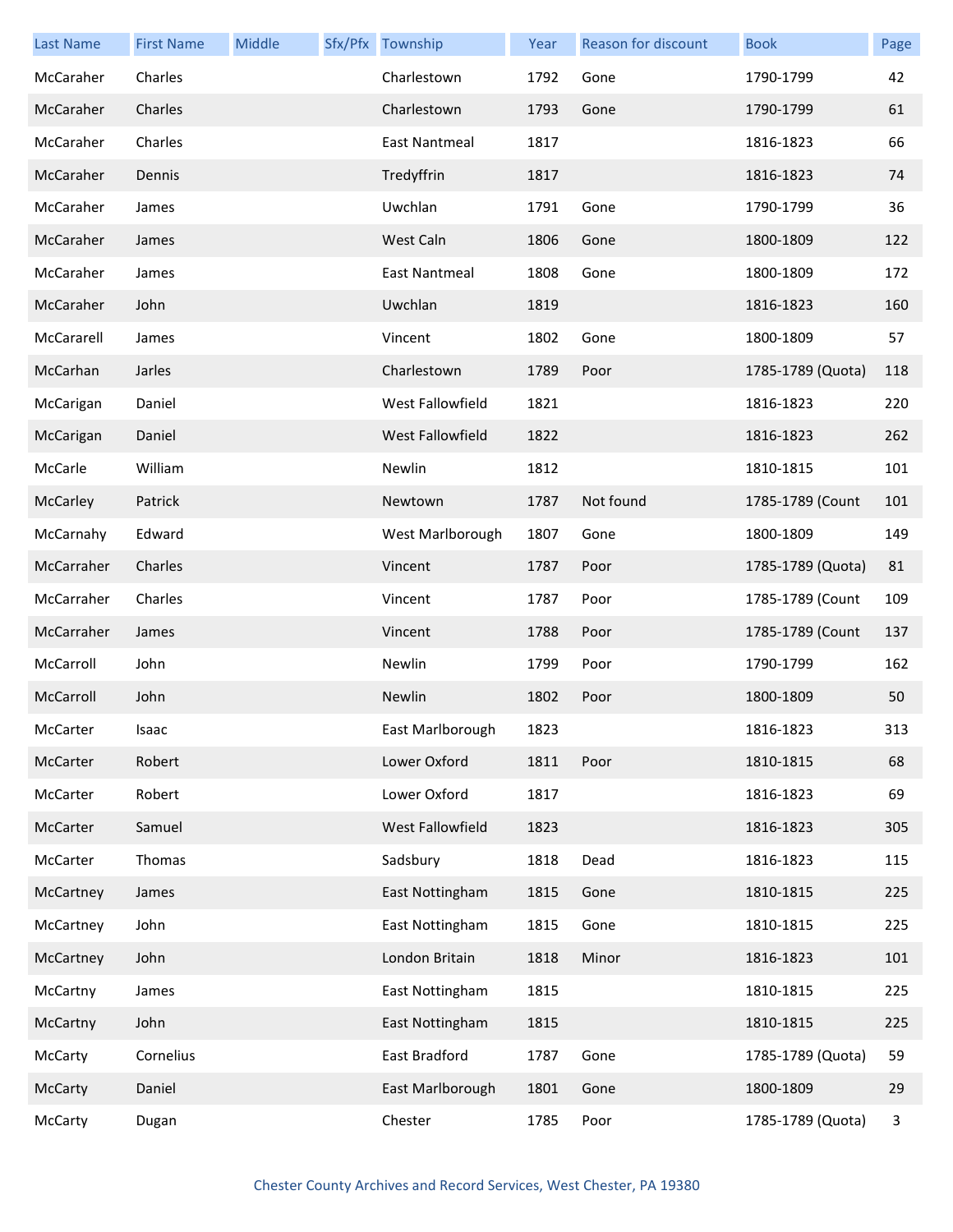| Last Name | <b>First Name</b> | Middle | Sfx/Pfx Township     | Year | <b>Reason for discount</b> | <b>Book</b>       | Page         |
|-----------|-------------------|--------|----------------------|------|----------------------------|-------------------|--------------|
| McCarty   | Duncan            |        | Sadsbury             | 1798 | Gone                       | 1790-1799         | 148          |
| McCarty   | Isaiah            |        | Honey Brook          | 1807 | Poor                       | 1800-1809         | 146          |
| McCarty   | Isaiah            |        | Honey Brook          | 1810 | Gone                       | 1810-1815         | 13           |
| McCarty   | Isaiah            |        | Honey Brook          | 1810 | Gone                       | 1810-1815         | 13           |
| McCarty   | James             |        | <b>West Bradford</b> | 1785 | Poor                       | 1785-1789 (Quota) | $\mathbf{3}$ |
| McCarty   | James             |        | Uwchlan              | 1804 | Gone                       | 1800-1809         | 97           |
| McCarty   | James             |        | West Caln            | 1805 | Gone                       | 1800-1809         | 102          |
| McCarty   | James             |        | East Caln            | 1808 | Gone                       | 1800-1809         | 162          |
| McCarty   | James             |        | East Nottingham      | 1813 | No Dog                     | 1810-1815         | 144          |
| McCarty   | James             |        | East Nottingham      | 1821 |                            | 1816-1823         | 233          |
| McCarty   | John              |        | East Bradford        | 1790 | Poor                       | 1790-1799         | $\mathbf{1}$ |
| McCarty   | John              |        | London Britain       | 1823 |                            | 1816-1823         | 312          |
| McCarty   | Jonathan          |        | Sadsbury             | 1800 | Gone                       | 1800-1809         | 16           |
| McCarty   | Joseph            |        | West Bradford        | 1785 | Gone to Virginia           | 1785-1789 (Count  | 3            |
| McCarty   | Joseph            |        | East Whiteland       | 1809 | Gone                       | 1800-1809         | 198          |
| McCarty   | Robert            |        | Lower Oxford         | 1818 |                            | 1816-1823         | 111          |
| McCarvey  | Mathew            |        | Ridley               | 1785 | Gone                       | 1785-1789 (Quota) | 22           |
| McCary    | William           |        | East Marlborough     | 1811 | No such man                | 1810-1815         | 59           |
| McCashlen | Andrew            |        | West Fallowfield     | 1786 | Poor                       | 1785-1789 (Count  | 38           |
| McCashlin | Andrew            |        | West Fallowfield     | 1787 | Dead                       | 1785-1789 (Count  | 94           |
| McCashlin | Andrew            |        | West Fallowfield     | 1788 | Dead                       | 1785-1789 (Quota) | 94           |
| McCashlin | Andrew            |        | West Fallowfield     | 1788 | Dead                       | 1785-1789 (Count  | 122          |
| McCashlin | Andrew            |        | West Fallowfield     | 1789 | Dead                       | 1785-1789 (Quota) | 122          |
| McCashlin | Andrew            |        | West Fallowfield     | 1789 | Gone                       | 1785-1789 (Count  | 150          |
| McCaskey  | Charles           |        | Willistown           | 1791 | Gone                       | 1790-1799         | 37           |
| McCaskin  | Joseph            |        | Charlestown          | 1816 |                            | 1816-1823         | 7            |
| McCasley  | Patrick           |        | Newtown              | 1787 | Poor                       | 1785-1789 (Quota) | 73           |
| McCasley  | Patrick           |        | Newtown              | 1787 | Not found                  | 1786-1789         | 73           |
| McCaslin  | Andrew            |        | West Fallowfield     | 1787 | Dead                       | 1785-1789 (Quota) | 66           |
| McCaslin  | Henry             |        | Oxford               | 1790 | Paid in another State      | 1790-1799         | 13           |
| McCaslin  | William           |        | West Caln            | 1802 | Gone                       | 1800-1809         | 43           |
| McCaslin  | William           |        | West Caln            | 1809 | Unseated land              | 1800-1809         | 182          |
| McCaughey | R.                |        | West Marlborough     | 1807 | Gone                       | 1800-1809         | 149          |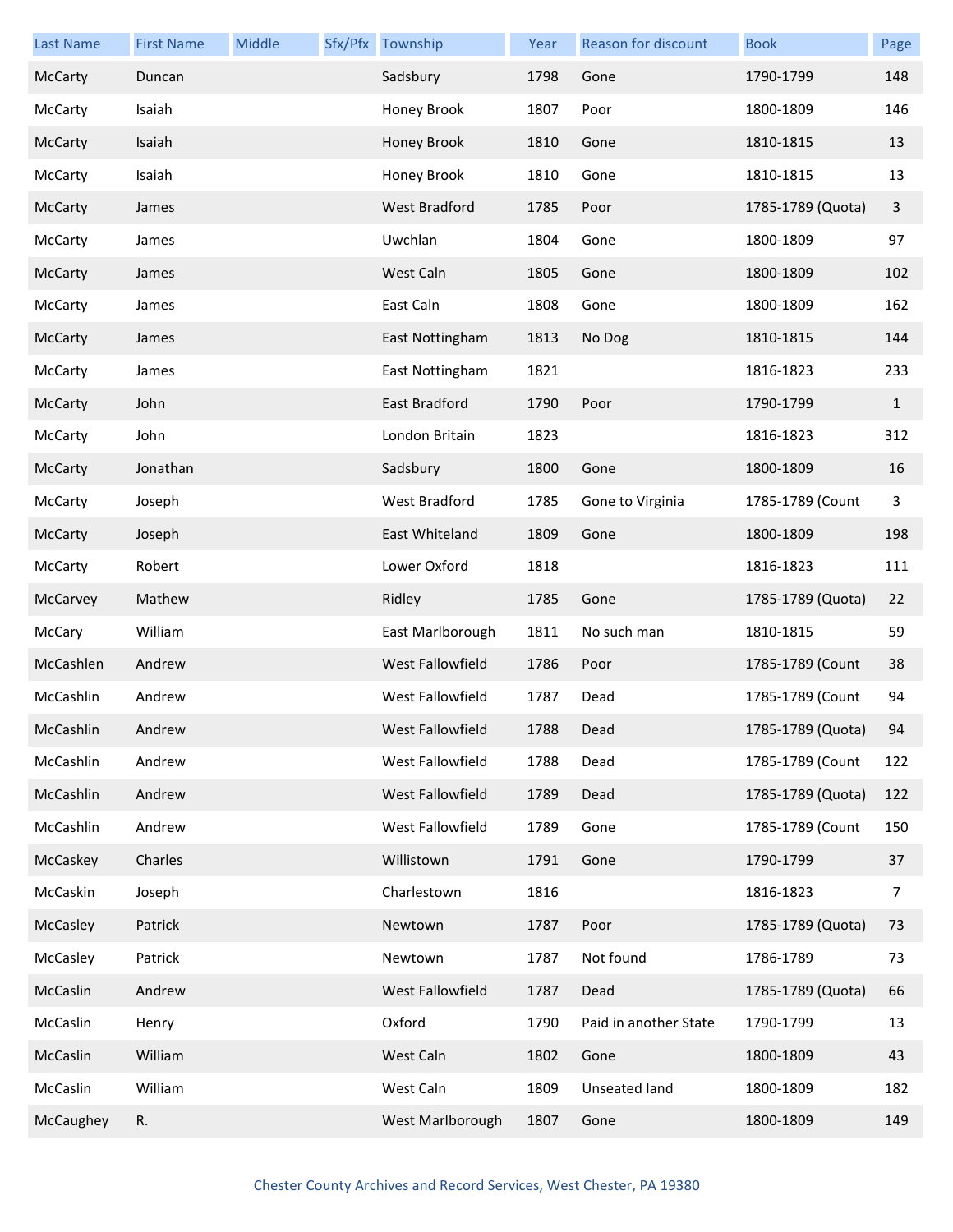| <b>Last Name</b> | <b>First Name</b> | Middle | Sfx/Pfx Township     | Year | Reason for discount      | <b>Book</b>       | Page |
|------------------|-------------------|--------|----------------------|------|--------------------------|-------------------|------|
| McCaughey        | Robert            |        | East Nottingham      | 1804 | Poor                     | 1800-1809         | 91   |
| McCaughy         | George            |        | Sadsbury             | 1801 | Gone                     | 1800-1809         | 35   |
| McCaula          | Robert            |        | Honey Brook          | 1792 | Gone                     | 1790-1799         | 45   |
| McCauley         | James             |        | Londonderry          | 1802 | Paid in West Fallowfield | 1800-1809         | 48   |
| McCauley         | James             |        | Brandywine           | 1807 | Gone                     | 1800-1809         | 141  |
| McCauley         | James             |        | West Marlborough     | 1813 | Gone                     | 1810-1815         | 140  |
| McCauley         | John              |        | Kennett              | 1786 | Gone                     | 1785-1789 (Quota) | 39   |
| McCauly          | James             |        | Sadsbury             | 1822 |                          | 1816-1823         | 284  |
| McCaun           | Michael           |        | Charlestown          | 1806 | Gone                     | 1800-1809         | 123  |
| McCaw            | Robert            |        | <b>Upper Oxford</b>  | 1799 | Gone                     | 1790-1799         | 166  |
| McCaw            | Robert            |        | <b>Upper Oxford</b>  | 1805 | Poor                     | 1800-1809         | 113  |
| McCawley         | John              |        | Kennett              | 1787 | Gone                     | 1786-1789         | 39   |
| McCay            | Alexander         |        | New London           | 1789 | Gone                     | 1785-1789 (Quota) | 130  |
| McCay            | James             |        | East Caln            | 1788 | Poor                     | 1785-1789 (Quota) | 90   |
| McCay            | John              |        | Goshen               | 1803 | Gone                     | 1800-1809         | 66   |
| McCay            | Samuel            |        | Tinicum              | 1786 | Poor                     | 1785-1789 (Count  | 52   |
| McCay            | Thomas            |        | Willistown           | 1790 | Gone                     | 1790-1799         | 18   |
| McChesney        | James             |        | Honey Brook          | 1798 | Gone                     | 1790-1799         | 139  |
| McChesney        | Robert            |        | Honey Brook          | 1797 | Gone                     | 1790-1799         | 120  |
| McChesney        | Robert            |        | Honey Brook          | 1798 | Gone                     | 1790-1799         | 139  |
| McCipack         | Arthur            |        | Oxford               | 1788 | Poor                     | 1786-1789         | 75   |
| McCissock        | Arthur            |        | Oxford               | 1787 | Poor                     | 1785-1789 (Count  | 103  |
| McCissock        | Arthur            |        | Oxford               | 1787 | Poor                     | 1785-1789 (Quota) | 75   |
| McClain          | Canute            |        | Lower Darby          | 1787 | Gone                     | 1785-1789 (Count  | 92   |
| McClain          | Canute            |        | Lower Darby          | 1788 | Gone                     | 1786-1789         | 64   |
| McClain          | Charles           |        | Pikeland             | 1807 | Gone                     | 1800-1809         | 154  |
| McClain          | Henry             |        | East Whiteland       | 1819 |                          | 1816-1823         | 164  |
| McClain          | James             |        | East Bradford        | 1809 | Gone                     | 1800-1809         | 180  |
| McClain          | James             |        | Vincent              | 1809 | Gone                     | 1800-1809         | 197  |
| McClain          | John              |        | <b>West Nantmeal</b> | 1786 | Gone                     | 1785-1789 (Count  | 73   |
| McClain          | John              |        | <b>West Nantmeal</b> | 1786 | Ran away                 | 1785-1789 (Count  | 45   |
| McClain          | John              |        | <b>West Nantmeal</b> | 1787 | Ran away                 | 1786-1789         | 17   |
| McClam           | John              |        | New London           | 1792 | Poor                     | 1790-1799         | 49   |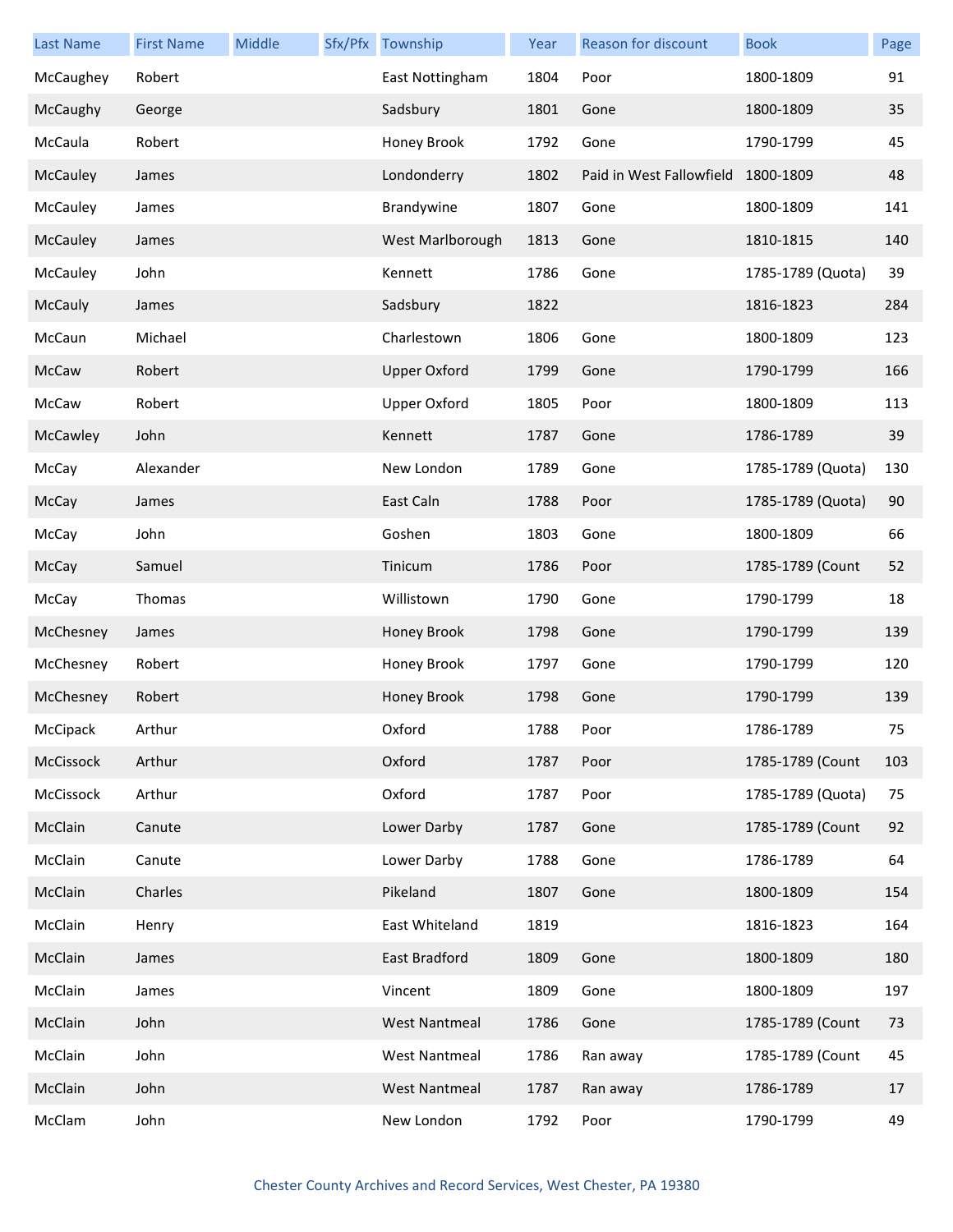| <b>Last Name</b> | <b>First Name</b> | Middle |     | Sfx/Pfx Township     | Year | Reason for discount | <b>Book</b>       | Page |
|------------------|-------------------|--------|-----|----------------------|------|---------------------|-------------------|------|
| McClam           | John              |        |     | New London           | 1793 | Gone                | 1790-1799         | 68   |
| McClam           | William           |        |     | New London           | 1793 | Gone                | 1790-1799         | 68   |
| McClam           | William           |        | Jr. | New London           | 1793 | Gone                | 1790-1799         | 68   |
| McClam           | William           |        |     | New Garden           | 1809 | Gone                | 1800-1809         | 190  |
| McClam           | William           |        |     | Sadsbury             | 1815 |                     | 1810-1815         | 232  |
| McClane          | Alexander         |        |     | <b>West Nantmeal</b> | 1804 | Poor                | 1800-1809         | 93   |
| McClane          | Archibald         |        |     | Goshen               | 1814 | Gone                | 1810-1815         | 173  |
| McClane          | Archibald         |        |     | Pikeland             | 1822 |                     | 1816-1823         | 282  |
| McClane          | Canute            |        |     | Lower Darby          | 1787 | Gone                | 1785-1789 (Quota) | 64   |
| McClane          | James             |        |     | Kennett              | 1797 | Gone                | 1790-1799         | 120  |
| McClane          | James             |        |     | West Whiteland       | 1804 | Gone                | 1800-1809         | 99   |
| McClane          | James             |        |     | East Whiteland       | 1818 |                     | 1816-1823         | 122  |
| McClane          | John              |        |     | East Caln            | 1785 | Poor                | 1785-1789 (Count  | 6    |
| McClane          | Robert            |        |     | East Nottingham      | 1785 | Gone                | 1785-1789 (Quota) | 18   |
| McClane          | William           |        |     | New Garden           | 1786 | Dead                | 1785-1789 (Quota) | 43   |
| McClaren         | James             |        |     | Sadsbury             | 1822 |                     | 1816-1823         | 284  |
| McClaskey        | Edward            |        |     | Goshen               | 1791 | Overrated           | 1790-1799         | 25   |
| McClaskey        | Hugh              |        |     | New Garden           | 1788 | Gone                | 1785-1789 (Quota) | 99   |
| McClaskey        | Hugh              |        |     | New Garden           | 1788 | Gone                | 1785-1789 (Count  | 127  |
| McClaskey        | Thomas            |        |     | Coventry             | 1786 | Gone                | 1785-1789 (Count  | 60   |
| McClaskey        | Thomas            |        |     | Coventry             | 1787 | Gone                | 1786-1789         | 32   |
| McClay           | Benjamin          |        |     | West Caln            | 1809 | Poor                | 1800-1809         | 182  |
| McClay           | Robert            |        |     | Oxford               | 1796 | Gone                | 1790-1799         | 107  |
| McClay           | Samuel            |        |     | Goshen               | 1807 | Gone                | 1800-1809         | 145  |
| McClay           | William           |        |     | West Caln            | 1785 | Not found           | 1785-1789 (Count  | 6    |
| McClean          | Archibald         |        |     | Willistown           | 1801 | Gone                | 1800-1809         | 38   |
| McClean          | Arthur            |        |     | <b>West Nantmeal</b> | 1789 | Gone                | 1785-1789 (Quota) | 130  |
| McClean          | Charles           |        |     | Tredyffrin           | 1790 | Poor                | 1790-1799         | 15   |
| McClean          | Charles           |        |     | Vincent              | 1823 |                     | 1816-1823         | 331  |
| McClean          | Hugh              |        |     | Westtown             | 1791 | Gone                | 1790-1799         | 37   |
| McClean          | James             |        |     | Uwchlan              | 1822 |                     | 1816-1823         | 287  |
| McClean          | John              |        |     | <b>West Nantmeal</b> | 1786 | Gone                | 1785-1789 (Quota) | 45   |
| McClean          | John              |        |     | West Fallowfield     | 1822 |                     | 1816-1823         | 262  |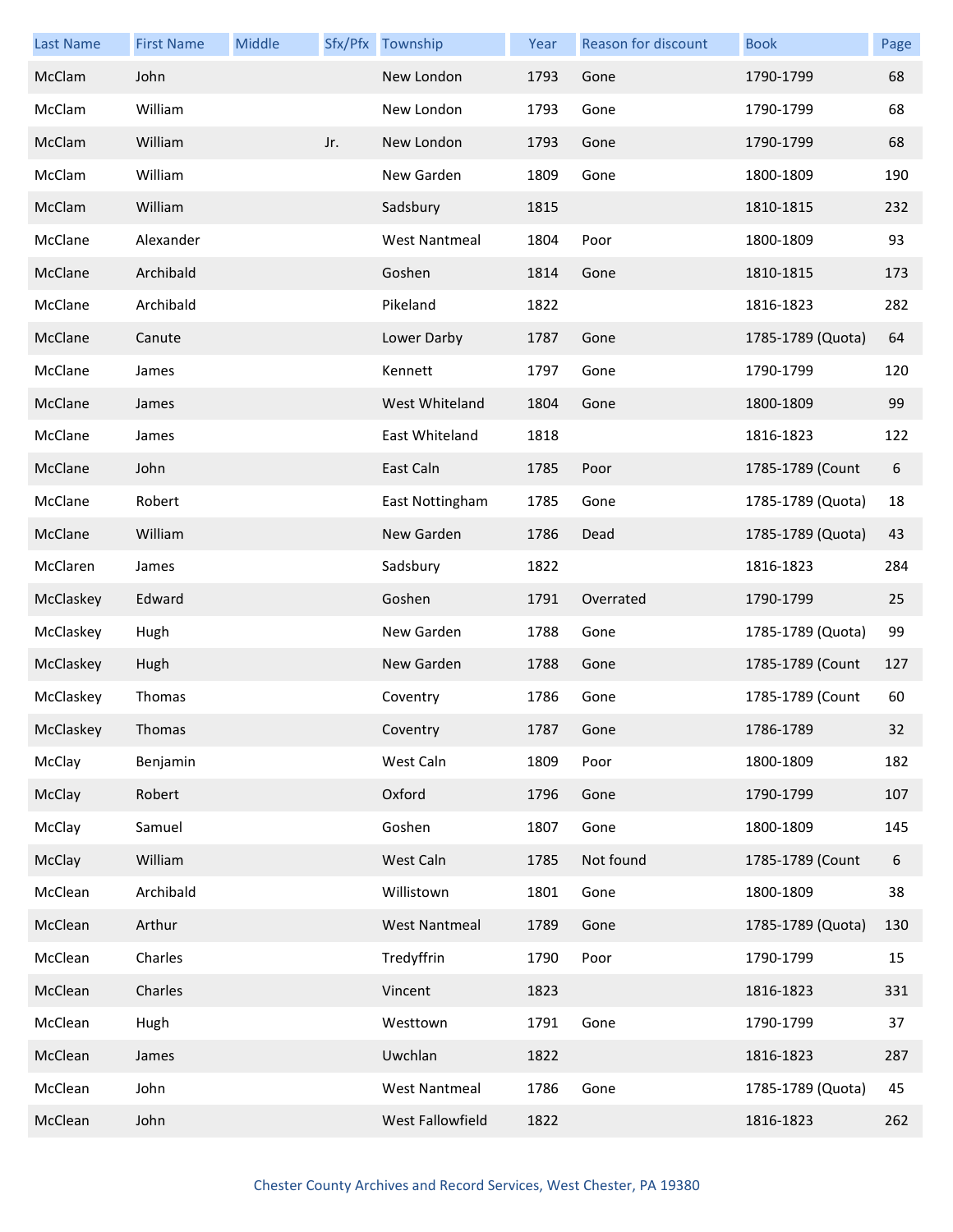| <b>Last Name</b> | <b>First Name</b> | Middle |     | Sfx/Pfx Township     | Year | Reason for discount | <b>Book</b>       | Page |
|------------------|-------------------|--------|-----|----------------------|------|---------------------|-------------------|------|
| McClean          | John              |        |     | West Fallowfield     | 1823 |                     | 1816-1823         | 305  |
| McClee           | Forbes            |        |     | West Marlborough     | 1812 | Gone                | 1810-1815         | 100  |
| McClee           | Forbes            |        |     | West Marlborough     | 1812 | Gone                | 1810-1815         | 100  |
| McCleery         | Andrew            |        |     | West Fallowfield     | 1795 | Gone                | 1790-1799         | 81   |
| McCleery         | Archibald         |        |     | East Nottingham      | 1804 | Gone                | 1800-1809         | 91   |
| McCleery         | James             |        |     | <b>Upper Oxford</b>  | 1811 | Twice taxed         | 1810-1815         | 69   |
| McCleery         | Thomas            |        |     | East Caln            | 1797 | Poor                | 1790-1799         | 116  |
| <b>McClees</b>   | John              |        |     | Willistown           | 1813 | Paid elsewhere      | 1810-1815         | 157  |
| <b>McClees</b>   | Joseph            |        |     | Easttown             | 1820 |                     | 1816-1823         | 176  |
| McClees          | Michael           |        |     | Willistown           | 1789 | Paid in Whiteland   | 1785-1789 (Quota) | 139  |
| McClees          | Michael           |        |     | Willistown           | 1789 | Paid in Whiteland   | 1785-1789 (Count  | 167  |
| McClees          | Michael           |        |     | Willistown           | 1790 | Gone                | 1790-1799         | 18   |
| McCleester       | Archibald         |        |     | <b>West Nantmeal</b> | 1799 | Gone                | 1790-1799         | 165  |
| McClellam        | John              |        |     | Sadsbury             | 1815 |                     | 1810-1815         | 232  |
| McClellan        | (Widow)           |        |     | Brandywine           | 1820 |                     | 1816-1823         | 171  |
| McClellan        | Andrew            |        |     | Springfield          | 1785 | Gone                | 1785-1789 (Count  | 23   |
| McClellan        | Andrew            |        |     | Radnor               | 1789 | Poor                | 1785-1789 (Quota) | 140  |
| McClellan        | Andrew            |        |     | Radnor               | 1789 | Poor                | 1785-1789 (Count  | 163  |
| McClellan        | Archibald         |        |     | Sadsbury             | 1813 | Gone                | 1810-1815         | 152  |
| McClellan        | David             |        |     | Goshen               | 1785 | Poor                | 1785-1789 (Quota) | 10   |
| McClellan        | James             |        |     | Goshen               | 1785 | Gone                | 1785-1789 (Count  | 10   |
| McClellan        | James             |        |     | Sadsbury             | 1785 | Overrated           | 1785-1789 (Quota) | 23   |
| McClellan        | James             |        |     | Sadsbury             | 1789 | Gone                | 1785-1789 (Quota) | 135  |
| McClellan        | James             |        |     | West Caln            | 1789 | Error               | 1785-1789 (Quota) | 118  |
| McClellan        | James             |        |     | Sadsbury             | 1789 | Gone                | 1785-1789 (Count  | 164  |
| McClellan        | James             |        |     | West Caln            | 1789 | Error               | 1785-1789 (Count  | 146  |
| McClellan        | James             |        |     | Sadsbury             | 1792 | Gone                | 1790-1799         | 53   |
| McClellan        | James             |        |     | Sadsbury             | 1793 | Gone                | 1790-1799         | 72   |
| McClellan        | James             |        |     | West Marlborough     | 1804 | Gone                | 1800-1809         | 89   |
| McClellan        | James             |        |     | West Marlborough     | 1805 | Gone                | 1800-1809         | 109  |
| McClellan        | James             |        |     | <b>Upper Oxford</b>  | 1806 | Poor                | 1800-1809         | 133  |
| McClellan        | James             |        |     | West Fallowfield     | 1811 | Gone                | 1810-1815         | 52   |
| McClellan        | John              |        | Jr. | Sadsbury             | 1785 | Gone                | 1785-1789 (Quota) | 23   |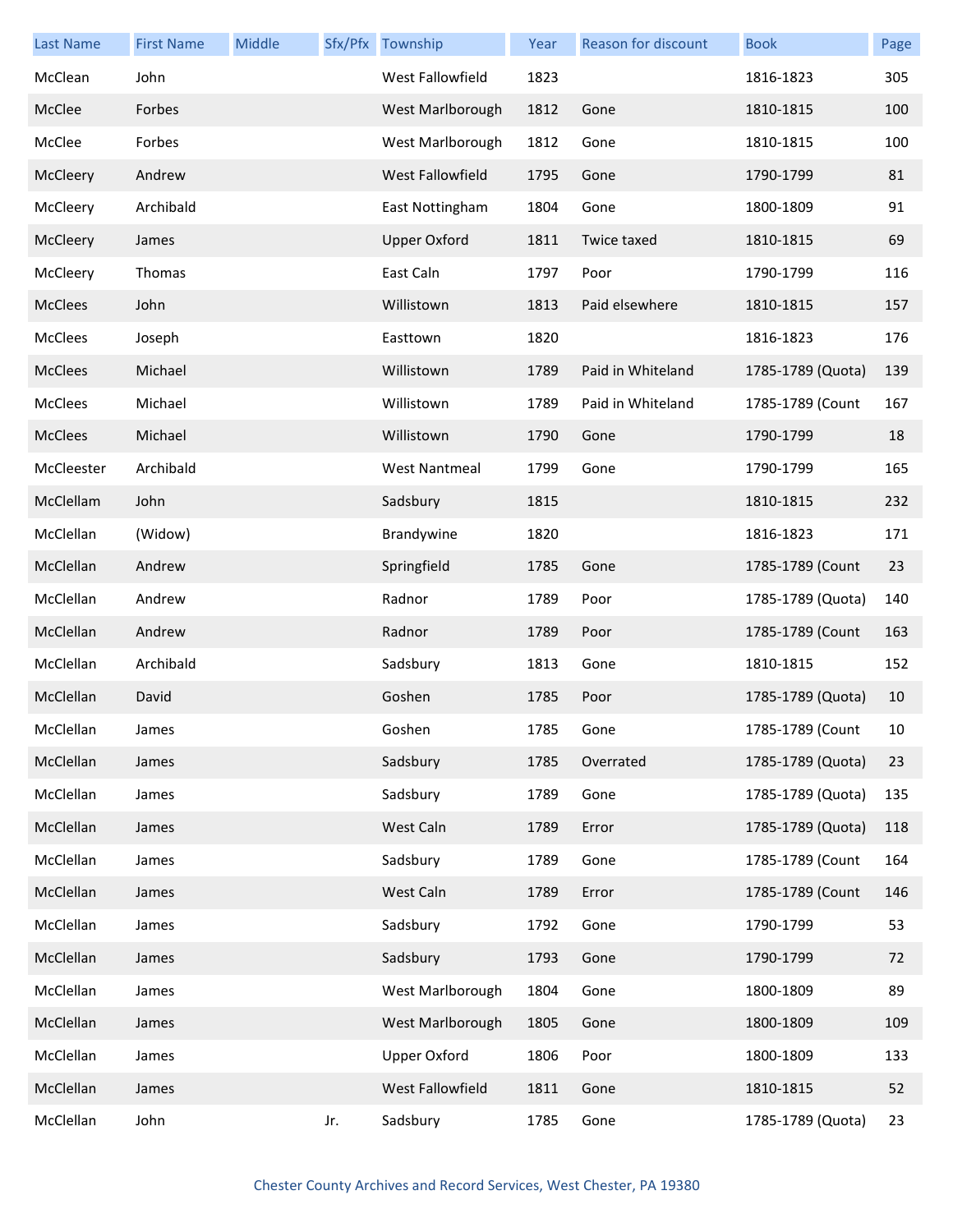| <b>Last Name</b> | <b>First Name</b> | Middle |     | Sfx/Pfx Township     | Year | <b>Reason for discount</b> | <b>Book</b>       | Page |
|------------------|-------------------|--------|-----|----------------------|------|----------------------------|-------------------|------|
| McClellan        | John              |        |     | Sadsbury             | 1785 | Gone                       | 1785-1789 (Quota) | 23   |
| McClellan        | John              |        |     | Sadsbury             | 1791 | Error                      | 1790-1799         | 34   |
| McClellan        | John              |        |     | Sadsbury             | 1795 | Gone                       | 1790-1799         | 90   |
| McClellan        | John              |        |     | Sadsbury             | 1810 | No Dog                     | 1810-1815         | 31   |
| McClellan        | John              |        |     | New London           | 1816 |                            | 1816-1823         | 21   |
| McClellan        | Joseph            |        |     | Goshen               | 1795 | Error                      | 1790-1799         | 81   |
| McClellan        | Joseph            |        | Jr. | <b>West Chester</b>  | 1813 | Gone                       | 1810-1815         | 161  |
| McClellan        | Joseph            |        |     | Brandywine           | 1820 |                            | 1816-1823         | 171  |
| McClellan        | Nathaniel         |        |     | Sadsbury             | 1808 | Gone                       | 1800-1809         | 175  |
| McClellan        | Nathaniel         |        |     | Sadsbury             | 1809 | Gone                       | 1800-1809         | 195  |
| McClellan        | Robert            |        | Jr. | Sadsbury             | 1785 | Overrated                  | 1785-1789 (Quota) | 23   |
| McClellan        | Robert            |        |     | Sadsbury             | 1789 | Overrated                  | 1785-1789 (Count  | 164  |
| McClellan        | Robert            |        |     | Sadsbury             | 1789 | Overrated                  | 1785-1789 (Quota) | 135  |
| McClellan        | Robert            |        |     | West Fallowfield     | 1790 | Gone                       | 1790-1799         | 5    |
| McClellan        | Robert            |        |     | Sadsbury             | 1798 | Gone                       | 1790-1799         | 148  |
| McClellan        | Robert            |        |     | Brandywine           | 1806 | Fire                       | 1800-1809         | 121  |
| McClellan        | Samuel            |        |     | Sadsbury             | 1789 | Overrated                  | 1785-1789 (Quota) | 135  |
| McClellan        | Samuel            |        |     | Sadsbury             | 1789 | Overrated                  | 1785-1789 (Count  | 164  |
| McClellan        | Samuel            |        |     | West Caln            | 1789 | Paid elsewhere             | 1785-1789 (Quota) | 118  |
| McClellan        | Samuel            |        |     | West Caln            | 1789 | Paid elsewhere             | 1785-1789 (Count  | 146  |
| McClellan        | Samuel            |        |     | Sadsbury             | 1792 | Overrated                  | 1790-1799         | 53   |
| McClellan        | Thomas            |        |     | East Nottingham      | 1788 | Gone                       | 1785-1789 (Quota) | 102  |
| McClellan        | Thomas            |        |     | Sadsbury             | 1805 | Paid in West Caln          | 1800-1809         | 115  |
| McClellan        | Thomas            |        |     | Tredyffrin           | 1819 |                            | 1816-1823         | 159  |
| McClellan        | Thomas            |        |     | Sadsbury             | 1820 |                            | 1816-1823         | 199  |
| McClellan        | William           |        |     | Goshen               | 1787 |                            | 1785-1789 (Quota) | 66   |
| McClellan        | William           |        |     | Uwchlan              | 1788 | Gone                       | 1785-1789 (Quota) | 110  |
| McClellan        | William           |        |     | Uwchlan              | 1788 | Gone                       | 1785-1789 (Count  | 138  |
| McClellan        | William           |        |     | <b>West Nantmeal</b> | 1789 | Gone                       | 1785-1789 (Quota) | 130  |
| McClellan        | William           |        |     | <b>West Nantmeal</b> | 1789 | Gone                       | 1785-1789 (Count  | 158  |
| McClellan        | William           |        |     | Goshen               | 1807 | Gone                       | 1800-1809         | 145  |
| McClelland       | David             |        |     | Sadsbury             | 1812 | Under age                  | 1810-1815         | 112  |
| McClelland       | John              |        |     | Goshen               | 1803 | Gone                       | 1800-1809         | 66   |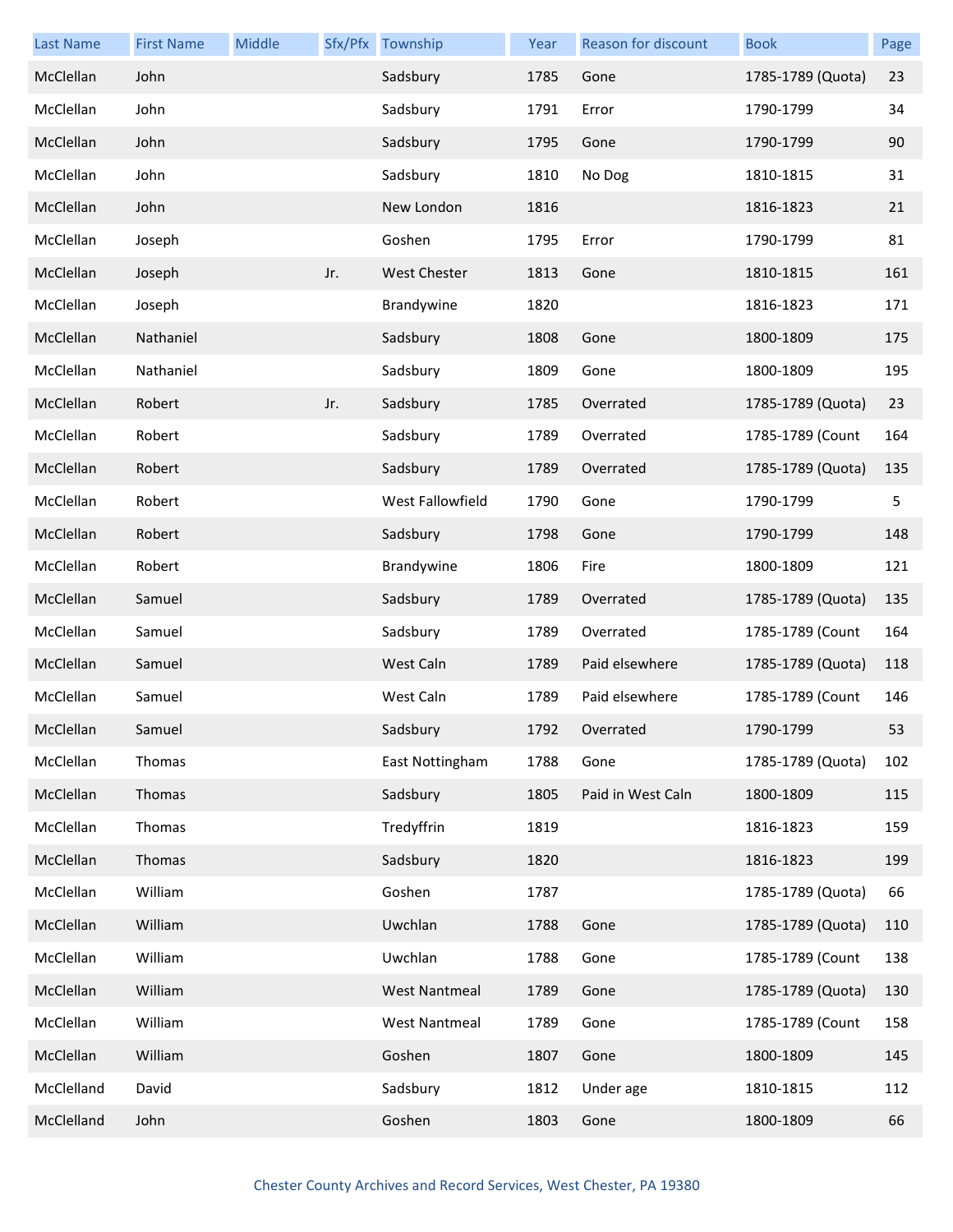| <b>Last Name</b> | <b>First Name</b> | Middle | Sfx/Pfx Township    | Year | Reason for discount                     | <b>Book</b>       | Page           |
|------------------|-------------------|--------|---------------------|------|-----------------------------------------|-------------------|----------------|
| McClelland       | John              |        | East Nottingham     | 1815 |                                         | 1810-1815         | 225            |
| McClelland       | Nathaniel         |        | Sadsbury            | 1812 | Enlisted                                | 1810-1815         | 112            |
| McClelland       | Robert            |        | London Grove        | 1788 | Gone                                    | 1786-1789         | 68             |
| McClelland       | Samuel            |        | <b>Upper Oxford</b> | 1798 | Lame                                    | 1790-1799         | 146            |
| McClelland       | Thomas            |        | East Nottingham     | 1788 | Gone                                    | 1785-1789 (Count  | 130            |
| McClellen        | John              |        | <b>Upper Oxford</b> | 1809 |                                         | 1800-1809         | 193            |
| McClellen        | Samuel            |        | <b>Upper Oxford</b> | 1809 |                                         | 1800-1809         | 193            |
| <b>McClemens</b> | James             |        | West Fallowfield    | 1815 | Gone                                    | 1810-1815         | 213            |
| McClemens        | Michael           |        | West Marlborough    | 1800 | Gone                                    | 1800-1809         | 10             |
| <b>McClemens</b> | Michael           |        | West Marlborough    | 1801 | Gone                                    | 1800-1809         | 29             |
| <b>McClemons</b> | James             |        | Willistown          | 1821 |                                         | 1816-1823         | 247            |
| McClen           | Patrick           |        | Lower Darby         | 1785 | Gone                                    | 1785-1789 (Count  | $\bf 8$        |
| McClenachan      | Elijah            |        | Londonderry         | 1785 |                                         | 1785-1789 (Quota) | 13             |
| McClenachan      | Elijah            |        | Londonderry         | 1790 | Overrated                               | 1790-1799         | $\overline{7}$ |
| McClenachan      | James             |        | New London          | 1801 | Under age                               | 1800-1809         | 30             |
| McClenachan      | Robert            |        | Easttown            | 1793 | Overrated                               | 1790-1799         | 62             |
| McClenachen      | James             |        | East Nottingham     | 1806 | Gone                                    | 1800-1809         | 131            |
| McClenaghan      | James             |        | London Britain      | 1807 | Gone                                    | 1800-1809         | 148            |
| McClenegan       | S.                | В.     | Londonderry         | 1812 | No Dog                                  | 1810-1815         | 97             |
| McClennan        | Hugh              |        | Tredyffrin          | 1813 | Gone                                    | 1810-1815         | 154            |
| McClerg          | John              |        | Kennett             | 1817 | Gone                                    | 1816-1823         | 55             |
| McClester        | Collen            |        | Marple              | 1787 | Poor                                    | 1786-1789         | 41             |
| McCliester       | Collins           |        | Marple              | 1786 | Poor                                    | 1785-1789 (Quota) | 41             |
| McClinch         | David             |        | Sadsbury            | 1799 | Gone                                    | 1790-1799         | 168            |
| McCline          | George            |        | Vincent             | 1820 |                                         | 1816-1823         | 203            |
| McCline          | Philip            |        | East Nantmeal       | 1816 |                                         | 1816-1823         | 25             |
| McClinsey        | Neal              |        | Oxford              | 1790 | Gone                                    | 1790-1799         | 13             |
| McClintick       | Owen              |        | London Grove        | 1810 |                                         | 1810-1815         | 15             |
| McClintock       | Francis           |        | New London          | 1806 | Minor                                   | 1800-1809         | 130            |
| McClintock       | Francis           |        | New London          | 1808 | Gone                                    | 1800-1809         | 170            |
| McClintock       | Hugh              |        | New London          | 1785 | Charged to William McD 1785-1789 (Count |                   | 18             |
| McClintock       | James             |        | Coventry            | 1812 | One Dog                                 | 1810-1815         | 89             |
| McClintock       | William           |        | Newlin              | 1788 | Gone                                    | 1785-1789 (Quota) | 100            |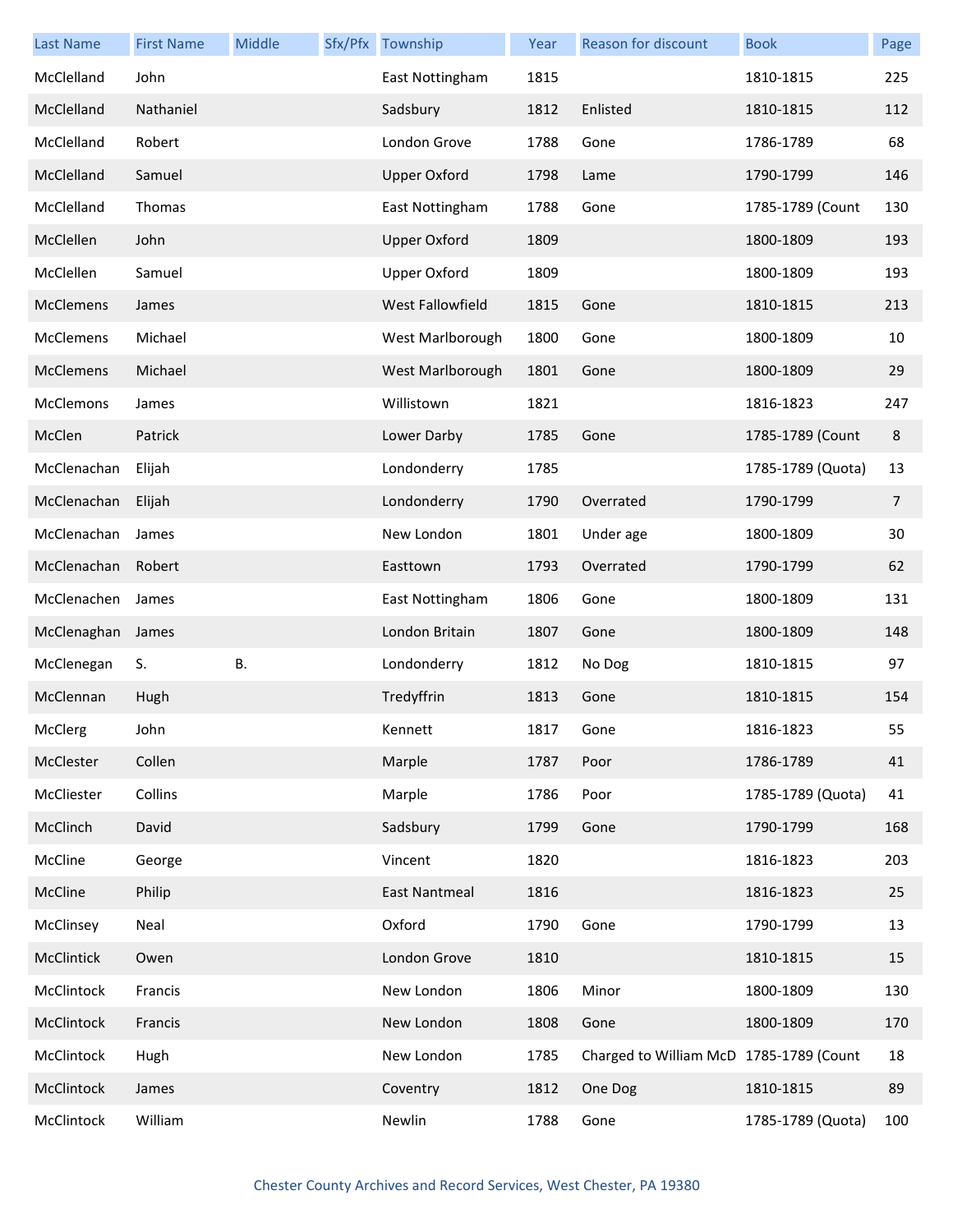| <b>Last Name</b> | <b>First Name</b> | Middle | Sfx/Pfx Township     | Year | Reason for discount | <b>Book</b>       | Page |
|------------------|-------------------|--------|----------------------|------|---------------------|-------------------|------|
| McClintock       | William           |        | Newlin               | 1788 | Gone                | 1785-1789 (Count  | 128  |
| McClintock       | William           |        | New London           | 1807 | Gone                | 1800-1809         | 150  |
| McClintock       | William           |        | New London           | 1807 | Charged to land     | 1800-1809         | 150  |
| McClintock       | William           |        | New London           | 1810 | Gone                | 1810-1815         | 21   |
| McClintock       | William           |        | New London           | 1810 | Gone                | 1810-1815         | 21   |
| McClinton        | James             |        | West Caln            | 1810 | Not found           | 1810-1815         | 6    |
| McClintuck       | William           |        | Londonderry          | 1812 | Gone                | 1810-1815         | 97   |
| McClintuck       | William           |        | Londonderry          | 1812 | Gone                | 1810-1815         | 97   |
| McClisman        | John              |        | West Fallowfield     | 1809 |                     | 1800-1809         | 185  |
| McClister        | Alexander         |        | Vincent              | 1785 | Now in Goal         | 1785-1789 (Count  | 26   |
| McClister        | Alexander         |        | Vincent              | 1787 | Poor                | 1785-1789 (Quota) | 81   |
| McClister        | Alexander         |        | Vincent              | 1788 | Poor                | 1786-1789         | 81   |
| McClocklin       | Samuel            |        | Tredyffrin           | 1812 | Gone                | 1810-1815         | 114  |
| McCloskey        | Phillman          |        | West Fallowfield     | 1805 | Gone                | 1800-1809         | 105  |
| McClosky         | Edward            |        | Goshen               | 1792 | Overrated           | 1790-1799         | 44   |
| McClosky         | Francis           |        | London Grove         | 1802 | Gone                | 1800-1809         | 47   |
| McClosky         | John              |        | Goshen               | 1793 | Gone                | 1790-1799         | 63   |
| McClosky         | John              |        | Vincent              | 1805 | Gone                | 1800-1809         | 117  |
| McClosky         | Michael           |        | East Caln            | 1797 | Gone                | 1790-1799         | 116  |
| McClosky         | Michael           |        | West Whiteland       | 1806 | Gone                | 1800-1809         | 139  |
| McClosky         | Michael           |        | Sadsbury             | 1807 | Gone                | 1800-1809         | 155  |
| McClugan         | John              |        | Goshen               | 1815 | Gone                | 1810-1815         | 214  |
| McClune          | Charles           |        | Sadsbury             | 1821 |                     | 1816-1823         | 242  |
| McClune          | James             |        | <b>East Nantmeal</b> | 1793 | Gone                | 1790-1799         | 70   |
| McClune          | James             |        | <b>West Nantmeal</b> | 1797 | Gone                | 1790-1799         | 126  |
| McClune          | John              |        | New London           | 1795 | Gone                | 1790-1799         | 86   |
| McClune          | John              |        | Honey Brook          | 1797 | Gone                | 1790-1799         | 120  |
| McClune          | John              |        | <b>West Nantmeal</b> | 1797 | Gone                | 1790-1799         | 126  |
| McClune          | John              |        | Honey Brook          | 1805 | Gone                | 1800-1809         | 106  |
| McClune          | Richard           |        | Sadsbury             | 1810 | One Dog             | 1810-1815         | 31   |
| McClune          | William           |        | East Fallowfield     | 1812 | Gone                | 1810-1815         | 91   |
| McClung          | Samuel            |        | Sadsbury             | 1807 | Gone                | 1800-1809         | 155  |
| McClure          | Alexander         |        | Sadsbury             | 1819 |                     | 1816-1823         | 157  |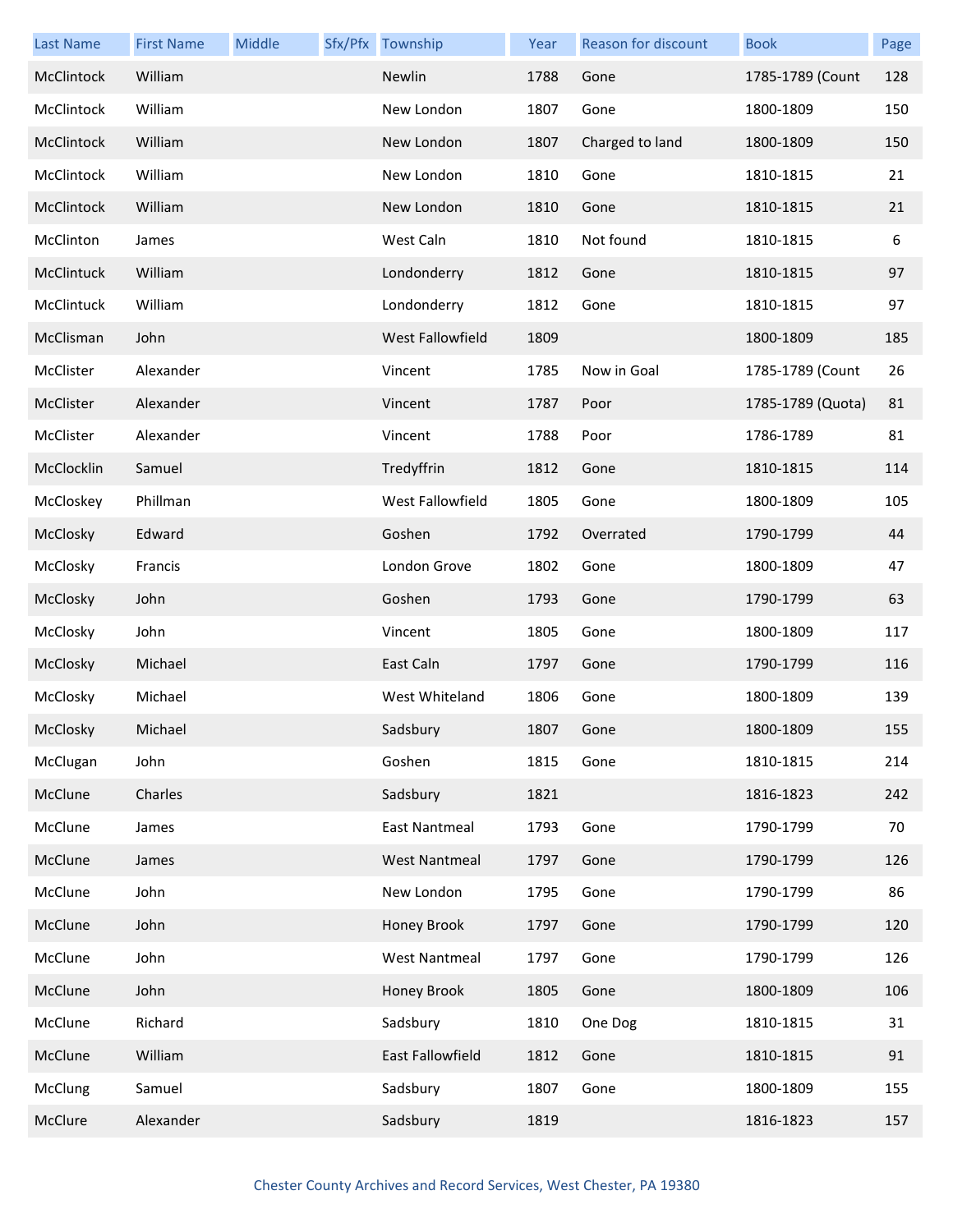| <b>Last Name</b> | <b>First Name</b> | Middle | Sfx/Pfx Township     | Year | <b>Reason for discount</b> | <b>Book</b>       | Page |
|------------------|-------------------|--------|----------------------|------|----------------------------|-------------------|------|
| McClure          | James             |        | <b>West Nantmeal</b> | 1798 | Not found                  | 1790-1799         | 145  |
| McClure          | James             |        | Brandywine           | 1799 | Dead                       | 1790-1799         | 154  |
| McClure          | James             |        | <b>Upper Oxford</b>  | 1814 | Gone                       | 1810-1815         | 188  |
| McClure          | James             |        | West Marlborough     | 1823 |                            | 1816-1823         | 314  |
| McClure          | John              |        | Brandywine           | 1819 | Error                      | 1816-1823         | 129  |
| McClure          | Richard           |        | West Caln            | 1792 |                            | 1790-1799         | 41   |
| McClure          | Richard           |        | West Caln            | 1793 | Gone                       | 1790-1799         | 60   |
| McClure          | Richard           |        | Sadsbury             | 1823 |                            | 1816-1823         | 327  |
| McClure          | Steven            |        | East Nantmeal        | 1816 |                            | 1816-1823         | 25   |
| McClure          | Thomas            |        | West Caln            | 1791 | Married                    | 1790-1799         | 22   |
| McClure          | Thomas            |        | West Caln            | 1792 | Married                    | 1790-1799         | 41   |
| McClure          | Thomas            |        | West Caln            | 1793 | Married                    | 1790-1799         | 60   |
| McClure          | Thomas            |        | Sadsbury             | 1797 | Gone                       | 1790-1799         | 128  |
| McClure          | Thomas            |        | West Caln            | 1799 | Poor                       | 1790-1799         | 155  |
| McClure          | William           |        | East Nottingham      | 1786 | Not found                  | 1785-1789 (Count  | 46   |
| McClure          | William           |        | East Nottingham      | 1786 | Not found                  | 1785-1789 (Quota) | 46   |
| McClure          | William           |        | New Garden           | 1786 | Dead                       | 1786-1789         | 15   |
| McClure          | William           |        | New Garden           | 1786 | Dead                       | 1785-1789 (Count  | 43   |
| McClure          | William           |        | East Nottingham      | 1787 | Not to be found            | 1786-1789         | 18   |
| McClure          | William           |        | East Fallowfield     | 1813 | Gone                       | 1810-1815         | 131  |
| McClure          | William           |        | East Fallowfield     | 1813 | Gone                       | 1810-1815         | 131  |
| McClure          | William           |        | Uwchlan              | 1818 |                            | 1816-1823         | 118  |
| McClure          | William           |        | Uwchlan              | 1819 |                            | 1816-1823         | 160  |
| McClure          | William           |        | East Fallowfield     | 1819 | Gone                       | 1816-1823         | 135  |
| McCluskey        | Henry             |        | London Grove         | 1786 | Gone                       | 1785-1789 (Count  | 68   |
| McCluskey        | Henry             |        | London Grove         | 1789 | Gone                       | 1786-1789         | 40   |
| McClusky         | Francis           |        | London Grove         | 1799 | Gone                       | 1790-1799         | 160  |
| McCluster        | Alexander         |        | Vincent              | 1787 | Poor                       | 1785-1789 (Count  | 109  |
| McCluster        | Collen            |        | Marple               | 1786 | Poor                       | 1785-1789 (Count  | 69   |
| McCluster        | Collins           |        | Marple               | 1785 |                            | 1785-1789 (Count  | 13   |
| McCluster        | Daniel            |        | East Nantmeal        | 1787 | Gone                       | 1785-1789 (Quota) | 72   |
| McCluster        | Daniel            |        | East Nantmeal        | 1787 | Gone                       | 1785-1789 (Count  | 100  |
| McCluster        | Daniel            |        | East Nantmeal        | 1788 | Gone                       | 1785-1789 (Count  | 128  |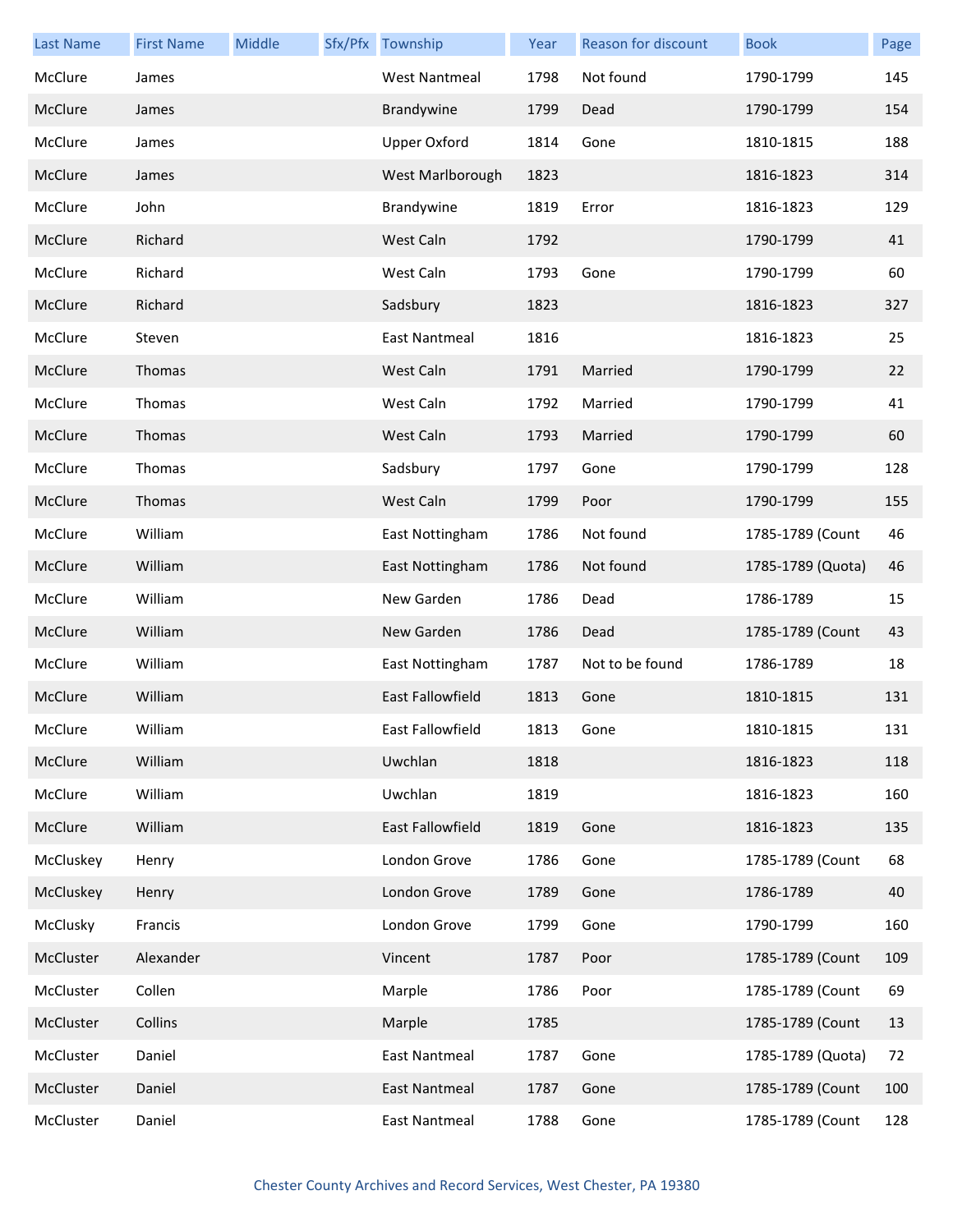| <b>Last Name</b> | <b>First Name</b> | Middle | Sfx/Pfx Township     | Year | Reason for discount | <b>Book</b>       | Page           |
|------------------|-------------------|--------|----------------------|------|---------------------|-------------------|----------------|
| McCluster        | Daniel            |        | <b>East Nantmeal</b> | 1788 | Gone                | 1785-1789 (Quota) | 100            |
| McCocklin        | Charles           |        | East Nantmeal        | 1808 | Poor                | 1800-1809         | 172            |
| McCole           | Charles           |        | East Whiteland       | 1821 |                     | 1816-1823         | 249            |
| McColgan         | Mark              |        | East Fallowfield     | 1822 |                     | 1816-1823         | 261            |
| McColgan         | William           |        | East Fallowfield     | 1823 |                     | 1816-1823         | 304            |
| McCollam         | John              |        | East Bradford        | 1785 | Under age           | 1785-1789 (Quota) | $\overline{2}$ |
| McCollister      | Archibald         |        | East Whiteland       | 1796 | Gone                | 1790-1799         | 112            |
| McCollister      | John              |        | West Bradford        | 1798 | Gone                | 1790-1799         | 134            |
| McColough        | Hugh              |        | Coventry             | 1789 | Gone                | 1785-1789 (Count  | 147            |
| McColough        | Hugh              |        | Coventry             | 1789 | Gone                | 1785-1789 (Quota) | 119            |
| McColough        | James             |        | East Fallowfield     | 1787 | Gone                | 1785-1789 (Quota) | 65             |
| McColough        | James             |        | East Fallowfield     | 1787 | Gone                | 1785-1789 (Count  | 93             |
| McColough        | James             |        | <b>Upper Darby</b>   | 1788 | Gone                | 1785-1789 (Quota) | 91             |
| McColough        | James             |        | <b>Upper Darby</b>   | 1788 | Gone                | 1785-1789 (Count  | 119            |
| McCon            | Alexander         |        | Tinicum              | 1789 | Poor                | 1785-1789 (Quota) | 137            |
| McConaghey       | Daniel            |        | Sadsbury             | 1787 |                     | 1785-1789 (Count  | 107            |
| McConaghey       | William           |        | Sadsbury             | 1805 | Under age           | 1800-1809         | 115            |
| McConaghy        | Daniel            |        | Sadsbury             | 1787 |                     | 1785-1789 (Quota) | 79             |
| McConaghy        | Joseph            |        | East Fallowfield     | 1816 |                     | 1816-1823         | 10             |
| McConaghy        | Joseph            |        | Sadsbury             | 1823 |                     | 1816-1823         | 327            |
| McConaghy        | William           |        | Sadsbury             | 1806 |                     | 1800-1809         | 135            |
| McConahe         | John              |        | East Whiteland       | 1814 | Gone                | 1810-1815         | 199            |
| McConahy         | John              |        | Sadsbury             | 1822 |                     | 1816-1823         | 284            |
| McConahy         | Joseph            |        | East Fallowfield     | 1820 |                     | 1816-1823         | 177            |
| McConell         | James             |        | West Fallowfield     | 1821 |                     | 1816-1823         | 220            |
| McConn           | Mark              |        | West Fallowfield     | 1810 | Dead                | 1810-1815         | 11             |
| McConnaghy       | Edward            |        | Londonderry          | 1806 | Gone                | 1800-1809         | 127            |
| McConnel         | James             |        | Upper Oxford         | 1809 | Poor                | 1800-1809         | 193            |
| McConnel         | Patton            |        | East Bradford        | 1797 | Gone                | 1790-1799         | 114            |
| McConnell        | Forbes            |        | London Grove         | 1814 | Gone                | 1810-1815         | 176            |
| McConnell        | James             |        | Birmingham           | 1801 | Gone                | 1800-1809         | 20             |
| McConnell        | James             |        | Uwchlan              | 1806 | Gone                | 1800-1809         | 136            |
| McConnell        | James             |        | <b>Upper Oxford</b>  | 1806 | Lancaster County    | 1800-1809         | 133            |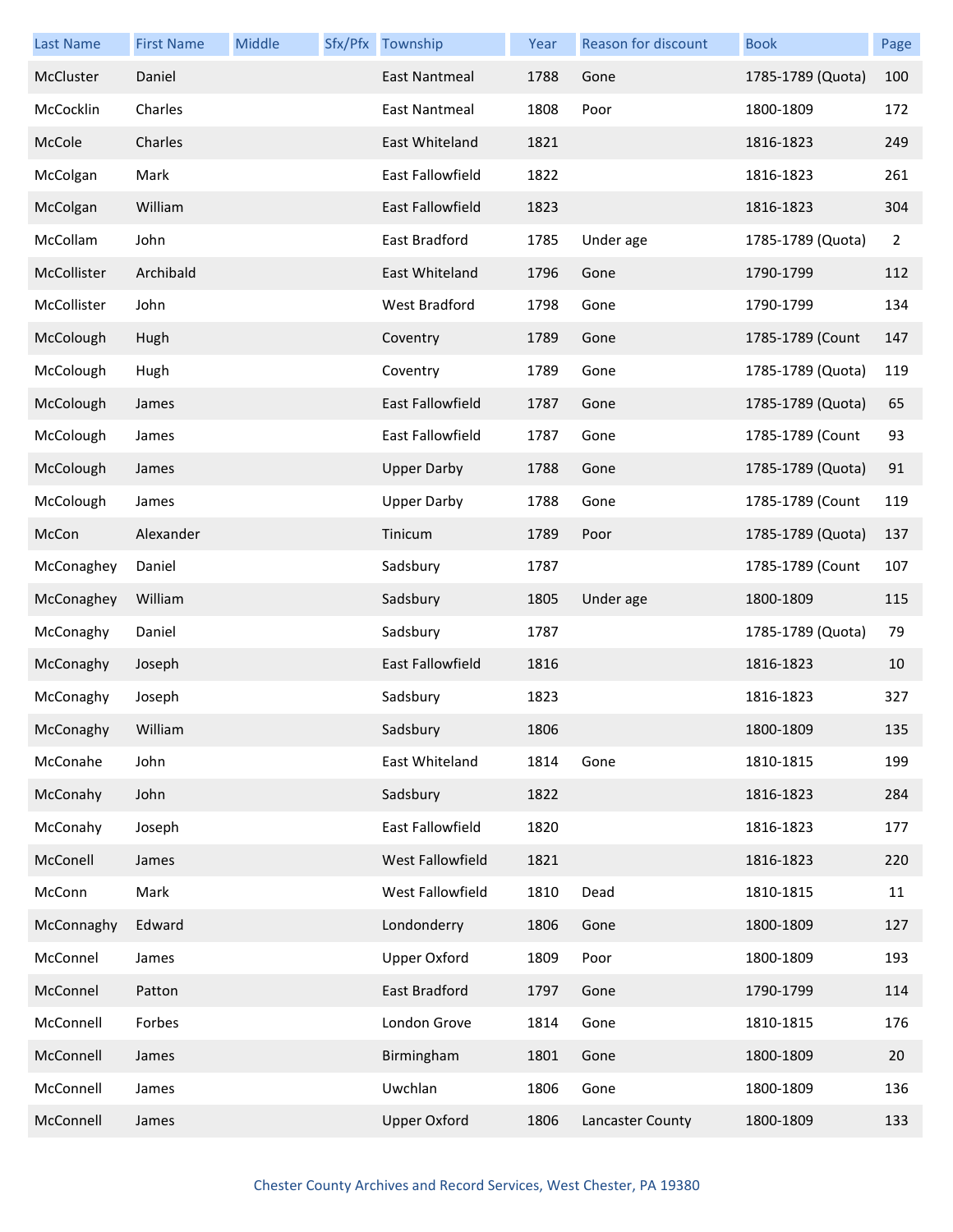| <b>Last Name</b> | <b>First Name</b> | Middle | Sfx/Pfx Township     | Year | Reason for discount  | <b>Book</b>       | Page           |
|------------------|-------------------|--------|----------------------|------|----------------------|-------------------|----------------|
| McConnell        | James             |        | West Caln            | 1814 |                      | 1810-1815         | 167            |
| McConnell        | James             |        | East Bradford        | 1817 |                      | 1816-1823         | 43             |
| McConnell        | James             |        | East Bradford        | 1820 |                      | 1816-1823         | 169            |
| McConnell        | James             |        | West Caln            | 1820 |                      | 1816-1823         | 173            |
| McConnell        | James             |        | West Caln            | 1821 |                      | 1816-1823         | 215            |
| McConnell        | James             |        | New London           | 1822 |                      | 1816-1823         | 273            |
| McConnell        | James             |        | West Fallowfield     | 1822 |                      | 1816-1823         | 262            |
| McConnell        | James             |        | West Caln            | 1822 |                      | 1816-1823         | 257            |
| McConnell        | James             |        | West Fallowfield     | 1823 |                      | 1816-1823         | 305            |
| McConnell        | John              |        | Tredyffrin           | 1789 | Gone                 | 1785-1789 (Quota) | 136            |
| McConnell        | John              |        | Tredyffrin           | 1789 | Gone                 | 1785-1789 (Count  | 164            |
| McConnell        | John              |        | Tredyffrin           | 1797 | Gone                 | 1790-1799         | 129            |
| McConnell        | John              |        | Tredyffrin           | 1816 |                      | 1816-1823         | 32             |
| McConnell        | Patton            |        | East Bradford        | 1798 | Gone                 | 1790-1799         | 133            |
| McConnell        | Richard           |        | East Nottingham      | 1801 | Gone                 | 1800-1809         | 31             |
| McConnell        | Robert            |        | New Garden           | 1803 | Gone                 | 1800-1809         | 71             |
| McConnell        | Robert            |        | East Nottingham      | 1804 | Poor                 | 1800-1809         | 91             |
| McConnell        | Robert            |        | East Nottingham      | 1805 | Gone                 | 1800-1809         | 111            |
| McConnell        | Thomas            |        | East Marlborough     | 1799 | Married              | 1790-1799         | 161            |
| McConoughy       | Hugh              |        | Birmingham           | 1803 | Gone                 | 1800-1809         | 60             |
| McConoughy James |                   |        | Londonderry          | 1803 | Gone                 | 1800-1809         | 68             |
| McCool           | David             |        | Kennett              | 1800 | Gone                 | 1800-1809         | $\overline{7}$ |
| McCool           | James             |        | East Nottingham      | 1805 | Paid in London Grove | 1800-1809         | 111            |
| McCool           | James             |        | East Nottingham      | 1807 | Gone                 | 1800-1809         | 151            |
| McCool           | John              |        | New Garden           | 1801 | Gone                 | 1800-1809         | 31             |
| McCool           | William           |        | West Bradford        | 1789 | Gone                 | 1785-1789 (Count  | 143            |
| McCool           | William           |        | West Bradford        | 1789 | Gone                 | 1785-1789 (Quota) | 115            |
| McCool           | William           |        | West Bradford        | 1790 | Gone                 | 1790-1799         | $\mathbf{2}$   |
| McCool           | William           |        | London Grove         | 1795 | Married              | 1790-1799         | 83             |
| McCorcle         | James             |        | Pennsbury            | 1788 |                      | 1786-1789         | 20             |
| McCord           | John              |        | Pikeland             | 1790 | Poor                 | 1790-1799         | 14             |
| McCord           | John              |        | <b>West Nantmeal</b> | 1816 |                      | 1816-1823         | 26             |
| McCord           | Patrick           |        | West Marlborough     | 1791 | Gone                 | 1790-1799         | 29             |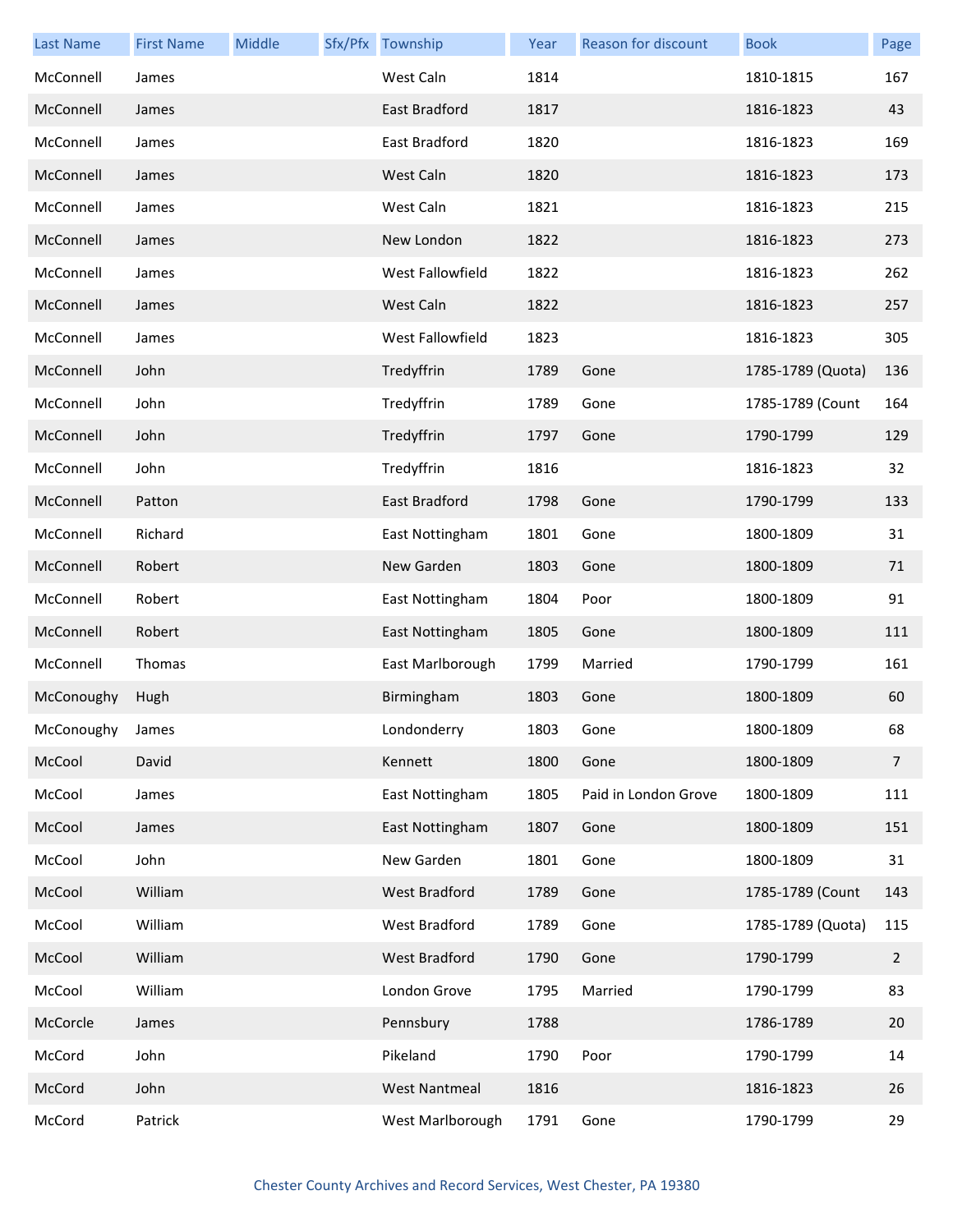| <b>Last Name</b> | <b>First Name</b> | Middle |     | Sfx/Pfx Township        | Year | <b>Reason for discount</b> | <b>Book</b>       | Page           |
|------------------|-------------------|--------|-----|-------------------------|------|----------------------------|-------------------|----------------|
| McCord           | William           |        |     | Lower Darby             | 1785 | Gone                       | 1785-1789 (Count  | $\,8\,$        |
| McCord           | William           |        |     | Lower Darby             | 1789 | Lame                       | 1785-1789 (Quota) | 119            |
| McCord           | William           |        |     | Darby                   | 1789 | Lame                       | 1785-1789 (Count  | 147            |
| McCordick        | Neal              |        |     | New Garden              | 1799 | Gone                       | 1790-1799         | 163            |
| McCordy          | Adam              |        |     | Sadsbury                | 1809 | <b>Unseated land</b>       | 1800-1809         | 195            |
| McCordy          | Daniel            |        |     | <b>West Bradford</b>    | 1808 | Gone                       | 1800-1809         | 161            |
| McCorkhill       | George            |        |     | <b>East Fallowfield</b> | 1813 | Dead                       | 1810-1815         | 131            |
| McCorkill        | William           |        |     | Pennsbury               | 1789 | Gone                       | 1786-1789         | 76             |
| McCorkin         | Patrick           |        |     | Middletown              | 1789 | Gone                       | 1785-1789 (Quota) | 126            |
| McCorkin         | Patrick           |        |     | Middletown              | 1789 | Gone                       | 1785-1789 (Count  | 154            |
| McCorkle         | Archibald         |        |     | West Caln               | 1785 | Poor                       | 1785-1789 (Count  | 6              |
| McCorkle         | Archibald         |        |     | West Caln               | 1799 | Poor                       | 1790-1799         | 155            |
| McCorkle         | David             |        |     | Sadsbury                | 1818 |                            | 1816-1823         | 115            |
| McCorkle         | Douglass          |        |     | <b>West Bradford</b>    | 1812 | Gone                       | 1810-1815         | 84             |
| McCorkle         | James             |        |     | Pennsbury               | 1786 | Not found                  | 1785-1789 (Count  | 48             |
| McCorkle         | James             |        |     | Pennsbury               | 1786 | Gone                       | 1785-1789 (Quota) | 48             |
| McCorkle         | James             |        |     | <b>West Bradford</b>    | 1789 | Poor                       | 1785-1789 (Count  | 143            |
| McCorkle         | James             |        |     | West Bradford           | 1789 | Poor                       | 1785-1789 (Quota) | 115            |
| McCorkle         | James             |        |     | <b>West Bradford</b>    | 1790 | Poor                       | 1790-1799         | $\overline{2}$ |
| McCorkle         | James             |        |     | West Bradford           | 1791 | Sickness                   | 1790-1799         | 21             |
| McCorkle         | James             |        | Jr. | West Bradford           | 1811 | Gone                       | 1810-1815         | 44             |
| McCorkle         | James             |        |     | Willistown              | 1812 | Enlisted                   | 1810-1815         | 117            |
| McCorkle         | James             |        |     | West Bradford           | 1813 | Dog Dead                   | 1810-1815         | 124            |
| McCorkle         | John              |        |     | East Nottingham         | 1801 | Gone                       | 1800-1809         | 31             |
| McCorkle         | John              |        |     | East Nottingham         | 1805 | Gone                       | 1800-1809         | 111            |
| McCorkle         | John              |        |     | East Nottingham         | 1807 | Gone                       | 1800-1809         | 151            |
| McCorkle         | Joseph            |        |     | West Caln               | 1799 | Gone                       | 1790-1799         | 155            |
| McCorkle         | Joseph            |        |     | West Marlborough        | 1802 | Gone                       | 1800-1809         | 49             |
| McCorkle         | Joseph            |        |     | East Fallowfield        | 1807 | Gone                       | 1800-1809         | 144            |
| McCorkle         | Joseph            |        |     | East Fallowfield        | 1819 | Dog Dead                   | 1816-1823         | 135            |
| McCorkle         | Robert            |        |     | Newlin                  | 1818 |                            | 1816-1823         | 104            |
| McCorkle         | William           |        |     | Pennsbury               | 1785 | Gone                       | 1785-1789 (Quota) | 20             |
| McCorkle         | William           |        |     | Pennsbury               | 1787 | Gone                       | 1785-1789 (Quota) | 76             |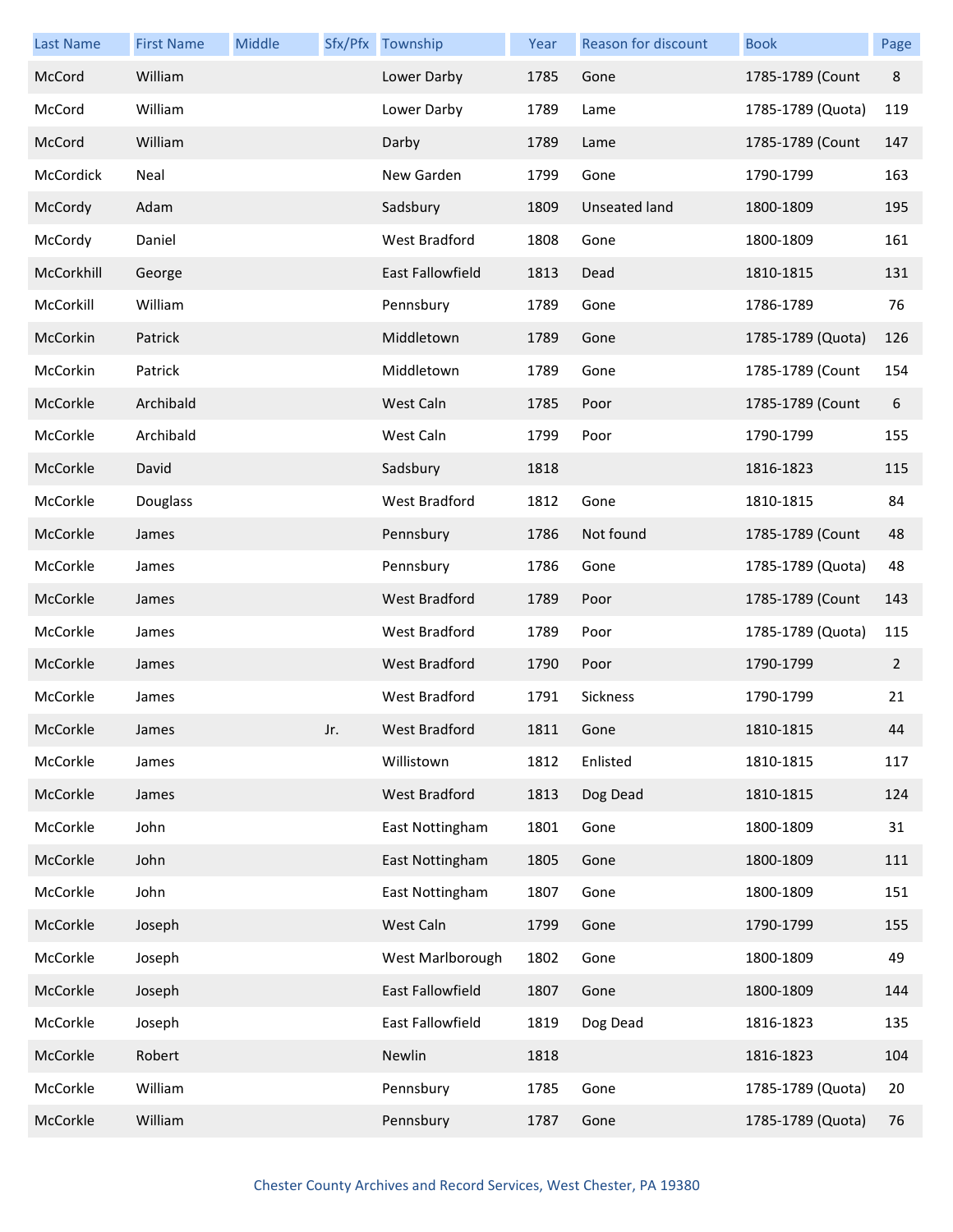| <b>Last Name</b> | <b>First Name</b> | Middle | Sfx/Pfx Township        | Year | Reason for discount | <b>Book</b>       | Page    |
|------------------|-------------------|--------|-------------------------|------|---------------------|-------------------|---------|
| McCorkle         | William           |        | Pennsbury               | 1787 | Gone                | 1785-1789 (Count  | 104     |
| McCorkle         | William           |        | <b>East Fallowfield</b> | 1788 | Gone                | 1785-1789 (Count  | 121     |
| McCorkle         | William           |        | East Fallowfield        | 1788 | Gone                | 1785-1789 (Quota) | 93      |
| McCorkle         | William           |        | East Nottingham         | 1808 | Gone                | 1800-1809         | 171     |
| McCormell        | Joseph            |        | Pennsbury               | 1800 | Gone                | 1800-1809         | 15      |
| McCormick        | George            |        | New London              | 1785 | Gone                | 1785-1789 (Count  | 18      |
| McCormick        | James             |        | West Whiteland          | 1785 | Gone to Virginia    | 1785-1789 (Count  | 28      |
| McCormick        | James             |        | Oxford                  | 1786 | Poor                | 1785-1789 (Quota) | 47      |
| McCormick        | James             |        | Oxford                  | 1786 |                     | 1785-1789 (Count  | 47      |
| McCormick        | James             |        | Oxford                  | 1787 |                     | 1786-1789         | 19      |
| McCormick        | James             |        | Oxford                  | 1787 | Poor                | 1785-1789 (Quota) | 75      |
| McCormick        | James             |        | Oxford                  | 1787 | Poor                | 1785-1789 (Count  | 103     |
| McCormick        | James             |        | Oxford                  | 1788 | Poor                | 1786-1789         | 75      |
| McCormick        | James             |        | Oxford                  | 1789 | Charged to land     | 1785-1789 (Quota) | 132     |
| McCormick        | James             |        | Oxford                  | 1789 | Charged to land     | 1785-1789 (Count  | 160     |
| McCormick        | James             |        | East Fallowfield        | 1793 | Dead                | 1790-1799         | 62      |
| McCormick        | James             |        | West Fallowfield        | 1820 |                     | 1816-1823         | 178     |
| McCormick        | John              |        | Londonderry             | 1800 | Gone                | 1800-1809         | $\bf 8$ |
| McCormick        | John              |        | East Nottingham         | 1801 | Gone                | 1800-1809         | 31      |
| McCormick        | John              |        | East Nottingham         | 1802 | Gone                | 1800-1809         | 51      |
| McCormick        | John              |        | Pennsbury               | 1803 | Poor                | 1800-1809         | 74      |
| McCormick        | John              |        | Uwchlan                 | 1808 | Gone                | 1800-1809         | 176     |
| McCormick        | John              |        | Brandywine              | 1809 | Poor                | 1800-1809         | 181     |
| McCormick        | John              |        | Brandywine              | 1810 | Gone                | 1810-1815         | 4       |
| McCormick        | John              |        | East Caln               | 1811 | No Dog              | 1810-1815         | 46      |
| McCormick        | John              |        | East Bradford           | 1813 | Gone                | 1810-1815         | 123     |
| McCormick        | John              |        | Brandywine              | 1814 | Poor                | 1810-1815         | 165     |
| McCormick        | John              |        | Brandywine              | 1815 | Poor                | 1810-1815         | 206     |
| McCormick        | John              |        | East Bradford           | 1817 |                     | 1816-1823         | 43      |
| McCormick        | John              |        | East Bradford           | 1821 |                     | 1816-1823         | 211     |
| McCormick        | John              |        | East Bradford           | 1823 |                     | 1816-1823         | 296     |
| McCormick        | Nathan            |        | London Britain          | 1817 |                     | 1816-1823         | 58      |
| McCormick        | Peter             |        | East Bradford           | 1797 | Poor & Married      | 1790-1799         | 114     |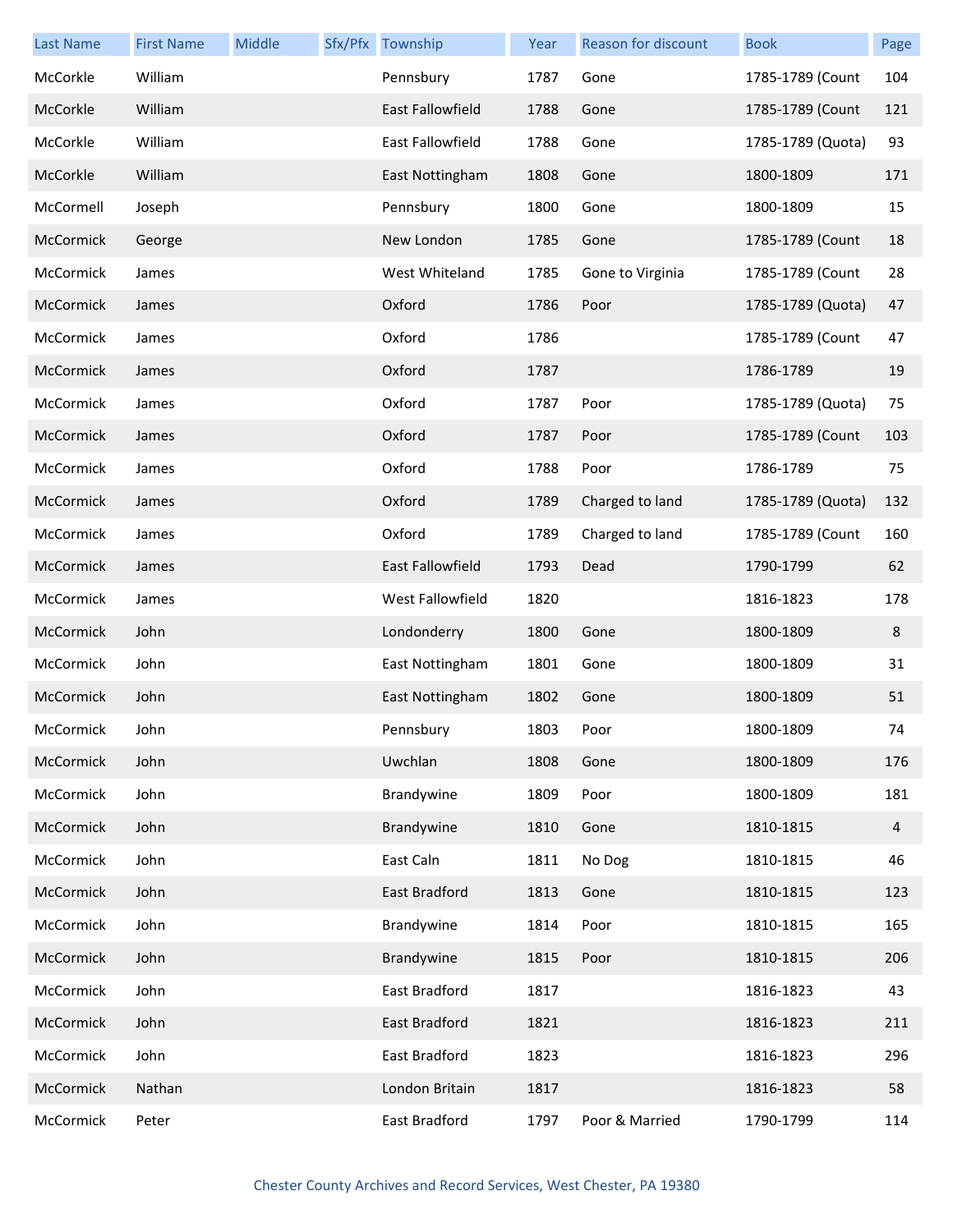| <b>Last Name</b> | <b>First Name</b> | Middle | Sfx/Pfx Township     | Year | Reason for discount | <b>Book</b>       | Page |
|------------------|-------------------|--------|----------------------|------|---------------------|-------------------|------|
| McCormick        | Peter             |        | Birmingham           | 1803 |                     | 1800-1809         | 60   |
| McCormick        | Robert            |        | Uwchlan              | 1791 | Poor                | 1790-1799         | 36   |
| McCormick        | Sarah             |        | East Nottingham      | 1785 | Poor                | 1785-1789 (Count  | 18   |
| McCormick        | Sarah             |        | East Nottingham      | 1788 | Poor                | 1785-1789 (Count  | 130  |
| McCormick        | Sarah             |        | East Nottingham      | 1788 | Poor                | 1785-1789 (Quota) | 102  |
| McCormick        | William           |        | Brandywine           | 1791 | Dead                | 1790-1799         | 21   |
| McCortle         | John              |        | East Nottingham      | 1804 | Poor                | 1800-1809         | 91   |
| McCorty          | Isaiah            |        | West Caln            | 1809 | Gone                | 1800-1809         | 182  |
| McCosky          | James             |        | East Whiteland       | 1815 |                     | 1810-1815         | 240  |
| McCowan          | Edward            |        | Sadsbury             | 1806 |                     | 1800-1809         | 135  |
| McCowan          | James             |        | Sadsbury             | 1823 |                     | 1816-1823         | 327  |
| McCowan          | John              |        | Uwchlan              | 1797 | Sick                | 1790-1799         | 130  |
| McCowen          | Benjamin          |        | Kennett              | 1788 | Gone                | 1785-1789 (Count  | 123  |
| McCowen          | Benjamin          |        | Kennett              | 1788 | Gone                | 1785-1789 (Quota) | 95   |
| McCowen          | Daniel            |        | Charlestown          | 1819 |                     | 1816-1823         | 132  |
| McCowen          | David             |        | East Caln            | 1819 |                     | 1816-1823         | 130  |
| McCowin          | Joseph            |        | Charlestown          | 1792 | Gone                | 1790-1799         | 42   |
| McCowly          | Elizabeth         |        | Tredyffrin           | 1820 |                     | 1816-1823         | 201  |
| McCown           | Daniel            |        | Charlestown          | 1823 |                     | 1816-1823         | 301  |
| McCown           | James             |        | East Nantmeal        | 1796 | Gone                | 1790-1799         | 106  |
| McCown           | James             |        | <b>East Nantmeal</b> | 1801 | Gone                | 1800-1809         | 32   |
| McCown           | Thomas            |        | West Caln            | 1808 |                     | 1800-1809         | 162  |
| McCoy            | Alexander         |        | New London           | 1789 | Gone                | 1785-1789 (Count  | 158  |
| McCoy            | Alexander         |        | New London           | 1791 | Gone                | 1790-1799         | 30   |
| McCoy            | Alexander         |        | New London           | 1792 | Gone                | 1790-1799         | 49   |
| McCoy            | Alexander         |        | Tredyffrin           | 1803 | Gone                | 1800-1809         | 76   |
| McCoy            | Alexander         |        | Tredyffrin           | 1816 |                     | 1816-1823         | 32   |
| McCoy            | Alexander         |        | London Grove         | 1822 |                     | 1816-1823         | 267  |
| McCoy            | Charles           |        | Uwchlan              | 1814 | Ran away            | 1810-1815         | 195  |
| McCoy            | Cornelious        |        | East Bradford        | 1788 | Gone                | 1786-1789         | 58   |
| McCoy            | Cornelius         |        | East Bradford        | 1787 | Gone                | 1785-1789 (Count  | 86   |
| McCoy            | Daniel            |        | West Caln            | 1810 | Not found           | 1810-1815         | 6    |
| McCoy            | Dennis            |        | Tredyffrin           | 1813 | Gone                | 1810-1815         | 154  |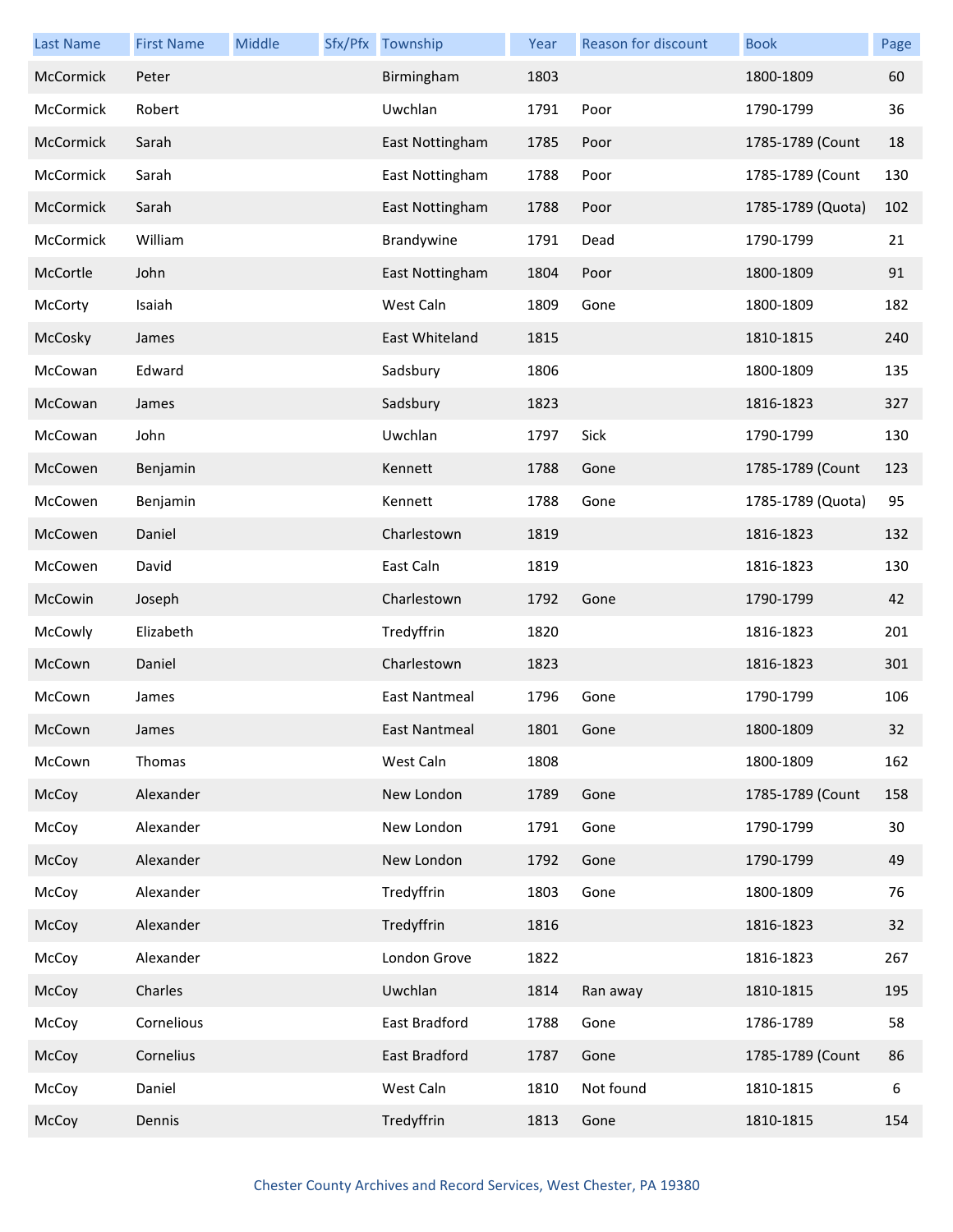| <b>Last Name</b> | <b>First Name</b> | Middle | Sfx/Pfx Township    | Year | Reason for discount | <b>Book</b>       | Page |
|------------------|-------------------|--------|---------------------|------|---------------------|-------------------|------|
| McCoy            | Francis           |        | Vincent             | 1785 | Gone                | 1785-1789 (Quota) | 25   |
| McCoy            | Francis           |        | Vincent             | 1786 | Gone                | 1785-1789 (Quota) | 53   |
| McCoy            | Francis           |        | Vincent             | 1786 | Gone                | 1786-1789         | 25   |
| McCoy            | Francis           |        | Vincent             | 1786 | Gone                | 1785-1789 (Count  | 53   |
| McCoy            | George            |        | East Whiteland      | 1787 | Not found           | 1785-1789 (Quota) | 83   |
| McCoy            | James             |        | East Caln           | 1787 | Poor                | 1785-1789 (Count  | 90   |
| McCoy            | James             |        | East Caln           | 1787 | Poor                | 1785-1789 (Quota) | 62   |
| McCoy            | John              |        | East Caln           | 1786 | Gone                | 1785-1789 (Count  | 62   |
| McCoy            | John              |        | East Caln           | 1788 | Gone                | 1786-1789         | 34   |
| McCoy            | John              |        | Uwchlan             | 1789 | Poor                | 1785-1789 (Quota) | 137  |
| McCoy            | John              |        | Uwchlan             | 1789 | Poor                | 1785-1789 (Count  | 166  |
| McCoy            | John              |        | Charlestown         | 1789 | Gone                | 1785-1789 (Count  | 146  |
| McCoy            | John              |        | Charlestown         | 1789 | Gone                | 1785-1789 (Quota) | 118  |
| McCoy            | John              |        | <b>Upper Darby</b>  | 1789 | Gone                | 1785-1789 (Count  | 148  |
| McCoy            | John              |        | <b>Upper Darby</b>  | 1789 | Gone                | 1785-1789 (Quota) | 120  |
| McCoy            | John              |        | Uwchlan             | 1795 | Gone                | 1790-1799         | 91   |
| McCoy            | Joseph            |        | Uwchlan             | 1785 | Paid in Caln        | 1785-1789 (Count  | 25   |
| McCoy            | Joseph            |        | East Caln           | 1788 | Poor                | 1785-1789 (Count  | 118  |
| McCoy            | Matthew           |        | Vincent             | 1808 |                     | 1800-1809         | 177  |
| McCoy            | Matthew           |        | Uwchlan             | 1810 | Poor                | 1810-1815         | 34   |
| McCoy            | Matthew           |        | Uwchlan             | 1810 | Poor                | 1810-1815         | 34   |
| McCoy            | Moses             |        | Willistown          | 1821 |                     | 1816-1823         | 247  |
| McCoy            | Samuel            |        | Tinicum             | 1785 | Gone                | 1785-1789 (Quota) | 24   |
| McCoy            | Samuel            |        | Tinicum             | 1786 | Poor                | 1786-1789         | 24   |
| McCoy            | Samuel            |        | Tinicum             | 1786 | Poor                | 1785-1789 (Quota) | 52   |
| McCoy            | Samuel            |        | Tinicum             | 1786 |                     | 1785-1789 (Quota) | 52   |
| McCoy            | Samuel            |        | Concord             | 1788 | Servant             | 1785-1789 (Count  | 116  |
| McCoy            | Samuel            |        | Concord             | 1788 | Servant             | 1785-1789 (Quota) | 88   |
| McCoy            | Samuel            |        | <b>Upper Oxford</b> | 1811 | One Dog             | 1810-1815         | 69   |
| McCoy            | Thomas            |        | Goshen              | 1801 | Leg broke           | 1800-1809         | 26   |
| McCoy            | William           |        | West Nottingham     | 1786 | Gone                | 1785-1789 (Count  | 47   |
| McCoy            | William           |        | West Nottingham     | 1786 | Gone                | 1785-1789 (Quota) | 47   |
| McCoy            | William           |        | West Nottingham     | 1787 | Gone                | 1786-1789         | 19   |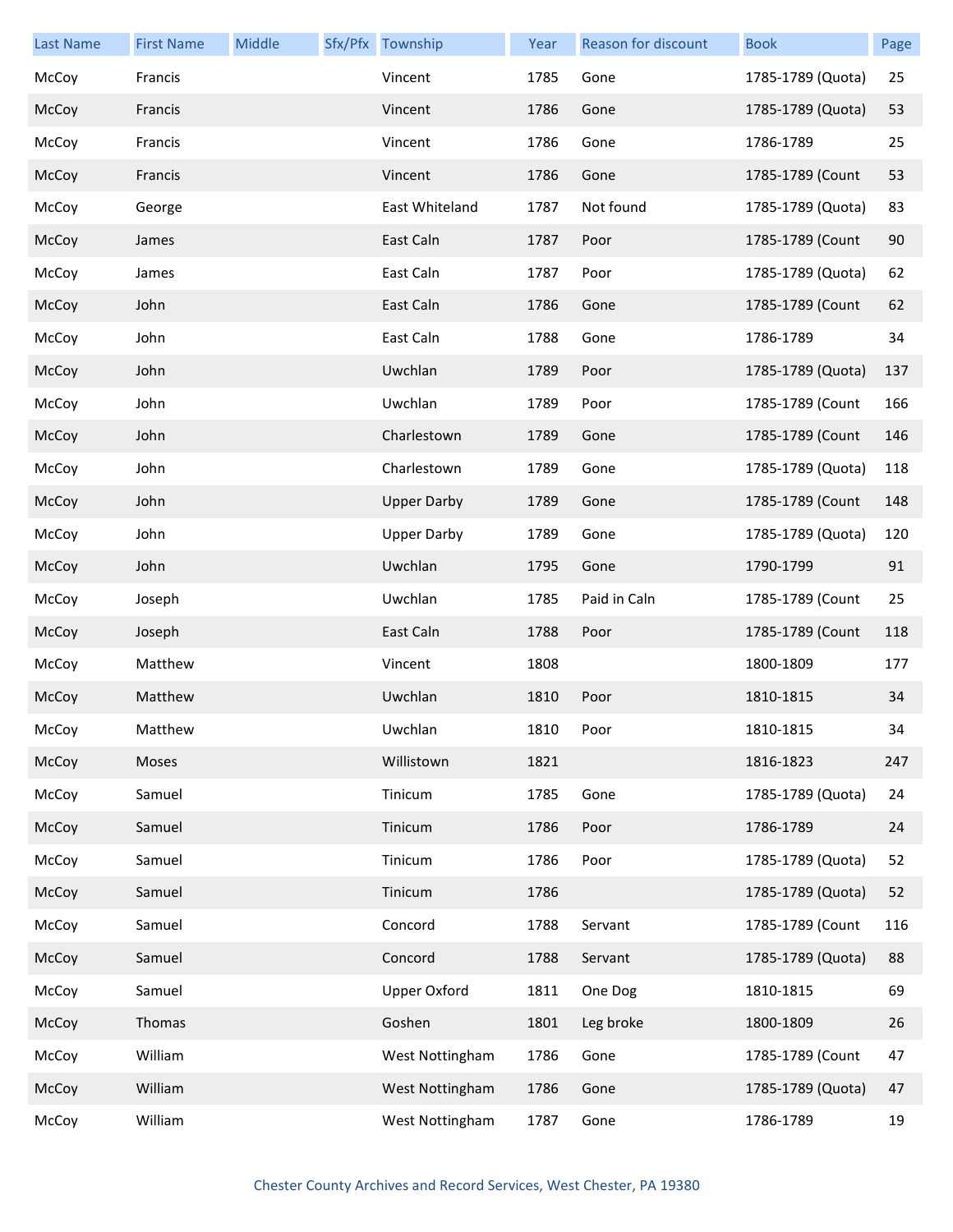| <b>Last Name</b> | <b>First Name</b> | Middle | Sfx/Pfx Township     | Year | Reason for discount | <b>Book</b>       | Page |
|------------------|-------------------|--------|----------------------|------|---------------------|-------------------|------|
| McCracken        | Henry             |        | East Nottingham      | 1806 | Gone                | 1800-1809         | 131  |
| McCracken        | James             |        | East Nottingham      | 1803 | Gone                | 1800-1809         | 71   |
| McCracken        | James             |        | East Nottingham      | 1806 | Gone                | 1800-1809         | 131  |
| McCracken        | James             |        | East Nottingham      | 1808 | Gone                | 1800-1809         | 171  |
| McCracken        | James             |        | East Nottingham      | 1811 | Dead                | 1810-1815         | 66   |
| McCracken        | James             |        | Tredyffrin           | 1812 | Gone                | 1810-1815         | 114  |
| McCracken        | James             |        | Tredyffrin           | 1813 | Gone                | 1810-1815         | 154  |
| McCracken        | John              |        | Pennsbury            | 1785 | Gone                | 1785-1789 (Quota) | 20   |
| McCracken        | John              |        | East Nottingham      | 1792 | Not found           | 1790-1799         | 50   |
| McCracken        | Joshua            |        | East Nottingham      | 1803 | Gone                | 1800-1809         | 71   |
| McCracken        | Joshua            |        | East Nottingham      | 1808 | Gone                | 1800-1809         | 171  |
| McCracken        | Martha            |        | East Nottingham      | 1785 |                     | 1785-1789 (Count  | 18   |
| McCracken        | Peninah           |        | Vincent              | 1823 |                     | 1816-1823         | 331  |
| McCracking       | James             |        | East Nottingham      | 1809 | Gone                | 1800-1809         | 191  |
| McCrady          | Charles           |        | <b>West Nantmeal</b> | 1819 |                     | 1816-1823         | 152  |
| McCrady          | Daniel            |        | Charlestown          | 1814 | Gone                | 1810-1815         | 168  |
| McCrain          | James             |        | Lower Oxford         | 1816 |                     | 1816-1823         | 28   |
| McCraken         | James             |        | East Nantmeal        | 1799 | Gone                | 1790-1799         | 165  |
| McCraken         | James             |        | East Nottingham      | 1802 | Gone                | 1800-1809         | 51   |
| McCraken         | James             |        | East Nottingham      | 1807 | Gone                | 1800-1809         | 151  |
| McCraken         | James             |        | Tredyffrin           | 1816 |                     | 1816-1823         | 32   |
| McCraken         | John              |        | Willistown           | 1816 |                     | 1816-1823         | 36   |
| McCraken         | Thomas            |        | <b>West Nantmeal</b> | 1800 | Gone                | 1800-1809         | 13   |
| McCraken         | William           |        | East Nottingham      | 1807 |                     | 1800-1809         | 151  |
| McCran           | Francis           |        | London Grove         | 1807 | Gone                | 1800-1809         | 147  |
| McCray           | Alexander         |        | East Nottingham      | 1823 |                     | 1816-1823         | 318  |
| McCray           | Charles           |        | Birmingham           | 1786 | Gone                | 1785-1789 (Count  | 30   |
| McCray           | Charles           |        | Birmingham           | 1786 | Gone                | 1785-1789 (Quota) | 30   |
| McCray           | Charles           |        | Birmingham           | 1787 | Gone                | 1785-1789 (Count  | 86   |
| McCray           | Charles           |        | Birmingham           | 1787 | Gone                | 1785-1789 (Quota) | 58   |
| McCray           | Edward            |        | Newlin               | 1791 | Gone                | 1790-1799         | 29   |
| McCray           | Robert            |        | West Fallowfield     | 1797 | Gone                | 1790-1799         | 119  |
| McCray           | Roger             |        | Vincent              | 1806 | Poor                | 1800-1809         | 137  |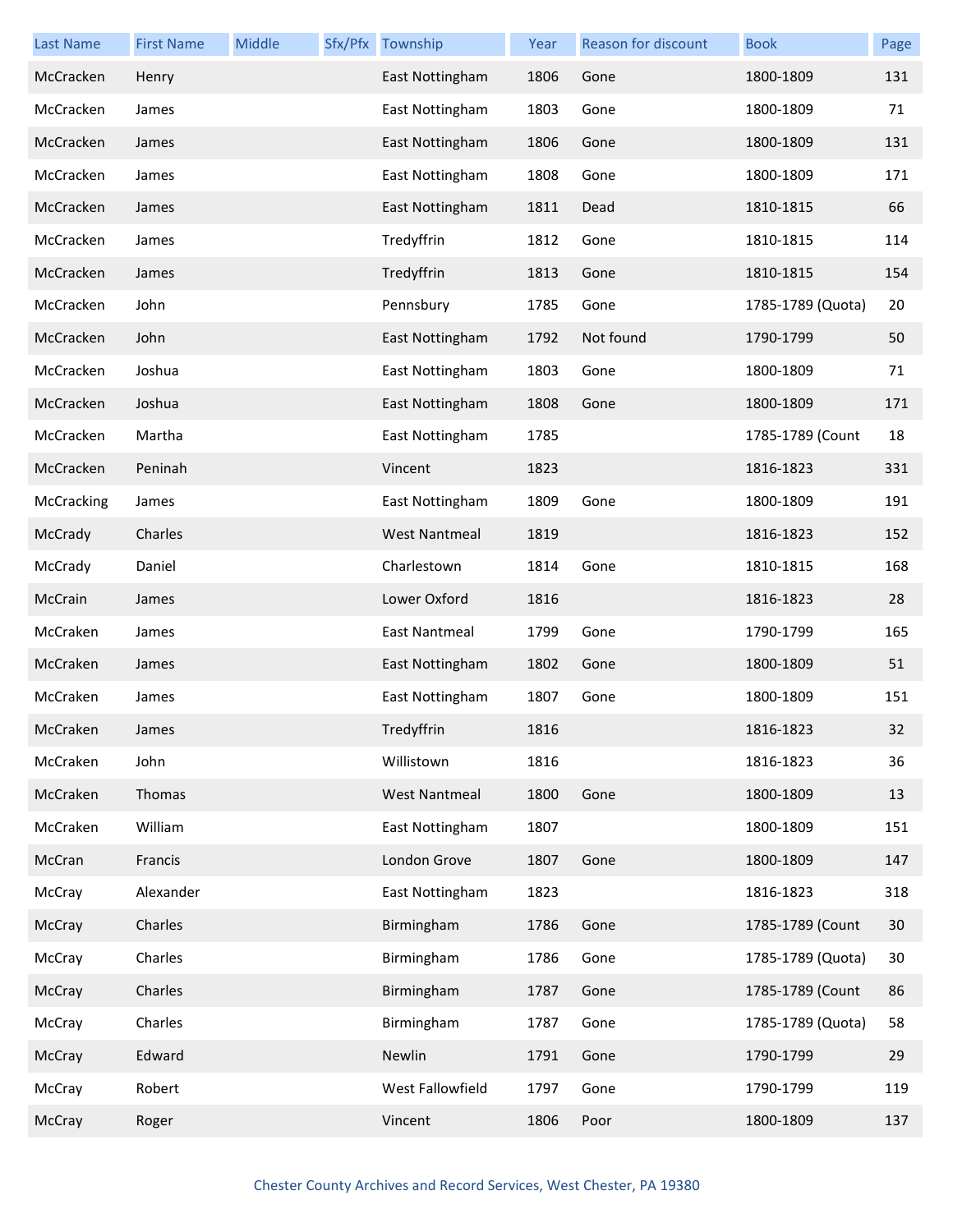| <b>Last Name</b> | <b>First Name</b> | Middle | Sfx/Pfx Township         | Year | Reason for discount | <b>Book</b>       | Page           |
|------------------|-------------------|--------|--------------------------|------|---------------------|-------------------|----------------|
| McCray           | Walter            |        | East Marlborough         | 1801 | Gone                | 1800-1809         | 29             |
| McCray           | William           |        | Easttown                 | 1815 | Gone                | 1810-1815         | 211            |
| McCray           | William           |        | Tredyffrin               | 1816 |                     | 1816-1823         | 32             |
| McCrea           | Charles           |        | Birmingham               | 1785 | Gone                | 1785-1789 (Count  | $\overline{2}$ |
| McCrea           | David             |        | West Fallowfield         | 1822 |                     | 1816-1823         | 262            |
| McCrea           | Edward            |        | West Marlborough         | 1785 | Gone                | 1785-1789 (Quota) | 15             |
| McCrea           | John              |        | Lower Oxford             | 1807 | Gone                | 1800-1809         | 153            |
| McCrea           | Joseph            |        | Lower Oxford             | 1818 |                     | 1816-1823         | 111            |
| McCready         | Dennis            |        | Tredyffrin               | 1804 | Gone                | 1800-1809         | 96             |
| McCreary         | John              |        | New London               | 1806 | Gone                | 1800-1809         | 130            |
| McCredy          | Daniel            |        | Charlestown              | 1815 |                     | 1810-1815         | 209            |
| McCredy          | Enos              |        | Lower Oxford             | 1815 | Gone                | 1810-1815         | 230            |
| McCreedy         | Enos              |        | Lower Oxford             | 1814 | Gone                | 1810-1815         | 189            |
| McCreery         | Edward            |        | New London               | 1791 | Gone                | 1790-1799         | 30             |
| McCreery         | Edward            |        | New London               | 1792 | Gone                | 1790-1799         | 49             |
| McCreery         | William           |        | Lower Oxford             | 1805 | Gone                | 1800-1809         | 113            |
| McCrety          | Daniel            |        | Pikeland                 | 1813 | Gone                | 1810-1815         | 151            |
| McCrey           | John              |        | <b>Nether Providence</b> | 1785 | Gone                | 1785-1789 (Quota) | 21             |
| McCristie        | Edward            |        | East Fallowfield         | 1805 | Gone                | 1800-1809         | 104            |
| McCrory          | David             |        | East Caln                | 1785 | Poor                | 1785-1789 (Count  | 6              |
| McCrosky         | Ann               |        | Brandywine               | 1815 | No Dog              | 1810-1815         | 206            |
| McCulla          | Robert            |        | Honey Brook              | 1789 | Gone                | 1785-1789 (Quota) | 123            |
| McCulley         | William           |        | London Grove             | 1789 | Dead                | 1785-1789 (Count  | 152            |
| McCulley         | William           |        | London Grove             | 1789 | Dead                | 1785-1789 (Quota) | 124            |
| McCulloch        | (Widow)           |        | Lower Oxford             | 1818 |                     | 1816-1823         | 111            |
| McCulloch        | Charles           |        | East Bradford            | 1820 |                     | 1816-1823         | 169            |
| McCulloch        | James             |        | West Caln                | 1819 |                     | 1816-1823         | 131            |
| McCulloch        | James             |        | Charlestown              | 1819 |                     | 1816-1823         | 132            |
| McCulloch        | James             |        | West Caln                | 1820 |                     | 1816-1823         | 173            |
| McCulloch        | John              |        | Uwchlan                  | 1808 | Error               | 1800-1809         | 176            |
| McCulloch        | John              |        | Charlestown              | 1815 |                     | 1810-1815         | 209            |
| McCulloch        | John              |        | East Nottingham          | 1817 |                     | 1816-1823         | 64             |
| McCulloch        | John              |        | East Whiteland           | 1817 |                     | 1816-1823         | 79             |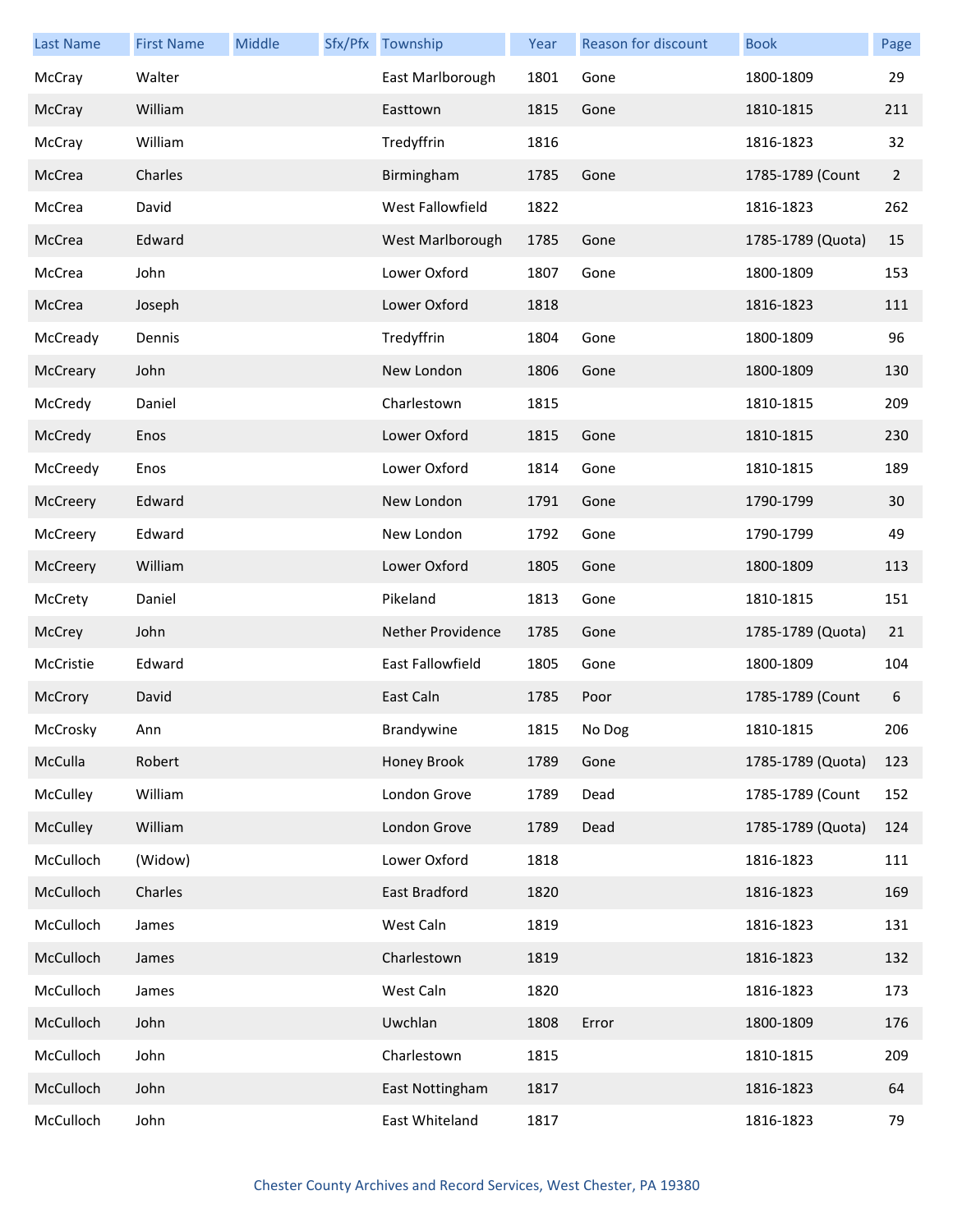| <b>Last Name</b> | <b>First Name</b> | Middle | Sfx/Pfx Township | Year | Reason for discount | <b>Book</b>       | Page |
|------------------|-------------------|--------|------------------|------|---------------------|-------------------|------|
| McCulloch        | John              |        | East Bradford    | 1819 |                     | 1816-1823         | 127  |
| McCulloch        | John              |        | East Caln        | 1820 |                     | 1816-1823         | 172  |
| McCulloch        | John              |        | West Bradford    | 1821 |                     | 1816-1823         | 212  |
| McCulloch        | Joseph            |        | East Nottingham  | 1804 | Poor                | 1800-1809         | 91   |
| McCulloch        | Thomas            |        | Brandywine       | 1803 | Gone                | 1800-1809         | 62   |
| McCulloch        | Thomas            |        | Goshen           | 1815 | Gone                | 1810-1815         | 214  |
| McCulloch        | Thomas            |        | London Grove     | 1818 | Gone                | 1816-1823         | 99   |
| McCulloch        | Thomas            |        | Charlestown      | 1819 |                     | 1816-1823         | 132  |
| McCulloch        | Thomas            |        | London Grove     | 1819 |                     | 1816-1823         | 141  |
| McCulloch        | Thomas            |        | West Caln        | 1820 |                     | 1816-1823         | 173  |
| McCulloch        | Thomas            |        | West Caln        | 1821 |                     | 1816-1823         | 215  |
| McCulloch        | Thomas            |        | New London       | 1823 |                     | 1816-1823         | 316  |
| McCullock        | Joseph            |        | East Nottingham  | 1805 | Gone                | 1800-1809         | 111  |
| McCullock        | Thomas            |        | New London       | 1816 |                     | 1816-1823         | 21   |
| McCullong        | Thomas            |        | Brandywine       | 1809 | Poor                | 1800-1809         | 181  |
| McCullough       | Charles           |        | London Grove     | 1791 | Gone                | 1790-1799         | 27   |
| McCullough       | Charles           |        | London Grove     | 1792 | Gone                | 1790-1799         | 46   |
| McCullough       | Francis           |        | London Grove     | 1791 | Gone                | 1790-1799         | 27   |
| McCullough       | Francis           |        | London Grove     | 1792 | Gone                | 1790-1799         | 46   |
| McCullough       | George            |        | Middletown       | 1785 | Overrated           | 1785-1789 (Quota) | 14   |
| McCullough       | James             |        | London Grove     | 1791 | Gone                | 1790-1799         | 27   |
| McCullough       | James             |        | Kennett          | 1802 | Gone                | 1800-1809         | 47   |
| McCullough       | James             |        | Kennett          | 1803 | Gone                | 1800-1809         | 67   |
| McCullough       | Jesse             |        | Lower Oxford     | 1814 | Gone                | 1810-1815         | 189  |
| McCullough       | John              |        | East Nottingham  | 1797 | Gone                | 1790-1799         | 125  |
| McCullough       | John              |        | East Marlborough | 1810 | Not found           | 1810-1815         | 18   |
| McCullough       | John              |        | East Marlborough | 1811 | Gone                | 1810-1815         | 59   |
| McCullough       | John              |        | Lower Oxford     | 1813 | One Dog             | 1810-1815         | 149  |
| McCullough       | John              |        | West Bradford    | 1822 |                     | 1816-1823         | 254  |
| McCullough       | Miles             |        | Charlestown      | 1797 | Gone                | 1790-1799         | 117  |
| McCullough       | Samuel            |        | London Grove     | 1785 | Gone                | 1785-1789 (Quota) | 12   |
| McCullough       | Thomas            |        | Brandywine       | 1802 | Gone                | 1800-1809         | 42   |
| McCullough       | Thomas            |        | Brandywine       | 1805 | Poor                | 1800-1809         | 101  |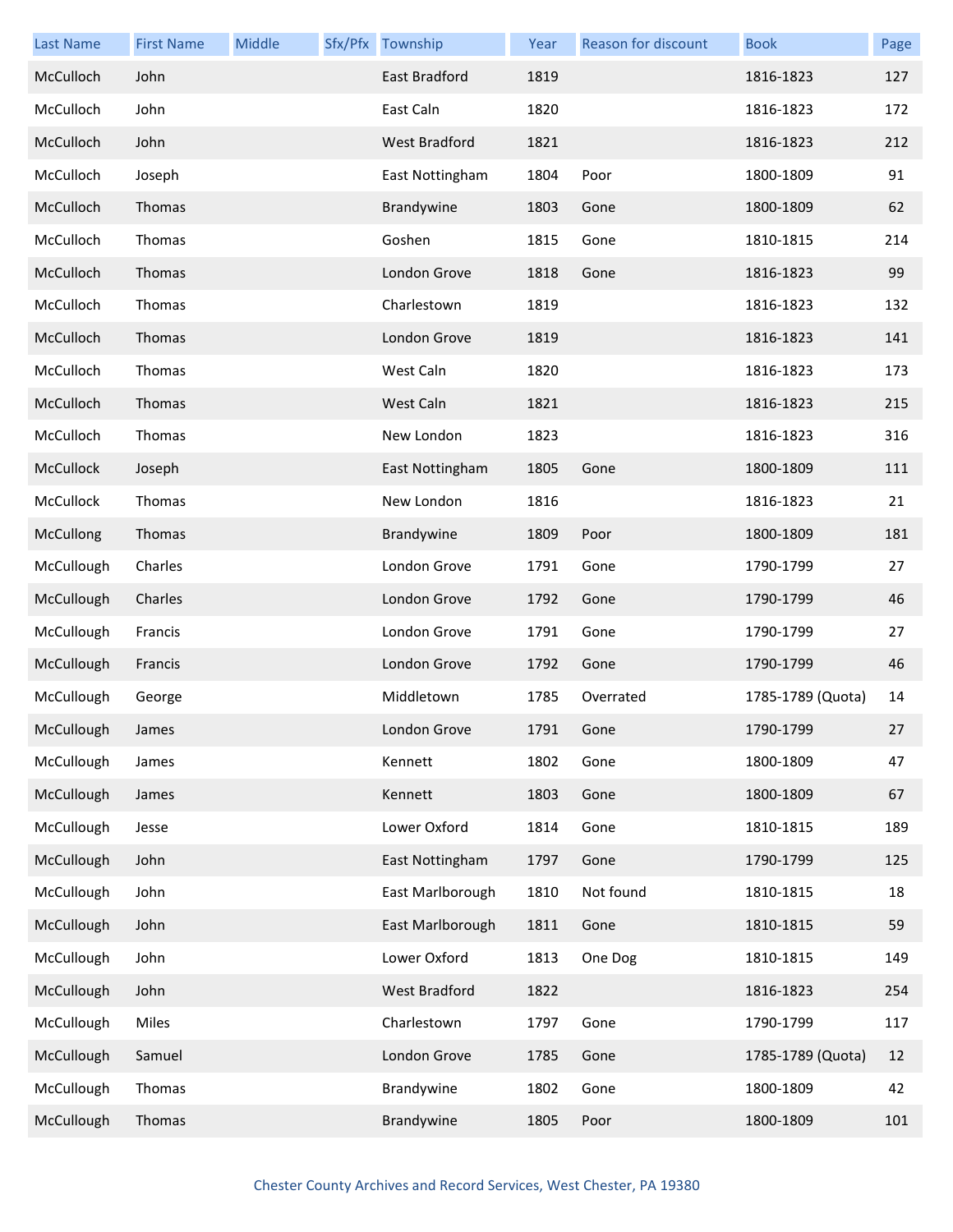| <b>Last Name</b> | <b>First Name</b> | Middle | Sfx/Pfx Township     | Year | Reason for discount  | <b>Book</b>       | Page           |
|------------------|-------------------|--------|----------------------|------|----------------------|-------------------|----------------|
| McCully          | Charles           |        | London Grove         | 1793 | Gone                 | 1790-1799         | 65             |
| McCully          | Francis           |        | London Grove         | 1793 | Gone                 | 1790-1799         | 65             |
| McCully          | Samuel            |        | <b>East Nantmeal</b> | 1793 | Gone                 | 1790-1799         | 70             |
| McCully          | Thomas            |        | Kennett              | 1789 | Gone                 | 1785-1789 (Quota) | 124            |
| McCully          | Thomas            |        | Kennett              | 1789 | Gone                 | 1785-1789 (Count  | 152            |
| McCully          | Thomas            |        | New Garden           | 1821 |                      | 1816-1823         | 232            |
| McCully          | William           |        | London Grove         | 1790 | Gone                 | 1790-1799         | 7              |
| McCune           | Andrew            |        | West Caln            | 1809 | Gone                 | 1800-1809         | 182            |
| McCune           | Benjamin          |        | West Fallowfield     | 1812 | Gone                 | 1810-1815         | 92             |
| McCune           | <b>Brian</b>      |        | East Caln            | 1786 | Overrated            | 1785-1789 (Count  | 34             |
| McCune           | <b>Brian</b>      |        | East Caln            | 1788 | Overrated            | 1786-1789         | 6              |
| McCune           | Bryan             |        | East Caln            | 1786 | Over age             | 1785-1789 (Quota) | 34             |
| McCune           | Bryan             |        | East Caln            | 1790 | Infirm               | 1790-1799         | $\overline{2}$ |
| McCune           | Bryan             |        | East Caln            | 1792 | Gone                 | 1790-1799         | 41             |
| McCune           | Bryan             |        | West Caln            | 1801 | Aged                 | 1800-1809         | 23             |
| McCune           | Hugh              |        | Charlestown          | 1796 | Gone                 | 1790-1799         | 97             |
| McCune           | William           |        | <b>West Nantmeal</b> | 1786 | Gone                 | 1785-1789 (Count  | 73             |
| McCune           | William           |        | <b>West Nantmeal</b> | 1786 | Poor                 | 1785-1789 (Quota) | 45             |
| McCune           | William           |        | <b>West Nantmeal</b> | 1787 | Gone                 | 1785-1789 (Quota) | 73             |
| McCune           | William           |        | <b>West Nantmeal</b> | 1787 | Gone                 | 1785-1789 (Count  | 101            |
| McCune           | William           |        | West Caln            | 1809 | Gone                 | 1800-1809         | 182            |
| McCune           | William           |        | West Caln            | 1809 |                      | 1800-1809         | 182            |
| McCunn           | Thomas            |        | West Fallowfield     | 1804 | Gone                 | 1800-1809         | 85             |
| McCurdy          |                   |        | West Whiteland       | 1786 | Not found            | 1785-1789 (Quota) | 56             |
| McCurdy          |                   |        | West Whiteland       | 1788 | Not found            | 1786-1789         | 56             |
| McCurdy          | Adam              |        | Sadsbury             | 1805 | <b>Unseated land</b> | 1800-1809         | 115            |
| McCurdy          | Adam              |        | West Caln            | 1812 | Unseated land        | 1810-1815         | 87             |
| McCurdy          | Adam              |        | Sadsbury             | 1822 |                      | 1816-1823         | 284            |
| McCurdy          | Adams             |        | West Caln            | 1814 |                      | 1810-1815         | 167            |
| McCurdy          | Adams             |        | Sadsbury             | 1820 |                      | 1816-1823         | 199            |
| McCurdy          | Adams             |        | Sadsbury             | 1821 |                      | 1816-1823         | 242            |
| McCurdy          | Adams             |        | Sadsbury             | 1823 |                      | 1816-1823         | 327            |
| McCurdy          | Alexander         |        | East Whiteland       | 1816 |                      | 1816-1823         | 38             |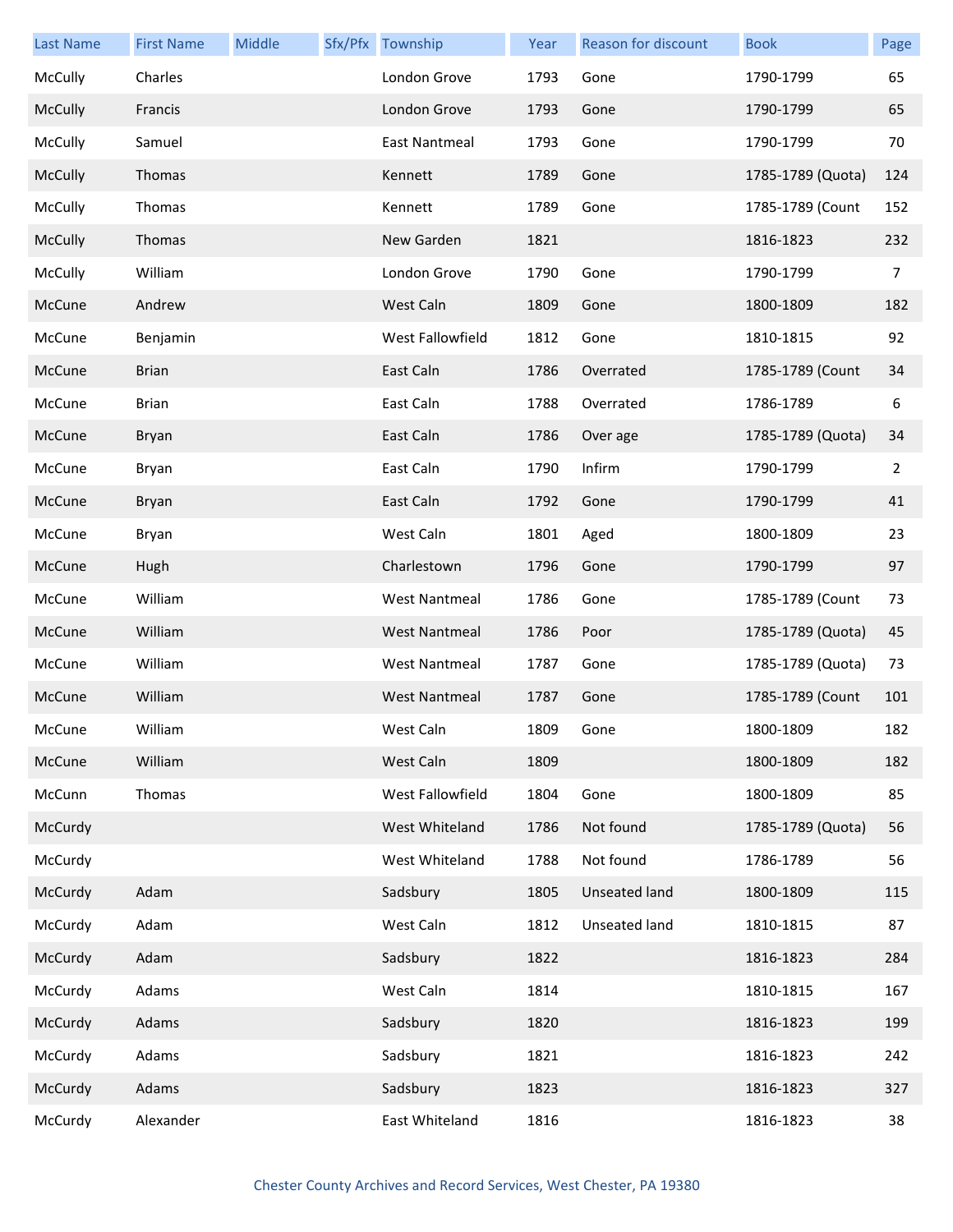| <b>Last Name</b> | <b>First Name</b> | Middle | Sfx/Pfx Township     | Year | Reason for discount | <b>Book</b>       | Page           |
|------------------|-------------------|--------|----------------------|------|---------------------|-------------------|----------------|
| McCurdy          | Alexander         |        | Charlestown          | 1822 |                     | 1816-1823         | 258            |
| McCurdy          | Barney            |        | East Caln            | 1786 | Poor                | 1785-1789 (Quota) | 34             |
| McCurdy          | Barney            |        | East Caln            | 1786 | Gone                | 1785-1789 (Count  | 62             |
| McCurdy          | Barney            |        | East Caln            | 1788 | Gone off            | 1786-1789         | 6              |
| McCurdy          | Barny             |        | East Caln            | 1788 | Gone                | 1786-1789         | 34             |
| McCurdy          | Charles           |        | <b>West Nantmeal</b> | 1807 | Gone                | 1800-1809         | 152            |
| McCurdy          | Charles           |        | West Caln            | 1810 | Not found           | 1810-1815         | 6              |
| McCurdy          | Charles           |        | West Marlborough     | 1815 | Gone                | 1810-1815         | 221            |
| McCurdy          | Charles           |        | New London           | 1816 |                     | 1816-1823         | 21             |
| McCurdy          | Daniel            |        | Honey Brook          | 1792 | Gone                | 1790-1799         | 45             |
| McCurdy          | Daniel            |        | Honey Brook          | 1793 | Gone                | 1790-1799         | 64             |
| McCurdy          | Daniel            |        | Charlestown          | 1823 |                     | 1816-1823         | 301            |
| McCurdy          | Hugh              |        | New Garden           | 1786 | Poor                | 1785-1789 (Quota) | 43             |
| McCurdy          | James             |        | <b>West Nantmeal</b> | 1785 | Gone                | 1785-1789 (Quota) | 17             |
| McCurdy          | John              | Α.     | West Caln            | 1821 |                     | 1816-1823         | 215            |
| McCurdy          | William           |        | New Garden           | 1791 | Gone                | 1790-1799         | 30             |
| McCurdy          | William           |        | New Garden           | 1792 | Gone                | 1790-1799         | 49             |
| McCurdy          | William           |        | East Nottingham      | 1807 | Gone                | 1800-1809         | 151            |
| McCurdy          | William           |        | West Fallowfield     | 1810 | Gone                | 1810-1815         | 11             |
| McCurdy          | William           |        | Lower Oxford         | 1812 | Insolvent           | 1810-1815         | 109            |
| McCutchen        | John              |        | Oxford               | 1786 | Gone                | 1785-1789 (Count  | 75             |
| McCutchen        | John              |        | Oxford               | 1787 | Gone                | 1786-1789         | 47             |
| McCutchen        | John              |        | London Grove         | 1790 | Gone                | 1790-1799         | $\overline{7}$ |
| McCutchen        | Robert            |        | Goshen               | 1809 | Gone                | 1800-1809         | 185            |
| McCutchin        | John              |        | Oxford               | 1790 | Gone                | 1790-1799         | 13             |
| McDanel          | David             |        | New London           | 1821 |                     | 1816-1823         | 231            |
| McDaniel         | David             |        | London Britain       | 1823 |                     | 1816-1823         | 312            |
| McDaniel         | James             |        | Chester              | 1789 | Gone                | 1785-1789 (Quota) | 115            |
| McDaniel         | James             |        | Chester              | 1789 | Gone                | 1785-1789 (Count  | 143            |
| McDaniel         | James             |        | Radnor               | 1789 | Gone                | 1785-1789 (Count  | 163            |
| McDaniel         | James             |        | Radnor               | 1789 | Gone                | 1785-1789 (Quota) | 140            |
| McDaniel         | James             |        | Brandywine           | 1812 | Dead                | 1810-1815         | 85             |
| McDaniel         | John              |        | Goshen               | 1797 | Gone                | 1790-1799         | 119            |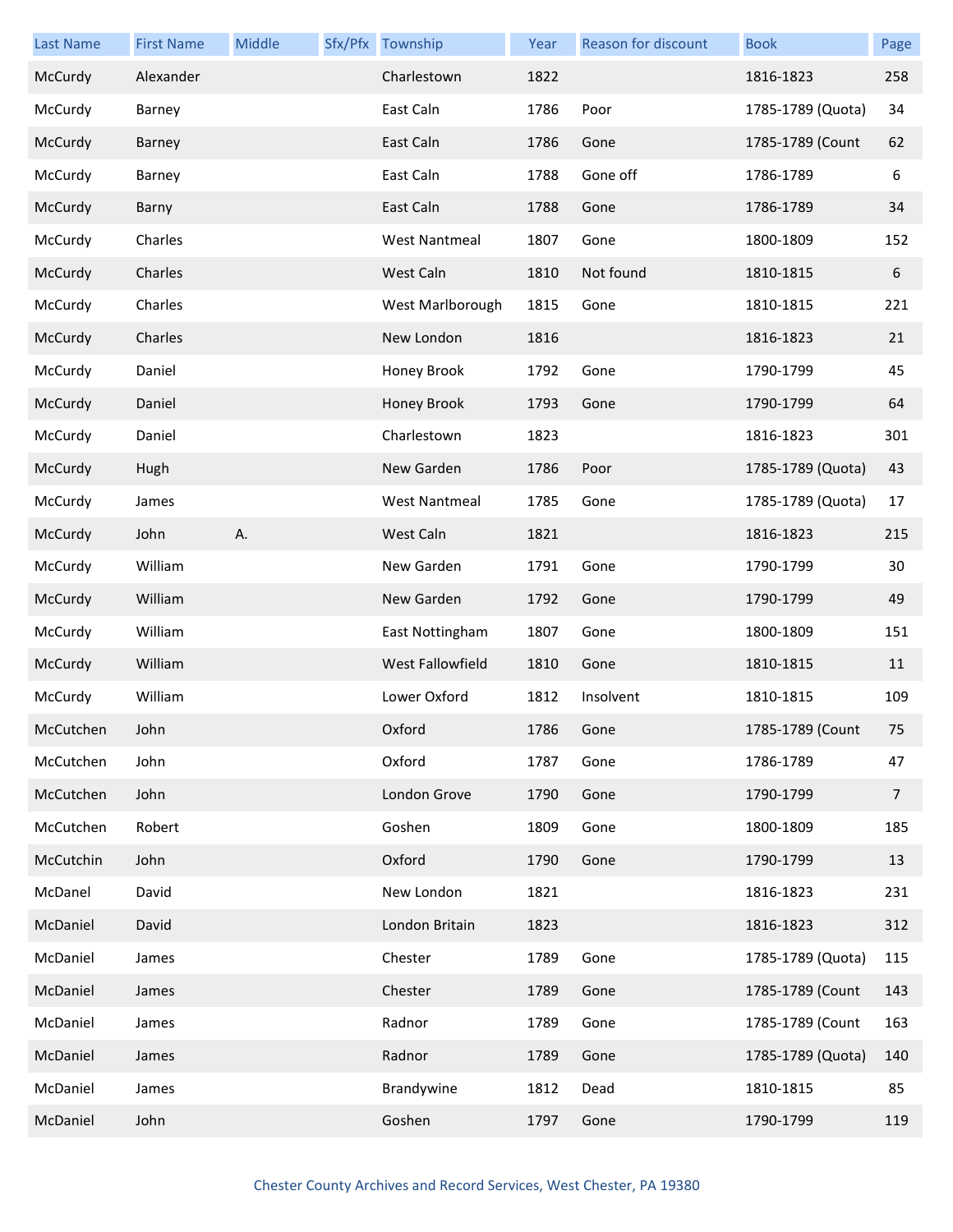| <b>Last Name</b> | <b>First Name</b> | <b>Middle</b> |     | Sfx/Pfx Township     | Year | Reason for discount | <b>Book</b>       | Page           |
|------------------|-------------------|---------------|-----|----------------------|------|---------------------|-------------------|----------------|
| McDaniel         | John              |               |     | East Caln            | 1804 | Gone                | 1800-1809         | 82             |
| McDaniel         | John              |               |     | East Caln            | 1806 | Paid elsewhere      | 1800-1809         | 122            |
| McDaniel         | John              |               |     | East Caln            | 1807 | Gone                | 1800-1809         | 142            |
| McDaniel         | Philip            |               |     | East Caln            | 1821 |                     | 1816-1823         | 214            |
| McDaniel         | Randle            |               |     | Uwchlan              | 1788 | Gone                | 1785-1789 (Quota) | 110            |
| McDaniel         | Randle            |               |     | Uwchlan              | 1788 | Gone                | 1785-1789 (Count  | 138            |
| McDaniel         | Samuel            |               |     | Brandywine           | 1802 | Gone                | 1800-1809         | 42             |
| McDaniel         | William           |               |     | West Caln            | 1810 | Gone                | 1810-1815         | 6              |
| McDaniel         | William           |               |     | West Caln            | 1810 | Gone                | 1810-1815         | 6              |
| McDannel         | Randal            |               |     | East Bradford        | 1797 | Gone                | 1790-1799         | 114            |
| McDannell        | Thomas            |               |     | Uwchlan              | 1804 | Gone                | 1800-1809         | 97             |
| McDerman         | Abner             |               |     | Tredyffrin           | 1819 |                     | 1816-1823         | 158            |
| McDermon         | Andrew            |               |     | Willistown           | 1813 | Paid elsewhere      | 1810-1815         | 157            |
| McDermot         | Abner             |               |     | Tredyffrin           | 1820 |                     | 1816-1823         | 201            |
| McDermott        | Charles           |               |     | London Grove         | 1803 | Gone                | 1800-1809         | 67             |
| McDermott        | Peter             |               |     | Brandywine           | 1816 |                     | 1816-1823         | 4              |
| McDevert         | James             |               |     | West Fallowfield     | 1801 | Gone                | 1800-1809         | 25             |
| McDill           | Jacob             |               |     | West Fallowfield     | 1815 | Unseated land       | 1810-1815         | 213            |
| McDill           | Jacob             |               |     | West Fallowfield     | 1816 |                     | 1816-1823         | 11             |
| McDill           | Jacob             |               |     | West Fallowfield     | 1817 |                     | 1816-1823         | 52             |
| McDill           | Jacob             |               |     | West Fallowfield     | 1818 | Unseated land       | 1816-1823         | 94             |
| McDill           | Jacob             |               |     | West Fallowfield     | 1819 |                     | 1816-1823         | 136            |
| McDill           | Jacob             |               |     | West Fallowfield     | 1820 | Unseated land       | 1816-1823         | 178            |
| McDonald         | Andrew            |               |     | West Caln            | 1815 |                     | 1810-1815         | 208            |
| McDonald         | Benjamin          |               | Jr. | East Nottingham      | 1811 | Gone                | 1810-1815         | 66             |
| McDonald         | Benjamin          |               |     | East Nottingham      | 1814 | Gone                | 1810-1815         | 184            |
| McDonald         | Benjamin          |               |     | East Nottingham      | 1820 |                     | 1816-1823         | 191            |
| McDonald         | Charles           |               |     | Charlestown          | 1816 | Gone                | 1816-1823         | $\overline{7}$ |
| McDonald         | Cornelius         |               |     | Thornbury            | 1785 | Poor                | 1785-1789 (Count  | 24             |
| McDonald         | Cornelius         |               |     | London Grove         | 1813 | Gone                | 1810-1815         | 136            |
| McDonald         | Darby             |               |     | <b>West Nantmeal</b> | 1785 | Poor                | 1785-1789 (Count  | 17             |
| McDonald         | David             |               |     | <b>Upper Oxford</b>  | 1816 | Gone                | 1816-1823         | 27             |
| McDonald         | John              |               |     | East Caln            | 1803 | Paid elsewhere      | 1800-1809         | 62             |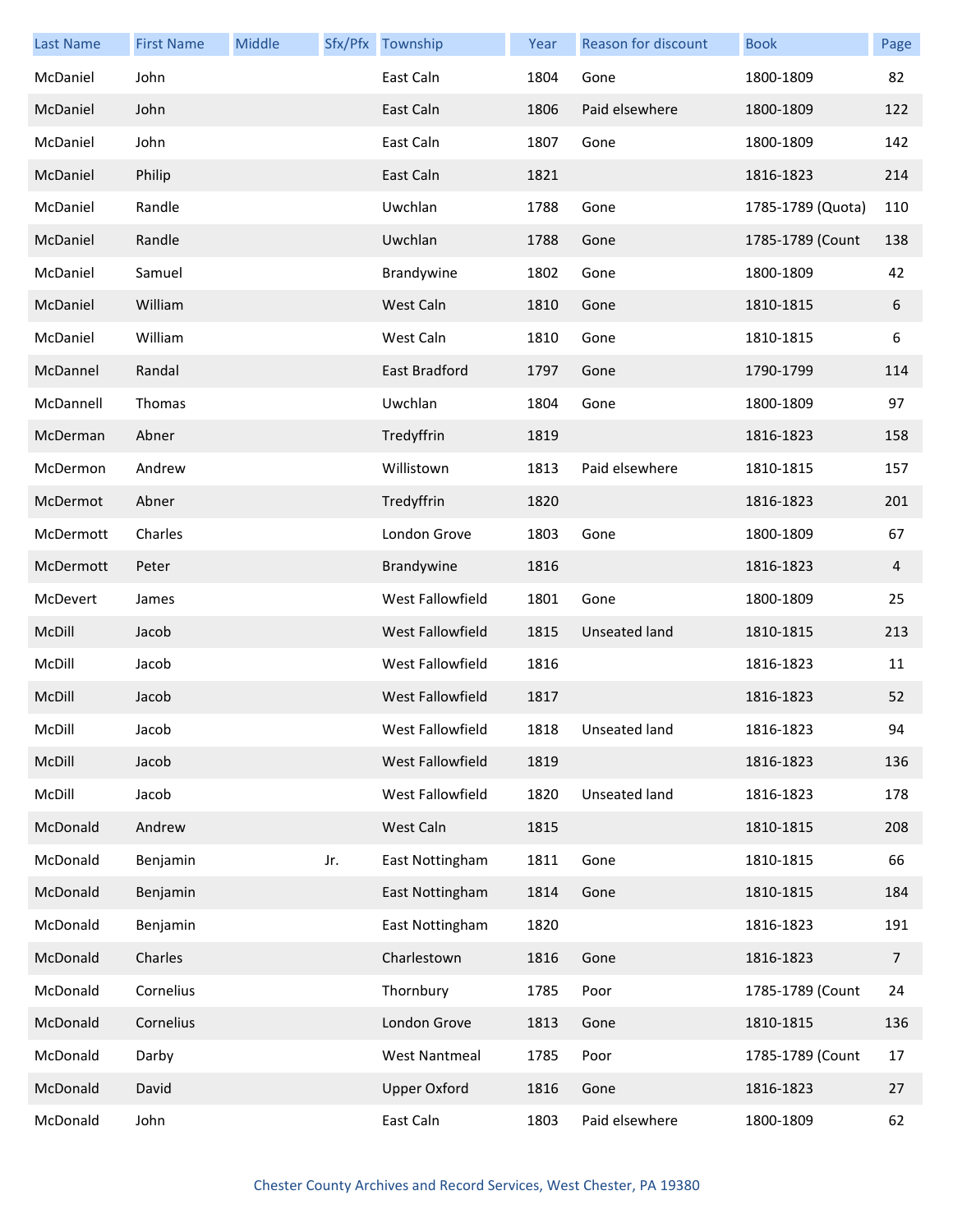| <b>Last Name</b> | <b>First Name</b> | Middle | Sfx/Pfx Township     | Year | Reason for discount | <b>Book</b>       | Page           |
|------------------|-------------------|--------|----------------------|------|---------------------|-------------------|----------------|
| McDonald         | John              |        | Willistown           | 1813 | Not found           | 1810-1815         | 157            |
| McDonald         | Joseph            |        | West Whiteland       | 1798 | Gone                | 1790-1799         | 152            |
| McDonald         | Joseph            |        | West Whiteland       | 1812 | No Dog              | 1810-1815         | 120            |
| McDonald         | Mathew            |        | Uwchlan              | 1823 |                     | 1816-1823         | 330            |
| McDonald         | Mordecai          |        | Willistown           | 1815 | One Dog             | 1810-1815         | 238            |
| McDonald         | Randle            |        | Uwchlan              | 1785 | Poor                | 1785-1789 (Count  | 25             |
| McDonald         | Richard           |        | East Nottingham      | 1817 |                     | 1816-1823         | 64             |
| McDonald         | Richard           |        | New London           | 1818 | Poor                | 1816-1823         | 105            |
| McDonald         | Richard           |        | New London           | 1819 |                     | 1816-1823         | 147            |
| McDonald         | Samuel            |        | <b>West Nantmeal</b> | 1803 | Gone                | 1800-1809         | 73             |
| McDonald         | Thomas            |        | Kennett              | 1786 | Gone                | 1785-1789 (Count  | 39             |
| McDonald         | Thomas            |        | Kennett              | 1786 | Gone                | 1785-1789 (Count  | 67             |
| McDonald         | Thomas            |        | Kennett              | 1786 | Gone                | 1785-1789 (Quota) | 39             |
| McDonald         | Thomas            |        | Kennett              | 1787 | Gone                | 1786-1789         | 39             |
| McDonald         | Thomas            |        | Kennett              | 1787 | Gone                | 1786-1789         | 11             |
| McDonald         | Thomas            |        | New London           | 1799 | Charged to land     | 1790-1799         | 163            |
| McDonald         | Thomas            |        | New London           | 1801 | Gone                | 1800-1809         | 30             |
| McDonald         | William           |        | Concord              | 1786 | Gone                | 1785-1789 (Quota) | 32             |
| McDonald         | William           |        | Concord              | 1786 | Gone                | 1785-1789 (Count  | 32             |
| McDonald         | William           |        | Concord              | 1786 | Gone                | 1786-1789         | 4              |
| McDonald         | William           |        | East Caln            | 1789 | Gone                | 1785-1789 (Count  | 145            |
| McDonald         | William           |        | Lower Darby          | 1789 | Gone                | 1785-1789 (Quota) | 119            |
| McDonald         | William           |        | Darby                | 1789 | Gone                | 1785-1789 (Count  | 147            |
| McDonald         | William           |        | East Caln            | 1789 | Gone                | 1785-1789 (Quota) | 117            |
| McDonald         | William           |        | East Caln            | 1790 | Poor                | 1790-1799         | $\overline{2}$ |
| McDonald         | William           |        | East Caln            | 1791 | Gone                | 1790-1799         | 22             |
| McDonald         | William           |        | East Nottingham      | 1807 | Gone                | 1800-1809         | 151            |
| McDonald         | William           |        | West Caln            | 1811 | Poor                | 1810-1815         | 47             |
| McDonald         | William           |        | East Nottingham      | 1817 |                     | 1816-1823         | 64             |
| McDonald         | William           |        | East Nottingham      | 1820 |                     | 1816-1823         | 191            |
| McDonald         | William           |        | East Nottingham      | 1823 |                     | 1816-1823         | 318            |
| McDonall         | Benjamin          |        | East Nottingham      | 1819 |                     | 1816-1823         | 149            |
| McDonall         | D.                |        | New London           | 1823 |                     | 1816-1823         | 316            |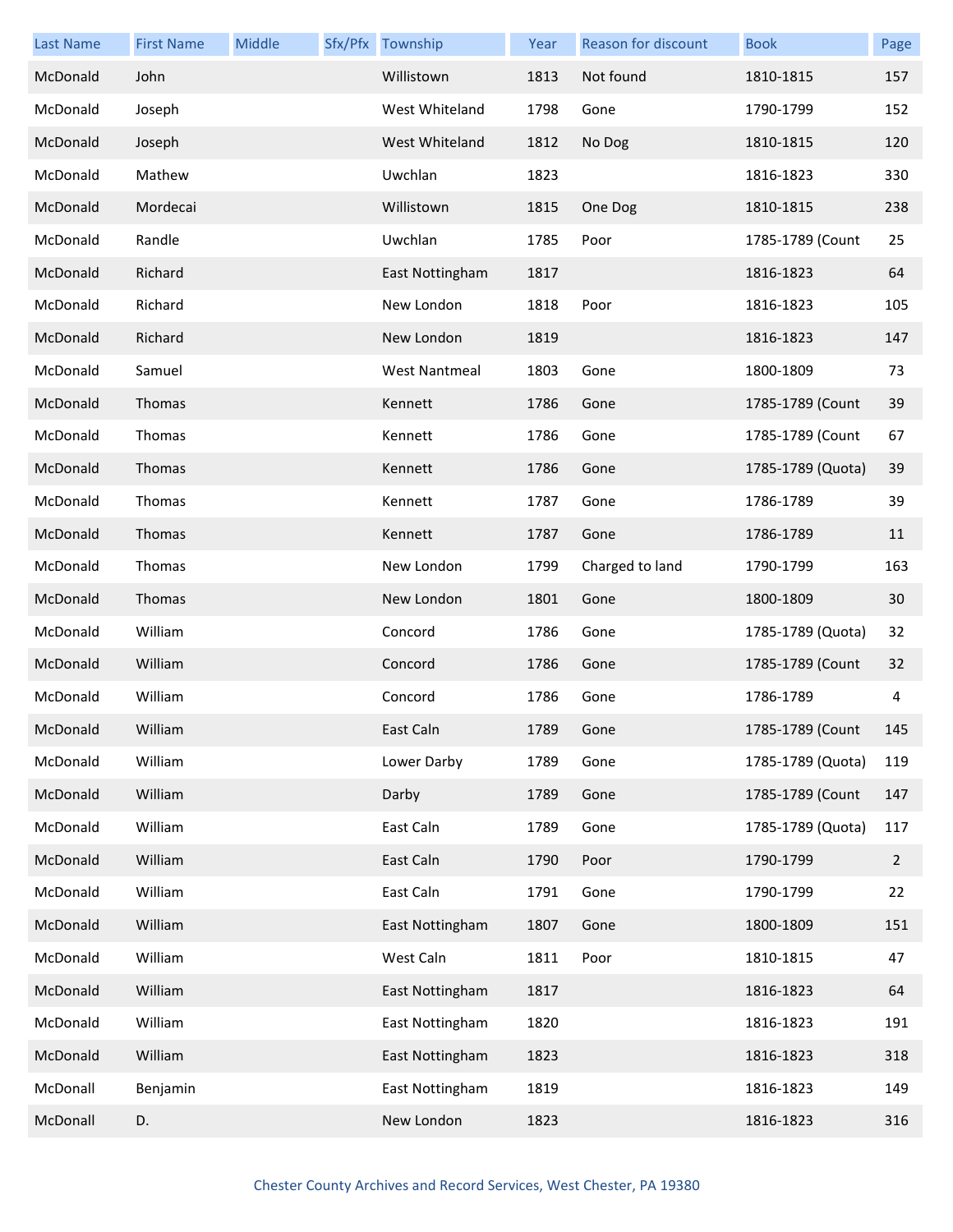| <b>Last Name</b> | <b>First Name</b> | Middle | Sfx/Pfx Township        | Year | Reason for discount | <b>Book</b>       | Page |
|------------------|-------------------|--------|-------------------------|------|---------------------|-------------------|------|
| McDonall         | Matthew           |        | Uwchlan                 | 1822 |                     | 1816-1823         | 287  |
| McDonall         | Thomas            |        | <b>West Bradford</b>    | 1820 |                     | 1816-1823         | 170  |
| McDonall         | William           |        | Lower Oxford            | 1815 | Gone                | 1810-1815         | 230  |
| McDonell         | William           |        | East Nottingham         | 1819 | No Dog              | 1816-1823         | 149  |
| McDonnald        | Archibald         |        | West Marlborough        | 1804 | Gone                | 1800-1809         | 89   |
| McDonnald        | Randal            |        | Brandywine              | 1792 | Gone                | 1790-1799         | 40   |
| McDonnel         | Adam              |        | East Nottingham         | 1810 | Gone                | 1810-1815         | 23   |
| McDonnel         | John              |        | East Nantmeal           | 1804 | Gone                | 1800-1809         | 92   |
| McDonough        | Andrew            |        | West Caln               | 1810 |                     | 1810-1815         | 6    |
| McDonough        | Andrew            |        | Brandywine              | 1815 | Gone                | 1810-1815         | 206  |
| McDonough        | George            |        | Charlestown             | 1817 |                     | 1816-1823         | 48   |
| McDormit         | Peter             |        | <b>West Nantmeal</b>    | 1814 | Gone                | 1810-1815         | 187  |
| McDougal         | Robert            |        | Tinicum                 | 1785 | Dead                | 1785-1789 (Quota) | 24   |
| McDowell         | Adam              |        | Londonderry             | 1786 | Paid in Oxford      | 1785-1789 (Count  | 68   |
| McDowell         | Adam              |        | Londonderry             | 1787 | Paid in Oxford      | 1786-1789         | 40   |
| McDowell         | Adam              |        | Oxford                  | 1787 | Paid in Londonderry | 1785-1789 (Count  | 103  |
| McDowell         | Adam              |        | Oxford                  | 1787 | Paid in Londonderry | 1785-1789 (Quota) | 75   |
| McDowell         | Adam              |        | Oxford                  | 1788 | Paid in Londonderry | 1786-1789         | 75   |
| McDowell         | Adam              |        | Oxford                  | 1788 | Gone to Ireland     | 1785-1789 (Quota) | 103  |
| McDowell         | George            |        | East Whiteland          | 1796 | Poor                | 1790-1799         | 112  |
| McDowell         | George            |        | Lower Oxford            | 1822 |                     | 1816-1823         | 280  |
| McDowell         | Hugh              |        | <b>Upper Providence</b> | 1788 | Overrated           | 1785-1789 (Count  | 133  |
| McDowell         | Hugh              |        | <b>Upper Providence</b> | 1788 | Overrated           | 1785-1789 (Quota) | 105  |
| McDowell         | Hugh              |        | Nether Providence       | 1789 | Gone                | 1785-1789 (Quota) | 133  |
| McDowell         | Hugh              |        | Nether Providence       | 1789 | Gone                | 1785-1789 (Count  | 161  |
| McDowell         | James             |        | East Caln               | 1786 | Not found           | 1785-1789 (Count  | 34   |
| McDowell         | James             |        | East Caln               | 1786 | Gone                | 1785-1789 (Quota) | 34   |
| McDowell         | James             |        | East Caln               | 1788 | Not found           | 1786-1789         | 6    |
| McDowell         | James             |        | Brandywine              | 1793 | Gone                | 1790-1799         | 59   |
| McDowell         | James             |        | East Caln               | 1798 | Gone                | 1790-1799         | 135  |
| McDowell         | James             |        | Londonderry             | 1798 | Error               | 1790-1799         | 140  |
| McDowell         | James             |        | <b>Upper Oxford</b>     | 1799 | For sawmill         | 1790-1799         | 166  |
| McDowell         | John              |        | West Bradford           | 1786 | Gone                | 1785-1789 (Count  | 59   |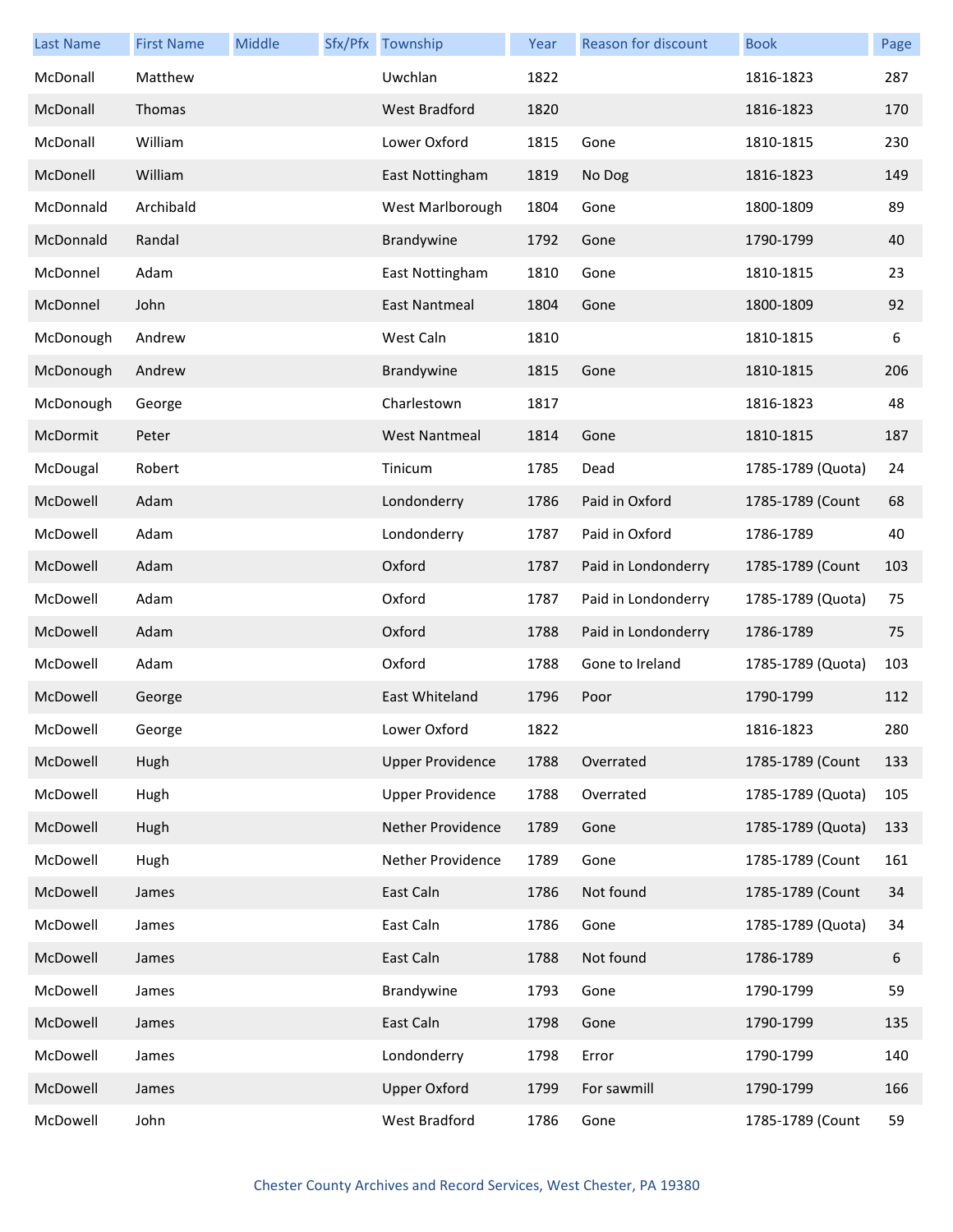| <b>Last Name</b> | <b>First Name</b> | Middle | Sfx/Pfx Township     | Year | Reason for discount | <b>Book</b>       | Page |
|------------------|-------------------|--------|----------------------|------|---------------------|-------------------|------|
| McDowell         | John              |        | West Bradford        | 1787 | Ran away            | 1785-1789 (Count  | 87   |
| McDowell         | John              |        | West Bradford        | 1787 | Gone                | 1786-1789         | 31   |
| McDowell         | John              |        | West Bradford        | 1787 | Gone                | 1785-1789 (Quota) | 58   |
| McDowell         | John              |        | West Bradford        | 1788 | Ran away            | 1786-1789         | 59   |
| McDowell         | John              |        | Pennsbury            | 1791 | Gone                | 1790-1799         | 34   |
| McDowell         | John              |        | <b>Upper Oxford</b>  | 1801 | Gone                | 1800-1809         | 33   |
| McDowell         | John              |        | New London           | 1802 | Overrated           | 1800-1809         | 50   |
| McDowell         | Joseph            |        | East Marlborough     | 1801 | Gone                | 1800-1809         | 29   |
| McDowell         | Joseph            |        | Kennett              | 1812 | Sick & Gone         | 1810-1815         | 95   |
| McDowell         | Patrick           |        | <b>West Nantmeal</b> | 1786 | Gone                | 1785-1789 (Count  | 73   |
| McDowell         | Patrick           |        | <b>West Nantmeal</b> | 1786 | Gone                | 1785-1789 (Quota) | 45   |
| McDowell         | Patrick           |        | <b>West Nantmeal</b> | 1786 | Ran away            | 1785-1789 (Count  | 45   |
| McDowell         | Patrick           |        | <b>West Nantmeal</b> | 1787 | Ran away            | 1786-1789         | 17   |
| McDowell         | Robert            |        | London Grove         | 1805 | Gone                | 1800-1809         | 107  |
| McDowell         | Samuel            |        | Sadsbury             | 1818 |                     | 1816-1823         | 115  |
| McDowell         | Samuel            |        | Sadsbury             | 1823 |                     | 1816-1823         | 327  |
| McDowell         | Thomas            |        | East Nantmeal        | 1806 | Gone                | 1800-1809         | 132  |
| McDowell         | Thomas            |        | East Nantmeal        | 1807 | Gone                | 1800-1809         | 152  |
| McDowell         | Thomas            |        | East Nottingham      | 1816 |                     | 1816-1823         | 23   |
| McDowell         | Thomas            |        | Kennett              | 1817 | Gone                | 1816-1823         | 55   |
| McDowell         | Thomas            |        | East Nottingham      | 1818 |                     | 1816-1823         | 107  |
| McDowell         | William           |        | New London           | 1787 | Ran away            | 1785-1789 (Quota) | 74   |
| McDowell         | William           |        | New London           | 1787 | Gone                | 1785-1789 (Count  | 102  |
| McDowell         | William           |        | New London           | 1788 | Gone                | 1786-1789         | 74   |
| McDudgeon        | James             |        | Charlestown          | 1796 | Gone                | 1790-1799         | 97   |
| McDugal          | Allen             |        | Nether Providence    | 1789 | Gone                | 1785-1789 (Quota) | 133  |
| McDugal          | Allen             |        | Nether Providence    | 1789 | Gone                | 1785-1789 (Count  | 161  |
| McDugan          | John              |        | West Caln            | 1817 |                     | 1816-1823         | 47   |
| McEachran        | John              |        | West Fallowfield     | 1790 | Gone                | 1790-1799         | 5    |
| McEhron          | Robert            |        | <b>West Nantmeal</b> | 1805 | Gone                | 1800-1809         | 113  |
| McElduff         | Samuel            |        | <b>West Nantmeal</b> | 1789 | Error               | 1785-1789 (Quota) | 130  |
| McElery          | William           |        | <b>West Nantmeal</b> | 1788 | Gone                | 1785-1789 (Count  | 129  |
| McElgree         | Michael           |        | Willistown           | 1821 |                     | 1816-1823         | 247  |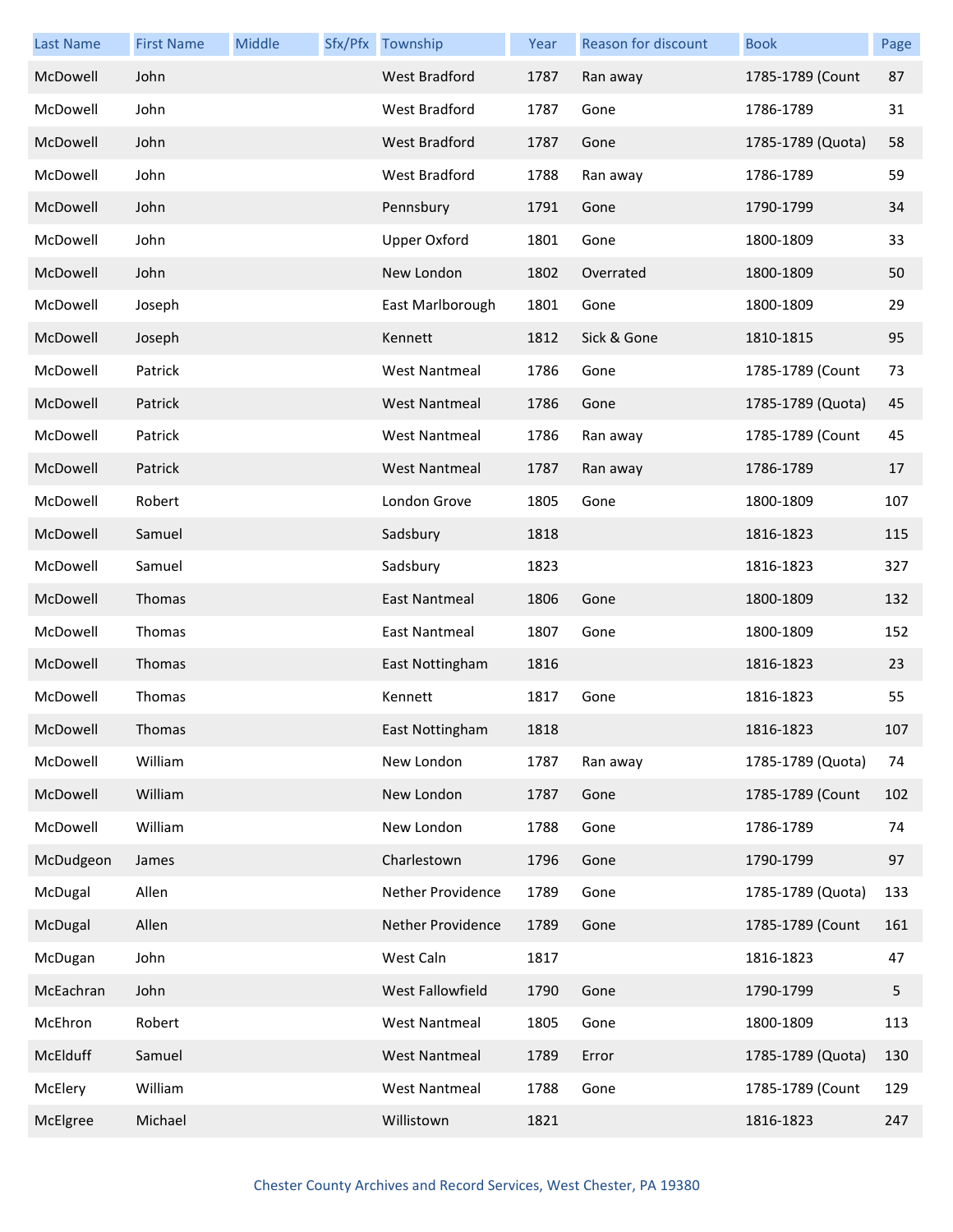| <b>Last Name</b> | <b>First Name</b> | Middle | Sfx/Pfx Township     | Year | Reason for discount    | <b>Book</b>       | Page |
|------------------|-------------------|--------|----------------------|------|------------------------|-------------------|------|
| McElhaney        | Alexander         |        | Charlestown          | 1819 |                        | 1816-1823         | 132  |
| McElhany         | Henry             |        | East Bradford        | 1822 |                        | 1816-1823         | 253  |
| McElhany         | Henry             |        | Birmingham           | 1823 |                        | 1816-1823         | 295  |
| McElheney        | George            |        | West Fallowfield     | 1785 | Gone                   | 1785-1789 (Count  | 10   |
| McElheney        | John              |        | West Fallowfield     | 1787 | Paid in Washington Cou | 1785-1789 (Quota) | 66   |
| McElheney        | John              |        | West Fallowfield     | 1787 | Paid in Washington     | 1785-1789 (Count  | 94   |
| McElheny         | James             |        | Pennsbury            | 1803 | Gone                   | 1800-1809         | 74   |
| McElhogan        | William           |        | New London           | 1785 | Not found              | 1785-1789 (Quota) | 18   |
| McElleer         | John              |        | East Bradford        | 1818 |                        | 1816-1823         | 85   |
| McEllinden       | Peter             |        | Willistown           | 1818 |                        | 1816-1823         | 120  |
| McElrath         | Daniel            |        | New Garden           | 1801 | Gone                   | 1800-1809         | 31   |
| McElroy          | Benjamin          |        | Chester              | 1785 | Ran away               | 1785-1789 (Count  | 3    |
| McElroy          | Daniel            |        | Sadsbury             | 1807 | Gone                   | 1800-1809         | 155  |
| McElroy          | Hugh              |        | Tinicum              | 1788 | Paid in Philadelphia   | 1785-1789 (Quota) | 108  |
| McElroy          | Hugh              |        | Tinicum              | 1788 | Paid in Philadelphia   | 1785-1789 (Count  | 136  |
| McElroy          | John              |        | Westtown             | 1815 | Gone                   | 1810-1815         | 239  |
| McElroy          | Patrick           |        | Lower Oxford         | 1803 | Gone                   | 1800-1809         | 74   |
| McElroy          | Patrick           |        | East Caln            | 1804 | Gone                   | 1800-1809         | 82   |
| McElroy          | Patrick           |        | West Fallowfield     | 1809 |                        | 1800-1809         | 185  |
| McElroy          | Patrick           |        | Sadsbury             | 1810 | No Dog                 | 1810-1815         | 31   |
| McElroy          | Patrick           |        | Sadsbury             | 1818 | No Dog                 | 1816-1823         | 115  |
| McElroy          | William           |        | East Whiteland       | 1805 | Gone                   | 1800-1809         | 118  |
| McElroy          | William           |        | Honey Brook          | 1806 | Gone                   | 1800-1809         | 126  |
| McElroy          | William           |        | Honey Brook          | 1809 | Gone                   | 1800-1809         | 186  |
| McElvane         | Andrew            |        | Chester              | 1786 | Gone                   | 1785-1789 (Quota) | 31   |
| McElvane         | Andrew            |        | Chester              | 1786 | Gone                   | 1785-1789 (Count  | 31   |
| McElvane         | Hugh              |        | Ridley               | 1786 | Overrated              | 1785-1789 (Quota) | 50   |
| McElvane         | Hugh              |        | Ridley               | 1787 | Overrated              | 1785-1789 (Quota) | 78   |
| McElvane         | Hugh              |        | Ridley               | 1787 | Overrated              | 1785-1789 (Count  | 106  |
| McElvee          | William           |        | Marple               | 1787 | Gone                   | 1785-1789 (Count  | 97   |
| McElvey          | William           |        | Aston                | 1785 | Poor                   | 1785-1789 (Count  | 1    |
| McElvey          | William           |        | East Fallowfield     | 1785 | Gone                   | 1785-1789 (Count  | 9    |
| McElvey          | William           |        | <b>West Nantmeal</b> | 1788 | Gone                   | 1785-1789 (Quota) | 101  |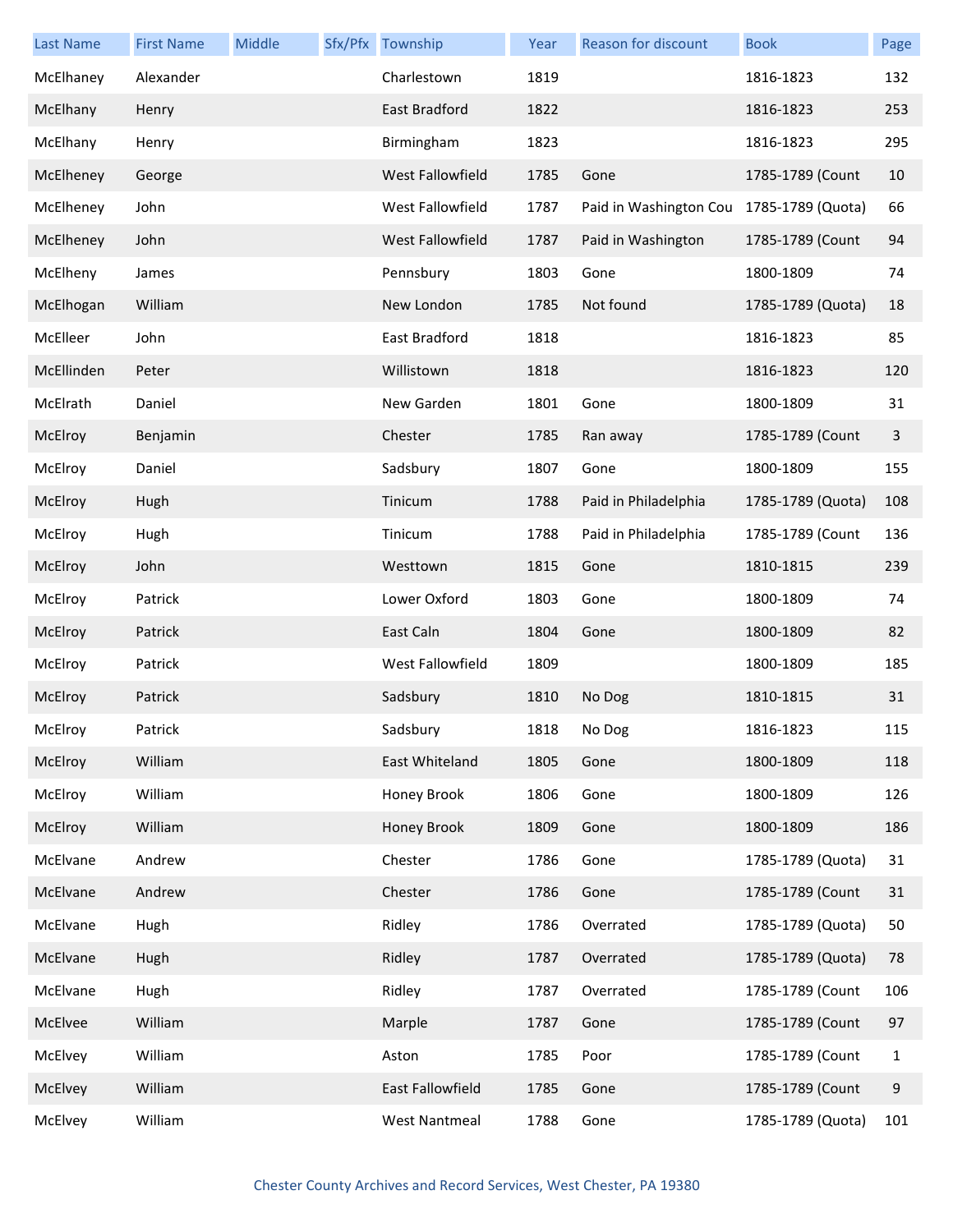| <b>Last Name</b> | <b>First Name</b> | Middle | Sfx/Pfx Township        | Year | <b>Reason for discount</b> | <b>Book</b>       | Page         |
|------------------|-------------------|--------|-------------------------|------|----------------------------|-------------------|--------------|
| McElwain         | Ann               |        | West Caln               | 1810 | Poor                       | 1810-1815         | 6            |
| McElwain         | Ann               |        | West Caln               | 1818 | No Dog                     | 1816-1823         | 89           |
| McElway          | John              |        | New Garden              | 1791 | Gone                       | 1790-1799         | 30           |
| McElwee          | David             |        | West Marlborough        | 1810 | Gone                       | 1810-1815         | 19           |
| McElwee          | David             |        | West Marlborough        | 1810 | Gone                       | 1810-1815         | 19           |
| McElwee          | David             |        | <b>East Fallowfield</b> | 1816 |                            | 1816-1823         | 10           |
| McElwee          | David             |        | East Caln               | 1818 |                            | 1816-1823         | 88           |
| McElwee          | David             |        | West Marlborough        | 1819 | Dog Dead                   | 1816-1823         | 145          |
| McElwee          | David             |        | <b>East Fallowfield</b> | 1819 | Gone                       | 1816-1823         | 135          |
| McElwee          | James             |        | <b>East Fallowfield</b> | 1805 | Poor                       | 1800-1809         | 104          |
| McElwee          | John              |        | East Whiteland          | 1807 | Gone                       | 1800-1809         | 158          |
| McElwee          | John              |        | East Whiteland          | 1808 | Gone                       | 1800-1809         | 178          |
| McElwee          | William           |        | Marple                  | 1787 | Gone                       | 1785-1789 (Quota) | 69           |
| McElwee          | William           |        | Newlin                  | 1807 | Poor                       | 1800-1809         | 149          |
| McEnelly         | John              |        | London Grove            | 1815 | Gone                       | 1810-1815         | 217          |
| McEnelly         | Mary              |        | West Marlborough        | 1821 |                            | 1816-1823         | 229          |
| McEnetty         | Patrick           |        | West Marlborough        | 1821 |                            | 1816-1823         | 229          |
| McEnnelly        | John              |        | West Fallowfield        | 1817 |                            | 1816-1823         | 52           |
| McEnny           | Patrick           |        | Tredyffrin              | 1812 | Gone                       | 1810-1815         | 114          |
| McEntire         | Peter             |        | Tredyffrin              | 1810 | Gone                       | 1810-1815         | 33           |
| McEnulty         | Enos              |        | East Whiteland          | 1811 | Gone                       | 1810-1815         | 78           |
| McErie           | Patrick           |        | East Caln               | 1805 | Gone                       | 1800-1809         | 102          |
| McEuen           | Thomas            |        | West Bradford           | 1816 |                            | 1816-1823         | $\mathbf{3}$ |
| McEvans          | Enoch             |        | Honey Brook             | 1809 | Gone                       | 1800-1809         | 186          |
| McEwin           | Patrick           |        | East Caln               | 1818 |                            | 1816-1823         | 88           |
| McFadden         | Joseph            |        | East Marlborough        | 1808 | Poor                       | 1800-1809         | 168          |
| McFaddin         | John              |        | Sadsbury                | 1811 | Gone                       | 1810-1815         | 72           |
| McFadgen         | James             |        | Kennett                 | 1820 |                            | 1816-1823         | 182          |
| McFadgen         | James             |        | Kennett                 | 1820 |                            | 1816-1823         | 182          |
| McFadgen         | Joseph            |        | Kennett                 | 1814 | Poor                       | 1810-1815         | 175          |
| McFadgen         | Joseph            |        | Kennett                 | 1818 |                            | 1816-1823         | 98           |
| McFadgen         | Joseph            |        | Kennett                 | 1821 |                            | 1816-1823         | 224          |
| McFadgen         | Joseph            |        | Kennett                 | 1822 |                            | 1816-1823         | 266          |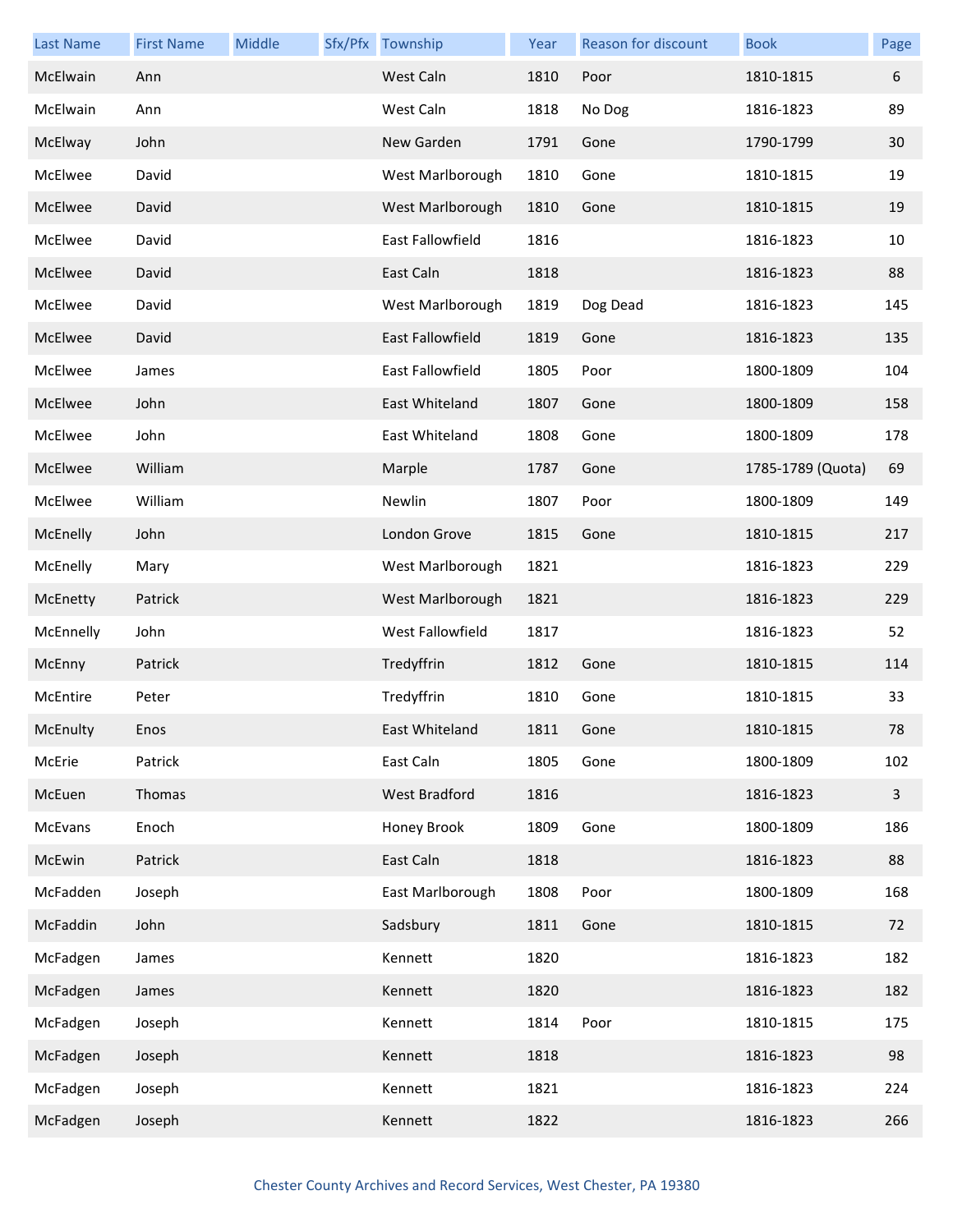| <b>Last Name</b> | <b>First Name</b> | Middle | Sfx/Pfx Township     | Year | Reason for discount | <b>Book</b>       | Page |
|------------------|-------------------|--------|----------------------|------|---------------------|-------------------|------|
| McFadgen         | Samuel            |        | Kennett              | 1813 | Gone                | 1810-1815         | 135  |
| McFadgin         | Joseph            |        | Kennett              | 1809 | Poor                | 1800-1809         | 186  |
| <b>McFading</b>  | John              |        | East Nottingham      | 1804 | Poor                | 1800-1809         | 91   |
| McFall           | John              |        | Sadsbury             | 1802 | Charged to land     | 1800-1809         | 55   |
| McFall           | John              |        | Sadsbury             | 1803 | Charged to land     | 1800-1809         | 75   |
| McFall           | John              |        | East Whiteland       | 1819 |                     | 1816-1823         | 164  |
| McFall           | John              |        | East Caln            | 1820 |                     | 1816-1823         | 172  |
| McFall           | John              |        | East Caln            | 1821 |                     | 1816-1823         | 214  |
| McFall           | John              |        | Willistown           | 1822 |                     | 1816-1823         | 289  |
| McFall           | Michael           |        | Willistown           | 1796 | Gone                | 1790-1799         | 112  |
| McFarlan         | Andrew            |        | East Fallowfield     | 1815 | Gone                | 1810-1815         | 212  |
| McFarlan         | David             |        | West Caln            | 1817 |                     | 1816-1823         | 47   |
| McFarlan         | David             |        | West Caln            | 1818 |                     | 1816-1823         | 89   |
| McFarlan         | David             |        | West Caln            | 1823 |                     | 1816-1823         | 300  |
| McFarlan         | George            |        | East Marlborough     | 1820 |                     | 1816-1823         | 186  |
| McFarlan         | Isaac             |        | East Marlborough     | 1798 | Under age           | 1790-1799         | 141  |
| McFarlan         | Isaac             |        | East Marlborough     | 1801 | Gone                | 1800-1809         | 29   |
| McFarlan         | James             |        | London Grove         | 1791 | Gone                | 1790-1799         | 27   |
| McFarlan         | James             |        | London Grove         | 1796 | Gone                | 1790-1799         | 101  |
| McFarlan         | James             |        | New Garden           | 1799 | Gone                | 1790-1799         | 163  |
| McFarlan         | James             |        | East Caln            | 1818 |                     | 1816-1823         | 88   |
| McFarlan         | James             |        | West Marlborough     | 1818 |                     | 1816-1823         | 103  |
| McFarlan         | James             |        | West Caln            | 1822 |                     | 1816-1823         | 257  |
| McFarlan         | James             |        | West Fallowfield     | 1822 |                     | 1816-1823         | 262  |
| McFarlan         | James             |        | East Caln            | 1822 | Unseated land       | 1816-1823         | 256  |
| McFarlan         | James             |        | Brandywine           | 1822 |                     | 1816-1823         | 255  |
| McFarlan         | John              |        | West Marlborough     | 1789 | Overrated           | 1785-1789 (Quota) | 127  |
| McFarlan         | John              |        | West Marlborough     | 1789 | Overrated           | 1785-1789 (Count  | 155  |
| McFarlan         | John              |        | Brandywine           | 1798 | Gone                | 1790-1799         | 134  |
| McFarlan         | John              |        | West Caln            | 1801 | Paid in Brandywine  | 1800-1809         | 23   |
| McFarlan         | Neal              |        | <b>West Nantmeal</b> | 1796 | Gone                | 1790-1799         | 107  |
| McFarlan         | Robert            |        | <b>West Nantmeal</b> | 1799 | Moved               | 1790-1799         | 165  |
| McFarlan         | Robert            |        | <b>West Nantmeal</b> | 1800 | Gone                | 1800-1809         | 13   |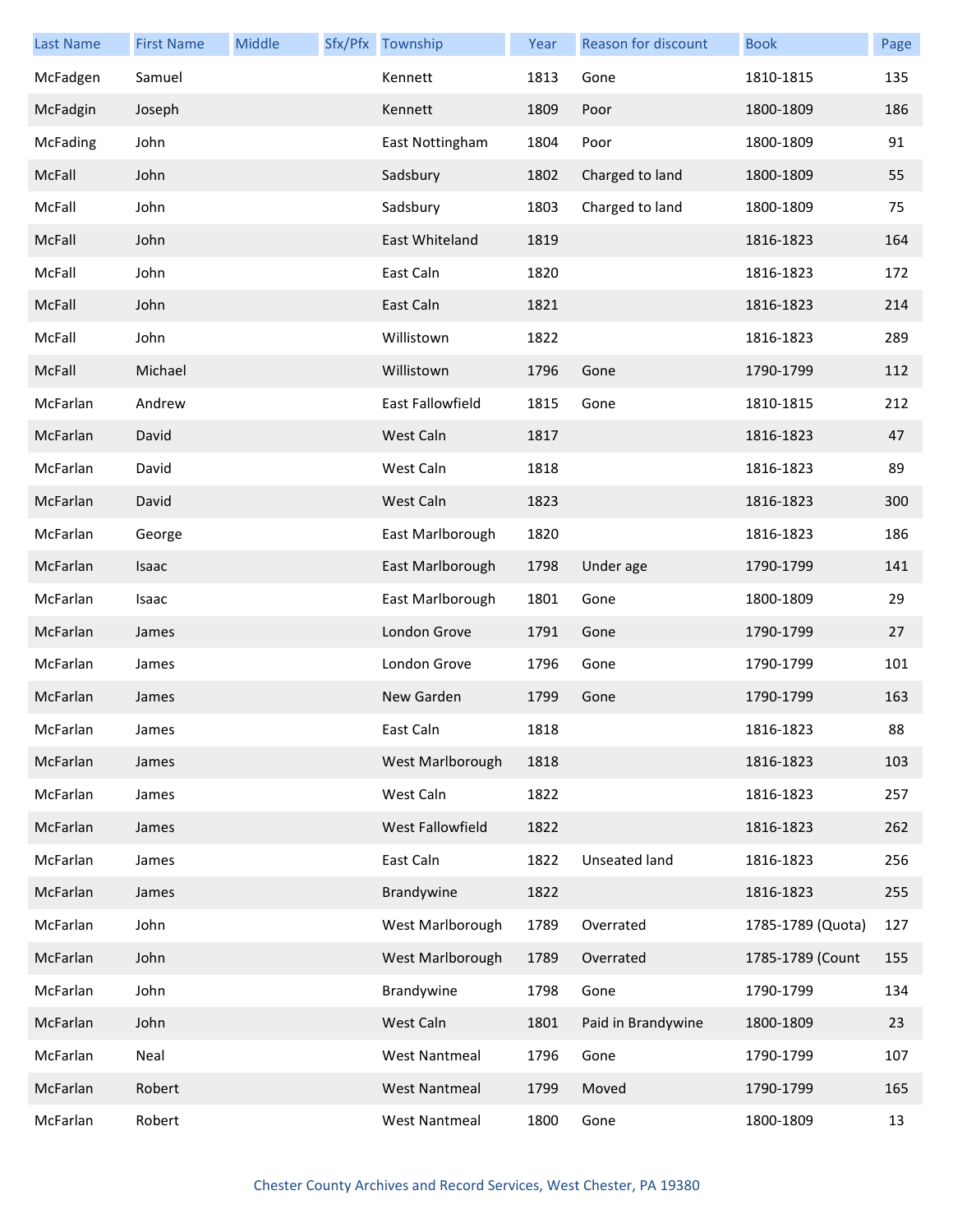| <b>Last Name</b> | <b>First Name</b> | Middle | Sfx/Pfx Township     | Year | <b>Reason for discount</b> | <b>Book</b>       | Page           |
|------------------|-------------------|--------|----------------------|------|----------------------------|-------------------|----------------|
| McFarlan         | Samuel            |        | <b>West Nantmeal</b> | 1815 | Poor                       | 1810-1815         | 228            |
| McFarlan         | Samuel            |        | Brandywine           | 1818 |                            | 1816-1823         | 87             |
| McFarlan         | Thomas            |        | Coventry             | 1820 |                            | 1816-1823         | 174            |
| McFarlan         | William           |        | <b>West Nantmeal</b> | 1799 | Moved                      | 1790-1799         | 165            |
| McFarlan         | William           |        | Brandywine           | 1800 | Gone                       | 1800-1809         | $\overline{2}$ |
| McFarlan         | William           |        | <b>West Nantmeal</b> | 1800 | Gone                       | 1800-1809         | 13             |
| McFarlan         | William           |        | Coventry             | 1810 | No Dog                     | 1810-1815         | 8              |
| McFarlan         | William           |        | West Marlborough     | 1813 | No Dog                     | 1810-1815         | 140            |
| McFarlan         | William           |        | Brandywine           | 1813 | No Dog                     | 1810-1815         | 125            |
| McFarland        | Isaac             |        | Brandywine           | 1807 | Land tax                   | 1800-1809         | 141            |
| McFarland        | Isaac             |        | Brandywine           | 1810 | Gone                       | 1810-1815         | 4              |
| McFarland        | Jacob             |        | <b>West Nantmeal</b> | 1811 | Gone                       | 1810-1815         | 62             |
| McFarland        | Jacob             |        | <b>West Nantmeal</b> | 1812 | No such man                | 1810-1815         | 107            |
| McFarland        | James             |        | Brandywine           | 1810 | No Dog                     | 1810-1815         | 4              |
| McFarland        | James             |        | West Fallowfield     | 1816 |                            | 1816-1823         | 11             |
| McFarland        | James             |        | West Caln            | 1820 |                            | 1816-1823         | 173            |
| McFarland        | John              |        | <b>West Nantmeal</b> | 1798 | Gone                       | 1790-1799         | 145            |
| McFarland        | John              |        | Brandywine           | 1803 | Gone                       | 1800-1809         | 62             |
| McFarland        | John              |        | London Britain       | 1805 | Gone                       | 1800-1809         | 107            |
| McFarland        | John              |        | Coventry             | 1823 |                            | 1816-1823         | 302            |
| McFarland        | Neal              |        | West Nantmeal        | 1798 | Gone                       | 1790-1799         | 145            |
| McFarland        | Robert            |        | <b>West Nantmeal</b> | 1798 | Gone                       | 1790-1799         | 145            |
| McFarland        | Samuel            |        | Brandywine           | 1809 | Poor                       | 1800-1809         | 181            |
| McFarland        | William           |        | <b>West Nantmeal</b> | 1798 | Gone                       | 1790-1799         | 145            |
| McFarlin         | James             |        | East Marlborough     | 1806 | Gone                       | 1800-1809         | 128            |
| McFatrick        | William           |        | Lower Chichester     | 1785 | Poor                       | 1785-1789 (Quota) | 5              |
| McFatridge       | James             |        | East Bradford        | 1822 |                            | 1816-1823         | 253            |
| McFeatrick       | William           |        | Lower Chichester     | 1785 | Poor                       | 1785-1789 (Count  | 5              |
| McFeely          | Thomas            |        | Pennsbury            | 1803 | Gone                       | 1800-1809         | 74             |
| McFeely          | Thomas            |        | New Garden           | 1808 | Gone                       | 1800-1809         | 170            |
| McFerson         | John              |        | West Caln            | 1822 |                            | 1816-1823         | 257            |
| McGaffer         | Richard           |        | Penn                 | 1823 |                            | 1816-1823         | 326            |
| McGahey          | Samuel            |        | Sadsbury             | 1820 |                            | 1816-1823         | 199            |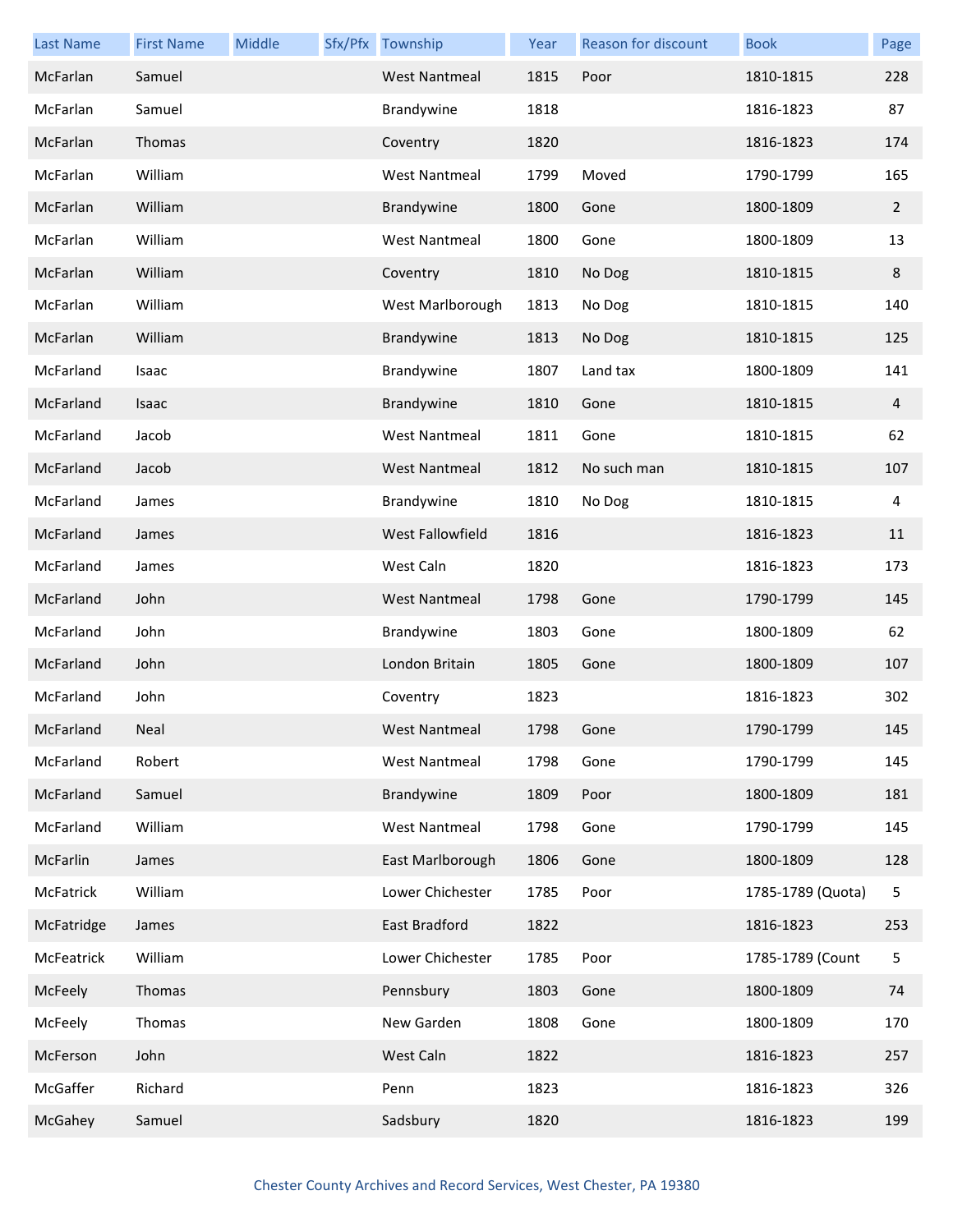| <b>Last Name</b> | <b>First Name</b> | Middle | Sfx/Pfx Township    | Year | Reason for discount  | <b>Book</b>       | Page |
|------------------|-------------------|--------|---------------------|------|----------------------|-------------------|------|
| McGahey          | Samuel            |        | Sadsbury            | 1821 |                      | 1816-1823         | 242  |
| McGallaher       | James             |        | Tredyffrin          | 1813 | Gone                 | 1810-1815         | 154  |
| McGargee         | Abner             |        | East Marlborough    | 1811 | Insolvent            | 1810-1815         | 59   |
| McGargle         | James             |        | Vincent             | 1822 |                      | 1816-1823         | 288  |
| McGarragen       | Thomas            |        | Tredyffrin          | 1817 |                      | 1816-1823         | 74   |
| McGarragle       | Mark              |        | East Goshen         | 1823 |                      | 1816-1823         | 306  |
| McGarregal       | James             |        | Vincent             | 1809 | Poor                 | 1800-1809         | 197  |
| McGarrigh        | James             |        | Pikeland            | 1817 |                      | 1816-1823         | 71   |
| McGarvey         | Patrick           |        | London Grove        | 1785 | Gone                 | 1785-1789 (Quota) | 12   |
| McGarvin         | James             |        | Sadsbury            | 1801 | Gone                 | 1800-1809         | 35   |
| McGarvon         | James             |        | West Caln           | 1821 |                      | 1816-1823         | 215  |
| McGavagen        | John              |        | Charlestown         | 1817 |                      | 1816-1823         | 48   |
| McGavin          | Anthony           |        | Haverford           | 1785 | Gone                 | 1785-1789 (Count  | 11   |
| McGaw            | Alexander         |        | East Nottingham     | 1822 |                      | 1816-1823         | 275  |
| McGaw            | Hanes             |        | East Bradford       | 1819 |                      | 1816-1823         | 127  |
| McGaw            | John              |        | Tredyffrin          | 1803 | Gone                 | 1800-1809         | 76   |
| McGaw            | Thomas            |        | Goshen              | 1797 | Gone                 | 1790-1799         | 119  |
| McGee            | Charles           |        | New London          | 1786 | Gone                 | 1785-1789 (Count  | 46   |
| McGee            | Charles           |        | New London          | 1786 | Gone                 | 1785-1789 (Quota) | 46   |
| McGee            | Charles           |        | New London          | 1787 | Gone                 | 1786-1789         | 18   |
| McGee            | James             |        | Pennsbury           | 1804 | Gone                 | 1800-1809         | 94   |
| McGee            | James             |        | West Nottingham     | 1807 | Poor                 | 1800-1809         | 151  |
| McGee            | James             |        | Goshen              | 1816 |                      | 1816-1823         | 12   |
| McGee            | James             |        | New Garden          | 1819 | Gone                 | 1816-1823         | 148  |
| McGee            | James             |        | New Garden          | 1820 | Gone                 | 1816-1823         | 190  |
| McGee            | John              |        | East Nottingham     | 1788 | Paid in Bucks County | 1785-1789 (Count  | 130  |
| McGee            | John              |        | East Nottingham     | 1788 | Paid in Bucks County | 1785-1789 (Quota) | 102  |
| McGee            | John              |        | East Caln           | 1805 | Gone                 | 1800-1809         | 102  |
| McGee            | John              |        | <b>Upper Oxford</b> | 1806 | Gone                 | 1800-1809         | 133  |
| McGee            | John              |        | Brandywine          | 1807 | Gone                 | 1800-1809         | 141  |
| McGee            | John              |        | Brandywine          | 1808 |                      | 1800-1809         | 161  |
| McGee            | John              |        | Tredyffrin          | 1821 | Killed               | 1816-1823         | 243  |
| McGee            | Laughlen          |        | Aston               | 1787 | Gone                 | 1785-1789 (Quota) | 57   |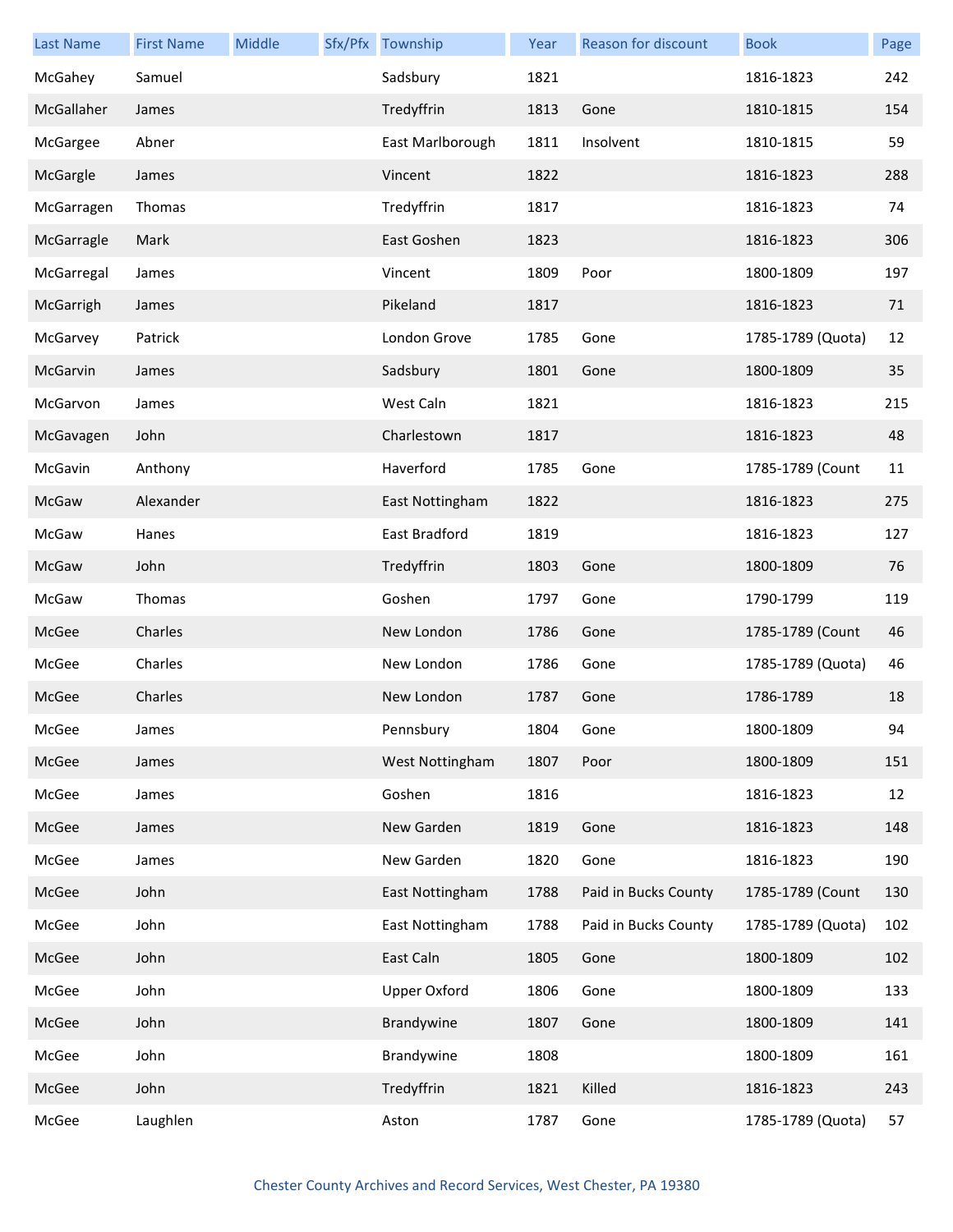| <b>Last Name</b> | <b>First Name</b> | Middle | Sfx/Pfx Township     | Year | <b>Reason for discount</b> | <b>Book</b>       | Page |
|------------------|-------------------|--------|----------------------|------|----------------------------|-------------------|------|
| McGee            | Patrick           |        | Pennsbury            | 1808 | Gone                       | 1800-1809         | 174  |
| McGee            | Patrick           |        | <b>Upper Oxford</b>  | 1809 | Poor                       | 1800-1809         | 193  |
| McGee            | Patrick           |        | Lower Oxford         | 1815 | Gone                       | 1810-1815         | 230  |
| McGee            | Patrick           |        | Willistown           | 1821 |                            | 1816-1823         | 247  |
| McGee            | William           |        | Honey Brook          | 1805 | No such man                | 1800-1809         | 106  |
| McGegin          | John              |        | West Fallowfield     | 1820 |                            | 1816-1823         | 178  |
| McGelrick        | Peter             |        | West Caln            | 1789 | Gone                       | 1785-1789 (Quota) | 118  |
| McGewin          | Anthony           |        | Radnor               | 1785 | Gone to Ireland            | 1785-1789 (Quota) | 22   |
| McGibbin         | David             |        | West Nottingham      | 1812 | <b>Unseated land</b>       | 1810-1815         | 105  |
| McGibbons        | James             |        | <b>West Chester</b>  | 1819 |                            | 1816-1823         | 166  |
| McGill           | Barney            |        | West Marlborough     | 1785 | Gone                       | 1785-1789 (Quota) | 15   |
| McGill           | Barney            |        | Birmingham           | 1815 | Gone                       | 1810-1815         | 203  |
| McGill           | Henry             |        | Concord              | 1788 | Poor                       | 1785-1789 (Quota) | 88   |
| McGill           | Henry             |        | Concord              | 1788 | Poor                       | 1785-1789 (Count  | 116  |
| McGill           | James             |        | East Bradford        | 1797 | Gone                       | 1790-1799         | 114  |
| McGill           | James             |        | Goshen               | 1799 | Paid in East Bradford      | 1790-1799         | 158  |
| McGill           | James             |        | Brandywine           | 1822 |                            | 1816-1823         | 255  |
| McGill           | John              |        | West Marlborough     | 1786 | Gone                       | 1785-1789 (Quota) | 43   |
| McGill           | John              |        | <b>West Chester</b>  | 1807 | Gone                       | 1800-1809         | 159  |
| McGill           | John              |        | West Marlborough     | 1812 | Gone                       | 1810-1815         | 100  |
| McGill           | John              |        | West Marlborough     | 1812 | Gone                       | 1810-1815         | 100  |
| McGill           | Thomas            |        | Ridley               | 1785 | Gone                       | 1785-1789 (Quota) | 22   |
| McGill           | Thomas            |        | Ridley               | 1788 | Gone                       | 1785-1789 (Count  | 134  |
| McGill           | Thomas            |        | Ridley               | 1788 | Gone                       | 1785-1789 (Quota) | 106  |
| McGilligan       | Patrick           |        | Pennsbury            | 1800 | Gone                       | 1800-1809         | 15   |
| McGillivery      | William           |        | <b>East Nantmeal</b> | 1818 |                            | 1816-1823         | 109  |
| McGiltan         | George            |        | Lower Darby          | 1788 | Lame                       | 1786-1789         | 64   |
| McGilton         | George            |        | Lower Darby          | 1787 | Lame                       | 1785-1789 (Count  | 92   |
| McGilton         | George            |        | Lower Darby          | 1787 | Lame                       | 1785-1789 (Quota) | 64   |
| McGilton         | George            |        | Lower Darby          | 1788 | Poor                       | 1785-1789 (Count  | 120  |
| McGilton         | George            |        | Lower Darby          | 1788 | Poor                       | 1785-1789 (Quota) | 92   |
| McGilton         | Samuel            |        | <b>Upper Darby</b>   | 1785 | Not found                  | 1785-1789 (Count  | 7    |
| McGimmick        | Patrick           |        | East Caln            | 1795 | Not found                  | 1790-1799         | 79   |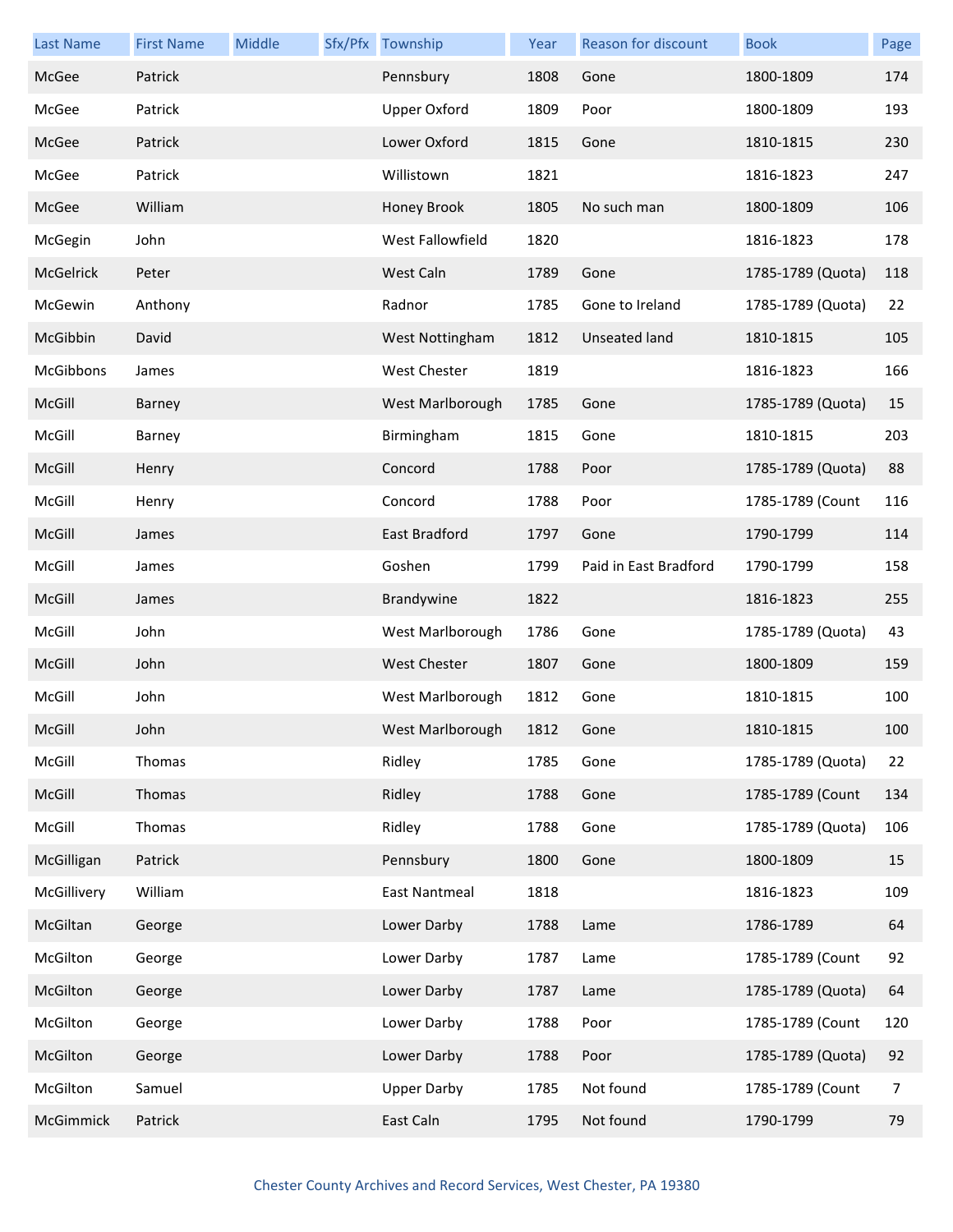| <b>Last Name</b> | <b>First Name</b> | Middle | Sfx/Pfx Township    | Year | Reason for discount | <b>Book</b>       | Page    |
|------------------|-------------------|--------|---------------------|------|---------------------|-------------------|---------|
| McGin            | Patrick           |        | Sadsbury            | 1807 | Gone                | 1800-1809         | 155     |
| McGin            | Patrick           |        | Willistown          | 1823 |                     | 1816-1823         | 332     |
| McGin            | Peter             |        | Charlestown         | 1813 | Gone                | 1810-1815         | 128     |
| McGinicon        | John              |        | East Whiteland      | 1821 |                     | 1816-1823         | 249     |
| <b>McGiniss</b>  | John              |        | Pennsbury           | 1821 |                     | 1816-1823         | 239     |
| McGinley         | John              |        | New Garden          | 1806 |                     | 1800-1809         | 130     |
| McGinley         | Patrick           |        | East Caln           | 1805 | Gone                | 1800-1809         | 102     |
| McGinly          | John              |        | East Bradford       | 1813 | Gone                | 1810-1815         | 123     |
| McGinly          | John              |        | East Bradford       | 1813 | Gone                | 1810-1815         | 123     |
| McGinly          | Neal              |        | West Caln           | 1820 |                     | 1816-1823         | 173     |
| <b>McGinnes</b>  | Joseph            |        | Sadsbury            | 1814 | Poor                | 1810-1815         | 192     |
| <b>McGinnes</b>  | William           |        | Sadsbury            | 1814 | Gone                | 1810-1815         | 192     |
| <b>McGinness</b> | Joseph            |        | Sadsbury            | 1809 | Cripple             | 1800-1809         | 195     |
| <b>McGinness</b> | Joseph            |        | Sadsbury            | 1818 | Gone                | 1816-1823         | 115     |
| McGinnis         | John              |        | Brandywine          | 1805 | Gone                | 1800-1809         | 101     |
| <b>McGinnis</b>  | John              |        | Kennett             | 1817 | Gone                | 1816-1823         | 55      |
| McGinnis         | Joseph            |        | Sadsbury            | 1808 | Gone                | 1800-1809         | 175     |
| <b>McGinnis</b>  | Joseph            |        | Sadsbury            | 1815 | Gone                | 1810-1815         | 232     |
| <b>McGinnis</b>  | Michael           |        | New London          | 1807 | Gone                | 1800-1809         | 150     |
| McGinnis         | William           |        | West Caln           | 1811 | Gone                | 1810-1815         | 47      |
| McGinnis         | William           |        | Sadsbury            | 1815 |                     | 1810-1815         | 232     |
| <b>McGirk</b>    | Patrick           |        | East Whiteland      | 1820 |                     | 1816-1823         | 206     |
| McGirty          | Michael           |        | East Marlborough    | 1806 | Gone                | 1800-1809         | 128     |
| McGivey          | Bernard           |        | New London          | 1823 |                     | 1816-1823         | 316     |
| McGlasky         | Robert            |        | Vincent             | 1817 |                     | 1816-1823         | 76      |
| McGlaughin       | Joseph            |        | <b>Upper Oxford</b> | 1798 | Gone                | 1790-1799         | 146     |
| McGlaughlan      | Robert            |        | West Caln           | 1788 | Gone                | 1785-1789 (Count  | 118     |
| McGlaughlen      | Adam              |        | East Nottingham     | 1787 | Gone                | 1785-1789 (Quota) | 74      |
| McGlaughlen      | Adam              |        | <b>Upper Oxford</b> | 1808 | Gone                | 1800-1809         | 173     |
| McGlaughlen      | Bryan             |        | Edgmont             | 1785 | Gone                | 1785-1789 (Count  | $\,8\,$ |
| McGlaughlen      | Charles           |        | Uwchlan             | 1788 | Gone                | 1785-1789 (Quota) | 110     |
| McGlaughlin      | Alexander         |        | Londonderry         | 1800 | Poor                | 1800-1809         | 8       |
| McGlaughlin      | Boren             |        | West Whiteland      | 1785 | Gone                | 1785-1789 (Quota) | 28      |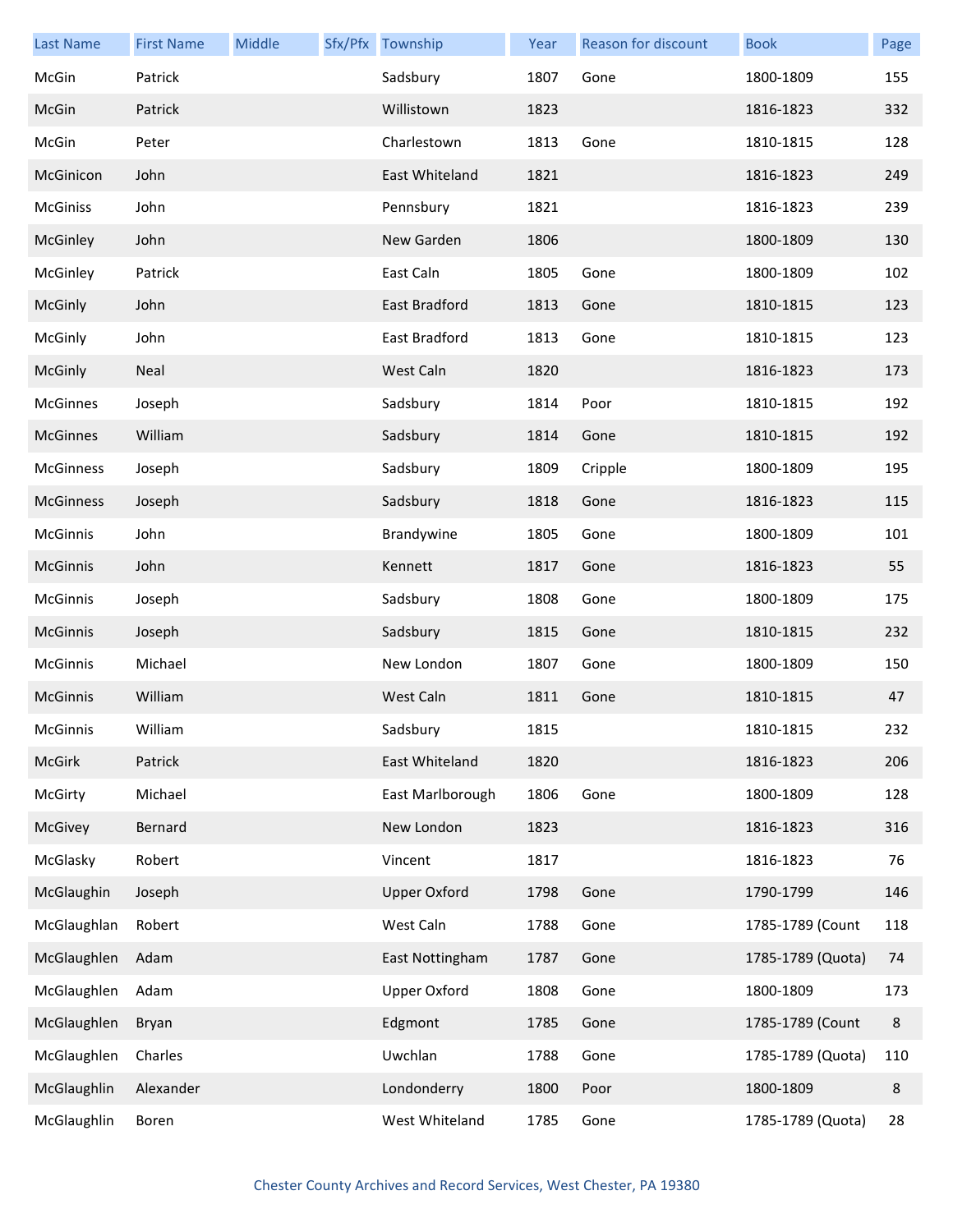| <b>Last Name</b> | <b>First Name</b> | Middle | Sfx/Pfx Township        | Year | Reason for discount | <b>Book</b>       | Page |
|------------------|-------------------|--------|-------------------------|------|---------------------|-------------------|------|
| McGlaughlin      | Bryan             |        | Goshen                  | 1789 | Gone                | 1785-1789 (Count  | 150  |
| McGlaughlin      | Bryan             |        | Goshen                  | 1789 | Gone                | 1785-1789 (Quota) | 122  |
| McGlaughlin      | Charles           |        | <b>West Fallowfield</b> | 1787 | Poor                | 1785-1789 (Quota) | 66   |
| McGlaughlin      | Charles           |        | West Fallowfield        | 1787 | Poor                | 1785-1789 (Count  | 94   |
| McGlaughlin      | Charles           |        | West Fallowfield        | 1788 | Poor                | 1785-1789 (Count  | 122  |
| McGlaughlin      | Charles           |        | West Fallowfield        | 1788 | Poor                | 1785-1789 (Quota) | 94   |
| McGlaughlin      | Charles           |        | Uwchlan                 | 1788 | Gone                | 1785-1789 (Count  | 138  |
| McGlaughlin      | Charles           |        | East Fallowfield        | 1789 | Poor                | 1785-1789 (Quota) | 122  |
| McGlaughlin      | Charles           |        | West Fallowfield        | 1789 | Poor                | 1785-1789 (Count  | 150  |
| McGlaughlin      | Francis           |        | West Fallowfield        | 1788 | Gone                | 1785-1789 (Count  | 122  |
| McGlaughlin      | Francis           |        | West Fallowfield        | 1788 | Gone                | 1785-1789 (Quota) | 94   |
| McGlaughlin      | James             |        | West Fallowfield        | 1789 | Poor                | 1785-1789 (Count  | 150  |
| McGlaughlin      | John              |        | West Fallowfield        | 1804 | Poor                | 1800-1809         | 85   |
| McGlaughlin      | Peter             |        | West Caln               | 1809 | Poor                | 1800-1809         | 182  |
| McGlaughlin      | Robert            |        | Goshen                  | 1788 | Infirm              | 1785-1789 (Quota) | 94   |
| McGlaughlin      | Robert            |        | Goshen                  | 1788 | Infirm              | 1785-1789 (Count  | 122  |
| McGlaughlin      | Roger             |        | <b>East Nantmeal</b>    | 1786 | Gone                | 1785-1789 (Count  | 44   |
| McGlaughlin      | Roger             |        | <b>East Nantmeal</b>    | 1786 | Gone                | 1785-1789 (Count  | 72   |
| McGlaughlin      | Roger             |        | <b>East Nantmeal</b>    | 1786 | Gone                | 1785-1789 (Quota) | 44   |
| McGlimsy         | Patrick           |        | Sadsbury                | 1809 | Gone                | 1800-1809         | 195  |
| McGlinagan       | Patrick           |        | Lower Darby             | 1785 | Gone                | 1785-1789 (Quota) |      |
| McGlothen        | James             |        | Lower Darby             | 1785 | Under age           | 1785-1789 (Quota) | 8    |
| McGloughlan      | Robert            |        | West Caln               | 1788 | Gone                | 1785-1789 (Quota) | 90   |
| McGloughlen      | Charles           |        | Londonderry             | 1785 | Gone                | 1785-1789 (Count  | 13   |
| McGloughlen      | Israel            |        | Brandywine              | 1810 | Ran away            | 1810-1815         | 4    |
| McGloughlin      | George            |        | East Caln               | 1804 | Gone                | 1800-1809         | 82   |
| McGloughlin      | Isaac             |        | Brandywine              | 1802 | Gone                | 1800-1809         | 42   |
| McGloughlin      | James             |        | London Grove            | 1801 | Head tax            | 1800-1809         | 27   |
| McGloughlin      | James             |        | New Garden              | 1802 | Gone                | 1800-1809         | 51   |
| McGloughlin      | Jesse             |        | Sadsbury                | 1802 | Poor                | 1800-1809         | 55   |
| McGloughlin      | John              |        | West Fallowfield        | 1801 | Poor                | 1800-1809         | 25   |
| McGloughlin      | John              |        | Westtown                | 1810 | Gone                | 1810-1815         | 37   |
| McGloughlin      | William           |        | East Nottingham         | 1804 | Gone                | 1800-1809         | 91   |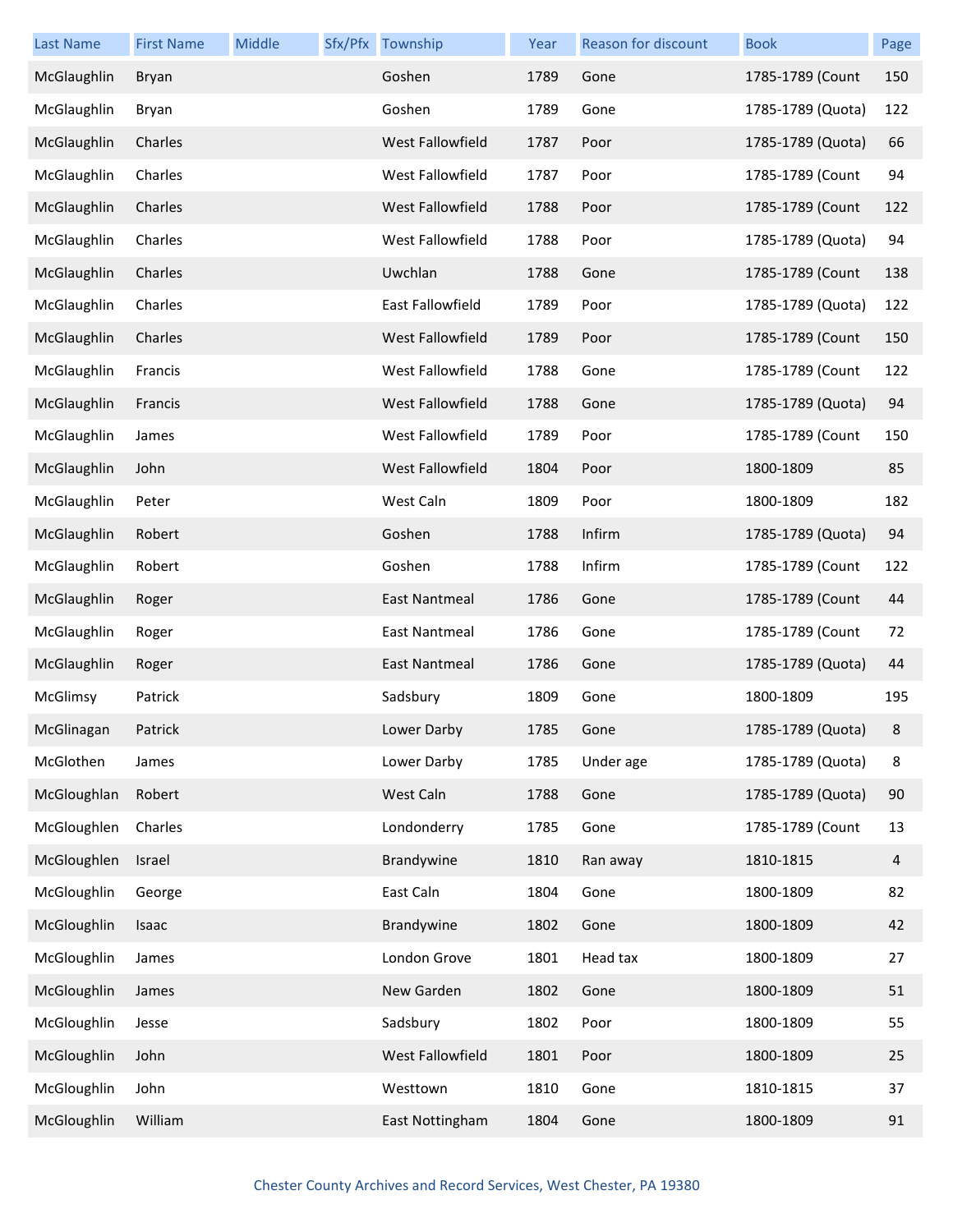| <b>Last Name</b> | <b>First Name</b> | Middle | Sfx/Pfx Township     | Year | <b>Reason for discount</b> | <b>Book</b>       | Page |
|------------------|-------------------|--------|----------------------|------|----------------------------|-------------------|------|
| McGodrick        | James             |        | West Caln            | 1793 | Gone                       | 1790-1799         | 60   |
| McGohey          | Patrick           |        | West Fallowfield     | 1807 | Gone                       | 1800-1809         | 145  |
| McGoldrack       | Patrick           |        | West Caln            | 1797 | Poor & Sick                | 1790-1799         | 116  |
| McGoldrack       | Patrick           |        | West Caln            | 1798 | Gone                       | 1790-1799         | 135  |
| McGoldrick       | James             |        | <b>West Nantmeal</b> | 1789 | Loss by fire               | 1785-1789 (Count  | 158  |
| McGoldrick       | James             |        | <b>West Nantmeal</b> | 1789 | Error                      | 1785-1789 (Quota) | 130  |
| McGoldrick       | James             |        | <b>West Nantmeal</b> | 1790 | Poor                       | 1790-1799         | 13   |
| McGoldrick       | James             |        | West Caln            | 1792 | Gone                       | 1790-1799         | 41   |
| McGoldrick       | James             |        | Lower Oxford         | 1811 | Poor                       | 1810-1815         | 68   |
| McGoldrick       | James             |        | Lower Oxford         | 1817 | Poor                       | 1816-1823         | 69   |
| McGoldrick       | John              |        | <b>West Nantmeal</b> | 1807 | Gone                       | 1800-1809         | 152  |
| McGoldrick       | Peter             |        | West Caln            | 1785 | Poor                       | 1785-1789 (Count  | 6    |
| McGoldrick       | Peter             |        | East Caln            | 1815 | Gone                       | 1810-1815         | 207  |
| McGoldrick       | Thomas            |        | <b>West Nantmeal</b> | 1822 |                            | 1816-1823         | 278  |
| McGolerake       | John              |        | <b>West Nantmeal</b> | 1806 | Gone                       | 1800-1809         | 132  |
| McGolrake        | John              |        | <b>West Nantmeal</b> | 1805 | Gone                       | 1800-1809         | 113  |
| McGolrick        | Peter             |        | West Caln            | 1789 | Gone                       | 1785-1789 (Count  | 146  |
| McGonigal        | John              |        | West Marlborough     | 1800 | Gone                       | 1800-1809         | 10   |
| McGoodin         | Patrick           |        | Easttown             | 1814 | Gone                       | 1810-1815         | 170  |
| McGoogan         | Charles           |        | Easttown             | 1822 |                            | 1816-1823         | 260  |
| McGoogan         | Patrick           |        | Easttown             | 1817 |                            | 1816-1823         | 50   |
| McGoogen         | Barny             |        | Easttown             | 1823 |                            | 1816-1823         | 303  |
| McGoogen         | Francis           |        | London Grove         | 1818 | Gone                       | 1816-1823         | 99   |
| McGoogen         | Patrick           |        | Easttown             | 1814 | One Dog                    | 1810-1815         | 170  |
| McGoran          | Joseph            |        | West Marlborough     | 1816 |                            | 1816-1823         | 19   |
| McGorty          | John              |        | Brandywine           | 1813 | Poor                       | 1810-1815         | 125  |
| McGorty          | John              |        | Brandywine           | 1813 | Poor                       | 1810-1815         | 125  |
| McGowan          | Dennis            |        | London Grove         | 1803 | Gone                       | 1800-1809         | 67   |
| McGowan          | James             |        | Goshen               | 1802 | Gone                       | 1800-1809         | 46   |
| McGowan          | John              |        | <b>Upper Oxford</b>  | 1812 | Enlisted                   | 1810-1815         | 108  |
| McGowan          | John              |        | <b>West Nantmeal</b> | 1820 |                            | 1816-1823         | 194  |
| McGowan          | Robert            |        | East Whiteland       | 1820 |                            | 1816-1823         | 206  |
| McGowen          | John              |        | <b>Upper Oxford</b>  | 1809 |                            | 1800-1809         | 193  |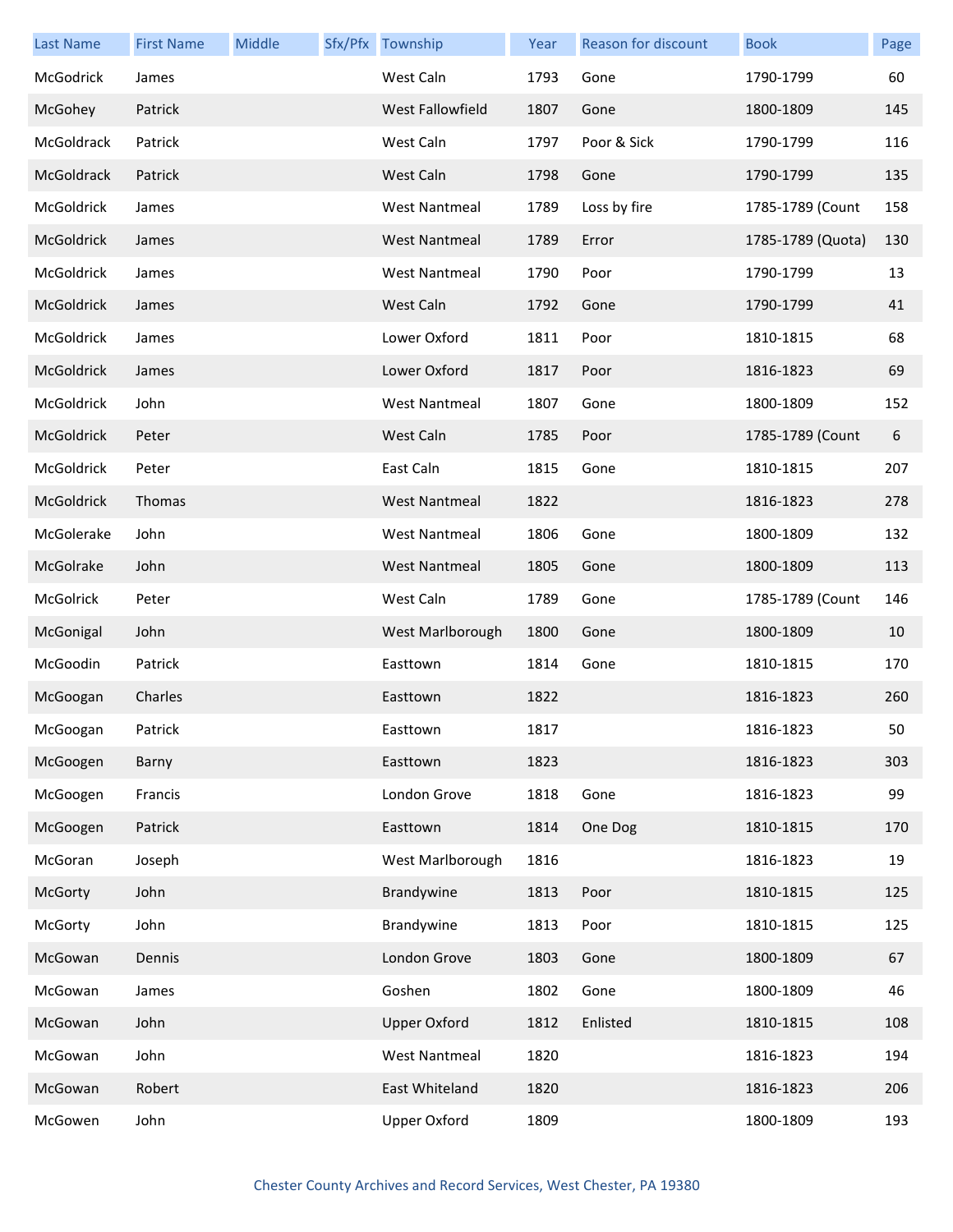| <b>Last Name</b> | <b>First Name</b> | Middle |       | Sfx/Pfx Township    | Year | Reason for discount              | <b>Book</b>       | Page |
|------------------|-------------------|--------|-------|---------------------|------|----------------------------------|-------------------|------|
| McGowen          | John              |        |       | West Whiteland      | 1817 |                                  | 1816-1823         | 80   |
| McGranahan       | John              |        |       | New Garden          | 1793 | Gone                             | 1790-1799         | 68   |
| McGraw           | Mary              |        |       | West Caln           | 1802 | Dead                             | 1800-1809         | 43   |
| McGraw           | Patrick           |        |       | East Fallowfield    | 1791 | Gone                             | 1790-1799         | 24   |
| McGraw           | Robert            |        |       | East Whiteland      | 1820 |                                  | 1816-1823         | 206  |
| McGraw           | Thomas            |        |       | Oxford              | 1786 | Gone                             | 1785-1789 (Count  | 75   |
| McGraw           | Thomas            |        |       | Lower Oxford        | 1798 | Gone                             | 1790-1799         | 146  |
| McGraw           | Thomas            |        |       | Sadsbury            | 1814 | Married                          | 1810-1815         | 192  |
| McGreger         | John              |        |       | New Garden          | 1793 | Gone                             | 1790-1799         | 68   |
| McGreger         | John              |        |       | West Caln           | 1801 | Gone                             | 1800-1809         | 23   |
| McGreger         | John              |        |       | West Caln           | 1805 | Gone                             | 1800-1809         | 102  |
| McGregor         | Allen             |        |       | <b>Upper Oxford</b> | 1803 | Gone                             | 1800-1809         | 73   |
| McGregor         | Moses             |        |       | London Grove        | 1795 | Gone                             | 1790-1799         | 83   |
| McGregor         | Patrick           |        |       | New Garden          | 1804 | Gone                             | 1800-1809         | 91   |
| McGregory        | John              |        |       | Goshen              | 1792 | Overrated                        | 1790-1799         | 44   |
| McGregory        | John              |        |       | Goshen              | 1797 | Charge house in West C 1790-1799 |                   | 119  |
| McGregory        | William           |        |       | East Bradford       | 1812 | Under age                        | 1810-1815         | 83   |
| McGrew           | Finley            |        | Heirs | East Nottingham     | 1814 | Unseated land                    | 1810-1815         | 184  |
| McGroty          | John              |        |       | Brandywine          | 1811 | No Dog                           | 1810-1815         | 45   |
| McGuffen         | Richard           |        |       | London Grove        | 1787 | Paid in Londonderry              | 1785-1789 (Count  | 96   |
| McGuffin         | George            |        |       | Goshen              | 1810 | Gone                             | 1810-1815         | 12   |
| McGuffin         | Richard           |        |       | London Grove        | 1787 | Paid in Londonderry              | 1785-1789 (Quota) | 68   |
| McGuffin         | Richard           |        |       | London Grove        | 1788 | Paid in Londonderry              | 1786-1789         | 68   |
| McGugan          | John              |        |       | Uwchlan             | 1803 | Gone                             | 1800-1809         | 77   |
| McGugen          | Francis           |        |       | East Caln           | 1793 | Gone                             | 1790-1799         | 60   |
| McGugen          | Patrick           |        |       | Vincent             | 1813 | Gone                             | 1810-1815         | 156  |
| McGugin          | John              |        |       | West Fallowfield    | 1819 |                                  | 1816-1823         | 136  |
| McGuigan         | Arthur            |        |       | West Fallowfield    | 1818 |                                  | 1816-1823         | 94   |
| McGuigan         | Arthur            |        |       | Sadsbury            | 1818 |                                  | 1816-1823         | 115  |
| McGuigan         | Arthur            |        |       | West Fallowfield    | 1821 |                                  | 1816-1823         | 220  |
| McGuigan         | Arthur            |        |       | West Fallowfield    | 1822 |                                  | 1816-1823         | 262  |
| McGuigan         | Francis           |        |       | New London          | 1801 | Poor                             | 1800-1809         | 30   |
| McGuigan         | Francis           |        |       | West Fallowfield    | 1818 |                                  | 1816-1823         | 94   |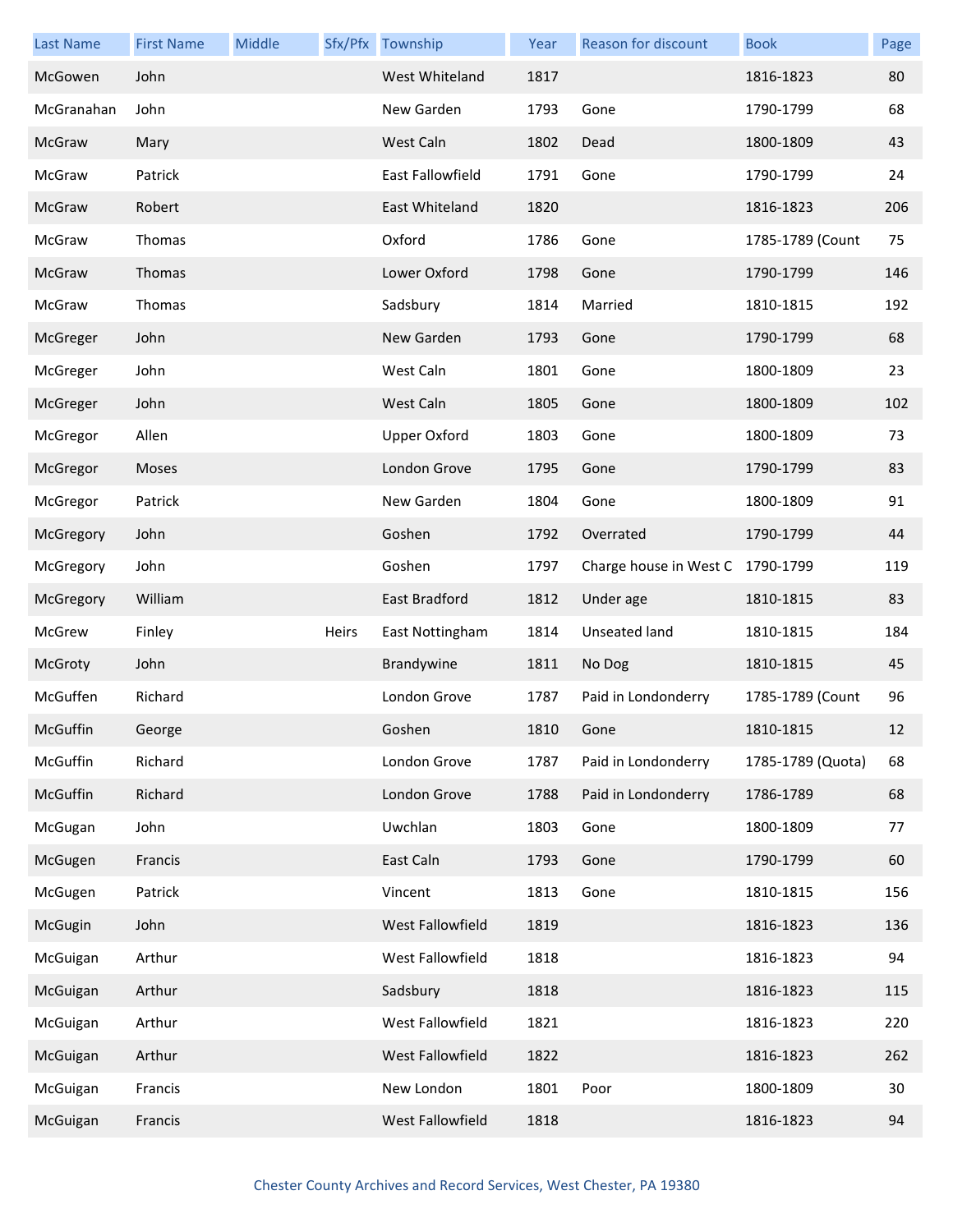| <b>Last Name</b> | <b>First Name</b> | Middle |     | Sfx/Pfx Township | Year | Reason for discount | <b>Book</b>       | Page |
|------------------|-------------------|--------|-----|------------------|------|---------------------|-------------------|------|
| McGuigan         | Francis           |        |     | West Fallowfield | 1819 |                     | 1816-1823         | 136  |
| McGuigan         | Francis           |        |     | London Grove     | 1819 | Gone                | 1816-1823         | 141  |
| McGuigan         | Frank             |        |     | West Fallowfield | 1821 |                     | 1816-1823         | 220  |
| McGuigan         | John              |        |     | West Fallowfield | 1811 | One Dog             | 1810-1815         | 52   |
| McGuigan         | John              |        | Jr. | West Fallowfield | 1819 |                     | 1816-1823         | 136  |
| McGuigan         | John              |        |     | West Fallowfield | 1820 |                     | 1816-1823         | 178  |
| McGuigan         | John              |        |     | West Fallowfield | 1821 |                     | 1816-1823         | 220  |
| McGuigan         | John              |        |     | Sadsbury         | 1822 |                     | 1816-1823         | 284  |
| McGuigan         | John              |        |     | West Fallowfield | 1822 |                     | 1816-1823         | 262  |
| McGuigan         | John              |        |     | West Fallowfield | 1823 |                     | 1816-1823         | 305  |
| McGuigen         | Francis           |        |     | East Caln        | 1792 | Gone                | 1790-1799         | 41   |
| McGuigen         | Patrick           |        |     | West Fallowfield | 1806 | Gone                | 1800-1809         | 125  |
| McGuin           | John              |        |     | Tinicum          | 1787 | Ran away            | 1785-1789 (Count  | 108  |
| McGuin           | John              |        |     | Tinicum          | 1788 | Ran away            | 1786-1789         | 80   |
| McGuire          | <b>Barrick</b>    |        |     | East Nantmeal    | 1812 | Gone to Canada      | 1810-1815         | 106  |
| McGuire          | Charles           |        |     | West Whiteland   | 1791 | Gone                | 1790-1799         | 38   |
| McGuire          | Charles           |        |     | West Whiteland   | 1792 | Gone                | 1790-1799         | 57   |
| McGuire          | Edward            |        |     | East Nantmeal    | 1791 | Gone                | 1790-1799         | 32   |
| McGuire          | George            |        |     | Londonderry      | 1817 |                     | 1816-1823         | 57   |
| McGuire          | George            |        |     | Londonderry      | 1820 |                     | 1816-1823         | 185  |
| McGuire          | George            |        |     | West Fallowfield | 1821 |                     | 1816-1823         | 220  |
| McGuire          | George            |        |     | West Fallowfield | 1822 |                     | 1816-1823         | 262  |
| McGuire          | Hugh              |        |     | Londonderry      | 1786 | Loss by fire        | 1785-1789 (Quota) | 40   |
| McGuire          | James             |        |     | Londonderry      | 1819 |                     | 1816-1823         | 143  |
| McGuire          | John              |        |     | Tinicum          | 1787 | Ran away            | 1785-1789 (Quota) | 80   |
| McGuire          | John              |        |     | Londonderry      | 1811 | Gone                | 1810-1815         | 57   |
| McGuire          | Laughlain         |        |     | Aston            | 1787 | Gone                | 1786-1789         | 57   |
| McGuire          | Laughlen          |        |     | Aston            | 1787 | Gone                | 1785-1789 (Count  | 85   |
| McGuire          | Patrick           |        |     | Pennsbury        | 1818 | Dead                | 1816-1823         | 114  |
| McGuire          | Samuel            |        |     | East Caln        | 1821 |                     | 1816-1823         | 214  |
| McGuire          | Thomas            |        |     | East Caln        | 1789 | Gone                | 1785-1789 (Quota) | 117  |
| McGuire          | Thomas            |        |     | East Caln        | 1789 | Gone                | 1785-1789 (Count  | 145  |
| McGuire          | Thomas            |        |     | New London       | 1799 | Gone                | 1790-1799         | 163  |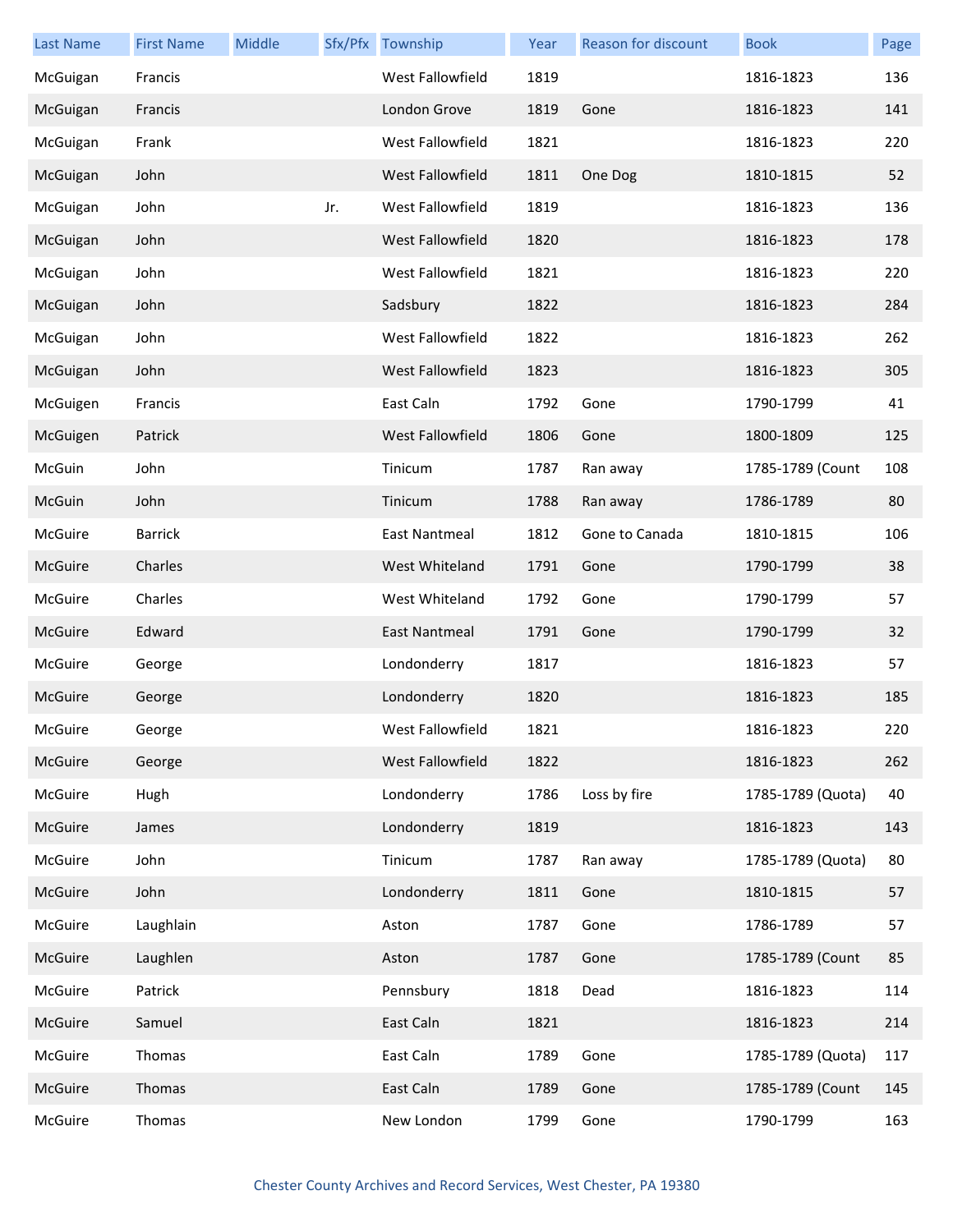| <b>Last Name</b> | <b>First Name</b> | Middle | Sfx/Pfx Township     | Year | Reason for discount | <b>Book</b>       | Page |
|------------------|-------------------|--------|----------------------|------|---------------------|-------------------|------|
| McGunigle        | John              |        | Brandywine           | 1798 | Gone                | 1790-1799         | 134  |
| <b>McGurty</b>   | James             |        | Sadsbury             | 1800 | Poor                | 1800-1809         | 16   |
| McHaffery        | Joseph            |        | East Nottingham      | 1789 | Charged to land     | 1785-1789 (Count  | 159  |
| McHaffey         | Joseph            |        | East Nottingham      | 1791 | Charged to land     | 1790-1799         | 31   |
| McHaffy          | Joseph            |        | East Nottingham      | 1797 | Charged to land     | 1790-1799         | 125  |
| McHaney          | Patrick           |        | Goshen               | 1817 |                     | 1816-1823         | 53   |
| McHaney          | Samuel            |        | East Caln            | 1813 |                     | 1810-1815         | 126  |
| McHaney          | Samuel            |        | East Caln            | 1813 |                     | 1810-1815         | 126  |
| McHarg           | William           |        | West Marlborough     | 1799 | Gone                | 1790-1799         | 162  |
| McHarry          | William           |        | West Fallowfield     | 1816 |                     | 1816-1823         | 11   |
| McHeiffy         | James             |        | Kennett              | 1808 |                     | 1800-1809         | 166  |
| McHenry          | Henry             |        | East Caln            | 1789 | Gone                | 1785-1789 (Quota) | 117  |
| McHenry          | Henry             |        | East Caln            | 1789 | Gone                | 1785-1789 (Count  | 145  |
| McHenry          | Hugh              |        | East Caln            | 1790 | Gone                | 1790-1799         | 2    |
| McHenry          | Jane              |        | New London           | 1818 |                     | 1816-1823         | 105  |
| McHenry          | John              |        | Goshen               | 1791 | Gone                | 1790-1799         | 25   |
| McHenry          | John              |        | Goshen               | 1792 | Gone                | 1790-1799         | 44   |
| McHenry          | John              |        | New Garden           | 1809 | Gone                | 1800-1809         | 190  |
| McHenry          | John              |        | East Nottingham      | 1820 |                     | 1816-1823         | 191  |
| McHenry          | Joseph            |        | West Marlborough     | 1807 | Gone                | 1800-1809         | 149  |
| McHenry          | Neal              |        | East Nantmeal        | 1795 | Not found           | 1790-1799         | 88   |
| McHenry          | Patrick           |        | New London           | 1810 | Poor                | 1810-1815         | 21   |
| McHenry          | Patrick           |        | New London           | 1810 | Poor                | 1810-1815         | 21   |
| McHenry          | Robert            |        | Charlestown          | 1817 |                     | 1816-1823         | 48   |
| McIlevain        | Hugh              |        | Ridley               | 1788 | Overrated           | 1786-1789         | 78   |
| McIlvain         | William           |        | <b>East Nantmeal</b> | 1796 | Gone                | 1790-1799         | 106  |
| McIlvaine        | Andrew            |        | Chester              | 1787 | Gone                | 1786-1789         | 3    |
| McIlvay          | Alexander         |        | Goshen               | 1801 | Gone                | 1800-1809         | 26   |
| McInstosh        | John              |        | West Fallowfield     | 1803 | Gone                | 1800-1809         | 65   |
| McIntire         | Andrew            |        | East Bradford        | 1814 | Gone                | 1810-1815         | 163  |
| McIntire         | Daniel            |        | Easttown             | 1805 | Gone                | 1800-1809         | 104  |
| McIntire         | Daniel            |        | Tredyffrin           | 1819 |                     | 1816-1823         | 158  |
| McIntire         | Hugh              |        | Brandywine           | 1798 | Gone                | 1790-1799         | 134  |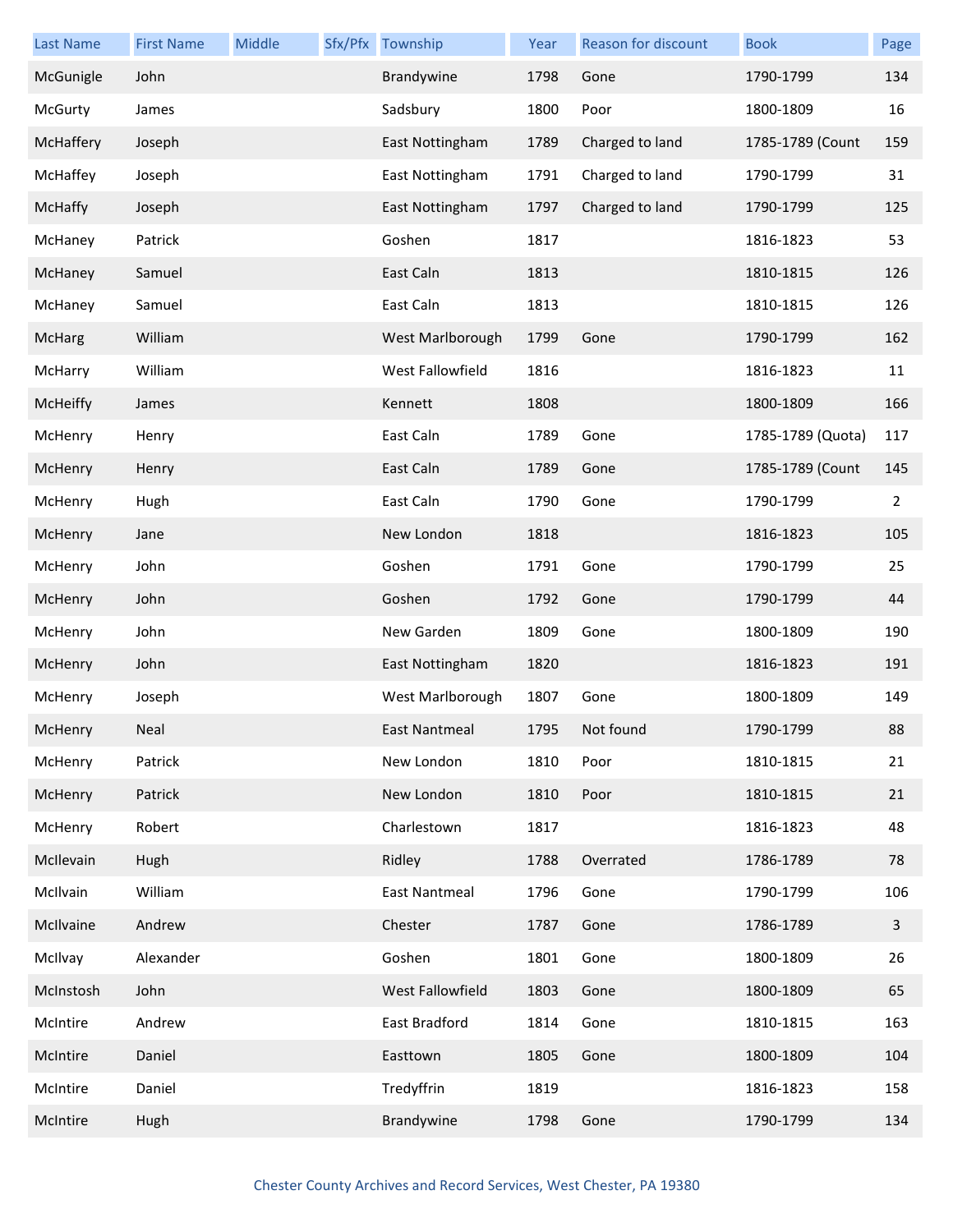| <b>Last Name</b> | <b>First Name</b> | Middle | Sfx/Pfx Township     | Year | Reason for discount | <b>Book</b> | Page           |
|------------------|-------------------|--------|----------------------|------|---------------------|-------------|----------------|
| McIntire         | James             |        | Londonderry          | 1811 | Gone                | 1810-1815   | 57             |
| McIntire         | John              |        | East Caln            | 1801 | Gone                | 1800-1809   | 22             |
| McIntire         | John              |        | <b>Upper Oxford</b>  | 1804 | Gone                | 1800-1809   | 93             |
| McIntire         | John              |        | New London           | 1805 | Poor                | 1800-1809   | 110            |
| McIntire         | John              |        | New London           | 1806 | Gone                | 1800-1809   | 130            |
| McIntire         | John              |        | East Caln            | 1808 | Gone                | 1800-1809   | 162            |
| McIntire         | Patrick           |        | East Fallowfield     | 1791 | Gone                | 1790-1799   | 24             |
| McIntire         | Peter             |        | East Whiteland       | 1810 | Gone                | 1810-1815   | 38             |
| McIntire         | Peter             |        | Charlestown          | 1810 | Gone                | 1810-1815   | $\overline{7}$ |
| McIntire         | Peter             |        | Tredyffrin           | 1813 | Gone                | 1810-1815   | 154            |
| McIntire         | Peter             |        | Tredyffrin           | 1817 |                     | 1816-1823   | 74             |
| McIntire         | Peter             |        | Willistown           | 1823 |                     | 1816-1823   | 332            |
| McIntire         | Robert            |        | West Marlborough     | 1806 | Gone                | 1800-1809   | 129            |
| McIntire         | Robert            |        | East Caln            | 1821 |                     | 1816-1823   | 214            |
| McIntire         | Samuel            |        | New Garden           | 1816 |                     | 1816-1823   | 22             |
| McIntire         | Samuel            |        | East Caln            | 1822 |                     | 1816-1823   | 256            |
| McIntire         | Samuel            |        | East Nottingham      | 1823 |                     | 1816-1823   | 318            |
| McIntire         | Thomas            |        | East Caln            | 1814 | Gone                | 1810-1815   | 166            |
| McIntire         | Thomas            |        | New London           | 1818 |                     | 1816-1823   | 105            |
| McIntire         | William           |        | East Marlborough     | 1811 | Twice taxed         | 1810-1815   | 59             |
| McIntire         | William           |        | Tredyffrin           | 1814 | Gone                | 1810-1815   | 194            |
| McIntire         | William           |        | Charlestown          | 1817 |                     | 1816-1823   | 48             |
| McIntosh         | Aaron             |        | Willistown           | 1823 |                     | 1816-1823   | 332            |
| McIntosh         | Alexander         |        | Goshen               | 1807 | Gone                | 1800-1809   | 145            |
| McIntosh         | Alexander         |        | Willistown           | 1815 | Unseated land       | 1810-1815   | 238            |
| McIntosh         | Alexander         |        | Willistown           | 1815 | One Dog             | 1810-1815   | 238            |
| McIntosh         | Alexander         |        | Brandywine           | 1819 | Gone                | 1816-1823   | 129            |
| McIntosh         | Alexander         |        | <b>West Nantmeal</b> | 1821 |                     | 1816-1823   | 236            |
| McIntosh         | John              |        | East Caln            | 1822 |                     | 1816-1823   | 256            |
| McKaraher        | Alexander         |        | <b>West Nantmeal</b> | 1814 | Gone                | 1810-1815   | 187            |
| McKawn           | William           |        | Sadsbury             | 1807 | Sick                | 1800-1809   | 155            |
| McKay            | John              |        | Lower Oxford         | 1811 | Gone                | 1810-1815   | 68             |
| McKay            | John              |        | <b>East Nantmeal</b> | 1820 |                     | 1816-1823   | 193            |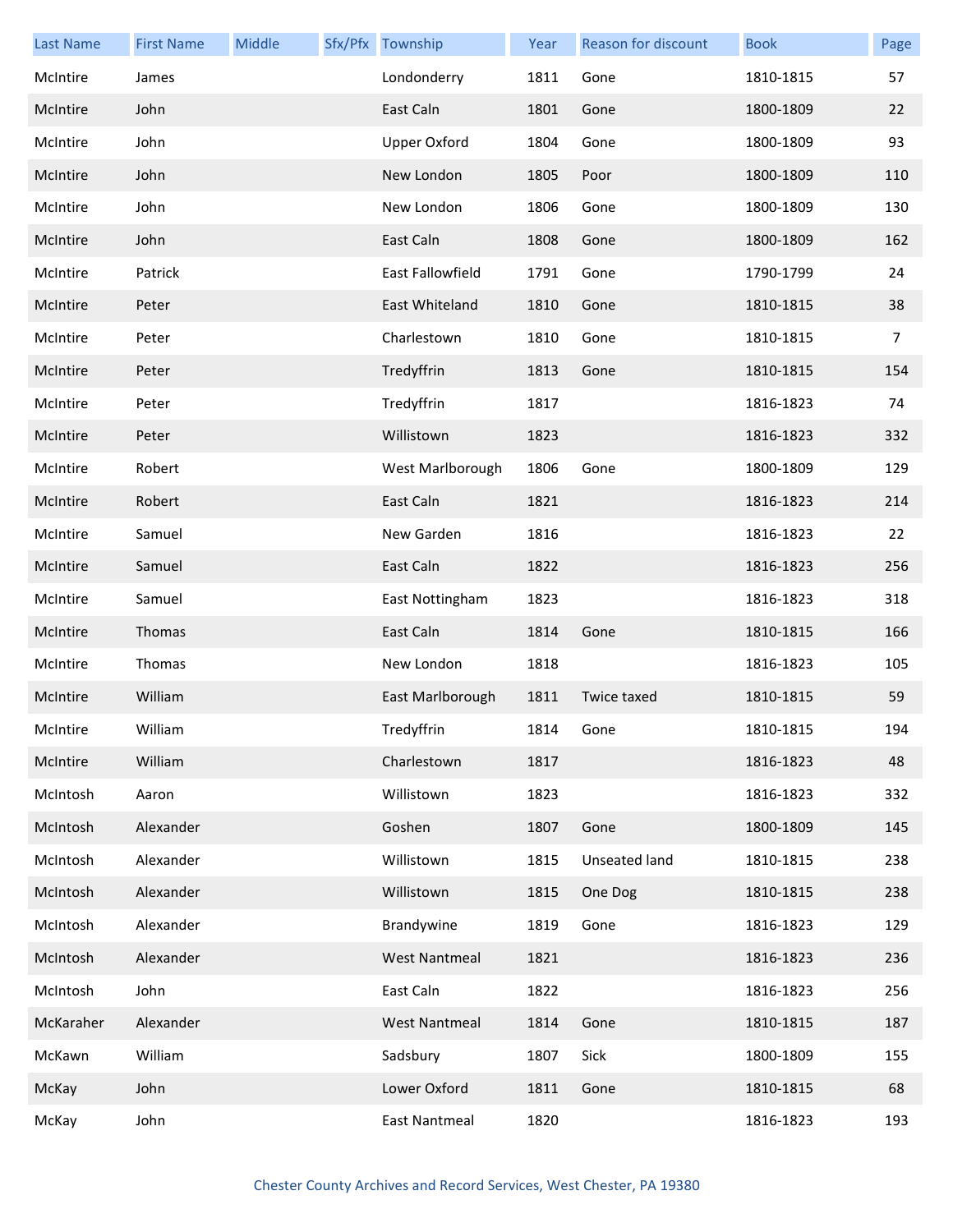| <b>Last Name</b> | <b>First Name</b> | Middle | Sfx/Pfx Township        | Year | Reason for discount                       | <b>Book</b>       | Page |
|------------------|-------------------|--------|-------------------------|------|-------------------------------------------|-------------------|------|
| McKea            | Isaac             |        | Birmingham              | 1823 |                                           | 1816-1823         | 295  |
| McKeag           | John              |        | Tredyffrin              | 1810 | Gone                                      | 1810-1815         | 33   |
| McKeag           | John              |        | Tredyffrin              | 1815 | Paid elsewhere                            | 1810-1815         | 235  |
| McKean           | Adam              |        | Willistown              | 1791 | Gone                                      | 1790-1799         | 37   |
| McKean           | John              |        | East Whiteland          | 1802 | Under age                                 | 1800-1809         | 59   |
| McKean           | John              |        | New London              | 1819 |                                           | 1816-1823         | 147  |
| McKean           | Thomas            |        | Londonderry             | 1819 | <b>Unseated land</b>                      | 1816-1823         | 143  |
| McKean           | William           |        | <b>West Nantmeal</b>    | 1785 | Poor                                      | 1785-1789 (Quota) | 17   |
| McKeaver         | James             |        | Honey Brook             | 1809 | Gone                                      | 1800-1809         | 186  |
| McKee            |                   |        | Honey Brook             | 1792 | Gone                                      | 1790-1799         | 45   |
| McKee            | Alexander         |        | East Marlborough        | 1788 | Gone                                      | 1785-1789 (Count  | 126  |
| McKee            | Alexander         |        | East Marlborough        | 1788 | Gone                                      | 1785-1789 (Quota) | 98   |
| McKee            | Bernard           |        | East Whiteland          | 1797 | Gone                                      | 1790-1799         | 132  |
| McKee            | David             |        | <b>Upper Chichester</b> | 1786 | Paid in Lower Chicheste 1785-1789 (Quota) |                   | 33   |
| McKee            | David             |        | <b>Upper Chichester</b> | 1786 | Paid in another place                     | 1785-1789 (Count  | 33   |
| McKee            | Edward            |        | West Chester            | 1812 | Gone                                      | 1810-1815         | 121  |
| McKee            | Isaac             |        | Sadsbury                | 1808 | Gone                                      | 1800-1809         | 175  |
| McKee            | Isaac             |        | Sadsbury                | 1809 | Dead                                      | 1800-1809         | 195  |
| McKee            | Isaac             |        | Londonderry             | 1812 | Gone                                      | 1810-1815         | 97   |
| McKee            | Isaac             |        | Londonderry             | 1813 | Gone                                      | 1810-1815         | 137  |
| McKee            | John              |        | Uwchlan                 | 1785 | Gone                                      | 1785-1789 (Quota) | 26   |
| McKee            | John              |        | New London              | 1786 | Overrated                                 | 1785-1789 (Quota) | 46   |
| McKee            | John              |        | New London              | 1786 | Overrated                                 | 1785-1789 (Count  | 46   |
| McKee            | John              |        | New London              | 1787 | Overrated                                 | 1786-1789         | 18   |
| McKee            | John              |        | Uwchlan                 | 1788 | Gone                                      | 1785-1789 (Count  | 138  |
| McKee            | John              |        | Uwchlan                 | 1788 | Gone                                      | 1785-1789 (Quota) | 110  |
| McKee            | John              |        | West Marlborough        | 1798 | Gone                                      | 1790-1799         | 142  |
| McKee            | John              |        | Westtown                | 1802 | Gone                                      | 1800-1809         | 58   |
| McKee            | Patrick           |        | Londonderry             | 1812 | Gone                                      | 1810-1815         | 97   |
| McKee            | Samuel            |        | <b>West Nantmeal</b>    | 1823 |                                           | 1816-1823         | 321  |
| McKee            | Thomas            |        | Sadsbury                | 1805 | Poor                                      | 1800-1809         | 115  |
| McKee            | William           |        | New Garden              | 1787 | Gone                                      | 1785-1789 (Count  | 99   |
| McKee            | William           |        | New Garden              | 1787 | Gone                                      | 1785-1789 (Quota) | 71   |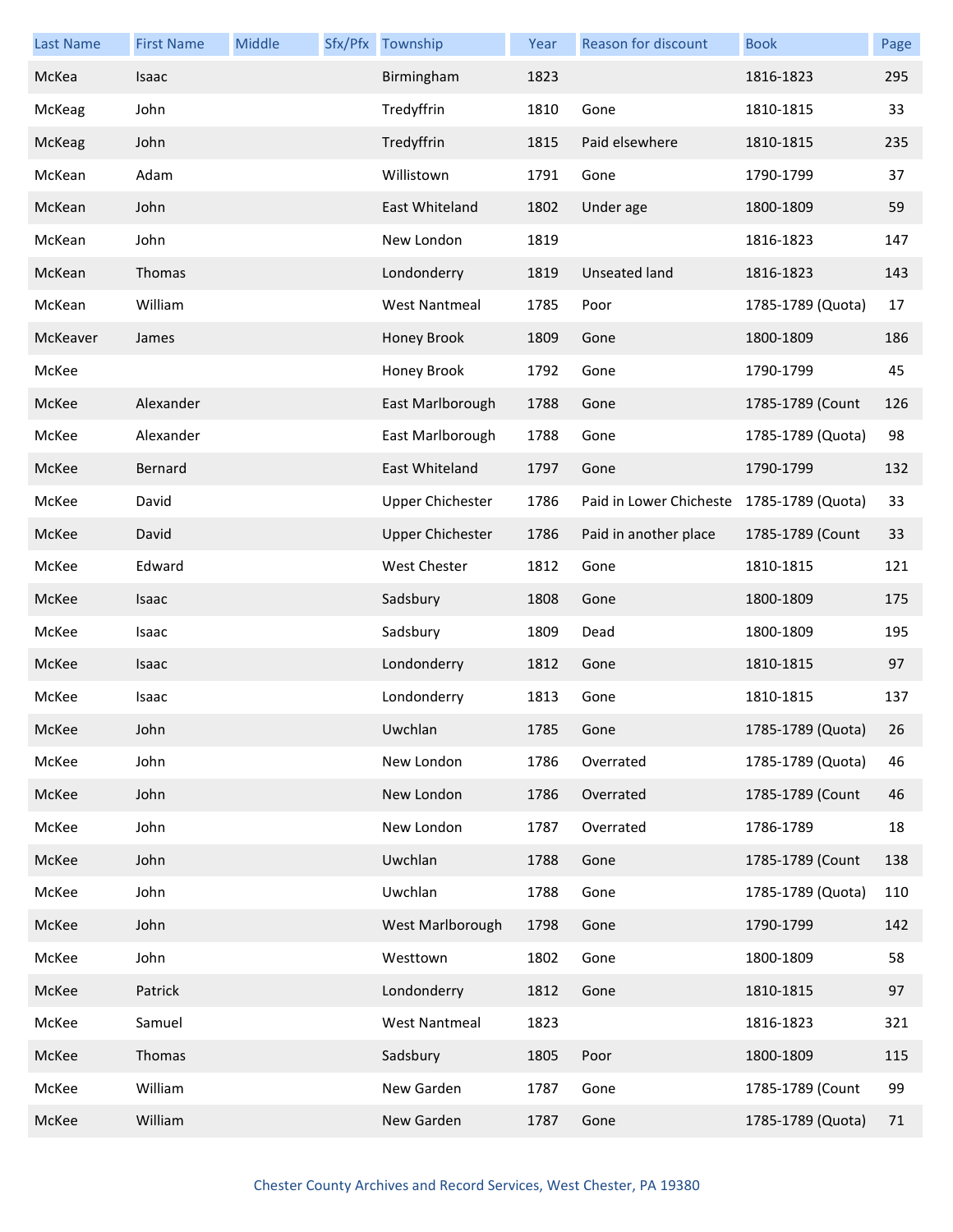| <b>Last Name</b> | <b>First Name</b> | Middle |       | Sfx/Pfx Township    | Year | Reason for discount | <b>Book</b>       | Page |
|------------------|-------------------|--------|-------|---------------------|------|---------------------|-------------------|------|
| McKee            | William           |        |       | Londonderry         | 1789 | Gone                | 1785-1789 (Count  | 153  |
| McKee            | William           |        |       | Londonderry         | 1789 | Poor                | 1785-1789 (Quota) | 125  |
| McKeever         |                   |        | Capt. | Lower Chichester    | 1787 | Charged to land     | 1786-1789         | 5    |
| McKeever         | Alexander         |        |       | West Marlborough    | 1797 | Gone                | 1790-1799         | 123  |
| McKeever         | Captain           |        |       | Lower Chichester    | 1786 | Charged to land     | 1785-1789 (Quota) | 33   |
| McKeever         | Captain           |        |       | Lower Chichester    | 1786 | Charged to land     | 1785-1789 (Count  | 33   |
| McKeever         | Captain           |        |       | Lower Chichester    | 1787 | Charged to land     | 1785-1789 (Quota) | 61   |
| McKeever         | Captain           |        |       | Lower Chichester    | 1787 | Charged to land     | 1785-1789 (Count  | 89   |
| McKeever         | Captain           |        |       | Lower Chichester    | 1788 | Land                | 1785-1789 (Count  | 117  |
| McKeever         | Captian           |        |       | Lower Chichester    | 1788 | Land                | 1785-1789 (Quota) | 89   |
| McKeever         | Charles           |        |       | New Garden          | 1817 |                     | 1816-1823         | 63   |
| McKeever         | Charles           |        |       | Kennett             | 1819 | Gone                | 1816-1823         | 140  |
| McKeever         | Elizabeth         |        |       | Tredyffrin          | 1815 | No Dog              | 1810-1815         | 235  |
| McKeever         | Henry             |        |       | <b>West Chester</b> | 1813 | Gone                | 1810-1815         | 161  |
| McKeever         | John              |        |       | New Garden          | 1811 | Gone                | 1810-1815         | 63   |
| McKeever         | John              |        |       | East Whiteland      | 1814 | Gone                | 1810-1815         | 199  |
| McKeever         | John              |        |       | East Whiteland      | 1816 |                     | 1816-1823         | 38   |
| McKeever         | Thomas            |        |       | New Garden          | 1814 | Gone                | 1810-1815         | 183  |
| McKeig           | John              |        |       | East Nottingham     | 1816 |                     | 1816-1823         | 23   |
| McKeil           | William           |        |       | Honey Brook         | 1808 | Gone                | 1800-1809         | 166  |
| McKeirnan        | John              |        |       | Charlestown         | 1804 | Gone                | 1800-1809         | 84   |
| McKell           | William           |        |       | East Marlborough    | 1822 |                     | 1816-1823         | 270  |
| McKelvey         | John              |        |       | Pennsbury           | 1805 | Gone                | 1800-1809         | 114  |
| <b>McKelvy</b>   | John              |        |       | West Caln           | 1816 |                     | 1816-1823         | 6    |
| McKelvy          | Patrick           |        |       | Uwchlan             | 1785 | Gone                | 1785-1789 (Quota) | 26   |
| McKennon         | Matthew           |        |       | East Marlborough    | 1823 |                     | 1816-1823         | 313  |
| McKenny          | Alexander         |        |       | West Whiteland      | 1804 | Not found           | 1800-1809         | 99   |
| McKenny          | Alexander         |        |       | West Whiteland      | 1819 |                     | 1816-1823         | 165  |
| McKenny          | James             |        |       | West Chester        | 1812 | Gone                | 1810-1815         | 121  |
| McKenny          | John              |        |       | West Marlborough    | 1802 | Gone                | 1800-1809         | 49   |
| McKenny          | John              |        |       | West Nottingham     | 1816 | Gone                | 1816-1823         | 24   |
| McKenny          | Patrick           |        |       | Goshen              | 1808 | Gone                | 1800-1809         | 165  |
| McKenny          | Patrick           |        |       | New Garden          | 1821 |                     | 1816-1823         | 232  |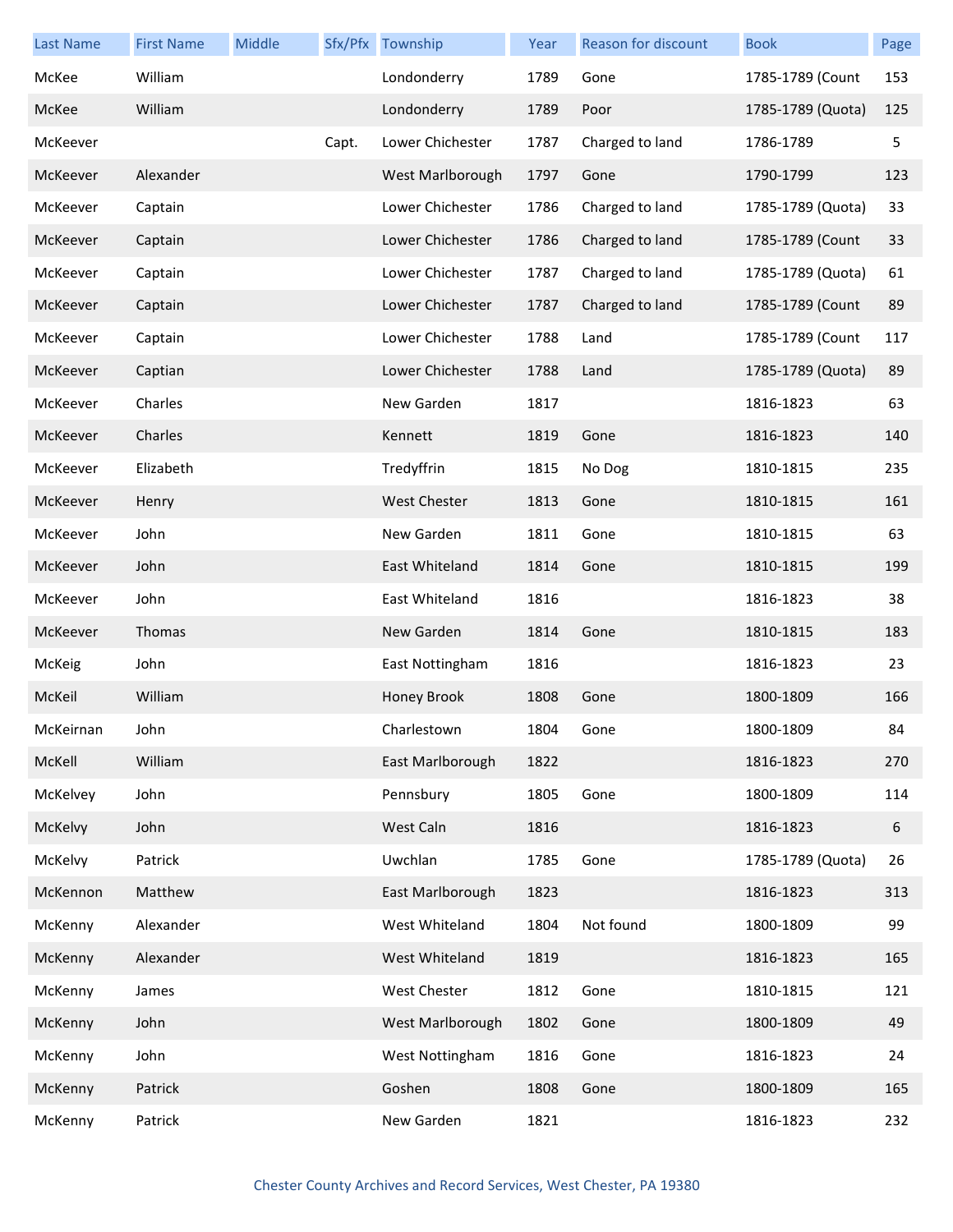| <b>Last Name</b> | <b>First Name</b> | Middle |     | Sfx/Pfx Township        | Year | Reason for discount   | <b>Book</b>       | Page |
|------------------|-------------------|--------|-----|-------------------------|------|-----------------------|-------------------|------|
| McKenny          | Thomas            |        |     | Tredyffrin              | 1816 |                       | 1816-1823         | 32   |
| McKeon           | Charles           |        |     | East Caln               | 1818 |                       | 1816-1823         | 88   |
| McKerdy          | Barney            |        |     | East Caln               | 1786 | Gone                  | 1785-1789 (Count  | 34   |
| McKerdy          | Berney            |        |     | East Caln               | 1788 | Gone off              | 1786-1789         | 6    |
| McKie            | David             |        |     | <b>Upper Chichester</b> | 1786 | Paid in another place | 1786-1789         | 5    |
| McKigney         | John              |        |     | Sadsbury                | 1802 | Gone                  | 1800-1809         | 55   |
| McKim            | David             |        |     | Sadsbury                | 1785 | Poor                  | 1785-1789 (Quota) | 23   |
| McKim            | David             |        |     | Sadsbury                | 1786 | Poor                  | 1785-1789 (Count  | 51   |
| McKim            | David             |        |     | Springfield             | 1786 | Poor                  | 1785-1789 (Count  | 79   |
| McKim            | David             |        |     | Sadsbury                | 1786 | Poor                  | 1785-1789 (Quota) | 51   |
| McKim            | David             |        |     | Sadsbury                | 1787 | Poor                  | 1786-1789         | 51   |
| McKim            | David             |        |     | Sadsbury                | 1788 | Poor                  | 1786-1789         | 23   |
| McKim            | David             |        |     | Sadsbury                | 1799 | Gone                  | 1790-1799         | 168  |
| McKim            | David             |        |     | Sadsbury                | 1800 | Gone                  | 1800-1809         | 16   |
| McKim            | David             |        |     | Sadsbury                | 1809 | Gone                  | 1800-1809         | 195  |
| McKim            | David             |        |     | Sadsbury                | 1811 | Gone                  | 1810-1815         | 72   |
| McKim            | David             |        | Jr. | Sadsbury                | 1812 | Gone                  | 1810-1815         | 112  |
| McKim            | David             |        |     | Sadsbury                | 1817 |                       | 1816-1823         | 72   |
| McKim            | David             |        |     | West Caln               | 1818 |                       | 1816-1823         | 89   |
| McKim            | David             |        |     | West Caln               | 1822 |                       | 1816-1823         | 257  |
| McKim            | Hugh              |        |     | East Whiteland          | 1819 |                       | 1816-1823         | 164  |
| McKim            | James             |        |     | Sadsbury                | 1818 | No Dog                | 1816-1823         | 115  |
| McKim            | James             |        |     | Sadsbury                | 1819 |                       | 1816-1823         | 157  |
| McKim            | James             |        |     | Sadsbury                | 1821 |                       | 1816-1823         | 242  |
| McKim            | James             |        | Jr. | Sadsbury                | 1822 |                       | 1816-1823         | 284  |
| McKim            | Jefferson         |        |     | Sadsbury                | 1823 |                       | 1816-1823         | 327  |
| McKim            | Joseph            |        |     | Sadsbury                | 1810 | Paid elsewhere        | 1810-1815         | 31   |
| McKim            | Joseph            |        |     | West Caln               | 1811 | Twice taxed           | 1810-1815         | 47   |
| McKim            | Joseph            |        |     | West Caln               | 1811 | Twice taxed           | 1810-1815         | 47   |
| McKim            | Joseph            |        |     | West Caln               | 1819 |                       | 1816-1823         | 131  |
| McKim            | Matthew           |        |     | East Nottingham         | 1793 | Gone                  | 1790-1799         | 69   |
| McKim            | Russell           |        |     | Sadsbury                | 1823 |                       | 1816-1823         | 327  |
| McKim            | Thomas            |        |     | Sadsbury                | 1821 |                       | 1816-1823         | 242  |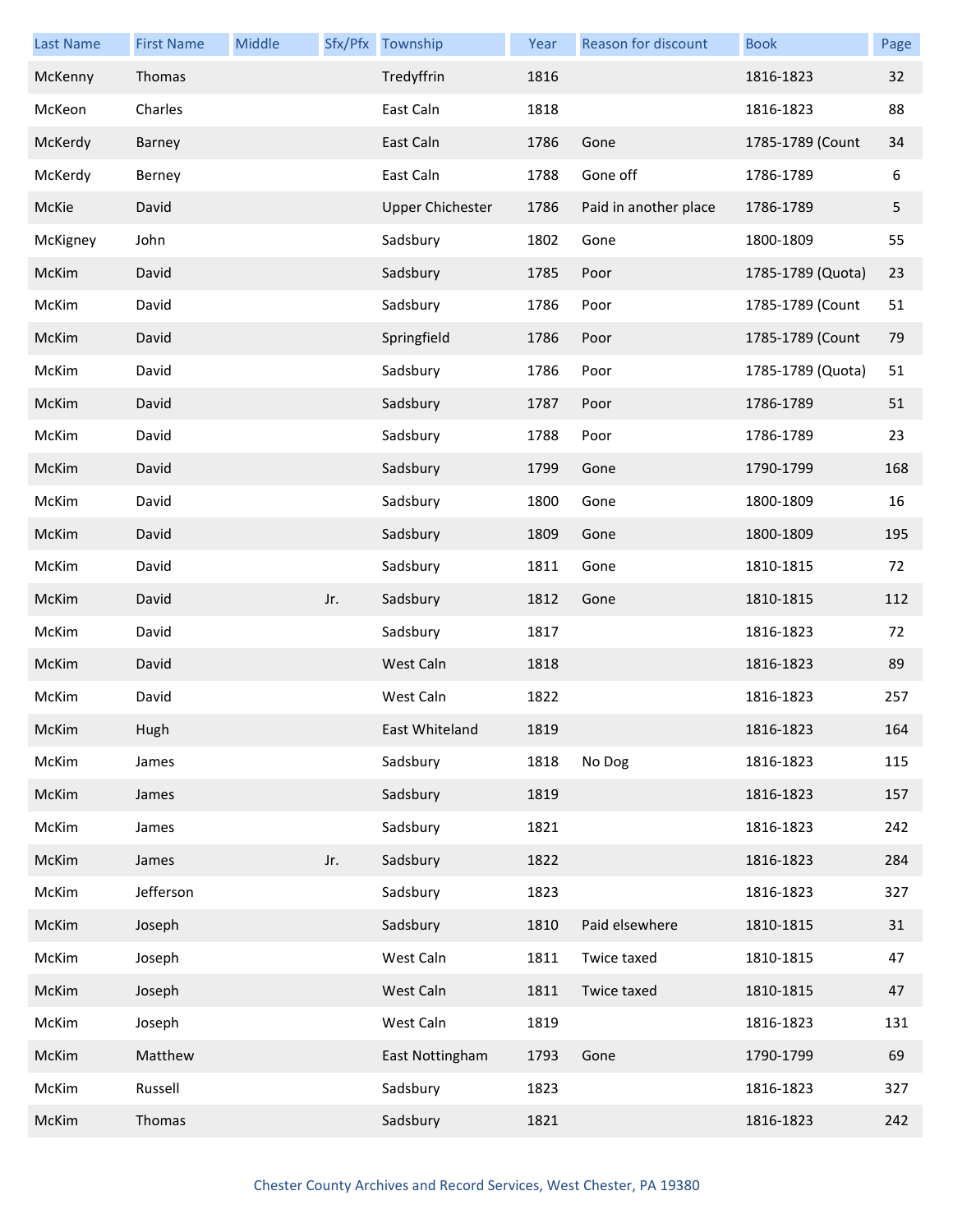| <b>Last Name</b> | <b>First Name</b> | <b>Middle</b> |     | Sfx/Pfx Township        | Year | Reason for discount | <b>Book</b>       | Page |
|------------------|-------------------|---------------|-----|-------------------------|------|---------------------|-------------------|------|
| McKim            | Thomas            |               |     | Sadsbury                | 1822 |                     | 1816-1823         | 284  |
| McKim            | Thomas            |               |     | Sadsbury                | 1823 |                     | 1816-1823         | 327  |
| McKim            | William           |               | Jr. | Sadsbury                | 1814 | Enlisted            | 1810-1815         | 192  |
| McKim            | William           |               |     | West Fallowfield        | 1816 |                     | 1816-1823         | 11   |
| McKim            | William           |               | Jr. | Sadsbury                | 1816 |                     | 1816-1823         | 31   |
| McKim            | William           |               |     | Sadsbury                | 1817 | Unseated land       | 1816-1823         | 72   |
| McKim            | William           |               |     | Sadsbury                | 1819 |                     | 1816-1823         | 156  |
| McKim            | William           |               |     | West Fallowfield        | 1820 | Unseated land       | 1816-1823         | 178  |
| McKim            | William           |               |     | Sadsbury                | 1820 |                     | 1816-1823         | 199  |
| McKim            | William           |               |     | West Fallowfield        | 1821 |                     | 1816-1823         | 220  |
| McKim            | William           |               |     | Sadsbury                | 1821 |                     | 1816-1823         | 242  |
| McKim            | William           |               | Jr. | West Fallowfield        | 1821 |                     | 1816-1823         | 220  |
| McKim            | William           |               |     | West Fallowfield        | 1823 |                     | 1816-1823         | 305  |
| McKim            | William           |               |     | Honey Brook             | 1823 |                     | 1816-1823         | 308  |
| McKim & Hark     |                   |               |     | West Caln               | 1814 |                     | 1810-1815         | 167  |
| McKimm           | Matthew           |               |     | East Nottingham         | 1792 | Not found           | 1790-1799         | 50   |
| McKimy           | Philip            |               |     | Thornbury               | 1800 | Poor                | 1800-1809         | 17   |
| McKindree        | Robert            |               |     | <b>East Fallowfield</b> | 1789 | Gone                | 1785-1789 (Count  | 149  |
| McKindroe        | Robert            |               |     | East Fallowfield        | 1789 | Gone                | 1785-1789 (Quota) | 121  |
| McKinely         | Robert            |               |     | East Caln               | 1800 | Gone                | 1800-1809         | 3    |
| <b>McKinely</b>  | William           |               |     | Coventry                | 1823 |                     | 1816-1823         | 302  |
| McKinesy         | Joseph            |               |     | West Caln               | 1799 | Gone                | 1790-1799         | 155  |
| McKinley         | Elizabeth         |               |     | East Caln               | 1785 | Overrated           | 1785-1789 (Quota) | 6    |
| McKinley         | Elizabeth         |               |     | East Caln               | 1789 | Overrated           | 1785-1789 (Count  | 145  |
| McKinley         | Elizabeth         |               |     | East Caln               | 1789 | Overrated           | 1785-1789 (Quota) | 117  |
| McKinley         | Elizabeth         |               |     | Brandywine              | 1811 | No Dog              | 1810-1815         | 45   |
| McKinley         | George            |               |     | East Caln               | 1785 | Gone                | 1785-1789 (Count  | 6    |
| McKinley         | George            |               |     | East Caln               | 1786 | Gone                | 1785-1789 (Count  | 62   |
| McKinley         | George            |               |     | East Caln               | 1786 | Gone                | 1785-1789 (Count  | 34   |
| McKinley         | George            |               |     | East Caln               | 1786 | Gone                | 1785-1789 (Quota) | 34   |
| McKinley         | George            |               |     | East Caln               | 1788 | Gone                | 1786-1789         | 34   |
| McKinley         | George            |               |     | East Caln               | 1788 | Gone off            | 1786-1789         | 6    |
| McKinley         | George            |               |     | Brandywine              | 1821 |                     | 1816-1823         | 213  |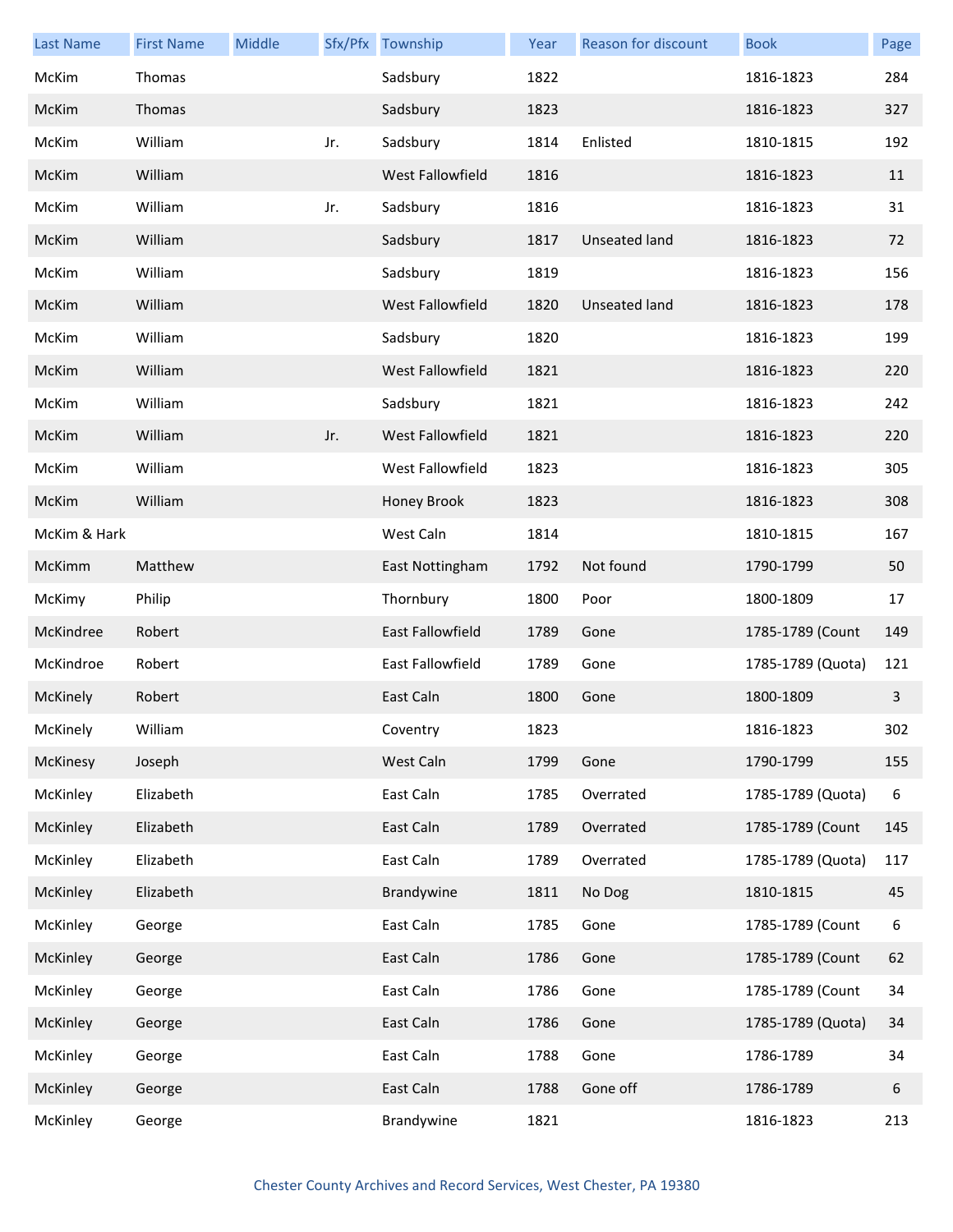| <b>Last Name</b> | <b>First Name</b> | Middle | Sfx/Pfx Township     | Year | Reason for discount | <b>Book</b>       | Page |
|------------------|-------------------|--------|----------------------|------|---------------------|-------------------|------|
| McKinley         | John              |        | Willistown           | 1806 | Gone                | 1800-1809         | 137  |
| McKinley         | John              |        | Willistown           | 1816 | Dead                | 1816-1823         | 36   |
| McKinley         | Joseph            |        | West Caln            | 1788 | Under age           | 1785-1789 (Quota) | 90   |
| McKinley         | Joseph            |        | West Caln            | 1788 | Under age           | 1785-1789 (Count  | 118  |
| McKinley         | Joseph            |        | Goshen               | 1789 | Gone                | 1785-1789 (Quota) | 122  |
| McKinley         | Joseph            |        | Goshen               | 1789 | Gone                | 1785-1789 (Count  | 150  |
| McKinley         | Joseph            |        | Goshen               | 1790 | Gone                | 1790-1799         | 5    |
| McKinley         | Joseph            |        | West Fallowfield     | 1797 | Gone                | 1790-1799         | 119  |
| McKinley         | Michael           |        | Birmingham           | 1785 | Gone                | 1785-1789 (Count  | 2    |
| McKinley         | Nathan            |        | Goshen               | 1810 | Gone                | 1810-1815         | 12   |
| McKinley         | Neal              |        | East Bradford        | 1808 | Gone                | 1800-1809         | 160  |
| McKinley         | Robert            |        | West Marlborough     | 1788 | Gone                | 1785-1789 (Quota) | 99   |
| McKinley         | Robert            |        | West Marlborough     | 1788 | Gone                | 1785-1789 (Count  | 127  |
| McKinley         | Robert            |        | East Caln            | 1789 | Gone                | 1785-1789 (Quota) | 117  |
| McKinley         | Robert            |        | East Caln            | 1789 | Gone                | 1785-1789 (Count  | 145  |
| McKinley         | Robert            |        | East Caln            | 1790 | Gone                | 1790-1799         | 2    |
| McKinley         | Samuel            |        | <b>West Nantmeal</b> | 1819 |                     | 1816-1823         | 152  |
| McKinly          | Cornelius         |        | East Caln            | 1821 |                     | 1816-1823         | 214  |
| McKinly          | Dolty             |        | <b>West Bradford</b> | 1796 | Gone                | 1790-1799         | 96   |
| McKinly          | Dolty             |        | East Marlborough     | 1803 | Poor                | 1800-1809         | 69   |
| McKinly          | George            |        | Brandywine           | 1802 | Gone                | 1800-1809         | 42   |
| McKinly          | George            |        | Brandywine           | 1820 |                     | 1816-1823         | 171  |
| McKinly          | Henry             |        | East Bradford        | 1795 | Gone                | 1790-1799         | 77   |
| McKinly          | John              |        | Westtown             | 1818 | Gone                | 1816-1823         | 121  |
| McKinly          | Joseph            |        | Brandywine           | 1820 |                     | 1816-1823         | 171  |
| McKinly          | Samuel            |        | Brandywine           | 1796 | Sick                | 1790-1799         | 113  |
| McKinly          | Samuel            |        | Brandywine           | 1818 |                     | 1816-1823         | 87   |
| McKinly          | Thomas            |        | <b>East Nantmeal</b> | 1798 | Gone                | 1790-1799         | 145  |
| McKinly          | William           |        | Birmingham           | 1797 | Gone                | 1790-1799         | 114  |
| McKinney         | Andrew            |        | East Whiteland       | 1796 | Gone                | 1790-1799         | 112  |
| McKinney         | John              |        | Tredyffrin           | 1785 | Gone                | 1785-1789 (Count  | 25   |
| McKinney         | Philip            |        | Birmingham           | 1808 | Gone                | 1800-1809         | 160  |
| McKinney         | Thomas            |        | West Whiteland       | 1809 | Gone                | 1800-1809         | 199  |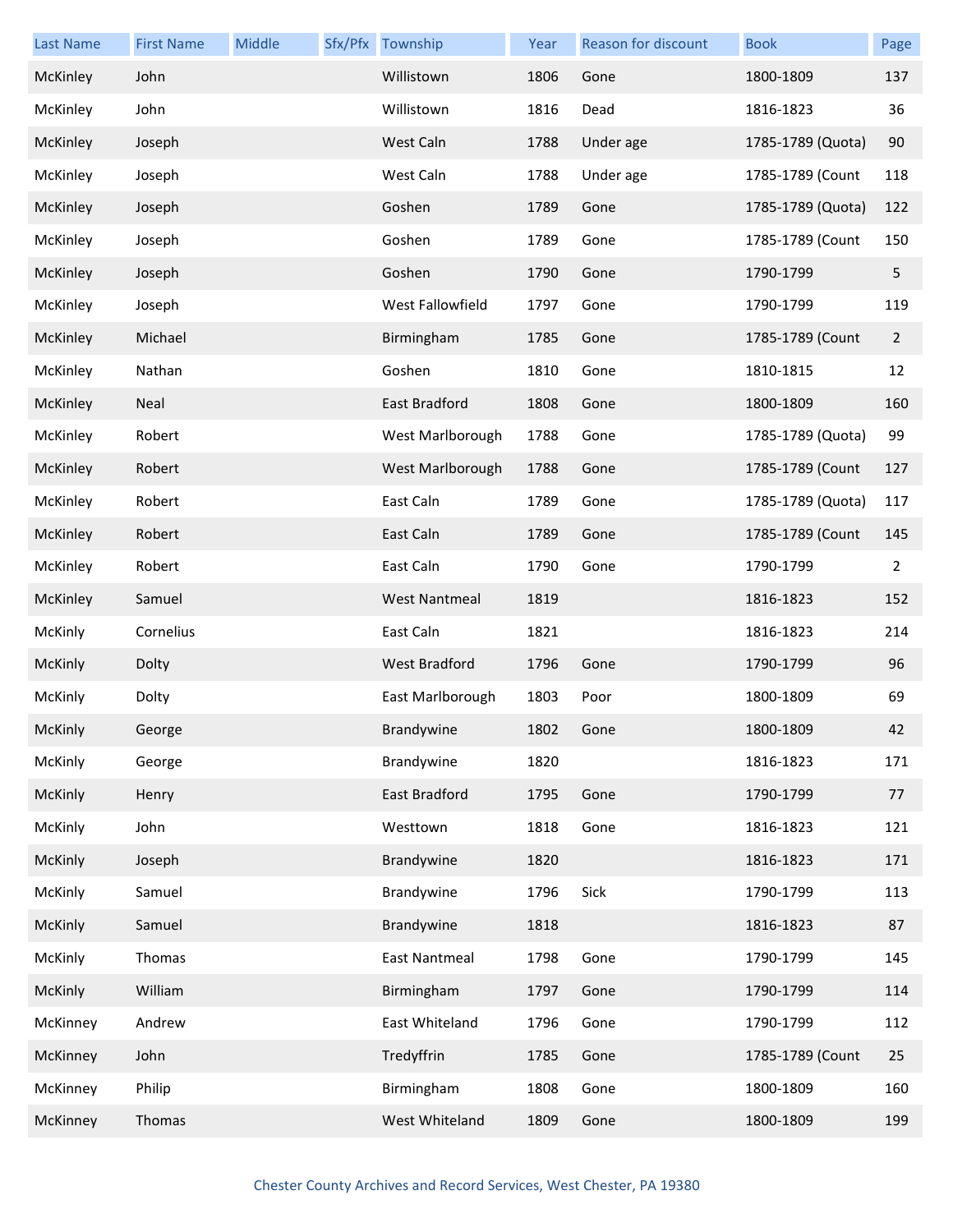| <b>Last Name</b> | <b>First Name</b> | Middle | Sfx/Pfx Township     | Year | Reason for discount | <b>Book</b>       | Page |
|------------------|-------------------|--------|----------------------|------|---------------------|-------------------|------|
| McKinny          | Philip            |        | Thornbury            | 1799 | Poor                | 1790-1799         | 169  |
| McKinny          | Philip            |        | Thornbury            | 1803 | Sickness            | 1800-1809         | 76   |
| McKinsey         | (Widow)           |        | Tredyffrin           | 1820 |                     | 1816-1823         | 201  |
| McKinsey         | Alexander         |        | Willistown           | 1806 | Gone                | 1800-1809         | 137  |
| McKinsey         | Roderick          |        | Tredyffrin           | 1810 |                     | 1810-1815         | 33   |
| McKinsey         | Roderick          |        | Tredyffrin           | 1816 |                     | 1816-1823         | 32   |
| McKinty          | Evan              |        | Vincent              | 1821 |                     | 1816-1823         | 246  |
| McKinty          | Hugh              |        | Vincent              | 1800 | Dead & Gone         | 1800-1809         | 18   |
| McKinty          | William           |        | Vincent              | 1819 |                     | 1816-1823         | 161  |
| McKissack        | Walter            |        | <b>Upper Oxford</b>  | 1811 | No Dog              | 1810-1815         | 69   |
| McKissack        | Walter            |        | <b>Upper Oxford</b>  | 1812 | Gone                | 1810-1815         | 108  |
| McKissick        | John              |        | Uwchlan              | 1807 | Drunken             | 1800-1809         | 156  |
| McKissick        | John              |        | Uwchlan              | 1808 | Poor                | 1800-1809         | 176  |
| McKissick        | Walter            |        | Lower Oxford         | 1806 | Paid elsewhere      | 1800-1809         | 133  |
| McKissock        | Arthur            |        | Oxford               | 1790 | Poor                | 1790-1799         | 13   |
| McKneely         | George            |        | Middletown           | 1788 | Gone                | 1785-1789 (Quota) | 98   |
| McKneely         | George            |        | Middletown           | 1788 | Gone                | 1785-1789 (Count  | 126  |
| McKnight         | David             |        | <b>West Nantmeal</b> | 1796 | Under age           | 1790-1799         | 107  |
| McKnight         | David             |        | <b>West Nantmeal</b> | 1805 | Gone                | 1800-1809         | 113  |
| McKnight         | James             |        | West Caln            | 1791 | Gone                | 1790-1799         | 22   |
| McKnight         | Jesse             |        | West Nantmeal        | 1797 | Gone                | 1790-1799         | 126  |
| McKnight         | John              |        | East Caln            | 1789 | Gone                | 1785-1789 (Count  | 145  |
| McKnight         | John              |        | East Caln            | 1789 | Gone                | 1785-1789 (Quota) | 117  |
| McKnight         | John              |        | East Nottingham      | 1791 | Gone                | 1790-1799         | 31   |
| McKnight         | John              |        | East Nottingham      | 1792 | Not found           | 1790-1799         | 50   |
| McKnight         | John              |        | East Nottingham      | 1793 | Gone                | 1790-1799         | 69   |
| McKnight         | Robert            |        | <b>Upper Oxford</b>  | 1803 | Gone                | 1800-1809         | 73   |
| McKnight         | Thomas            |        | Charlestown          | 1814 | Gone                | 1810-1815         | 168  |
| McKnight         | Thomas            |        | Charlestown          | 1815 |                     | 1810-1815         | 209  |
| McKnight         | William           |        | London Grove         | 1803 | Gone                | 1800-1809         | 67   |
| McKorey          | Barney            |        | Goshen               | 1801 | Gone                | 1800-1809         | 26   |
| McKorkhill       | William           |        | Sadsbury             | 1811 | Gone                | 1810-1815         | 72   |
| McKorkle         | Robert            |        | East Bradford        | 1823 |                     | 1816-1823         | 296  |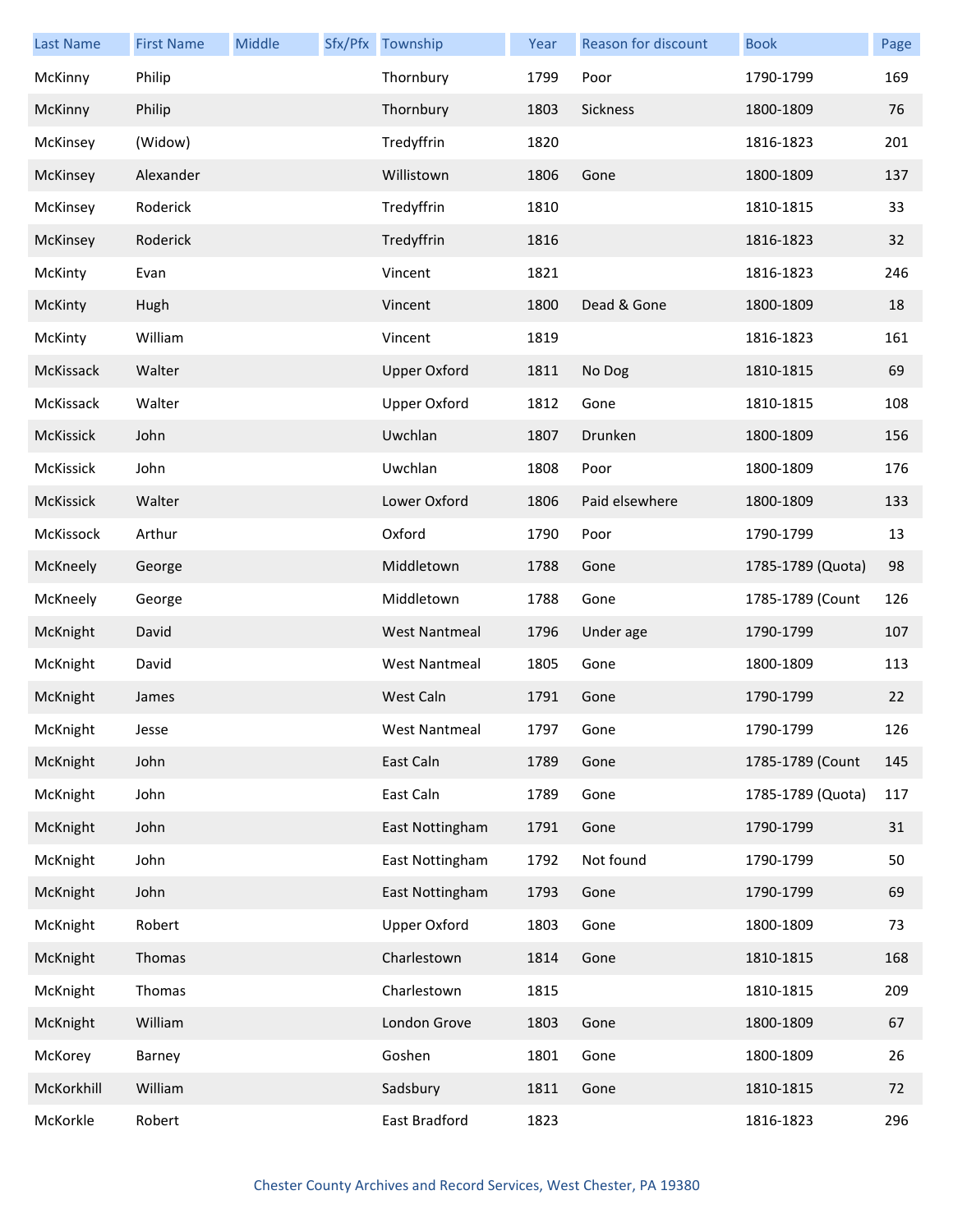| <b>Last Name</b> | <b>First Name</b> | Middle | Sfx/Pfx Township        | Year | Reason for discount | <b>Book</b> | Page |
|------------------|-------------------|--------|-------------------------|------|---------------------|-------------|------|
| McKown           | Daniel            |        | Charlestown             | 1814 | No Dog              | 1810-1815   | 168  |
| McKown           | James             |        | Sadsbury                | 1812 | No Dog              | 1810-1815   | 112  |
| McKraher         | Charles           |        | <b>East Nantmeal</b>    | 1814 | Poor                | 1810-1815   | 186  |
| McLafferty       | Patrick           |        | New Garden              | 1808 | Gone                | 1800-1809   | 170  |
| McLane           | Isaac             |        | East Bradford           | 1804 | Gone                | 1800-1809   | 81   |
| McLane           | James             |        | <b>East Whiteland</b>   | 1817 |                     | 1816-1823   | 79   |
| McLane           | John              |        | Charlestown             | 1805 | Gone                | 1800-1809   | 103  |
| McLane           | John              |        | Charlestown             | 1806 | Gone                | 1800-1809   | 123  |
| McLarry          | Alexander         |        | Goshen                  | 1803 | Gone                | 1800-1809   | 66   |
| McLaughlen       | Peter             |        | West Caln               | 1818 |                     | 1816-1823   | 89   |
| McLaughlin       | Adam              |        | <b>Upper Oxford</b>     | 1807 |                     | 1800-1809   | 153  |
| McLaughlin       | Adam              |        | <b>Upper Oxford</b>     | 1817 |                     | 1816-1823   | 68   |
| McLaughlin       | Amos              |        | <b>East Fallowfield</b> | 1816 |                     | 1816-1823   | 10   |
| McLaughlin       | Benjamin          |        | Brandywine              | 1821 |                     | 1816-1823   | 213  |
| McLaughlin       | Daniel            |        | West Fallowfield        | 1803 | Gone                | 1800-1809   | 65   |
| McLaughlin       | Daniel            |        | Tredyffrin              | 1805 | Dead                | 1800-1809   | 115  |
| McLaughlin       | Daniel            |        | West Fallowfield        | 1807 | Gone                | 1800-1809   | 145  |
| McLaughlin       | David             |        | Sadsbury                | 1812 | Under age           | 1810-1815   | 112  |
| McLaughlin       | David             |        | <b>Upper Oxford</b>     | 1817 |                     | 1816-1823   | 68   |
| McLaughlin       | David             |        | Sadsbury                | 1817 |                     | 1816-1823   | 72   |
| McLaughlin       | David             |        | Sadsbury                | 1821 |                     | 1816-1823   | 242  |
| McLaughlin       | David             |        | Sadsbury                | 1821 |                     | 1816-1823   | 242  |
| McLaughlin       | David             |        | Sadsbury                | 1822 |                     | 1816-1823   | 284  |
| McLaughlin       | Israel            |        | Brandywine              | 1816 |                     | 1816-1823   | 4    |
| McLaughlin       | Israel            |        | Brandywine              | 1818 |                     | 1816-1823   | 87   |
| McLaughlin       | James             |        | Brandywine              | 1806 | Gone                | 1800-1809   | 121  |
| McLaughlin       | James             |        | East Caln               | 1808 | Gone                | 1800-1809   | 162  |
| McLaughlin       | Jesse             |        | Sadsbury                | 1803 | Gone                | 1800-1809   | 75   |
| McLaughlin       | Jesse             |        | Sadsbury                | 1820 |                     | 1816-1823   | 199  |
| McLaughlin       | Jesse             |        | Kennett                 | 1821 |                     | 1816-1823   | 224  |
| McLaughlin       | John              |        | West Fallowfield        | 1803 | Gone                | 1800-1809   | 65   |
| McLaughlin       | John              |        | East Caln               | 1803 | Gone                | 1800-1809   | 62   |
| McLaughlin       | John              |        | <b>Upper Oxford</b>     | 1820 |                     | 1816-1823   | 195  |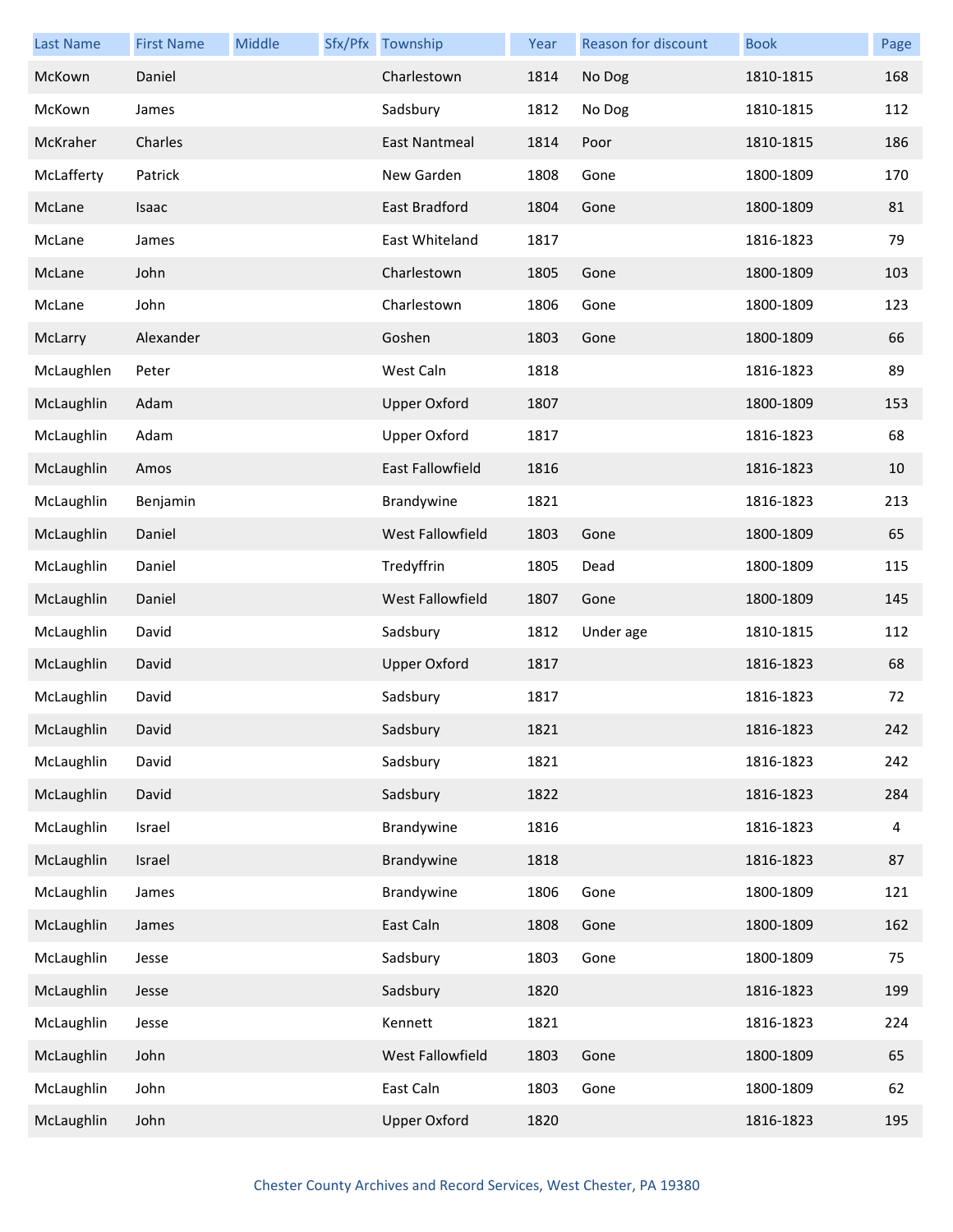| <b>Last Name</b> | <b>First Name</b> | Middle | Sfx/Pfx Township     | Year | Reason for discount | <b>Book</b>      | Page |
|------------------|-------------------|--------|----------------------|------|---------------------|------------------|------|
| McLaughlin       | John              |        | West Caln            | 1823 |                     | 1816-1823        | 300  |
| McLaughlin       | Joseph            |        | East Marlborough     | 1810 | Poor                | 1810-1815        | 18   |
| McLaughlin       | Joseph            |        | East Marlborough     | 1810 | Poor                | 1810-1815        | 18   |
| McLaughlin       | Joseph            |        | East Marlborough     | 1811 | Poor                | 1810-1815        | 59   |
| McLaughlin       | Joseph            |        | West Marlborough     | 1815 | Gone                | 1810-1815        | 221  |
| McLaughlin       | Joseph            |        | West Marlborough     | 1817 | Poor                | 1816-1823        | 60   |
| McLaughlin       | Joseph            |        | West Marlborough     | 1821 |                     | 1816-1823        | 229  |
| McLaughlin       | Joseph            |        | East Caln            | 1823 |                     | 1816-1823        | 299  |
| McLaughlin       | Joseph            |        | West Marlborough     | 1823 |                     | 1816-1823        | 314  |
| McLaughlin       | Michael           |        | Charlestown          | 1807 | Gone                | 1800-1809        | 143  |
| McLaughlin       | Michael           |        | Londonderry          | 1818 | Poor                | 1816-1823        | 100  |
| McLaughlin       | Patrick           |        | East Marlborough     | 1816 |                     | 1816-1823        | 18   |
| McLaughlin       | Peter             |        | West Caln            | 1813 | Gone                | 1810-1815        | 127  |
| McLaughlin       | Peter             |        | West Caln            | 1814 |                     | 1810-1815        | 167  |
| McLaughlin       | Peter             |        | West Caln            | 1817 |                     | 1816-1823        | 47   |
| McLaughlin       | Robert            |        | Sadsbury             | 1812 | Under age           | 1810-1815        | 112  |
| McLaughlin       | Robert            |        | Sadsbury             | 1816 |                     | 1816-1823        | 31   |
| McLaughlin       | Robert            |        | Londonderry          | 1819 |                     | 1816-1823        | 143  |
| McLaughlin       | Robert            |        | West Fallowfield     | 1819 |                     | 1816-1823        | 136  |
| McLaughlin       | Russell           |        | Brandywine           | 1807 | Minor               | 1800-1809        | 141  |
| McLaughlin       | Russell           |        | Brandywine           | 1811 | Gone                | 1810-1815        | 45   |
| McLaughlin       | Russell           |        | Uwchlan              | 1815 | Gone                | 1810-1815        | 236  |
| McLaughlin       | William           |        | Sadsbury             | 1814 | Enlisted            | 1810-1815        | 192  |
| McLaughlin       | William           |        | Sadsbury             | 1823 |                     | 1816-1823        | 327  |
| McLaughter       | Charles           |        | <b>Upper Oxford</b>  | 1808 | Minor               | 1800-1809        | 173  |
| McLean           | Alexander         |        | <b>West Nantmeal</b> | 1803 | Poor                | 1800-1809        | 73   |
| McLeard          | Arthur            |        | <b>West Nantmeal</b> | 1789 | Poor                | 1785-1789 (Count | 158  |
| McLee            | John              |        | Londonderry          | 1819 |                     | 1816-1823        | 143  |
| McLenahan        | James             |        | Lower Oxford         | 1823 |                     | 1816-1823        | 323  |
| McLeod           | Norman            |        | Brandywine           | 1804 | Poor                | 1800-1809        | 82   |
| McLevy           | Henry             |        | Brandywine           | 1802 | Gone                | 1800-1809        | 42   |
| McLindon         | Peter             |        | Willistown           | 1820 |                     | 1816-1823        | 204  |
| McLoad           | Norman            |        | Brandywine           | 1802 | Gone                | 1800-1809        | 42   |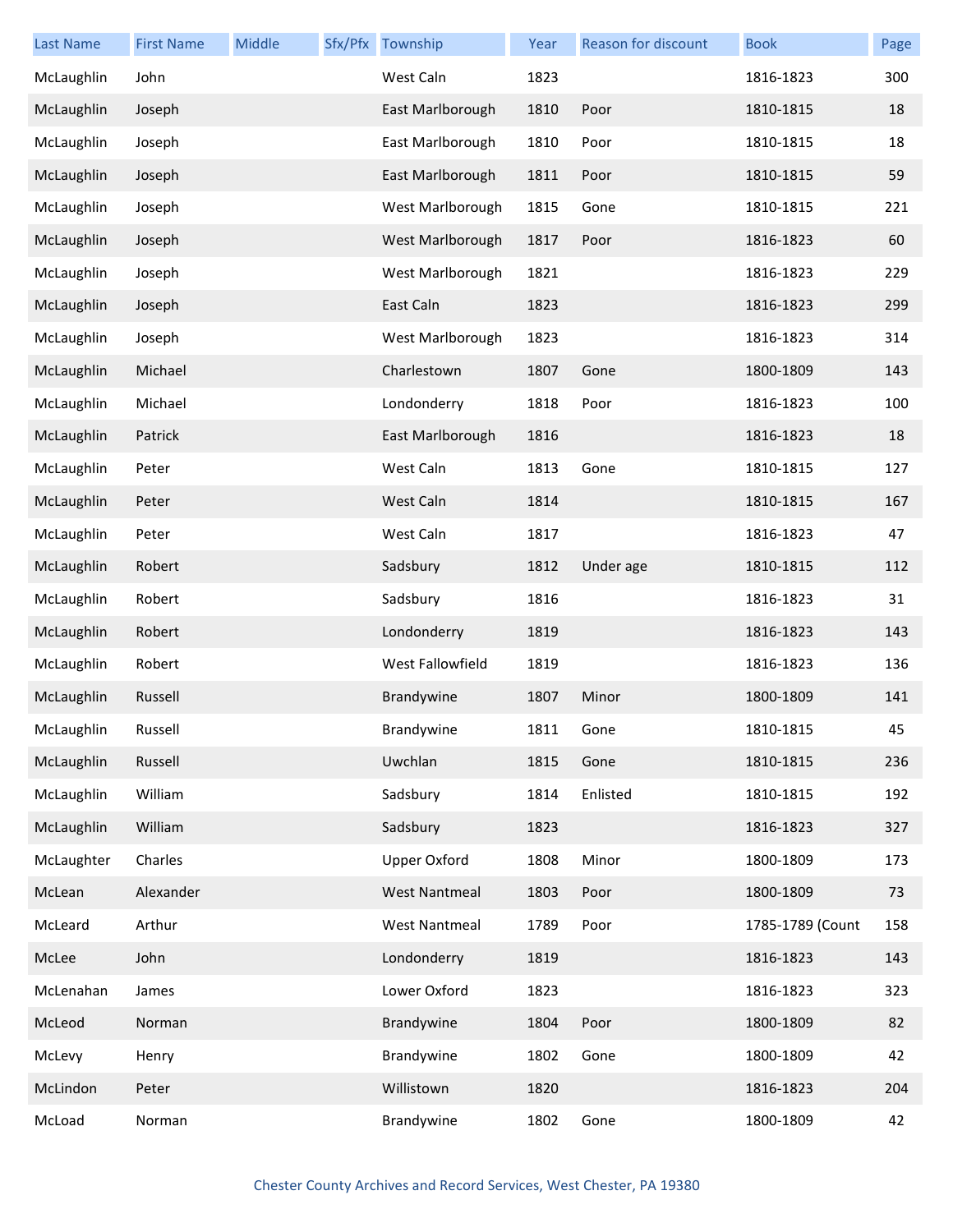| <b>Last Name</b> | <b>First Name</b> | Middle | Sfx/Pfx Township    | Year | <b>Reason for discount</b> | <b>Book</b>       | Page |
|------------------|-------------------|--------|---------------------|------|----------------------------|-------------------|------|
| McLoad           | Norman            |        | Brandywine          | 1806 | Gone                       | 1800-1809         | 121  |
| McLoney          | John              |        | East Nottingham     | 1788 | Gone                       | 1785-1789 (Count  | 130  |
| McLoughlin       | Barney            |        | West Whiteland      | 1796 | Gone                       | 1790-1799         | 113  |
| McLoughlin       | Benjamin          |        | Newlin              | 1791 | Poor                       | 1790-1799         | 29   |
| McLoughlin       | Charles           |        | West Fallowfield    | 1791 | Poor                       | 1790-1799         | 25   |
| McLoughlin       | George            |        | Kennett             | 1800 | Poor                       | 1800-1809         | 7    |
| McLoughlin       | James             |        | Goshen              | 1798 | Gone                       | 1790-1799         | 138  |
| McLoughlin       | John              |        | Goshen              | 1798 | Gone                       | 1790-1799         | 138  |
| McLoughlin       | William           |        | Brandywine          | 1795 | Under age                  | 1790-1799         | 78   |
| McLouglin        | Hugh              |        | Newlin              | 1799 | Gone                       | 1790-1799         | 162  |
| McLown           | Joseph            |        | Charlestown         | 1791 | Gone                       | 1790-1799         | 23   |
| McLulliff        | John              |        | Goshen              | 1803 | Gone                       | 1800-1809         | 66   |
| McMachan         | John              |        | East Nottingham     | 1823 |                            | 1816-1823         | 318  |
| McMaken          | James             |        | East Fallowfield    | 1791 | Gone                       | 1790-1799         | 24   |
| McMallin         | Samuel            |        | East Caln           | 1818 | Gone                       | 1816-1823         | 88   |
| McManamy         | John              |        | Kennett             | 1820 |                            | 1816-1823         | 182  |
| McManamy         | John              |        | Kennett             | 1821 |                            | 1816-1823         | 224  |
| McManin          | Samuel            |        | West Marlborough    | 1810 | Gone                       | 1810-1815         | 19   |
| McManis          | Samuel            |        | Brandywine          | 1811 | Gone                       | 1810-1815         | 45   |
| McMannus         | Mark              |        | East Bradford       | 1806 | Gone                       | 1800-1809         | 120  |
| McManus          | <b>Barnabus</b>   |        | <b>Upper Oxford</b> | 1803 | Gone                       | 1800-1809         | 73   |
| McManus          | Charles           |        | East Caln           | 1785 | Gone                       | 1785-1789 (Count  | 6    |
| McManus          | Redmond           |        | Willistown          | 1819 |                            | 1816-1823         | 162  |
| McManus          | Rodman            |        | Tredyffrin          | 1818 |                            | 1816-1823         | 116  |
| McManus          | Samuel            |        | West Marlborough    | 1808 | Gone                       | 1800-1809         | 169  |
| McMany           | James             |        | Tredyffrin          | 1820 |                            | 1816-1823         | 201  |
| McMaster         | Alexander         |        | East Nottingham     | 1823 |                            | 1816-1823         | 318  |
| McMaster         | James             |        | East Bradford       | 1787 | Gone                       | 1785-1789 (Quota) | 59   |
| McMaster         | John              |        | Lower Oxford        | 1822 |                            | 1816-1823         | 280  |
| McMaster         | John              |        | Lower Oxford        | 1823 |                            | 1816-1823         | 323  |
| McMaster         | Matthew           |        | Oxford              | 1796 | Gone                       | 1790-1799         | 107  |
| McMasters        | James             |        | East Bradford       | 1787 | Gone                       | 1785-1789 (Count  | 86   |
| McMasters        | James             |        | Lower Chichester    | 1788 | Land                       | 1785-1789 (Count  | 117  |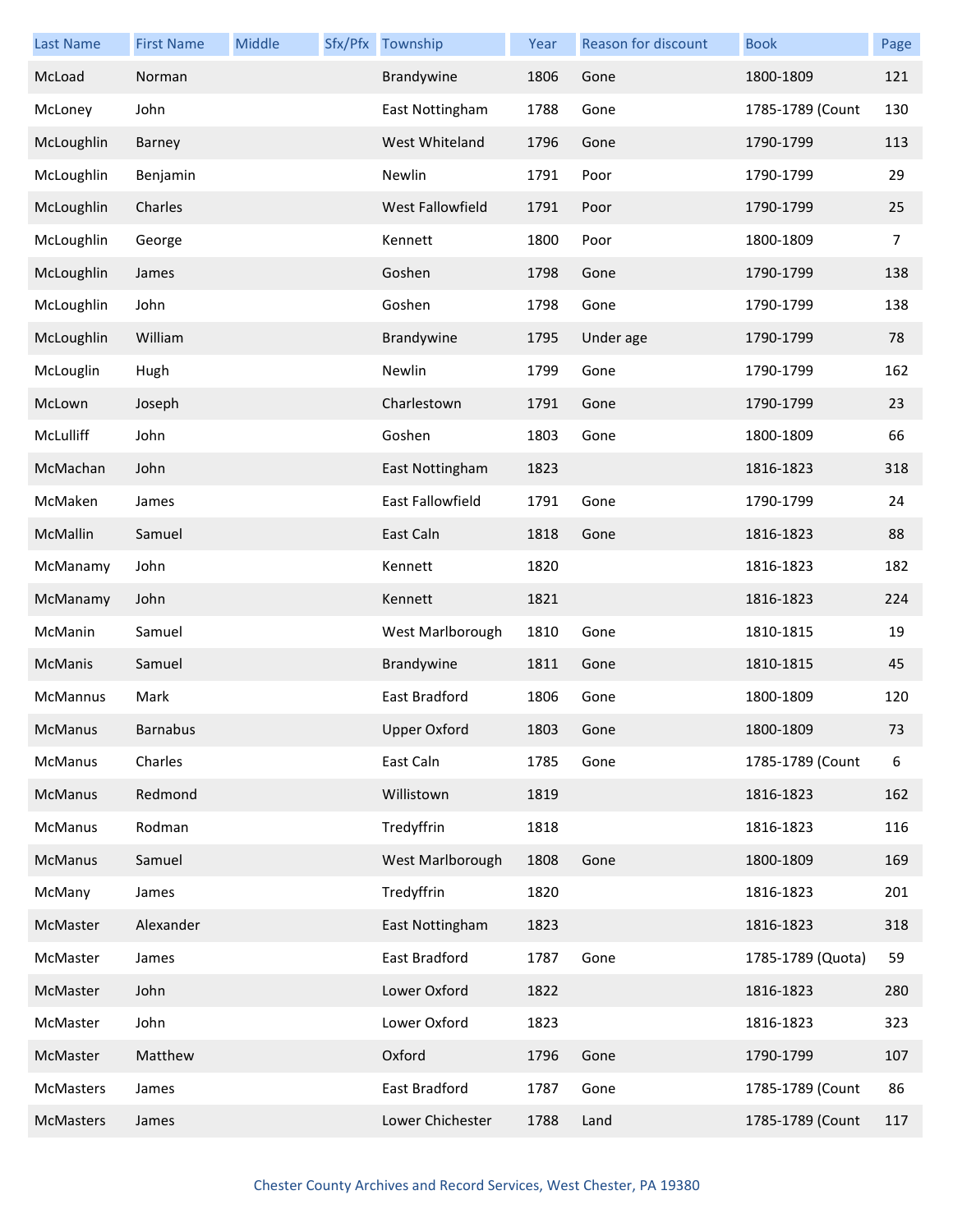| <b>Last Name</b> | <b>First Name</b> | Middle | Sfx/Pfx Township     | Year | Reason for discount | <b>Book</b>       | Page           |
|------------------|-------------------|--------|----------------------|------|---------------------|-------------------|----------------|
| <b>McMasters</b> | James             |        | East Bradford        | 1788 | Gone                | 1786-1789         | 58             |
| <b>McMasters</b> | James             |        | Lower Chichester     | 1788 | Land                | 1785-1789 (Quota) | 89             |
| <b>McMasters</b> | Matthew           |        | <b>Upper Oxford</b>  | 1805 | Gone                | 1800-1809         | 113            |
| <b>McMasters</b> | William           |        | London Grove         | 1803 | Gone                | 1800-1809         | 67             |
| McMath           | James             |        | West Bradford        | 1790 | Gone                | 1790-1799         | $\overline{2}$ |
| McMeans          | James             |        | New London           | 1788 | Gone                | 1785-1789 (Count  | 130            |
| McMely           | David             |        | Honey Brook          | 1823 |                     | 1816-1823         | 308            |
| <b>McMians</b>   | James             |        | New London           | 1788 | Not found           | 1785-1789 (Quota) | 102            |
| McMichael        | Charles           |        | West Nottingham      | 1786 | Not found           | 1785-1789 (Count  | 75             |
| McMichael        | Charles           |        | West Nottingham      | 1786 | Gone                | 1785-1789 (Quota) | 47             |
| McMichael        | Charles           |        | West Nottingham      | 1788 | Not found           | 1786-1789         | 47             |
| McMichael        | James             |        | London Grove         | 1787 | Overrated           | 1785-1789 (Quota) | 68             |
| McMichael        | James             |        | London Grove         | 1787 | Overrated           | 1785-1789 (Count  | 96             |
| McMichael        | James             |        | London Grove         | 1788 | Overrated           | 1786-1789         | 68             |
| McMichael        | John              |        | Lower Chichester     | 1785 | Gone                | 1785-1789 (Count  | 5              |
| McMichael        | John              |        | <b>West Nantmeal</b> | 1808 | Poor                | 1800-1809         | 172            |
| McMichael        | John              |        | <b>West Nantmeal</b> | 1814 | Gone                | 1810-1815         | 187            |
| McMichael        | Patrick           |        | Tredyffrin           | 1815 |                     | 1810-1815         | 235            |
| McMillen         | James             |        | <b>West Nantmeal</b> | 1812 | Gone                | 1810-1815         | 107            |
| McMin            | Andrew            |        | Middletown           | 1787 | Old & Infirm        | 1785-1789 (Count  | 98             |
| McMin            | Hugh              |        | Sadsbury             | 1811 | Gone                | 1810-1815         | 72             |
| McMin            | Hugh              |        | West Fallowfield     | 1822 |                     | 1816-1823         | 262            |
| McMin            | James             |        | Oxford               | 1788 | Gone                | 1785-1789 (Quota) | 103            |
| McMin            | James             |        | East Bradford        | 1789 | Gone                | 1785-1789 (Count  | 142            |
| McMin            | Thomas            |        | East Whiteland       | 1820 |                     | 1816-1823         | 206            |
| McMiniman        | James             |        | East Bradford        | 1789 | Gone                | 1785-1789 (Quota) | 114            |
| McMinimy         | William           |        | New Garden           | 1785 | Poor                | 1785-1789 (Count  | 15             |
| McMinn           | Albin             |        | Easttown             | 1818 | Gone                | 1816-1823         | 92             |
| McMinn           | Andrew            |        | Middletown           | 1787 | Old                 | 1785-1789 (Quota) | 70             |
| McMinn           | Andrew            |        | Middletown           | 1789 | Old & Infirm        | 1786-1789         | 70             |
| McMinn           | Andrew            |        | Goshen               | 1798 | Gone                | 1790-1799         | 138            |
| McMinn           | Hugh              |        | Sadsbury             | 1809 | Poor                | 1800-1809         | 195            |
| McMinn           | James             |        | Haverford            | 1785 | Gone                | 1785-1789 (Count  | 11             |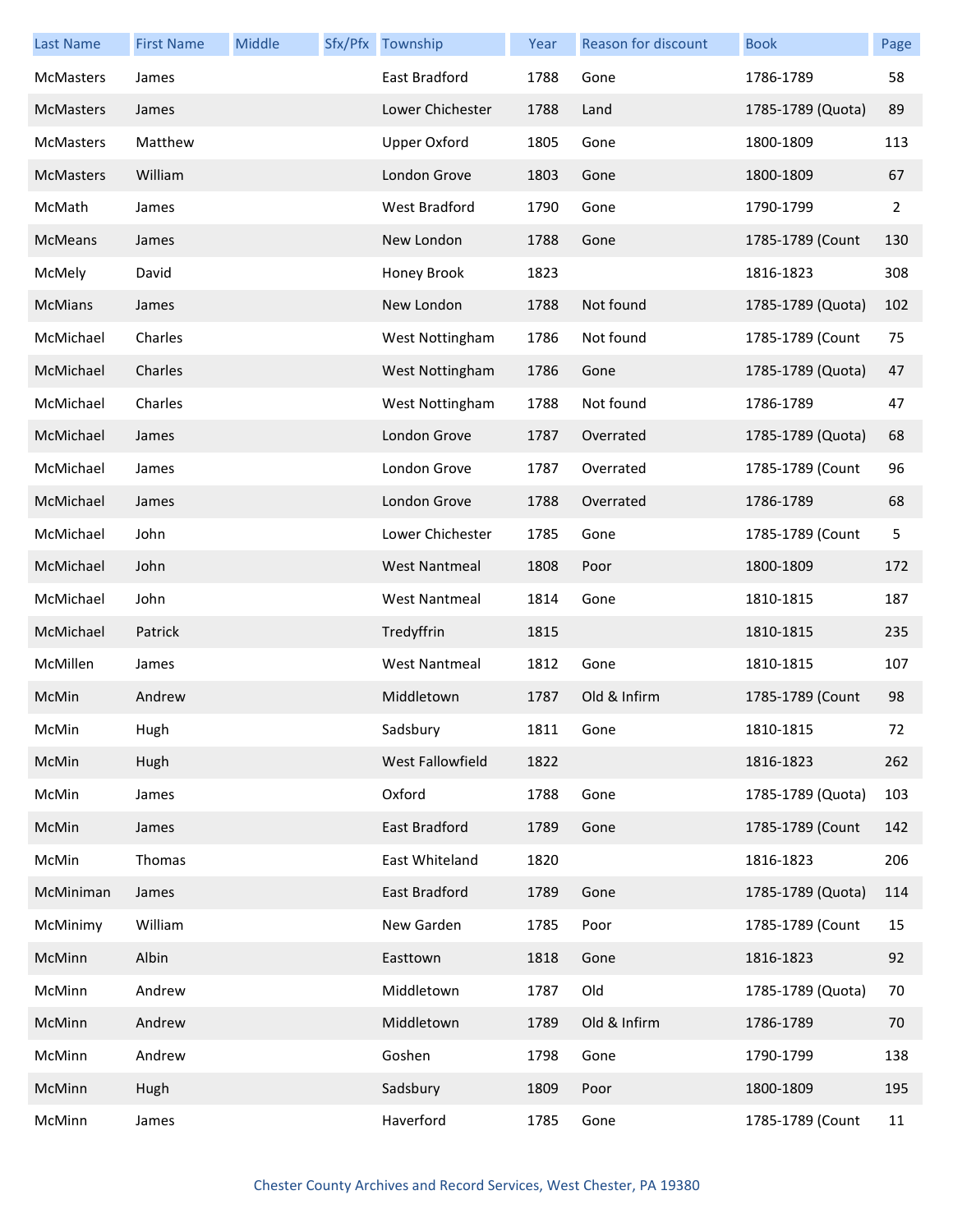| <b>Last Name</b> | <b>First Name</b> | Middle |     | Sfx/Pfx Township     | Year | Reason for discount                 | <b>Book</b>       | Page           |
|------------------|-------------------|--------|-----|----------------------|------|-------------------------------------|-------------------|----------------|
| McMinn           | Robert            |        |     | Uwchlan              | 1792 | Gone                                | 1790-1799         | 55             |
| McMinn           | Robert            |        |     | Uwchlan              | 1793 | Gone                                | 1790-1799         | 74             |
| McMinn           | Ruben             |        |     | Sadsbury             | 1808 | Gone                                | 1800-1809         | 175            |
| McMinn           | Samuel            |        |     | Haverford            | 1785 | Gone                                | 1785-1789 (Count  | 11             |
| McMinn           | Samuel            |        |     | Haverford            | 1785 |                                     | 1785-1789 (Count  | 11             |
| McMinn           | Samuel            |        |     | Tredyffrin           | 1802 | Poor                                | 1800-1809         | 56             |
| McMorrow         | John              |        |     | West Whiteland       | 1820 |                                     | 1816-1823         | 207            |
| McMullan         | William           |        |     | Radnor               | 1788 | Gone                                | 1785-1789 (Quota) | 106            |
| McMullan         | William           |        |     | Radnor               | 1788 | Gone                                | 1785-1789 (Count  | 134            |
| McMullen         | Alexander         |        |     | Kennett              | 1813 | One Dog                             | 1810-1815         | 135            |
| McMullen         | Alexander         |        |     | Kennett              | 1820 |                                     | 1816-1823         | 182            |
| McMullen         | Charles           |        |     | Tredyffrin           | 1820 |                                     | 1816-1823         | 201            |
| McMullen         | George            |        |     | Uwchlan              | 1800 | Poor                                | 1800-1809         | 17             |
| McMullen         | George            |        |     | Uwchlan              | 1801 | Gone                                | 1800-1809         | 37             |
| McMullen         | Henry             |        |     | Coventry             | 1819 |                                     | 1816-1823         | 133            |
| McMullen         | James             |        |     | East Caln            | 1796 | Poor                                | 1790-1799         | 96             |
| McMullen         | James             |        |     | Kennett              | 1796 | Gone                                | 1790-1799         | 101            |
| McMullen         | James             |        |     | West Bradford        | 1799 |                                     | 1790-1799         | 154            |
| McMullen         | James             |        |     | West Bradford        | 1800 | Gone                                | 1800-1809         | $\overline{2}$ |
| McMullen         | James             |        |     | Uwchlan              | 1801 | Gone                                | 1800-1809         | 37             |
| McMullen         | James             |        | Jr. | Kennett              | 1802 | Fell out of tree & got hu 1800-1809 |                   | 47             |
| McMullen         | James             |        |     | Brandywine           | 1803 | Gone                                | 1800-1809         | 62             |
| McMullen         | James             |        |     | Tredyffrin           | 1804 | Poor                                | 1800-1809         | 96             |
| McMullen         | James             |        |     | East Caln            | 1814 | Gone                                | 1810-1815         | 166            |
| McMullen         | James             |        |     | <b>West Nantmeal</b> | 1814 | Gone                                | 1810-1815         | 187            |
| McMullen         | James             |        |     | East Caln            | 1818 |                                     | 1816-1823         | 88             |
| McMullen         | John              |        |     | West Nottingham      | 1786 | Not found                           | 1785-1789 (Count  | 75             |
| McMullen         | John              |        |     | Charlestown          | 1786 | Not found                           | 1786-1789         | 7              |
| McMullen         | John              |        |     | Charlestown          | 1786 | Not found                           | 1785-1789 (Quota) | 34             |
| McMullen         | John              |        |     | West Nottingham      | 1786 | Gone                                | 1785-1789 (Count  | 47             |
| McMullen         | John              |        |     | <b>West Nantmeal</b> | 1786 | Not found                           | 1785-1789 (Quota) | 45             |
| McMullen         | John              |        |     | Charlestown          | 1786 | Not found                           | 1785-1789 (Count  | 35             |
| McMullen         | John              |        |     | West Nottingham      | 1786 | Gone                                | 1785-1789 (Quota) | 47             |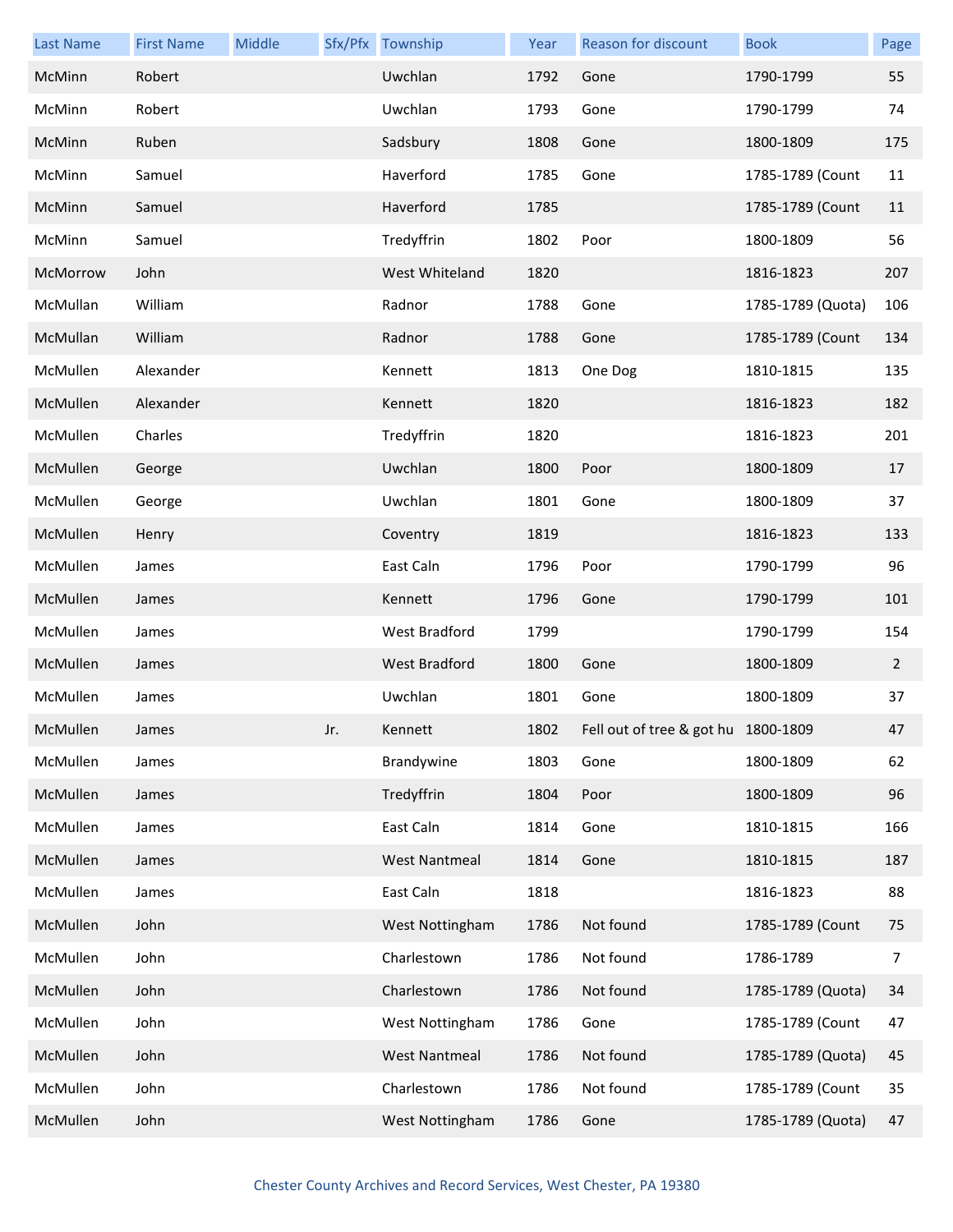| <b>Last Name</b> | <b>First Name</b> | Middle | Sfx/Pfx Township     | Year | Reason for discount | <b>Book</b>      | Page |
|------------------|-------------------|--------|----------------------|------|---------------------|------------------|------|
| McMullen         | John              |        | <b>West Nantmeal</b> | 1786 | Ran away            | 1785-1789 (Count | 45   |
| McMullen         | John              |        | West Nottingham      | 1788 | Not found           | 1786-1789        | 47   |
| McMullen         | John              |        | Londonderry          | 1813 | Gone                | 1810-1815        | 137  |
| McMullen         | John              |        | New London           | 1813 | Poor                | 1810-1815        | 142  |
| McMullen         | John              |        | Londonderry          | 1816 |                     | 1816-1823        | 17   |
| McMullen         | Robert            |        | <b>West Nantmeal</b> | 1812 | Gone                | 1810-1815        | 107  |
| McMullen         | Robert            |        | East Nottingham      | 1814 | Gone                | 1810-1815        | 184  |
| McMullens        | James             |        | West Fallowfield     | 1820 |                     | 1816-1823        | 178  |
| McMullin         | (Widow)           |        | <b>West Nantmeal</b> | 1823 |                     | 1816-1823        | 321  |
| McMullin         | James             |        | East Caln            | 1806 | Gone                | 1800-1809        | 122  |
| McMullin         | James             |        | East Caln            | 1816 |                     | 1816-1823        | 5    |
| McMullin         | John              |        | <b>West Nantmeal</b> | 1786 | Gone                | 1785-1789 (Count | 73   |
| McMullin         | John              |        | West Nottingham      | 1787 | Gone                | 1786-1789        | 19   |
| McMullin         | John              |        | <b>West Nantmeal</b> | 1787 | Ran away            | 1786-1789        | 17   |
| McMullin         | John              |        | East Whiteland       | 1807 | Gone                | 1800-1809        | 158  |
| McMullin         | John              |        | East Caln            | 1816 |                     | 1816-1823        | 5    |
| McMullin         | Joseph            | T.     | Kennett              | 1814 | Gone                | 1810-1815        | 175  |
| McMullin         | Samuel            |        | Uwchlan              | 1819 |                     | 1816-1823        | 160  |
| McMullin         | William           |        | Londonderry          | 1806 | Gone                | 1800-1809        | 127  |
| McNabb           | Robert            |        | West Marlborough     | 1810 | Gone                | 1810-1815        | 19   |
| McNaffy          | Joseph            |        | East Nottingham      | 1793 | Charged to land     | 1790-1799        | 69   |
| McNail           | Thomas            |        | West Marlborough     | 1808 | Infirm              | 1800-1809        | 169  |
| McNail           | Thomas            |        | Londonderry          | 1821 |                     | 1816-1823        | 226  |
| McNaught         | John              |        | East Nottingham      | 1813 | Gone                | 1810-1815        | 144  |
| McNaul           | Thomas            |        | East Marlborough     | 1811 | Gone                | 1810-1815        | 59   |
| McNeal           | Abraham           |        | Brandywine           | 1792 | Gone                | 1790-1799        | 40   |
| McNeal           | Alexander         |        | <b>Upper Oxford</b>  | 1814 | Gone                | 1810-1815        | 188  |
| McNeal           | Andrew            |        | <b>Upper Oxford</b>  | 1819 | No Dog              | 1816-1823        | 153  |
| McNeal           | Archibald         |        | West Marlborough     | 1796 | Gone                | 1790-1799        | 103  |
| McNeal           | Archibald         |        | West Marlborough     | 1798 | Gone                | 1790-1799        | 142  |
| McNeal           | Archibald         |        | Goshen               | 1798 | Gone                | 1790-1799        | 138  |
| McNeal           | Archibald         |        | West Fallowfield     | 1818 |                     | 1816-1823        | 94   |
| McNeal           | Daniel            |        | West Marlborough     | 1803 | Poor                | 1800-1809        | 69   |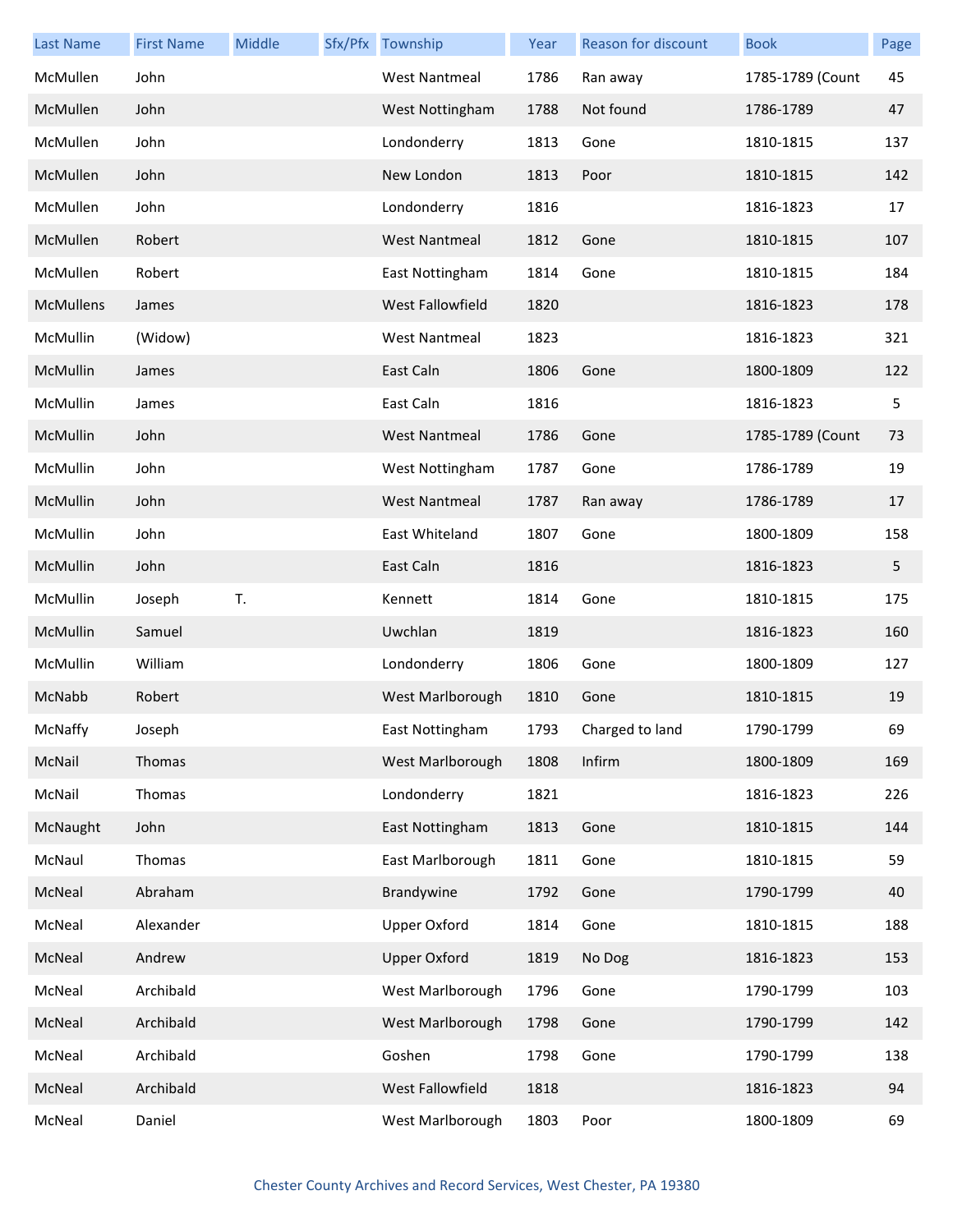| <b>Last Name</b> | <b>First Name</b> | Middle | Sfx/Pfx Township        | Year | <b>Reason for discount</b> | <b>Book</b>       | Page |
|------------------|-------------------|--------|-------------------------|------|----------------------------|-------------------|------|
| McNeal           | Hector            |        | <b>East Nantmeal</b>    | 1796 | Gone                       | 1790-1799         | 106  |
| McNeal           | Henry             |        | East Nantmeal           | 1791 | Infirmity                  | 1790-1799         | 32   |
| McNeal           | Henry             |        | <b>East Nantmeal</b>    | 1793 | Sickness                   | 1790-1799         | 70   |
| McNeal           | James             |        | East Nottingham         | 1811 | Gone                       | 1810-1815         | 66   |
| McNeal           | James             |        | East Nottingham         | 1811 | Gone                       | 1810-1815         | 66   |
| McNeal           | John              |        | West Fallowfield        | 1789 | Lost his arm               | 1785-1789 (Quota) | 122  |
| McNeal           | John              |        | West Fallowfield        | 1789 | Lost his arm               | 1785-1789 (Count  | 150  |
| McNeal           | John              |        | West Caln               | 1807 | Gone                       | 1800-1809         | 142  |
| McNeal           | John              |        | West Fallowfield        | 1817 | Poor                       | 1816-1823         | 52   |
| McNeal           | Jonathan          |        | East Fallowfield        | 1802 | Gone                       | 1800-1809         | 45   |
| McNeal           | Jonathan          |        | <b>West Fallowfield</b> | 1804 | Gone                       | 1800-1809         | 85   |
| McNeal           | Malcolm           |        | Brandywine              | 1821 |                            | 1816-1823         | 213  |
| McNeal           | Neal              |        | <b>West Nantmeal</b>    | 1787 | Gone                       | 1785-1789 (Quota) | 73   |
| McNeal           | Neal              |        | Easttown                | 1800 | Gone                       | 1800-1809         | 5    |
| McNeal           | Richard           |        | West Marlborough        | 1789 | Poor                       | 1785-1789 (Quota) | 127  |
| McNeal           | Samuel            |        | Oxford                  | 1793 | Overrated                  | 1790-1799         | 71   |
| McNeal           | Thomas            |        | West Marlborough        | 1806 | Gone                       | 1800-1809         | 129  |
| McNeal           | Thomas            |        | West Marlborough        | 1813 | Gone                       | 1810-1815         | 140  |
| McNeal           | Thomas            |        | Londonderry             | 1819 |                            | 1816-1823         | 143  |
| McNeal           | Thomas            |        | West Fallowfield        | 1822 |                            | 1816-1823         | 262  |
| McNealey         | George            |        | Edgmont                 | 1785 | Gone                       | 1785-1789 (Count  | 8    |
| McNealey         | John              |        | West Marlborough        | 1786 | Poor                       | 1785-1789 (Count  | 71   |
| McNeall          | Abraham           |        | Brandywine              | 1791 | Gone                       | 1790-1799         | 21   |
| McNeall          | John              |        | Westtown                | 1785 | Dead                       | 1785-1789 (Quota) | 27   |
| McNeally         | Cormick           |        | Uwchlan                 | 1806 | Gone                       | 1800-1809         | 136  |
| McNealy          | James             |        | Tredyffrin              | 1799 | Gone                       | 1790-1799         | 168  |
| McNealy          | John              |        | West Marlborough        | 1787 | Poor                       | 1786-1789         | 43   |
| McNealy          | Robert            |        | Radnor                  | 1789 | Gone                       | 1785-1789 (Quota) | 140  |
| McNealy          | Robert            |        | Radnor                  | 1789 | Gone                       | 1785-1789 (Count  | 163  |
| McNealy          | William           |        | <b>West Nantmeal</b>    | 1787 | Gone                       | 1785-1789 (Count  | 101  |
| McNear           | William           |        | West Caln               | 1795 | Paid in Sadsbury           | 1790-1799         | 79   |
| McNeely          | Hugh              |        | Honey Brook             | 1818 |                            | 1816-1823         | 97   |
| McNeely          | James             |        | Honey Brook             | 1811 | Not found                  | 1810-1815         | 54   |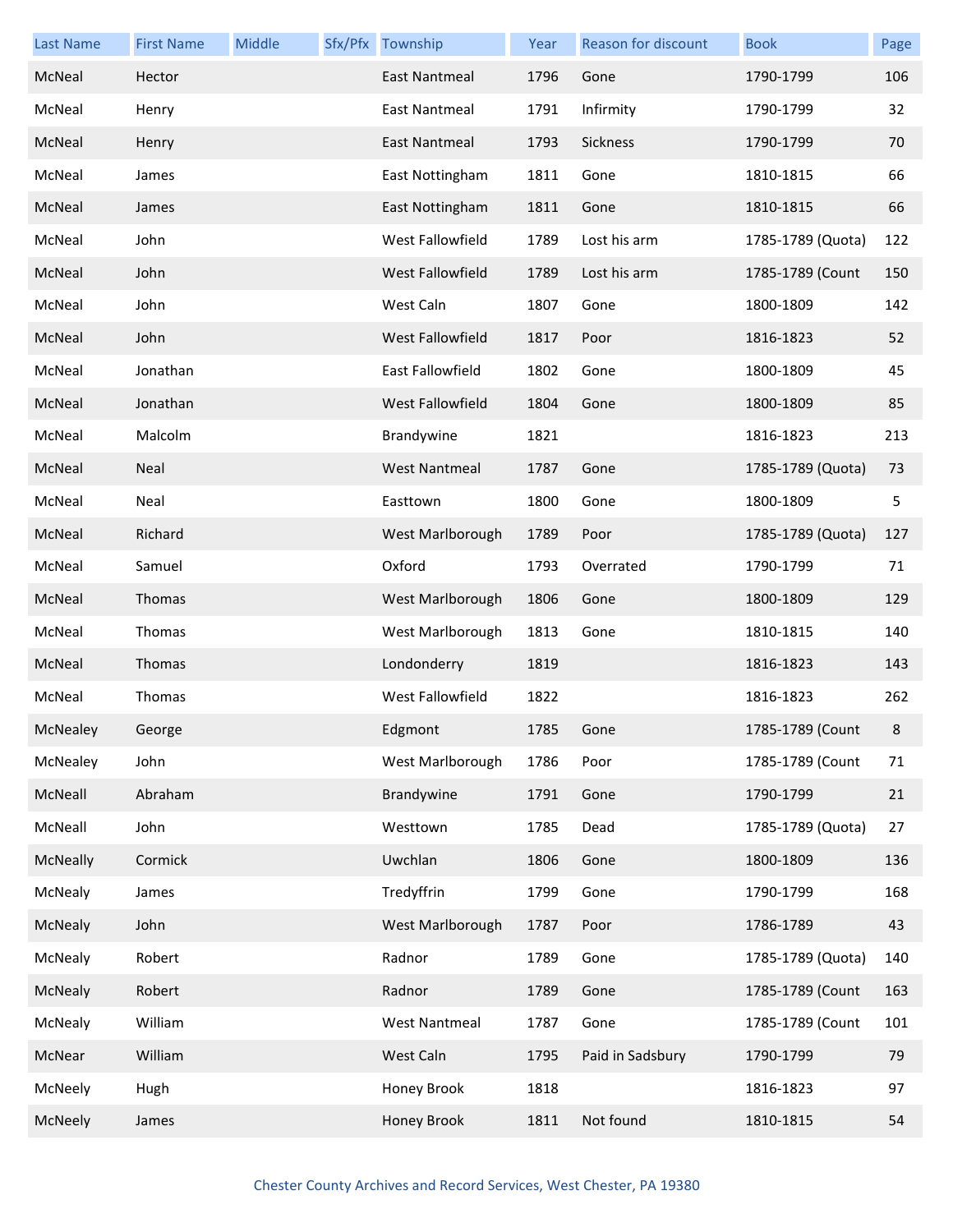| <b>Last Name</b> | <b>First Name</b> | Middle | Sfx/Pfx Township     | Year | Reason for discount | <b>Book</b>       | Page           |
|------------------|-------------------|--------|----------------------|------|---------------------|-------------------|----------------|
| McNeely          | James             |        | Honey Brook          | 1811 | Gone                | 1810-1815         | 54             |
| McNeely          | James             |        | Honey Brook          | 1816 |                     | 1816-1823         | 13             |
| McNeely          | John              |        | East Caln            | 1790 | Gone                | 1790-1799         | $\overline{2}$ |
| McNeely          | Joseph            |        | New Garden           | 1817 |                     | 1816-1823         | 63             |
| McNeely          | William           |        | <b>West Nantmeal</b> | 1786 | Gone                | 1785-1789 (Quota) | 45             |
| McNeely          | William           |        | <b>West Nantmeal</b> | 1786 | Gone                | 1785-1789 (Count  | 73             |
| McNeely          | William           |        | <b>West Nantmeal</b> | 1787 | Gone                | 1785-1789 (Quota) | 73             |
| McNeese          | Samuel            |        | Goshen               | 1790 | Poor                | 1790-1799         | 5              |
| McNeil           | John              |        | West Fallowfield     | 1820 |                     | 1816-1823         | 178            |
| McNeil           | <b>Neil</b>       |        | <b>West Nantmeal</b> | 1787 | Gone                | 1785-1789 (Count  | 101            |
| McNeil           | Richard           |        | West Marlborough     | 1789 | Poor                | 1785-1789 (Count  | 155            |
| McNeil           | Robert            |        | West Caln            | 1785 | Sickly              | 1785-1789 (Count  | 6              |
| McNeiley         | Robert            |        | Willistown           | 1785 | Gone                | 1785-1789 (Count  | 26             |
| McNeill          | Alexander         |        | <b>Upper Oxford</b>  | 1808 | Error               | 1800-1809         | 173            |
| McNell           | Samuel            |        | Goshen               | 1791 | Gone                | 1790-1799         | 25             |
| McNelly          | (Widow)           |        | Londonderry          | 1816 |                     | 1816-1823         | 17             |
| McNelly          | Francis           |        | East Marlborough     | 1817 |                     | 1816-1823         | 59             |
| McNelly          | Thomas            |        | Kennett              | 1808 | Gone                | 1800-1809         | 166            |
| McNelly          | Thomas            |        | East Marlborough     | 1812 | Gone                | 1810-1815         | 99             |
| McNemin          | James             |        | East Bradford        | 1790 | Gone                | 1790-1799         | $\mathbf{1}$   |
| McNey            | Charles           |        | East Bradford        | 1817 |                     | 1816-1823         | 43             |
| McNice           | Thomas            |        | West Marlborough     | 1812 | Gone                | 1810-1815         | 100            |
| McNicke          | Robert            |        | Willistown           | 1823 |                     | 1816-1823         | 332            |
| McNickle         | Robert            |        | Willistown           | 1821 |                     | 1816-1823         | 247            |
| McNiel           | James             |        | East Nottingham      | 1810 |                     | 1810-1815         | 23             |
| McNight          | John              |        | East Caln            | 1790 | Gone                | 1790-1799         | $\overline{2}$ |
| McNilly          | John              |        | Pennsbury            | 1801 | Overrated           | 1800-1809         | 34             |
| McNinny          | Patrick           |        | East Whiteland       | 1811 | Gone                | 1810-1815         | 78             |
| McNolla          | Francis           |        | East Marlborough     | 1818 |                     | 1816-1823         | 102            |
| McNolla          | Thomas            |        | East Marlborough     | 1818 |                     | 1816-1823         | 102            |
| McNulty          |                   |        | West Caln            | 1789 | Gone                | 1785-1789 (Count  | 146            |
| McNulty          | Enos              |        | East Whiteland       | 1805 | Gone                | 1800-1809         | 118            |
| McNulty          | Enos              |        | Charlestown          | 1812 | Gone                | 1810-1815         | 88             |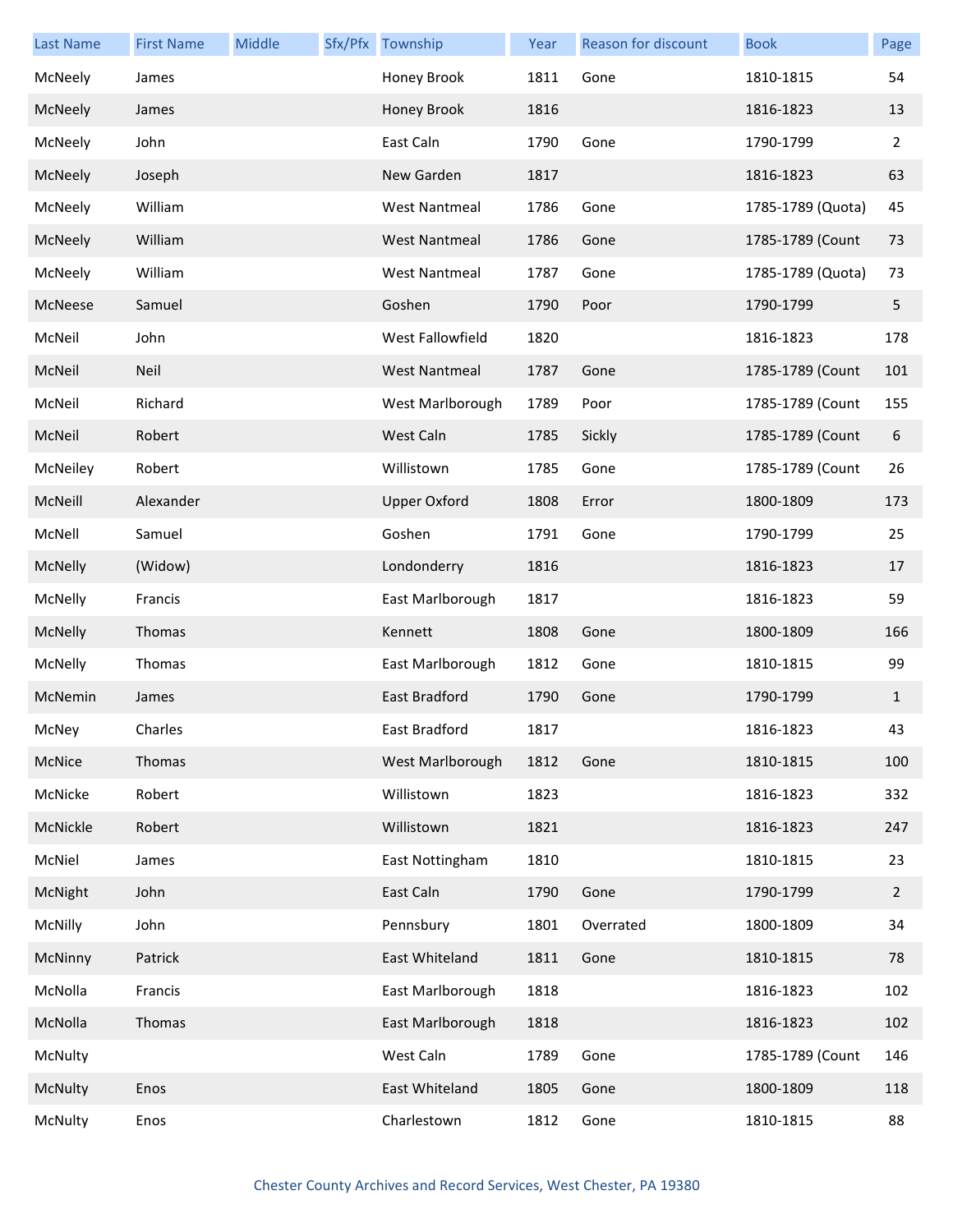| <b>Last Name</b> | <b>First Name</b> | Middle | Sfx/Pfx Township        | Year | Reason for discount | <b>Book</b>       | Page |
|------------------|-------------------|--------|-------------------------|------|---------------------|-------------------|------|
| McNulty          | Francis           |        | Brandywine              | 1797 | Gone                | 1790-1799         | 115  |
| McNulty          | Neil              |        | New London              | 1793 | Poor                | 1790-1799         | 68   |
| McNulty          | Peter             |        | East Bradford           | 1819 |                     | 1816-1823         | 127  |
| McNutt           | David             |        | West Nottingham         | 1786 | Gone                | 1785-1789 (Count  | 47   |
| McNutt           | David             |        | West Nottingham         | 1786 | Gone                | 1785-1789 (Quota) | 47   |
| McNutt           | David             |        | West Nottingham         | 1787 | Gone                | 1786-1789         | 19   |
| McNutt           | Joseph            |        | West Chester            | 1814 | Gone                | 1810-1815         | 201  |
| McNutt           | Richard           |        | Londonderry             | 1803 | Gone                | 1800-1809         | 68   |
| <b>McPeters</b>  | John              |        | Chester                 | 1787 | Not found           | 1785-1789 (Count  | 87   |
| McPeters         | John              |        | Chester                 | 1788 | Not to be found     | 1786-1789         | 31   |
| McPherran        | Robert            |        | <b>East Fallowfield</b> | 1797 | Poor                | 1790-1799         | 118  |
| McPherson        | Alexander         |        | Sadsbury                | 1785 | Gone to Ireland     | 1785-1789 (Quota) | 23   |
| McPherson        | Alexander         |        | Sadsbury                | 1785 | Gone to Ireland     | 1785-1789 (Count  | 23   |
| McPherson        | Alexander         |        | Sadsbury                | 1789 | Poor                | 1785-1789 (Count  | 164  |
| McPherson        | Alexander         |        | Sadsbury                | 1789 | Poor                | 1785-1789 (Quota) | 135  |
| McPherson        | Daniel            |        | East Nottingham         | 1800 | Gone                | 1800-1809         | 12   |
| McPherson        | Daniel            |        | East Nottingham         | 1821 |                     | 1816-1823         | 233  |
| McPherson        | John              |        | West Caln               | 1793 | Gone                | 1790-1799         | 60   |
| McPherson        | John              |        | West Caln               | 1802 |                     | 1800-1809         | 43   |
| McPherson        | John              |        | West Caln               | 1821 |                     | 1816-1823         | 215  |
| McPherson        | Robert            |        | East Fallowfield        | 1789 | Gone                | 1785-1789 (Count  | 149  |
| McPherson        | Robert            |        | East Fallowfield        | 1789 | Poor                | 1785-1789 (Quota) | 121  |
| McPherson        | Robert            |        | <b>East Fallowfield</b> | 1790 | Poor                | 1790-1799         | 24   |
| McPherson        | Robert            |        | East Fallowfield        | 1795 | Poor                | 1790-1799         | 81   |
| McPherson        | Robert            |        | Sadsbury                | 1822 |                     | 1816-1823         | 284  |
| McPherson        | William           |        | East Fallowfield        | 1789 |                     | 1785-1789 (Count  | 149  |
| McPherson        | William           |        | East Fallowfield        | 1789 | Losses              | 1785-1789 (Quota) | 121  |
| McPherson        | William           |        | East Fallowfield        | 1790 | Losses              | 1790-1799         | 24   |
| <b>McPheters</b> | John              |        | Chester                 | 1787 | Not found           | 1785-1789 (Quota) | 59   |
| McPhoil          | Dennis            |        | East Fallowfield        | 1813 | Poor                | 1810-1815         | 131  |
| <b>McPike</b>    | James             |        | Oxford                  | 1796 | Gone                | 1790-1799         | 107  |
| McPike           | James             |        | Lower Oxford            | 1797 | Gone                | 1790-1799         | 132  |
| McPike           | James             |        | Lower Oxford            | 1806 | Gone                | 1800-1809         | 133  |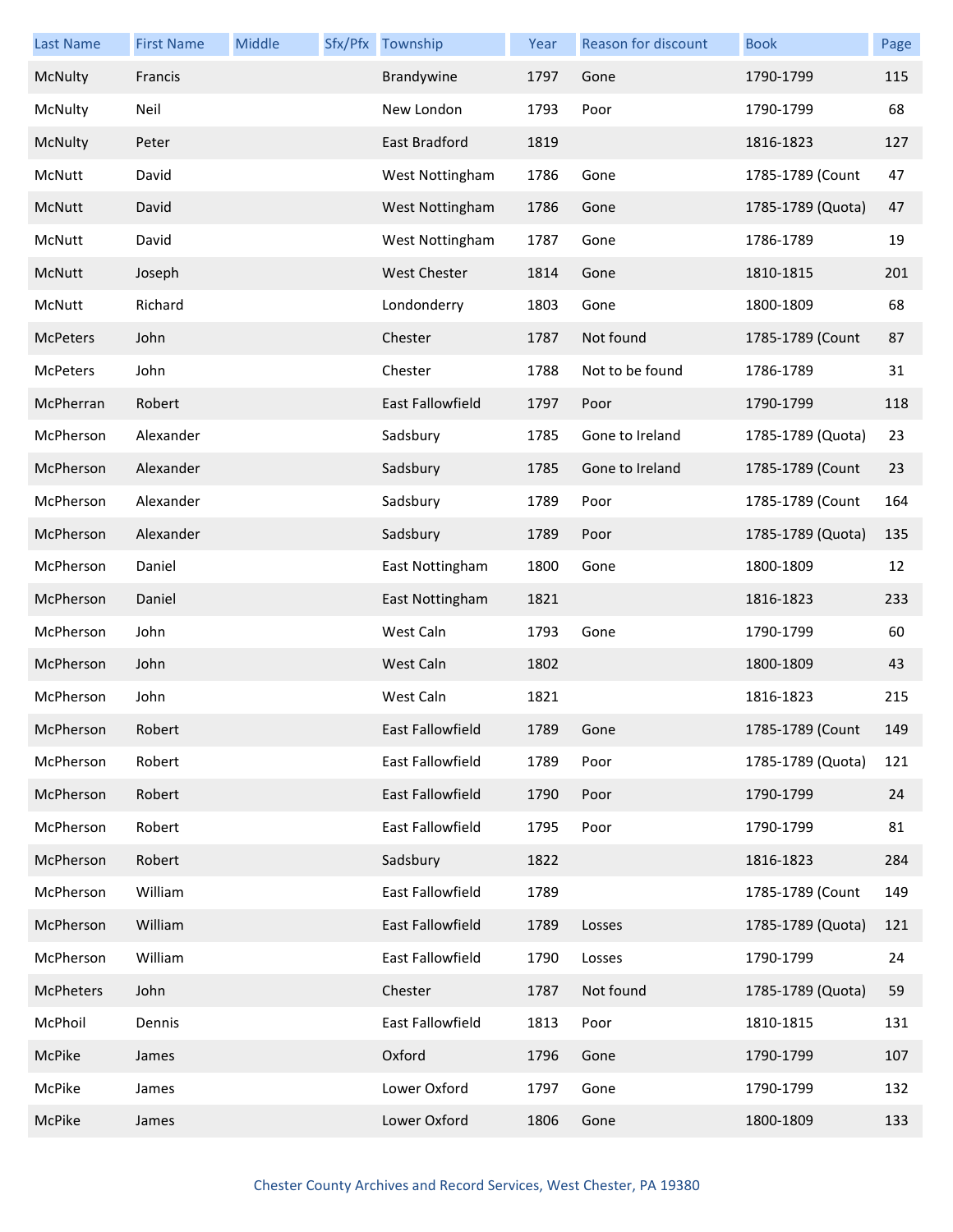| <b>Last Name</b> | <b>First Name</b> | Middle | Sfx/Pfx Township    | Year | <b>Reason for discount</b> | <b>Book</b>       | Page           |
|------------------|-------------------|--------|---------------------|------|----------------------------|-------------------|----------------|
| McPile           | Dennis            |        | East Fallowfield    | 1802 | Poor                       | 1800-1809         | 45             |
| McPile           | Dennis            |        | Sadsbury            | 1808 | Poor                       | 1800-1809         | 175            |
| McPoile          | Dennis            |        | East Fallowfield    | 1788 | Gone                       | 1785-1789 (Quota) | 93             |
| McPoile          | Dennis            |        | East Fallowfield    | 1788 | Gone                       | 1785-1789 (Count  | 121            |
| McPoyle          | Dennis            |        | East Fallowfield    | 1787 | Poor                       | 1785-1789 (Count  | 93             |
| McPoyle          | Dennis            |        | East Fallowfield    | 1787 | Poor                       | 1785-1789 (Quota) | 65             |
| McPyle           | Dennis            |        | East Fallowfield    | 1803 | Gone                       | 1800-1809         | 65             |
| McPyle           | Dennis            |        | East Fallowfield    | 1809 | Poor                       | 1800-1809         | 184            |
| McPyle           | Dennis            |        | East Fallowfield    | 1816 |                            | 1816-1823         | 10             |
| McPyle           | Dennis            |        | East Fallowfield    | 1818 | Poor                       | 1816-1823         | 93             |
| McQuade          | George            |        | West Goshen         | 1821 | Error                      | 1816-1823         | 222            |
| McQuay           | Roger             |        | Vincent             | 1820 |                            | 1816-1823         | 203            |
| McQuay           | Roger             |        | Pikeland            | 1822 |                            | 1816-1823         | 282            |
| McQueen          | William           |        | Chester             | 1786 | Gone                       | 1785-1789 (Count  | 59             |
| McQueen          | William           |        | Chester             | 1788 | Gone                       | 1786-1789         | 59             |
| McQuence         | Luken             |        | Charlestown         | 1789 | Married                    | 1785-1789 (Quota) | 118            |
| McQuig           | James             |        | <b>Upper Oxford</b> | 1813 | One Dog                    | 1810-1815         | 148            |
| McQuig           | Robert            |        | East Whiteland      | 1789 | Poor                       | 1785-1789 (Quota) | 139            |
| McQuigg          | Robert            |        | Charlestown         | 1789 | Gone                       | 1785-1789 (Quota) | 118            |
| McQuigg          | Robert            |        | Charlestown         | 1789 | Gone                       | 1785-1789 (Count  | 146            |
| McQuigg          | Robert            |        | East Whiteland      | 1789 | Gone                       | 1785-1789 (Count  | 168            |
| <b>McQuigg</b>   | Robert            |        | Charlestown         | 1790 | Gone                       | 1790-1799         | $\mathbf{3}$   |
| McQuilla         | Isaac             |        | Honey Brook         | 1809 | Gone                       | 1800-1809         | 186            |
| McQuilla         | Isaac             |        | Charlestown         | 1810 | Gone                       | 1810-1815         | $\overline{7}$ |
| <b>McQuillas</b> | Isaac             |        | Charlestown         | 1815 |                            | 1810-1815         | 209            |
| McQuinn          | William           |        | Chester             | 1786 | Gone                       | 1785-1789 (Quota) | 31             |
| McRea            | Edward            |        | East Caln           | 1803 | Gone                       | 1800-1809         | 62             |
| McReels          | Thomas            |        | Kennett             | 1807 | Gone                       | 1800-1809         | 146            |
| McRenty          | Hugh              |        | Coventry            | 1791 | Gone                       | 1790-1799         | 23             |
| McRinty          | Hugh              |        | Coventry            | 1792 | Gone                       | 1790-1799         | 42             |
| McRuer           | Alexander         |        | East Nantmeal       | 1816 |                            | 1816-1823         | 25             |
| McRuer           | Charles           |        | East Nantmeal       | 1816 |                            | 1816-1823         | 25             |
| McShane          | William           |        | Pennsbury           | 1804 | Gone                       | 1800-1809         | 94             |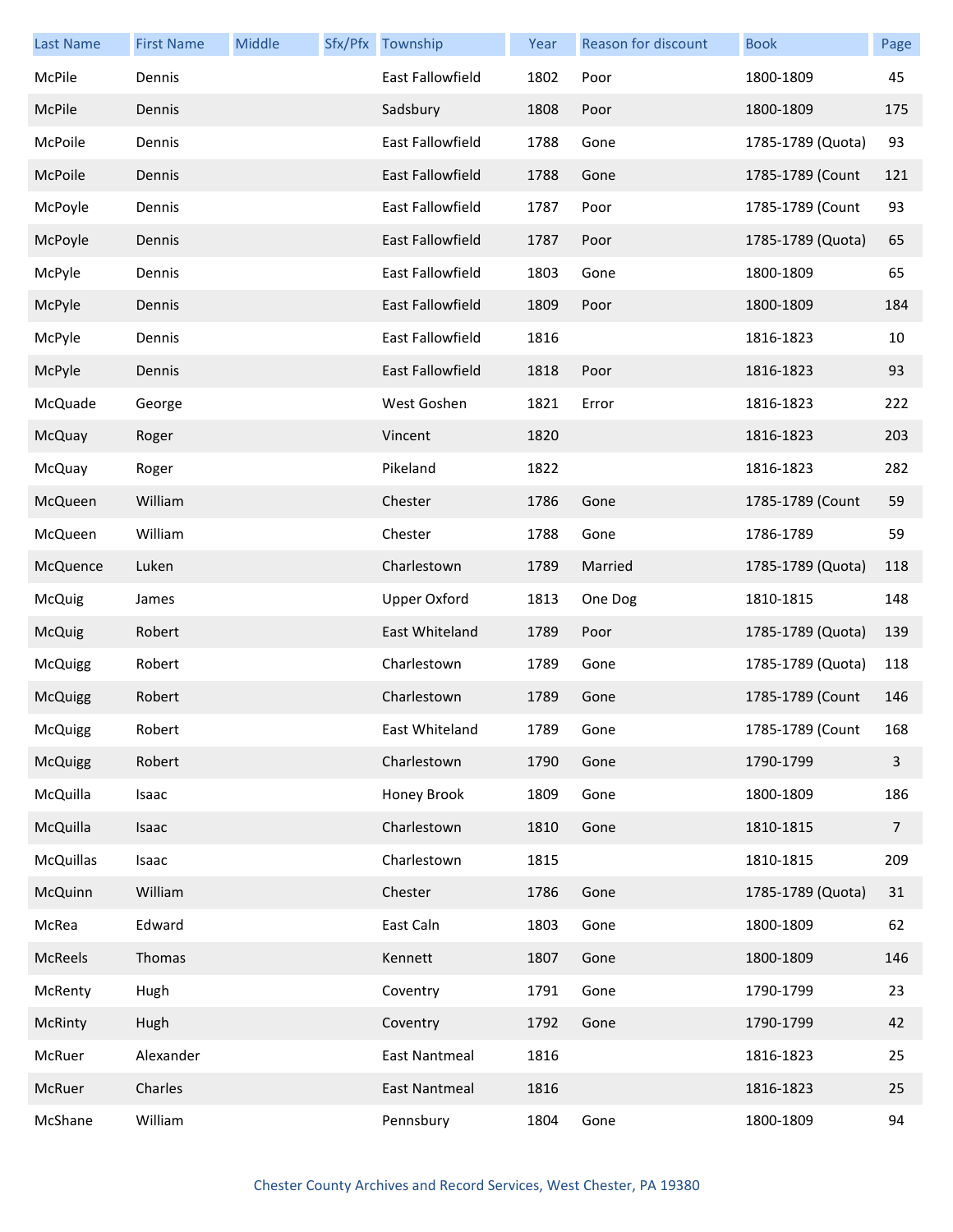| <b>Last Name</b> | <b>First Name</b> | Middle | Sfx/Pfx Township | Year | Reason for discount | <b>Book</b>       | Page |
|------------------|-------------------|--------|------------------|------|---------------------|-------------------|------|
| McSheffery       | James             |        | New Garden       | 1787 | Dead                | 1785-1789 (Quota) | 71   |
| McSheffery       | James             |        | New Garden       | 1787 | Dead                | 1785-1789 (Count  | 99   |
| McTammeny        | Hugh              |        | Radnor           | 1786 | Ran away            | 1785-1789 (Quota) | 50   |
| McTaveny         | Hugh              |        | Radnor           | 1786 | Gone                | 1785-1789 (Count  | 78   |
| McTaveny         | Hugh              |        | Radnor           | 1787 | Gone                | 1786-1789         | 50   |
| McVade           | Barny             |        | Uwchlan          | 1823 |                     | 1816-1823         | 330  |
| McVade           | Bernard           |        | Uwchlan          | 1820 |                     | 1816-1823         | 202  |
| McVade           | Bernard           |        | Brandywine       | 1820 |                     | 1816-1823         | 171  |
| McVaugh          | Nathan            |        | Tredyffrin       | 1787 | Gone                | 1785-1789 (Quota) | 81   |
| McVay            | Eli               |        | Charlestown      | 1796 | Gone                | 1790-1799         | 97   |
| McVay            | James             |        | Uwchlan          | 1805 | Gone                | 1800-1809         | 116  |
| McVay            | John              |        | Willistown       | 1812 | Dead                | 1810-1815         | 117  |
| McVeagh          | James             |        | Charlestown      | 1820 |                     | 1816-1823         | 175  |
| McVeagh          | Major             |        | Vincent          | 1821 |                     | 1816-1823         | 246  |
| McVeagh          | Patrick           |        | West Marlborough | 1804 | Gone                | 1800-1809         | 89   |
| McVeagh          | Roger             |        | Vincent          | 1817 |                     | 1816-1823         | 76   |
| McVeagh          | Roger             |        | Vincent          | 1820 |                     | 1816-1823         | 203  |
| McVeagh & Th     |                   |        | Vincent          | 1823 |                     | 1816-1823         | 331  |
| McVeaugh         | Nathan            |        | Tredyffrin       | 1787 |                     | 1785-1789 (Count  | 109  |
| McVeaugh         | Nathan            |        | Tredyffrin       | 1788 |                     | 1786-1789         | 81   |
| McVeigh          | James             |        | Vincent          | 1786 | Poor                | 1785-1789 (Quota) | 53   |
| McVeigh          | James             |        | Uwchlan          | 1802 | Poor                | 1800-1809         | 57   |
| McVeigh          | James             |        | Uwchlan          | 1803 | Poor                | 1800-1809         | 77   |
| McVeigh          | Jonathan          |        | Uwchlan          | 1785 | Gone                | 1785-1789 (Quota) | 26   |
| McVeigh          | Roger             |        | Uwchlan          | 1797 | Gone                | 1790-1799         | 130  |
| McVeigh          | Roger             |        | Vincent          | 1802 | Gone                | 1800-1809         | 57   |
| McVennon         | Patrick           |        | West Bradford    | 1786 | Gone                | 1785-1789 (Count  | 31   |
| McVennon         | Patrick           |        | West Bradford    | 1786 | Gone                | 1785-1789 (Quota) | 31   |
| McVennon         | Patrick           |        | West Bradford    | 1787 | Gone                | 1786-1789         | 3    |
| McVey            | James             |        | Vincent          | 1786 | Poor                | 1786-1789         | 25   |
| McVey            | James             |        | Vincent          | 1786 | Poor                | 1785-1789 (Count  | 53   |
| McVey            | James             |        | Vincent          | 1786 | Poor                | 1785-1789 (Count  | 81   |
| McVey            | James             |        | Vincent          | 1788 | Poor                | 1786-1789         | 53   |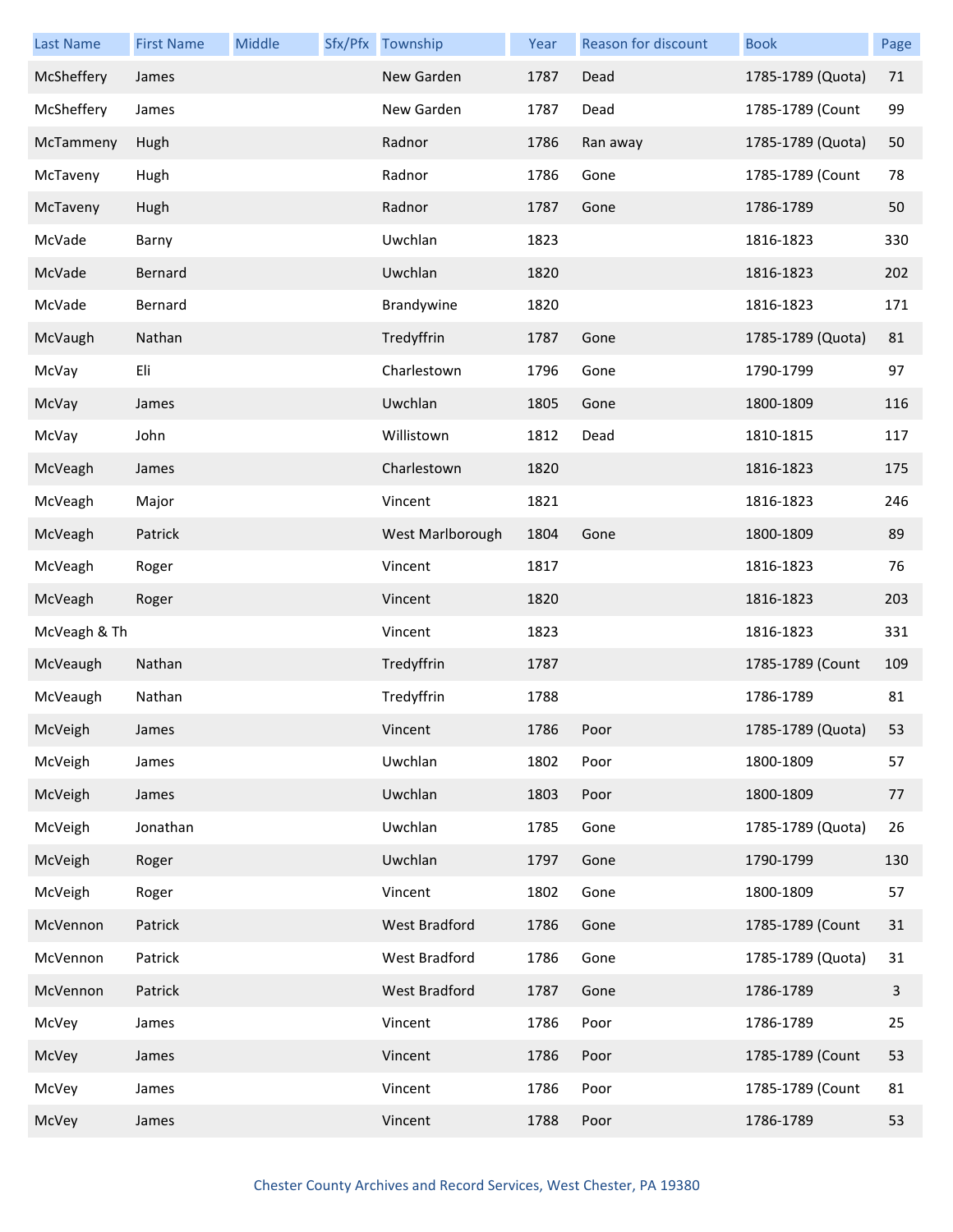| <b>Last Name</b> | <b>First Name</b> | Middle | Sfx/Pfx Township | Year | Reason for discount | <b>Book</b>       | Page |
|------------------|-------------------|--------|------------------|------|---------------------|-------------------|------|
| McVicker         | Patrick           |        | Concord          | 1787 |                     | 1786-1789         | 32   |
| McVicker         | William           |        | East Caln        | 1822 |                     | 1816-1823         | 256  |
| McVickers        | Patrick           |        | Concord          | 1786 | Gone                | 1785-1789 (Count  | 32   |
| McVickers        | Patrick           |        | Concord          | 1786 |                     | 1785-1789 (Count  | 60   |
| McVickers        | Patrick           |        | Concord          | 1786 | Gone                | 1785-1789 (Quota) | 32   |
| McVickers        | Patrick           |        | Concord          | 1786 | Gone                | 1786-1789         | 4    |
| McVickers        | William           |        | East Bradford    | 1821 |                     | 1816-1823         | 211  |
| McVickers        | William           |        | West Bradford    | 1822 |                     | 1816-1823         | 254  |
| McWade           | George            |        | Goshen           | 1812 | No Dog              | 1810-1815         | 93   |
| McWha            | John              |        | East Bradford    | 1819 |                     | 1816-1823         | 127  |
| McWha            | John              |        | West Goshen      | 1819 |                     | 1816-1823         | 138  |
| McWhinny         | William           |        | East Bradford    | 1798 | Lame                | 1790-1799         | 133  |
| McWilliam        | George            |        | West Caln        | 1818 |                     | 1816-1823         | 89   |
| McWilliams       | Alexander         |        | Sadsbury         | 1785 | Gone                | 1785-1789 (Count  | 23   |
| McWilliams       | Alexander         |        | West Caln        | 1789 | Gone                | 1785-1789 (Quota) | 118  |
| McWilliams       | Alexander         |        | West Caln        | 1789 | Gone                | 1785-1789 (Count  | 146  |
| McWilliams       | George            |        | Sadsbury         | 1800 | Gone                | 1800-1809         | 16   |
| McWilliams       | George            |        | West Caln        | 1809 | Poor                | 1800-1809         | 182  |
| McWilliams       | George            |        | West Caln        | 1814 |                     | 1810-1815         | 167  |
| McWilliams       | Hugh              |        | Sadsbury         | 1798 | Gone                | 1790-1799         | 148  |
| McWilliams       | Hugh              |        | East Caln        | 1800 | Gone                | 1800-1809         | 3    |
| McWilliams       | James             |        | Goshen           | 1795 | Gone                | 1790-1799         | 81   |
| McWilliams       | James             |        | Tredyffrin       | 1796 | Removed             | 1790-1799         | 109  |
| McWilliams       | John              |        | East Bradford    | 1797 | Gone                | 1790-1799         | 114  |
| McWilliams       | John              |        | East Caln        | 1811 | Dog Dead            | 1810-1815         | 46   |
| McWilliams       | John              |        | East Caln        | 1812 |                     | 1810-1815         | 86   |
| McWilliams       | John              |        | East Caln        | 1812 |                     | 1810-1815         | 86   |
| McWilliams       | Mary              |        | East Fallowfield | 1820 |                     | 1816-1823         | 177  |
| McWilliams       | Robert            |        | East Fallowfield | 1816 |                     | 1816-1823         | 10   |
| McWilliams       | Robert            |        | East Whiteland   | 1816 |                     | 1816-1823         | 38   |
| McWilliams       | Robert            |        | Vincent          | 1818 | Gone                | 1816-1823         | 119  |
| McWilliams       | Robert            |        | West Caln        | 1818 |                     | 1816-1823         | 89   |
| McWilliams       | Samuel            |        | East Fallowfield | 1821 |                     | 1816-1823         | 219  |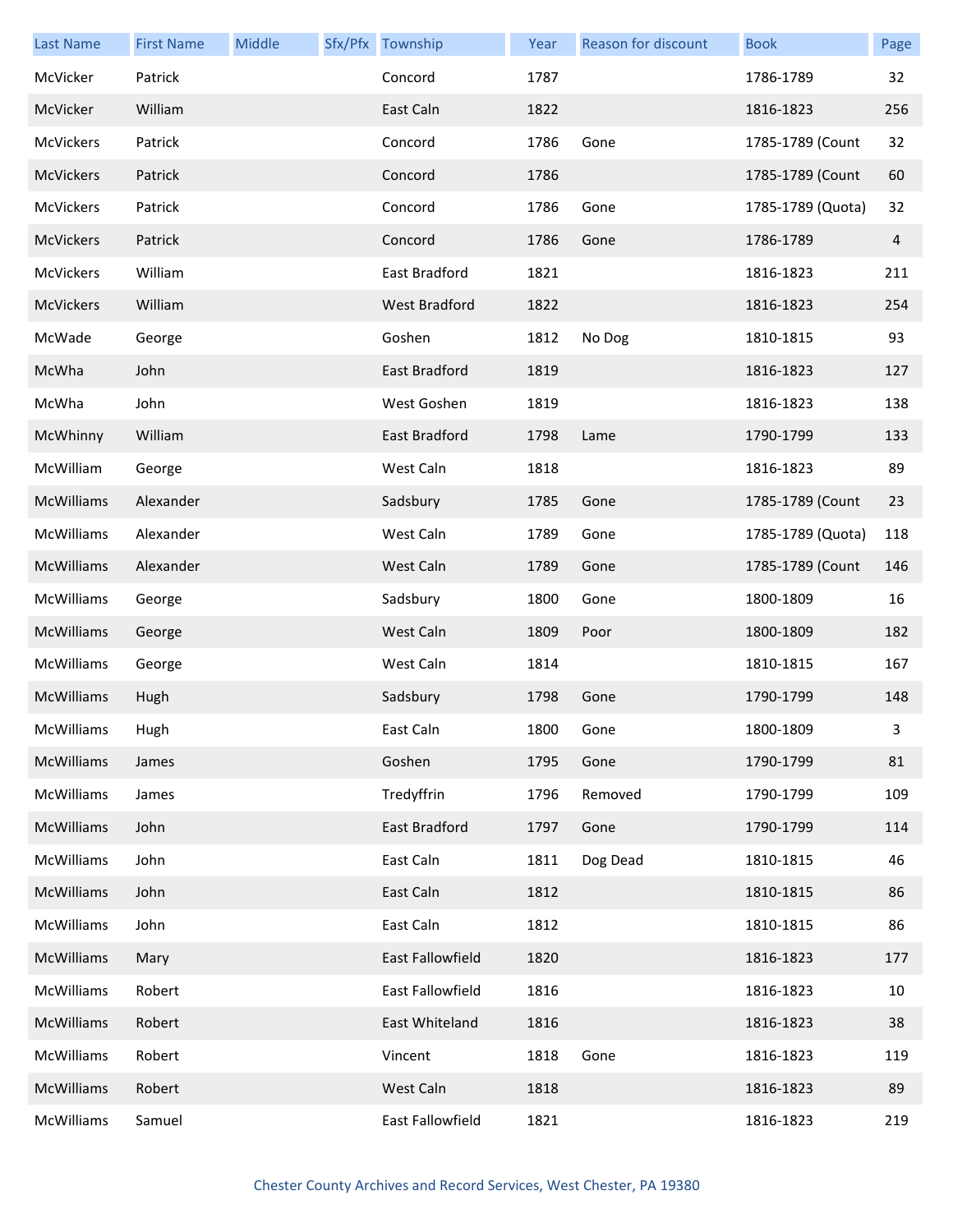| <b>Last Name</b>  | <b>First Name</b> | Middle |     | Sfx/Pfx Township     | Year | Reason for discount | <b>Book</b>       | Page |
|-------------------|-------------------|--------|-----|----------------------|------|---------------------|-------------------|------|
| McWilliams        | Samuel            |        |     | East Fallowfield     | 1823 |                     | 1816-1823         | 304  |
| McWilliams        | William           |        |     | West Whiteland       | 1789 | Gone                | 1785-1789 (Quota) | 140  |
| <b>McWilliams</b> | William           |        |     | West Whiteland       | 1789 | Gone                | 1785-1789 (Count  | 168  |
| McWilliams        | William           |        |     | West Caln            | 1818 |                     | 1816-1823         | 89   |
| Meak              | Frederick         |        |     | <b>West Nantmeal</b> | 1803 | Gone                | 1800-1809         | 73   |
| Means             | Andrew            |        |     | Pennsbury            | 1806 | Poor                | 1800-1809         | 134  |
| Means             | John              |        |     | East Caln            | 1821 |                     | 1816-1823         | 214  |
| Mears             | Susanna           |        |     | New London           | 1818 | Unseated land       | 1816-1823         | 105  |
| Mease             | John              |        |     | East Whiteland       | 1797 | Gone                | 1790-1799         | 132  |
| Mece              | George            |        |     | <b>Upper Darby</b>   | 1786 | Poor                | 1785-1789 (Quota) | 35   |
| Mecham            | George            |        |     | Pikeland             | 1805 | Gone                | 1800-1809         | 114  |
| Mechem            | Joseph            |        |     | New Garden           | 1786 | Gone                | 1785-1789 (Count  | 43   |
| Meckler           | Samuel            |        |     | West Fallowfield     | 1815 | Gone                | 1810-1815         | 213  |
| Medcalf           | Thomas            |        |     | West Nottingham      | 1785 | Poor                | 1785-1789 (Count  | 19   |
| Medcalf           | Thomas            |        |     | West Nottingham      | 1786 | Gone                | 1785-1789 (Count  | 47   |
| Medcalf           | Thomas            |        |     | West Nottingham      | 1786 | Gone                | 1785-1789 (Quota) | 47   |
| Medkiff           | Thomas            |        |     | West Nottingham      | 1787 | Gone                | 1786-1789         | 19   |
| Mee               | William           |        |     | East Caln            | 1811 | Gone                | 1810-1815         | 46   |
| Meek              | Matthew           |        |     | East Nottingham      | 1820 |                     | 1816-1823         | 191  |
| Meeks             | Benjamin          |        |     | Westtown             | 1819 |                     | 1816-1823         | 163  |
| Meeks             | Darius            |        |     | Tredyffrin           | 1814 | Gone                | 1810-1815         | 194  |
| Melchior          | David             |        |     | Vincent              | 1785 | Dead                | 1785-1789 (Quota) | 25   |
| Melchior          | David             |        |     | Vincent              | 1785 | Poor                | 1785-1789 (Count  | 26   |
| Melchior          | John              |        |     | Vincent              | 1786 | Poor                | 1785-1789 (Quota) | 53   |
| Melchior          | John              |        |     | Vincent              | 1786 | Poor                | 1785-1789 (Count  | 53   |
| Melchior          | John              |        |     | Vincent              | 1786 | Poor                | 1786-1789         | 25   |
| Melchior          | John              |        |     | Vincent              | 1787 | Poor                | 1785-1789 (Count  | 109  |
| Melchior          | John              |        |     | Vincent              | 1787 | Poor                | 1785-1789 (Quota) | 81   |
| Melchior          | John              |        |     | Vincent              | 1788 | Poor                | 1786-1789         | 81   |
| Melchoir          | John              |        |     | Vincent              | 1806 | Poor                | 1800-1809         | 137  |
| Meleny            | Joseph            |        |     | West Bradford        | 1820 |                     | 1816-1823         | 170  |
| Melican           | James             |        | Jr. | <b>West Nantmeal</b> | 1819 |                     | 1816-1823         | 152  |
| Melig             | Jacob             |        |     | Coventry             | 1822 |                     | 1816-1823         | 259  |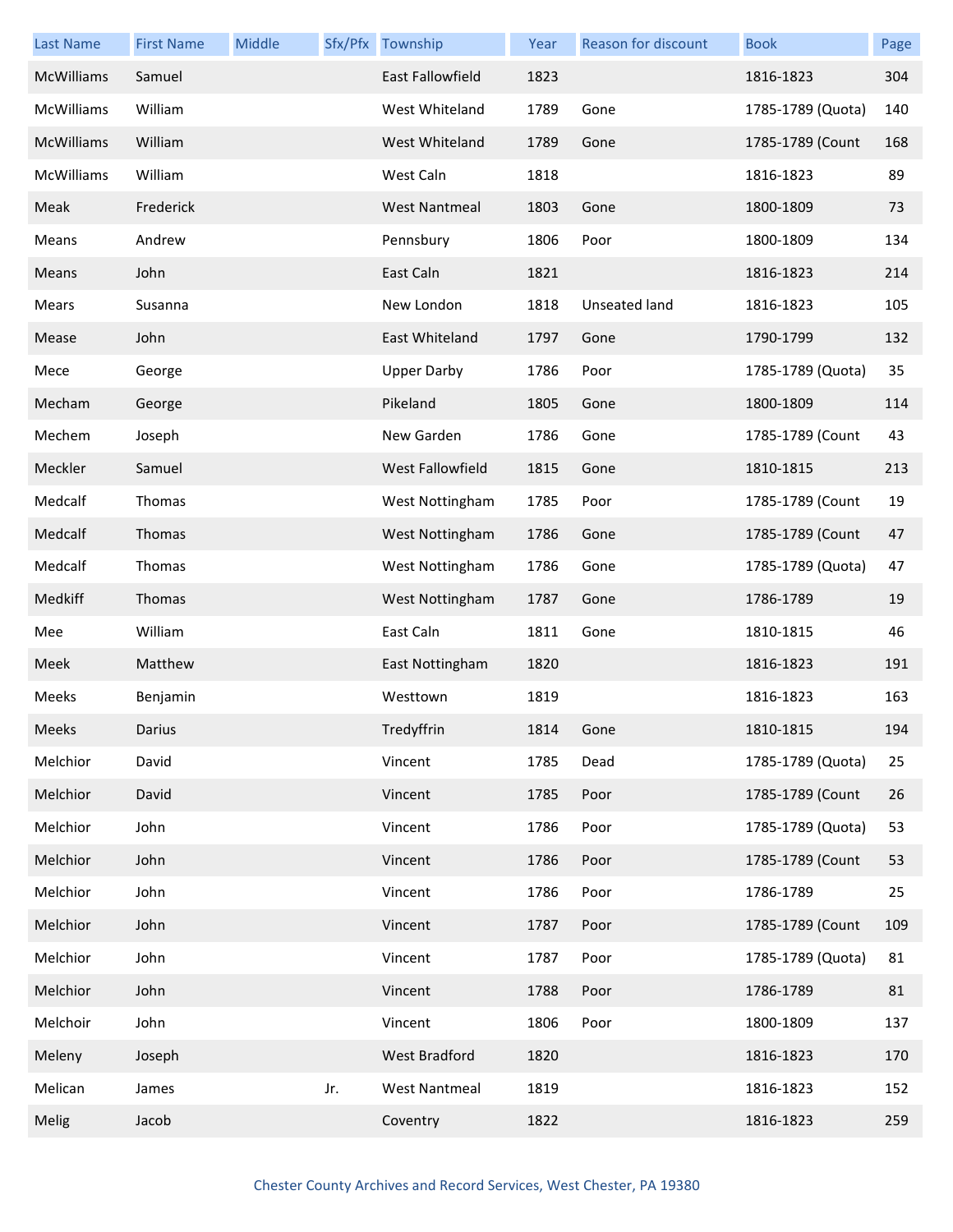| <b>Last Name</b> | <b>First Name</b> | Middle |     | Sfx/Pfx Township     | Year | Reason for discount               | <b>Book</b>       | Page |
|------------------|-------------------|--------|-----|----------------------|------|-----------------------------------|-------------------|------|
| Mellon           | Jesse             |        |     | Brandywine           | 1810 | Gone                              | 1810-1815         | 4    |
| Melon            | Griffith          |        |     | Vincent              | 1808 |                                   | 1800-1809         | 177  |
| Melon            | Griffith          |        |     | <b>West Nantmeal</b> | 1817 |                                   | 1816-1823         | 67   |
| Melon            | John              |        |     | New London           | 1799 | Gone                              | 1790-1799         | 163  |
| Melon            | John              |        |     | New London           | 1816 |                                   | 1816-1823         | 21   |
| Melon            | Joseph            |        |     | East Whiteland       | 1819 | No Dog                            | 1816-1823         | 164  |
| Melon            | Thomas            |        |     | West Bradford        | 1790 | Mistake                           | 1790-1799         | 2    |
| Melony           | Archibald         |        |     | Lower Oxford         | 1812 | Insolvent                         | 1810-1815         | 109  |
| Melony           | Archibald         |        |     | Lower Oxford         | 1812 | Insolvent                         | 1810-1815         | 109  |
| Melony           | John              |        |     | East Nottingham      | 1814 | Gone                              | 1810-1815         | 184  |
| Melony           | John              |        |     | East Nottingham      | 1816 |                                   | 1816-1823         | 23   |
| Meloy            | John              |        |     | Honey Brook          | 1823 |                                   | 1816-1823         | 308  |
| Menary           | Joseph            |        |     | West Whiteland       | 1821 |                                   | 1816-1823         | 250  |
| Menaugh          |                   |        |     | West Caln            | 1786 |                                   | 1785-1789 (Quota) | 35   |
| Mendenhall       | Aaron             |        |     | Brandywine           | 1797 | Paid in Delaware County 1790-1799 |                   | 115  |
| Mendenhall       | Aaron             |        |     | Pennsbury            | 1816 | Gone                              | 1816-1823         | 29   |
| Mendenhall       | Abner             |        |     | Kennett              | 1795 | Gone                              | 1790-1799         | 82   |
| Mendenhall       | Amos              |        |     | East Marlborough     | 1785 | Loss by fire                      | 1785-1789 (Count  | 14   |
| Mendenhall       | Eli               |        |     | Kennett              | 1814 | Gone                              | 1810-1815         | 175  |
| Mendenhall       | Isaac             |        | Jr. | Pennsbury            | 1802 | Error                             | 1800-1809         | 54   |
| Mendenhall       | Isaac             |        |     | Pennsbury            | 1808 | Gone                              | 1800-1809         | 174  |
| Mendenhall       | Isaac             |        | Jr. | Pennsbury            | 1809 | Gone                              | 1800-1809         | 194  |
| Mendenhall       | Isaac             |        |     | Kennett              | 1812 | Ran away                          | 1810-1815         | 95   |
| Mendenhall       | James             |        |     | Pennsbury            | 1812 | Gone                              | 1810-1815         | 110  |
| Mendenhall       | Jonathan          |        |     | East Caln            | 1799 | Gone                              | 1790-1799         | 155  |
| Mendenhall       | Joseph            |        |     | Pennsbury            | 1801 | Gone                              | 1800-1809         | 34   |
| Mendenhall       | Joseph            |        |     | Willistown           | 1802 | Gone                              | 1800-1809         | 58   |
| Mendenhall       | Joseph            |        |     | Kennett              | 1804 | Pennsbury                         | 1800-1809         | 87   |
| Mendenhall       | Joseph            |        |     | Pennsbury            | 1808 | Gone                              | 1800-1809         | 174  |
| Mendenhall       | Joshua            |        |     | Brandywine           | 1817 |                                   | 1816-1823         | 45   |
| Mendenhall       | Mary              |        |     | Kennett              | 1798 | Error                             | 1790-1799         | 139  |
| Mendenhall       | Moses             |        |     | East Bradford        | 1795 | Removed                           | 1790-1799         | 77   |
| Mendenhall       | Moses             |        |     | East Marlborough     | 1807 | Landholder                        | 1800-1809         | 148  |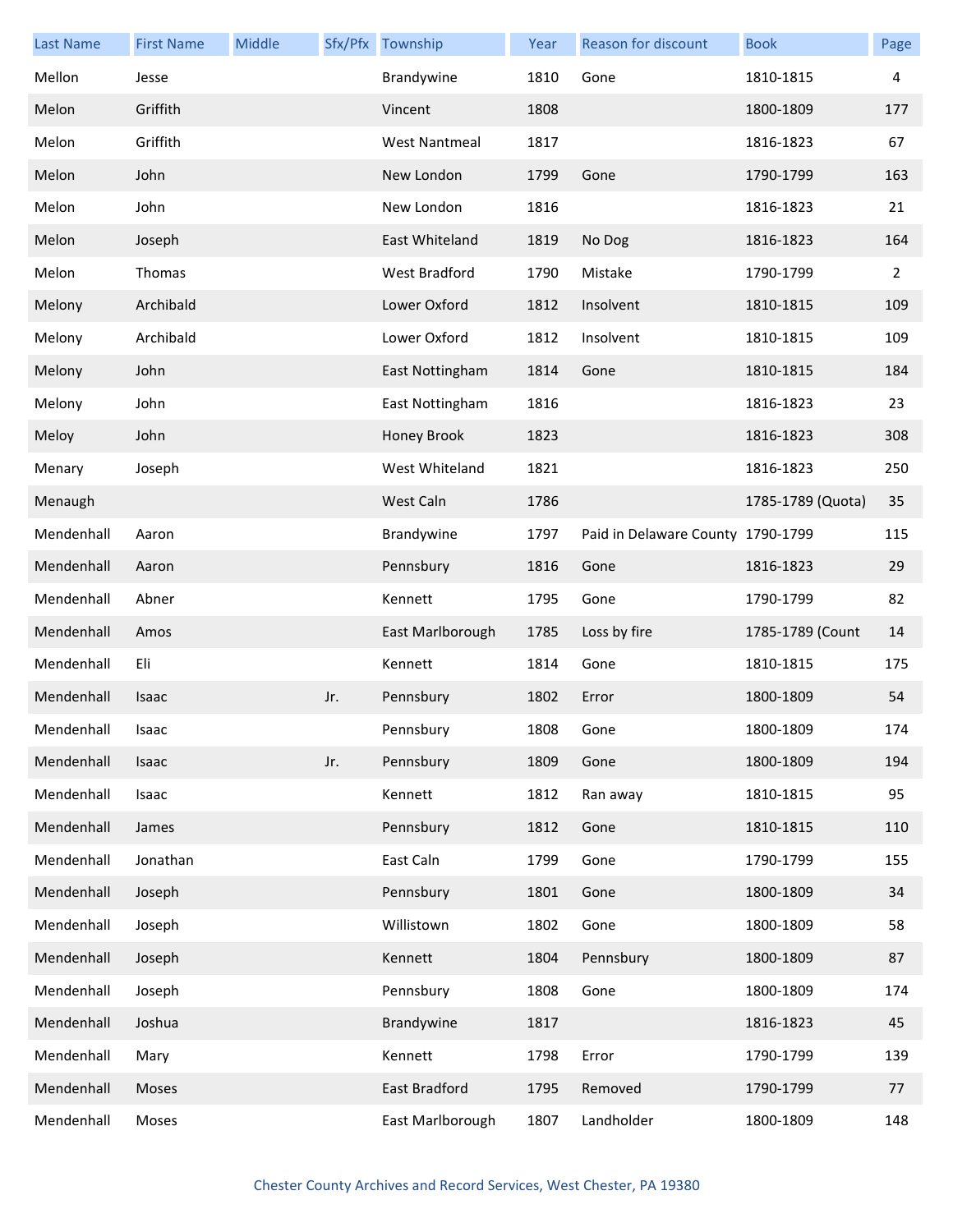| <b>Last Name</b> | <b>First Name</b> | Middle |     | Sfx/Pfx Township | Year | Reason for discount     | <b>Book</b>       | Page |
|------------------|-------------------|--------|-----|------------------|------|-------------------------|-------------------|------|
| Mendenhall       | Noah              |        |     | Pennsbury        | 1789 | Poor                    | 1785-1789 (Count  | 161  |
| Mendenhall       | Noah              |        |     | Pennsbury        | 1789 | Poor                    | 1785-1789 (Quota) | 133  |
| Mendenhall       | Noah              |        |     | Pennsbury        | 1793 | Poor                    | 1790-1799         | 71   |
| Mendenhall       | Noah              |        |     | Pennsbury        | 1816 | No Dog                  | 1816-1823         | 29   |
| Mendenhall       | Noah              |        |     | Pennsbury        | 1818 | No Dog                  | 1816-1823         | 114  |
| Mendenhall       | Stephen           |        |     | Kennett          | 1785 | House burnt             | 1785-1789 (Count  | 11   |
| Mendenhall       | William           |        |     | East Nottingham  | 1785 | Gone                    | 1785-1789 (Count  | 18   |
| Mengle           | Henry             |        |     | Honey Brook      | 1817 | Unseated land           | 1816-1823         | 54   |
| Menkins          | Henry             |        |     | Coventry         | 1823 |                         | 1816-1823         | 302  |
| Menough          | Benjamin          |        |     | West Caln        | 1785 | Charged to land         | 1785-1789 (Quota) | 6    |
| Menough          | George            |        |     | West Caln        | 1788 | Charged to land         | 1785-1789 (Quota) | 90   |
| Menough          | George            |        |     | West Caln        | 1788 | Charged to land         | 1785-1789 (Count  | 118  |
| Menough          | John              |        |     | East Whiteland   | 1817 |                         | 1816-1823         | 79   |
| Menough          | John              |        |     | Willistown       | 1819 |                         | 1816-1823         | 162  |
| Menough          | Murdaugh          |        |     | New London       | 1788 | Poor                    | 1785-1789 (Quota) | 102  |
| Menough          | Murtach           |        |     | New London       | 1788 | Poor                    | 1785-1789 (Count  | 130  |
| Mercer           | Abner             |        |     | East Marlborough | 1790 | Overrated               | 1790-1799         | 9    |
| Mercer           | Abner             |        |     | Westtown         | 1822 |                         | 1816-1823         | 290  |
| Mercer           | Caleb             |        |     | Sadsbury         | 1810 | No Dog                  | 1810-1815         | 31   |
| Mercer           | Caleb             |        |     | East Marlborough | 1814 | No Dog                  | 1810-1815         | 179  |
| Mercer           | Daniel            |        |     | East Marlborough | 1786 | Poor                    | 1785-1789 (Count  | 42   |
| Mercer           | Daniel            |        | Jr. | East Marlborough | 1793 | Poor                    | 1790-1799         | 66   |
| Mercer           | Daniel            |        |     | East Marlborough | 1806 | Gone                    | 1800-1809         | 128  |
| Mercer           | Daniel            |        |     | East Marlborough | 1811 | Gone                    | 1810-1815         | 59   |
| Mercer           | Daniel            |        |     | East Marlborough | 1811 | Gone                    | 1810-1815         | 59   |
| Mercer           | Daniel            |        |     | East Marlborough | 1812 | Gone                    | 1810-1815         | 99   |
| Mercer           | David             |        |     | East Marlborough | 1785 | Poor                    | 1785-1789 (Count  | 14   |
| Mercer           | David             |        |     | Kennett          | 1796 | Out of the county       | 1790-1799         | 101  |
| Mercer           | David             |        |     | West Fallowfield | 1821 |                         | 1816-1823         | 220  |
| Mercer           | George            |        |     | Easttown         | 1811 | Gone                    | 1810-1815         | 50   |
| Mercer           | Jesse             |        |     | Pennsbury        | 1802 | Paid in East Marlboroug | 1800-1809         | 54   |
| Mercer           | Jesse             |        |     | Goshen           | 1803 | Poor & Lame child       | 1800-1809         | 66   |
| Mercer           | Jesse             |        |     | Pennsbury        | 1815 | No Dog                  | 1810-1815         | 231  |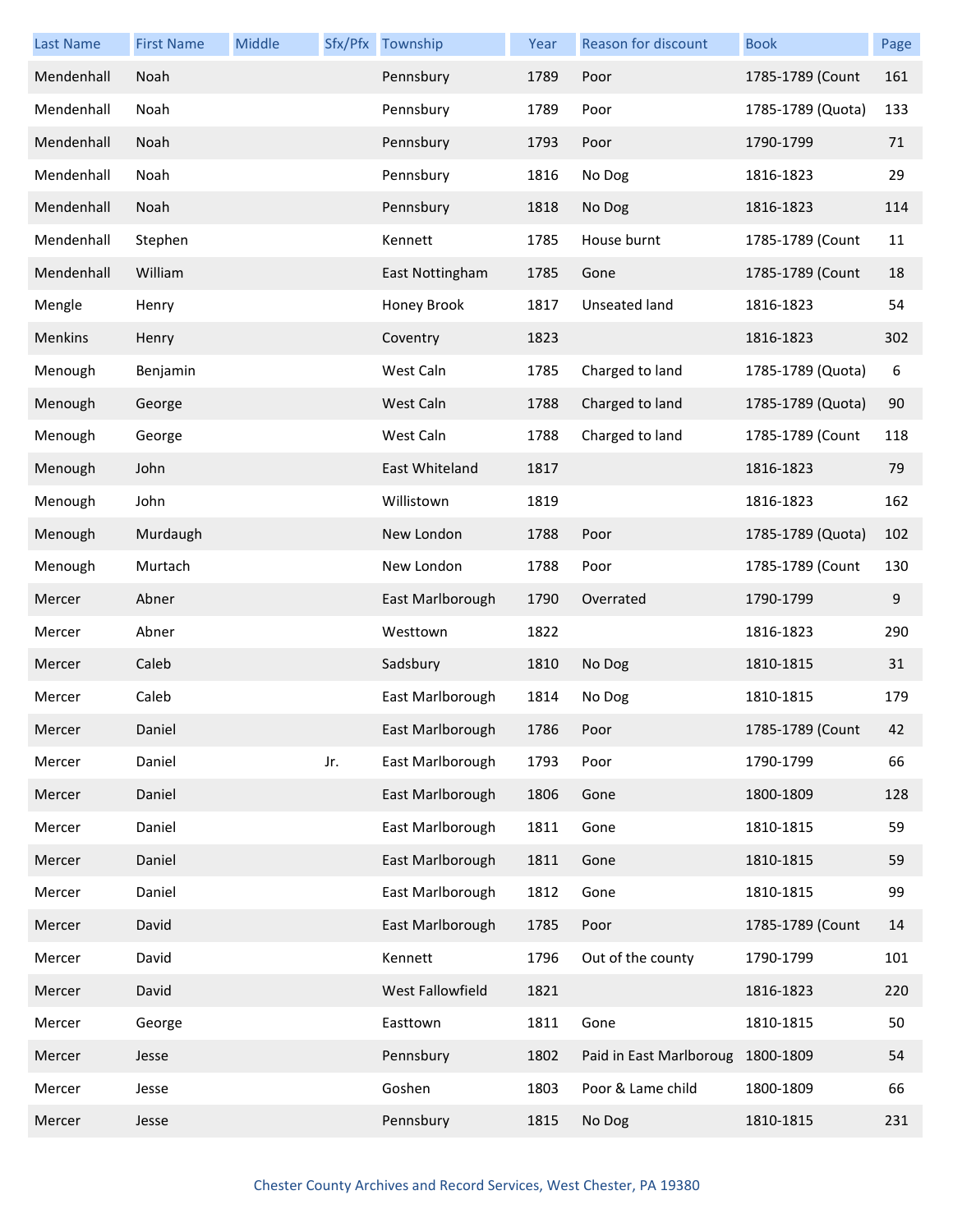| <b>Last Name</b> | <b>First Name</b> | Middle |     | Sfx/Pfx Township     | Year | Reason for discount | <b>Book</b>       | Page           |
|------------------|-------------------|--------|-----|----------------------|------|---------------------|-------------------|----------------|
| Mercer           | Jesse             |        |     | Goshen               | 1817 |                     | 1816-1823         | 53             |
| Mercer           | Jesse             |        |     | West Goshen          | 1821 |                     | 1816-1823         | 222            |
| Mercer           | John              |        |     | East Marlborough     | 1806 | Gone                | 1800-1809         | 128            |
| Mercer           | John              |        |     | West Marlborough     | 1808 | Gone                | 1800-1809         | 169            |
| Mercer           | John              |        |     | Newlin               | 1815 | Not found           | 1810-1815         | 222            |
| Mercer           | John              |        |     | Newlin               | 1815 | Dog Killed          | 1810-1815         | 222            |
| Mercer           | John              |        |     | <b>West Nantmeal</b> | 1818 |                     | 1816-1823         | 110            |
| Mercer           | John              |        |     | Newlin               | 1821 |                     | 1816-1823         | 230            |
| Mercer           | Joseph            |        |     | Goshen               | 1785 | Poor                | 1785-1789 (Quota) | 10             |
| Mercer           | Joseph            |        |     | Willistown           | 1791 | Gone                | 1790-1799         | 37             |
| Mercer           | Joseph            |        |     | East Marlborough     | 1818 |                     | 1816-1823         | 102            |
| Mercer           | Mordecai          |        |     | East Bradford        | 1818 |                     | 1816-1823         | 85             |
| Mercer           | Nathaniel         |        |     | Edgmont              | 1787 | Gone                | 1785-1789 (Count  | 93             |
| Mercer           | Nathaniel         |        |     | Edgmont              | 1787 | Paid in Willistown  | 1785-1789 (Quota) | 64             |
| Mercer           | Nathaniel         |        |     | Edgmont              | 1788 | Gone                | 1786-1789         | 65             |
| Mercer           | Nathaniel         |        |     | Willistown           | 1820 |                     | 1816-1823         | 204            |
| Mercer           | Nathaniel         |        |     | Willistown           | 1821 |                     | 1816-1823         | 247            |
| Mercer           | Robert            |        |     | East Bradford        | 1785 | Gone                | 1785-1789 (Count  | $\overline{2}$ |
| Mercer           | Robert            |        |     | East Bradford        | 1785 | Gone                | 1785-1789 (Quota) | 2              |
| Mercer           | Solomon           |        |     | East Marlborough     | 1788 | Misfortunes         | 1785-1789 (Quota) | 98             |
| Mercer           | Solomon           |        |     | East Marlborough     | 1818 |                     | 1816-1823         | 102            |
| Mercer           | Thomas            |        |     | Pennsbury            | 1808 | Gone                | 1800-1809         | 174            |
| Mercer           | Thomas            |        | Jr. | Thornbury            | 1819 | Poor                | 1816-1823         | 159            |
| Mercer           | Thomas            |        |     | Thornbury            | 1820 |                     | 1816-1823         | 200            |
| Mercer           | Thomas            |        |     | Thornbury            | 1823 |                     | 1816-1823         | 328            |
| Mercer           | William           |        |     | Sadsbury             | 1801 | Gone                | 1800-1809         | 35             |
| Mercer           | William           |        |     | Thornbury            | 1822 |                     | 1816-1823         | 286            |
| Mercer           | William           |        |     | West Whiteland       | 1822 |                     | 1816-1823         | 292            |
| Mercersmith      | Jeremiah          |        |     | East Whiteland       | 1809 | Gone                | 1800-1809         | 198            |
| Merdock          | John              |        |     | West Fallowfield     | 1822 |                     | 1816-1823         | 262            |
| Meredith         | Abraham           |        |     | Uwchlan              | 1788 | Not found           | 1786-1789         | 82             |
| Meredith         | Abram             |        |     | Uwchlan              | 1787 | Not found           | 1785-1789 (Quota) | 82             |
| Meredith         | Abram             |        |     | Uwchlan              | 1787 | Not found           | 1785-1789 (Count  | 110            |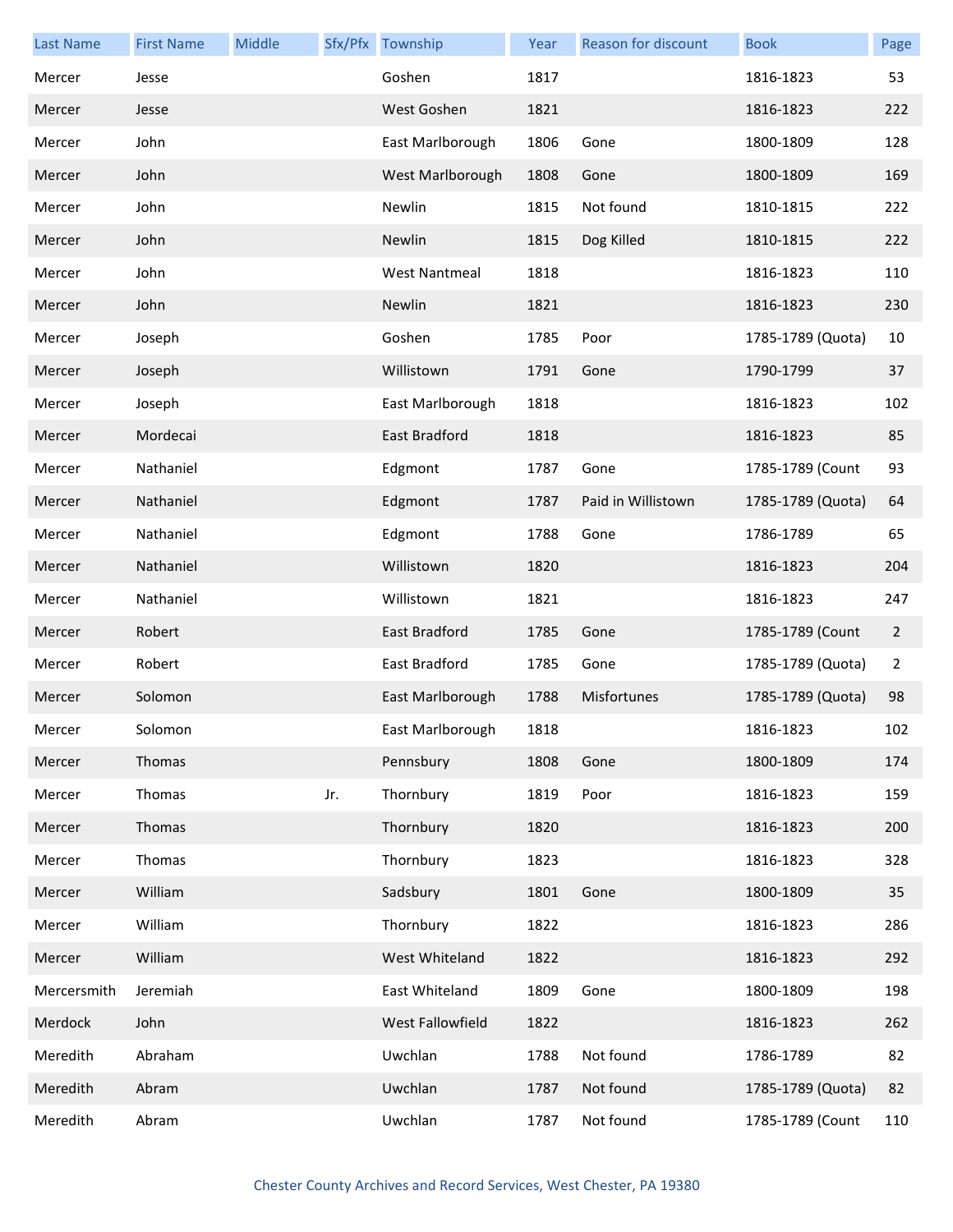| <b>Last Name</b> | <b>First Name</b> | Middle | Sfx/Pfx Township | Year | Reason for discount  | <b>Book</b>       | Page |
|------------------|-------------------|--------|------------------|------|----------------------|-------------------|------|
| Meredith         | Benjamin          |        | Uwchlan          | 1786 | Paid in Whiteland    | 1785-1789 (Count  | 54   |
| Meredith         | Benjamin          |        | Uwchlan          | 1786 | Paid in Whiteland    | 1785-1789 (Count  | 82   |
| Meredith         | Benjamin          |        | Uwchlan          | 1786 | Paid in Whiteland    | 1785-1789 (Quota) | 54   |
| Meredith         | Daniel            |        | West Whiteland   | 1801 | Error                | 1800-1809         | 39   |
| Meredith         | Daniel            |        | Charlestown      | 1815 |                      | 1810-1815         | 209  |
| Meredith         | Daniel            |        | West Whiteland   | 1818 |                      | 1816-1823         | 123  |
| Meredith         | Daniel            |        | West Whiteland   | 1819 | Error                | 1816-1823         | 165  |
| Meredith         | Daniel            |        | Charlestown      | 1819 | Unseated land        | 1816-1823         | 132  |
| Meredith         | Enoch             |        | East Nantmeal    | 1790 | Gone                 | 1790-1799         | 12   |
| Meredith         | Enoch             |        | Vincent          | 1820 |                      | 1816-1823         | 203  |
| Meredith         | Evan              |        | Willistown       | 1786 | Not found            | 1785-1789 (Count  | 54   |
| Meredith         | Evan              |        | Willistown       | 1786 | Gone                 | 1785-1789 (Quota) | 54   |
| Meredith         | Evan              |        | Willistown       | 1787 | Not to be found      | 1786-1789         | 26   |
| Meredith         | Hugh              |        | Uwchlan          | 1797 | Gone                 | 1790-1799         | 130  |
| Meredith         | Isaiah            |        | East Nantmeal    | 1813 | No Dog               | 1810-1815         | 146  |
| Meredith         | Israel            |        | Uwchlan          | 1788 | Gone                 | 1785-1789 (Quota) | 110  |
| Meredith         | Israel            |        | Uwchlan          | 1788 | Gone                 | 1785-1789 (Count  | 138  |
| Meredith         | James             |        | Vincent          | 1785 | No such man          | 1785-1789 (Quota) | 25   |
| Meredith         | James             |        | Uwchlan          | 1808 | Error                | 1800-1809         | 176  |
| Meredith         | James             |        | Uwchlan          | 1814 | Dog Dead             | 1810-1815         | 195  |
| Meredith         | James             |        | Vincent          | 1820 |                      | 1816-1823         | 203  |
| Meredith         | Jesse             |        | Westtown         | 1802 | Gone                 | 1800-1809         | 58   |
| Meredith         | Joel              |        | Coventry         | 1788 | Sickness             | 1785-1789 (Quota) | 88   |
| Meredith         | Joel              |        | Coventry         | 1788 |                      | 1785-1789 (Count  | 116  |
| Meredith         | John              |        | East Caln        | 1798 | Gone                 | 1790-1799         | 135  |
| Meredith         | John              |        | Tredyffrin       | 1800 | Gone                 | 1800-1809         | 16   |
| Meredith         | John              |        | Easttown         | 1801 | Gone                 | 1800-1809         | 24   |
| Meredith         | John              |        | Easttown         | 1811 | Poor                 | 1810-1815         | 50   |
| Meredith         | John              |        | Uwchlan          | 1813 | Gone                 | 1810-1815         | 155  |
| Meredith         | John              |        | Coventry         | 1816 |                      | 1816-1823         | 8    |
| Meredith         | John              |        | Coventry         | 1819 |                      | 1816-1823         | 133  |
| Meredith         | John              |        | Coventry         | 1820 |                      | 1816-1823         | 174  |
| Meredith         | Joseph            |        | Willistown       | 1820 | <b>Unseated land</b> | 1816-1823         | 204  |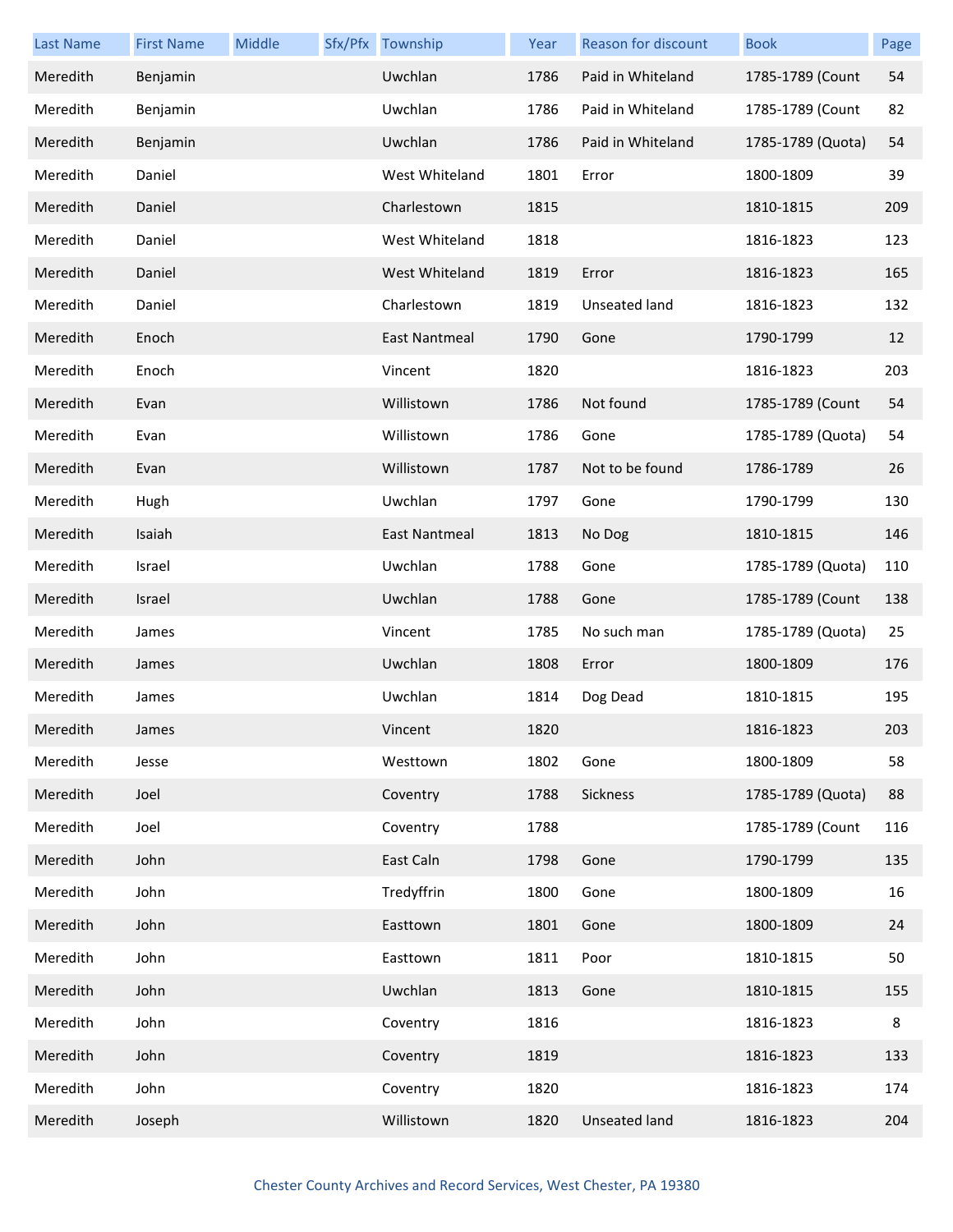| <b>Last Name</b> | <b>First Name</b> | Middle | Sfx/Pfx Township     | Year | Reason for discount | <b>Book</b>       | Page |
|------------------|-------------------|--------|----------------------|------|---------------------|-------------------|------|
| Meredith         | Laurence          |        | Tredyffrin           | 1821 |                     | 1816-1823         | 243  |
| Meredith         | Samuel            |        | Uwchlan              | 1805 | Gone                | 1800-1809         | 116  |
| Meredith         | Samuel            |        | East Whiteland       | 1812 | Gone                | 1810-1815         | 119  |
| Meredith         | Samuel            |        | Easttown             | 1813 | Gone                | 1810-1815         | 130  |
| Meredith         | Samuel            |        | East Whiteland       | 1819 |                     | 1816-1823         | 164  |
| Meredith         | Simon             |        | Willistown           | 1785 | Paid in Easttown    | 1785-1789 (Count  | 26   |
| Meredith         | Simon             |        | Willistown           | 1813 | Poor                | 1810-1815         | 157  |
| Meredith         | Simon             |        | Coventry             | 1821 |                     | 1816-1823         | 216  |
| Meredith         | Thomas            |        | Vincent              | 1786 | Taxed with land     | 1785-1789 (Count  | 81   |
| Meredith         | Thomas            |        | Vincent              | 1788 | Taxed with land     | 1786-1789         | 53   |
| Meredith         | William           |        | Uwchlan              | 1806 | Gone                | 1800-1809         | 136  |
| Meredith         | William           |        | East Nantmeal        | 1810 | Gone                | 1810-1815         | 25   |
| Merril           | Michael           |        | Easttown             | 1814 | Gone                | 1810-1815         | 170  |
| Merrill          | William           |        | Aston                | 1786 | Gone                | 1786-1789         | 29   |
| Merrill          | William           |        | Aston                | 1786 | Gone                | 1785-1789 (Count  | 57   |
| Merrit           | Jonathan          |        | <b>West Nantmeal</b> | 1796 | Gone                | 1790-1799         | 107  |
| Messer           | Cuffy             |        | Thornbury            | 1819 | No Dog              | 1816-1823         | 159  |
| Messermer        | Henry             |        | Coventry             | 1809 | Unseated land       | 1800-1809         | 183  |
| Metchem          | Francis           |        | Goshen               | 1791 | Overrated           | 1790-1799         | 25   |
| Metlan           | Alexander         |        | West Caln            | 1818 |                     | 1816-1823         | 89   |
| Metlan           | Joseph            |        | Brandywine           | 1817 |                     | 1816-1823         | 45   |
| Metlan           | Thomas            |        | London Britain       | 1818 |                     | 1816-1823         | 101  |
| Metlan           | William           |        | Brandywine           | 1806 | Poor                | 1800-1809         | 121  |
| Metlan           | William           |        | <b>West Nantmeal</b> | 1812 | Gone                | 1810-1815         | 107  |
| Metlan           | William           |        | West Caln            | 1816 |                     | 1816-1823         | 6    |
| Metlen           | George            |        | <b>West Nantmeal</b> | 1812 | No such man         | 1810-1815         | 107  |
| Metlin           | Tobias            |        | East Nantmeal        | 1813 | Gone                | 1810-1815         | 146  |
| Mettleman        | John              |        | West Fallowfield     | 1785 | Gone                | 1785-1789 (Count  | 10   |
| Metz             | Henry             |        | <b>East Nantmeal</b> | 1791 | Poor                | 1790-1799         | 32   |
| Metz             | Henry             |        | <b>East Nantmeal</b> | 1793 | Poor                | 1790-1799         | 70   |
| Michael          | Dutch             |        | Goshen               | 1789 | Gone                | 1785-1789 (Quota) | 122  |
| Michael          | Dutch             |        | Goshen               | 1789 | Gone                | 1785-1789 (Count  | 150  |
| Michel           | George            |        | Pikeland             | 1810 | Gone                | 1810-1815         | 30   |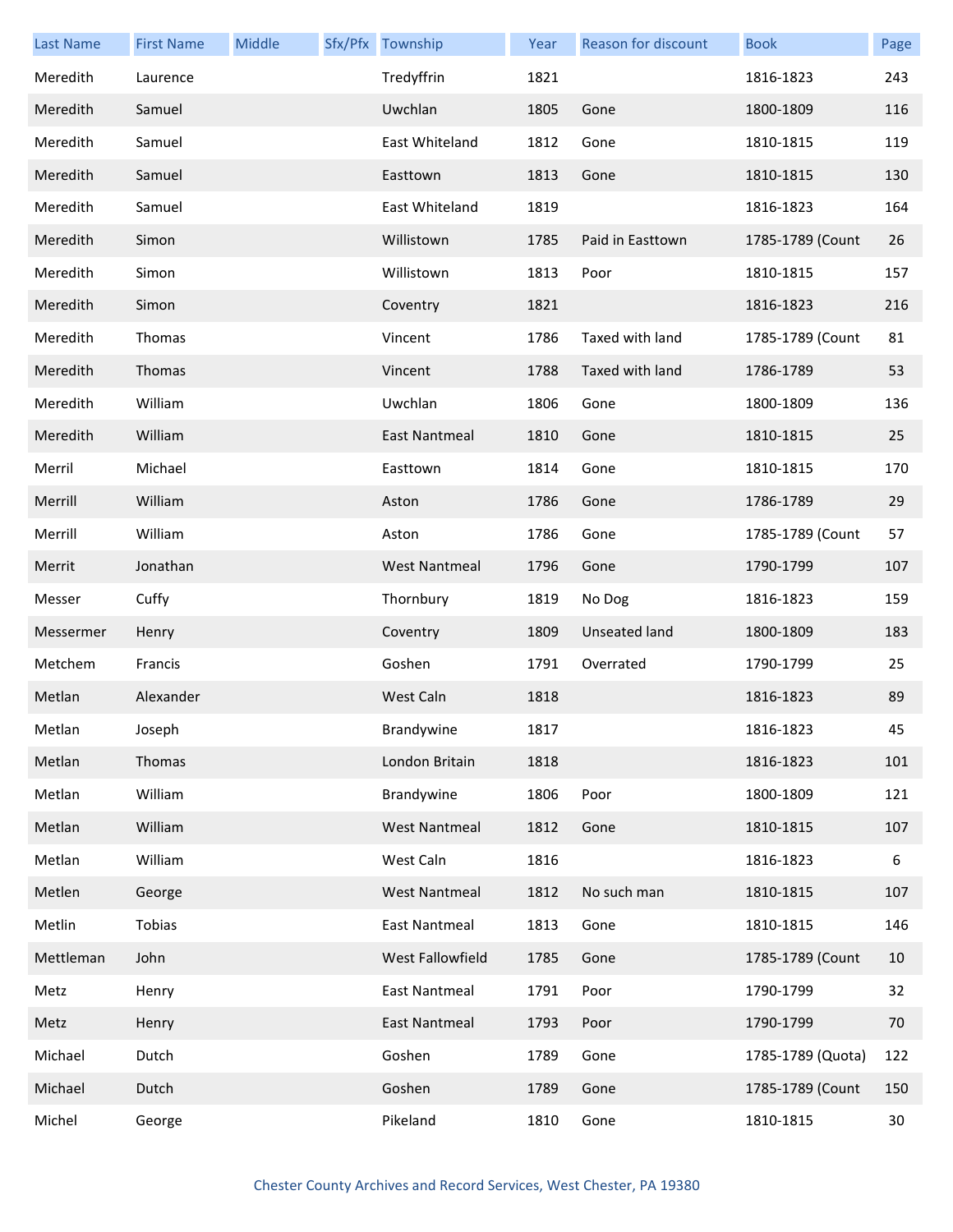| <b>Last Name</b> | <b>First Name</b> | Middle |     | Sfx/Pfx Township     | Year | <b>Reason for discount</b> | <b>Book</b>       | Page           |
|------------------|-------------------|--------|-----|----------------------|------|----------------------------|-------------------|----------------|
| Michener         | Rinard            |        |     | <b>West Bradford</b> | 1809 | Gone                       | 1800-1809         | 181            |
| Michenor         | John              |        |     | East Bradford        | 1788 | Poor                       | 1786-1789         | 58             |
| Michenor         | Joseph            |        |     | New Garden           | 1823 |                            | 1816-1823         | 317            |
| Michenor         | Mordecai          |        |     | New London           | 1818 | Unseated land              | 1816-1823         | 105            |
| Michenor         | William           |        |     | New Garden           | 1821 |                            | 1816-1823         | 232            |
| Mickle           | Samuel            |        |     | East Fallowfield     | 1807 | Gone                       | 1800-1809         | 144            |
| Midcalf          | Abram             |        |     | East Nottingham      | 1822 |                            | 1816-1823         | 275            |
| Midcalf          | Joseph            |        |     | Lower Oxford         | 1815 | Gone                       | 1810-1815         | 230            |
| Midcalf          | Joseph            |        |     | Lower Oxford         | 1821 |                            | 1816-1823         | 237            |
| Midcalf          | Thomas            |        |     | West Nottingham      | 1786 | Not found                  | 1785-1789 (Count  | 75             |
| Midcalf          | Thomas            |        |     | West Nottingham      | 1788 | Not to be found            | 1786-1789         | 47             |
| Middigh          | George            |        |     | Charlestown          | 1810 | No such man                | 1810-1815         | $\overline{7}$ |
| Middleton        | Andrew            |        |     | Sadsbury             | 1798 | Gone                       | 1790-1799         | 148            |
| Middleton        | James             |        |     | Sadsbury             | 1819 |                            | 1816-1823         | 157            |
| Middleton        | John              |        |     | Sadsbury             | 1818 | Gone                       | 1816-1823         | 115            |
| Miers            | Jesse             |        |     | Willistown           | 1803 | Gone                       | 1800-1809         | 78             |
| Mifflin          | Thomas            |        |     | Tredyffrin           | 1820 | Unseated land              | 1816-1823         | 201            |
| Mile             | James             |        |     | West Fallowfield     | 1791 | Gone                       | 1790-1799         | 25             |
| Milegan          | James             |        | Sr. | Brandywine           | 1820 |                            | 1816-1823         | 171            |
| Miles            | Carson            |        |     | Kennett              | 1823 |                            | 1816-1823         | 309            |
| Miles            | Charles           |        |     | East Fallowfield     | 1815 | No Dog                     | 1810-1815         | 212            |
| Miles            | David             |        |     | Uwchlan              | 1802 | Dead                       | 1800-1809         | 57             |
| Miles            | Emmor             |        |     | London Grove         | 1802 | Gone                       | 1800-1809         | 47             |
| Miles            | Emmor             |        |     | East Caln            | 1819 |                            | 1816-1823         | 130            |
| Miles            | Enos              |        |     | East Whiteland       | 1816 |                            | 1816-1823         | 38             |
| Miles            | Evan              |        |     | East Marlborough     | 1814 | Gone                       | 1810-1815         | 179            |
| Miles            | Frederick         |        |     | West Marlborough     | 1816 |                            | 1816-1823         | 19             |
| Miles            | Frederick         |        |     | Lower Oxford         | 1820 |                            | 1816-1823         | 196            |
| Miles            | Geore             |        |     | Tredyffrin           | 1819 |                            | 1816-1823         | 159            |
| Miles            | George            |        |     | Kennett              | 1785 | In York County             | 1785-1789 (Quota) | 11             |
| Miles            | Isaac             |        |     | Honey Brook          | 1802 | Gone                       | 1800-1809         | 46             |
| Miles            | Jacob             |        |     | West Marlborough     | 1790 | Gone                       | 1790-1799         | 9              |
| Miles            | Jacob             |        |     | Pikeland             | 1819 |                            | 1816-1823         | 155            |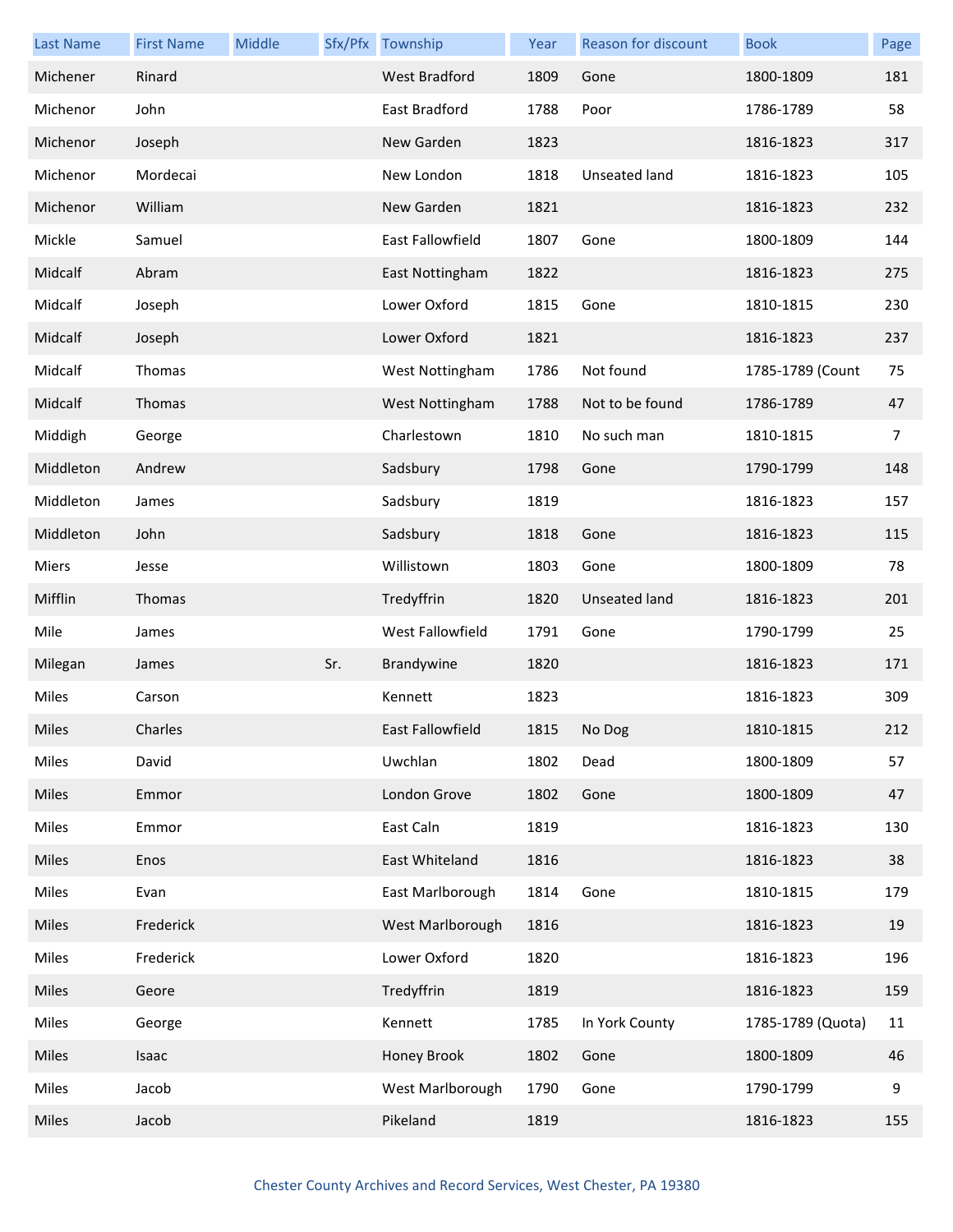| <b>Last Name</b> | <b>First Name</b> | Middle | Sfx/Pfx Township        | Year | Reason for discount | <b>Book</b>       | Page |
|------------------|-------------------|--------|-------------------------|------|---------------------|-------------------|------|
| Miles            | James             |        | West Fallowfield        | 1790 | Poor                | 1790-1799         | 5    |
| Miles            | James             |        | Londonderry             | 1811 | Not found           | 1810-1815         | 57   |
| Miles            | James             |        | Tredyffrin              | 1815 | Gone                | 1810-1815         | 235  |
| Miles            | James             |        | <b>West Fallowfield</b> | 1819 |                     | 1816-1823         | 136  |
| Miles            | James             |        | Sadsbury                | 1823 |                     | 1816-1823         | 327  |
| Miles            | John              |        | East Caln               | 1785 | Error               | 1785-1789 (Count  | 6    |
| Miles            | John              |        | Goshen                  | 1797 | Poor                | 1790-1799         | 119  |
| Miles            | John              |        | Charlestown             | 1815 |                     | 1810-1815         | 209  |
| Miles            | John              |        | London Britain          | 1819 | Gone                | 1816-1823         | 142  |
| Miles            | John              |        | West Fallowfield        | 1822 |                     | 1816-1823         | 262  |
| Miles            | John              |        | West Fallowfield        | 1822 |                     | 1816-1823         | 262  |
| Miles            | Joseph            |        | Brandywine              | 1809 | Gone                | 1800-1809         | 181  |
| Miles            | Joseph            |        | New Garden              | 1810 | Gone                | 1810-1815         | 22   |
| Miles            | Joseph            |        | New Garden              | 1811 | Gone                | 1810-1815         | 63   |
| Miles            | Joseph            |        | London Grove            | 1817 |                     | 1816-1823         | 56   |
| Miles            | Nathaniel         |        | Charlestown             | 1819 |                     | 1816-1823         | 132  |
| Miles            | Nathaniel         |        | Charlestown             | 1819 | Unseated land       | 1816-1823         | 132  |
| Miles            | Nathaniel         |        | Thornbury               | 1821 | No Dog              | 1816-1823         | 244  |
| Miles            | Samuel            |        | London Grove            | 1803 | Poor                | 1800-1809         | 67   |
| <b>Miles</b>     | Samuel            |        | New Garden              | 1818 | Poor                | 1816-1823         | 106  |
| Miles            | Samuel            |        | Upper Oxford            | 1819 | Gone                | 1816-1823         | 153  |
| <b>Miles</b>     | Samuel            |        | Kennett                 | 1822 |                     | 1816-1823         | 266  |
| Miles            | Samuel            |        | West Fallowfield        | 1823 |                     | 1816-1823         | 305  |
| Miles            | Samuel            |        | Kennett                 | 1823 |                     | 1816-1823         | 309  |
| Mileson          | Jonathan          |        | West Goshen             | 1822 |                     | 1816-1823         | 264  |
| Miley            | Joshua            |        | <b>Upper Darby</b>      | 1789 | Gone                | 1785-1789 (Count  | 148  |
| Miley            | Joshua            |        | <b>Upper Darby</b>      | 1789 | Gone                | 1785-1789 (Quota) | 120  |
| Milhouse         | Amos              |        | Pennsbury               | 1819 |                     | 1816-1823         | 156  |
| Milhouse         | Amos              |        | West Fallowfield        | 1823 |                     | 1816-1823         | 305  |
| Milhouse         | Isaac             |        | East Marlborough        | 1820 |                     | 1816-1823         | 186  |
| Milhouse         | Isaac             |        | Sadsbury                | 1822 |                     | 1816-1823         | 284  |
| Milhouse         | James             |        | New Garden              | 1788 | Charged to land     | 1786-1789         | 43   |
| Milhouse         | John              |        | West Whiteland          | 1809 | Gone                | 1800-1809         | 199  |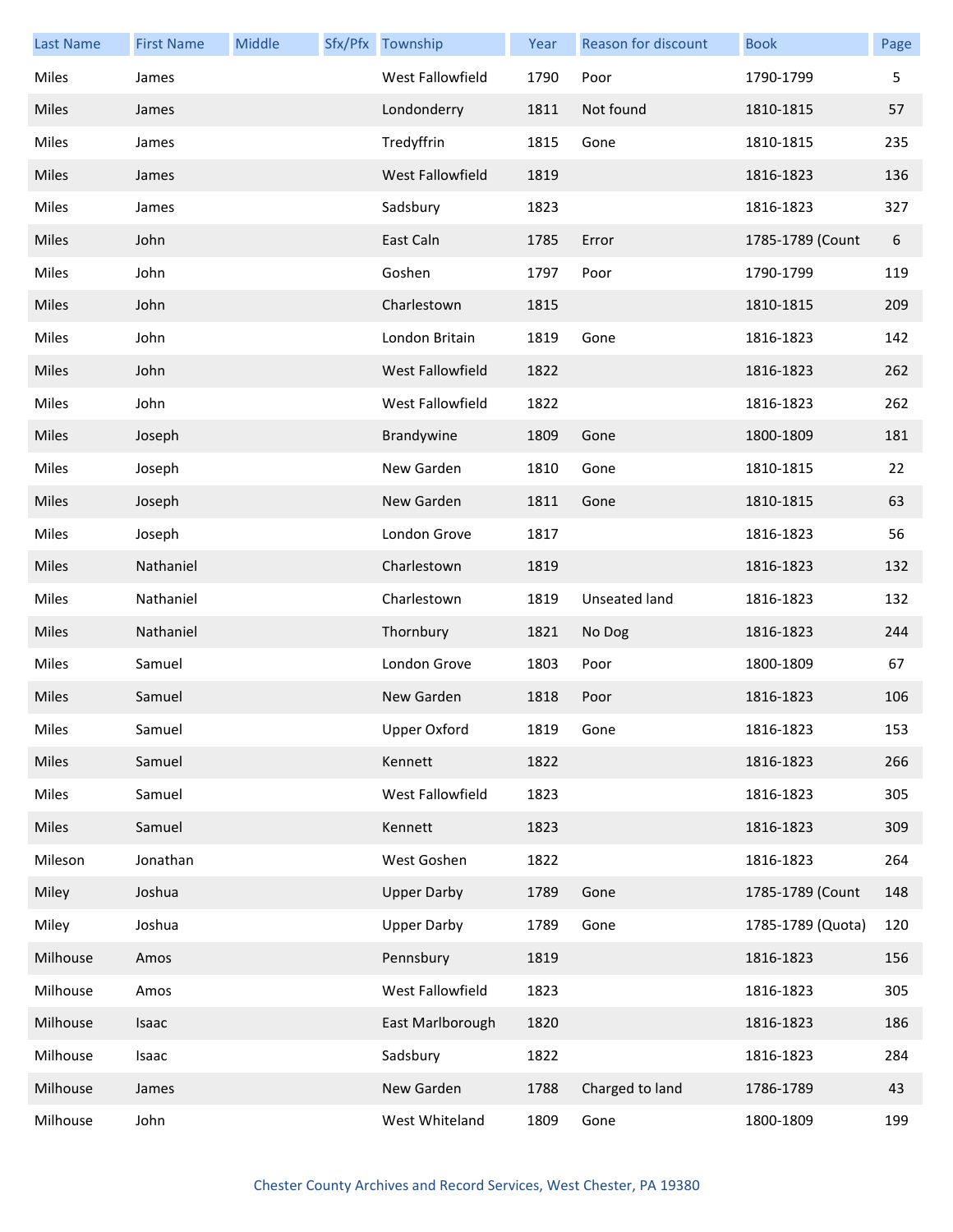| <b>Last Name</b> | <b>First Name</b> | Middle | Sfx/Pfx Township     | Year | <b>Reason for discount</b> | <b>Book</b>       | Page |
|------------------|-------------------|--------|----------------------|------|----------------------------|-------------------|------|
| Milican          | James             |        | <b>West Nantmeal</b> | 1817 |                            | 1816-1823         | 67   |
| Milican          | James             |        | <b>West Nantmeal</b> | 1818 |                            | 1816-1823         | 110  |
| Milican          | James             |        | <b>West Nantmeal</b> | 1818 |                            | 1816-1823         | 110  |
| Milican          | John              |        | <b>West Nantmeal</b> | 1817 |                            | 1816-1823         | 67   |
| Miligan          | James             |        | West Nantmeal        | 1806 | Poor                       | 1800-1809         | 132  |
| Miligan          | John              |        | Brandywine           | 1822 |                            | 1816-1823         | 255  |
| Milis            | James             |        | West Fallowfield     | 1817 |                            | 1816-1823         | 52   |
| Millan           | Thomas            |        | Uwchlan              | 1788 | Poor                       | 1785-1789 (Quota) | 110  |
| Milland          | James             |        | West Caln            | 1814 |                            | 1810-1815         | 167  |
| Millard          | Jonathan          |        | <b>West Nantmeal</b> | 1803 | Gone                       | 1800-1809         | 73   |
| Millard          | Jonathan          |        | <b>West Nantmeal</b> | 1804 | Gone                       | 1800-1809         | 93   |
| Millard          | Joseph            |        | East Nantmeal        | 1811 | No Dog                     | 1810-1815         | 61   |
| Millard          | Thomas            |        | Coventry             | 1792 | Gone                       | 1790-1799         | 42   |
| Millard          | Thomas            |        | <b>West Nantmeal</b> | 1804 | Gone                       | 1800-1809         | 93   |
| Millard          | William           |        | <b>West Nantmeal</b> | 1802 | Not found                  | 1800-1809         | 53   |
| Mille            | William           |        | East Caln            | 1788 | Poor                       | 1786-1789         | 6    |
| Millecan         | Robert            |        | East Bradford        | 1796 | Gone                       | 1790-1799         | 95   |
| Millegan         | David             |        | <b>West Nantmeal</b> | 1801 | Poor                       | 1800-1809         | 33   |
| Millegan         | James             |        | <b>West Nantmeal</b> | 1797 | Poor                       | 1790-1799         | 126  |
| Millegan         | James             |        | <b>West Nantmeal</b> | 1808 | Poor                       | 1800-1809         | 172  |
| Millegan         | James             |        | West Nantmeal        | 1811 | Poor                       | 1810-1815         | 62   |
| Millegan         | James             |        | <b>West Nantmeal</b> | 1812 | Poor                       | 1810-1815         | 107  |
| Miller           | Abraham           |        | West Whiteland       | 1805 | Gone                       | 1800-1809         | 119  |
| Miller           | Abram             |        | Willistown           | 1808 | Gone                       | 1800-1809         | 177  |
| Miller           | Abram             |        | Vincent              | 1815 |                            | 1810-1815         | 237  |
| Miller           | Adam              |        | Vincent              | 1789 | Overrated                  | 1785-1789 (Count  | 166  |
| Miller           | Adam              |        | Vincent              | 1789 | Overrated                  | 1785-1789 (Quota) | 138  |
| Miller           | Adam              |        | Brandywine           | 1810 | Poor                       | 1810-1815         | 4    |
| Miller           | Adam              |        | Brandywine           | 1811 | Gone                       | 1810-1815         | 45   |
| Miller           | Adam              |        | East Fallowfield     | 1823 |                            | 1816-1823         | 304  |
| Miller           | Amos              |        | West Fallowfield     | 1821 |                            | 1816-1823         | 220  |
| Miller           | Anthony           |        | New London           | 1787 | Under age                  | 1785-1789 (Quota) | 74   |
| Miller           | Anthony           |        | New London           | 1787 | Under age                  | 1785-1789 (Count  | 102  |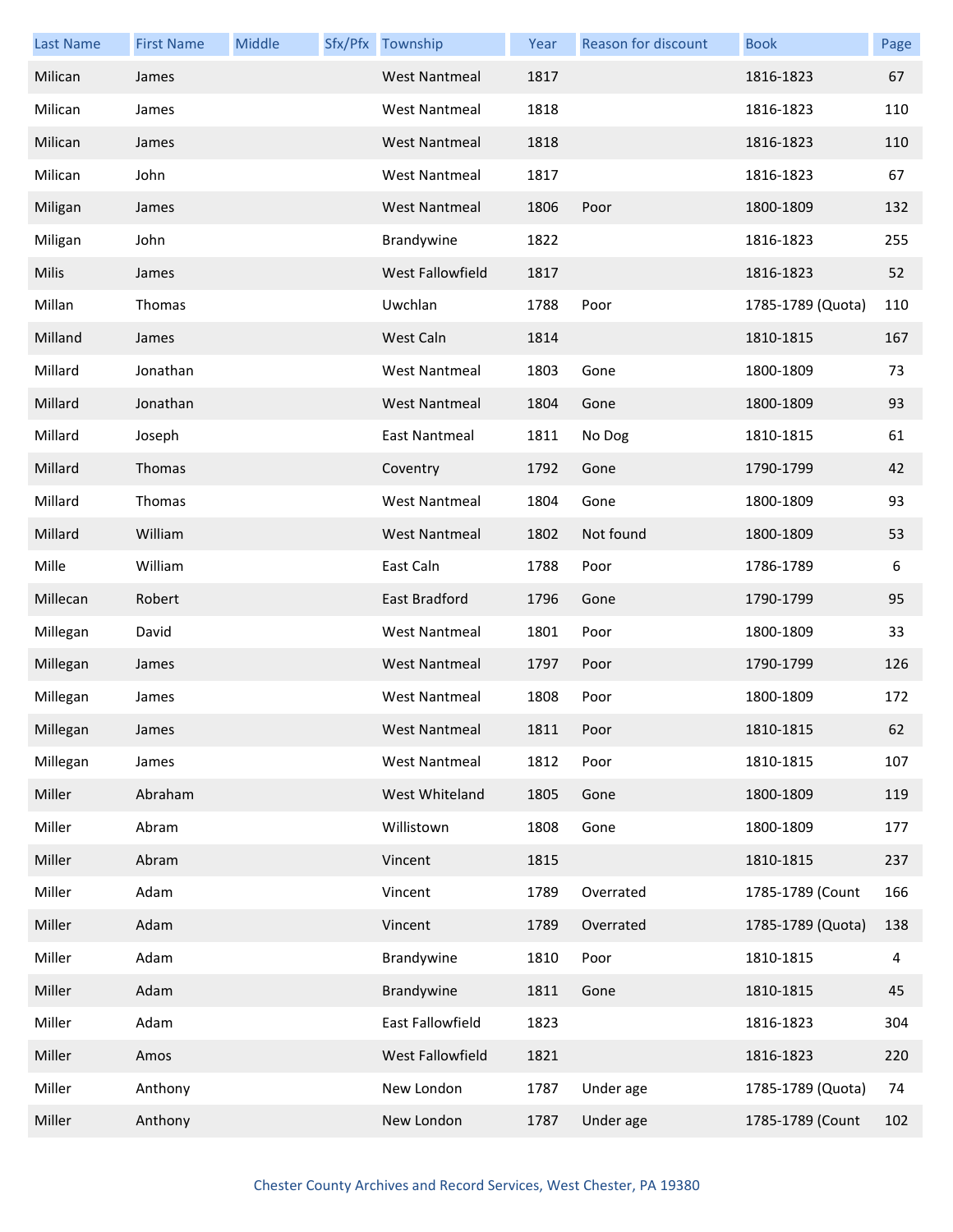| <b>Last Name</b> | <b>First Name</b> | Middle | Sfx/Pfx Township        | Year | Reason for discount  | <b>Book</b>       | Page |
|------------------|-------------------|--------|-------------------------|------|----------------------|-------------------|------|
| Miller           | Anthony           |        | Londonderry             | 1788 | Under age            | 1785-1789 (Quota) | 96   |
| Miller           | Anthony           |        | New London              | 1788 | Under age            | 1786-1789         | 74   |
| Miller           | Anthony           |        | Londonderry             | 1788 | Under age            | 1785-1789 (Count  | 124  |
| Miller           | <b>Brice</b>      |        | Middletown              | 1786 | Gone                 | 1785-1789 (Count  | 42   |
| Miller           | <b>Brice</b>      |        | Middletown              | 1787 | Gone                 | 1786-1789         | 14   |
| Miller           | <b>Bryce</b>      |        | Middletown              | 1786 | Gone                 | 1785-1789 (Quota) | 42   |
| Miller           | Caleb             |        | Brandywine              | 1796 | Gone                 | 1790-1799         | 113  |
| Miller           | Caleb             |        | Sadsbury                | 1800 | Gone                 | 1800-1809         | 16   |
| Miller           | Charles           |        | Coventry                | 1805 | Gone                 | 1800-1809         | 103  |
| Miller           | Charles           |        | Tredyffrin              | 1810 | Poor                 | 1810-1815         | 33   |
| Miller           | Charles           |        | Tredyffrin              | 1811 | No Dog               | 1810-1815         | 74   |
| Miller           | Chris             |        | Vincent                 | 1822 |                      | 1816-1823         | 288  |
| Miller           | Christ.           |        | Charlestown             | 1786 | Paid in Bucks County | 1785-1789 (Count  | 63   |
| Miller           | Christ.           |        | Charlestown             | 1788 | Paid in Bucks County | 1786-1789         | 35   |
| Miller           | Christ.           |        | Tinicum                 | 1788 | Gone                 | 1785-1789 (Count  | 136  |
| Miller           | Christopher       |        | Tinicum                 | 1788 | Gone                 | 1785-1789 (Quota) | 108  |
| Miller           | Daniel            |        | Honey Brook             | 1811 | Gone                 | 1810-1815         | 54   |
| Miller           | Daniel            |        | Honey Brook             | 1811 | Gone                 | 1810-1815         | 54   |
| Miller           | Dredram           |        | Kennett                 | 1806 | Gone                 | 1800-1809         | 126  |
| Miller           | Edward            |        | East Nottingham         | 1804 | Poor                 | 1800-1809         | 91   |
| Miller           | Edward            |        | West Marlborough        | 1808 | Gone                 | 1800-1809         | 169  |
| Miller           | Edward            |        | London Grove            | 1815 | Dead                 | 1810-1815         | 217  |
| Miller           | Edward            |        | East Bradford           | 1818 |                      | 1816-1823         | 85   |
| Miller           | Edward            |        | East Bradford           | 1819 |                      | 1816-1823         | 127  |
| Miller           | Edward            |        | Tredyffrin              | 1820 | Unseated land        | 1816-1823         | 201  |
| Miller           | Elizabeth         |        | East Marlborough        | 1823 |                      | 1816-1823         | 313  |
| Miller           | Ezekiel           |        | <b>East Nantmeal</b>    | 1786 | Poor                 | 1785-1789 (Count  | 72   |
| Miller           | Ezekiel           |        | <b>East Nantmeal</b>    | 1786 | Gone                 | 1785-1789 (Quota) | 44   |
| Miller           | Ezekiel           |        | <b>East Nantmeal</b>    | 1786 | Poor                 | 1785-1789 (Count  | 44   |
| Miller           | Frederick         |        | Pikeland                | 1810 | Gone                 | 1810-1815         | 30   |
| Miller           | Frederick         |        | East Nottingham         | 1822 |                      | 1816-1823         | 275  |
| Miller           | George            |        | <b>Upper Providence</b> | 1785 | Overrated            | 1785-1789 (Quota) | 21   |
| Miller           | George            |        | Tinicum                 | 1788 | Gone                 | 1785-1789 (Count  | 136  |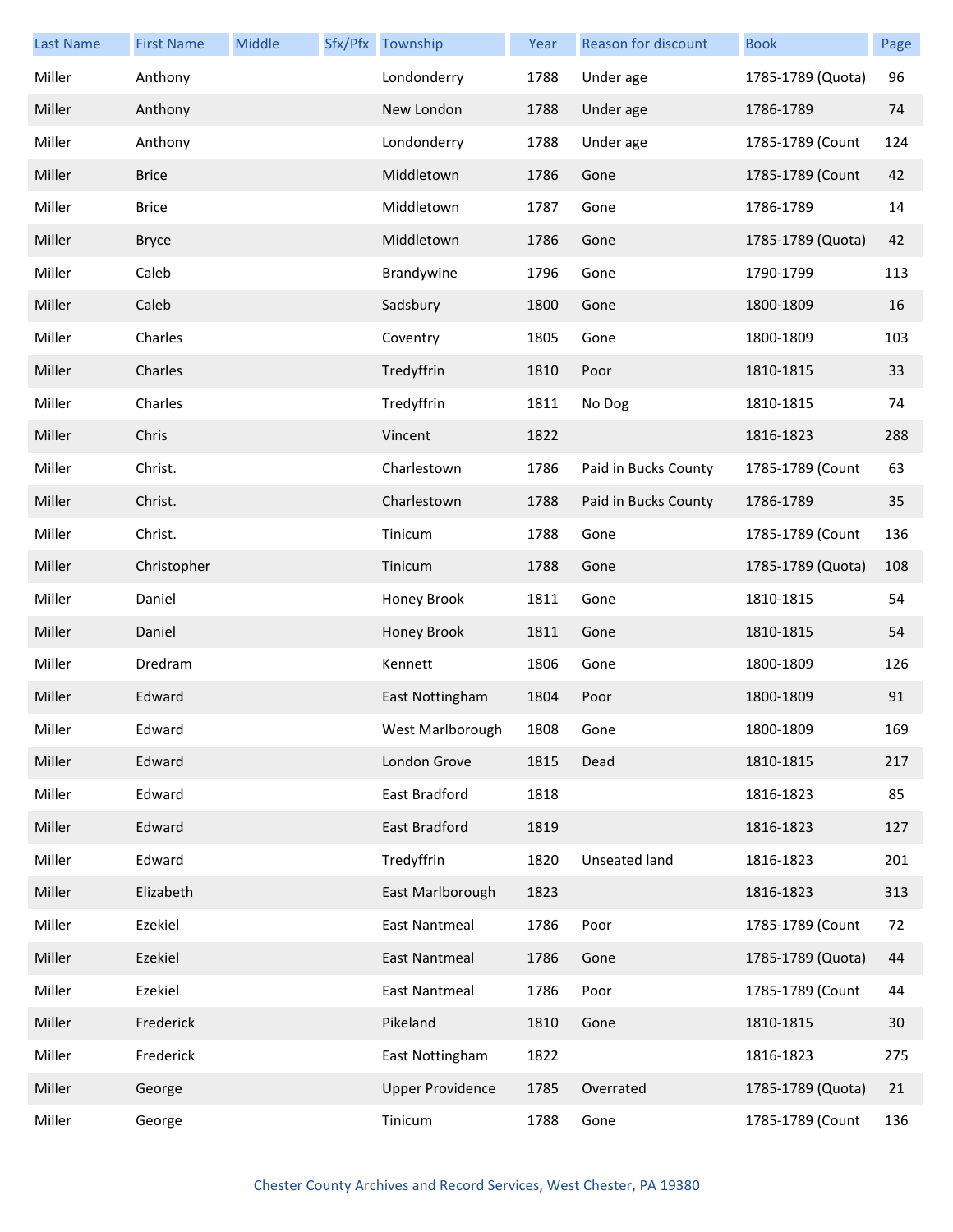| <b>Last Name</b> | <b>First Name</b> | Middle | Sfx/Pfx Township     | Year | Reason for discount                | <b>Book</b>       | Page         |
|------------------|-------------------|--------|----------------------|------|------------------------------------|-------------------|--------------|
| Miller           | George            |        | Tinicum              | 1788 | Gone                               | 1785-1789 (Quota) | 108          |
| Miller           | George            |        | Vincent              | 1797 | Twice charged                      | 1790-1799         | 130          |
| Miller           | George            |        | Vincent              | 1802 | Gone                               | 1800-1809         | 57           |
| Miller           | George            |        | Honey Brook          | 1802 | Gone                               | 1800-1809         | 46           |
| Miller           | George            |        | New Garden           | 1805 | Poor                               | 1800-1809         | 110          |
| Miller           | George            |        | New Garden           | 1807 | Poor                               | 1800-1809         | 150          |
| Miller           | George            |        | East Nantmeal        | 1808 | Gone                               | 1800-1809         | 172          |
| Miller           | George            |        | <b>West Nantmeal</b> | 1811 | Gone                               | 1810-1815         | 62           |
| Miller           | George            |        | Westtown             | 1811 | Gone & Dog Dead                    | 1810-1815         | 77           |
| Miller           | George            |        | Brandywine           | 1815 | Gone                               | 1810-1815         | 206          |
| Miller           | George            |        | Charlestown          | 1817 |                                    | 1816-1823         | 48           |
| Miller           | George            |        | West Marlborough     | 1819 | Gone                               | 1816-1823         | 145          |
| Miller           | George            |        | London Grove         | 1820 |                                    | 1816-1823         | 183          |
| Miller           | George            |        | West Marlborough     | 1821 |                                    | 1816-1823         | 229          |
| Miller           | George            |        | Uwchlan              | 1823 |                                    | 1816-1823         | 330          |
| Miller           | Henry             |        | Charlestown          | 1785 | Gone                               | 1785-1789 (Quota) | 7            |
| Miller           | Henry             |        | Pikeland             | 1795 | Gone                               | 1790-1799         | 89           |
| Miller           | Henry             |        | Pikeland             | 1796 | Gone                               | 1790-1799         | 108          |
| Miller           | Henry             |        | Vincent              | 1797 | Twice charged                      | 1790-1799         | 130          |
| Miller           | Henry             |        | Coventry             | 1810 | No such land                       | 1810-1815         | 8            |
| Miller           | Henry             |        | New Garden           | 1815 | Gone                               | 1810-1815         | 224          |
| Miller           | Henry             |        | New London           | 1816 |                                    | 1816-1823         | 21           |
| Miller           | Hugh              |        | Honey Brook          | 1814 | Struck with palsy & Poor 1810-1815 |                   | 174          |
| Miller           | Isaac             |        | West Whiteland       | 1801 | Gone                               | 1800-1809         | 39           |
| Miller           | Jacob             |        | West Fallowfield     | 1790 | Gone                               | 1790-1799         | 5            |
| Miller           | Jacob             |        | Pennsbury            | 1798 | Gone                               | 1790-1799         | 147          |
| Miller           | Jacob             |        | East Bradford        | 1800 | Gone                               | 1800-1809         | $\mathbf{1}$ |
| Miller           | Jacob             |        | Vincent              | 1800 | Charged to land                    | 1800-1809         | 18           |
| Miller           | Jacob             |        | East Bradford        | 1801 | Gone                               | 1800-1809         | 21           |
| Miller           | Jacob             |        | East Whiteland       | 1807 | Gone                               | 1800-1809         | 158          |
| Miller           | Jacob             |        | Honey Brook          | 1810 | No such man                        | 1810-1815         | 13           |
| Miller           | Jacob             |        | West Chester         | 1810 | Poor                               | 1810-1815         | 40           |
| Miller           | Jacob             |        | <b>East Nantmeal</b> | 1815 | Gone                               | 1810-1815         | 227          |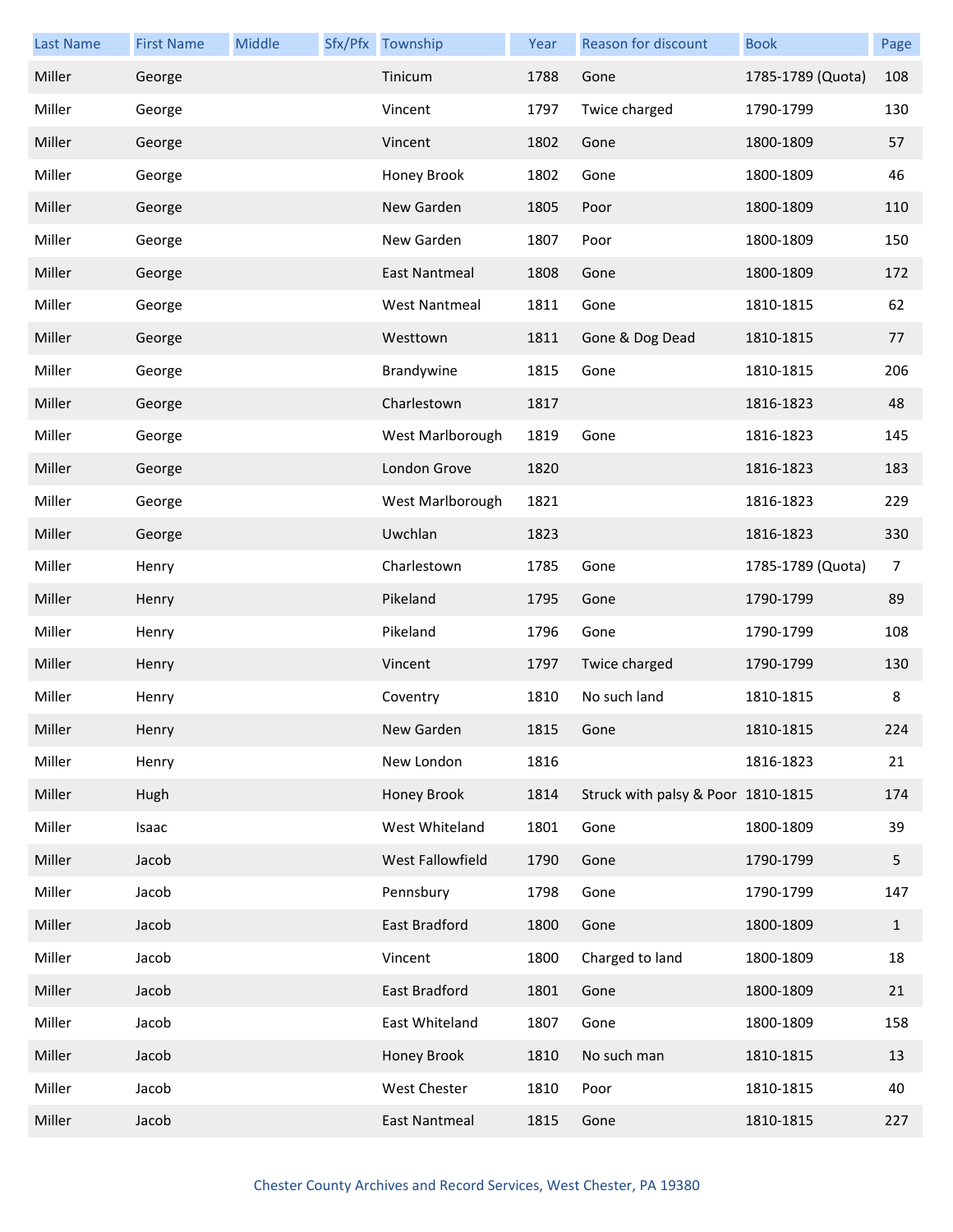| <b>Last Name</b> | <b>First Name</b> | Middle | Sfx/Pfx Township        | Year | Reason for discount  | <b>Book</b>       | Page |
|------------------|-------------------|--------|-------------------------|------|----------------------|-------------------|------|
| Miller           | Jacob             |        | Vincent                 | 1818 | Not found            | 1816-1823         | 119  |
| Miller           | Jacob             |        | East Nantmeal           | 1819 |                      | 1816-1823         | 151  |
| Miller           | Jacob             |        | Vincent                 | 1819 |                      | 1816-1823         | 161  |
| Miller           | Jacob             |        | East Whiteland          | 1821 |                      | 1816-1823         | 249  |
| Miller           | James             |        | Vincent                 | 1785 | Gone                 | 1785-1789 (Quota) | 25   |
| Miller           | James             |        | Vincent                 | 1786 | Gone                 | 1785-1789 (Count  | 53   |
| Miller           | James             |        | Vincent                 | 1786 | Gone                 | 1786-1789         | 25   |
| Miller           | James             |        | Vincent                 | 1786 | Gone                 | 1785-1789 (Quota) | 53   |
| Miller           | James             |        | Vincent                 | 1788 | Gone                 | 1785-1789 (Quota) | 109  |
| Miller           | James             |        | Vincent                 | 1788 | Gone                 | 1785-1789 (Count  | 137  |
| Miller           | James             |        | Sadsbury                | 1790 | Overrated            | 1790-1799         | 15   |
| Miller           | James             |        | West Whiteland          | 1790 | Paid in Uwchlan      | 1790-1799         | 19   |
| Miller           | James             |        | <b>West Nantmeal</b>    | 1791 | Gone                 | 1790-1799         | 32   |
| Miller           | James             |        | <b>West Nantmeal</b>    | 1792 | Gone                 | 1790-1799         | 51   |
| Miller           | James             |        | Westtown                | 1800 | Gone                 | 1800-1809         | 19   |
| Miller           | James             |        | Tredyffrin              | 1804 | Gone                 | 1800-1809         | 96   |
| Miller           | James             |        | Coventry                | 1805 | Gone                 | 1800-1809         | 103  |
| Miller           | James             |        | New Garden              | 1807 | Gone                 | 1800-1809         | 150  |
| Miller           | James             |        | Charlestown             | 1815 |                      | 1810-1815         | 209  |
| Miller           | James             |        | <b>West Fallowfield</b> | 1816 |                      | 1816-1823         | 11   |
| Miller           | James             |        | Charlestown             | 1817 |                      | 1816-1823         | 48   |
| Miller           | James             |        | Uwchlan                 | 1818 |                      | 1816-1823         | 118  |
| Miller           | James             |        | East Caln               | 1819 |                      | 1816-1823         | 130  |
| Miller           | James             |        | Uwchlan                 | 1819 |                      | 1816-1823         | 160  |
| Miller           | James             |        | West Fallowfield        | 1820 | <b>Unseated land</b> | 1816-1823         | 178  |
| Miller           | Jesse             |        | London Britain          | 1785 |                      | 1785-1789 (Quota) | 12   |
| Miller           | Jesse             |        | West Marlborough        | 1798 | Gone                 | 1790-1799         | 142  |
| Miller           | Jesse             |        | Sadsbury                | 1800 | Paid in Fallowfield  | 1800-1809         | 16   |
| Miller           | Jesse             |        | Uwchlan                 | 1803 | Gone                 | 1800-1809         | 77   |
| Miller           | Jesse             |        | West Marlborough        | 1806 | Gone                 | 1800-1809         | 129  |
| Miller           | Jesse             |        | West Marlborough        | 1813 | No Dog               | 1810-1815         | 140  |
| Miller           | Jesse             |        | West Marlborough        | 1817 | Gone                 | 1816-1823         | 60   |
| Miller           | Jesse             |        | East Fallowfield        | 1818 | Ran away             | 1816-1823         | 93   |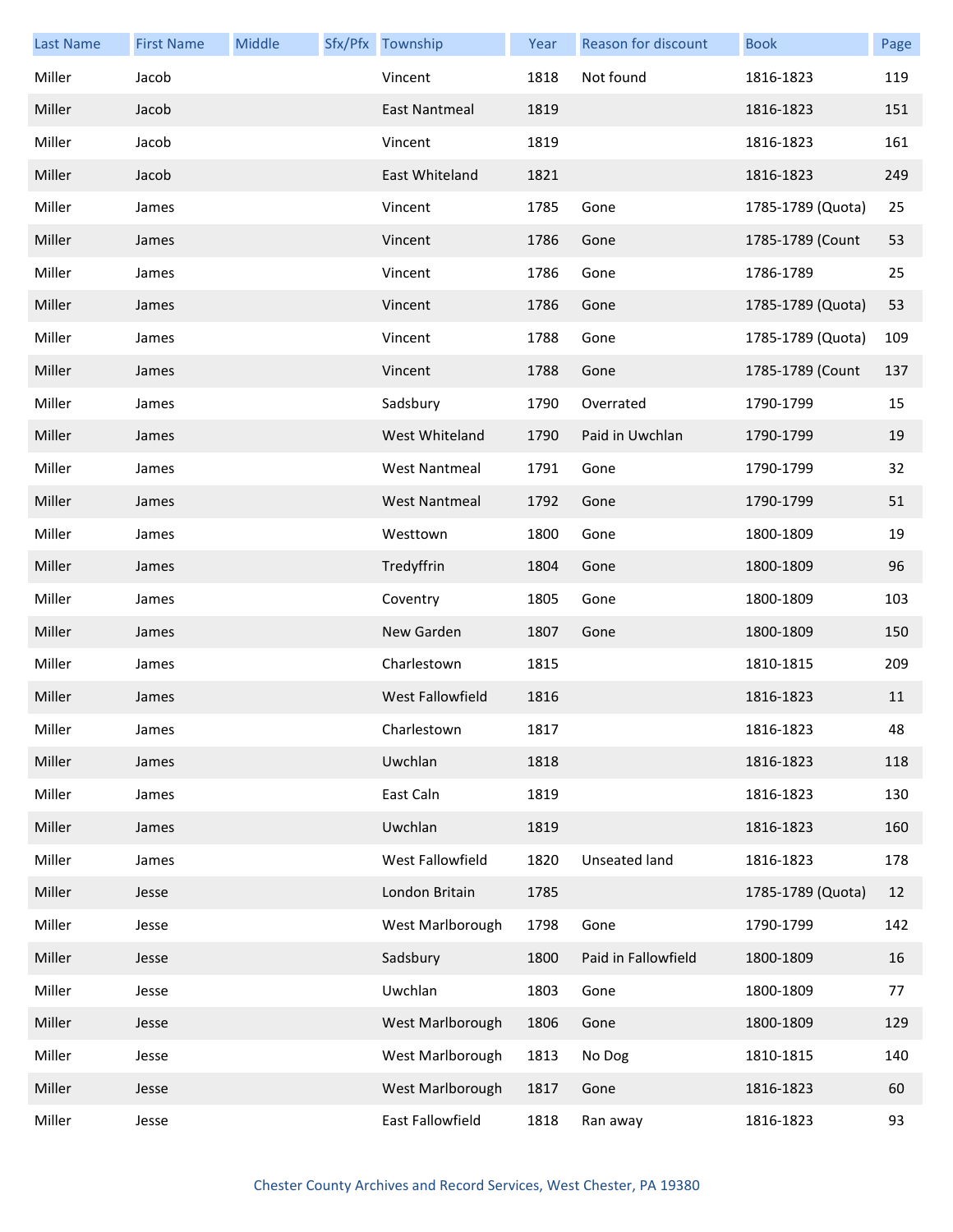| <b>Last Name</b> | <b>First Name</b> | Middle |       | Sfx/Pfx Township     | Year | <b>Reason for discount</b>                 | <b>Book</b>       | Page |
|------------------|-------------------|--------|-------|----------------------|------|--------------------------------------------|-------------------|------|
| Miller           | Jesse             |        |       | East Fallowfield     | 1819 | Poor                                       | 1816-1823         | 135  |
| Miller           | Jesse             |        |       | East Fallowfield     | 1820 |                                            | 1816-1823         | 177  |
| Miller           | Jesse             |        |       | East Fallowfield     | 1821 |                                            | 1816-1823         | 219  |
| Miller           | Jesse             |        |       | East Fallowfield     | 1822 |                                            | 1816-1823         | 261  |
| Miller           | Jesse             |        |       | East Fallowfield     | 1823 |                                            | 1816-1823         | 304  |
| Miller           | John              |        |       | Uwchlan              | 1785 | Gone                                       | 1785-1789 (Quota) | 26   |
| Miller           | John              |        |       | West Caln            | 1788 | Gone                                       | 1785-1789 (Count  | 118  |
| Miller           | John              |        |       | New Garden           | 1788 | Gone                                       | 1785-1789 (Quota) | 99   |
| Miller           | John              |        |       | West Caln            | 1788 | Gone                                       | 1785-1789 (Quota) | 90   |
| Miller           | John              |        |       | New Garden           | 1788 | Gone                                       | 1785-1789 (Count  | 127  |
| Miller           | John              |        |       | Pennsbury            | 1792 | Gone                                       | 1790-1799         | 53   |
| Miller           | John              |        |       | East Fallowfield     | 1797 | Poor                                       | 1790-1799         | 118  |
| Miller           | John              |        |       | Londonderry          | 1800 | Charged to land                            | 1800-1809         | 8    |
| Miller           | John              |        |       | West Fallowfield     | 1801 | Poor                                       | 1800-1809         | 25   |
| Miller           | John              |        |       | Brandywine           | 1803 | Gone                                       | 1800-1809         | 62   |
| Miller           | John              |        |       | Brandywine           | 1804 | Gone                                       | 1800-1809         | 82   |
| Miller           | John              |        |       | East Caln            | 1805 | Gone                                       | 1800-1809         | 102  |
| Miller           | John              |        |       | East Whiteland       | 1809 | Gone                                       | 1800-1809         | 198  |
| Miller           | John              |        |       | Goshen               | 1810 | Gone                                       | 1810-1815         | 12   |
| Miller           | John              |        |       | East Whiteland       | 1810 | Dog Dead                                   | 1810-1815         | 38   |
| Miller           | John              |        |       | Coventry             | 1816 |                                            | 1816-1823         | 8    |
| Miller           | John              |        | Heirs | Tredyffrin           | 1820 | Unseated land                              | 1816-1823         | 201  |
| Miller           | John              |        |       | East Fallowfield     | 1821 |                                            | 1816-1823         | 219  |
| Miller           | Jonathan          |        |       | <b>East Nantmeal</b> | 1811 | No Dog                                     | 1810-1815         | 61   |
| Miller           | Jonathan          |        |       | Kennett              | 1818 |                                            | 1816-1823         | 98   |
| Miller           | Jonathan          |        |       | Kennett              | 1821 |                                            | 1816-1823         | 224  |
| Miller           | Joseph            |        |       | New Garden           | 1785 | For William Cloud's land 1785-1789 (Quota) |                   | 15   |
| Miller           | Joseph            |        |       | New Garden           | 1785 | Charged to land                            | 1785-1789 (Count  | 15   |
| Miller           | Joseph            |        |       | Sadsbury             | 1785 | Gone to Carolina                           | 1785-1789 (Quota) | 23   |
| Miller           | Joseph            |        |       | New Garden           | 1786 | Charged to land                            | 1785-1789 (Count  | 43   |
| Miller           | Joseph            |        |       | New Garden           | 1786 | Charged to land                            | 1785-1789 (Quota) | 43   |
| Miller           | Joseph            |        |       | New Garden           | 1787 | Poor                                       | 1785-1789 (Count  | 99   |
| Miller           | Joseph            |        |       | New Garden           | 1787 | Charged to land                            | 1785-1789 (Quota) | 71   |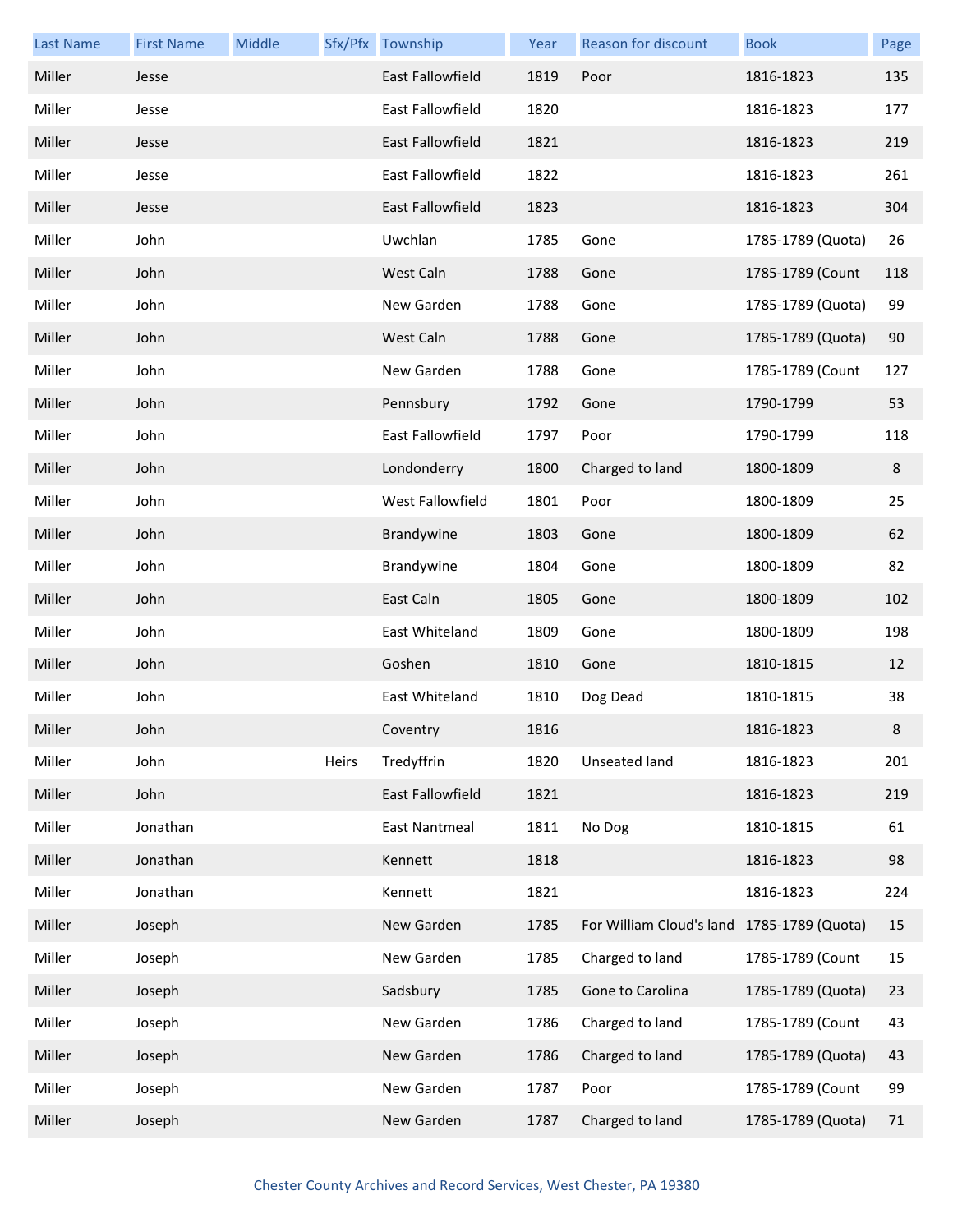| <b>Last Name</b> | <b>First Name</b> | Middle |     | Sfx/Pfx Township     | Year | <b>Reason for discount</b> | <b>Book</b>       | Page |
|------------------|-------------------|--------|-----|----------------------|------|----------------------------|-------------------|------|
| Miller           | Joseph            |        |     | New Garden           | 1787 | Poor                       | 1785-1789 (Count  | 99   |
| Miller           | Joseph            |        |     | New Garden           | 1788 | Charged to land            | 1785-1789 (Quota) | 99   |
| Miller           | Joseph            |        |     | New Garden           | 1788 | Charged to land            | 1785-1789 (Count  | 127  |
| Miller           | Joseph            |        |     | New Garden           | 1789 | Charged to land            | 1785-1789 (Quota) | 128  |
| Miller           | Joseph            |        |     | New Garden           | 1789 |                            | 1785-1789 (Quota) | 128  |
| Miller           | Joseph            |        | Jr. | New Garden           | 1789 | Error                      | 1785-1789 (Count  | 156  |
| Miller           | Joseph            |        |     | New Garden           | 1789 | Charged to land            | 1785-1789 (Count  | 156  |
| Miller           | Joseph            |        |     | New Garden           | 1791 | Charged to land            | 1790-1799         | 30   |
| Miller           | Joseph            |        |     | Goshen               | 1798 | Twice charged              | 1790-1799         | 138  |
| Miller           | Joseph            |        |     | East Caln            | 1805 | Crazy                      | 1800-1809         | 102  |
| Miller           | Joseph            |        |     | Coventry             | 1810 | Gone                       | 1810-1815         | 8    |
| Miller           | Joseph            |        |     | East Fallowfield     | 1810 | No Dog                     | 1810-1815         | 10   |
| Miller           | Joseph            |        |     | East Nantmeal        | 1813 | Gone                       | 1810-1815         | 146  |
| Miller           | Joseph            |        |     | New Garden           | 1813 | Enlisted                   | 1810-1815         | 143  |
| Miller           | Joseph            |        |     | West Bradford        | 1819 |                            | 1816-1823         | 128  |
| Miller           | Joseph            |        |     | Sadsbury             | 1820 |                            | 1816-1823         | 199  |
| Miller           | Joseph            |        |     | New Garden           | 1821 |                            | 1816-1823         | 232  |
| Miller           | Joseph            |        |     | New Garden           | 1822 |                            | 1816-1823         | 274  |
| Miller           | Joseph            |        |     | London Grove         | 1823 |                            | 1816-1823         | 310  |
| Miller           | Joseph            | T.     |     | Vincent              | 1822 |                            | 1816-1823         | 288  |
| Miller           | Levi              |        |     | East Nottingham      | 1806 | Gone                       | 1800-1809         | 131  |
| Miller           | Lewis             |        |     | New Garden           | 1823 |                            | 1816-1823         | 317  |
| Miller           | Manus             |        |     | West Caln            | 1818 |                            | 1816-1823         | 89   |
| Miller           | Michael           |        | Jr. | <b>East Nantmeal</b> | 1790 | Gone                       | 1790-1799         | 12   |
| Miller           | Michael           |        | Sr. | East Nantmeal        | 1790 | Dead                       | 1790-1799         | 12   |
| Miller           | Mordecai          |        |     | <b>West Nantmeal</b> | 1819 |                            | 1816-1823         | 152  |
| Miller           | Mordecai          |        |     | <b>West Nantmeal</b> | 1821 |                            | 1816-1823         | 236  |
| Miller           | Mordecai          |        |     | Vincent              | 1822 |                            | 1816-1823         | 288  |
| Miller           | Mordecai          |        |     | <b>East Nantmeal</b> | 1823 |                            | 1816-1823         | 320  |
| Miller           | Patrick           |        |     | East Nantmeal        | 1789 | Gone                       | 1785-1789 (Quota) | 129  |
| Miller           | Patrick           |        |     | East Nantmeal        | 1789 | Gone                       | 1785-1789 (Count  | 157  |
| Miller           | Patrick           |        |     | <b>East Nantmeal</b> | 1790 | Gone                       | 1790-1799         | 12   |
| Miller           | Peter             |        |     | West Caln            | 1795 | Charged to land            | 1790-1799         | 79   |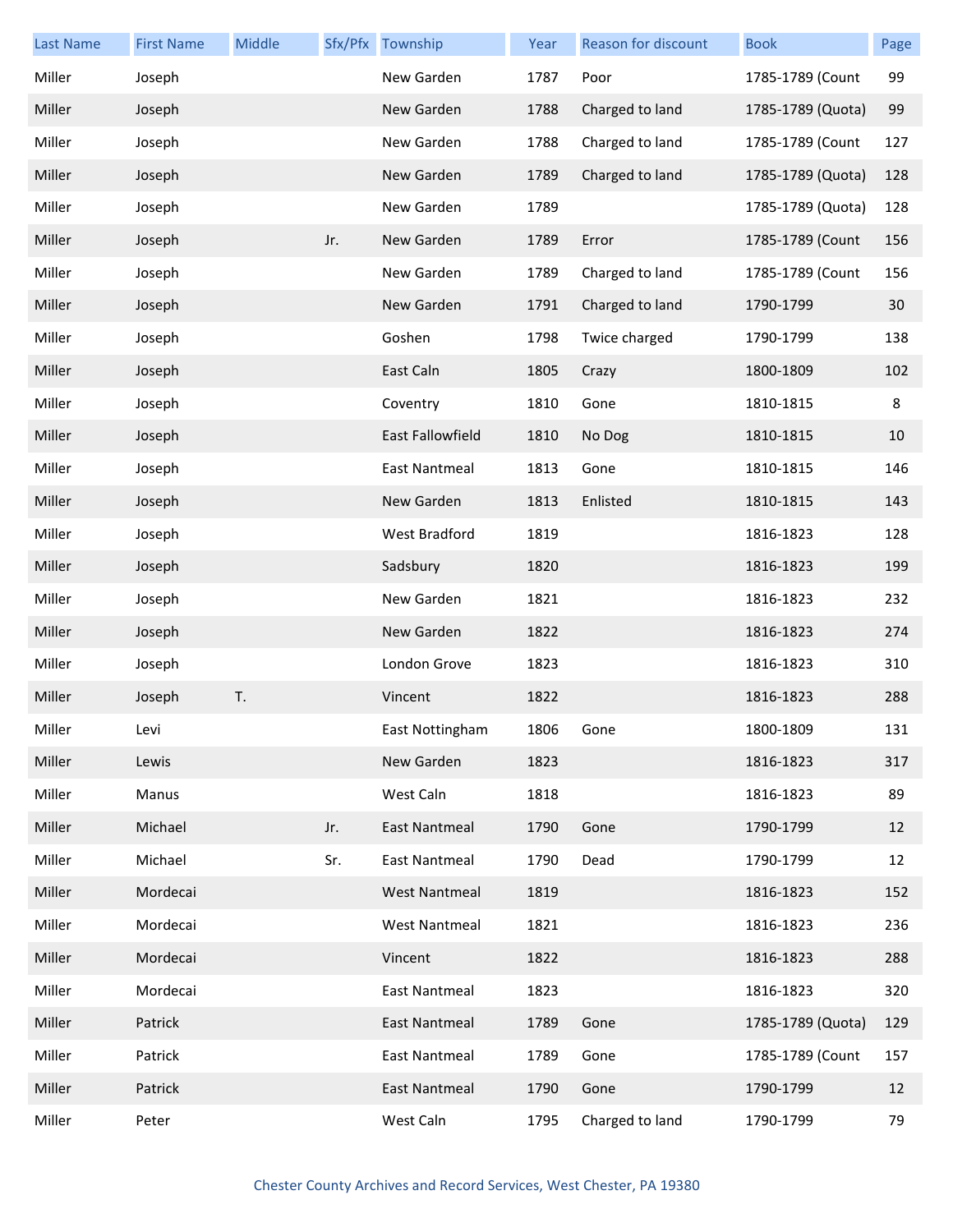| <b>Last Name</b> | <b>First Name</b> | Middle | Sfx/Pfx Township     | Year | Reason for discount | <b>Book</b>       | Page           |
|------------------|-------------------|--------|----------------------|------|---------------------|-------------------|----------------|
| Miller           | Peter             |        | <b>West Nantmeal</b> | 1796 | Poor                | 1790-1799         | 107            |
| Miller           | Peter             |        | Vincent              | 1797 | Twice charged       | 1790-1799         | 130            |
| Miller           | Peter             |        | <b>West Nantmeal</b> | 1797 | Poor                | 1790-1799         | 126            |
| Miller           | Peter             |        | West Caln            | 1798 | Charged to land     | 1790-1799         | 135            |
| Miller           | Peter             |        | <b>West Nantmeal</b> | 1798 | Poor                | 1790-1799         | 145            |
| Miller           | Peter             |        | West Caln            | 1799 | Charged to land     | 1790-1799         | 155            |
| Miller           | Peter             |        | Honey Brook          | 1800 | Charged to land     | 1800-1809         | $\overline{7}$ |
| Miller           | Peter             |        | West Caln            | 1800 | Charged to land     | 1800-1809         | 3              |
| Miller           | Peter             |        | West Caln            | 1801 | Charged to land     | 1800-1809         | 23             |
| Miller           | Peter             |        | Vincent              | 1822 |                     | 1816-1823         | 288            |
| Miller           | Peter             |        | Vincent              | 1823 |                     | 1816-1823         | 331            |
| Miller           | Philip            |        | Charlestown          | 1819 |                     | 1816-1823         | 132            |
| Miller           | Richard           |        | West Marlborough     | 1787 | Taxed in Sadsbury   | 1785-1789 (Quota) | 71             |
| Miller           | Robert            |        | London Grove         | 1790 | Married             | 1790-1799         | $\overline{7}$ |
| Miller           | Robert            |        | Charlestown          | 1792 | Gone                | 1790-1799         | 42             |
| Miller           | Robert            |        | Charlestown          | 1793 | Gone                | 1790-1799         | 61             |
| Miller           | Robert            |        | Uwchlan              | 1804 | Gone                | 1800-1809         | 97             |
| Miller           | Robert            |        | West Fallowfield     | 1805 | Gone                | 1800-1809         | 105            |
| Miller           | Robert            |        | Sadsbury             | 1817 |                     | 1816-1823         | 72             |
| Miller           | Robert            |        | East Caln            | 1821 |                     | 1816-1823         | 214            |
| Miller           | Samuel            |        | Newlin               | 1805 | Gone                | 1800-1809         | 109            |
| Miller           | Samuel            |        | West Fallowfield     | 1816 |                     | 1816-1823         | 11             |
| Miller           | Samuel            |        | Kennett              | 1817 | Gone                | 1816-1823         | 55             |
| Miller           | Samuel            |        | Honey Brook          | 1817 |                     | 1816-1823         | 54             |
| Miller           | Samuel            |        | West Fallowfield     | 1820 |                     | 1816-1823         | 178            |
| Miller           | Samuel            |        | West Fallowfield     | 1822 |                     | 1816-1823         | 262            |
| Miller           | Samuel            |        | Coventry             | 1823 |                     | 1816-1823         | 302            |
| Miller           | Simon             |        | Pennsbury            | 1806 | Gone                | 1800-1809         | 134            |
| Miller           | Simon             |        | Pennsbury            | 1814 | Gone                | 1810-1815         | 190            |
| Miller           | Simon             |        | Pennsbury            | 1816 | Gone                | 1816-1823         | 29             |
| Miller           | Solomon           |        | West Fallowfield     | 1821 |                     | 1816-1823         | 220            |
| Miller           | Thomas            |        | Newlin               | 1785 | Gone                | 1785-1789 (Quota) | 16             |
| Miller           | Thomas            |        | Newlin               | 1785 | Gone                | 1785-1789 (Count  | 16             |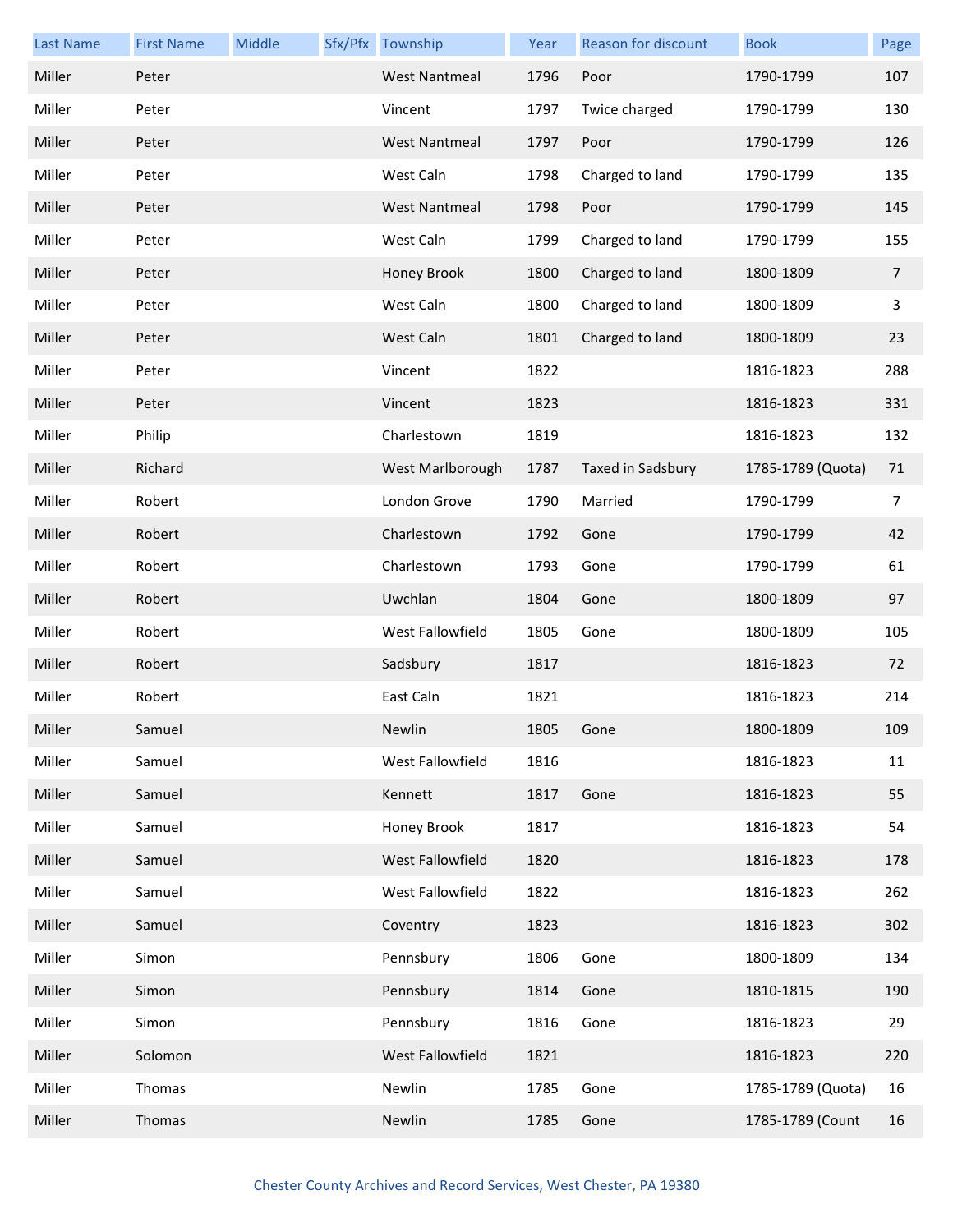| <b>Last Name</b> | <b>First Name</b> | Middle | Sfx/Pfx Township  | Year | Reason for discount  | <b>Book</b>       | Page |
|------------------|-------------------|--------|-------------------|------|----------------------|-------------------|------|
| Miller           | Thomas            |        | Pennsbury         | 1786 | Not found            | 1785-1789 (Count  | 48   |
| Miller           | Thomas            |        | Thornbury         | 1786 | Gone                 | 1786-1789         | 24   |
| Miller           | Thomas            |        | Pennsbury         | 1786 | Gone                 | 1785-1789 (Quota) | 48   |
| Miller           | Thomas            |        | Goshen            | 1787 | Not found            | 1785-1789 (Count  | 94   |
| Miller           | Thomas            |        | Kennett           | 1787 | Gone                 | 1785-1789 (Count  | 95   |
| Miller           | Thomas            |        | Kennett           | 1787 | Not found            | 1785-1789 (Quota) | 67   |
| Miller           | Thomas            |        | Goshen            | 1787 | Not found            | 1785-1789 (Quota) | 66   |
| Miller           | Thomas            |        | Pennsbury         | 1787 | Paid in Wilmington   | 1785-1789 (Quota) | 76   |
| Miller           | Thomas            |        | Goshen            | 1787 | Not found            | 1786-1789         | 66   |
| Miller           | Thomas            |        | Pennsbury         | 1787 | Paid in Wilmington   | 1785-1789 (Count  | 104  |
| Miller           | Thomas            |        | Nether Providence | 1789 | Gone                 | 1785-1789 (Quota) | 133  |
| Miller           | Thomas            |        | Nether Providence | 1789 | Gone                 | 1785-1789 (Count  | 161  |
| Miller           | Thomas            |        | Pennsbury         | 1789 | Paid in Wilmington   | 1786-1789         | 76   |
| Miller           | Thomas            |        | Kennett           | 1789 | Gone                 | 1786-1789         | 67   |
| Miller           | Thomas            |        | New Garden        | 1792 | Gone                 | 1790-1799         | 49   |
| Miller           | Thomas            |        | Kennett           | 1812 | Gone                 | 1810-1815         | 95   |
| Miller           | Thomas            |        | Kennett           | 1817 | Gone                 | 1816-1823         | 55   |
| Miller           | Thomas            |        | West Marlborough  | 1823 |                      | 1816-1823         | 314  |
| Miller           | Tristram          |        | Kennett           | 1807 | Poor                 | 1800-1809         | 146  |
| Miller           | Valentine         |        | Vincent           | 1792 | Gone                 | 1790-1799         | 55   |
| Miller           | Warrick           |        | Newlin            | 1823 |                      | 1816-1823         | 315  |
| Miller           | Warwick           |        | East Caln         | 1811 | Gone                 | 1810-1815         | 46   |
| Miller           | Warwick           |        | East Marlborough  | 1814 | Paid in Newlin       | 1810-1815         | 179  |
| Miller           | Warwick           |        | Newlin            | 1818 |                      | 1816-1823         | 104  |
| Miller           | Warwick           |        | East Fallowfield  | 1820 |                      | 1816-1823         | 177  |
| Miller           | William           |        | New Garden        | 1785 | Gone                 | 1785-1789 (Quota) | 15   |
| Miller           | William           |        | Middletown        | 1785 | Poor                 | 1785-1789 (Quota) | 14   |
| Miller           | William           |        | Middletown        | 1786 | Poor                 | 1785-1789 (Quota) | 42   |
| Miller           | William           |        | Middletown        | 1786 | Poor                 | 1785-1789 (Count  | 42   |
| Miller           | William           |        | Middletown        | 1787 | Discharged at appeal | 1785-1789 (Quota) | 70   |
| Miller           | William           |        | Pennsbury         | 1787 | Not found            | 1785-1789 (Quota) | 76   |
| Miller           | William           |        | Pennsbury         | 1787 | Gone                 | 1785-1789 (Count  | 104  |
| Miller           | William           |        | Middletown        | 1787 | Allowed at appeal    | 1785-1789 (Count  | 98   |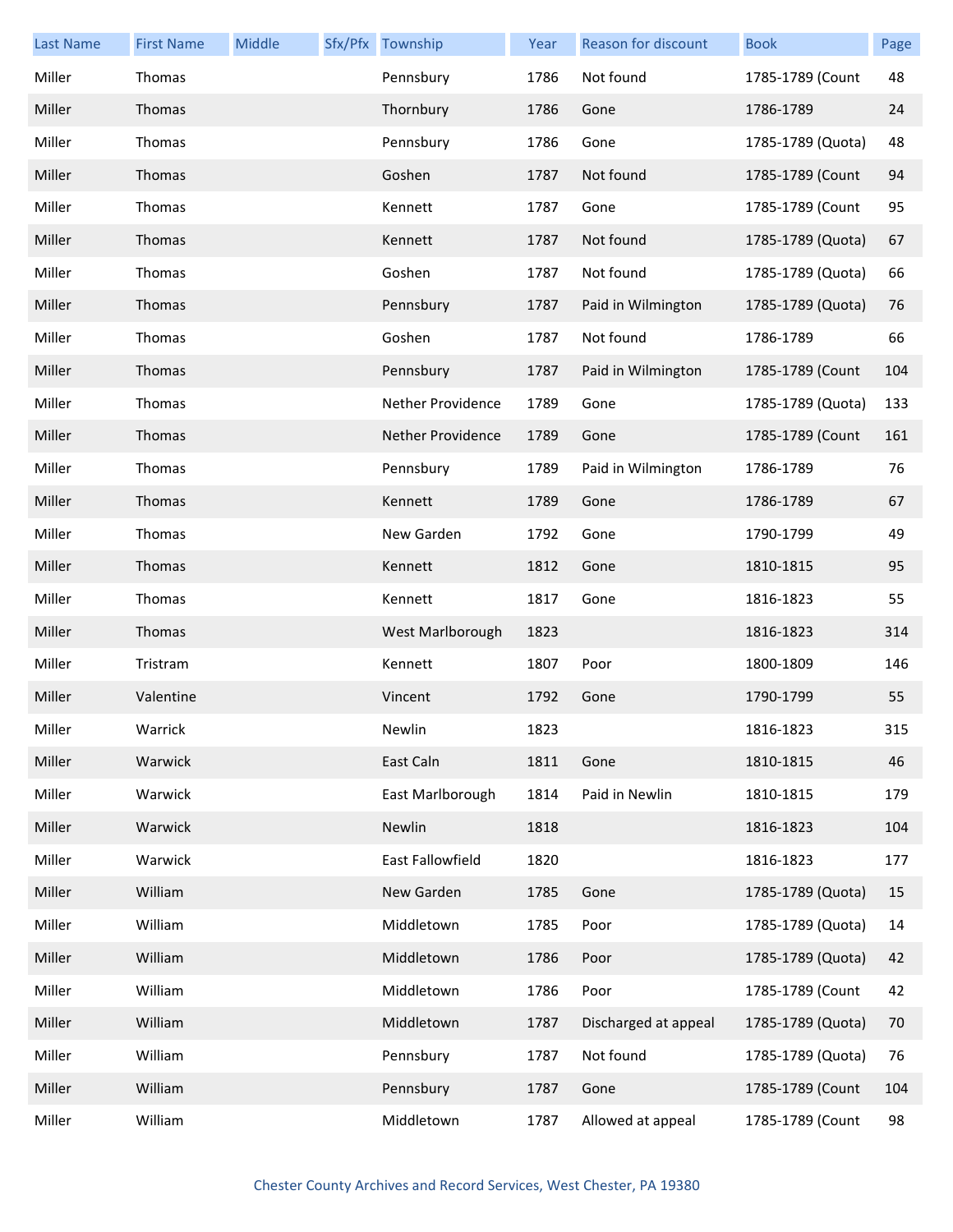| <b>Last Name</b> | <b>First Name</b> | Middle | Sfx/Pfx Township     | Year | Reason for discount   | <b>Book</b>       | Page |
|------------------|-------------------|--------|----------------------|------|-----------------------|-------------------|------|
| Miller           | William           |        | Middletown           | 1787 | Poor                  | 1786-1789         | 14   |
| Miller           | William           |        | Middletown           | 1789 | Allowed at the appeal | 1786-1789         | 70   |
| Miller           | William           |        | Pennsbury            | 1789 | Gone                  | 1786-1789         | 76   |
| Miller           | William           |        | Kennett              | 1790 | Gone                  | 1790-1799         | 6    |
| Miller           | William           |        | Westtown             | 1792 | Gone to Ireland       | 1790-1799         | 56   |
| Miller           | William           |        | Honey Brook          | 1810 | Gone                  | 1810-1815         | 13   |
| Miller           | William           |        | West Caln            | 1810 | Gone                  | 1810-1815         | 6    |
| Miller           | William           |        | Sadsbury             | 1814 | No Dog                | 1810-1815         | 192  |
| Miller           | William           |        | <b>West Nantmeal</b> | 1815 | Gone                  | 1810-1815         | 228  |
| Miller           | William           |        | <b>West Nantmeal</b> | 1816 |                       | 1816-1823         | 26   |
| Miller           | William           |        | London Britain       | 1817 |                       | 1816-1823         | 58   |
| Miller           | William           |        | <b>West Nantmeal</b> | 1818 |                       | 1816-1823         | 110  |
| Miller           | William           |        | Pikeland             | 1819 |                       | 1816-1823         | 155  |
| Miller           | William           |        | West Goshen          | 1820 |                       | 1816-1823         | 180  |
| Miller           | William           |        | East Marlborough     | 1821 |                       | 1816-1823         | 228  |
| Miller           | William           |        | West Fallowfield     | 1822 |                       | 1816-1823         | 262  |
| Miller           | William           |        | Lower Oxford         | 1822 |                       | 1816-1823         | 280  |
| Miller           | William           |        | Charlestown          | 1822 |                       | 1816-1823         | 258  |
| Miller           | William           |        | West Goshen          | 1823 |                       | 1816-1823         | 307  |
| Milleson         | Jacob             |        | Honey Brook          | 1801 | Error                 | 1800-1809         | 26   |
| Milleson         | Jonathan          |        | West Whiteland       | 1792 | Gone                  | 1790-1799         | 57   |
| Milleson         | Richard           |        | West Marlborough     | 1787 | Taxed in Sadsbury     | 1785-1789 (Count  | 99   |
| Milleson         | Richard           |        | West Marlborough     | 1788 | Paid in Sadsbury      | 1786-1789         | 71   |
| Milleson         | William           |        | East Marlborough     | 1791 | Gone                  | 1790-1799         | 28   |
| Milleson         | William           |        | East Marlborough     | 1792 | Gone                  | 1790-1799         | 47   |
| Millhous         | Samuel            |        | London Grove         | 1815 | Gone                  | 1810-1815         | 217  |
| Millhouse        | Amos              |        | New Garden           | 1801 | Gone                  | 1800-1809         | 31   |
| Millhouse        | Amos              |        | Pennsbury            | 1802 | Gone                  | 1800-1809         | 54   |
| Millhouse        | Isaac             |        | East Marlborough     | 1814 | Gone                  | 1810-1815         | 179  |
| Millhouse        | James             |        | New Garden           | 1785 | Poor                  | 1785-1789 (Quota) | 15   |
| Millhouse        | James             |        | New Garden           | 1786 | Charged to land       | 1785-1789 (Count  | 71   |
| Millhouse        | Paschal           |        | New Garden           | 1785 | Ran away              | 1785-1789 (Count  | 15   |
| Millhouse        | Paschall          |        | Pennsbury            | 1789 | Poor                  | 1785-1789 (Quota) | 133  |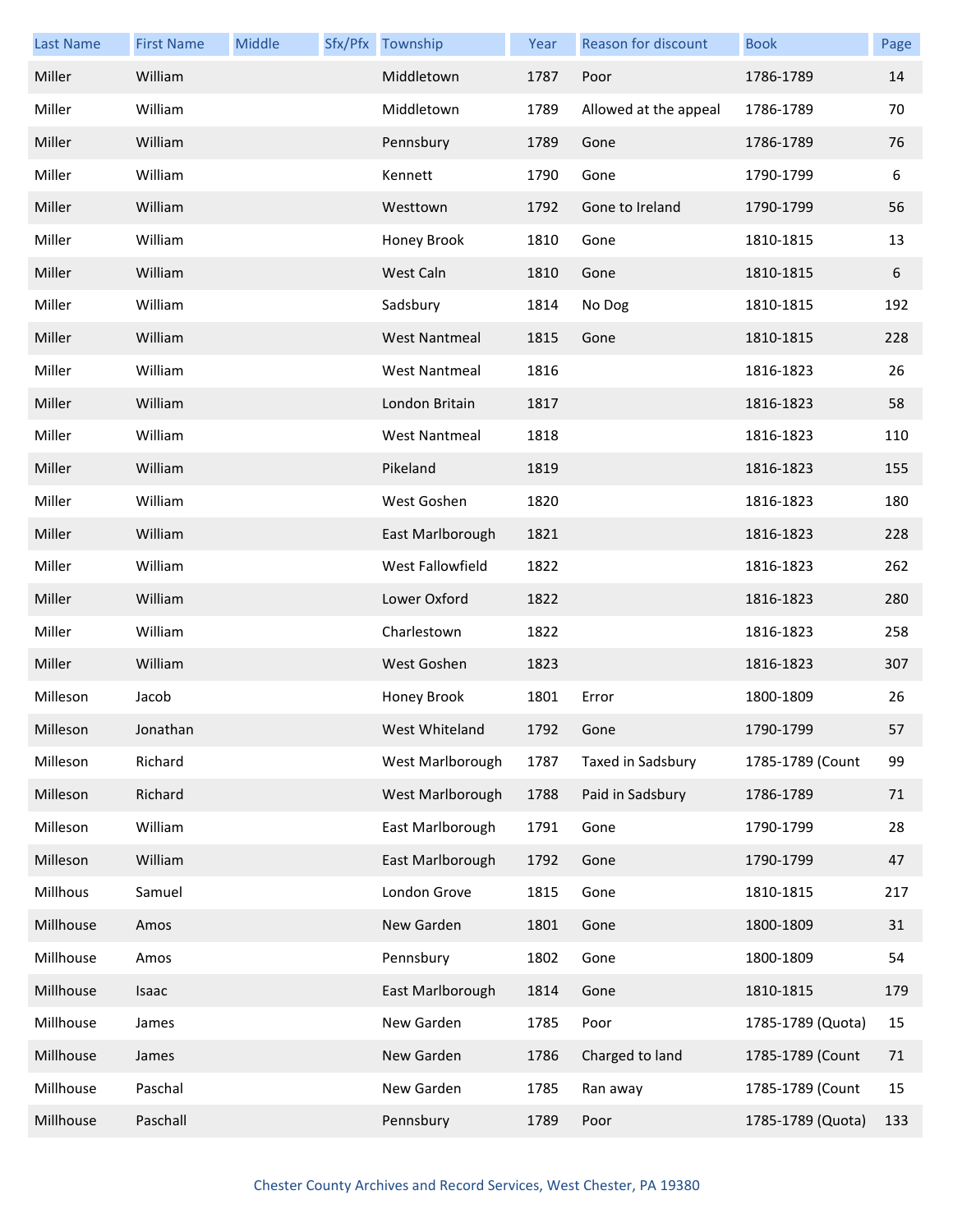| <b>Last Name</b> | <b>First Name</b> | Middle | Sfx/Pfx Township     | Year | Reason for discount | <b>Book</b>       | Page           |
|------------------|-------------------|--------|----------------------|------|---------------------|-------------------|----------------|
| Millhouse        | Paschall          |        | Pennsbury            | 1789 | Poor                | 1785-1789 (Count  | 161            |
| Millhouse        | Paschall          |        | Pennsbury            | 1791 | Poor                | 1790-1799         | 34             |
| Millhouse        | Paschall          |        | Pennsbury            | 1792 | Gone                | 1790-1799         | 53             |
| Millhouse        | Samuel            |        | London Grove         | 1817 |                     | 1816-1823         | 56             |
| Millhouse        | William           |        | Uwchlan              | 1788 | Loss by fire        | 1785-1789 (Quota) | 110            |
| Millhouse        | William           |        | Uwchlan              | 1788 | Loss by fire        | 1785-1789 (Count  | 138            |
| Millican         | David             |        | <b>West Nantmeal</b> | 1813 | No Dog              | 1810-1815         | 147            |
| Milligan         | James             |        | <b>West Nantmeal</b> | 1809 | Poor                | 1800-1809         | 192            |
| Millin           | Thomas            |        | Pennsbury            | 1788 | Not to be found     | 1786-1789         | 20             |
| Millinox         | John              |        | <b>East Bradford</b> | 1813 | Gone                | 1810-1815         | 123            |
| Millis           | Joseph            |        | Tredyffrin           | 1817 |                     | 1816-1823         | 74             |
| Millison         | Abner             |        | <b>West Bradford</b> | 1815 | Dead                | 1810-1815         | 205            |
| Mills            | Alexander         |        | Lower Chichester     | 1786 | Gone                | 1785-1789 (Count  | 33             |
| Mills            | Alexander         |        | Lower Chichester     | 1787 | Gone off            | 1786-1789         | 5              |
| Mills            | Edward            |        | East Fallowfield     | 1796 | Gone                | 1790-1799         | 118            |
| Mills            | Frederick         |        | Lower Chichester     | 1786 | Gone                | 1785-1789 (Quota) | 33             |
| Mills            | Jacob             |        | West Marlborough     | 1788 | Gone                | 1785-1789 (Quota) | 99             |
| Mills            | Jacob             |        | West Marlborough     | 1788 | Gone                | 1785-1789 (Count  | 127            |
| Mills            | James             |        | East Nottingham      | 1797 | Gone                | 1790-1799         | 125            |
| Mills            | Jesse             |        | Coventry             | 1786 | Poor                | 1785-1789 (Quota) | 32             |
| Mills            | Jesse             |        | Coventry             | 1786 | Poor                | 1785-1789 (Count  | 32             |
| Mills            | Jesse             |        | Coventry             | 1788 | Poor                | 1786-1789         | $\overline{4}$ |
| Mills            | John              |        | East Bradford        | 1812 | Under age           | 1810-1815         | 83             |
| Mills            | John              |        | West Chester         | 1813 | Gone                | 1810-1815         | 161            |
| Mills            | John              |        | East Caln            | 1822 |                     | 1816-1823         | 256            |
| Mills            | Joshua            |        | East Caln            | 1805 | Gone                | 1800-1809         | 102            |
| Mills            | William           |        | East Caln            | 1786 | Poor                | 1785-1789 (Count  | 34             |
| Mills            | William           |        | East Caln            | 1788 | Poor                | 1786-1789         | 6              |
| Mills            | William           |        | Goshen               | 1800 | Under age           | 1800-1809         | 6              |
| Mills            | William           |        | East Nottingham      | 1807 | Gone                | 1800-1809         | 151            |
| Mills            | William           |        | East Nottingham      | 1815 |                     | 1810-1815         | 225            |
| Mills            | William           |        | East Nottingham      | 1815 | Gone                | 1810-1815         | 225            |
| Mills            | William           |        | East Bradford        | 1821 |                     | 1816-1823         | 211            |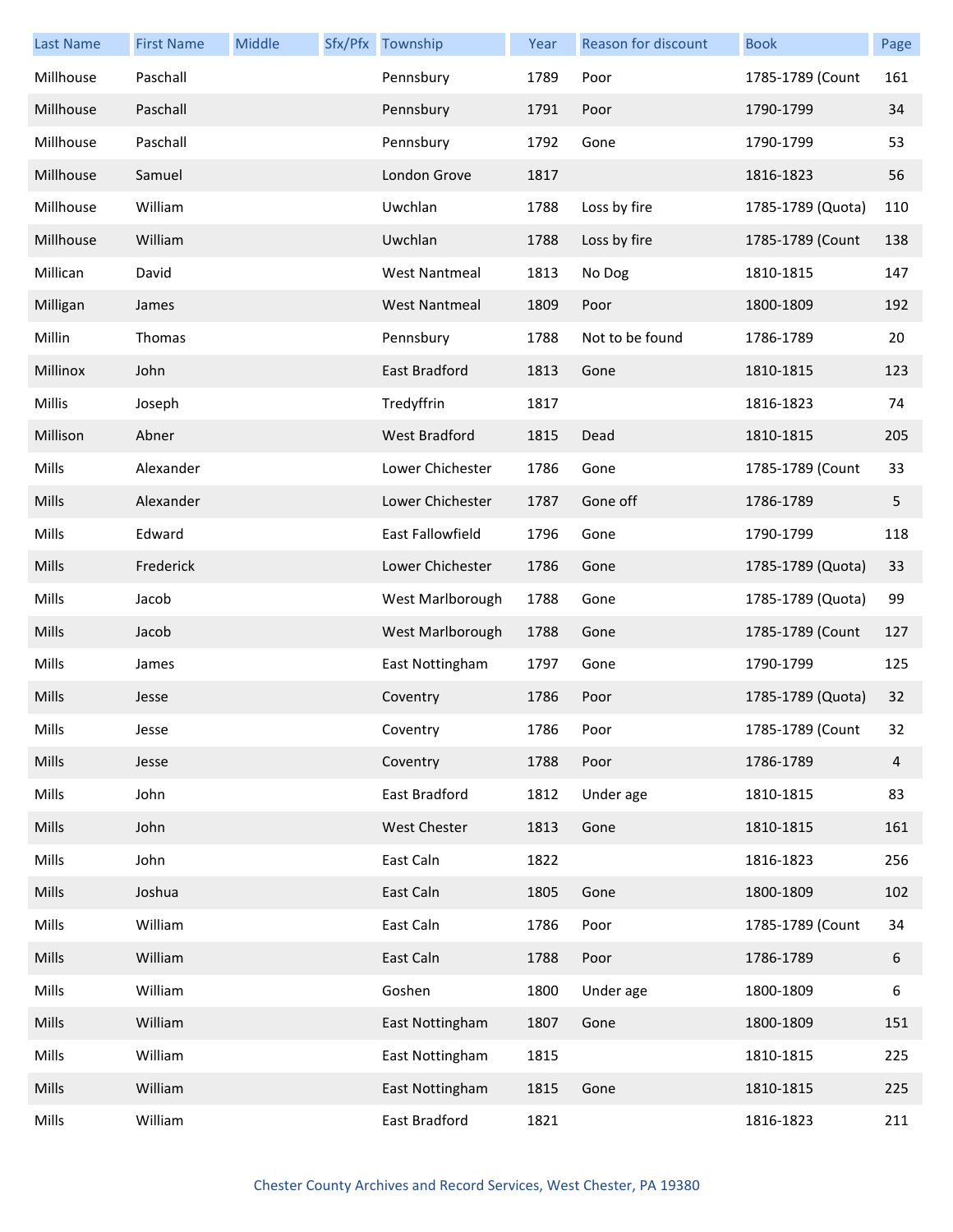| <b>Last Name</b> | <b>First Name</b> | Middle    | Sfx/Pfx Township        | Year | Reason for discount                        | <b>Book</b>       | Page         |
|------------------|-------------------|-----------|-------------------------|------|--------------------------------------------|-------------------|--------------|
| Millson          | Thomas            |           | Pennsbury               | 1822 |                                            | 1816-1823         | 283          |
| Milner           | Robert            |           | Westtown                | 1820 |                                            | 1816-1823         | 205          |
| Milsom           | Abisha            |           | Birmingham              | 1812 | Enlisted                                   | 1810-1815         | 82           |
| Milton           | Daniel            |           | Goshen                  | 1817 |                                            | 1816-1823         | 53           |
| Mincher          | Joseph            |           | New Garden              | 1786 | Gone                                       | 1785-1789 (Quota) | 43           |
| Mines            |                   |           | East Bradford           | 1786 | Not found                                  | 1785-1789 (Count  | 58           |
| Mines            | Benedict          |           | Coventry                | 1787 | Poor                                       | 1786-1789         | 32           |
| Mingle           | Henry             |           | Honey Brook             | 1814 | Unseated land                              | 1810-1815         | 174          |
| Mingle           | Henry             |           | Honey Brook             | 1815 | Unseated land                              | 1810-1815         | 215          |
| Mingle           | Henry             |           | Honey Brook             | 1816 | Unseated land                              | 1816-1823         | 13           |
| Mingle           | Henry             |           | Honey Brook             | 1821 | Unseated land                              | 1816-1823         | 223          |
| Minkins          | Henry             |           | Coventry                | 1822 |                                            | 1816-1823         | 259          |
| Minks            | Aaron             |           | East Bradford           | 1820 |                                            | 1816-1823         | 169          |
| Minks            | Darius            |           | Newlin                  | 1820 |                                            | 1816-1823         | 188          |
| Minnis           | William           |           | Sadsbury                | 1806 | Gone                                       | 1800-1809         | 135          |
| Minns            | Benedict          |           | Coventry                | 1786 | Gone                                       | 1785-1789 (Quota) | 32           |
| Minor            | John              | <b>B.</b> | West Caln               | 1797 | Gone                                       | 1790-1799         | 116          |
| Mins             | Benedict          |           | Coventry                | 1786 | Poor                                       | 1785-1789 (Count  | 60           |
| Mins             | Benedict          |           | Coventry                | 1787 | Gone                                       | 1785-1789 (Count  | 88           |
| Mins             | Benedict          |           | Coventry                | 1787 | Gone                                       | 1785-1789 (Quota) | 60           |
| Minshall         | Edward            |           | Chester                 | 1785 | Overrated                                  | 1785-1789 (Quota) | $\mathbf{3}$ |
| Minshall         | Moses             |           | Middletown              | 1787 | Account of overplus in C 1785-1789 (Quota) |                   | 70           |
| Minshall         | Robert            |           | Concord                 | 1788 | Poor                                       | 1785-1789 (Quota) | 88           |
| Minshall         | Robert            |           | Concord                 | 1788 | Poor                                       | 1785-1789 (Count  | 116          |
| Minster          | Charles           |           | Lower Chichester        | 1785 | Gone                                       | 1785-1789 (Count  | 5            |
| Minster          | Charles           |           | <b>Upper Chichester</b> | 1785 | Gone                                       | 1785-1789 (Count  | 5            |
| Minster          | Evan              |           | West Whiteland          | 1810 | No Dog                                     | 1810-1815         | 39           |
| Minster          | Evan              |           | Willistown              | 1818 |                                            | 1816-1823         | 120          |
| Minster          |                   |           |                         | 1810 | Paid elsewhere                             | 1810-1815         | 39           |
|                  | Shadrack          |           | West Whiteland          |      |                                            |                   |              |
| Minster          | Shardrack         |           | West Whiteland          | 1823 |                                            | 1816-1823         | 335          |
| Mintzs           | Benedict          |           | Coventry                | 1788 | Gone                                       | 1786-1789         | 60           |
| Mires            |                   |           | East Bradford           | 1787 | Not to be found                            | 1786-1789         | 30           |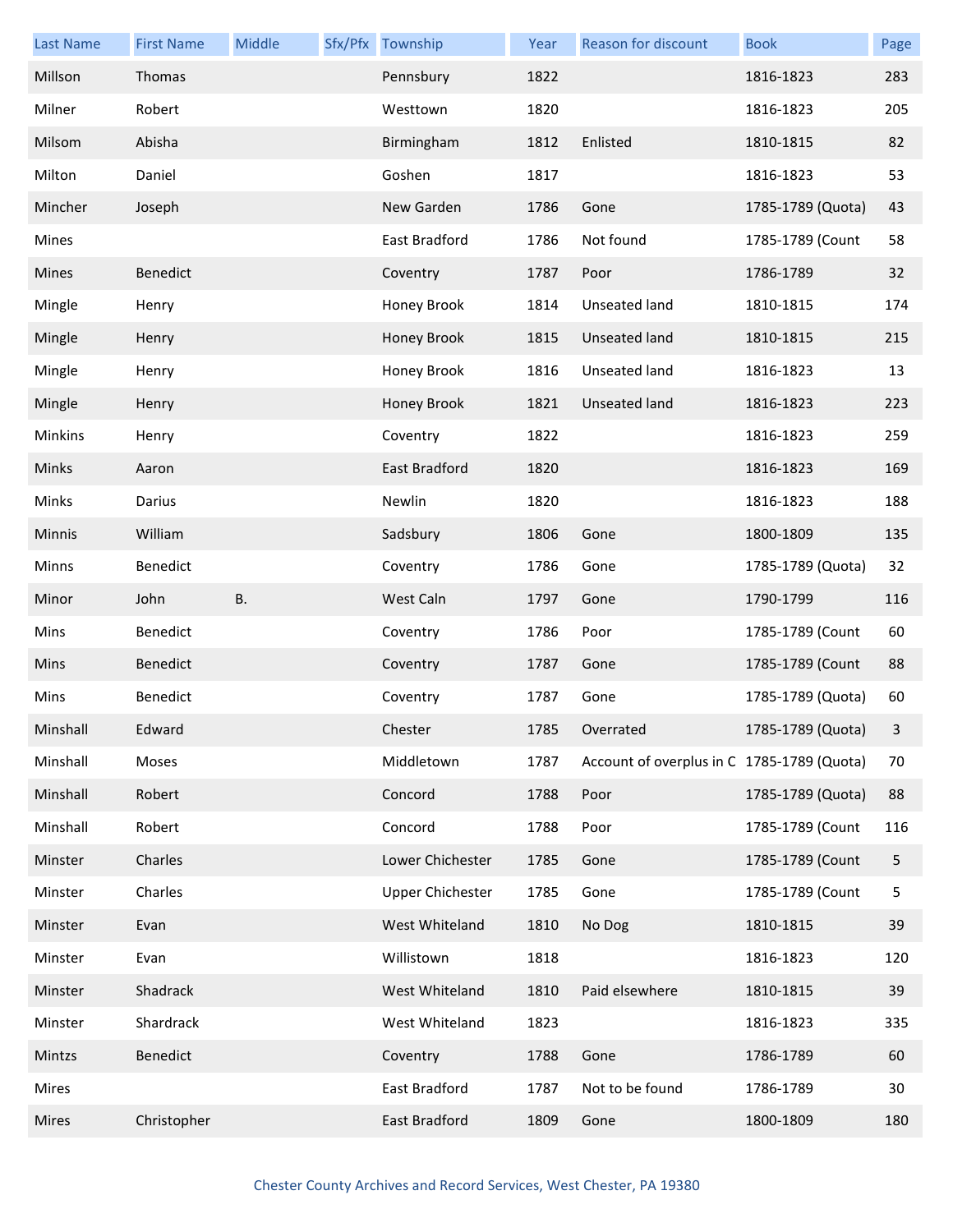| Last Name    | <b>First Name</b> | Middle | Sfx/Pfx Township     | Year | <b>Reason for discount</b> | <b>Book</b>       | Page |
|--------------|-------------------|--------|----------------------|------|----------------------------|-------------------|------|
| Mires        | Jesse             |        | Newlin               | 1810 | Poor                       | 1810-1815         | 20   |
| <b>Mires</b> | Jesse             |        | Newlin               | 1810 | No Dog                     | 1810-1815         | 20   |
| Missimer     | Casimer           |        | Pikeland             | 1817 |                            | 1816-1823         | 71   |
| Mitch        | <b>Barnard</b>    |        | East Nantmeal        | 1786 | Gone                       | 1785-1789 (Count  | 44   |
| Mitch        | William           |        | Charlestown          | 1816 |                            | 1816-1823         | 7    |
| Mitche       | Barnerd           |        | East Nantmeal        | 1786 | Gone                       | 1785-1789 (Count  | 72   |
| Mitchel      | John              |        | Sadsbury             | 1787 | Gone                       | 1786-1789         | 51   |
| Mitchel      | John              |        | West Nottingham      | 1788 | Not found                  | 1786-1789         | 47   |
| Mitchel      | Samuel            |        | Middletown           | 1789 | Gone                       | 1785-1789 (Quota) | 126  |
| Mitchel      | Thomas            |        | West Caln            | 1806 | Gone                       | 1800-1809         | 122  |
| Mitchell     | Andrew            |        | Sadsbury             | 1811 | Gone                       | 1810-1815         | 72   |
| Mitchell     | Benjamin          |        | East Nottingham      | 1801 | Charged to land            | 1800-1809         | 31   |
| Mitchell     | Benjamin          |        | East Nottingham      | 1803 | Unseated land              | 1800-1809         | 71   |
| Mitchell     | George            |        | West Marlborough     | 1796 | Pays land tax              | 1790-1799         | 103  |
| Mitchell     | George            |        | East Fallowfield     | 1821 |                            | 1816-1823         | 219  |
| Mitchell     | James             |        | <b>West Nantmeal</b> | 1786 | Gone                       | 1785-1789 (Quota) | 45   |
| Mitchell     | James             |        | <b>West Nantmeal</b> | 1786 | Gone                       | 1785-1789 (Count  | 73   |
| Mitchell     | James             |        | <b>West Nantmeal</b> | 1787 | Poor                       | 1785-1789 (Quota) | 73   |
| Mitchell     | John              |        | West Nottingham      | 1785 | Gone                       | 1785-1789 (Quota) | 19   |
| Mitchell     | John              |        | West Nottingham      | 1785 | Not found                  | 1785-1789 (Count  | 19   |
| Mitchell     | John              |        | Springfield          | 1786 | Gone                       | 1785-1789 (Count  | 79   |
| Mitchell     | John              |        | Sadsbury             | 1786 | Gone                       | 1785-1789 (Quota) | 51   |
| Mitchell     | John              |        | West Nottingham      | 1786 | Gone                       | 1785-1789 (Quota) | 47   |
| Mitchell     | John              |        | West Nottingham      | 1786 | Not found                  | 1785-1789 (Count  | 75   |
| Mitchell     | John              |        | West Nottingham      | 1786 | Gone                       | 1785-1789 (Count  | 47   |
| Mitchell     | John              |        | West Nottingham      | 1787 | Gone                       | 1786-1789         | 19   |
| Mitchell     | John              |        | West Marlborough     | 1796 | Pays land tax              | 1790-1799         | 103  |
| Mitchell     | John              |        | West Nottingham      | 1798 | Gone                       | 1790-1799         | 144  |
| Mitchell     | Mathew            |        | East Nottingham      | 1804 | Gone                       | 1800-1809         | 91   |
| Mitchell     | Robert            |        | Uwchlan              | 1814 | Gone                       | 1810-1815         | 195  |
| Mitchell     | Samuel            |        | Middletown           | 1789 | Gone                       | 1785-1789 (Count  | 154  |
| Mitchell     | Samuel            |        | East Whiteland       | 1817 |                            | 1816-1823         | 79   |
| Mitchell     | Thomas            |        | West Caln            | 1814 | Unseated land              | 1810-1815         | 167  |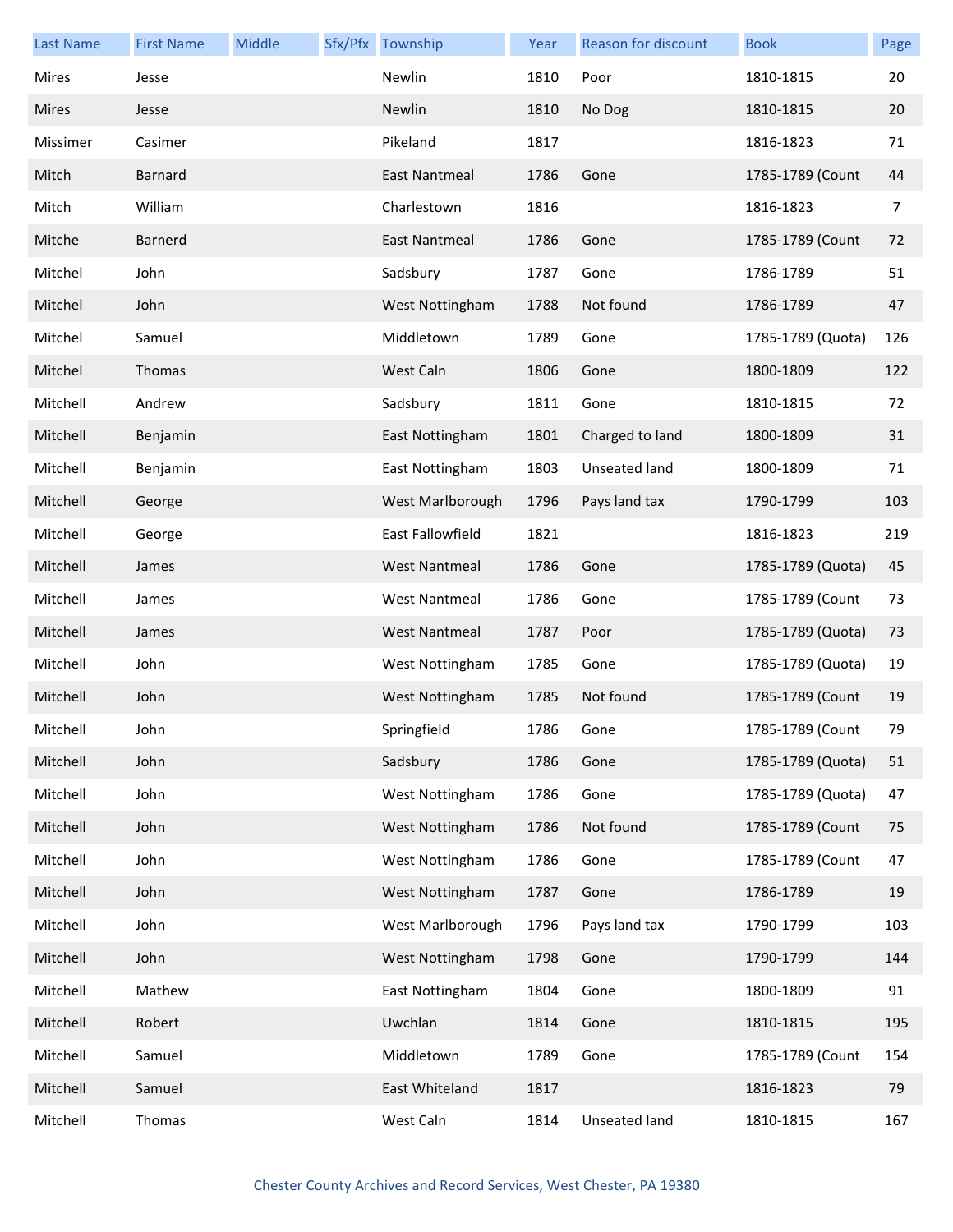| <b>Last Name</b> | <b>First Name</b> | Middle |      | Sfx/Pfx Township     | Year | <b>Reason for discount</b> | <b>Book</b>       | Page |
|------------------|-------------------|--------|------|----------------------|------|----------------------------|-------------------|------|
| Mitchell         | William           |        |      | Oxford               | 1791 | Gone                       | 1790-1799         | 33   |
| Mitchell         | William           |        |      | Coventry             | 1796 | Gone                       | 1790-1799         | 98   |
| Mitchell         | William           |        |      | Goshen               | 1798 | Gone                       | 1790-1799         | 138  |
| Mitchell         | William           |        |      | East Nantmeal        | 1798 | Gone                       | 1790-1799         | 145  |
| Mitchell         | William           |        |      | Uwchlan              | 1808 | Error                      | 1800-1809         | 176  |
| Mitchell         | William           |        |      | East Caln            | 1815 | Unseated land              | 1810-1815         | 207  |
| Mitchell         | William           |        |      | East Caln            | 1821 |                            | 1816-1823         | 214  |
| Mitchell         | William           |        |      | East Caln            | 1822 | Unseated land              | 1816-1823         | 256  |
| Mitchell         | William           |        |      | East Caln            | 1823 |                            | 1816-1823         | 299  |
| Mitchem          | Alexander         |        | Rev. | Sadsbury             | 1810 | No Dog                     | 1810-1815         | 31   |
| Mitchem          | Joseph            |        |      | New Garden           | 1786 | Gone                       | 1786-1789         | 15   |
| Mitchener        | John              |        |      | East Bradford        | 1787 | Poor                       | 1785-1789 (Quota) | 59   |
| Mitchener        | John              |        |      | Kennett              | 1808 | Taxed for land             | 1800-1809         | 166  |
| Mitchener        | Mordecai          |        |      | London Grove         | 1789 | Overrated                  | 1785-1789 (Count  | 152  |
| Mitchener        | Mordecai          |        |      | London Grove         | 1789 | Overrated                  | 1785-1789 (Quota) | 124  |
| Mitchenor        | Ann               |        |      | <b>West Bradford</b> | 1819 |                            | 1816-1823         | 128  |
| Mitchenor        | Ezra              |        |      | London Grove         | 1823 |                            | 1816-1823         | 310  |
| Mitchenor        | John              |        |      | East Marlborough     | 1785 | Gone                       | 1785-1789 (Count  | 14   |
| Mitchenor        | John              |        |      | East Bradford        | 1787 | Poor                       | 1785-1789 (Count  | 86   |
| Mitchenor        | Jonathan          |        |      | West Nottingham      | 1822 |                            | 1816-1823         | 276  |
| Mitchenor        | Joseph            |        |      | New London           | 1818 |                            | 1816-1823         | 105  |
| Mitchenor        | William           |        |      | East Caln            | 1807 | Loss by fire               | 1800-1809         | 142  |
| Mitten           | Job               |        |      | East Whiteland       | 1801 | Gone & Poor                | 1800-1809         | 39   |
| Mixell           | John              |        |      | West Fallowfield     | 1819 |                            | 1816-1823         | 136  |
| Mock             | George            |        |      | Pikeland             | 1811 | Gone                       | 1810-1815         | 71   |
| Mock             | Isaac             |        |      | Vincent              | 1802 | Poor                       | 1800-1809         | 57   |
| Mock             | Isaac             |        |      | Vincent              | 1808 |                            | 1800-1809         | 177  |
| Mock             | John              |        |      | Vincent              | 1786 | Poor                       | 1785-1789 (Count  | 53   |
| Mock             | John              |        |      | Vincent              | 1788 | Poor                       | 1786-1789         | 28   |
| Mock             | John              |        |      | Vincent              | 1793 | Poor                       | 1790-1799         | 74   |
| Mock             | John              |        |      | Vincent              | 1802 | Poor                       | 1800-1809         | 57   |
| Mock             | Peter             |        |      | Vincent              | 1793 | Poor                       | 1790-1799         | 74   |
| Mock             | Peter             |        |      | Pikeland             | 1803 | Poor                       | 1800-1809         | 75   |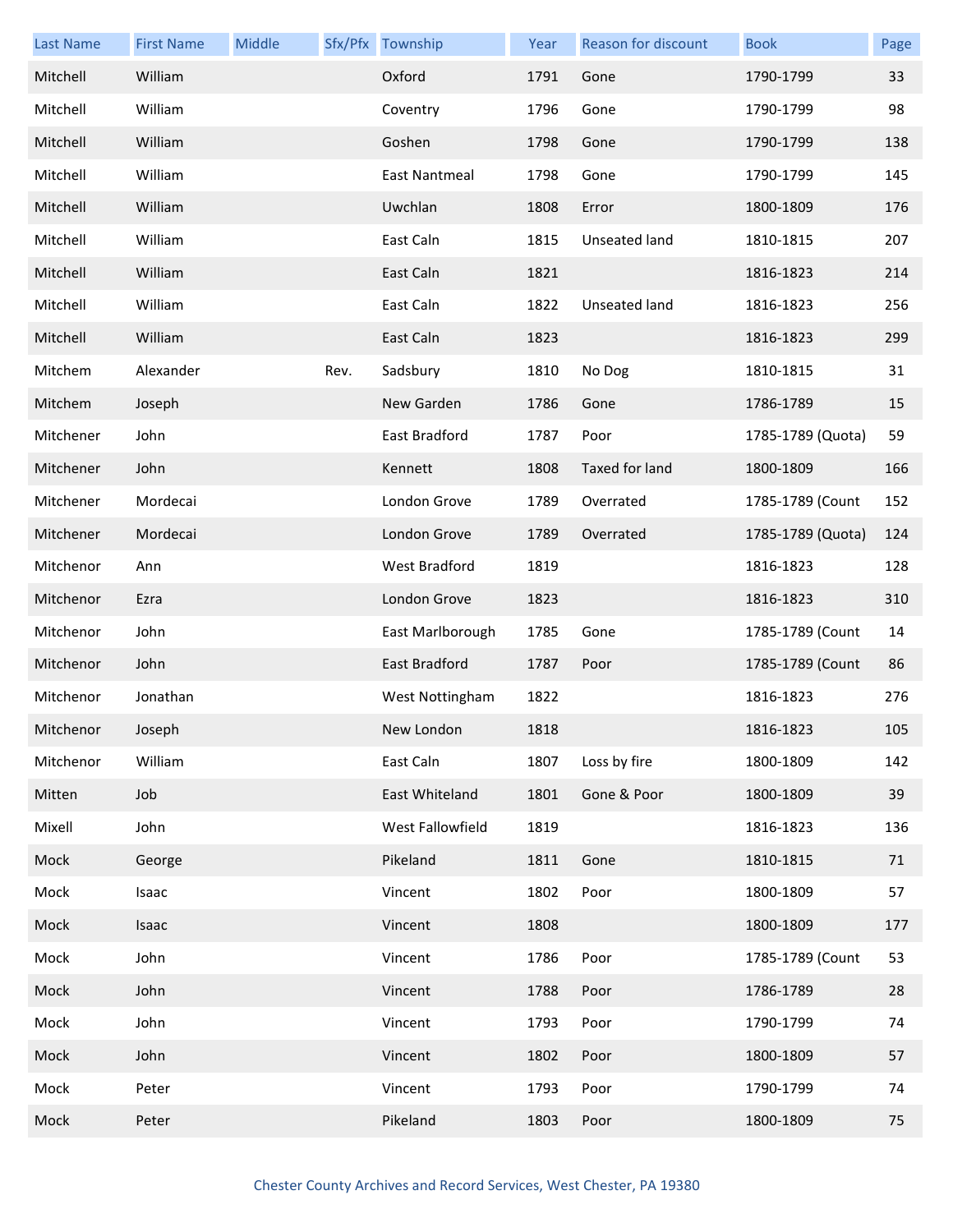| <b>Last Name</b> | <b>First Name</b> | Middle |        | Sfx/Pfx Township     | Year | Reason for discount | <b>Book</b>       | Page |
|------------------|-------------------|--------|--------|----------------------|------|---------------------|-------------------|------|
| Mock             | Peter             |        |        | Vincent              | 1809 | Under age           | 1800-1809         | 197  |
| Mock             | Peter             |        |        | Pikeland             | 1818 |                     | 1816-1823         | 113  |
| Mock             | Peter             |        |        | Vincent              | 1822 |                     | 1816-1823         | 288  |
| Mock             | Peter             |        |        | Vincent              | 1823 |                     | 1816-1823         | 331  |
| Mock             | Rhinehart         |        |        | Vincent              | 1786 | Gone to Maryland    | 1785-1789 (Count  | 53   |
| Mock             | Rhinehart         |        |        | Vincent              | 1787 | Gone                | 1785-1789 (Count  | 109  |
| Mock             | Rhinehart         |        |        | Pikeland             | 1787 | Gone                | 1785-1789 (Count  | 104  |
| Mock             | Rhinehart         |        |        | Pikeland             | 1787 | Gone                | 1785-1789 (Quota) | 76   |
| Mock             | Rhinehart         |        |        | Vincent              | 1787 | Gone                | 1785-1789 (Quota) | 81   |
| Mock             | Rinehart          |        |        | Vincent              | 1788 | Gone to Maryland    | 1786-1789         | 28   |
| Mock             | Rinehart          |        |        | Vincent              | 1788 | Gone                | 1786-1789         | 56   |
| Mock             | Rinehart          |        |        | Vincent              | 1788 | Gone                | 1786-1789         | 81   |
| Mock             | Rinehart          |        |        | Pikeland             | 1789 | Gone                | 1786-1789         | 76   |
| Mocks            | Peter             |        | Estate | Vincent              | 1823 |                     | 1816-1823         | 331  |
| Moctor           | Nicholas          |        |        | Concord              | 1787 | Gone                | 1785-1789 (Count  | 88   |
| Mode             | Alexander         |        |        | East Caln            | 1812 |                     | 1810-1815         | 86   |
| Mode             | Alexander         |        |        | East Caln            | 1815 | Unseated land       | 1810-1815         | 207  |
| Mode             | Alexander         |        |        | East Caln            | 1816 |                     | 1816-1823         | 5    |
| Mode             | Alexander         |        |        | East Caln            | 1818 |                     | 1816-1823         | 88   |
| Mode             | Alexander         |        |        | East Caln            | 1819 | Unseated land       | 1816-1823         | 130  |
| Mode             | Allen             |        |        | East Caln            |      | 1812 Unseated land  | 1810-1815         | 86   |
| Mode             | Allen             |        |        | East Caln            | 1821 |                     | 1816-1823         | 214  |
| Mode             | William           |        |        | East Caln            | 1812 |                     | 1810-1815         | 86   |
| Mode             | William           |        |        | East Caln            | 1821 |                     | 1816-1823         | 214  |
| Mode             | William           |        |        | <b>West Nantmeal</b> | 1821 |                     | 1816-1823         | 236  |
| Mode             | William           |        |        | East Caln            | 1822 | Unseated land       | 1816-1823         | 256  |
| Moffet           | Francis           |        |        | Newlin               | 1812 | Poor                | 1810-1815         | 101  |
| Moffet           | Robert            |        |        | West Whiteland       | 1811 | Poor                | 1810-1815         | 79   |
| Moffet           | Robert            |        |        | West Whiteland       | 1812 | Gone                | 1810-1815         | 120  |
| Moffett          | George            |        |        | East Whiteland       | 1788 | Gone                | 1786-1789         | 83   |
| Moffett          | Robert            |        |        | Chester              | 1788 |                     | 1786-1789         | 59   |
| Moffit           | Francis           |        |        | Newlin               | 1812 | No Dog              | 1810-1815         | 101  |
| Moffitt          | Robert            |        |        | Pennsbury            | 1805 | Gone                | 1800-1809         | 114  |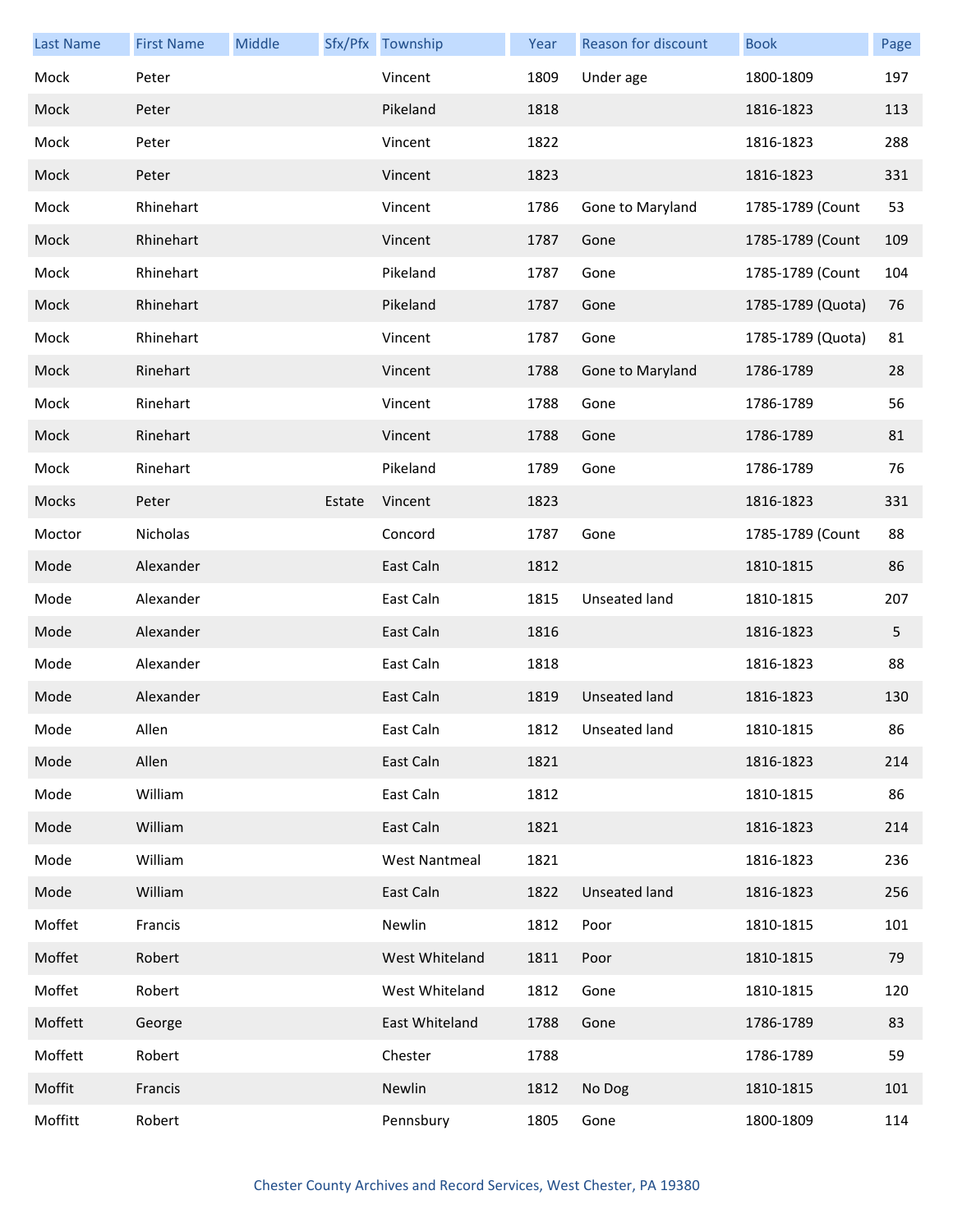| <b>Last Name</b> | <b>First Name</b> | Middle | Sfx/Pfx Township        | Year | Reason for discount | <b>Book</b>       | Page           |
|------------------|-------------------|--------|-------------------------|------|---------------------|-------------------|----------------|
| Moify            | Jacob             |        | Vincent                 | 1795 | Gone                | 1790-1799         | 92             |
| Monaghan         | James             |        | West Fallowfield        | 1818 | Unseated land       | 1816-1823         | 94             |
| Monaghan         | James             |        | West Fallowfield        | 1822 |                     | 1816-1823         | 262            |
| Monaghon         | James             |        | West Fallowfield        | 1821 |                     | 1816-1823         | 220            |
| Money            | Dennis            |        | <b>East Fallowfield</b> | 1807 | Gone                | 1800-1809         | 144            |
| Monigan          | James             |        | West Bradford           | 1785 | Poor                | 1785-1789 (Quota) | 3              |
| Monk             | John              |        | Pennsbury               | 1789 | Married             | 1786-1789         | 76             |
| Monk             | Thomas            |        | East Marlborough        | 1800 | Gone                | 1800-1809         | 9              |
| Monks            | James             |        | Pennsbury               | 1787 | Married             | 1785-1789 (Quota) | 76             |
| Monks            | John              |        | Birmingham              | 1786 | Not found           | 1785-1789 (Count  | 58             |
| Monks            | John              |        | Pennsbury               | 1787 | Married             | 1785-1789 (Count  | 104            |
| Monks            | John              |        | Birmingham              | 1788 | Not to be found     | 1786-1789         | 30             |
| Monks            | John              |        | <b>West Bradford</b>    | 1820 |                     | 1816-1823         | 170            |
| Monks            | Thomas            |        | Birmingham              | 1785 | Under age           | 1785-1789 (Quota) | $\overline{2}$ |
| Monks            | Thomas            |        | Pennsbury               | 1785 | Poor                | 1785-1789 (Count  | 20             |
| Monroe           | Hiram             |        | West Fallowfield        | 1822 |                     | 1816-1823         | 262            |
| Monrow           | Israel            |        | Pennsbury               | 1789 | Under age           | 1785-1789 (Count  | 161            |
| Montgomery       | David             |        | West Nottingham         | 1823 | Unseated land       | 1816-1823         | 319            |
| Montgomery       | Henry             |        | East Bradford           | 1823 |                     | 1816-1823         | 296            |
| Montgomery       | Hugh              |        | Honey Brook             | 1802 | Gone                | 1800-1809         | 46             |
| Montgomery James |                   |        | West Caln               | 1789 | Gone                | 1785-1789 (Count  | 146            |
| Montgomery       | James             |        | West Caln               | 1789 | Gone                | 1785-1789 (Quota) | 118            |
| Montgomery       | James             |        | Brandywine              | 1791 | Gone                | 1790-1799         | 21             |
| Montgomery       | John              |        | West Caln               | 1790 | Gone                | 1790-1799         | 3              |
| Montgomery       | John              |        | New London              | 1796 | Charged to land     | 1790-1799         | 104            |
| Montgomery       | John              |        | New London              | 1797 | Poor                | 1790-1799         | 123            |
| Montgomery       | John              |        | Pennsbury               | 1822 |                     | 1816-1823         | 283            |
| Montgomery       | John              |        | New London              | 1823 |                     | 1816-1823         | 316            |
| Montgomery       | John              |        | East Whiteland          | 1823 |                     | 1816-1823         | 334            |
| Montgomery       | Joseph            |        | Birmingham              | 1822 |                     | 1816-1823         | 252            |
| Montgomery       | Joseph            |        | New London              | 1823 |                     | 1816-1823         | 316            |
| Montgomery       | Mary              |        | New London              | 1818 |                     | 1816-1823         | 105            |
| Montgomery       | Mary              |        | West Goshen             | 1822 |                     | 1816-1823         | 264            |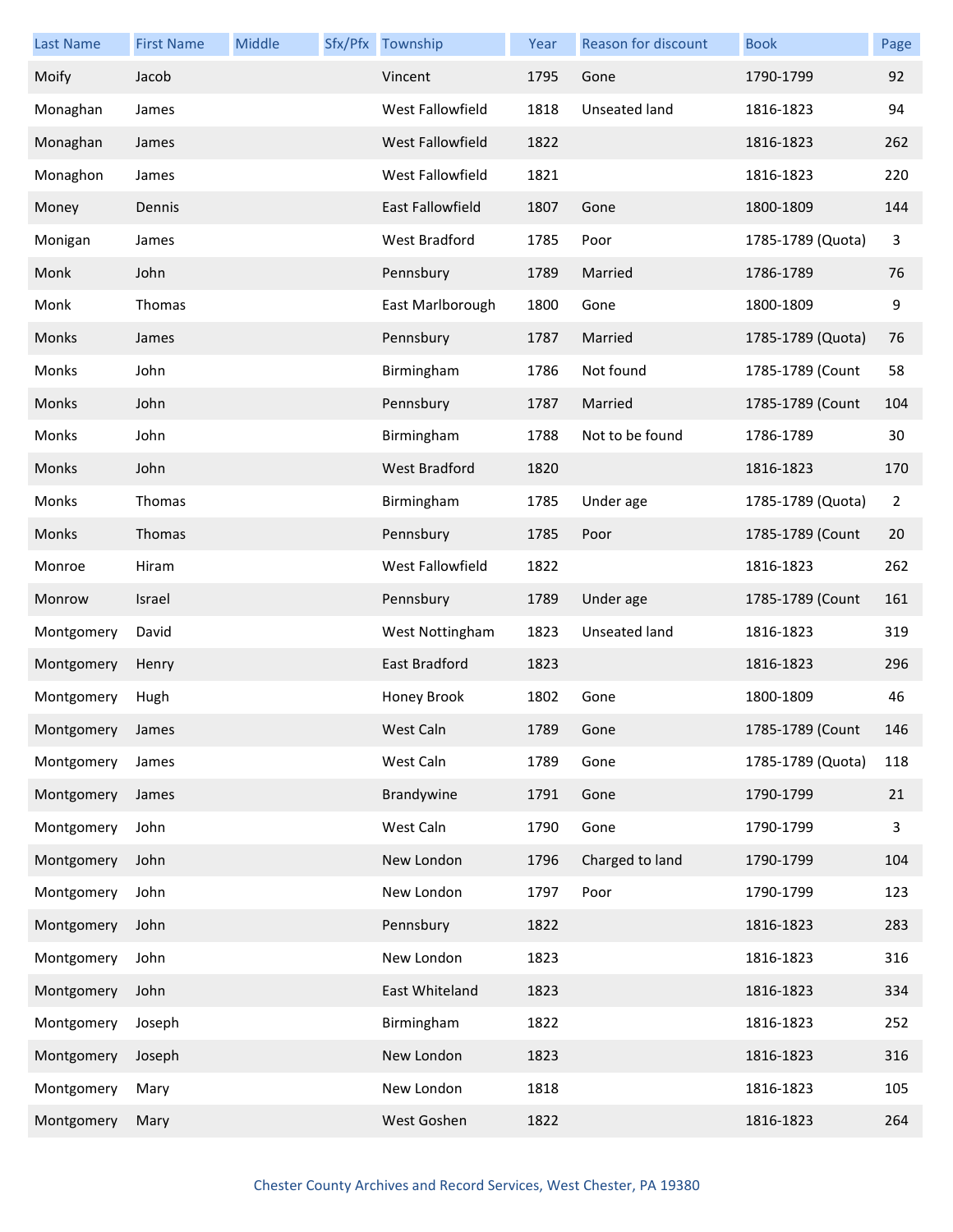| <b>Last Name</b> | <b>First Name</b> | Middle | Sfx/Pfx Township | Year | Reason for discount | <b>Book</b>       | Page    |
|------------------|-------------------|--------|------------------|------|---------------------|-------------------|---------|
| Montgomery       | Mary              |        | New London       | 1823 |                     | 1816-1823         | 316     |
| Montgomery       | Richard           |        | New London       | 1788 | Not found           | 1785-1789 (Count  | 130     |
| Montgomery       | Robert            |        | New London       | 1785 | Gone                | 1785-1789 (Count  | 18      |
| Montgomery       | Robert            |        | New London       | 1815 | Dead                | 1810-1815         | 223     |
| Montgomery       | Thomas            |        | New London       | 1788 | Poor                | 1785-1789 (Count  | 130     |
| Montgomery       | Thomas            |        | New London       | 1788 | Left the State      | 1785-1789 (Quota) | 102     |
| Montgomery       | Thomas            |        | New London       | 1823 |                     | 1816-1823         | 316     |
| Montgomery       | William           |        | New London       | 1818 | Gone                | 1816-1823         | 105     |
| Moody            | Patrick           |        | Lower Darby      | 1785 | Gone                | 1785-1789 (Count  | $\bf 8$ |
| Mooney           | John              |        | Lower Oxford     | 1815 | Gone                | 1810-1815         | 230     |
| Moor             | Hugh              |        | Sadsbury         | 1808 | Gone                | 1800-1809         | 175     |
| Moore            | Abram             |        | Sadsbury         | 1815 | Gone                | 1810-1815         | 232     |
| Moore            | Adam              |        | East Marlborough | 1798 | Sick mother         | 1790-1799         | 141     |
| Moore            | Adam              |        | East Marlborough | 1801 | Gone                | 1800-1809         | 29      |
| Moore            | Adam              |        | West Marlborough | 1808 | Poor                | 1800-1809         | 169     |
| Moore            | Adam              |        | Newlin           | 1812 |                     | 1810-1815         | 101     |
| Moore            | Adam              |        | Newlin           | 1812 | Gone                | 1810-1815         | 101     |
| Moore            | Adam              |        | West Marlborough | 1813 | Poor                | 1810-1815         | 140     |
| Moore            | Adam              |        | West Marlborough | 1813 | Poor                | 1810-1815         | 140     |
| Moore            | Adam              |        | West Marlborough | 1815 | Poor                | 1810-1815         | 221     |
| Moore            | Adam              |        | East Marlborough | 1817 |                     | 1816-1823         | 59      |
| Moore            | Adam              |        | West Marlborough | 1823 |                     | 1816-1823         | 314     |
| Moore            | Alexander         |        | London Grove     | 1818 | Gone                | 1816-1823         | 99      |
| Moore            | Amos              |        | Willistown       | 1816 |                     | 1816-1823         | 36      |
| Moore            | Andrew            |        | New Garden       | 1785 | Ran away            | 1785-1789 (Count  | 15      |
| Moore            | Andrew            |        | Middletown       | 1786 | Dead                | 1785-1789 (Quota) | 42      |
| Moore            | Andrew            |        | Ridley           | 1789 | Gone                | 1785-1789 (Quota) | 134     |
| Moore            | Andrew            |        | Ridley           | 1789 | Gone                | 1785-1789 (Count  | 162     |
| Moore            | Ann               |        | Lower Darby      | 1786 | Gone                | 1785-1789 (Count  | 64      |
| Moore            | Ann               |        | Lower Darby      | 1788 | Gone                | 1786-1789         | 36      |
| Moore            | Anson             |        | East Whiteland   | 1803 | Gone                | 1800-1809         | 79      |
| Moore            | Benjamin          |        | Charlestown      | 1822 |                     | 1816-1823         | 258     |
| Moore            | Charles           |        | Vincent          | 1821 |                     | 1816-1823         | 246     |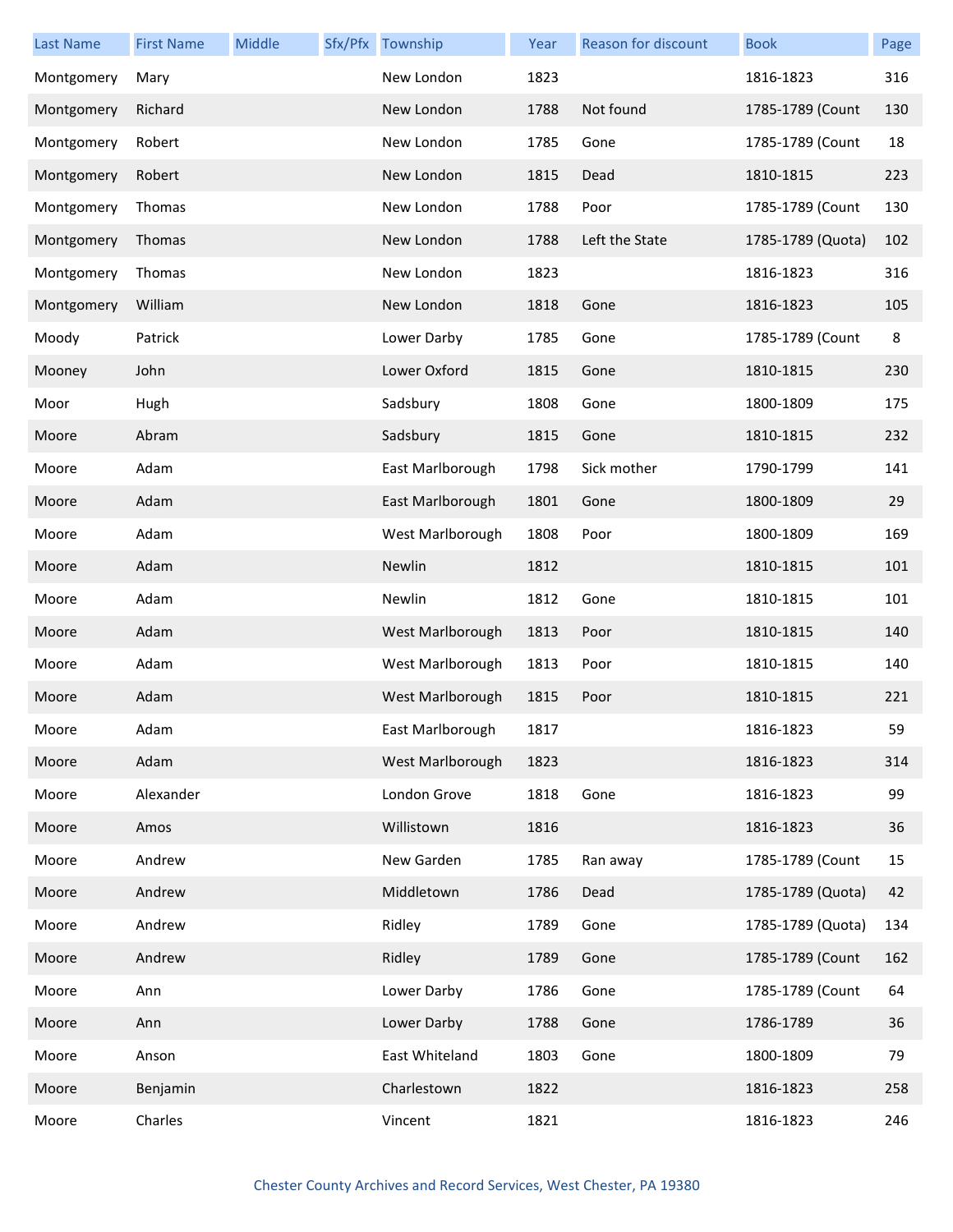| <b>Last Name</b> | <b>First Name</b> | Middle | Sfx/Pfx Township     | Year | Reason for discount  | <b>Book</b>       | Page |
|------------------|-------------------|--------|----------------------|------|----------------------|-------------------|------|
| Moore            | David             |        | Sadsbury             | 1789 | Charged to land      | 1785-1789 (Count  | 164  |
| Moore            | David             |        | Sadsbury             | 1789 | Charged to land      | 1785-1789 (Quota) | 135  |
| Moore            | David             |        | Sadsbury             | 1790 | Charged to land      | 1790-1799         | 15   |
| Moore            | David             |        | West Marlborough     | 1804 | Gone                 | 1800-1809         | 89   |
| Moore            | David             |        | Sadsbury             | 1816 |                      | 1816-1823         | 31   |
| Moore            | David             |        | East Nantmeal        | 1819 |                      | 1816-1823         | 151  |
| Moore            | David             |        | Brandywine           | 1822 |                      | 1816-1823         | 255  |
| Moore            | Downing           |        | Sadsbury             | 1809 | Gone                 | 1800-1809         | 195  |
| Moore            | Ebenezar          |        | Tredyffrin           | 1791 | Error                | 1790-1799         | 35   |
| Moore            | Edward            |        | Chester              | 1787 | Not found            | 1785-1789 (Count  | 87   |
| Moore            | Edward            |        | Chester              | 1787 | Not found            | 1785-1789 (Quota) | 59   |
| Moore            | Edward            |        | Chester              | 1788 | Not to be found      | 1786-1789         | 31   |
| Moore            | Eli               |        | Sadsbury             | 1812 | Under age            | 1810-1815         | 112  |
| Moore            | Emmor             |        | Newlin               | 1785 | Gone                 | 1785-1789 (Count  | 16   |
| Moore            | Gainer            |        | Sadsbury             | 1812 | <b>Unseated land</b> | 1810-1815         | 112  |
| Moore            | Gainer            |        | New London           | 1815 | Gone                 | 1810-1815         | 223  |
| Moore            | George            |        | Goshen               | 1789 | Overrated            | 1785-1789 (Count  | 150  |
| Moore            | George            |        | Goshen               | 1789 | Overrated            | 1785-1789 (Quota) | 122  |
| Moore            | George            |        | Goshen               | 1790 | Gone                 | 1790-1799         | 5    |
| Moore            | George            |        | Honey Brook          | 1802 | Gone                 | 1800-1809         | 46   |
| Moore            | George            |        | <b>West Nantmeal</b> | 1812 | Twice taxed          | 1810-1815         | 107  |
| Moore            | George            |        | <b>West Nantmeal</b> | 1823 |                      | 1816-1823         | 321  |
| Moore            | Hanson            |        | West Goshen          | 1820 |                      | 1816-1823         | 180  |
| Moore            | Henry             |        | Goshen               | 1791 | Gone                 | 1790-1799         | 25   |
| Moore            | Henry             |        | Goshen               | 1792 | Gone                 | 1790-1799         | 44   |
| Moore            | Henry             |        | Goshen               | 1793 | Gone                 | 1790-1799         | 63   |
| Moore            | Hugh              |        | Londonderry          | 1785 | Gone                 | 1785-1789 (Count  | 13   |
| Moore            | Hugh              |        | West Caln            | 1805 | Gone                 | 1800-1809         | 102  |
| Moore            | Isaac             |        | New Garden           | 1786 | Gone                 | 1785-1789 (Count  | 71   |
| Moore            | Isaac             |        | New Garden           | 1788 | Gone                 | 1786-1789         | 43   |
| Moore            | Isaac             |        | Charlestown          | 1811 | Gone                 | 1810-1815         | 48   |
| Moore            | Isaac             |        | East Nottingham      | 1814 | Unseated land        | 1810-1815         | 184  |
| Moore            | Isaac             |        | East Nottingham      | 1815 | Unseated land        | 1810-1815         | 225  |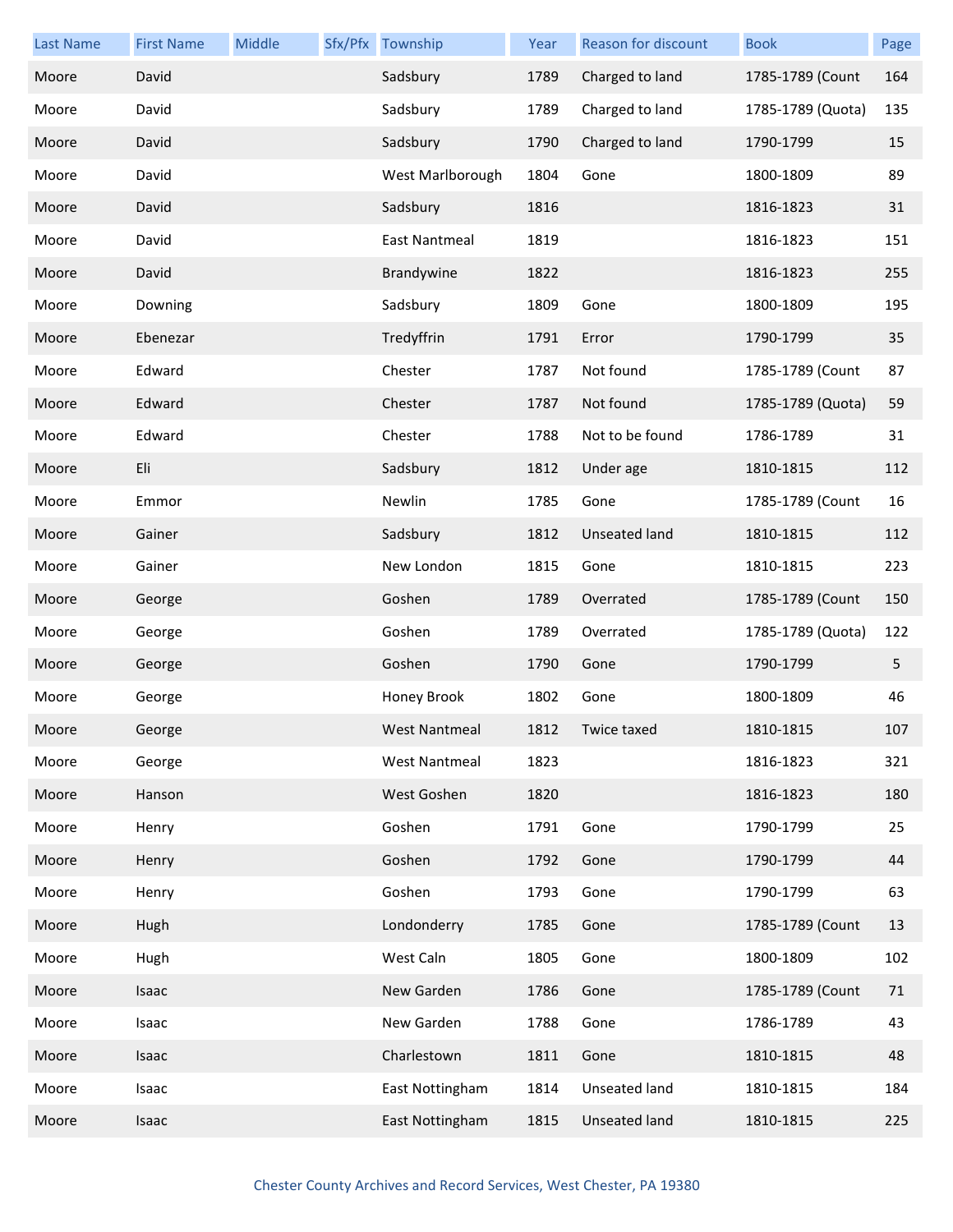| <b>Last Name</b> | <b>First Name</b> | Middle |      | Sfx/Pfx Township     | Year | Reason for discount | <b>Book</b>       | Page             |
|------------------|-------------------|--------|------|----------------------|------|---------------------|-------------------|------------------|
| Moore            | Isaac             |        |      | Tredyffrin           | 1820 | Unseated land       | 1816-1823         | 201              |
| Moore            | Isaac             |        |      | East Nottingham      | 1820 |                     | 1816-1823         | 191              |
| Moore            | Isaac             |        |      | East Nottingham      | 1821 | Unseated land       | 1816-1823         | 233              |
| Moore            | Isaac             |        |      | East Nottingham      | 1822 |                     | 1816-1823         | 275              |
| Moore            | Israel            |        |      | Easttown             | 1785 | Overrated           | 1785-1789 (Quota) | $\boldsymbol{9}$ |
| Moore            | Israel            |        |      | Easttown             | 1787 | Mistake             | 1785-1789 (Quota) | 65               |
| Moore            | Israel            |        |      | Easttown             | 1787 | Mistake             | 1785-1789 (Count  | 92               |
| Moore            | Israel            |        |      | Easttown             | 1788 | Mistake             | 1786-1789         | 64               |
| Moore            | Jacob             |        |      | Tredyffrin           | 1799 | Gone                | 1790-1799         | 168              |
| Moore            | James             |        |      | New Garden           | 1785 | Ran away            | 1785-1789 (Count  | 15               |
| Moore            | James             |        |      | <b>West Nantmeal</b> | 1786 | Gone                | 1785-1789 (Count  | 73               |
| Moore            | James             |        |      | <b>West Nantmeal</b> | 1787 | Gone                | 1785-1789 (Quota) | 73               |
| Moore            | James             |        |      | <b>West Nantmeal</b> | 1787 | Gone                | 1785-1789 (Count  | 101              |
| Moore            | James             |        |      | <b>West Nantmeal</b> | 1788 | Overrated           | 1785-1789 (Count  | 129              |
| Moore            | James             |        |      | East Caln            | 1788 | Gone                | 1785-1789 (Count  | 118              |
| Moore            | James             |        | Esq. | <b>West Nantmeal</b> | 1788 | Overrated           | 1785-1789 (Quota) | 101              |
| Moore            | James             |        |      | East Caln            | 1788 | Gone                | 1785-1789 (Quota) | 90               |
| Moore            | James             |        | Esq. | <b>West Nantmeal</b> | 1789 | Overrated           | 1785-1789 (Count  | 158              |
| Moore            | James             |        | Esq. | <b>West Nantmeal</b> | 1789 | Error               | 1785-1789 (Quota) | 130              |
| Moore            | James             |        |      | East Caln            | 1790 | Gone                | 1790-1799         | $\overline{2}$   |
| Moore            | James             |        |      | West Fallowfield     | 1791 | Charged to land     | 1790-1799         | 25               |
| Moore            | James             |        |      | Uwchlan              | 1796 | Gone                | 1790-1799         | 110              |
| Moore            | James             |        |      | Sadsbury             | 1798 | Gone                | 1790-1799         | 148              |
| Moore            | James             |        |      | Pennsbury            | 1802 | Gone                | 1800-1809         | 54               |
| Moore            | James             |        |      | Sadsbury             | 1811 | No Dog              | 1810-1815         | 72               |
| Moore            | James             |        |      | Honey Brook          | 1812 | Poor                | 1810-1815         | 94               |
| Moore            | James             |        |      | Willistown           | 1814 | Gone                | 1810-1815         | 197              |
| Moore            | James             |        |      | Honey Brook          | 1815 | No Dog              | 1810-1815         | 215              |
| Moore            | James             |        |      | West Caln            | 1816 |                     | 1816-1823         | 6                |
| Moore            | James             |        | Jr.  | West Caln            | 1816 |                     | 1816-1823         | 6                |
| Moore            | James             |        |      | Coventry             | 1817 |                     | 1816-1823         | 49               |
| Moore            | James             |        |      | Coventry             | 1818 |                     | 1816-1823         | 91               |
| Moore            | James             |        |      | Honey Brook          | 1819 |                     | 1816-1823         | 139              |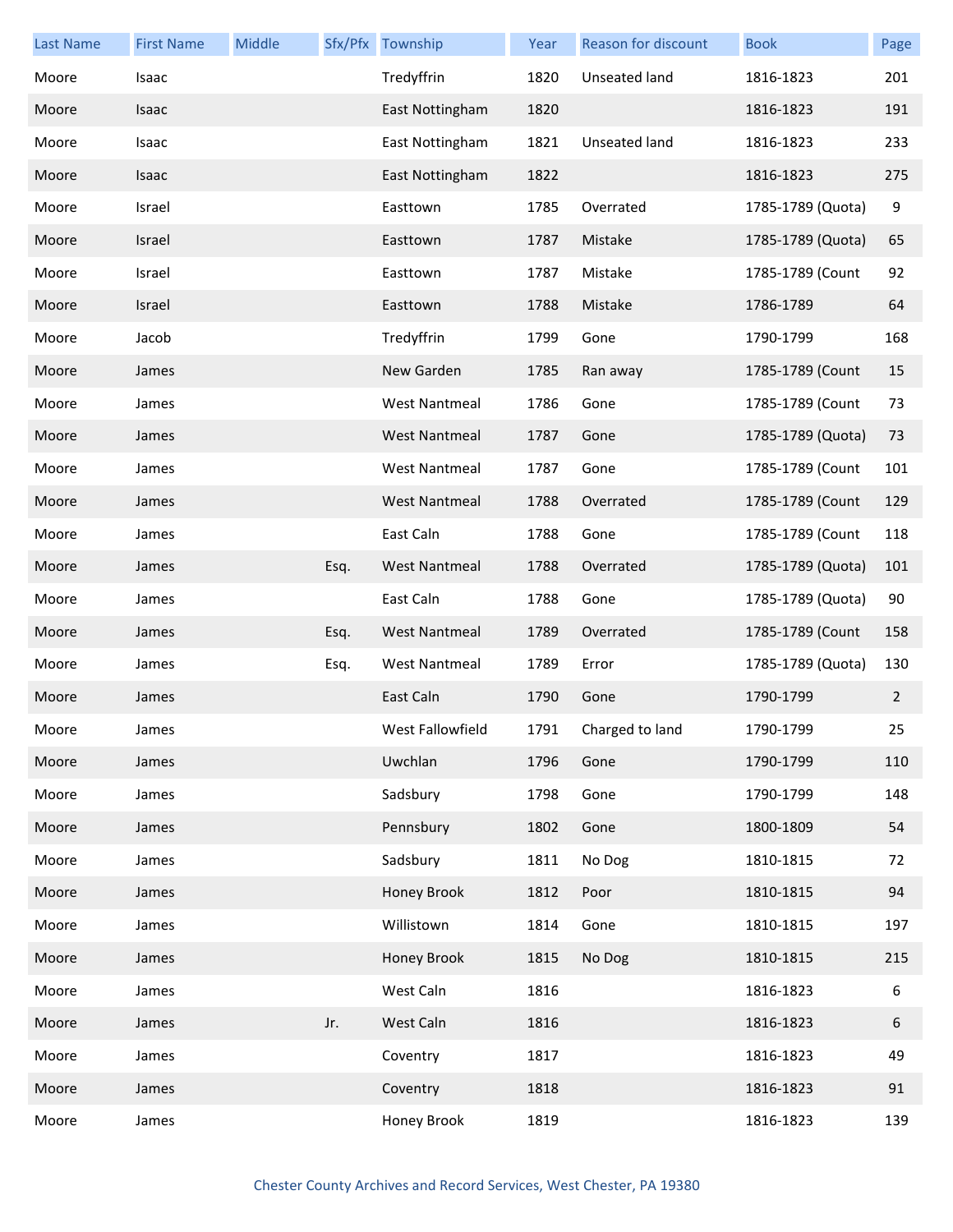| <b>Last Name</b> | <b>First Name</b> | Middle |     | Sfx/Pfx Township     | Year | Reason for discount | <b>Book</b>       | Page |
|------------------|-------------------|--------|-----|----------------------|------|---------------------|-------------------|------|
| Moore            | James             |        |     | Honey Brook          | 1820 |                     | 1816-1823         | 181  |
| Moore            | James             |        |     | West Fallowfield     | 1820 |                     | 1816-1823         | 178  |
| Moore            | James             |        |     | East Caln            | 1820 |                     | 1816-1823         | 172  |
| Moore            | James             |        |     | Coventry             | 1820 |                     | 1816-1823         | 174  |
| Moore            | James             |        |     | Vincent              | 1822 |                     | 1816-1823         | 288  |
| Moore            | James             |        |     | <b>West Nantmeal</b> | 1823 |                     | 1816-1823         | 321  |
| Moore            | Jane              |        |     | Sadsbury             | 1810 | No Dog              | 1810-1815         | 31   |
| Moore            | Jeremiah          |        |     | Sadsbury             | 1812 | Poor                | 1810-1815         | 112  |
| Moore            | Jeremiah          |        |     | Sadsbury             | 1815 | Gone                | 1810-1815         | 232  |
| Moore            | Jeremiah          |        |     | Sadsbury             | 1818 |                     | 1816-1823         | 115  |
| Moore            | Jesse             |        |     | Radnor               | 1789 | Gone                | 1785-1789 (Count  | 163  |
| Moore            | Jesse             |        |     | Radnor               | 1789 | Gone                | 1785-1789 (Quota) | 140  |
| Moore            | John              |        |     | <b>West Nantmeal</b> | 1785 | Gone                | 1785-1789 (Count  | 17   |
| Moore            | John              |        |     | <b>West Nantmeal</b> | 1787 | Gone                | 1785-1789 (Count  | 101  |
| Moore            | John              |        |     | <b>West Nantmeal</b> | 1787 | Gone                | 1785-1789 (Quota) | 73   |
| Moore            | John              |        |     | Edgmont              | 1787 | Gone                | 1785-1789 (Count  | 93   |
| Moore            | John              |        |     | Edgmont              | 1787 | Gone                | 1785-1789 (Quota) | 64   |
| Moore            | John              |        |     | Haverford            | 1788 | Overrated           | 1785-1789 (Quota) | 95   |
| Moore            | John              |        |     | Edgmont              | 1788 | Gone                | 1786-1789         | 65   |
| Moore            | John              |        |     | Haverford            | 1788 | Overrated           | 1785-1789 (Count  | 123  |
| Moore            | John              |        | Jr. | West Nantmeal        | 1789 | Gone                | 1785-1789 (Count  | 158  |
| Moore            | John              |        |     | <b>West Nantmeal</b> | 1789 | Gone                | 1785-1789 (Quota) | 130  |
| Moore            | John              |        |     | New London           | 1792 | Poor                | 1790-1799         | 49   |
| Moore            | John              |        | Jr. | Sadsbury             | 1803 | Gone                | 1800-1809         | 75   |
| Moore            | John              |        |     | Tredyffrin           | 1811 | Gone                | 1810-1815         | 74   |
| Moore            | John              |        |     | <b>West Nantmeal</b> | 1812 | Twice taxed         | 1810-1815         | 107  |
| Moore            | John              |        |     | Sadsbury             | 1814 | Paid elsewhere      | 1810-1815         | 192  |
| Moore            | John              |        |     | Lower Oxford         | 1814 | Gone                | 1810-1815         | 189  |
| Moore            | John              |        |     | Sadsbury             | 1816 |                     | 1816-1823         | 31   |
| Moore            | John              |        |     | Brandywine           | 1816 |                     | 1816-1823         | 4    |
| Moore            | John              |        |     | Tredyffrin           | 1816 |                     | 1816-1823         | 32   |
| Moore            | John              |        |     | Easttown             | 1819 |                     | 1816-1823         | 134  |
| Moore            | John              |        |     | <b>West Nantmeal</b> | 1819 |                     | 1816-1823         | 152  |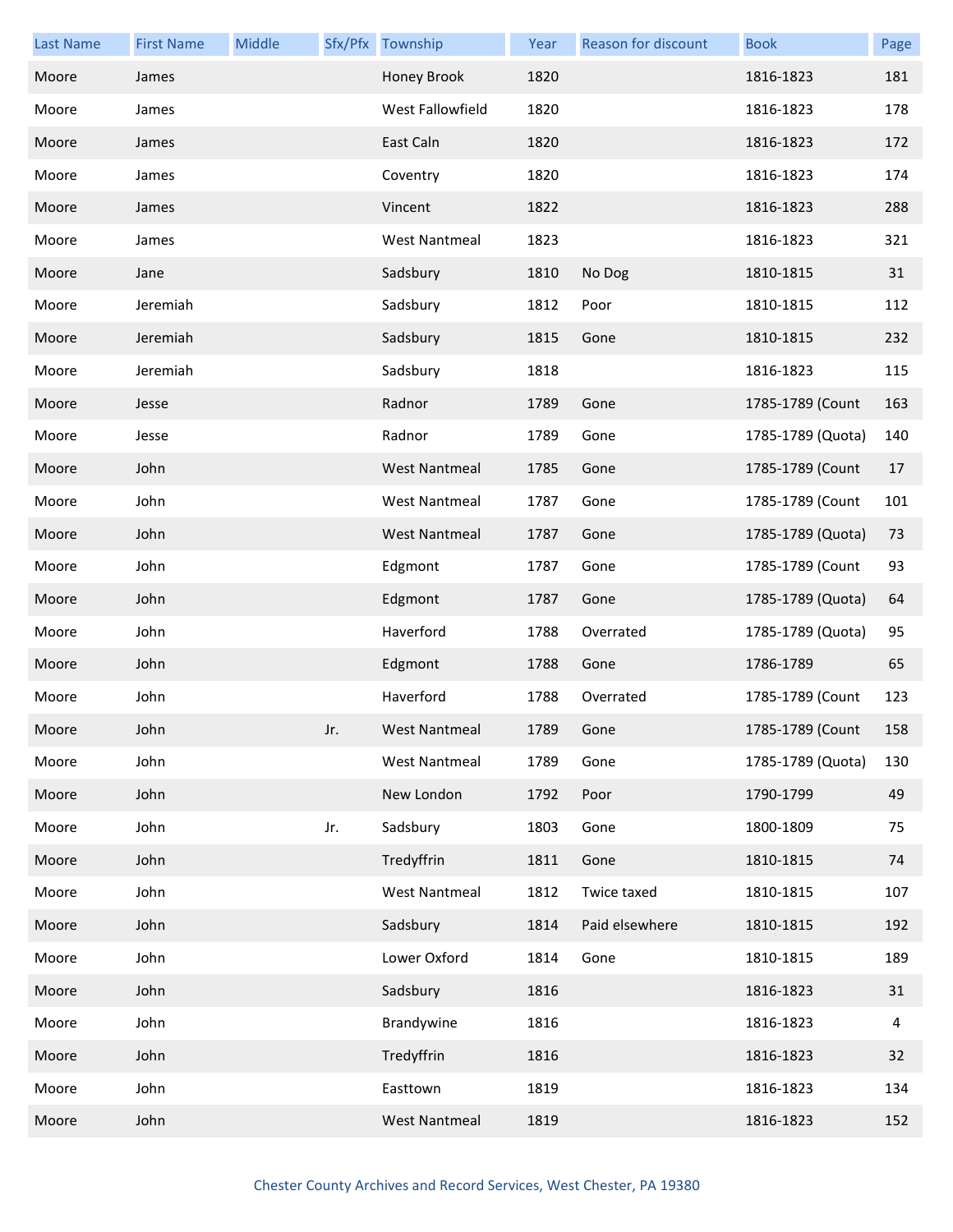| <b>Last Name</b> | <b>First Name</b> | Middle |     | Sfx/Pfx Township     | Year | Reason for discount | <b>Book</b>       | Page |
|------------------|-------------------|--------|-----|----------------------|------|---------------------|-------------------|------|
| Moore            | John              |        |     | East Caln            | 1819 | Gone                | 1816-1823         | 130  |
| Moore            | John              |        |     | Brandywine           | 1821 |                     | 1816-1823         | 213  |
| Moore            | John              |        |     | Brandywine           | 1821 |                     | 1816-1823         | 213  |
| Moore            | Jonathan          |        |     | Sadsbury             | 1811 | Dead                | 1810-1815         | 72   |
| Moore            | Joseph            |        |     | <b>West Nantmeal</b> | 1786 | Poor                | 1785-1789 (Count  | 45   |
| Moore            | Joseph            |        |     | <b>West Nantmeal</b> | 1786 | Poor                | 1785-1789 (Quota) | 45   |
| Moore            | Joseph            |        |     | <b>West Nantmeal</b> | 1786 | Poor                | 1785-1789 (Count  | 73   |
| Moore            | Joseph            |        |     | <b>West Nantmeal</b> | 1787 | Poor                | 1786-1789         | 17   |
| Moore            | Joseph            |        |     | Goshen               | 1787 | Overrated           | 1785-1789 (Count  | 94   |
| Moore            | Joseph            |        |     | <b>West Nantmeal</b> | 1787 | Poor                | 1785-1789 (Quota) | 73   |
| Moore            | Joseph            |        |     | Goshen               | 1787 | Overrated           | 1785-1789 (Quota) | 66   |
| Moore            | Joseph            |        |     | <b>West Nantmeal</b> | 1787 | Poor                | 1785-1789 (Count  | 101  |
| Moore            | Joseph            |        |     | Goshen               | 1787 | Overrated           | 1786-1789         | 66   |
| Moore            | Joseph            |        | Dr. | Goshen               | 1788 | Overrated           | 1785-1789 (Quota) | 94   |
| Moore            | Joseph            |        |     | Pennsbury            | 1789 | Gone                | 1785-1789 (Count  | 161  |
| Moore            | Joseph            |        | Jr. | London Grove         | 1791 | Gone                | 1790-1799         | 27   |
| Moore            | Joseph            |        |     | Sadsbury             | 1800 | Pays land tax       | 1800-1809         | 16   |
| Moore            | Joseph            |        |     | Sadsbury             | 1816 | No Dog              | 1816-1823         | 31   |
| Moore            | Joshua            |        |     | New London           | 1818 |                     | 1816-1823         | 105  |
| Moore            | Lewis             |        |     | East Marlborough     | 1822 |                     | 1816-1823         | 270  |
| Moore            | Michael           |        |     | Tredyffrin           | 1811 | No such man         | 1810-1815         | 74   |
| Moore            | Michael           |        |     | Tredyffrin           | 1812 | Gone                | 1810-1815         | 114  |
| Moore            | Miller            |        |     | West Marlborough     | 1803 | Gone                | 1800-1809         | 69   |
| Moore            | Mordecai          |        |     | Charlestown          | 1823 |                     | 1816-1823         | 301  |
| Moore            | Moses             |        |     | <b>West Nantmeal</b> | 1785 | Under age           | 1785-1789 (Count  | 17   |
| Moore            | Moses             |        |     | Honey Brook          | 1818 |                     | 1816-1823         | 97   |
| Moore            | Moses             |        |     | West Caln            | 1818 |                     | 1816-1823         | 89   |
| Moore            | Nathan            |        |     | East Whiteland       | 1795 | Gone                | 1790-1799         | 93   |
| Moore            | Nicholas          |        |     | Kennett              | 1822 |                     | 1816-1823         | 266  |
| Moore            | Peter             |        |     | West Fallowfield     | 1810 | No Dog              | 1810-1815         | 11   |
| Moore            | Peter             |        |     | Sadsbury             | 1819 |                     | 1816-1823         | 157  |
| Moore            | Peter             |        |     | Sadsbury             | 1821 |                     | 1816-1823         | 242  |
| Moore            | Peter             |        |     | West Fallowfield     | 1822 |                     | 1816-1823         | 262  |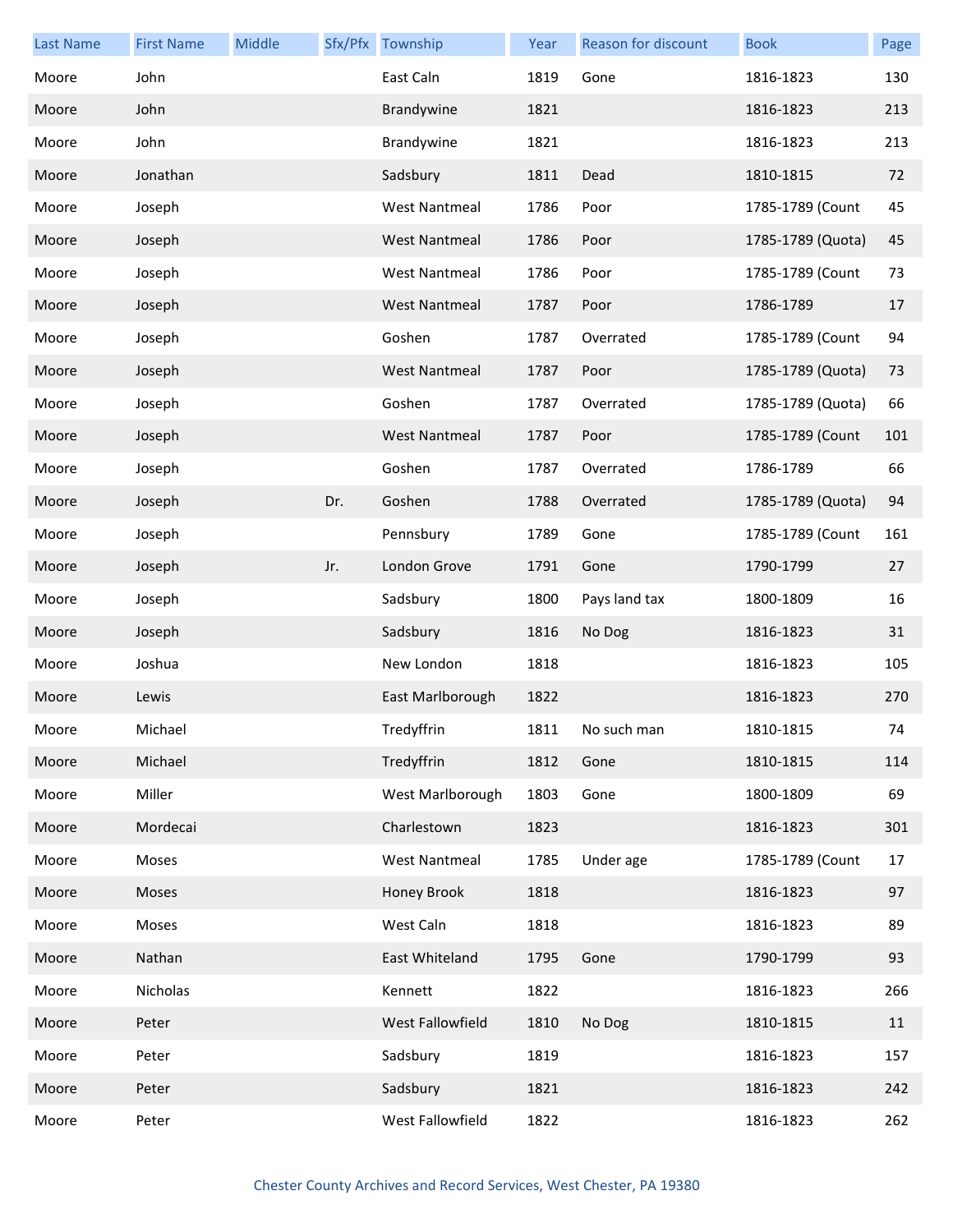| <b>Last Name</b> | <b>First Name</b> | Middle | Sfx/Pfx Township     | Year | <b>Reason for discount</b> | <b>Book</b>       | Page |
|------------------|-------------------|--------|----------------------|------|----------------------------|-------------------|------|
| Moore            | Phebe             |        | East Nottingham      | 1791 | Poor                       | 1790-1799         | 31   |
| Moore            | Phebe             |        | East Nottingham      | 1799 | Dead                       | 1790-1799         | 164  |
| Moore            | Robert            |        | <b>West Nantmeal</b> | 1796 |                            | 1790-1799         | 107  |
| Moore            | Robert            |        | Charlestown          | 1805 | Gone                       | 1800-1809         | 103  |
| Moore            | Robert            |        | East Bradford        | 1806 | Gone                       | 1800-1809         | 120  |
| Moore            | Robert            |        | Charlestown          | 1806 | Gone                       | 1800-1809         | 123  |
| Moore            | Robert            |        | Goshen               | 1809 | Gone                       | 1800-1809         | 185  |
| Moore            | Robert            |        | West Caln            | 1812 | Gone                       | 1810-1815         | 87   |
| Moore            | Robert            |        | West Caln            | 1812 | Gone                       | 1810-1815         | 87   |
| Moore            | Sampson           |        | Lower Oxford         | 1817 |                            | 1816-1823         | 69   |
| Moore            | Samson            |        | East Nottingham      | 1821 |                            | 1816-1823         | 233  |
| Moore            | Samson            |        | East Nottingham      | 1821 |                            | 1816-1823         | 233  |
| Moore            | Samuel            |        | London Britain       | 1785 |                            | 1785-1789 (Quota) | 12   |
| Moore            | Samuel            |        | London Britain       | 1786 | Poor                       | 1785-1789 (Count  | 41   |
| Moore            | Samuel            |        | London Britain       | 1786 | Poor                       | 1785-1789 (Quota) | 41   |
| Moore            | Samuel            |        | London Britain       | 1787 | Poor                       | 1786-1789         | 13   |
| Moore            | Samuel            |        | <b>West Nantmeal</b> | 1809 | Gone                       | 1800-1809         | 192  |
| Moore            | Samuel            |        | Sadsbury             | 1809 | Dead                       | 1800-1809         | 195  |
| Moore            | Samuel            |        | Honey Brook          | 1812 | Gone                       | 1810-1815         | 94   |
| Moore            | Samuel            |        | East Caln            | 1817 |                            | 1816-1823         | 46   |
| Moore            | Samuel            |        | New Garden           | 1818 | Gone                       | 1816-1823         | 106  |
| Moore            | Thomas            |        | Lower Chichester     | 1786 | Overrated                  | 1785-1789 (Count  | 33   |
| Moore            | Thomas            |        | Lower Chichester     | 1786 | Overrated                  | 1785-1789 (Quota) | 33   |
| Moore            | Thomas            |        | Lower Chichester     | 1787 | Overrated                  | 1786-1789         | 5    |
| Moore            | Thomas            |        | Tredyffrin           | 1791 | Error                      | 1790-1799         | 35   |
| Moore            | Thomas            |        | Sadsbury             | 1797 | Gone                       | 1790-1799         | 128  |
| Moore            | Thomas            |        | Goshen               | 1804 | Gone                       | 1800-1809         | 86   |
| Moore            | Thomas            |        | West Caln            | 1814 |                            | 1810-1815         | 167  |
| Moore            | Thomas            |        | West Caln            | 1815 | No Dog                     | 1810-1815         | 208  |
| Moore            | Thomas            |        | Tredyffrin           | 1816 |                            | 1816-1823         | 32   |
| Moore            | Thomas            |        | East Marlborough     | 1817 |                            | 1816-1823         | 59   |
| Moore            | Thomas            |        | Brandywine           | 1818 |                            | 1816-1823         | 87   |
| Moore            | Thomas            |        | East Marlborough     | 1820 |                            | 1816-1823         | 186  |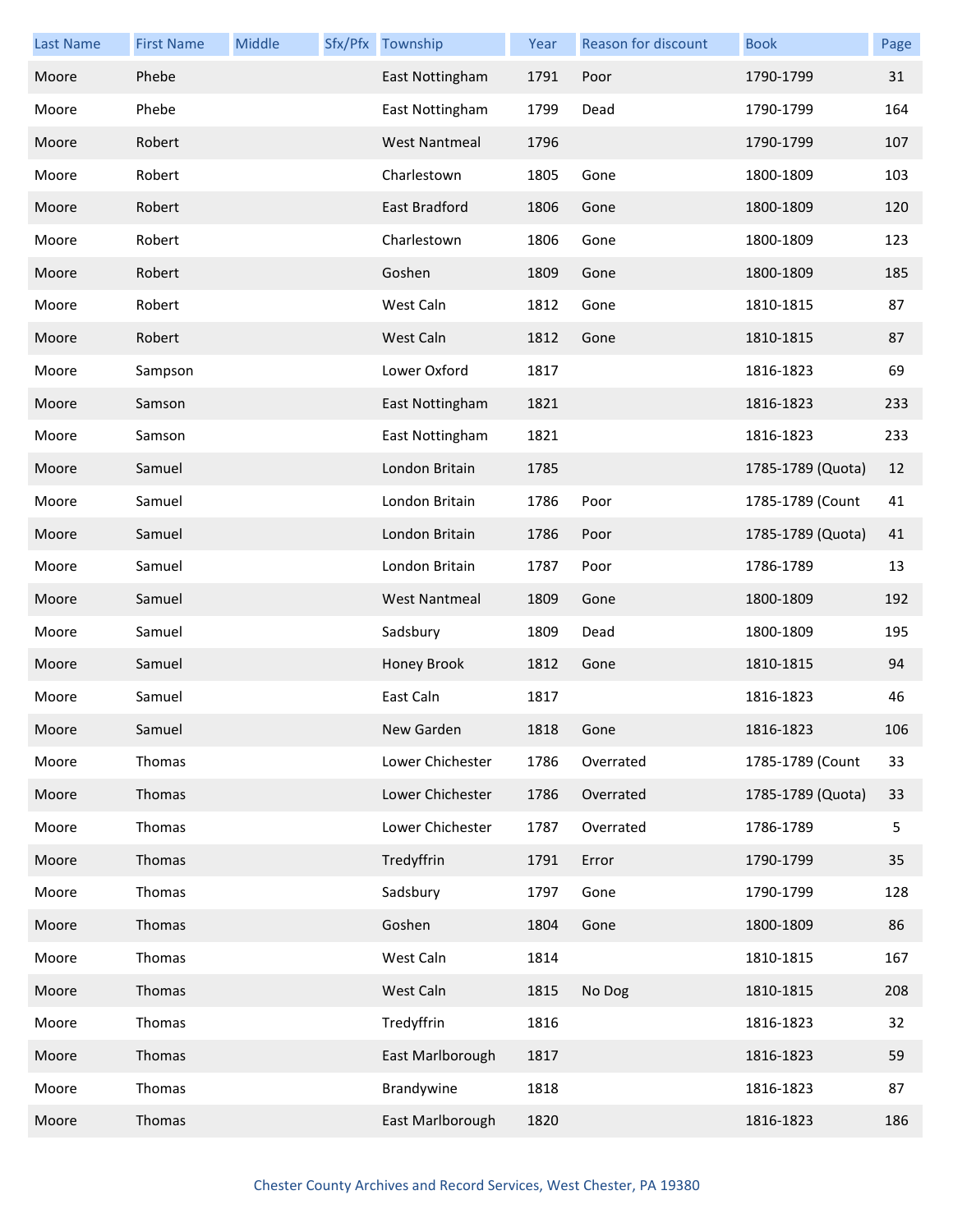| <b>Last Name</b> | <b>First Name</b> | Middle | Sfx/Pfx Township     | Year | Reason for discount | <b>Book</b>       | Page |
|------------------|-------------------|--------|----------------------|------|---------------------|-------------------|------|
| Moore            | Thomas            |        | East Marlborough     | 1821 |                     | 1816-1823         | 228  |
| Moore            | Thomas            |        | Tredyffrin           | 1822 |                     | 1816-1823         | 285  |
| Moore            | Tristram          |        | West Marlborough     | 1799 | Poor                | 1790-1799         | 162  |
| Moore            | Tristram          |        | Londonderry          | 1803 | Gone                | 1800-1809         | 68   |
| Moore            | Tristram          |        | West Marlborough     | 1807 | Poor                | 1800-1809         | 149  |
| Moore            | Tristram          |        | West Marlborough     | 1811 | Poor                | 1810-1815         | 60   |
| Moore            | William           |        | <b>Upper Darby</b>   | 1787 | Gone                | 1785-1789 (Count  | 91   |
| Moore            | William           |        | <b>Upper Darby</b>   | 1787 | Gone                | 1785-1789 (Quota) | 63   |
| Moore            | William           |        | <b>Upper Darby</b>   | 1789 | Gone                | 1786-1789         | 63   |
| Moore            | William           |        | Goshen               | 1798 | Gone                | 1790-1799         | 138  |
| Moore            | William           |        | Goshen               | 1799 | Gone                | 1790-1799         | 158  |
| Moore            | William           |        | Sadsbury             | 1800 | Pays land tax       | 1800-1809         | 16   |
| Moore            | William           |        | Sadsbury             | 1801 | Gone                | 1800-1809         | 35   |
| Moore            | William           |        | East Bradford        | 1801 | Gone                | 1800-1809         | 21   |
| Moore            | William           |        | Honey Brook          | 1802 | Gone                | 1800-1809         | 46   |
| Moore            | William           |        | West Marlborough     | 1810 | Gone                | 1810-1815         | 19   |
| Moore            | William           |        | West Whiteland       | 1810 | Gone                | 1810-1815         | 39   |
| Moore            | William           |        | Tredyffrin           | 1813 | Gone                | 1810-1815         | 154  |
| Moore            | William           |        | West Marlborough     | 1814 | Gone                | 1810-1815         | 180  |
| Moore            | William           |        | Tredyffrin           | 1816 |                     | 1816-1823         | 32   |
| Moore            | William           |        | Sadsbury             | 1816 | No Dog              | 1816-1823         | 31   |
| Moore            | William           |        | London Grove         | 1818 | Gone                | 1816-1823         | 99   |
| Moore            | William           |        | Londonderry          | 1820 |                     | 1816-1823         | 185  |
| Moore            | William           |        | Sadsbury             | 1820 |                     | 1816-1823         | 199  |
| Moore            | William           |        | Sadsbury             | 1820 |                     | 1816-1823         | 199  |
| Moorehead        | Obediah           |        | <b>West Nantmeal</b> | 1807 | Gone                | 1800-1809         | 152  |
| Morain           | Joshua            |        | Uwchlan              | 1789 | Poor                | 1785-1789 (Count  | 166  |
| Morain           | Joshua            |        | Uwchlan              | 1789 | Poor                | 1785-1789 (Quota) | 137  |
| Moraity          | Timothy           |        | Chester              | 1785 | Poor                | 1785-1789 (Count  | 3    |
| Moran            | Alexander         |        | Tinicum              | 1789 | Poor                | 1785-1789 (Count  | 165  |
| More             | Jacob             |        | Brandywine           | 1811 | Not found           | 1810-1815         | 45   |
| More             | James             |        | Honey Brook          | 1822 |                     | 1816-1823         | 265  |
| Morehead         | Obediah           |        | East Fallowfield     | 1785 | Gone to Ireland     | 1785-1789 (Count  | 9    |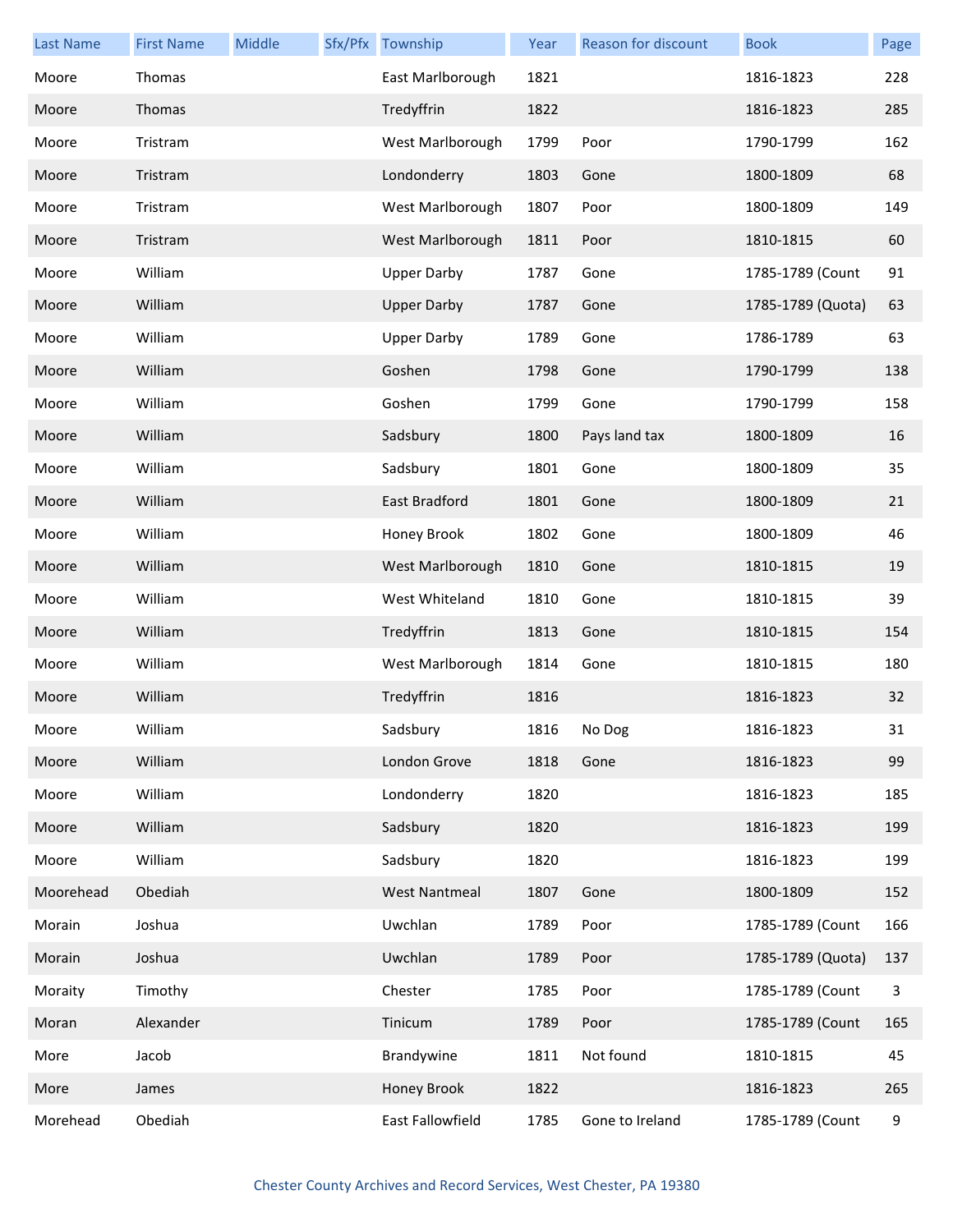| <b>Last Name</b> | <b>First Name</b> | Middle | Sfx/Pfx Township     | Year | Reason for discount | <b>Book</b>       | Page |
|------------------|-------------------|--------|----------------------|------|---------------------|-------------------|------|
| Moreland         | Moses             |        | Coventry             | 1786 | Poor                | 1785-1789 (Quota) | 32   |
| Moreland         | William           |        | New Garden           | 1823 |                     | 1816-1823         | 317  |
| Morgain          | John              |        | <b>West Nantmeal</b> | 1787 | Ran away            | 1786-1789         | 17   |
| Morgan           | Alexander         |        | West Marlborough     | 1786 | Poor                | 1785-1789 (Count  | 71   |
| Morgan           | Alexander         |        | East Bradford        | 1802 | Gone                | 1800-1809         | 41   |
| Morgan           | Alexander         |        | East Bradford        | 1804 | Gone                | 1800-1809         | 81   |
| Morgan           | Alexander         |        | East Bradford        | 1807 | Gone                | 1800-1809         | 140  |
| Morgan           | Alexander         |        | West Chester         | 1812 | Gone                | 1810-1815         | 121  |
| Morgan           | Benjamin          |        | Uwchlan              | 1815 | Gone                | 1810-1815         | 236  |
| Morgan           | Benjamin          |        | Uwchlan              | 1821 |                     | 1816-1823         | 245  |
| Morgan           | Charles           |        | West Marlborough     | 1786 | Poor                | 1785-1789 (Quota) | 43   |
| Morgan           | Charles           |        | West Marlborough     | 1786 | Poor                | 1785-1789 (Count  | 71   |
| Morgan           | Charles           |        | West Marlborough     | 1786 | Poor                | 1785-1789 (Count  | 43   |
| Morgan           | Charles           |        | West Marlborough     | 1787 | Poor                | 1786-1789         | 43   |
| Morgan           | David             |        | Easttown             | 1786 | Gone                | 1785-1789 (Quota) | 37   |
| Morgan           | David             |        | Easttown             | 1786 | Gone                | 1785-1789 (Count  | 37   |
| Morgan           | David             |        | Easttown             | 1786 | Gone                | 1785-1789 (Quota) | 37   |
| Morgan           | David             |        | Easttown             | 1787 | Gone                | 1786-1789         | 9    |
| Morgan           | David             |        | Honey Brook          | 1818 |                     | 1816-1823         | 97   |
| Morgan           | Davis             |        | Pikeland             | 1813 | Gone                | 1810-1815         | 151  |
| Morgan           | Davis             |        | Charlestown          | 1819 |                     | 1816-1823         | 132  |
| Morgan           | Davis             |        | Charlestown          | 1820 |                     | 1816-1823         | 175  |
| Morgan           | George            |        | Birmingham           | 1815 | Dog Dead            | 1810-1815         | 203  |
| Morgan           | Henry             |        | West Whiteland       | 1785 | Not found           | 1785-1789 (Count  | 28   |
| Morgan           | Isaac             |        | Charlestown          | 1799 | Slave ran away      | 1790-1799         | 156  |
| Morgan           | Jacob             |        | Uwchlan              | 1785 | Poor                | 1785-1789 (Quota) | 26   |
| Morgan           | James             |        | West Marlborough     | 1785 | Poor                | 1785-1789 (Count  | 15   |
| Morgan           | James             |        | West Marlborough     | 1786 | Poor                | 1785-1789 (Quota) | 43   |
| Morgan           | James             |        | West Marlborough     | 1786 |                     | 1785-1789 (Count  | 71   |
| Morgan           | James             |        | West Marlborough     | 1786 | Poor                | 1785-1789 (Count  | 43   |
| Morgan           | James             |        | West Marlborough     | 1787 | Poor                | 1786-1789         | 43   |
| Morgan           | James             |        | West Marlborough     | 1787 |                     | 1786-1789         | 43   |
| Morgan           | James             |        | West Marlborough     | 1788 | Poor                | 1785-1789 (Count  | 127  |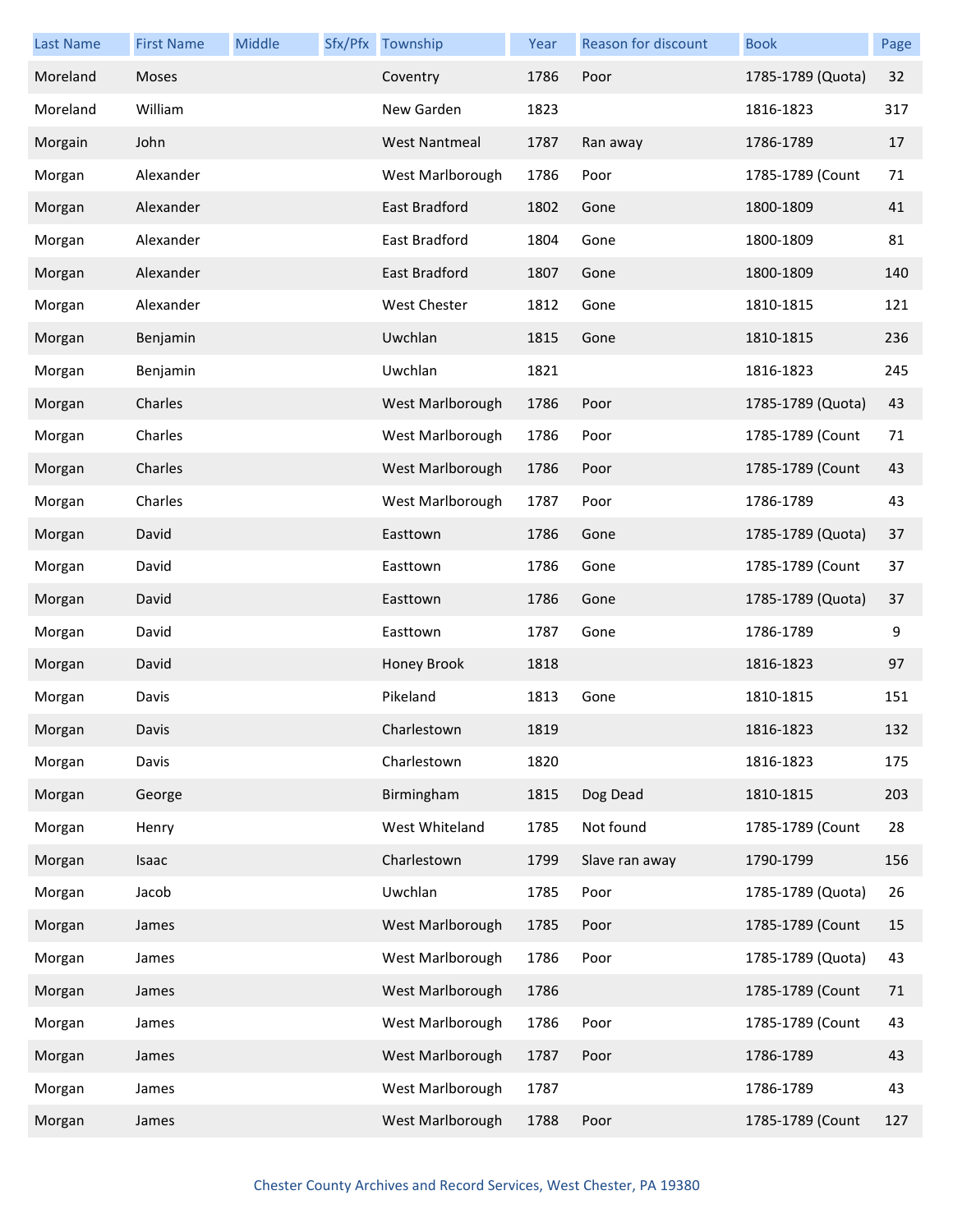| Last Name | <b>First Name</b> | Middle | Sfx/Pfx Township     | Year | Reason for discount | <b>Book</b>       | Page |
|-----------|-------------------|--------|----------------------|------|---------------------|-------------------|------|
| Morgan    | James             |        | West Marlborough     | 1788 | Poor                | 1785-1789 (Quota) | 99   |
| Morgan    | James             |        | East Bradford        | 1812 | Gone                | 1810-1815         | 83   |
| Morgan    | James             |        | East Bradford        | 1812 | Gone                | 1810-1815         | 83   |
| Morgan    | Jesse             |        | East Whiteland       | 1813 | Paid elsewhere      | 1810-1815         | 159  |
| Morgan    | Jesse             |        | Newlin               | 1818 |                     | 1816-1823         | 104  |
| Morgan    | John              |        | <b>West Nantmeal</b> | 1785 | Gone                | 1785-1789 (Quota) | 17   |
| Morgan    | John              |        | Edgmont              | 1786 | Paid in Middletown  | 1785-1789 (Quota) | 36   |
| Morgan    | John              |        | Edgmont              | 1786 | Paid in Middletown  | 1785-1789 (Count  | 36   |
| Morgan    | John              |        | <b>West Nantmeal</b> | 1786 | Gone                | 1785-1789 (Count  | 73   |
| Morgan    | John              |        | <b>West Nantmeal</b> | 1786 | Gone                | 1785-1789 (Quota) | 45   |
| Morgan    | John              |        | <b>West Nantmeal</b> | 1786 | Ran away            | 1785-1789 (Count  | 45   |
| Morgan    | John              |        | Charlestown          | 1808 | Gone                | 1800-1809         | 163  |
| Morgan    | John              |        | East Whiteland       | 1813 | Paid elsewhere      | 1810-1815         | 159  |
| Morgan    | John              |        | Charlestown          | 1819 |                     | 1816-1823         | 132  |
| Morgan    | Jonathan          |        | Charlestown          | 1802 | Gone                | 1800-1809         | 44   |
| Morgan    | Jonathan          |        | East Bradford        | 1806 | Gone                | 1800-1809         | 120  |
| Morgan    | Joshua            |        | Tredyffrin           | 1796 | Gone                | 1790-1799         | 109  |
| Morgan    | Thomas            |        | East Nantmeal        | 1785 | Gone                | 1785-1789 (Count  | 17   |
| Morgan    | Thomas            |        | Radnor               | 1785 | Gone                | 1785-1789 (Quota) | 22   |
| Morgan    | Thomas            |        | <b>West Nantmeal</b> | 1786 | Gone                | 1785-1789 (Count  | 45   |
| Morgan    | Thomas            |        | West Nantmeal        | 1787 | Gone                | 1786-1789         | 17   |
| Morgan    | Thomas            |        | Pennsbury            | 1788 | Poor                | 1785-1789 (Count  | 132  |
| Morgan    | Thomas            |        | Pennsbury            | 1788 | Poor                | 1785-1789 (Quota) | 104  |
| Morgan    | Thomas            |        | Pennsbury            | 1789 | Poor                | 1785-1789 (Quota) | 133  |
| Morgan    | Thomas            |        | Pennsbury            | 1789 | Poor                | 1785-1789 (Count  | 161  |
| Morgan    | Thomas            |        | Willistown           | 1796 | Gone                | 1790-1799         | 112  |
| Morgan    | William           |        | Uwchlan              | 1786 | Gone                | 1785-1789 (Count  | 82   |
| Morgan    | William           |        | Uwchlan              | 1786 | Gone                | 1785-1789 (Quota) | 54   |
| Morgan    | William           |        | Uwchlan              | 1786 | Gone                | 1785-1789 (Count  | 54   |
| Morgan    | William           |        | Uwchlan              | 1789 | Gone                | 1785-1789 (Quota) | 137  |
| Morgan    | William           |        | Uwchlan              | 1789 | Gone                | 1785-1789 (Count  | 166  |
| Morgan    | William           |        | Honey Brook          | 1805 | Poor                | 1800-1809         | 106  |
| Mork      | Samuel            |        | Vincent              | 1822 |                     | 1816-1823         | 288  |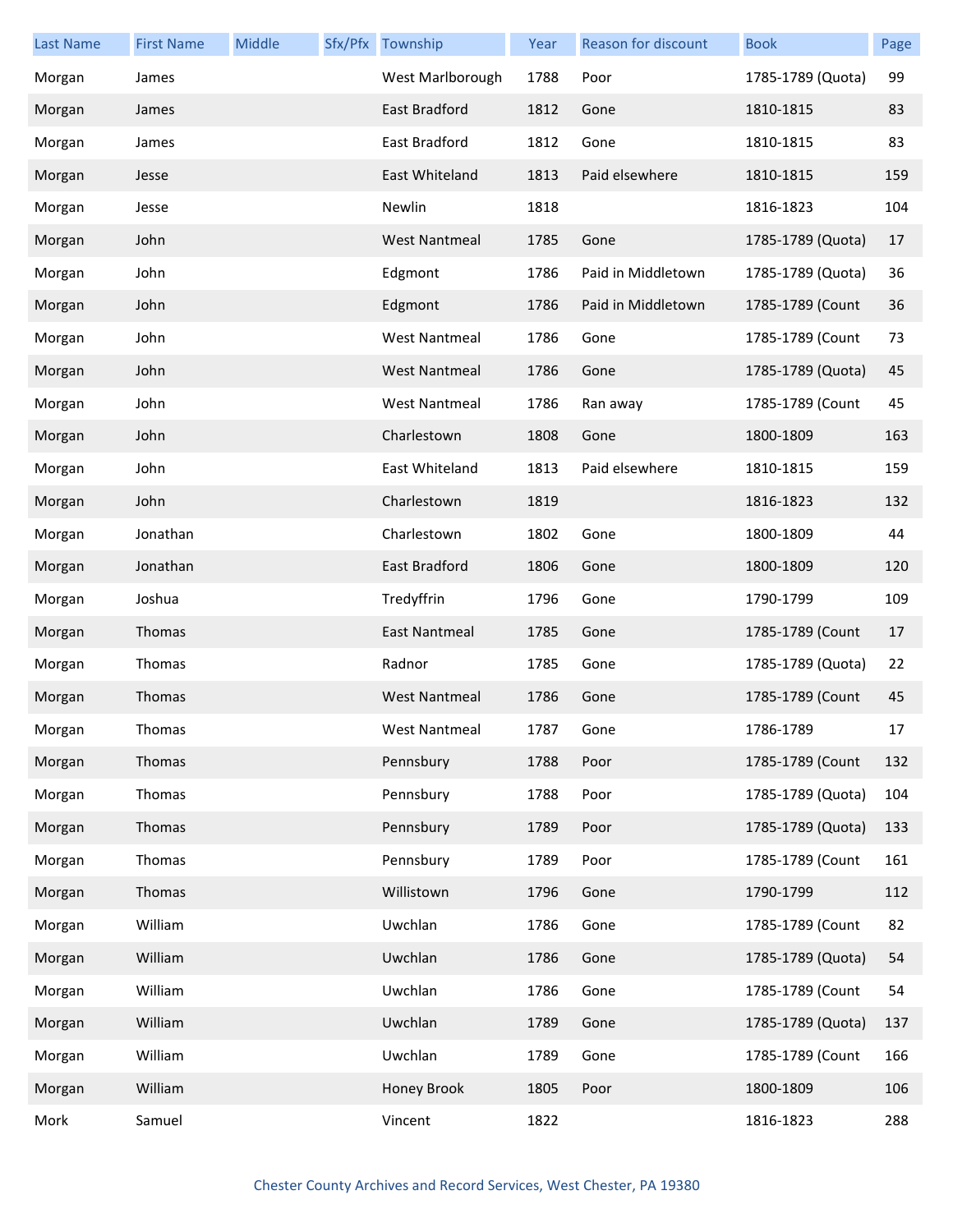| <b>Last Name</b> | <b>First Name</b> | Middle | Sfx/Pfx Township        | Year | Reason for discount    | <b>Book</b>       | Page |
|------------------|-------------------|--------|-------------------------|------|------------------------|-------------------|------|
| Morlain          | Samuel            |        | Sadsbury                | 1808 | Gone                   | 1800-1809         | 175  |
| Morpole          | Thomas            |        | Charlestown             | 1821 |                        | 1816-1823         | 217  |
| Morrell          | James             |        | East Fallowfield        | 1788 | Dead                   | 1785-1789 (Count  | 121  |
| Morrell          | James             |        | East Fallowfield        | 1788 | Dead                   | 1785-1789 (Quota) | 93   |
| Morrell          | James             |        | <b>East Fallowfield</b> | 1789 | Dead                   | 1785-1789 (Quota) | 121  |
| Morrell          | James             |        | <b>East Fallowfield</b> | 1789 | Dead                   | 1785-1789 (Count  | 149  |
| Morrell          | Robert            |        | East Fallowfield        | 1787 | Distress in his family | 1785-1789 (Quota) | 65   |
| Morrell          | Robert            |        | <b>East Fallowfield</b> | 1788 | Sickness               | 1785-1789 (Quota) | 93   |
| Morrell          | Robert            |        | <b>East Fallowfield</b> | 1789 | Gone                   | 1785-1789 (Count  | 149  |
| Morrell          | Robert            |        | <b>East Fallowfield</b> | 1789 | Gone                   | 1785-1789 (Quota) | 121  |
| Morrell          | Robert            |        | East Whiteland          | 1798 | Gone                   | 1790-1799         | 151  |
| Morrell          | Robert            |        | East Caln               | 1798 | Gone                   | 1790-1799         | 135  |
| Morreyan         | Henry             |        | <b>West Chester</b>     | 1822 |                        | 1816-1823         | 293  |
| Morrice          | Jacob             |        | West Nottingham         | 1816 | Gone                   | 1816-1823         | 24   |
| Morris           |                   |        | Lower Oxford            | 1802 | Charged to land        | 1800-1809         | 54   |
| Morris           |                   |        | Lower Oxford            | 1803 | Charged to land        | 1800-1809         | 74   |
| Morris           |                   |        | Lower Oxford            | 1806 | Unseated land          | 1800-1809         | 133  |
| Morris           | Amuel             |        | London Grove            | 1811 | No such man            | 1810-1815         | 58   |
| Morris           | Anthony           |        | Lower Darby             | 1786 | Poor                   | 1785-1789 (Count  | 64   |
| Morris           | Anthony           |        | Lower Darby             | 1788 | Poor                   | 1786-1789         | 36   |
| Morris           | Benjamin          |        | West Caln               | 1811 | Gone                   | 1810-1815         | 47   |
| Morris           | Cadwalader        |        | New London              | 1818 |                        | 1816-1823         | 105  |
| Morris           | Captain           |        | Goshen                  | 1792 | Overrated              | 1790-1799         | 44   |
| Morris           | David             |        | West Caln               | 1805 | Gone                   | 1800-1809         | 102  |
| Morris           | David             |        | <b>East Nantmeal</b>    | 1821 |                        | 1816-1823         | 235  |
| Morris           | Dennis            |        | <b>East Nantmeal</b>    | 1822 |                        | 1816-1823         | 277  |
| Morris           | Edward            |        | Pikeland                | 1785 |                        | 1785-1789 (Count  | 20   |
| Morris           | George            |        | Tinicum                 | 1786 |                        | 1785-1789 (Quota) | 52   |
| Morris           | James             |        | Charlestown             | 1788 | Poor                   | 1785-1789 (Count  | 119  |
| Morris           | James             |        | Honey Brook             | 1808 | Gone                   | 1800-1809         | 166  |
| Morris           | James             |        | Easttown                | 1813 | Dead                   | 1810-1815         | 130  |
| Morris           | James             |        | East Nottingham         | 1815 | Gone                   | 1810-1815         | 225  |
| Morris           | Jesse             |        | Newlin                  | 1785 | Gone                   | 1785-1789 (Count  | 16   |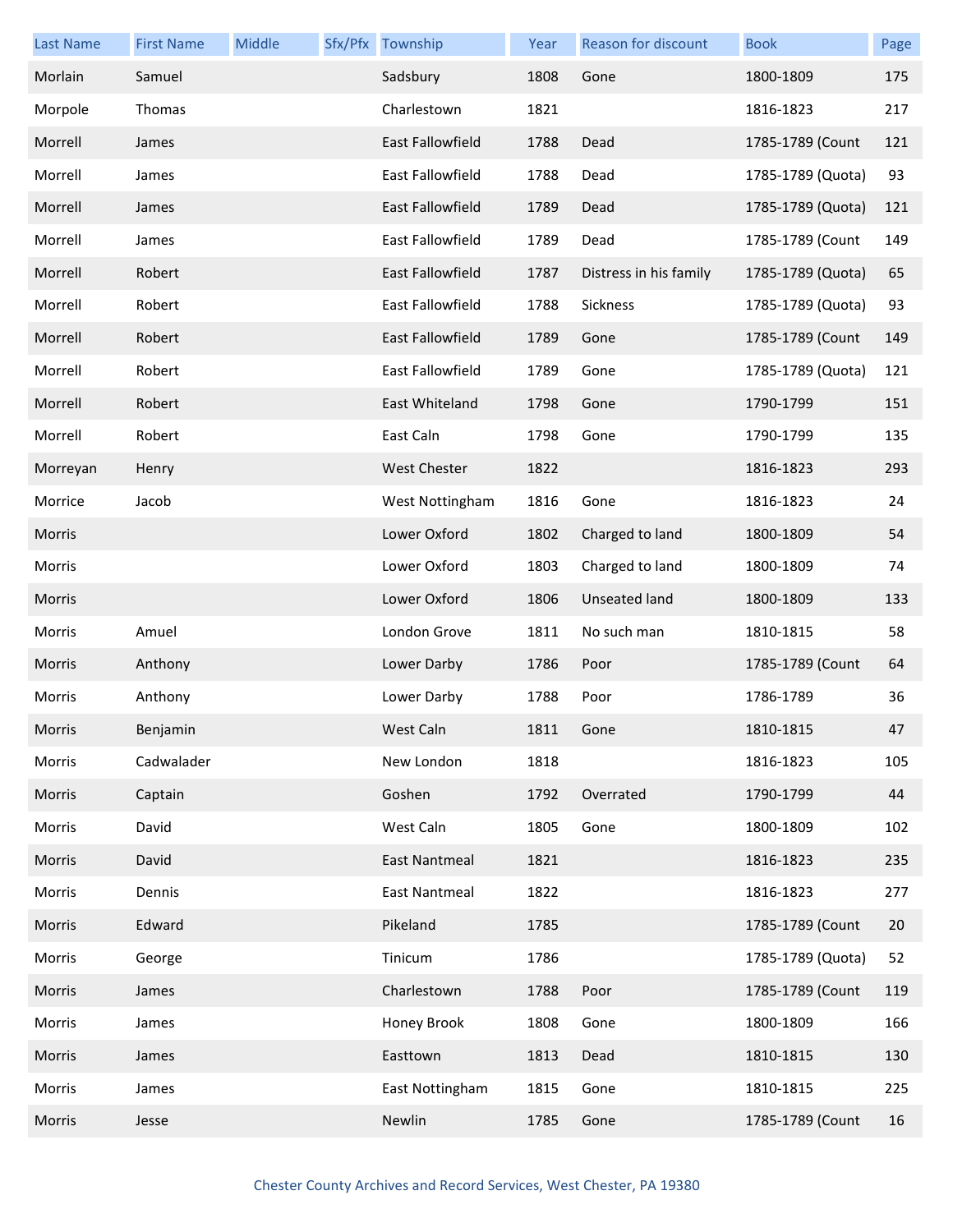| <b>Last Name</b> | <b>First Name</b> | Middle | Sfx/Pfx Township | Year | Reason for discount | <b>Book</b>       | Page         |
|------------------|-------------------|--------|------------------|------|---------------------|-------------------|--------------|
| Morris           | John              |        | Goshen           | 1785 | Paid Radnor         | 1785-1789 (Quota) | 10           |
| Morris           | John              |        | East Bradford    | 1789 | Gone                | 1785-1789 (Count  | 142          |
| Morris           | John              |        | East Bradford    | 1789 | Gone                | 1785-1789 (Quota) | 114          |
| Morris           | John              |        | East Bradford    | 1790 | Gone                | 1790-1799         | $\mathbf{1}$ |
| Morris           | John              |        | Willistown       | 1820 |                     | 1816-1823         | 204          |
| Morris           | John              |        | Uwchlan          | 1822 |                     | 1816-1823         | 287          |
| Morris           | John              |        | Charlestown      | 1823 |                     | 1816-1823         | 301          |
| Morris           | Jonathan          |        | Marple           | 1787 | Dead                | 1785-1789 (Quota) | 69           |
| Morris           | Jonathan          |        | Marple           | 1787 | Dead                | 1785-1789 (Count  | 97           |
| Morris           | Levis             |        | Marple           | 1786 | Gone                | 1785-1789 (Count  | 69           |
| Morris           | Lewis             |        | New London       | 1823 |                     | 1816-1823         | 316          |
| Morris           | Manuel            |        | London Grove     | 1809 | Gone                | 1800-1809         | 187          |
| Morris           | Nathaniel         |        | Thornbury        | 1819 | No Dog              | 1816-1823         | 159          |
| Morris           | Nicholas          |        | West Whiteland   | 1787 | Under age           | 1785-1789 (Quota) | 84           |
| Morris           | Nicholas          |        | West Whiteland   | 1789 | Poor                | 1785-1789 (Quota) | 140          |
| Morris           | Patrick           |        | Concord          | 1789 | Under age           | 1785-1789 (Count  | 145          |
| Morris           | Patrick           |        | Concord          | 1789 | Under age           | 1785-1789 (Quota) | 117          |
| Morris           | Richard           |        | Easttown         | 1787 | Mistake             | 1785-1789 (Quota) | 65           |
| Morris           | Richard           |        | Easttown         | 1787 | Mistake             | 1785-1789 (Count  | 92           |
| Morris           | Richard           |        | Easttown         | 1788 | Mistake             | 1786-1789         | 64           |
| Morris           | Robert            |        | Lower Oxford     | 1797 | Charged to land     | 1790-1799         | 132          |
| Morris           | Robert            |        | East Nottingham  | 1797 | Charged to land     | 1790-1799         | 125          |
| Morris           | Robert            |        | Lower Oxford     | 1798 | Charged to land     | 1790-1799         | 146          |
| Morris           | Robert            |        | Lower Oxford     | 1799 | Charged to land     | 1790-1799         | 166          |
| Morris           | Robert            |        | East Nottingham  | 1799 | Unseated land       | 1790-1799         | 164          |
| Morris           | Samuel            |        | West Marlborough | 1809 | Gone                | 1800-1809         | 189          |
| Morris           | Samuel            |        | London Grove     | 1818 |                     | 1816-1823         | 99           |
| Morris           | Samuel            |        | East Fallowfield | 1821 |                     | 1816-1823         | 219          |
| Morris           | Samuel            |        | Sadsbury         | 1821 |                     | 1816-1823         | 242          |
| Morris           | Samuel            |        | London Grove     | 1823 |                     | 1816-1823         | 310          |
| Morris           | Seneca            |        | Lower Oxford     | 1820 |                     | 1816-1823         | 196          |
| Morris           | Seneca            |        | Lower Oxford     | 1821 |                     | 1816-1823         | 237          |
| Morris           | Seneca            |        | Lower Oxford     | 1822 |                     | 1816-1823         | 280          |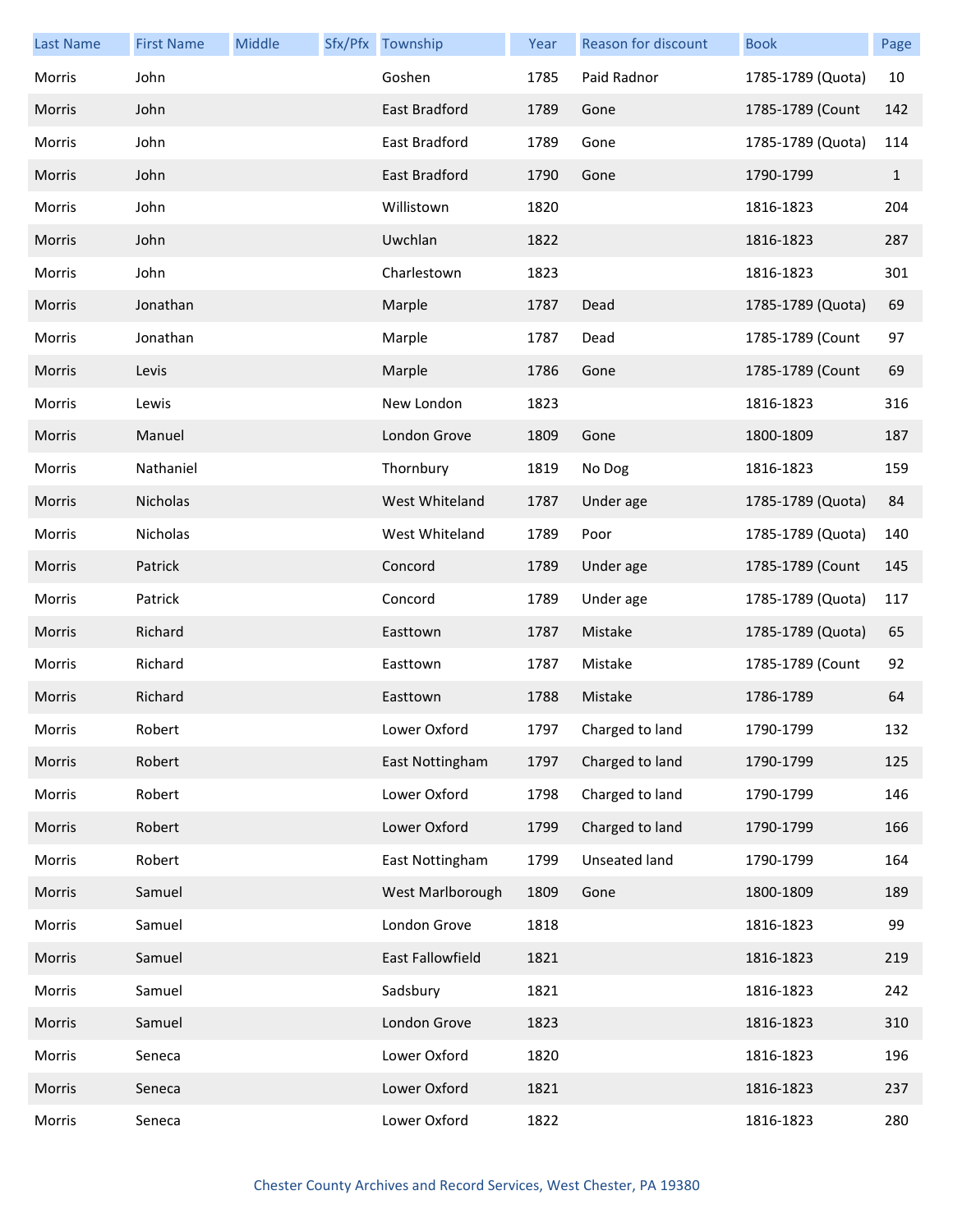| <b>Last Name</b> | <b>First Name</b> | Middle | Sfx/Pfx Township     | Year | Reason for discount | <b>Book</b>       | Page |
|------------------|-------------------|--------|----------------------|------|---------------------|-------------------|------|
| Morris           | Thomas            |        | Charlestown          | 1788 | Poor                | 1785-1789 (Quota) | 91   |
| Morris           | W.                |        | <b>West Bradford</b> | 1821 |                     | 1816-1823         | 212  |
| Morris           | William           |        | Lower Darby          | 1787 | Gone                | 1785-1789 (Quota) | 64   |
| Morris           | William           |        | Lower Darby          | 1787 | Gone                | 1785-1789 (Count  | 92   |
| Morris           | William           |        | Lower Darby          | 1788 | Gone                | 1786-1789         | 64   |
| Morris           | William           |        | Sadsbury             | 1802 | Hurt by waggon      | 1800-1809         | 55   |
| Morris           | William           |        | West Caln            | 1814 |                     | 1810-1815         | 167  |
| Morris           | William           |        | Goshen               | 1814 | Gone                | 1810-1815         | 173  |
| Morris           | William           |        | <b>West Bradford</b> | 1818 |                     | 1816-1823         | 86   |
| Morris           | William           |        | Willistown           | 1819 |                     | 1816-1823         | 162  |
| Morris           | William           |        | West Bradford        | 1819 |                     | 1816-1823         | 128  |
| Morris           | William           |        | West Bradford        | 1820 |                     | 1816-1823         | 170  |
| Morris           | William           |        | East Marlborough     | 1822 |                     | 1816-1823         | 270  |
| Morrison         | Alexander         |        | London Grove         | 1791 | Gone                | 1790-1799         | 27   |
| Morrison         | Alexander         |        | London Grove         | 1792 | Gone                | 1790-1799         | 46   |
| Morrison         | Alexander         |        | London Grove         | 1793 | Paid in Fallowfield | 1790-1799         | 65   |
| Morrison         | Alexander         |        | East Caln            | 1797 | Gone                | 1790-1799         | 116  |
| Morrison         | Alexander         |        | East Caln            | 1799 | Enlisted            | 1790-1799         | 155  |
| Morrison         | Alexander         |        | East Caln            | 1811 | Gone                | 1810-1815         | 46   |
| Morrison         | Benjamin          |        | Edgmont              | 1789 | Gone to Virginia    | 1785-1789 (Quota) | 120  |
| Morrison         | Benjamin          |        | Edgmont              | 1789 | Gone                | 1785-1789 (Count  | 148  |
| Morrison         | Ephraim           |        | Lower Oxford         | 1800 |                     | 1800-1809         | 14   |
| Morrison         | Ephraim           |        | Lower Oxford         | 1801 | Charged to land     | 1800-1809         | 34   |
| Morrison         | Ephraim           |        | East Nottingham      | 1811 | Gone                | 1810-1815         | 66   |
| Morrison         | Hugh              |        | Goshen               | 1817 |                     | 1816-1823         | 53   |
| Morrison         | James             |        | Aston                | 1789 | Overrated           | 1785-1789 (Count  | 141  |
| Morrison         | James             |        | Aston                | 1789 | Overrated           | 1785-1789 (Quota) | 113  |
| Morrison         | James             |        | New London           | 1799 | Poor                | 1790-1799         | 163  |
| Morrison         | James             |        | New London           | 1801 | Charged to land     | 1800-1809         | 30   |
| Morrison         | James             |        | New London           | 1802 | Poor                | 1800-1809         | 50   |
| Morrison         | James             |        | West Fallowfield     | 1805 | Gone                | 1800-1809         | 105  |
| Morrison         | James             |        | London Grove         | 1806 | Poor                | 1800-1809         | 127  |
| Morrison         | James             |        | West Nottingham      | 1807 | Poor                | 1800-1809         | 151  |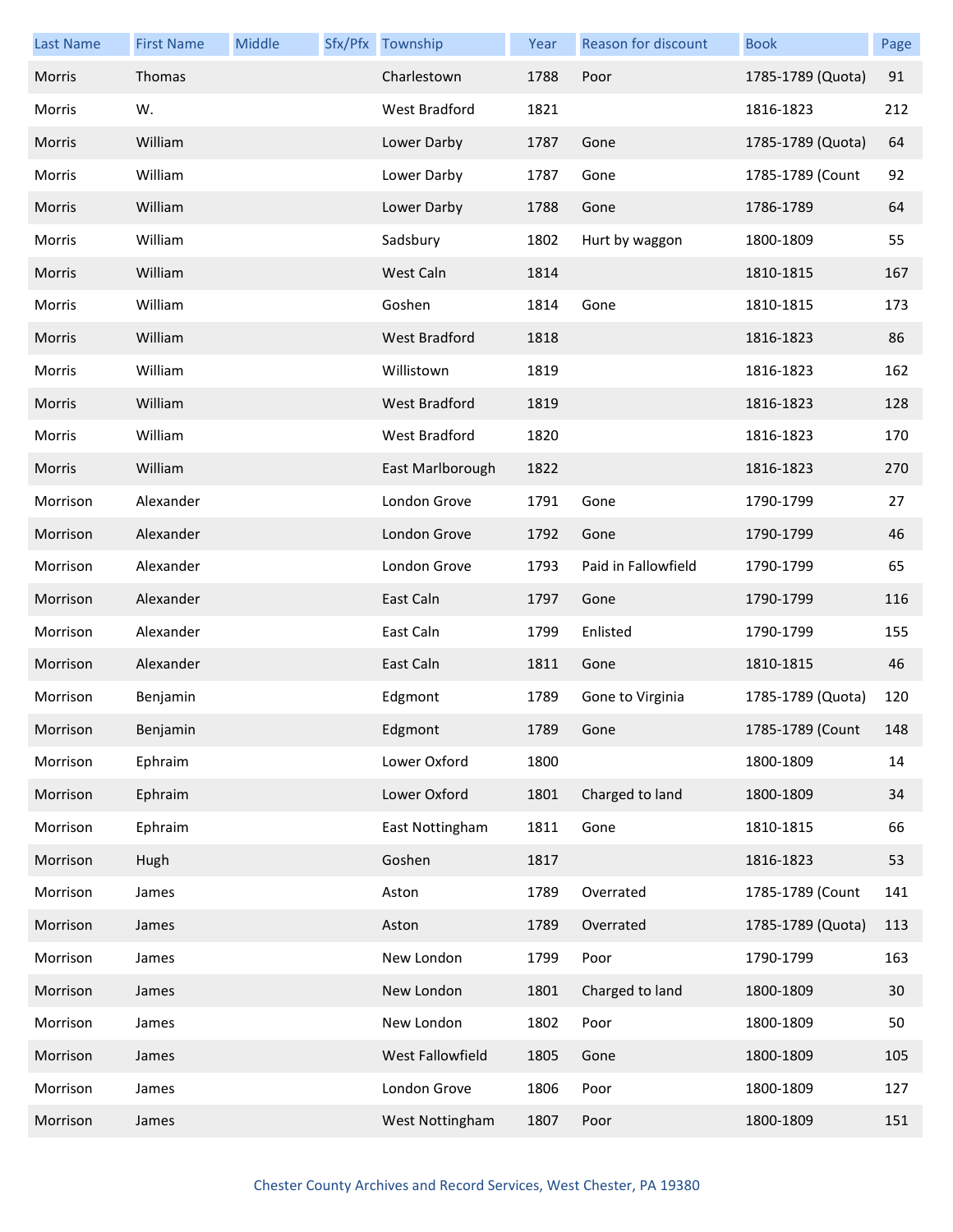| <b>Last Name</b> | <b>First Name</b> | Middle | Sfx/Pfx Township     | Year | <b>Reason for discount</b> | <b>Book</b>       | Page |
|------------------|-------------------|--------|----------------------|------|----------------------------|-------------------|------|
| Morrison         | James             |        | West Fallowfield     | 1809 | Gone                       | 1800-1809         | 185  |
| Morrison         | James             |        | <b>West Nantmeal</b> | 1811 | Gone                       | 1810-1815         | 62   |
| Morrison         | James             |        | West Nottingham      | 1811 | Poor                       | 1810-1815         | 67   |
| Morrison         | James             |        | West Caln            | 1813 |                            | 1810-1815         | 127  |
| Morrison         | James             |        | East Nottingham      | 1815 |                            | 1810-1815         | 225  |
| Morrison         | Job               |        | West Nottingham      | 1816 | Gone                       | 1816-1823         | 24   |
| Morrison         | Job               |        | West Nottingham      | 1823 |                            | 1816-1823         | 319  |
| Morrison         | John              |        | Oxford               | 1796 | Error                      | 1790-1799         | 107  |
| Morrison         | John              |        | West Nottingham      | 1807 | Gone                       | 1800-1809         | 151  |
| Morrison         | John              |        | West Nottingham      | 1809 | Poor                       | 1800-1809         | 191  |
| Morrison         | John              |        | West Nottingham      | 1810 | Poor                       | 1810-1815         | 25   |
| Morrison         | John              |        | West Nottingham      | 1811 | Gone                       | 1810-1815         | 67   |
| Morrison         | John              |        | West Caln            | 1814 |                            | 1810-1815         | 167  |
| Morrison         | John              |        | Kennett              | 1819 | Unseated land              | 1816-1823         | 140  |
| Morrison         | John              |        | Kennett              | 1820 |                            | 1816-1823         | 182  |
| Morrison         | Joseph            |        | West Nottingham      | 1811 | Over taxed                 | 1810-1815         | 67   |
| Morrison         | Joseph            |        | West Caln            | 1816 |                            | 1816-1823         | 6    |
| Morrison         | Morris            |        | Aston                | 1789 | Gone                       | 1785-1789 (Quota) | 113  |
| Morrison         | Morris            |        | Aston                | 1789 | Gone                       | 1785-1789 (Count  | 141  |
| Morrison         | Robert            |        | West Nottingham      | 1818 | Gone                       | 1816-1823         | 108  |
| Morrison         | Samuel            |        | New London           | 1802 | Poor                       | 1800-1809         | 50   |
| Morrison         | Samuel            |        | Charlestown          | 1814 | Gone                       | 1810-1815         | 168  |
| Morrison         | Samuel            |        | New London           | 1823 |                            | 1816-1823         | 316  |
| Morrow           | Alexander         |        | Lower Darby          | 1786 | Gone                       | 1785-1789 (Count  | 36   |
| Morrow           | Alexander         |        | Lower Darby          | 1786 | Gone                       | 1785-1789 (Quota) | 36   |
| Morrow           | Hugh              |        | Sadsbury             | 1801 | Gone                       | 1800-1809         | 35   |
| Morrow           | Israel            |        | Pennsbury            | 1789 | Under age                  | 1785-1789 (Quota) | 133  |
| Morrow           | James             |        | <b>West Nantmeal</b> | 1812 | Gone                       | 1810-1815         | 107  |
| Morrow           | James             |        | <b>West Nantmeal</b> | 1812 | Gone                       | 1810-1815         | 107  |
| Morrow           | James             |        | Pikeland             | 1817 |                            | 1816-1823         | 71   |
| Morrow           | John              |        | East Caln            | 1788 | Gone                       | 1785-1789 (Quota) | 90   |
| Morrow           | John              |        | East Caln            | 1788 | Gone                       | 1785-1789 (Count  | 118  |
| Morrow           | John              |        | East Caln            | 1789 | Poor                       | 1785-1789 (Quota) | 117  |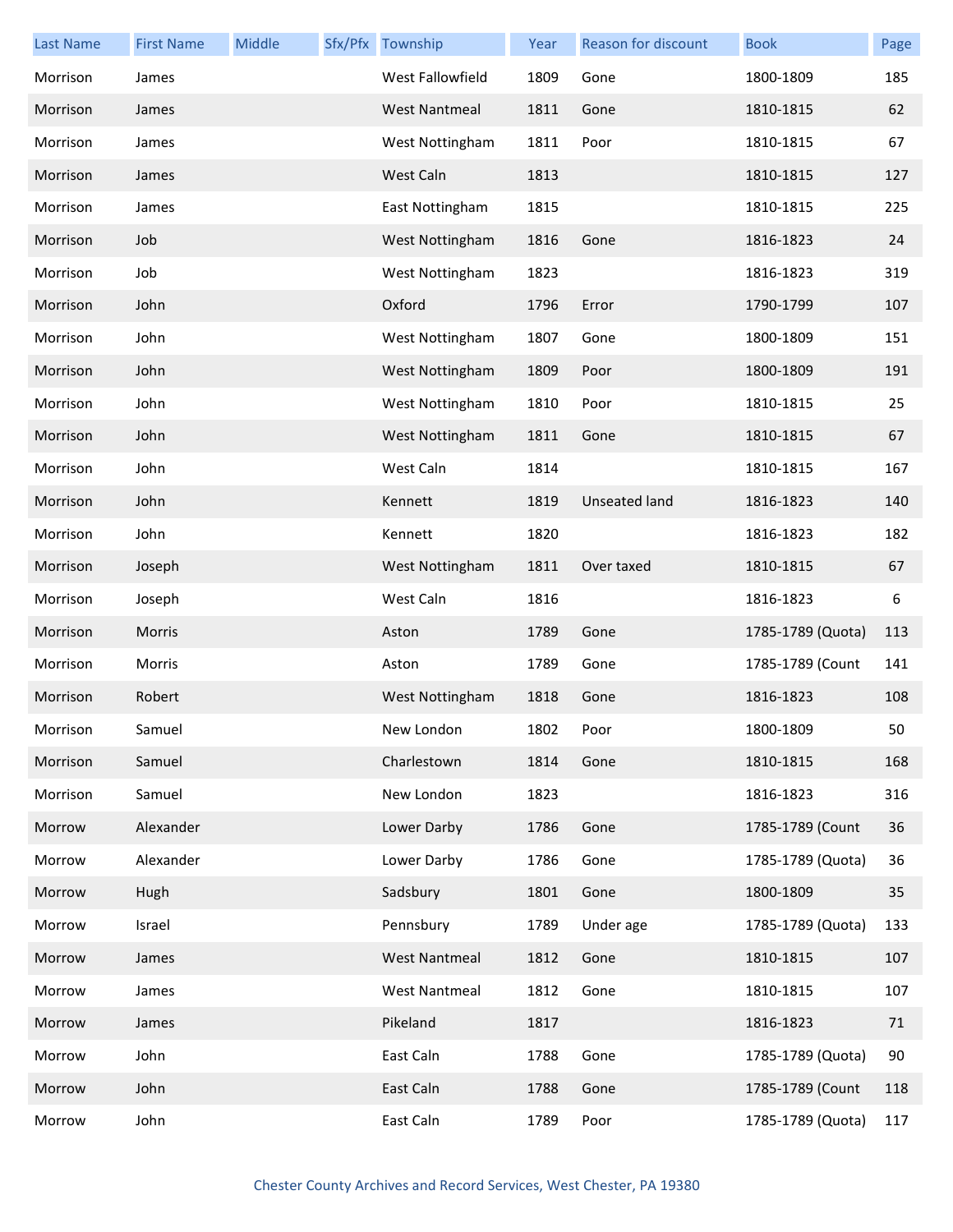| <b>Last Name</b> | <b>First Name</b> | Middle | Sfx/Pfx Township     | Year | Reason for discount   | <b>Book</b>       | Page         |
|------------------|-------------------|--------|----------------------|------|-----------------------|-------------------|--------------|
| Morrow           | John              |        | East Caln            | 1789 | Poor                  | 1785-1789 (Count  | 145          |
| Morrow           | John              |        | East Caln            | 1790 | Poor                  | 1790-1799         | 2            |
| Morrow           | John              |        | Brandywine           | 1791 | Gone                  | 1790-1799         | 21           |
| Morrow           | John              |        | West Marlborough     | 1797 | Poor                  | 1790-1799         | 123          |
| Morrow           | John              |        | East Nottingham      | 1798 | Gone                  | 1790-1799         | 144          |
| Morrow           | John              |        | West Marlborough     | 1807 | Gone                  | 1800-1809         | 149          |
| Morrow           | John              |        | East Nottingham      | 1812 | Gone                  | 1810-1815         | 104          |
| Morrow           | John              |        | <b>Upper Oxford</b>  | 1814 |                       | 1810-1815         | 188          |
| Morrow           | William           |        | Lower Darby          | 1785 | Gone                  | 1785-1789 (Count  | 8            |
| Morsteller       | Frederick         |        | Coventry             | 1802 | Error                 | 1800-1809         | 43           |
| Morsteltler      | John              |        | Coventry             | 1787 |                       | 1786-1789         | 32           |
| Mortan           | Thomas            |        | London Grove         | 1818 |                       | 1816-1823         | 99           |
| Morten           | John              |        | East Marlborough     | 1809 | Gone                  | 1800-1809         | 188          |
| Morton           | Aaron             |        | Ridley               | 1785 | Returns land          | 1785-1789 (Count  | 22           |
| Morton           | Alexander         |        | Honey Brook          | 1817 |                       | 1816-1823         | 54           |
| Morton           | Andrew            |        | Brandywine           | 1815 | Gone                  | 1810-1815         | 206          |
| Morton           | Andrew            |        | Honey Brook          | 1823 |                       | 1816-1823         | 308          |
| Morton           | Ephraim           |        | London Britain       | 1796 | Gone                  | 1790-1799         | 102          |
| Morton           | James             |        | <b>West Nantmeal</b> | 1787 | Paid in another place | 1785-1789 (Quota) | 73           |
| Morton           | James             |        | West Nantmeal        | 1787 | Paid in another place | 1785-1789 (Count  | 101          |
| Morton           | James             |        | New Garden           | 1816 |                       | 1816-1823         | 22           |
| Morton           | James             |        | West Caln            | 1817 |                       | 1816-1823         | 47           |
| Morton           | James             |        | Tredyffrin           | 1819 |                       | 1816-1823         | 159          |
| Morton           | John              |        | <b>West Nantmeal</b> | 1786 | Gone                  | 1785-1789 (Count  | 73           |
| Morton           | John              |        | <b>West Nantmeal</b> | 1786 | Ran away              | 1785-1789 (Count  | 45           |
| Morton           | John              |        | <b>West Nantmeal</b> | 1786 | Gone                  | 1785-1789 (Quota) | 45           |
| Morton           | John              |        | <b>West Nantmeal</b> | 1787 | Ran away              | 1786-1789         | 17           |
| Morton           | John              |        | West Caln            | 1799 | Poor                  | 1790-1799         | 155          |
| Morton           | John              |        | West Caln            | 1800 | Pays land tax         | 1800-1809         | 3            |
| Morton           | Joshua            |        | Uwchlan              | 1816 |                       | 1816-1823         | 34           |
| Morton           | Judith            |        | Chester              | 1785 | Poor                  | 1785-1789 (Count  | $\mathbf{3}$ |
| Morton           | Patrick           |        | Lower Darby          | 1789 | Sick                  | 1785-1789 (Quota) | 119          |
| Morton           | Peter             |        | <b>West Nantmeal</b> | 1812 | Gone                  | 1810-1815         | 107          |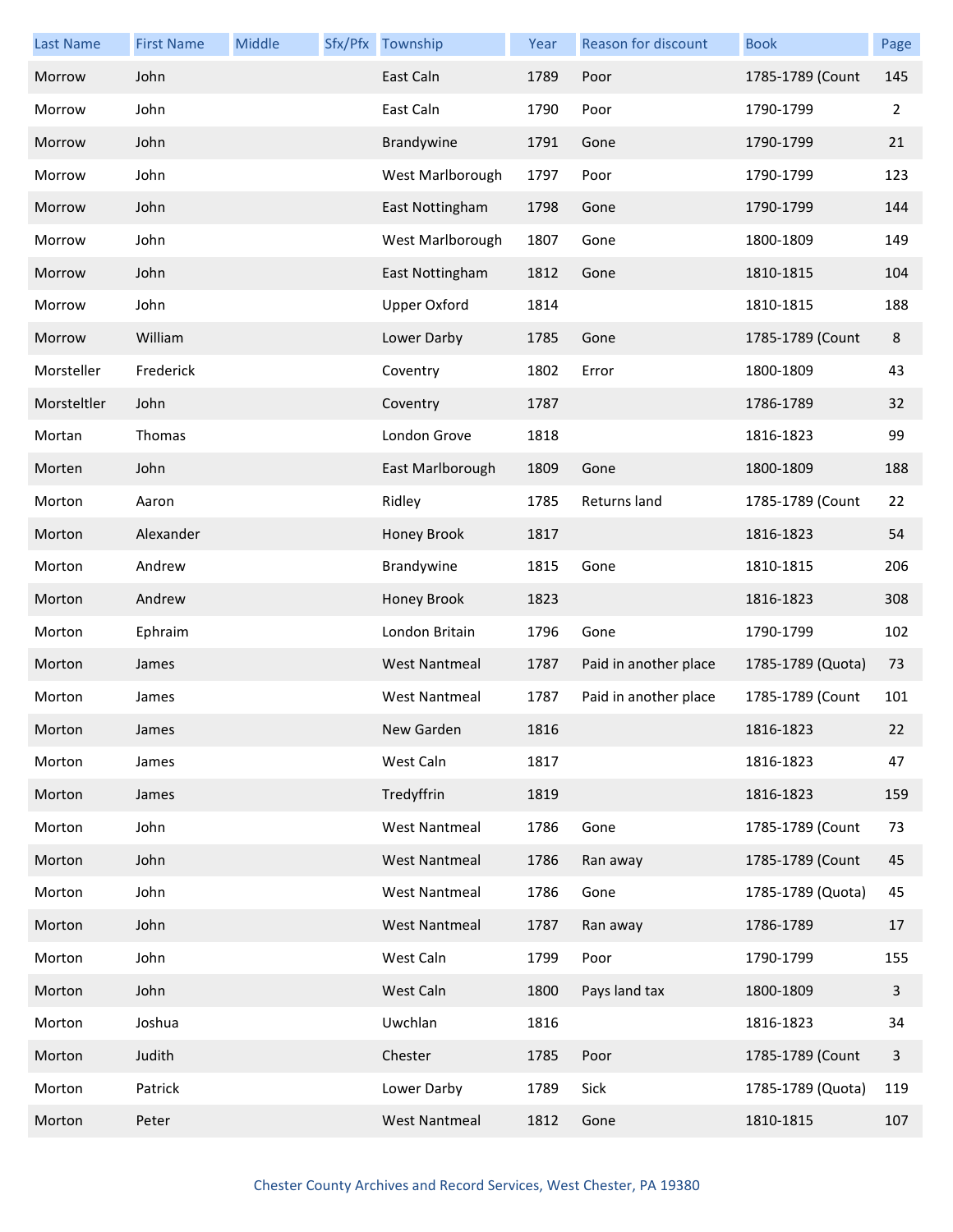| <b>Last Name</b> | <b>First Name</b> | Middle |     | Sfx/Pfx Township     | Year | Reason for discount | <b>Book</b>       | Page |
|------------------|-------------------|--------|-----|----------------------|------|---------------------|-------------------|------|
| Morton           | Peter             |        |     | <b>West Nantmeal</b> | 1812 | Gone                | 1810-1815         | 107  |
| Morton           | Robert            |        | Jr. | Honey Brook          | 1812 | Gone                | 1810-1815         | 94   |
| Morton           | Robert            |        |     | London Grove         | 1814 | Gone                | 1810-1815         | 176  |
| Morton           | Samuel            |        |     | Pennsbury            | 1785 | Overrated           | 1785-1789 (Quota) | 20   |
| Morton           | Sketchley         |        |     | Ridley               | 1787 | Chair old           | 1786-1789         | 50   |
| Morton           | Sketchly          |        |     | Ridley               | 1786 | Old                 | 1785-1789 (Count  | 78   |
| Morton           | Thomas            |        |     | London Grove         | 1814 | No Dog              | 1810-1815         | 176  |
| Morton           | Thomas            |        |     | East Marlborough     | 1815 | Gone                | 1810-1815         | 220  |
| Morton           | William           |        |     | East Nottingham      | 1802 | Gone                | 1800-1809         | 51   |
| Morton           | William           |        |     | London Grove         | 1810 | Dead                | 1810-1815         | 15   |
| Morts            | John              |        |     | East Nantmeal        | 1788 | Gone                | 1785-1789 (Quota) | 100  |
| Morts            | John              |        |     | East Nantmeal        | 1788 | Gone                | 1785-1789 (Count  | 128  |
| Moses            | Christian         |        |     | Charlestown          | 1812 | Gone                | 1810-1815         | 88   |
| Moses            | Conrad            |        |     | Pikeland             | 1820 |                     | 1816-1823         | 197  |
| Moses            | Conrad            |        |     | Pikeland             | 1822 |                     | 1816-1823         | 282  |
| Moses            | Frederick         |        |     | <b>East Nantmeal</b> | 1819 |                     | 1816-1823         | 151  |
| Moses            | Henry             |        |     | Pikeland             | 1785 | Gone                | 1785-1789 (Quota) | 20   |
| Moses            | Henry             |        |     | Pikeland             | 1819 |                     | 1816-1823         | 155  |
| Moses            | Henry             |        |     | Coventry             | 1822 |                     | 1816-1823         | 259  |
| Moses            | Henry             |        |     | Pikeland             | 1823 |                     | 1816-1823         | 325  |
| Moses            | Jacob             |        |     | Uwchlan              | 1787 | Gone                | 1785-1789 (Count  | 110  |
| Moses            | Jacob             |        |     | Uwchlan              | 1787 | Gone                | 1785-1789 (Quota) | 82   |
| Moses            | Jacob             |        |     | Uwchlan              | 1788 | Gone                | 1786-1789         | 82   |
| Moses            | John              |        |     | Coventry             | 1786 | Poor                | 1785-1789 (Count  | 32   |
| Moses            | John              |        |     | Coventry             | 1786 | Poor                | 1785-1789 (Quota) | 32   |
| Moses            | John              |        |     | Coventry             | 1787 | Poor                | 1785-1789 (Quota) | 60   |
| Moses            | John              |        |     | Coventry             | 1788 | Poor                | 1786-1789         | 4    |
| Moses            | John              |        |     | Vincent              | 1815 | Gone                | 1810-1815         | 237  |
| Moses            | John              |        |     | Vincent              | 1816 | Twice taxed         | 1816-1823         | 35   |
| Moses            | John              |        |     | <b>East Nantmeal</b> | 1818 |                     | 1816-1823         | 109  |
| Moses            | John              |        |     | East Nantmeal        | 1820 |                     | 1816-1823         | 193  |
| Moses            | John              |        |     | East Nantmeal        | 1821 |                     | 1816-1823         | 235  |
| Moses            | John              |        |     | East Nantmeal        | 1822 |                     | 1816-1823         | 277  |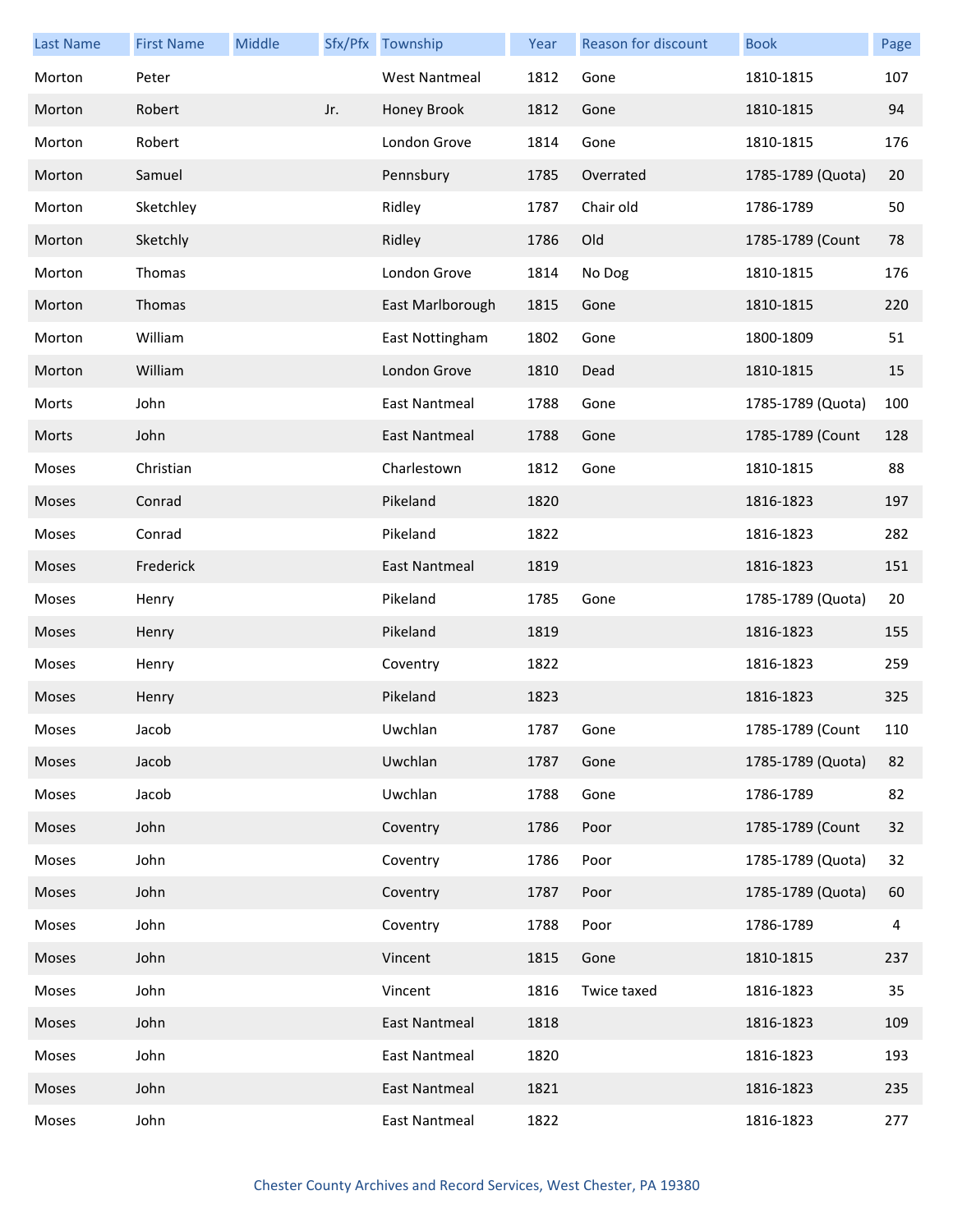| <b>Last Name</b> | <b>First Name</b> | Middle | Sfx/Pfx Township | Year | <b>Reason for discount</b> | <b>Book</b>       | Page |
|------------------|-------------------|--------|------------------|------|----------------------------|-------------------|------|
| Moses            | Joseph            |        | Pikeland         | 1812 | Gone                       | 1810-1815         | 111  |
| Moses            | Peter             |        | Charlestown      | 1785 | Gone                       | 1785-1789 (Quota) | 7    |
| Moslar           | Nicholas          |        | East Whiteland   | 1786 | Ran away                   | 1785-1789 (Count  | 83   |
| Moslar           | Nicholas          |        | East Whiteland   | 1788 | Ran away                   | 1786-1789         | 55   |
| Mosler           | Christ.           |        | Vincent          | 1786 | Gone                       | 1785-1789 (Count  | 81   |
| Mosler           | Christ.           |        | Vincent          | 1788 | Gone                       | 1786-1789         | 53   |
| Moss             | Charles           |        | London Grove     | 1788 | Gone                       | 1785-1789 (Quota) | 96   |
| Moss             | Charles           |        | London Grove     | 1788 | Gone                       | 1785-1789 (Count  | 124  |
| <b>Moss</b>      | Charles           |        | Londonderry      | 1802 |                            | 1800-1809         | 48   |
| Moss             | John              |        | London Grove     | 1786 | Gone                       | 1785-1789 (Quota) | 40   |
| Moss             | John              |        | London Grove     | 1786 | Gone                       | 1785-1789 (Count  | 40   |
| Moss             | John              |        | New London       | 1788 | Gone                       | 1785-1789 (Count  | 130  |
| Moss             | John              |        | New London       | 1788 | Gone                       | 1785-1789 (Quota) | 102  |
| Moss             | John              |        | London Grove     | 1788 | Gone                       | 1786-1789         | 12   |
| Mosteller        | Daniel            |        | Coventry         | 1822 |                            | 1816-1823         | 259  |
| Mosteller        | John              |        | Coventry         | 1786 |                            | 1785-1789 (Count  | 60   |
| Mosteller        | John              |        | West Caln        | 1814 |                            | 1810-1815         | 167  |
| Mosteller        | Nicholas          |        | East Whiteland   | 1786 | Gone                       | 1785-1789 (Count  | 55   |
| Mosteller        | Nicholas          |        | East Whiteland   | 1786 | Gone                       | 1786-1789         | 27   |
| Mostiller        | Nicholas          |        | East Whiteland   | 1786 | Gone                       | 1785-1789 (Quota) | 55   |
| Mostler          | Nicholas          |        | Concord          | 1787 | Gone                       | 1785-1789 (Quota) | 60   |
| Mote             | Isaac             |        | New London       | 1787 | Ran away                   | 1785-1789 (Quota) | 74   |
| Mote             | Isaac             |        | New London       | 1787 | Gone                       | 1785-1789 (Count  | 102  |
| Mote             | Isaac             |        | New London       | 1788 | Gone                       | 1786-1789         | 74   |
| Mote             | Isaac             |        | London Britain   | 1801 | Paid in New London         | 1800-1809         | 28   |
| Mote             | Jacob             |        | Thornbury        | 1785 | Poor                       | 1785-1789 (Count  | 24   |
| Mote             | Jacob             |        | Birmingham       | 1787 | Poor                       | 1785-1789 (Quota) | 58   |
| Mote             | Jacob             |        | Birmingham       | 1787 | Poor                       | 1785-1789 (Count  | 86   |
| Mote             | Jacob             |        | Thornbury        | 1789 | Poor                       | 1785-1789 (Quota) | 136  |
| Mote             | Jacob             |        | Thornbury        | 1789 | Poor                       | 1785-1789 (Count  | 165  |
| Mote             | Jacob             |        | Birmingham       | 1814 | Gone                       | 1810-1815         | 162  |
| Mote             | Jacob             |        | London Britain   | 1815 | Gone                       | 1810-1815         | 219  |
| Mote             | Jacob             |        | Birmingham       | 1815 | Gone                       | 1810-1815         | 203  |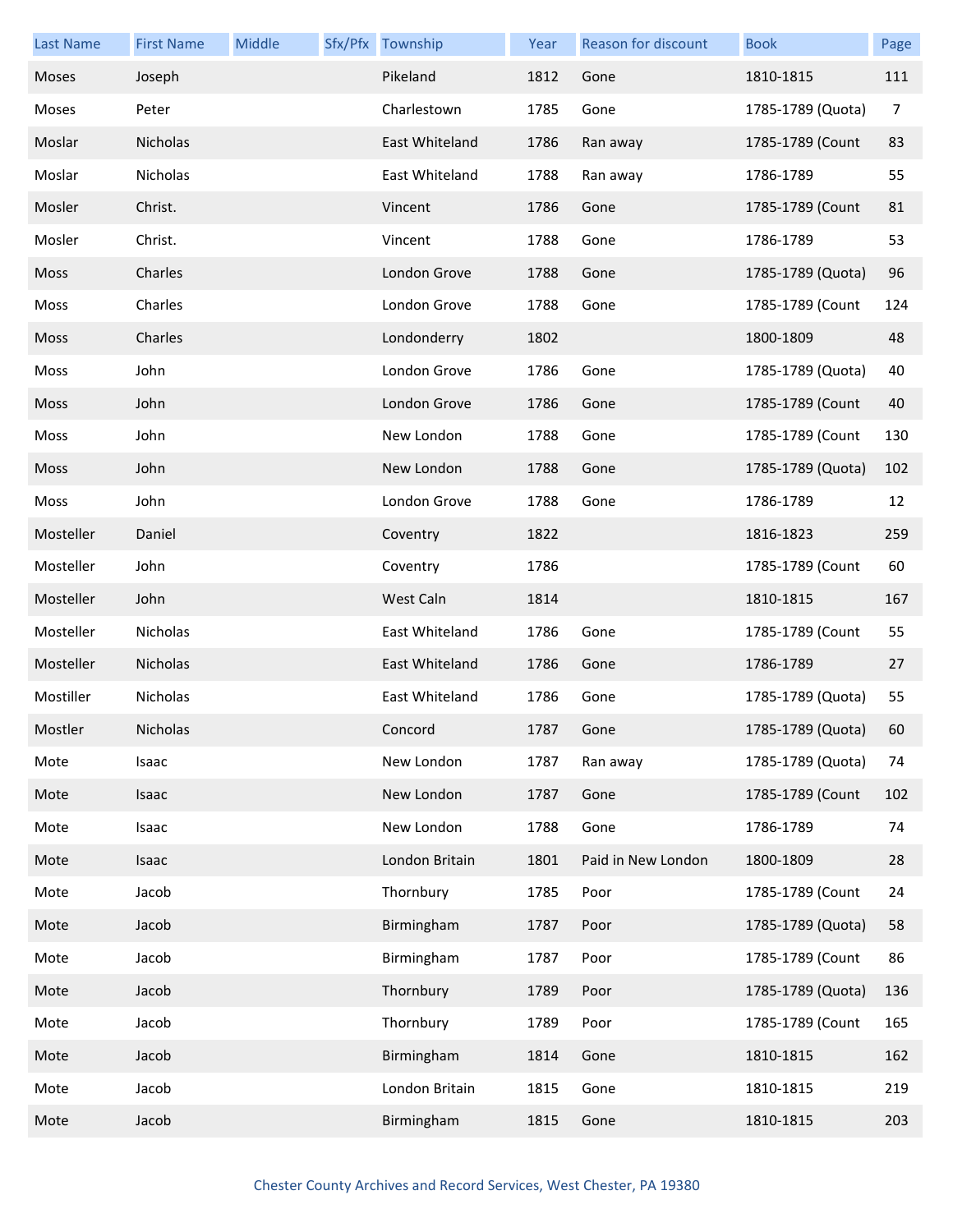| <b>Last Name</b> | <b>First Name</b> | Middle | Sfx/Pfx Township     | Year | Reason for discount | <b>Book</b>       | Page |
|------------------|-------------------|--------|----------------------|------|---------------------|-------------------|------|
| Mote             | James             |        | Thornbury            | 1785 | Gone to Virginia    | 1785-1789 (Count  | 24   |
| Mote             | James             |        | <b>West Bradford</b> | 1785 | Gone                | 1785-1789 (Quota) | 3    |
| Mote             | John              |        | Birmingham           | 1788 | Poor                | 1785-1789 (Quota) | 86   |
| Mote             | John              |        | Birmingham           | 1788 | Poor                | 1785-1789 (Count  | 114  |
| Mote             | John              |        | Birmingham           | 1797 | Poor                | 1790-1799         | 114  |
| Mote             | John              |        | Birmingham           | 1814 | Gone                | 1810-1815         | 162  |
| Mote             | Joseph            |        | New London           | 1787 | Gone                | 1785-1789 (Count  | 102  |
| Mote             | Joseph            |        | New London           | 1787 | Ran away            | 1785-1789 (Quota) | 74   |
| Mote             | Joseph            |        | New London           | 1788 | Gone                | 1786-1789         | 74   |
| Mouday           | Thomas            |        | East Nantmeal        | 1801 | Infirm              | 1800-1809         | 32   |
| Moulder          | Benjamin          |        | Lower Chichester     | 1788 | Land                | 1785-1789 (Quota) | 89   |
| Moulder          | John              |        | Lower Chichester     | 1785 | Gone                | 1785-1789 (Quota) | 5    |
| Mouser           | Christ.           |        | Vincent              | 1786 | Gone                | 1785-1789 (Count  | 53   |
| Mouser           | Christ.           |        | Vincent              | 1786 | Gone                | 1786-1789         | 25   |
| Mouser           | John              |        | Coventry             | 1787 | Poor                | 1785-1789 (Count  | 88   |
| Mower            | Daniel            |        | East Marlborough     | 1788 | Poor                | 1786-1789         | 14   |
| Mowra            | Philip            |        | Vincent              | 1798 | Gone                | 1790-1799         | 150  |
| Mowrer           | Chistopher        |        | Vincent              | 1786 | Gone                | 1785-1789 (Quota) | 53   |
| Mowry            | Jacob             |        | Vincent              | 1811 | Gone                | 1810-1815         | 76   |
| Mowry            | Jacob             |        | Vincent              | 1813 | Gone                | 1810-1815         | 156  |
| Mowser           | John              |        | Coventry             | 1788 | Poor                | 1786-1789         | 60   |
| Moxter           | Nicholas          |        | Concord              | 1788 | Gone                | 1786-1789         | 60   |
| Moyer            | Christian         |        | Coventry             | 1801 | Gone                | 1800-1809         | 23   |
| Moyer            | Christian         |        | Pikeland             | 1803 | Twice taxed         | 1800-1809         | 75   |
| Moyer            | George            |        | Pikeland             | 1807 | Gone                | 1800-1809         | 154  |
| Moyer            | George            |        | Pikeland             | 1814 | Gone                | 1810-1815         | 191  |
| Moyer            | George            |        | Pikeland             | 1816 |                     | 1816-1823         | 30   |
| Moyer            | George            |        | Vincent              | 1818 | Gone & Poor         | 1816-1823         | 119  |
| Moyer            | Henry             |        | Coventry             | 1803 | Gone                | 1800-1809         | 77   |
| Moyer            | Henry             |        | Coventry             | 1818 | Gone                | 1816-1823         | 91   |
| Moyer            | Henry             |        | Pikeland             | 1819 |                     | 1816-1823         | 155  |
| Moyer            | Jacob             |        | Tredyffrin           | 1815 | No Dog              | 1810-1815         | 235  |
| Moyer            | John              |        | Sadsbury             | 1819 |                     | 1816-1823         | 157  |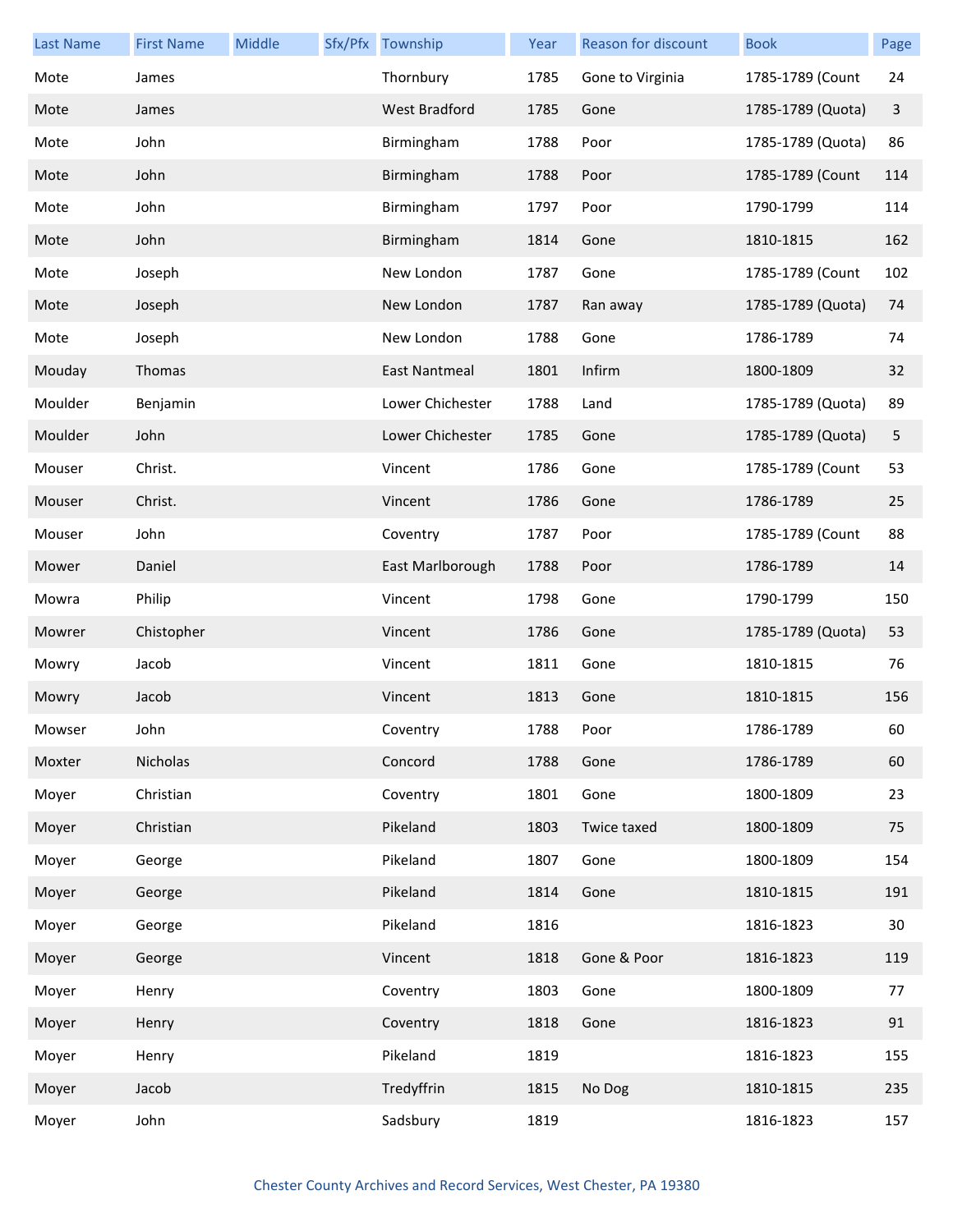| <b>Last Name</b> | <b>First Name</b> | Middle | Sfx/Pfx Township     | Year | Reason for discount | <b>Book</b>       | Page |
|------------------|-------------------|--------|----------------------|------|---------------------|-------------------|------|
| Moyer            | John              |        | Pikeland             | 1820 |                     | 1816-1823         | 197  |
| Moylan           |                   |        | Goshen               | 1791 | Gone                | 1790-1799         | 25   |
| Mucelwee         | David             |        | West Marlborough     | 1813 | Gone                | 1810-1815         | 140  |
| Muckelhaden      | Mark              |        | East Caln            | 1797 | Gone                | 1790-1799         | 116  |
| Muder            | David             | John   | Pikeland             | 1795 | Under age           | 1790-1799         | 89   |
| Muffer           | Thomas            |        | Lower Chichester     | 1787 |                     | 1786-1789         | 33   |
| Mulberry         | John              |        | Londonderry          | 1817 |                     | 1816-1823         | 57   |
| Mulberry         | William           |        | Sadsbury             | 1823 |                     | 1816-1823         | 327  |
| Mulbery          | William           |        | Sadsbury             | 1816 |                     | 1816-1823         | 31   |
| Muldoon          | Andrew            |        | Pennsbury            | 1804 | Gone                | 1800-1809         | 94   |
| Muldoon          | Patrick           |        | New Garden           | 1809 | Gone                | 1800-1809         | 190  |
| Mulener          | Joseph            |        | Sadsbury             | 1821 |                     | 1816-1823         | 242  |
| Mulhollin        | Henry             |        | East Goshen          | 1822 |                     | 1816-1823         | 263  |
| Mull             | Joseph            |        | London Grove         | 1785 | Poor                | 1785-1789 (Quota) | 12   |
| Mullan           | John              |        | East Nottingham      | 1788 | Gone                | 1785-1789 (Count  | 130  |
| Mullen           | Andrew            |        | East Nottingham      | 1786 | Gone                | 1785-1789 (Quota) | 46   |
| Mullen           | Charles           |        | New London           | 1821 |                     | 1816-1823         | 231  |
| Mullen           | Daniel            |        | East Caln            | 1814 | No Dog              | 1810-1815         | 166  |
| Mullen           | Daniel            |        | Brandywine           | 1815 | Gone                | 1810-1815         | 206  |
| Mullen           | Edward            |        | Tredyffrin           | 1820 | Unseated land       | 1816-1823         | 201  |
| Mullen           | George            |        | New London           | 1785 | Gone                | 1785-1789 (Count  | 18   |
| Mullen           | Henry             |        | <b>West Nantmeal</b> | 1805 | Gone                | 1800-1809         | 113  |
| Mullen           | Hugh              |        | Newlin               | 1805 | Gone                | 1800-1809         | 109  |
| Mullen           | James             |        | East Bradford        | 1823 |                     | 1816-1823         | 296  |
| Mullen           | John              |        | East Nottingham      | 1788 | Gone                | 1785-1789 (Quota) | 102  |
| Mullen           | John              |        | New Garden           | 1790 | Gone                | 1790-1799         | 11   |
| Mullen           | John              |        | London Grove         | 1791 | Gone                | 1790-1799         | 27   |
| Mullen           | John              |        | London Grove         | 1792 | Gone                | 1790-1799         | 46   |
| Mullen           | John              |        | London Grove         | 1793 | Gone                | 1790-1799         | 65   |
| Mullen           | John              |        | East Caln            | 1799 | Overrated           | 1790-1799         | 155  |
| Mullen           | John              |        | East Fallowfield     | 1810 |                     | 1810-1815         | 10   |
| Mullen           | John              |        | West Nottingham      | 1811 | Gone                | 1810-1815         | 67   |
| Mullen           | John              |        | Willistown           | 1813 | Gone                | 1810-1815         | 157  |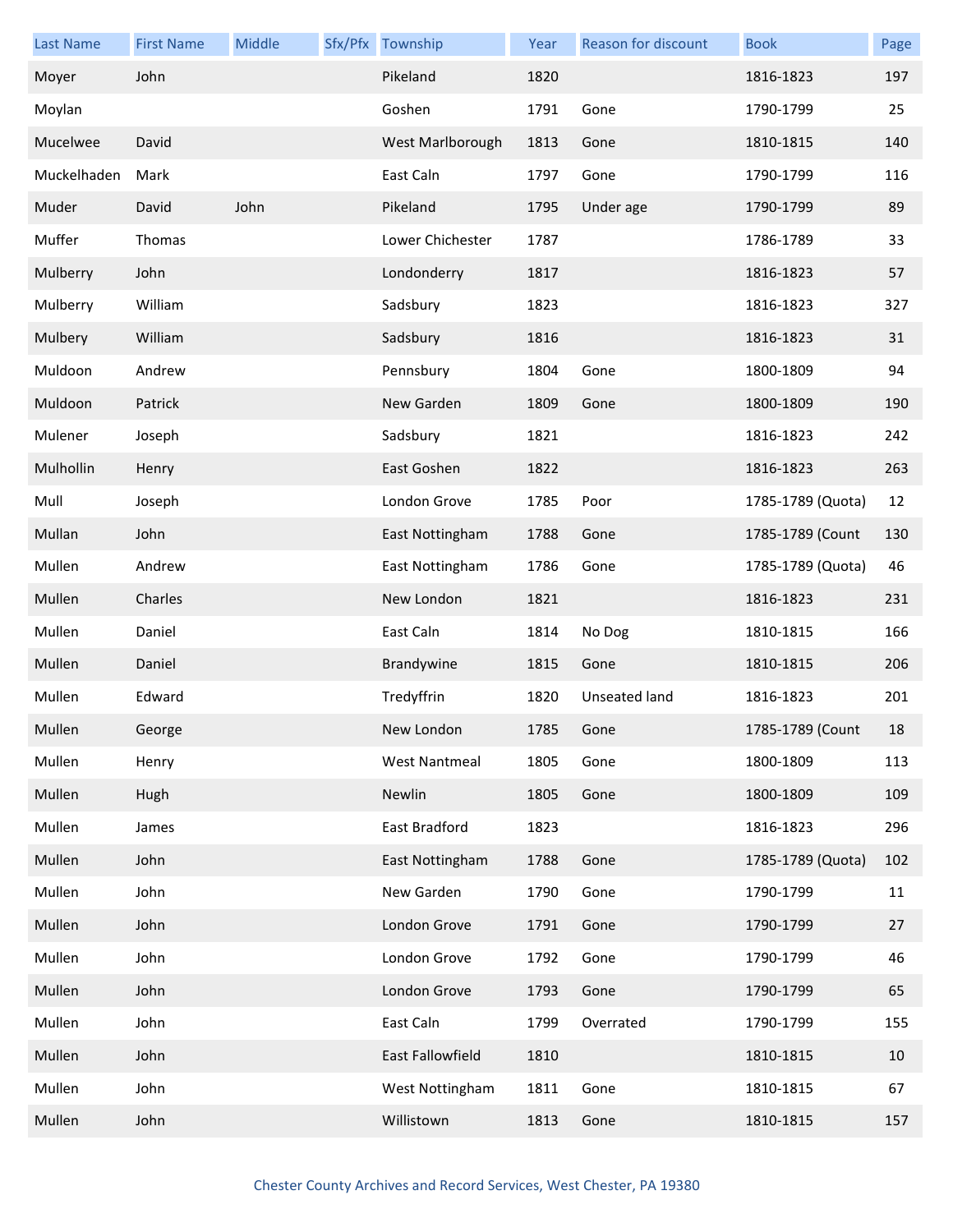| <b>Last Name</b> | <b>First Name</b> | Middle | Sfx/Pfx Township    | Year | Reason for discount | <b>Book</b>       | Page |
|------------------|-------------------|--------|---------------------|------|---------------------|-------------------|------|
| Mullen           | John              |        | Thornbury           | 1819 |                     | 1816-1823         | 159  |
| Mullen           | John              |        | New London          | 1821 |                     | 1816-1823         | 231  |
| Mullen           | Manus             |        | East Fallowfield    | 1812 | Gone                | 1810-1815         | 91   |
| Mullen           | Menasch           |        | Sadsbury            | 1819 |                     | 1816-1823         | 157  |
| Mullen           | Patrick           |        | West Marlborough    | 1785 | Poor                | 1785-1789 (Quota) | 15   |
| Mullen           | Patrick           |        | West Marlborough    | 1786 | Poor                | 1785-1789 (Count  | 43   |
| Mullen           | Patrick           |        | West Marlborough    | 1786 | Poor                | 1785-1789 (Quota) | 43   |
| Mullen           | Patrick           |        | East Fallowfield    | 1805 | Poor                | 1800-1809         | 104  |
| Mullen           | Patrick           |        | East Fallowfield    | 1809 | Gone                | 1800-1809         | 184  |
| Mullen           | Patrick           |        | East Fallowfield    | 1810 |                     | 1810-1815         | 10   |
| Mullen           | Robert            |        | West Marlborough    | 1808 | Gone                | 1800-1809         | 169  |
| Mullen           | Stephen           |        | Uwchlan             | 1789 | Gone                | 1785-1789 (Count  | 166  |
| Mullen           | Stephen           |        | Uwchlan             | 1789 | Gone                | 1785-1789 (Quota) | 137  |
| Mullen           | Stephen           |        | Uwchlan             | 1790 | Gone                | 1790-1799         | 16   |
| Mullen           | Thomas            |        | Kennett             | 1787 | Gone                | 1785-1789 (Quota) | 67   |
| Mullen           | Thomas            |        | Kennett             | 1787 | Gone                | 1785-1789 (Count  | 95   |
| Mullen           | Thomas            |        | Kennett             | 1789 | Gone                | 1786-1789         | 67   |
| Mullen           | Thomas            |        | West Caln           | 1818 |                     | 1816-1823         | 89   |
| Mullen           | Thomas            |        | West Caln           | 1820 |                     | 1816-1823         | 173  |
| Mullen           | Thomas            |        | West Caln           | 1821 |                     | 1816-1823         | 215  |
| Mullen           | Willia            |        | West Marlborough    | 1812 | Gone                | 1810-1815         | 100  |
| Mullen           | William           |        | West Marlborough    | 1803 | Gone                | 1800-1809         | 69   |
| Mullen           | William           |        | West Marlborough    | 1812 | Gone                | 1810-1815         | 100  |
| Mullen           | William           |        | Pikeland            | 1817 |                     | 1816-1823         | 71   |
| Mullen           | William           |        | Pikeland            | 1818 | Gone                | 1816-1823         | 113  |
| Mullener         | Joseph            |        | Sadsbury            | 1811 | Gone                | 1810-1815         | 72   |
| Muller           | John              |        | Westtown            | 1822 |                     | 1816-1823         | 290  |
| Mullin           | Daniel            |        | West Whiteland      | 1820 |                     | 1816-1823         | 207  |
| Mullin           | Manasch           |        | Pikeland            | 1807 | Gone                | 1800-1809         | 154  |
| Mullin           | Samuel            |        | <b>West Chester</b> | 1823 |                     | 1816-1823         | 336  |
| Mullin           | William           |        | Easttown            | 1820 |                     | 1816-1823         | 176  |
| Mullner          | Joseph            |        | Sadsbury            | 1823 |                     | 1816-1823         | 327  |
| Mulvain          | James             |        | Lower Oxford        | 1802 | Gone                | 1800-1809         | 54   |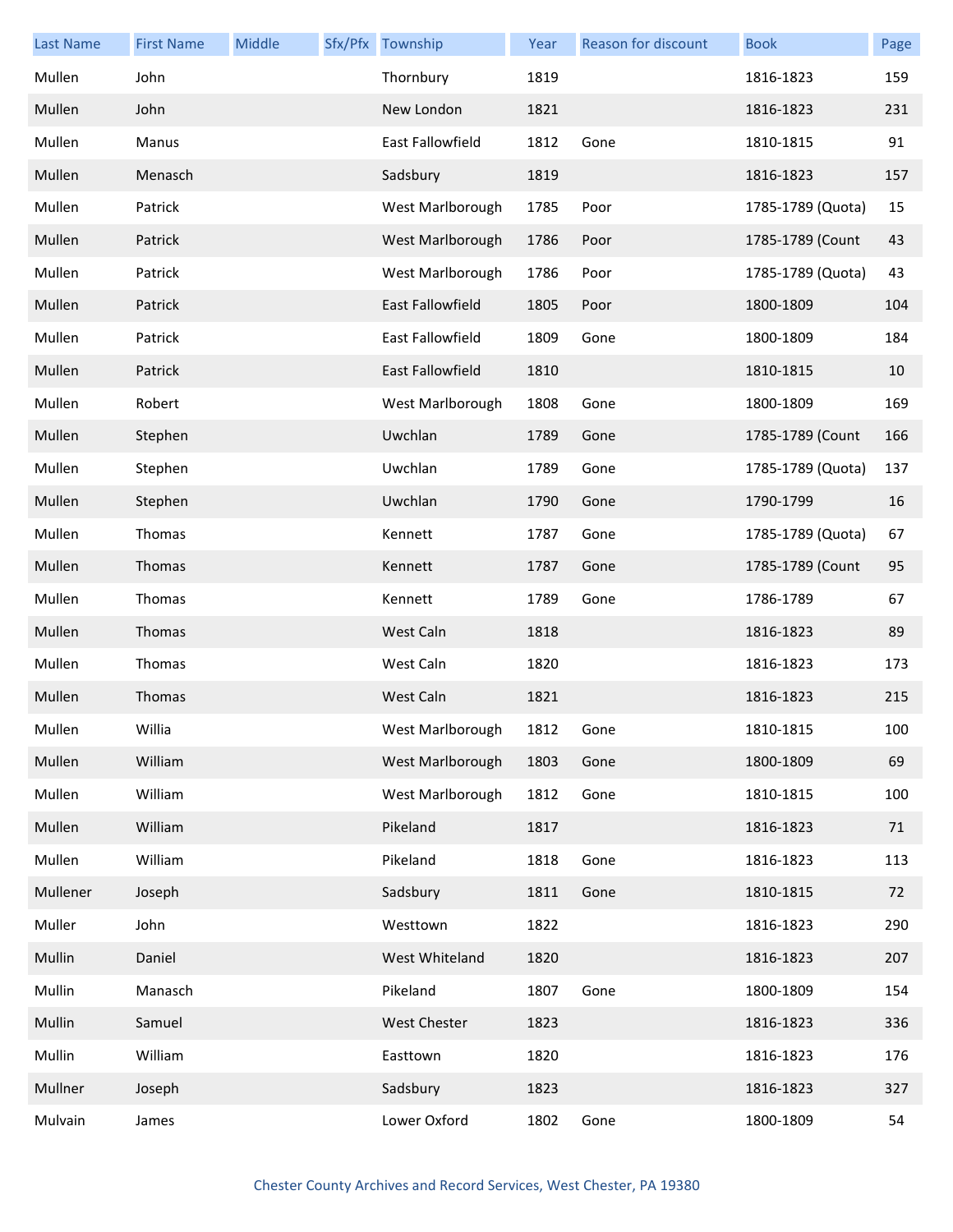| <b>Last Name</b> | <b>First Name</b> | Middle | Sfx/Pfx Township | Year | Reason for discount | <b>Book</b>       | Page           |
|------------------|-------------------|--------|------------------|------|---------------------|-------------------|----------------|
| Mulverman        | John              |        | East Bradford    | 1793 | Gone                | 1790-1799         | 58             |
| Mumford          | Thomas            |        | East Bradford    | 1816 |                     | 1816-1823         | $\overline{2}$ |
| Munagan          | John              |        | Concord          | 1789 | Lame                | 1785-1789 (Count  | 145            |
| Munagan          | John              |        | Concord          | 1789 | Lame                | 1785-1789 (Quota) | 117            |
| Mundle           | John              |        | London Britain   | 1810 | Poor                | 1810-1815         | 17             |
| Mundle           | John              |        | East Nottingham  | 1814 | Gone                | 1810-1815         | 184            |
| Mundle           | John              |        | Lower Oxford     | 1816 |                     | 1816-1823         | 28             |
| Mundle           | John              |        | Lower Oxford     | 1817 |                     | 1816-1823         | 69             |
| Mundle           | John              |        | Lower Oxford     | 1818 |                     | 1816-1823         | 111            |
| Mundle           | John              |        | Lower Oxford     | 1819 |                     | 1816-1823         | 154            |
| Mundle           | John              |        | Lower Oxford     | 1820 |                     | 1816-1823         | 196            |
| Mundy            | Benjamin          |        | Tredyffrin       | 1819 |                     | 1816-1823         | 158            |
| Munrow           | William           |        | London Grove     | 1802 | Gone                | 1800-1809         | 47             |
| Munrow           | William           |        | Goshen           | 1804 | Gone                | 1800-1809         | 86             |
| Munshor          | Michael           |        | Vincent          | 1796 | Poor                | 1790-1799         | 111            |
| Munshour         | Henry             |        | Coventry         | 1796 | Gone                | 1790-1799         | 98             |
| Munshour         | John              |        | Coventry         | 1803 | Gone                | 1800-1809         | 77             |
| Munshower        | Elizabeth         |        | Coventry         | 1810 | No Dog              | 1810-1815         | 8              |
| Munshower        | Henry             |        | Vincent          | 1817 |                     | 1816-1823         | 76             |
| Munshower        | Jacob             |        | Vincent          | 1793 | Poor                | 1790-1799         | 74             |
| Munshower        | Jacob             |        | Vincent          | 1808 |                     | 1800-1809         | 177            |
| Munshower        | Michael           |        | Vincent          | 1820 |                     | 1816-1823         | 203            |
| Munshower        | Michael           |        | Vincent          | 1821 |                     | 1816-1823         | 246            |
| Munshower        | Philip            |        | Vincent          | 1821 |                     | 1816-1823         | 246            |
| Munson           | Frederick         |        | Charlestown      | 1818 |                     | 1816-1823         | 90             |
| Murdagh          | Arthur            |        | Goshen           | 1810 | No Dog              | 1810-1815         | 12             |
| Murdoch          | Arthur            |        | West Whiteland   | 1815 | Gone                | 1810-1815         | 241            |
| Murdoch          | John              |        | West Fallowfield | 1817 |                     | 1816-1823         | 52             |
| Murdoch          | John              |        | West Fallowfield | 1819 |                     | 1816-1823         | 136            |
| Murdoch          | William           |        | Charlestown      | 1817 |                     | 1816-1823         | 48             |
| Murdoch          | William           |        | East Nottingham  | 1822 |                     | 1816-1823         | 275            |
| Murdock          | Arthur            |        | Westtown         | 1804 | Paid in Caln        | 1800-1809         | 98             |
| Murdock          | Arthur            |        | West Caln        | 1807 | Gone                | 1800-1809         | 142            |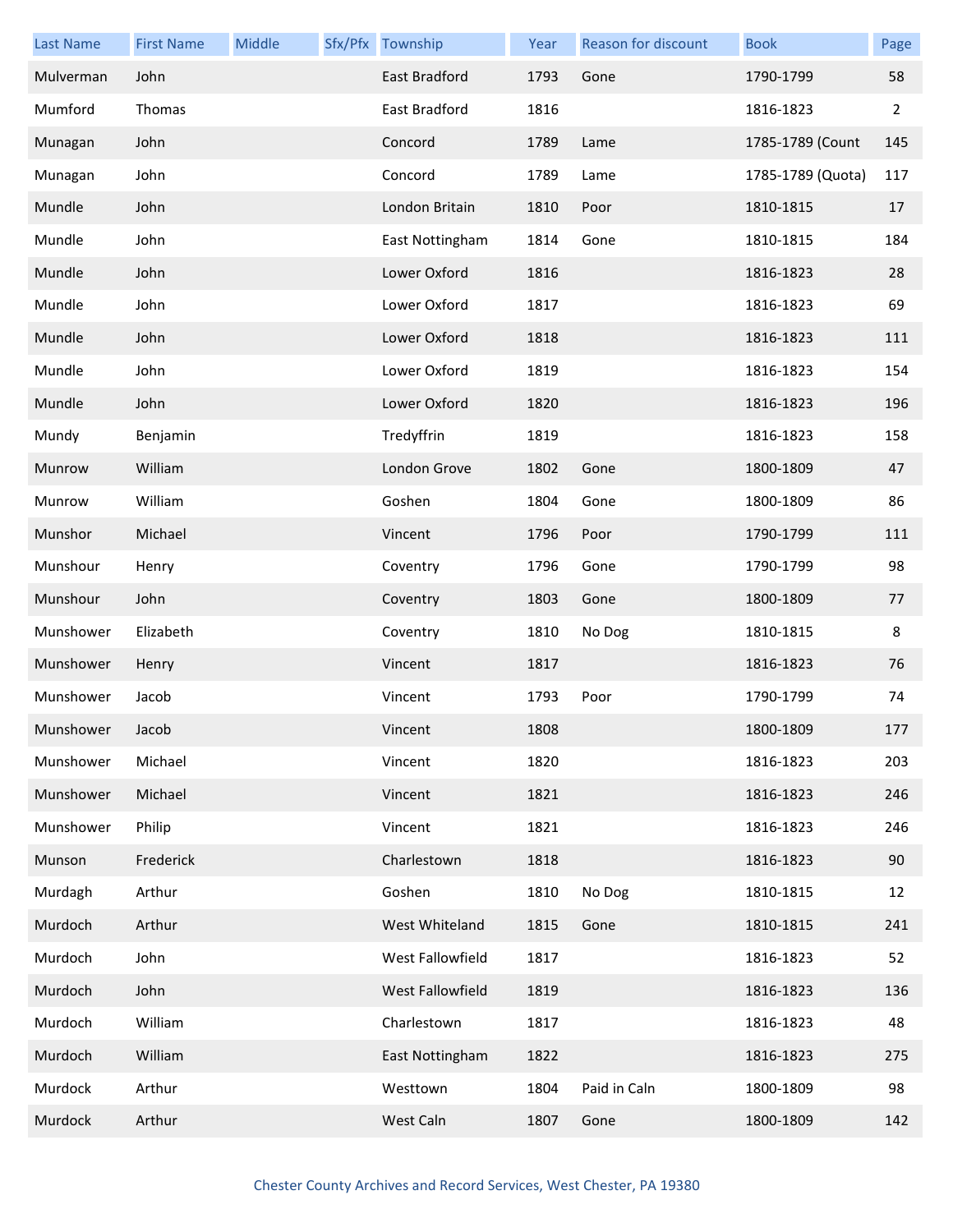| <b>Last Name</b> | <b>First Name</b> | Middle | Sfx/Pfx Township    | Year | Reason for discount | <b>Book</b>       | Page           |
|------------------|-------------------|--------|---------------------|------|---------------------|-------------------|----------------|
| Murdock          | Gilbert           |        | Thornbury           | 1786 | Gone                | 1785-1789 (Quota) | 52             |
| Murdock          | Gilbert           |        | Thornbury           | 1786 | Gone                | 1786-1789         | 24             |
| Murdock          | Gilbert           |        | Thornbury           | 1786 | Gone                | 1785-1789 (Count  | 52             |
| Murdock          | James             |        | Birmingham          | 1785 | Poor                | 1785-1789 (Quota) | $\overline{2}$ |
| Murdock          | James             | R.     | <b>Upper Oxford</b> | 1809 |                     | 1800-1809         | 193            |
| Murdock          | John              |        | West Fallowfield    | 1816 |                     | 1816-1823         | 11             |
| Murdock          | Robert            |        | Birmingham          | 1786 | Gone                | 1785-1789 (Count  | 58             |
| Murdock          | Robert            |        | Birmingham          | 1786 | Gone                | 1785-1789 (Count  | 30             |
| Murdock          | Robert            |        | Birmingham          | 1786 | Gone                | 1785-1789 (Quota) | 30             |
| Murdock          | Robert            |        | Birmingham          | 1788 | Gone                | 1786-1789         | 30             |
| Murdock          | Samuel            |        | Goshen              | 1816 |                     | 1816-1823         | 12             |
| Murfy            | Andrew            |        | East Bradford       | 1816 | Gone                | 1816-1823         | $\mathbf{2}$   |
| Muroe            | David             |        | East Nantmeal       | 1814 | Sick                | 1810-1815         | 186            |
| Murphey          | Elijah            |        | East Caln           | 1787 | Gone                | 1785-1789 (Quota) | 62             |
| Murphey          | Elijah            |        | East Caln           | 1787 | Gone                | 1785-1789 (Count  | $90\,$         |
| Murphey          | John              |        | Radnor              | 1789 | Gone                | 1785-1789 (Count  | 163            |
| Murphey          | John              |        | Radnor              | 1789 | Gone                | 1785-1789 (Quota) | 140            |
| Murphy           | Christopher       |        | West Caln           | 1802 | Gone                | 1800-1809         | 43             |
| Murphy           | Hiram             |        | Uwchlan             | 1797 | Poor                | 1790-1799         | 130            |
| Murphy           | Jacob             |        | West Caln           | 1817 |                     | 1816-1823         | 47             |
| Murphy           | James             |        | London Grove        | 1796 | Gone                | 1790-1799         | 101            |
| Murphy           | James             |        | Sadsbury            | 1798 | Under age           | 1790-1799         | 148            |
| Murphy           | James             |        | London Grove        | 1814 | Gone                | 1810-1815         | 176            |
| Murphy           | Jeremiah          |        | East Nantmeal       | 1790 | Gone                | 1790-1799         | 12             |
| Murphy           | John              |        | Charlestown         | 1814 | Gone                | 1810-1815         | 168            |
| Murphy           | John              |        | East Marlborough    | 1817 |                     | 1816-1823         | 59             |
| Murphy           | John              |        | Charlestown         | 1823 |                     | 1816-1823         | 301            |
| Murphy           | Joseph            |        | West Bradford       | 1819 |                     | 1816-1823         | 128            |
| Murphy           | Robert            |        | Charlestown         | 1807 | Gone                | 1800-1809         | 143            |
| Murphy           | Roberty           |        | Charlestown         | 1804 | Gone                | 1800-1809         | 84             |
| Murphy           | Stephem           |        | London Grove        | 1812 | Gone                | 1810-1815         | 96             |
| Murphy           | Stephen           |        | Kennett             | 1818 |                     | 1816-1823         | 98             |
| Murphy           | Stephen           |        | Kennett             | 1820 |                     | 1816-1823         | 182            |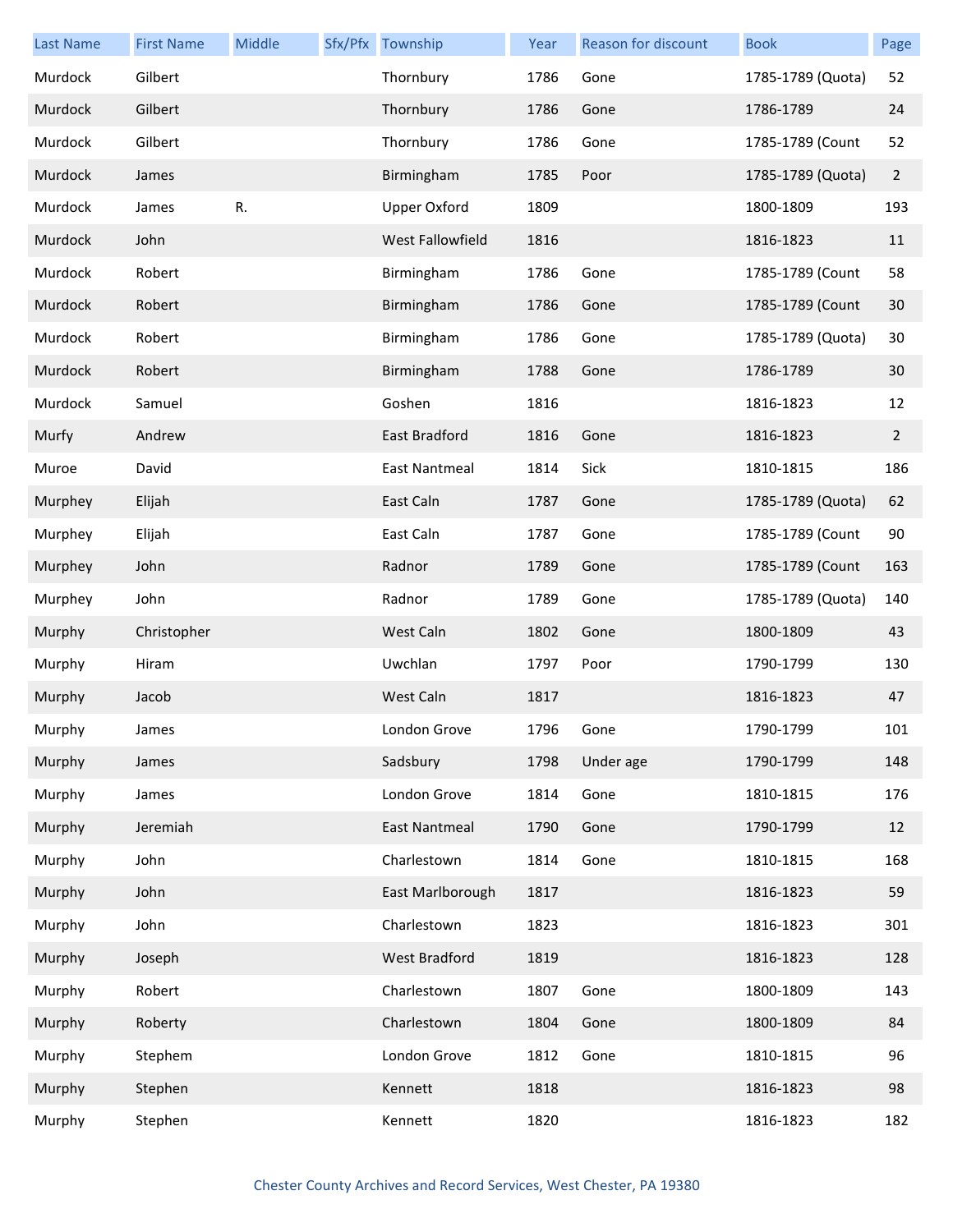| <b>Last Name</b> | <b>First Name</b> | Middle | Sfx/Pfx Township    | Year | Reason for discount | <b>Book</b>       | Page |
|------------------|-------------------|--------|---------------------|------|---------------------|-------------------|------|
| Murphy           | Thomas            |        | Uwchlan             | 1796 | Poor                | 1790-1799         | 110  |
| Murphy           | Thomas            |        | Uwchlan             | 1803 | Married             | 1800-1809         | 77   |
| Murphy           | Thomas            |        | <b>West Chester</b> | 1806 | Gone                | 1800-1809         | 139  |
| Murphy           | William           |        | West Nottingham     | 1820 |                     | 1816-1823         | 192  |
| Murran           | John              |        | Lower Oxford        | 1817 |                     | 1816-1823         | 69   |
| Murran           | John              |        | Lower Oxford        | 1818 |                     | 1816-1823         | 111  |
| Murran           | John              |        | <b>Upper Oxford</b> | 1819 | Gone                | 1816-1823         | 153  |
| Murray           | Benjamin          |        | East Fallowfield    | 1795 | Gone                | 1790-1799         | 81   |
| Murray           | Jacob             |        | Middletown          | 1788 | Poor                | 1785-1789 (Count  | 126  |
| Murray           | Jacob             |        | Middletown          | 1788 | Poor                | 1785-1789 (Quota) | 98   |
| Murray           | Jeremiah          |        | Sadsbury            | 1799 | Gone                | 1790-1799         | 168  |
| Murray           | Martin            |        | East Nantmeal       | 1813 | Under age           | 1810-1815         | 146  |
| Murray           | William           |        | West Fallowfield    | 1786 | Gone                | 1785-1789 (Count  | 66   |
| Murray           | William           |        | West Fallowfield    | 1786 | Gone                | 1785-1789 (Quota) | 38   |
| Murray           | William           |        | Lower Darby         | 1787 | Gone                | 1785-1789 (Quota) | 64   |
| Murray           | William           |        | Lower Darby         | 1787 | Gone                | 1785-1789 (Count  | 92   |
| Murray           | William           |        | West Fallowfield    | 1787 | Gone                | 1786-1789         | 38   |
| Murray           | William           |        | Lower Darby         | 1788 | Gone                | 1786-1789         | 64   |
| Murren           | John              |        | Lower Oxford        | 1814 | No Dog              | 1810-1815         | 189  |
| Murrow           | Richard           |        | Aston               | 1786 | Poor                | 1786-1789         | 29   |
| Murry            | Alexander         |        | Willistown          | 1809 | Gone                | 1800-1809         | 197  |
| Murry            | Daniel            |        | East Whiteland      | 1818 |                     | 1816-1823         | 122  |
| Murry            | George            |        | East Nantmeal       | 1814 | Gone                | 1810-1815         | 186  |
| Murry            | Jacob             |        | Coventry            | 1821 |                     | 1816-1823         | 216  |
| Murry            | Jacob             |        | Coventry            | 1823 |                     | 1816-1823         | 302  |
| Murry            | James             |        | Coventry            | 1789 | Poor                | 1785-1789 (Quota) | 119  |
| Murry            | James             |        | Coventry            | 1789 | Poor                | 1785-1789 (Count  | 147  |
| Murry            | James             |        | Charlestown         | 1816 |                     | 1816-1823         | 7    |
| Murry            | James             |        | East Nottingham     | 1816 |                     | 1816-1823         | 23   |
| Murry            | James             |        | East Nottingham     | 1817 |                     | 1816-1823         | 64   |
| Murry            | James             |        | East Nantmeal       | 1820 |                     | 1816-1823         | 193  |
| Murry            | John              |        | Goshen              | 1817 |                     | 1816-1823         | 53   |
| Murry            | John              |        | Charlestown         | 1821 |                     | 1816-1823         | 217  |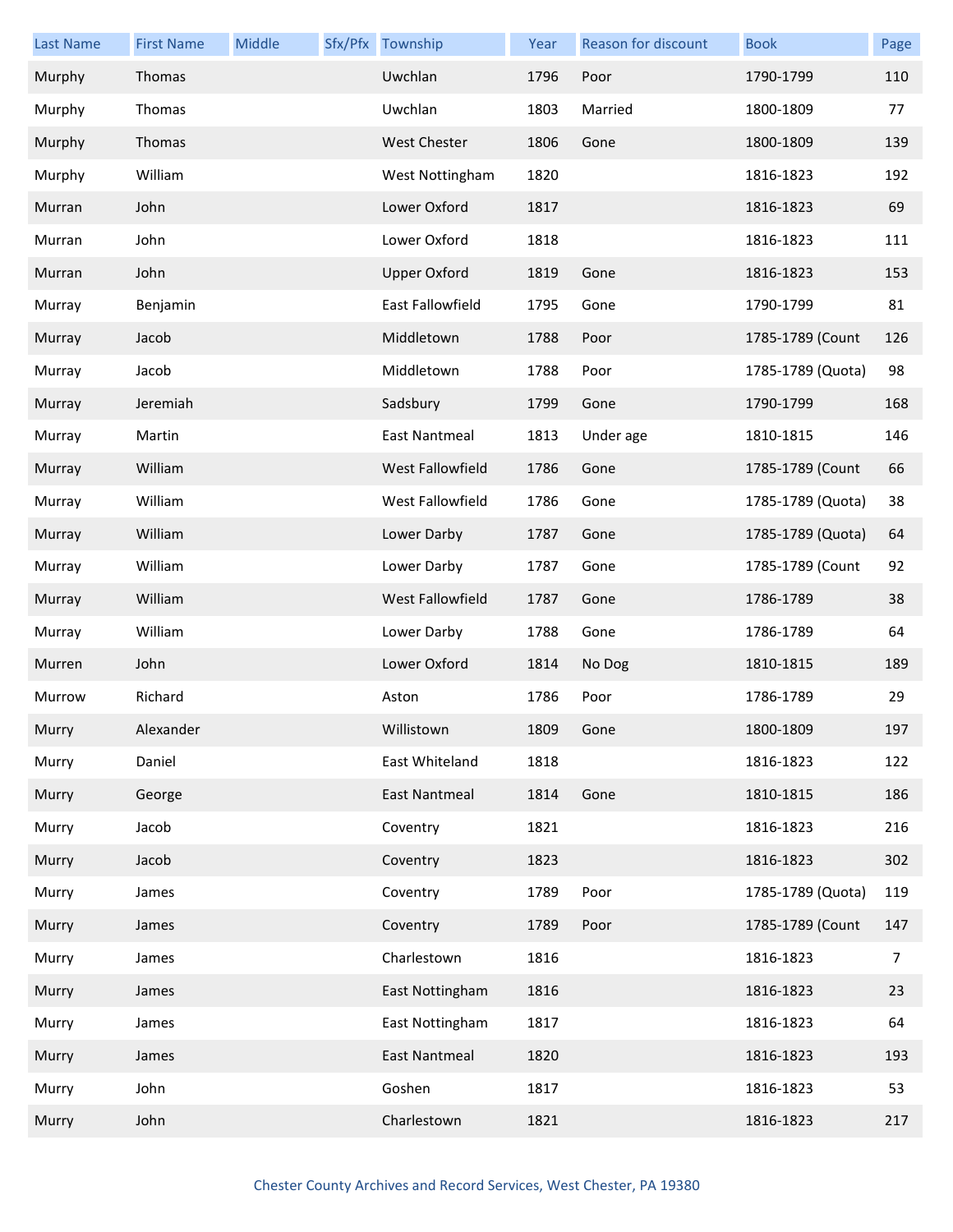| <b>Last Name</b> | <b>First Name</b> | Middle | Sfx/Pfx Township | Year | Reason for discount                        | <b>Book</b>       | Page |
|------------------|-------------------|--------|------------------|------|--------------------------------------------|-------------------|------|
| Murry            | John              |        | Sadsbury         | 1823 |                                            | 1816-1823         | 327  |
| Murry            | John              |        | West Whiteland   | 1823 |                                            | 1816-1823         | 335  |
| Murry            | John              |        | Kennett          | 1823 |                                            | 1816-1823         | 309  |
| Murry            | Patrick           |        | East Whiteland   | 1819 |                                            | 1816-1823         | 164  |
| Murry            | Thomas            |        | Pennsbury        | 1800 | Gone                                       | 1800-1809         | 15   |
| Murry            | William           |        | East Nottingham  | 1815 |                                            | 1810-1815         | 225  |
| Murry            | William           |        | East Nottingham  | 1817 | Gone                                       | 1816-1823         | 64   |
| Mury             | Alexander         |        | East Whiteland   | 1808 | Paid elsewhere                             | 1800-1809         | 178  |
| Muse             | Mathew            |        | Sadsbury         | 1788 | Gone to West Fallowfiel 1785-1789 (Count   |                   | 135  |
| Muse             | Mathew            |        | Sadsbury         | 1788 | Paid in West Fallowfield 1785-1789 (Quota) |                   | 107  |
| Musgrave         | Aaron             |        | Chester          | 1785 | Insolvent                                  | 1785-1789 (Quota) | 3    |
| Musgrave         | Aaron             |        | Goshen           | 1790 | Overrated                                  | 1790-1799         | 5    |
| Musgrave         | Andrew            |        | London Grove     | 1820 |                                            | 1816-1823         | 183  |
| Musgrave         | Joseph            |        | Sadsbury         | 1812 | No Dog                                     | 1810-1815         | 112  |
| Musgrave         | Joseph            |        | Sadsbury         | 1812 | Gone                                       | 1810-1815         | 112  |
| Musgrave         | William           |        | Westtown         | 1814 | Gone                                       | 1810-1815         | 198  |
| Musgrove         | John              |        | Charlestown      | 1791 | Gone                                       | 1790-1799         | 23   |
| Musketness       | Adam              |        | West Fallowfield | 1786 | Gone                                       | 1785-1789 (Quota) | 38   |
| Musketnuss       | Adam              |        | West Fallowfield | 1786 | Gone                                       | 1785-1789 (Count  | 38   |
| Musketnuss       | Adam              |        | West Fallowfield | 1786 | Gone                                       | 1785-1789 (Count  | 66   |
| Musketnuss       | Adam              |        | West Fallowfield | 1787 | Gone                                       | 1786-1789         | 38   |
| Musselman        | John              |        | Londonderry      | 1787 | Gone                                       | 1786-1789         | 68   |
| Mussleman        | John              |        | Londonderry      | 1787 | Gone                                       | 1785-1789 (Quota) | 68   |
| Mussleman        | John              |        | Londonderry      | 1787 | Gone                                       | 1785-1789 (Count  | 96   |
| Myer             | Jacob             |        | Pikeland         | 1790 | Broke & gone                               | 1790-1799         | 14   |
| Myer             | Philip            |        | West Caln        | 1814 |                                            | 1810-1815         | 167  |
| <b>Myers</b>     | Christ.           |        | Newlin           | 1785 | Gone                                       | 1785-1789 (Count  | 16   |
| <b>Myers</b>     | Christ.           |        | East Bradford    | 1788 | Poor                                       | 1785-1789 (Count  | 114  |
| <b>Myers</b>     | Christian         |        | East Bradford    | 1788 | Poor                                       | 1785-1789 (Quota) | 86   |
| <b>Myers</b>     | Frederick         |        | East Nantmeal    | 1813 | Gone                                       | 1810-1815         | 146  |
| <b>Myers</b>     | George            |        | West Bradford    | 1786 | Paid in Newlin                             | 1785-1789 (Count  | 31   |
| <b>Myers</b>     | George            |        | West Bradford    | 1786 | Paid in Newlin                             | 1785-1789 (Quota) | 31   |
| <b>Myers</b>     | George            |        | West Bradford    | 1787 | Paid in Newlin                             | 1786-1789         | 3    |